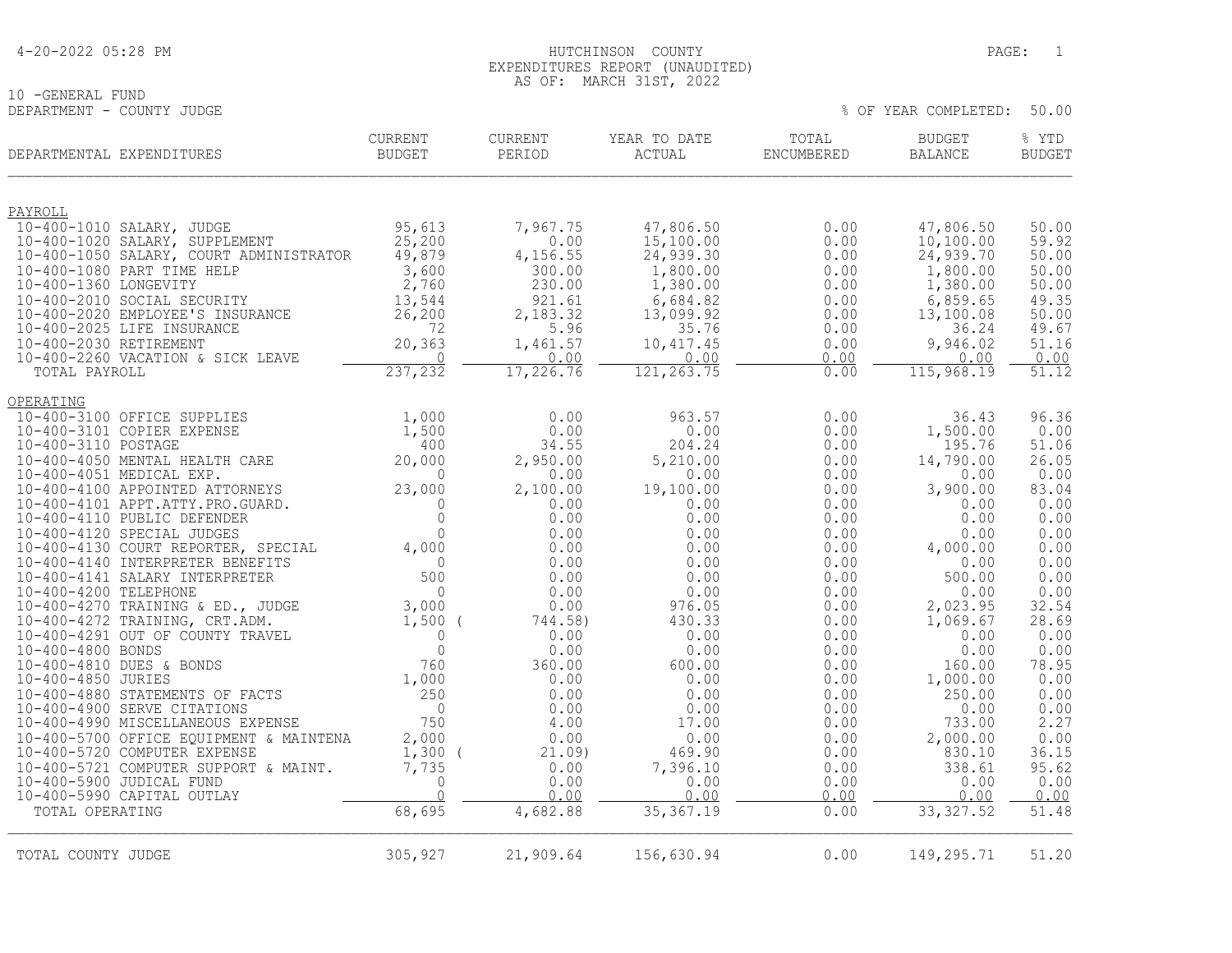10 -GENERAL FUND<br>DEPARTMENT - COUNTY CLERK

### EXPENDITURES REPORT (UNAUDITED) AS OF: MARCH 31ST, 2022

| DEPARTMENTAL EXPENDITURES                                           | <b>CURRENT</b><br><b>BUDGET</b> | <b>CURRENT</b><br>PERIOD | YEAR TO DATE<br><b>ACTUAL</b> | TOTAL<br>ENCUMBERED | <b>BUDGET</b><br><b>BALANCE</b> | % YTD<br><b>BUDGET</b> |
|---------------------------------------------------------------------|---------------------------------|--------------------------|-------------------------------|---------------------|---------------------------------|------------------------|
| PAYROLL                                                             |                                 |                          |                               |                     |                                 |                        |
| 10-403-1010 SALARY                                                  | 76,999                          | 6,416.55                 | 38,499.30                     | 0.00                | 38,499.30                       | 50.00                  |
| 10-403-1040 SALARY, DEPUTIES                                        | 179,469                         | 14,955.74                | 89,734.44                     | 0.00                | 89,734.44                       | 50.00                  |
| 10-403-1080 PART TIME                                               | 0                               | 0.00                     | 0.00                          | 0.00                | 0.00                            | 0.00                   |
| 10-403-1360 LONGEVITY                                               | 1,620                           | 135.00                   | 810.00                        | 0.00                | 810.00                          | 50.00                  |
| 10-403-2010 SOCIAL SECURITY                                         | 19,744                          | 1,606.59                 | 9,639.54                      | 0.00                | 10,104.15                       | 48.82                  |
| 10-403-2020 EMPLOYEE'S INSURANCE                                    | 39,300                          | 3,274.98                 | 19,649.88                     | 0.00                | 19,650.12                       | 50.00                  |
| 10-403-2025 LIFE INSURANCE                                          | 180                             | 14.90                    | 89.40                         | 0.00                | 90.60                           | 49.67                  |
| 10-403-2030 RETIREMENT                                              | 29,680                          | 2,484.09                 | 14,775.48                     | 0.00                | 14,904.58                       | 49.78                  |
| 10-403-2260 VACATION & SICK LEAVE                                   | $\Omega$                        | 0.00                     | 0.00                          | 0.00                | 0.00                            | 0.00                   |
| TOTAL PAYROLL                                                       | 346,991                         | 28,887.85                | 173,198.04                    | 0.00                | 173, 793.19                     | 49.91                  |
| OPERATING                                                           |                                 |                          |                               |                     |                                 |                        |
| 10-403-3100 OFFICE SUPPLIES                                         | 3,500                           | 149.54                   | 1,143.70                      | 0.00                | 2,356.30                        | 32.68                  |
| 10-403-3101 COPIER EXP.                                             | 2,500                           | 224.43                   | 1,346.58                      | 0.00                | 1,153.42                        | 53.86                  |
| 10-403-3110 POSTAGE                                                 | 1,900                           | 232.69                   | 1,040.45                      | 0.00                | 859.55                          | 54.76                  |
| 10-403-4051 MEDICAL EXP.                                            | $\mathbf{0}$                    | 0.00                     | 0.00                          | 0.00                | 0.00                            | 0.00                   |
| 10-403-4200 TELEPHONE                                               | $\Omega$                        | 0.00                     | 0.00                          | 0.00                | 0.00                            | 0.00                   |
| 10-403-4270 TRAINING AND EDUCATION                                  | 3,300                           | 0.00                     | 10.00                         | 0.00                | 3,290.00                        | 0.30                   |
| 10-403-4292 TRAVEL EXPENSE                                          | 0                               | 0.00                     | 0.00                          | 0.00                | 0.00                            | 0.00                   |
| 10-403-4520 OFFICE EQUIPMENT MAINTENANC                             | $\Omega$                        | 0.00                     | 0.00                          | 0.00                | 0.00                            | 0.00                   |
| 10-403-4800 BONDS                                                   | 1,200                           | 0.00                     | 252.00                        | 0.00                | 948.00                          | 21.00                  |
| 10-403-4810 DUES                                                    | 125                             | 0.00                     | 125.00                        | 0.00                | 0.00                            | 100.00                 |
| 10-403-4990 MISCELLANEOUS EXPENSE                                   | 500                             | 3.00                     | 456.91                        | 0.00                | 43.09                           | 91.38                  |
| 10-403-5700 OFFICE EQUIPMENT                                        | 500                             | 0.00                     | 448.47                        | 0.00                | 51.53                           | 89.69                  |
| 10-403-5702 OFFICE REPAIRS                                          | $\Omega$                        | 0.00                     | 0.00                          | 0.00                | 0.00                            | 0.00                   |
| 10-403-5720 COMPUTER EXP.                                           | 1,000                           | 0.00                     | 0.00                          | 0.00                | 1,000.00                        | 0.00                   |
| 10-403-5721 COMPUTER SUPPORT & MAINT.                               | 7,735                           | 0.00                     | 7,396.10                      | 0.00                | 338.61                          | 95.62                  |
| 10-403-5740 RECORDING COSTS<br>10-403-5900 STATE COST BIRTH RECORDS | 15,000<br>200                   | 0.00<br>7.32             | 7,201.08<br>89.67             | 7,798.92<br>0.00    | 0.00<br>110.33                  | 100.00<br>44.84        |
|                                                                     | $\bigcap$                       | 0.00                     | 0.00                          | 0.00                | 0.00                            |                        |
| 10-403-5990 CAPITAL OUTLAY<br>TOTAL OPERATING                       | 37,460                          | 616.98                   | 19,509.96                     | 7,798.92            | 10,150.83                       | 0.00<br>72.90          |
|                                                                     |                                 |                          |                               |                     |                                 |                        |
| TOTAL COUNTY CLERK                                                  | 384,451                         | 29,504.83                | 192,708.00                    | 7,798.92            | 183, 944.02                     | 52.15                  |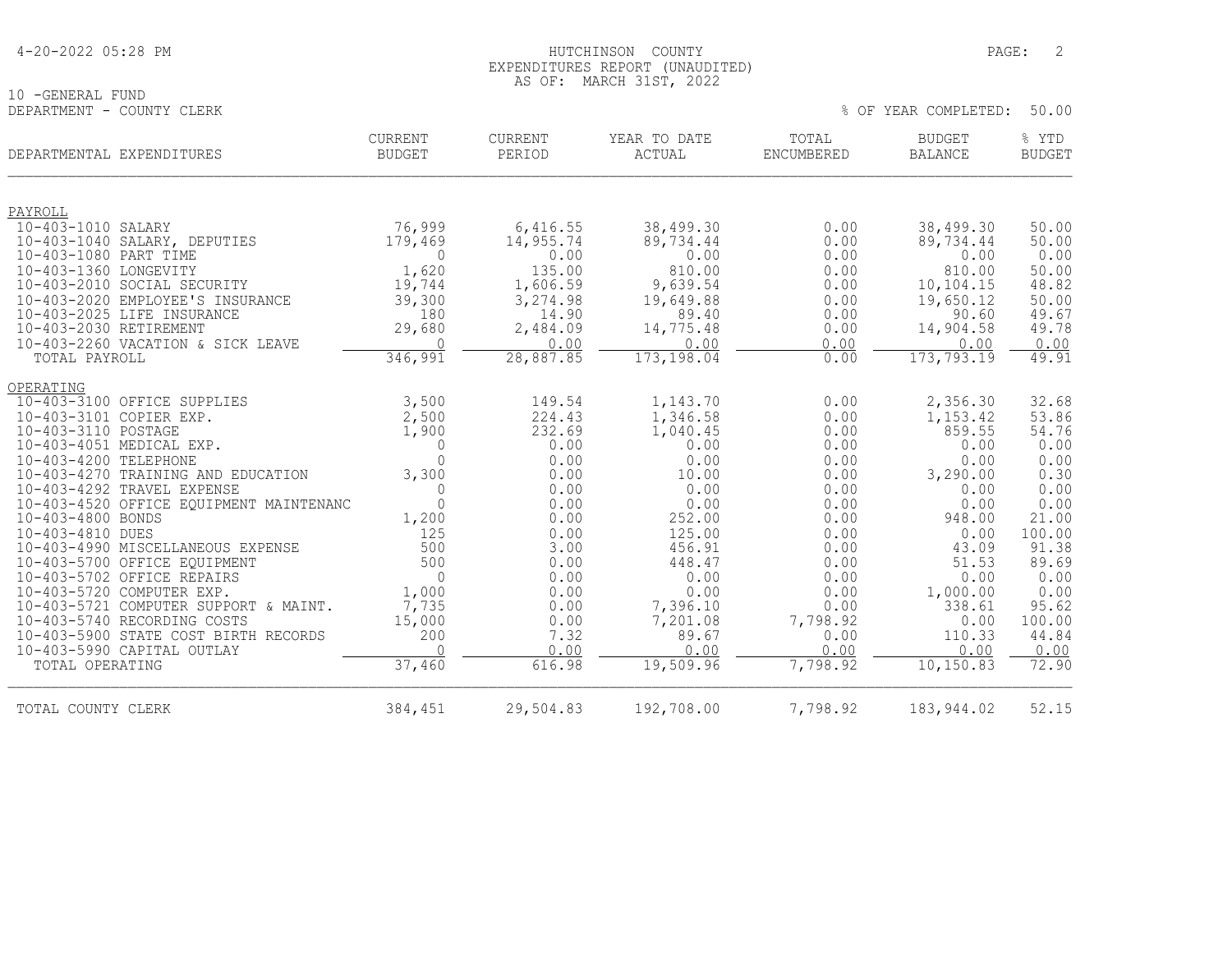### HUTCHINSON COUNTY PAGE: 3 EXPENDITURES REPORT (UNAUDITED) AS OF: MARCH 31ST, 2022

10 -GENERAL FUND<br>DEPARTMENT - VETERANS SERVICE

| DEPARTMENTAL EXPENDITURES                             | <b>CURRENT</b><br><b>BUDGET</b> | <b>CURRENT</b><br>PERIOD | YEAR TO DATE<br>ACTUAL | TOTAL<br>ENCUMBERED | <b>BUDGET</b><br><b>BALANCE</b> | % YTD<br><b>BUDGET</b> |
|-------------------------------------------------------|---------------------------------|--------------------------|------------------------|---------------------|---------------------------------|------------------------|
| PAYROLL                                               |                                 |                          |                        |                     |                                 |                        |
| 10-405-1020 SALARIES                                  | 0                               | 0.00                     | 0.00                   | 0.00                | 0.00                            | 0.00                   |
| 10-405-1360 LONGEVITY<br>10-405-2010 SOCIAL SECURITY  |                                 | 0.00<br>0.00             | 0.00<br>0.00           | 0.00<br>0.00        | 0.00<br>0.00                    | 0.00<br>0.00           |
| 10-405-2020 EMPLOYEE'S INSURANCE                      |                                 | 0.00                     | 0.00                   | 0.00                | 0.00                            | 0.00                   |
| 10-405-2030 RETIREMENT                                | 0                               | 0.00                     | 0.00                   | 0.00                | 0.00                            | 0.00                   |
| 10-405-2260 VACATION & SICK LEAVE                     |                                 | 0.00                     | 0.00                   | 0.00                | 0.00                            | 0.00                   |
| TOTAL PAYROLL                                         | $\Omega$                        | 0.00                     | 0.00                   | 0.00                | 0.00                            | 0.00                   |
| OPERATING                                             |                                 |                          |                        |                     |                                 |                        |
| 10-405-3100 OFFICE SUPPLIES                           | 0                               | 0.00                     | 0.00                   | 0.00                | 0.00                            | 0.00                   |
| 10-405-3110 POSTAGE & BOX RENT                        |                                 | 0.00                     | 0.00                   | 0.00                | 0.00                            | 0.00                   |
| 10-405-4200 TELEPHONE                                 |                                 | 0.00                     | 0.00                   | 0.00                | 0.00                            | 0.00                   |
| 10-405-4270 CONFERENCE EXPENSE                        |                                 | 0.00                     | 0.00                   | 0.00                | 0.00                            | 0.00                   |
| 10-405-4810 DUES<br>10-405-4990 MISCELLANEOUS EXPENSE |                                 | 0.00<br>0.00             | 0.00<br>0.00           | 0.00<br>0.00        | 0.00<br>0.00                    | 0.00<br>0.00           |
| TOTAL OPERATING                                       | $\Omega$                        | 0.00                     | 0.00                   | 0.00                | 0.00                            | 0.00                   |
| VETERANS SERVICE<br>TOTAL                             | 0                               | 0.00                     | 0.00                   | 0.00                | 0.00                            | 0.00                   |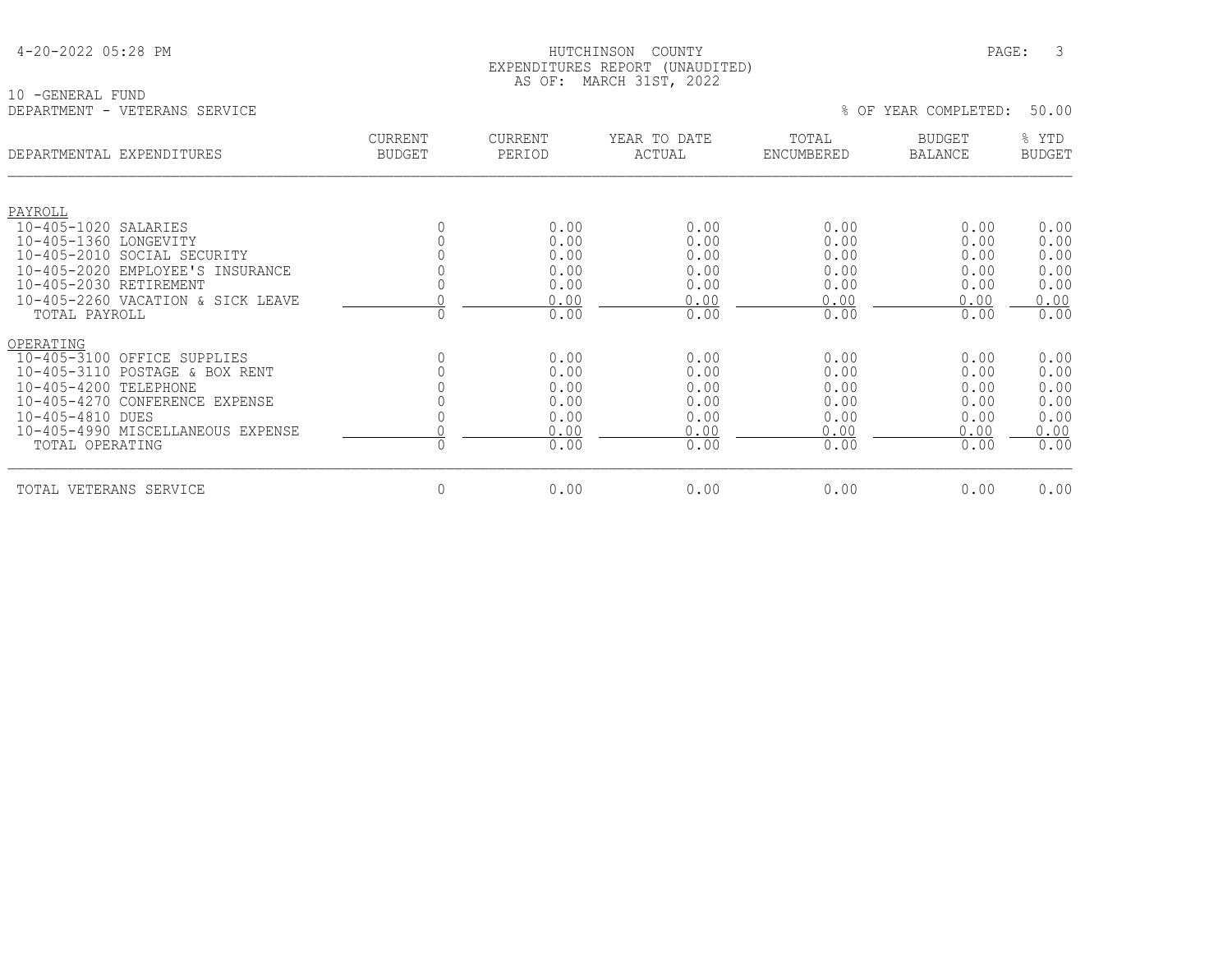| 4-20-2022 05:28 PM |  |  |
|--------------------|--|--|
|--------------------|--|--|

10 -GENERAL FUND

### HUTCHINSON COUNTY PAGE: 4 EXPENDITURES REPORT (UNAUDITED) AS OF: MARCH 31ST, 2022

| DEPARTMENT - EMERGENCY OPERATIONS CENT               |                                 |                   |                        |                     | % OF YEAR COMPLETED:            | 50.00                  |
|------------------------------------------------------|---------------------------------|-------------------|------------------------|---------------------|---------------------------------|------------------------|
| DEPARTMENTAL EXPENDITURES                            | <b>CURRENT</b><br><b>BUDGET</b> | CURRENT<br>PERIOD | YEAR TO DATE<br>ACTUAL | TOTAL<br>ENCUMBERED | <b>BUDGET</b><br><b>BALANCE</b> | % YTD<br><b>BUDGET</b> |
| PAYROLL                                              |                                 |                   |                        |                     |                                 |                        |
| 10-406-1010 SALARY                                   | 62,111                          | 5, 175.89         | 31,055.34              | 0.00                | 31,055.34                       | 50.00                  |
| 10-406-1020 CAR EXPENSE                              | $\Omega$                        | 0.00              | 0.00                   | 0.00                | 0.00                            | 0.00                   |
| 10-406-1360 LONGEVITY                                | 480                             | 40.00             | 240.00                 | 0.00                | 240.00                          | 50.00                  |
| 10-406-2010 SOCIAL SECURITY                          | 4,834                           | 402.85            | 2,417.10               | 0.00                | 2,416.99                        | 50.00                  |
| 10-406-2020 EMPLOYEE'S INSURANCE                     | 13,100                          | 1,091.66          | 6,549.96               | 0.00                | 6,550.04                        | 50.00                  |
| 10-406-2025 Life Insurance<br>10-406-2030 RETIREMENT | 36<br>7,267                     | 2.98<br>608.21    | 17.88<br>3,617.67      | 0.00<br>0.00        | 18.12<br>3,649.27               | 49.67<br>49.78         |
| 10-406-2240 CELL PHONE                               | 600                             | 50.00             | 300.00                 | 0.00                | 300.00                          | 50.00                  |
| TOTAL PAYROLL                                        | 88,428                          | 7,371.59          | 44,197.95              | 0.00                | 44,229.76                       | 49.98                  |
|                                                      |                                 |                   |                        |                     |                                 |                        |
| OPERATING                                            |                                 |                   |                        |                     |                                 |                        |
| 10-406-3103 CONTRACT SERVICE                         | $\Omega$                        | 0.00              | 0.00                   | 0.00                | 0.00                            | 0.00                   |
| 10-406-3105 ABATEMENT EXPENSE                        | 15,000                          | 0.00              | 0.00                   | 0.00                | 15,000.00                       | 0.00                   |
| 10-406-3110 POSTAGE                                  | 100                             | 0.00              | 0.00                   | 0.00                | 100.00                          | 0.00                   |
| 10-406-3300 FUEL & EMERGENCY EXP.                    | 5,000                           | 185.05            | 818.84                 | 0.00                | 4,181.16                        | 16.38                  |
| 10-406-3350 SUPPLIES                                 | 1,000                           | 0.00              | 0.00                   | 0.00                | 1,000.00                        | 0.00                   |
| 10-406-3351 EOC EXPENSE<br>10-406-4080 FIRE MARSHALL | 8,000<br>3,000                  | 0.00<br>30.00     | 0.00<br>221.20         | 0.00<br>0.00        | 8,000.00<br>2,778.80            | 0.00<br>7.37           |
| 10-406-4100 COUNTY FIRE DEPARTMENT                   | 1,800                           | 0.00              | 729.50                 | 0.00                | 1,070.50                        | 40.53                  |
| 10-406-4200 TELEPHONE                                | $\Omega$                        | 0.00              | 0.00                   | 0.00                | 0.00                            | 0.00                   |
| 10-406-4221 LEPC                                     | 3,000                           | 0.00              | 0.00                   | 0.00                | 3,000.00                        | 0.00                   |
| 10-406-4270 TRAINING & EDUCATION                     | 1,500                           | 200.00            | 200.00                 | 0.00                | 1,300.00                        | 13.33                  |
| 10-406-4290 TRAVEL EXPENSE                           | 1,500                           | 1,488.00          | 1,488.00               | 0.00                | 12.00                           | 99.20                  |
| 10-406-4810 DUES                                     | 500                             | 0.00              | 0.00                   | 0.00                | 500.00                          | 0.00                   |
| 10-406-4990 MISCELLANEOUS EXPENSE                    | 1,000                           | 0.00              | 292.76                 | 0.00                | 707.24                          | 29.28                  |
| 10-406-4991 DONATIONS / GRANTS                       | $\Omega$                        | 0.00              | 0.00                   | 0.00                | 0.00                            | 0.00                   |
| 10-406-5700 SIRENS/EQUIP. & MAINT.                   | 5,000                           | 0.00              | 3,360.00               | 0.00                | 1,640.00                        | 67.20                  |
| 10-406-5701 EOUIPMENT                                | 10,000                          | 0.00              | 395.37                 | 363.38              | 9,241.25                        | 7.59                   |
| 10-406-5730 RADAR                                    | 500                             | 0.00              | 0.00                   | 0.00                | 500.00                          | 0.00                   |
| 10-406-5901 TOWER EXP.                               | 10,000                          | 25.19             | 3,893.59               | 0.00                | 6,106.41                        | 38.94                  |
| 10-406-5990 CAPITAL OUTLAY<br>TOTAL OPERATING        | $\cap$<br>66,900                | 0.00<br>1,928.24  | 0.00<br>11,399.26      | 0.00<br>363.38      | 0.00<br>55, 137.36              | 0.00<br>17.58          |
|                                                      |                                 |                   |                        |                     |                                 |                        |
| TOTAL EMERGENCY OPERATIONS CENT                      | 155,328                         | 9,299.83          | 55,597.21              | 363.38              | 99, 367.12                      | 36.03                  |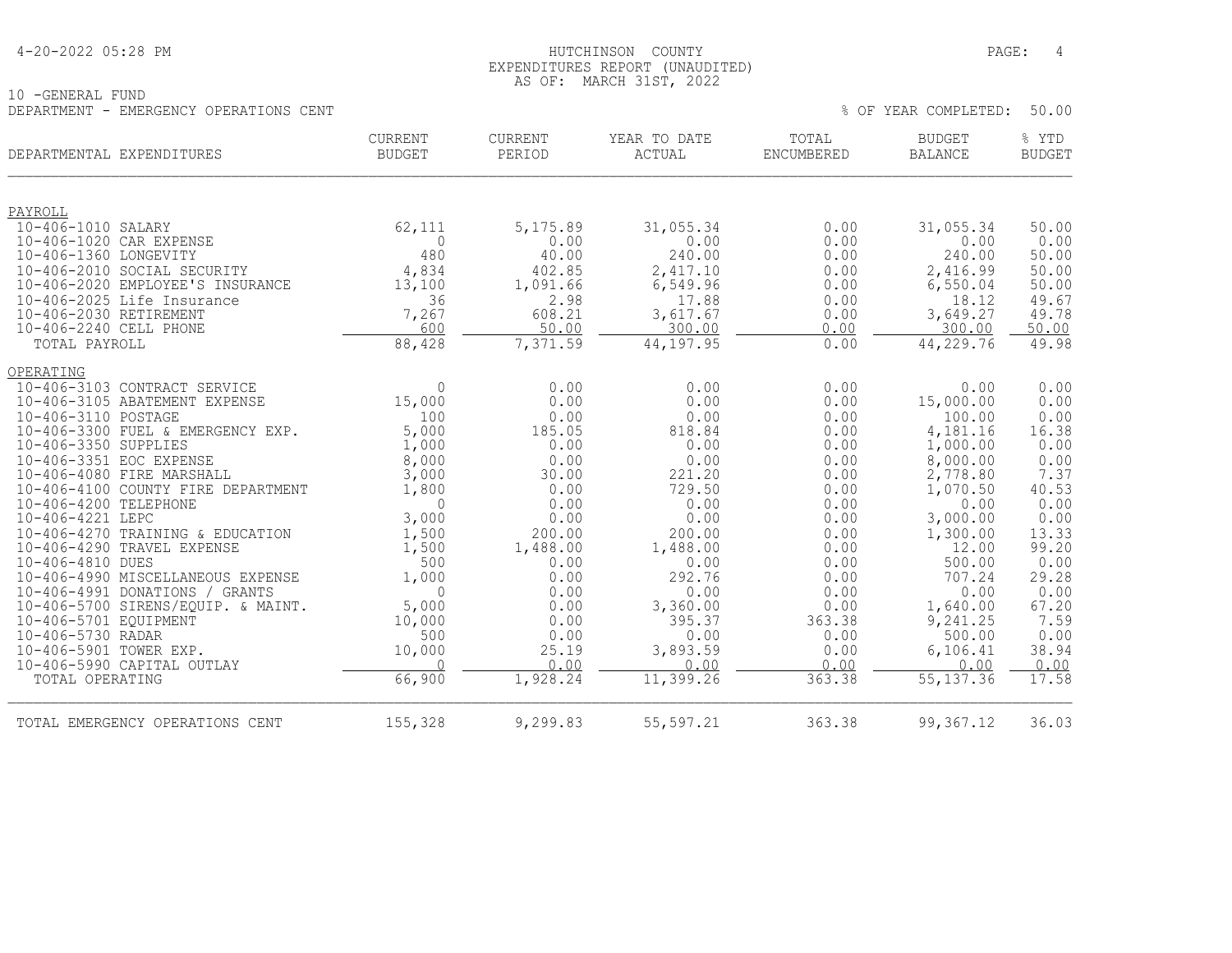### 4-20-2022 05:28 PM HUTCHINSON COUNTY PAGE: 5 EXPENDITURES REPORT (UNAUDITED) AS OF: MARCH 31ST, 2022

% OF YEAR COMPLETED: 50.00

10 -GENERAL FUND<br>DEPARTMENT - NON DEPARTMENTAL

| DEPARTMENTAL EXPENDITURES                                                                                                                                                                                 | <b>CURRENT</b><br><b>BUDGET</b> | CURRENT<br>PERIOD     | YEAR TO DATE<br>ACTUAL | TOTAL<br>ENCUMBERED   | <b>BUDGET</b><br><b>BALANCE</b> | % YTD<br><b>BUDGET</b> |
|-----------------------------------------------------------------------------------------------------------------------------------------------------------------------------------------------------------|---------------------------------|-----------------------|------------------------|-----------------------|---------------------------------|------------------------|
|                                                                                                                                                                                                           |                                 |                       |                        |                       |                                 |                        |
| PAYROLL<br>10-409-1081 ELECTION WORKERS                                                                                                                                                                   | $\overline{0}$                  | 0.00                  | 0.00                   | 0.00                  | 0.00                            | 0.00                   |
| 10-409-2010 SOCIAL SECURITY                                                                                                                                                                               | $\Omega$                        | 0.00                  | 0.00                   | 0.00                  | 0.00                            | 0.00                   |
| 10-409-2020 CO.PORT. RETIREE INS.<br>10-409-2021 RETIRED EMPLOYEE'S INSURANC                                                                                                                              | $\Omega$                        | 0.00                  | 0.00                   | 0.00                  | 0.00                            | 0.00<br>35.76          |
| 10-409-2022 EMPLOYEES INSURANCE RETIREE                                                                                                                                                                   | 210,000<br>$\mathbf{0}$         | 11,654.44<br>0.00     | 75,096.15<br>0.00      | 0.00<br>0.00          | 134,903.85<br>0.00              | 0.00                   |
| 10-409-2023 COBRA                                                                                                                                                                                         | $\Omega$                        | 0.00                  | 0.00                   | 0.00                  | 0.00                            | 0.00                   |
| 10-409-2030 RETIREMENT                                                                                                                                                                                    | $\Omega$                        | 0.00                  | 0.00                   | 0.00                  | 0.00                            | 0.00                   |
| 10-409-2031 RETIREMENT AND DEATH BENEFI                                                                                                                                                                   | 37,000                          | 2,840.45              | 17,531.11              | 0.00                  | 19,468.89                       | 47.38                  |
| 10-409-2040 WORKER'S COMPENSATION<br>10-409-2060 UNEMPLOYMENT INSURANCE                                                                                                                                   | 82,000<br>17,500                | 15,190.00<br>1,500.67 | 47,610.00<br>3,609.82  | 15,190.00<br>5,000.00 | 19,200.00<br>8,890.18           | 76.59<br>49.20         |
| 10-409-2260 VACATION AND SICK LEAVE                                                                                                                                                                       | $\overline{0}$                  | 0.00                  | 0.00                   | 0.00                  | 0.00                            | 0.00                   |
| TOTAL PAYROLL                                                                                                                                                                                             | 346,500                         | 31,185.56             | 143,847.08             | 20,190.00             | 182,462.92                      | 47.34                  |
| OPERATING                                                                                                                                                                                                 |                                 |                       |                        |                       |                                 |                        |
| 10-409-3100 COPY MACHINES & SUPP., ANNEX                                                                                                                                                                  | 3,500                           | 231.65                | 1,399.27               | 0.00                  | 2,100.73                        | 39.98                  |
| 10-409-3103 COPY PAPER & s SUPPLIES<br>10-409-3110 TIRZ FUNDING                                                                                                                                           | 9,000<br>15,607                 | 1,729.50<br>0.00      | 4,753.50<br>0.00       | 0.00<br>0.00          | 4,246.50<br>15,607.00           | 52.82<br>0.00          |
| 10-409-4000 LEGAL FEES                                                                                                                                                                                    | $\overline{0}$                  | 0.00                  | 0.00                   | 0.00                  | 0.00                            | 0.00                   |
| 10-409-4005 LOBBYING                                                                                                                                                                                      | $\mathbf 0$                     | 0.00                  | 0.00                   | 0.00                  | 0.00                            | 0.00                   |
| 10-409-4010 AUDITING                                                                                                                                                                                      | 27,200                          | 0.00                  | 0.00                   | 0.00                  | 27,200.00                       | 0.00                   |
| 10-409-4011 CONTINGENT LIABILITY 293,000<br>10-409-4040 INTOXILIZER ROOM 0<br>10-409-4300 PUBLICATIONS 3,910<br>10-409-4810 DUES 1,540<br>10-409-4821 INSURANCE 147,000<br>10-409-4840 ELECTION EXPENSE 2 |                                 | 0.00<br>0.00          | 293,779.33<br>0.00     | $0.00$ (<br>0.00      | 779.33)<br>0.00                 | 100.27<br>0.00         |
|                                                                                                                                                                                                           |                                 | 1,562.56              | 3,318.72               | 0.00                  | 591.28                          | 84.88                  |
|                                                                                                                                                                                                           |                                 | 0.00                  | 1,540.00               | 0.00                  | 0.00                            | 100.00                 |
|                                                                                                                                                                                                           |                                 | 0.00                  | 127, 372.25            | 0.00                  | 19,627.75                       | 86.65                  |
| 10-409-4841 REDISTRICTING                                                                                                                                                                                 | 6,750                           | 0.00<br>0.00          | 0.00<br>6,750.00       | 0.00<br>0.00          | 0.00<br>0.00                    | 0.00<br>100.00         |
| 10-409-4951 SOLID WASTE DISPOSAL                                                                                                                                                                          | $\Omega$                        | 0.00                  | 0.00                   | 0.00                  | 0.00                            | 0.00                   |
| 10-409-4990 DPS & MISC.                                                                                                                                                                                   | 1,700                           | 0.00                  | 35.00                  | 0.00                  | 1,665.00                        | 2.06                   |
| 10-409-5500 CAPITAL IMPROVEMENTS                                                                                                                                                                          | $\Omega$                        | 0.00                  | 0.00                   | 0.00                  | 0.00                            | 0.00                   |
| 10-409-5900 STATE COURT COSTS<br>10-409-5941 WATER AUTHORITY                                                                                                                                              | 165,000<br>1,700                | 693.11<br>0.00        | 44,403.57<br>1,655.00  | 0.00<br>0.00          | 120,596.43<br>45.00             | 26.91<br>97.35         |
| 10-409-5943 SUBSTANCE ABUSE TREATMENT                                                                                                                                                                     | $\Omega$                        | 0.00                  | 0.00                   | 0.00                  | 0.00                            | 0.00                   |
| 10-409-5945 SR.CITIZENS ASSISTANCE                                                                                                                                                                        | 9,400                           | 0.00                  | 0.00                   | 0.00                  | 9,400.00                        | 0.00                   |
| 10-409-5946 FOOD BANK                                                                                                                                                                                     | 2,500                           | 0.00                  | 0.00                   | 0.00                  | 2,500.00                        | 0.00                   |
| 10-409-5947 HUTCHCARES<br>10-409-5950 DISABILITY ACT                                                                                                                                                      | 3,000<br>$\mathbf 0$            | 0.00<br>0.00          | 0.00<br>0.00           | 0.00<br>0.00          | 3,000.00<br>0.00                | 0.00<br>0.00           |
| 10-409-5961 PANHANDLE REGIONAL PLANNING                                                                                                                                                                   | 1,883                           | 0.00                  | 1,882.75               | 0.00                  | 0.00                            | 100.00                 |
| 10-409-5990 CAPITAL OUTLAY                                                                                                                                                                                | $\overline{0}$                  | 0.00                  | 0.00                   | 0.00                  | 0.00                            | 0.00                   |
| 10-409-6000 SIGNS & MAPPING                                                                                                                                                                               | $\mathbf 0$                     | 0.00                  | 0.00                   | 0.00                  | 0.00                            | 0.00                   |
| 10-409-6003 SAFETY PROGRAM<br>10-409-6004 HEALTH AND WELLMENT                                                                                                                                             | 2,500                           | 152.00<br>239.77      | 680.00<br>1,669.17     | 0.00<br>0.00          | 1,820.00<br>1,830.83            | 27.20<br>47.69         |
| 10-409-6050 ON SITE SEWAGE                                                                                                                                                                                | 3,500<br>6,000                  | 390.00                | 1,950.00               | 0.00                  | 4,050.00                        | 32.50                  |
| TOTAL OPERATING                                                                                                                                                                                           | 704,690                         | 4,998.59              | 491,188.56             | 0.00                  | 213,501.19                      | 69.70                  |
|                                                                                                                                                                                                           |                                 |                       |                        |                       |                                 |                        |
| TOTAL NON DEPARTMENTAL                                                                                                                                                                                    | 1,051,190                       | 36, 184. 15           | 635,035.64             | 20,190.00             | 395,964.11                      | 62.33                  |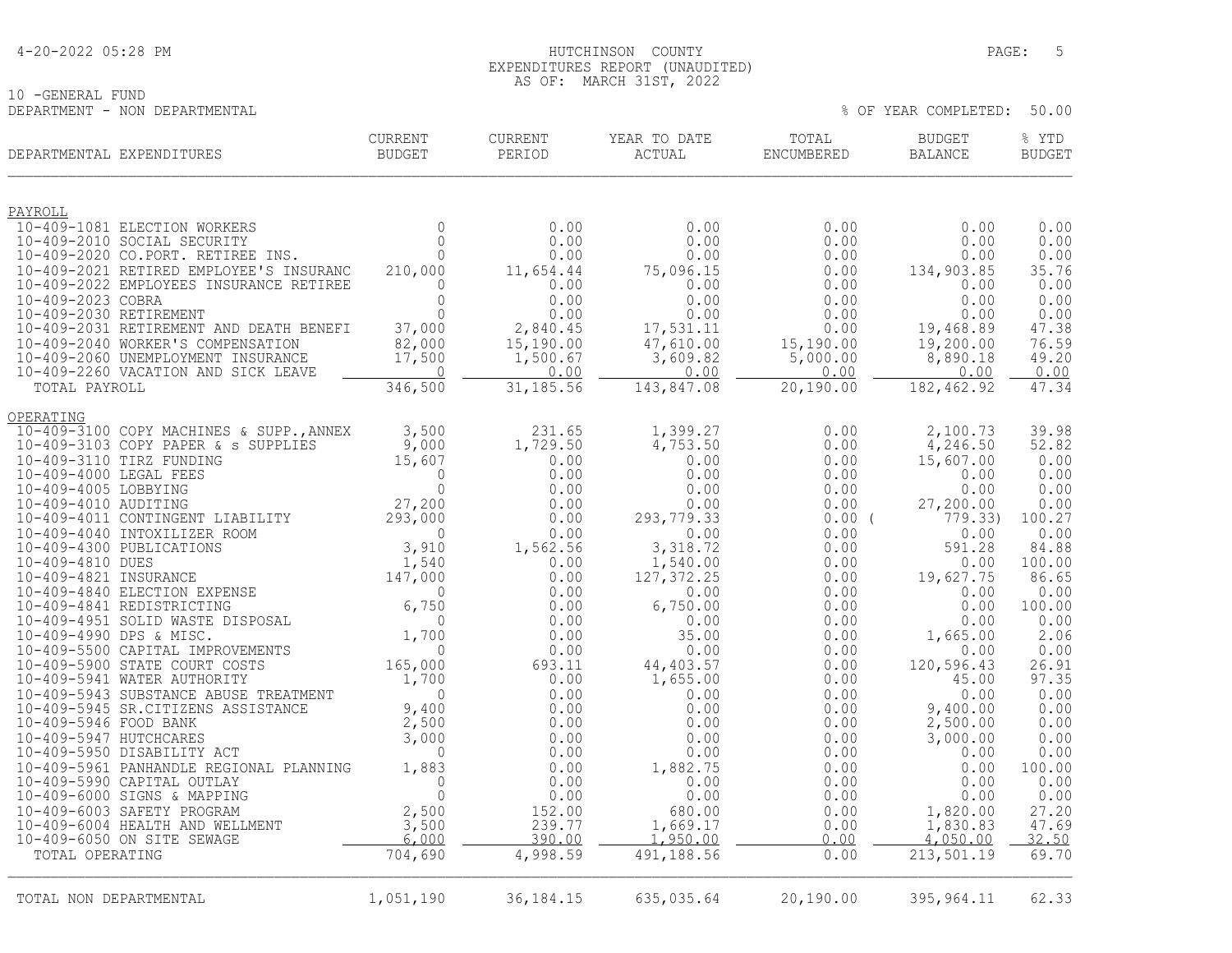10 -GENERAL FUND

### 4-20-2022 05:28 PM HUTCHINSON COUNTY PAGE: 6 EXPENDITURES REPORT (UNAUDITED) AS OF: MARCH 31ST, 2022

DEPARTMENT - 316TH DISTRICT COURT % OF YEAR COMPLETED: 50.00

| PAYROLL<br>13,439<br>10-435-1010 SUPPLEMENTAL SALARY, JUDGE<br>6,719.64<br>0.00<br>6,719.64<br>1,119.94<br>2,047<br>1,023.48<br>10-435-1020 CRT.REPORTER SALARY SUPP.<br>170.58<br>0.00<br>1,023.48<br>64,862<br>5,405.16<br>32,430.96<br>10-435-1050 SALARY, COURT ADMINISTRATOR<br>32,430.96<br>0.00<br>2,500<br>1,840.00<br>26.40<br>10-435-1070 PART TIME HELP<br>0.00<br>660.00<br>0.00<br>10-435-1100 SALARY, COURT REPORTER<br>98,417<br>49,208.46<br>49,208.46<br>8,201.41<br>0.00<br>50.00<br>10-435-1300 SALARY, BAILIFF<br>61,484<br>5,123.69<br>30,742.14<br>0.00<br>30,742.14<br>50.00<br>10-435-1360 LONGEVITY<br>$\frac{1,680}{18,508}$<br>38,690<br>140.00<br>840.00<br>840.00<br>0.00<br>10-435-1360 LONGEVITY<br>10-435-2010 SOCIAL SECURITY<br>9,135.86<br>9,371.74<br>1,514.45<br>0.00<br>3,224.08<br>19,344.48<br>19,345.52<br>0.00<br>10-435-2010 SOCIAL SECURITI<br>10-435-2020 EMPLOYEE'S INSURANCE 38,690<br>10-435-2025 LIFE INSURANCE 108<br>10-435-2030 RETIREMENT 27,822<br>10-435-2250 CAR EXPENSE, JUDGE 0<br>10-435-2250 CAR EXPENSE, JUDGE 0<br>10-435-2250 VACATION<br>7.90<br>0.00<br>43.89<br>47.40<br>60.60<br>2,328.57<br>13,850.46<br>13,971.42<br>49.78<br>0.00<br>0.00<br>0.00<br>0.00<br>0.00<br>0.00<br>0.00<br>0.00<br>0.00<br>0.00<br>329,557<br>165, 553.96<br>27, 235.78<br>164,002.88<br>TOTAL PAYROLL<br>0.00<br>OPERATING<br>10-435-3100 OFFICE SUPPLIES<br>3,500<br>0.00<br>81.02<br>0.00<br>3,418.98<br>10-435-3110 POSTAGE<br>11.43<br>17.76<br>332.24<br>5.07<br>350<br>0.00<br>10-435-3340 COURT REPORTERS CERTIFICATE<br>310<br>0.00<br>0.00<br>0.00<br>310.00<br>0.00<br>0.00<br>10-435-4050 MEDICAL EXPENSE<br>500<br>0.00<br>500.00<br>0.00<br>0.00<br>250,000<br>26,350.00<br>10-435-4100 APPOINTED ATTORNEYS<br>103,020.00<br>0.00<br>146,980.00<br>10-435-4110 PURLIC DEFENDER<br>$\frac{4}{5}$ , 494<br>5, 000<br>7, 000<br>4,494.00<br>0.00<br>0.00<br>0.00<br>10-435-4120 SPECIAL JUDGES<br>0.00<br>88.55<br>0.00<br>4,911.45<br>29.77<br>10-435-4130 COURT REPORTER, SPECIAL<br>10-435-4140 INTERPRETER BENEFITS<br>10-435-4141 SALARY INTERPRETER<br>250.00<br>2,084.00<br>0.00<br>4,916.00<br>$\overline{0}$<br>0.00<br>0.00<br>0.00<br>0.00<br>0.00<br>$\Omega$<br>0.00<br>0.00<br>0.00<br>0.00<br>0.00 | DEPARTMENTAL EXPENDITURES | CURRENT<br><b>BUDGET</b> | CURRENT<br>PERIOD | YEAR TO DATE<br>ACTUAL | TOTAL<br>ENCUMBERED | <b>BUDGET</b><br>BALANCE | % YTD<br><b>BUDGET</b> |
|------------------------------------------------------------------------------------------------------------------------------------------------------------------------------------------------------------------------------------------------------------------------------------------------------------------------------------------------------------------------------------------------------------------------------------------------------------------------------------------------------------------------------------------------------------------------------------------------------------------------------------------------------------------------------------------------------------------------------------------------------------------------------------------------------------------------------------------------------------------------------------------------------------------------------------------------------------------------------------------------------------------------------------------------------------------------------------------------------------------------------------------------------------------------------------------------------------------------------------------------------------------------------------------------------------------------------------------------------------------------------------------------------------------------------------------------------------------------------------------------------------------------------------------------------------------------------------------------------------------------------------------------------------------------------------------------------------------------------------------------------------------------------------------------------------------------------------------------------------------------------------------------------------------------------------------------------------------------------------------------------------------------------------------------------------------------------------------------------------------------------------------------------------------------------------------------------------------------------------------------------------------------------|---------------------------|--------------------------|-------------------|------------------------|---------------------|--------------------------|------------------------|
|                                                                                                                                                                                                                                                                                                                                                                                                                                                                                                                                                                                                                                                                                                                                                                                                                                                                                                                                                                                                                                                                                                                                                                                                                                                                                                                                                                                                                                                                                                                                                                                                                                                                                                                                                                                                                                                                                                                                                                                                                                                                                                                                                                                                                                                                              |                           |                          |                   |                        |                     |                          |                        |
|                                                                                                                                                                                                                                                                                                                                                                                                                                                                                                                                                                                                                                                                                                                                                                                                                                                                                                                                                                                                                                                                                                                                                                                                                                                                                                                                                                                                                                                                                                                                                                                                                                                                                                                                                                                                                                                                                                                                                                                                                                                                                                                                                                                                                                                                              |                           |                          |                   |                        |                     |                          | 50.00                  |
|                                                                                                                                                                                                                                                                                                                                                                                                                                                                                                                                                                                                                                                                                                                                                                                                                                                                                                                                                                                                                                                                                                                                                                                                                                                                                                                                                                                                                                                                                                                                                                                                                                                                                                                                                                                                                                                                                                                                                                                                                                                                                                                                                                                                                                                                              |                           |                          |                   |                        |                     |                          | 50.00                  |
|                                                                                                                                                                                                                                                                                                                                                                                                                                                                                                                                                                                                                                                                                                                                                                                                                                                                                                                                                                                                                                                                                                                                                                                                                                                                                                                                                                                                                                                                                                                                                                                                                                                                                                                                                                                                                                                                                                                                                                                                                                                                                                                                                                                                                                                                              |                           |                          |                   |                        |                     |                          | 50.00                  |
|                                                                                                                                                                                                                                                                                                                                                                                                                                                                                                                                                                                                                                                                                                                                                                                                                                                                                                                                                                                                                                                                                                                                                                                                                                                                                                                                                                                                                                                                                                                                                                                                                                                                                                                                                                                                                                                                                                                                                                                                                                                                                                                                                                                                                                                                              |                           |                          |                   |                        |                     |                          |                        |
|                                                                                                                                                                                                                                                                                                                                                                                                                                                                                                                                                                                                                                                                                                                                                                                                                                                                                                                                                                                                                                                                                                                                                                                                                                                                                                                                                                                                                                                                                                                                                                                                                                                                                                                                                                                                                                                                                                                                                                                                                                                                                                                                                                                                                                                                              |                           |                          |                   |                        |                     |                          |                        |
|                                                                                                                                                                                                                                                                                                                                                                                                                                                                                                                                                                                                                                                                                                                                                                                                                                                                                                                                                                                                                                                                                                                                                                                                                                                                                                                                                                                                                                                                                                                                                                                                                                                                                                                                                                                                                                                                                                                                                                                                                                                                                                                                                                                                                                                                              |                           |                          |                   |                        |                     |                          | 50.00                  |
|                                                                                                                                                                                                                                                                                                                                                                                                                                                                                                                                                                                                                                                                                                                                                                                                                                                                                                                                                                                                                                                                                                                                                                                                                                                                                                                                                                                                                                                                                                                                                                                                                                                                                                                                                                                                                                                                                                                                                                                                                                                                                                                                                                                                                                                                              |                           |                          |                   |                        |                     |                          | 49.36                  |
|                                                                                                                                                                                                                                                                                                                                                                                                                                                                                                                                                                                                                                                                                                                                                                                                                                                                                                                                                                                                                                                                                                                                                                                                                                                                                                                                                                                                                                                                                                                                                                                                                                                                                                                                                                                                                                                                                                                                                                                                                                                                                                                                                                                                                                                                              |                           |                          |                   |                        |                     |                          | 50.00                  |
|                                                                                                                                                                                                                                                                                                                                                                                                                                                                                                                                                                                                                                                                                                                                                                                                                                                                                                                                                                                                                                                                                                                                                                                                                                                                                                                                                                                                                                                                                                                                                                                                                                                                                                                                                                                                                                                                                                                                                                                                                                                                                                                                                                                                                                                                              |                           |                          |                   |                        |                     |                          |                        |
|                                                                                                                                                                                                                                                                                                                                                                                                                                                                                                                                                                                                                                                                                                                                                                                                                                                                                                                                                                                                                                                                                                                                                                                                                                                                                                                                                                                                                                                                                                                                                                                                                                                                                                                                                                                                                                                                                                                                                                                                                                                                                                                                                                                                                                                                              |                           |                          |                   |                        |                     |                          |                        |
|                                                                                                                                                                                                                                                                                                                                                                                                                                                                                                                                                                                                                                                                                                                                                                                                                                                                                                                                                                                                                                                                                                                                                                                                                                                                                                                                                                                                                                                                                                                                                                                                                                                                                                                                                                                                                                                                                                                                                                                                                                                                                                                                                                                                                                                                              |                           |                          |                   |                        |                     |                          | 0.00                   |
|                                                                                                                                                                                                                                                                                                                                                                                                                                                                                                                                                                                                                                                                                                                                                                                                                                                                                                                                                                                                                                                                                                                                                                                                                                                                                                                                                                                                                                                                                                                                                                                                                                                                                                                                                                                                                                                                                                                                                                                                                                                                                                                                                                                                                                                                              |                           |                          |                   |                        |                     |                          | 49.76                  |
|                                                                                                                                                                                                                                                                                                                                                                                                                                                                                                                                                                                                                                                                                                                                                                                                                                                                                                                                                                                                                                                                                                                                                                                                                                                                                                                                                                                                                                                                                                                                                                                                                                                                                                                                                                                                                                                                                                                                                                                                                                                                                                                                                                                                                                                                              |                           |                          |                   |                        |                     |                          |                        |
|                                                                                                                                                                                                                                                                                                                                                                                                                                                                                                                                                                                                                                                                                                                                                                                                                                                                                                                                                                                                                                                                                                                                                                                                                                                                                                                                                                                                                                                                                                                                                                                                                                                                                                                                                                                                                                                                                                                                                                                                                                                                                                                                                                                                                                                                              |                           |                          |                   |                        |                     |                          | 2.31                   |
|                                                                                                                                                                                                                                                                                                                                                                                                                                                                                                                                                                                                                                                                                                                                                                                                                                                                                                                                                                                                                                                                                                                                                                                                                                                                                                                                                                                                                                                                                                                                                                                                                                                                                                                                                                                                                                                                                                                                                                                                                                                                                                                                                                                                                                                                              |                           |                          |                   |                        |                     |                          |                        |
|                                                                                                                                                                                                                                                                                                                                                                                                                                                                                                                                                                                                                                                                                                                                                                                                                                                                                                                                                                                                                                                                                                                                                                                                                                                                                                                                                                                                                                                                                                                                                                                                                                                                                                                                                                                                                                                                                                                                                                                                                                                                                                                                                                                                                                                                              |                           |                          |                   |                        |                     |                          |                        |
|                                                                                                                                                                                                                                                                                                                                                                                                                                                                                                                                                                                                                                                                                                                                                                                                                                                                                                                                                                                                                                                                                                                                                                                                                                                                                                                                                                                                                                                                                                                                                                                                                                                                                                                                                                                                                                                                                                                                                                                                                                                                                                                                                                                                                                                                              |                           |                          |                   |                        |                     |                          | 41.21                  |
|                                                                                                                                                                                                                                                                                                                                                                                                                                                                                                                                                                                                                                                                                                                                                                                                                                                                                                                                                                                                                                                                                                                                                                                                                                                                                                                                                                                                                                                                                                                                                                                                                                                                                                                                                                                                                                                                                                                                                                                                                                                                                                                                                                                                                                                                              |                           |                          |                   |                        |                     |                          | 100.00                 |
|                                                                                                                                                                                                                                                                                                                                                                                                                                                                                                                                                                                                                                                                                                                                                                                                                                                                                                                                                                                                                                                                                                                                                                                                                                                                                                                                                                                                                                                                                                                                                                                                                                                                                                                                                                                                                                                                                                                                                                                                                                                                                                                                                                                                                                                                              |                           |                          |                   |                        |                     |                          | 1.77                   |
|                                                                                                                                                                                                                                                                                                                                                                                                                                                                                                                                                                                                                                                                                                                                                                                                                                                                                                                                                                                                                                                                                                                                                                                                                                                                                                                                                                                                                                                                                                                                                                                                                                                                                                                                                                                                                                                                                                                                                                                                                                                                                                                                                                                                                                                                              |                           |                          |                   |                        |                     |                          |                        |
|                                                                                                                                                                                                                                                                                                                                                                                                                                                                                                                                                                                                                                                                                                                                                                                                                                                                                                                                                                                                                                                                                                                                                                                                                                                                                                                                                                                                                                                                                                                                                                                                                                                                                                                                                                                                                                                                                                                                                                                                                                                                                                                                                                                                                                                                              |                           |                          |                   |                        |                     |                          |                        |
| 10-435-4150 CRIMINAL TRIAL EXPENSE                                                                                                                                                                                                                                                                                                                                                                                                                                                                                                                                                                                                                                                                                                                                                                                                                                                                                                                                                                                                                                                                                                                                                                                                                                                                                                                                                                                                                                                                                                                                                                                                                                                                                                                                                                                                                                                                                                                                                                                                                                                                                                                                                                                                                                           |                           | 10,000                   | 0.00              | 1,575.00               | 0.00                | 8,425.00                 | 15.75                  |
| 10-435-4200 TELEPHONE<br>$\Omega$<br>0.00<br>0.00<br>0.00<br>0.00                                                                                                                                                                                                                                                                                                                                                                                                                                                                                                                                                                                                                                                                                                                                                                                                                                                                                                                                                                                                                                                                                                                                                                                                                                                                                                                                                                                                                                                                                                                                                                                                                                                                                                                                                                                                                                                                                                                                                                                                                                                                                                                                                                                                            |                           |                          |                   |                        |                     |                          | 0.00                   |
| 10-435-4270 TRAINING & EDUCATION, CRT.<br>3,200<br>0.00<br>3,200.00<br>0.00<br>0.00                                                                                                                                                                                                                                                                                                                                                                                                                                                                                                                                                                                                                                                                                                                                                                                                                                                                                                                                                                                                                                                                                                                                                                                                                                                                                                                                                                                                                                                                                                                                                                                                                                                                                                                                                                                                                                                                                                                                                                                                                                                                                                                                                                                          |                           |                          |                   |                        |                     |                          | 0.00                   |
| 2,250<br>10-435-4271 BAILIFF, TRAINING & EDUCATI<br>0.00<br>2,210.40<br>0.00<br>39.60                                                                                                                                                                                                                                                                                                                                                                                                                                                                                                                                                                                                                                                                                                                                                                                                                                                                                                                                                                                                                                                                                                                                                                                                                                                                                                                                                                                                                                                                                                                                                                                                                                                                                                                                                                                                                                                                                                                                                                                                                                                                                                                                                                                        |                           |                          |                   |                        |                     |                          | 98.24                  |
| 2,000.00<br>2,000<br>10-435-4272 COURT REPORTER, TRAINING &<br>0.00<br>0.00<br>0.00<br>1,077.50<br>10-435-4273 JUDGE, TRAINING & EDUCATION<br>4,187.14<br>2,812.86<br>7,000<br>0.00                                                                                                                                                                                                                                                                                                                                                                                                                                                                                                                                                                                                                                                                                                                                                                                                                                                                                                                                                                                                                                                                                                                                                                                                                                                                                                                                                                                                                                                                                                                                                                                                                                                                                                                                                                                                                                                                                                                                                                                                                                                                                          |                           |                          |                   |                        |                     |                          | 0.00<br>59.82          |
| 10-435-4290 OUT OF COUNTY TRAVEL<br>$\Omega$<br>0.00<br>0.00<br>0.00<br>0.00                                                                                                                                                                                                                                                                                                                                                                                                                                                                                                                                                                                                                                                                                                                                                                                                                                                                                                                                                                                                                                                                                                                                                                                                                                                                                                                                                                                                                                                                                                                                                                                                                                                                                                                                                                                                                                                                                                                                                                                                                                                                                                                                                                                                 |                           |                          |                   |                        |                     |                          | 0.00                   |
| 1,000<br>0.00<br>0.00<br>1,000.00<br>10-435-4520 EQUIPMENT MAINTENANCE<br>0.00                                                                                                                                                                                                                                                                                                                                                                                                                                                                                                                                                                                                                                                                                                                                                                                                                                                                                                                                                                                                                                                                                                                                                                                                                                                                                                                                                                                                                                                                                                                                                                                                                                                                                                                                                                                                                                                                                                                                                                                                                                                                                                                                                                                               |                           |                          |                   |                        |                     |                          | 0.00                   |
| 10-435-4810 9TH ADMINISTRATIVE DUES<br>1,875<br>0.00<br>1,875.25<br>0.00<br>0.00                                                                                                                                                                                                                                                                                                                                                                                                                                                                                                                                                                                                                                                                                                                                                                                                                                                                                                                                                                                                                                                                                                                                                                                                                                                                                                                                                                                                                                                                                                                                                                                                                                                                                                                                                                                                                                                                                                                                                                                                                                                                                                                                                                                             |                           |                          |                   |                        |                     |                          | 100.00                 |
| 10-435-4811 DUES<br>1,000<br>125.00<br>640.00<br>0.00<br>360.00                                                                                                                                                                                                                                                                                                                                                                                                                                                                                                                                                                                                                                                                                                                                                                                                                                                                                                                                                                                                                                                                                                                                                                                                                                                                                                                                                                                                                                                                                                                                                                                                                                                                                                                                                                                                                                                                                                                                                                                                                                                                                                                                                                                                              |                           |                          |                   |                        |                     |                          | 64.00                  |
| 7,650.00<br>10-435-4850 JUROR EXPENSE<br>8,800<br>440.00<br>1,150.00<br>0.00<br>10-435-4855 DRUG COURT<br>$\Omega$                                                                                                                                                                                                                                                                                                                                                                                                                                                                                                                                                                                                                                                                                                                                                                                                                                                                                                                                                                                                                                                                                                                                                                                                                                                                                                                                                                                                                                                                                                                                                                                                                                                                                                                                                                                                                                                                                                                                                                                                                                                                                                                                                           |                           |                          |                   |                        |                     |                          | 13.07                  |
| 0.00<br>0.00<br>0.00<br>0.00<br>10-435-4880 STATEMENT OF FACTS<br>20,000<br>17,864.00<br>0.00<br>2,136.00<br>0.00                                                                                                                                                                                                                                                                                                                                                                                                                                                                                                                                                                                                                                                                                                                                                                                                                                                                                                                                                                                                                                                                                                                                                                                                                                                                                                                                                                                                                                                                                                                                                                                                                                                                                                                                                                                                                                                                                                                                                                                                                                                                                                                                                            |                           |                          |                   |                        |                     |                          | 0.00<br>10.68          |
| 10-435-4920 APPOINTED GUARDIAN AD LITEM<br>1,000<br>0.00<br>0.00<br>1,000.00<br>0.00                                                                                                                                                                                                                                                                                                                                                                                                                                                                                                                                                                                                                                                                                                                                                                                                                                                                                                                                                                                                                                                                                                                                                                                                                                                                                                                                                                                                                                                                                                                                                                                                                                                                                                                                                                                                                                                                                                                                                                                                                                                                                                                                                                                         |                           |                          |                   |                        |                     |                          | 0.00                   |
| 10-435-4990 MISCELLANEOUS EXPENSE, ALS<br>600<br>5.00<br>47.00<br>553.00<br>0.00                                                                                                                                                                                                                                                                                                                                                                                                                                                                                                                                                                                                                                                                                                                                                                                                                                                                                                                                                                                                                                                                                                                                                                                                                                                                                                                                                                                                                                                                                                                                                                                                                                                                                                                                                                                                                                                                                                                                                                                                                                                                                                                                                                                             |                           |                          |                   |                        |                     |                          | 7.83                   |
| 10-435-5300 COURTROOM IMPROVEMENTS<br>4,000<br>0.00<br>0.00<br>4,000.00<br>0.00<br>$\frac{4,000}{2,500}$                                                                                                                                                                                                                                                                                                                                                                                                                                                                                                                                                                                                                                                                                                                                                                                                                                                                                                                                                                                                                                                                                                                                                                                                                                                                                                                                                                                                                                                                                                                                                                                                                                                                                                                                                                                                                                                                                                                                                                                                                                                                                                                                                                     |                           |                          |                   |                        |                     |                          | 0.00                   |
| 125.38<br>778.01<br>10-435-5700 OFFICE EQUIPMENT<br>0.00<br>1,721.99                                                                                                                                                                                                                                                                                                                                                                                                                                                                                                                                                                                                                                                                                                                                                                                                                                                                                                                                                                                                                                                                                                                                                                                                                                                                                                                                                                                                                                                                                                                                                                                                                                                                                                                                                                                                                                                                                                                                                                                                                                                                                                                                                                                                         |                           |                          |                   |                        |                     |                          | 31.12                  |
| 1,800<br>0.00<br>10-435-5720 COMPUTER EXPENSE<br>153.98<br>0.00<br>1,646.02<br>699.00<br>10-435-5721 COMPUTER SUPPORT & MAINT.<br>9,332<br>9,083.80<br>0.00<br>248.31                                                                                                                                                                                                                                                                                                                                                                                                                                                                                                                                                                                                                                                                                                                                                                                                                                                                                                                                                                                                                                                                                                                                                                                                                                                                                                                                                                                                                                                                                                                                                                                                                                                                                                                                                                                                                                                                                                                                                                                                                                                                                                        |                           |                          |                   |                        |                     |                          | 8.55<br>97.34          |
| 10-435-5990 CAPITAL OUTLAY<br>$\bigcirc$<br>0.00<br>0.00<br>0.00<br>0.00                                                                                                                                                                                                                                                                                                                                                                                                                                                                                                                                                                                                                                                                                                                                                                                                                                                                                                                                                                                                                                                                                                                                                                                                                                                                                                                                                                                                                                                                                                                                                                                                                                                                                                                                                                                                                                                                                                                                                                                                                                                                                                                                                                                                     |                           |                          |                   |                        |                     |                          | 0.00                   |
| 347,511<br>29,083.31<br>133,621.91<br>0.00<br>213,889.45<br>TOTAL OPERATING                                                                                                                                                                                                                                                                                                                                                                                                                                                                                                                                                                                                                                                                                                                                                                                                                                                                                                                                                                                                                                                                                                                                                                                                                                                                                                                                                                                                                                                                                                                                                                                                                                                                                                                                                                                                                                                                                                                                                                                                                                                                                                                                                                                                  |                           |                          |                   |                        |                     |                          | 38.45                  |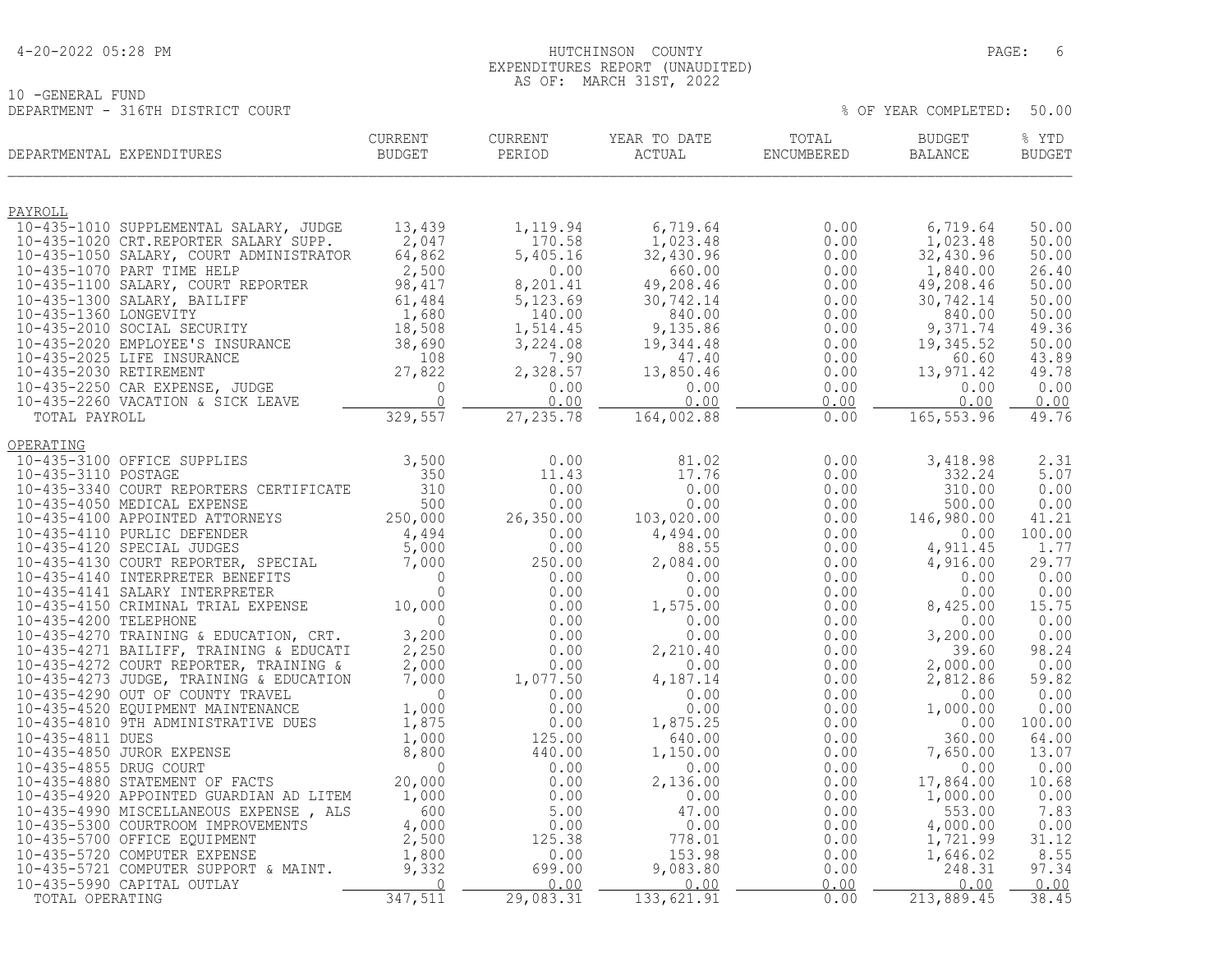| 4-20-2022 05:28 PM                                    |                   |                   | HUTCHINSON COUNTY<br>EXPENDITURES REPORT (UNAUDITED)<br>AS OF: MARCH 31ST, 2022 |                     |                      | PAGE:           |
|-------------------------------------------------------|-------------------|-------------------|---------------------------------------------------------------------------------|---------------------|----------------------|-----------------|
| 10 -GENERAL FUND<br>DEPARTMENT - 316TH DISTRICT COURT |                   |                   |                                                                                 |                     | % OF YEAR COMPLETED: | 50.00           |
| DEPARTMENTAL EXPENDITURES                             | CURRENT<br>BUDGET | CURRENT<br>PERIOD | YEAR TO DATE<br>ACTUAL                                                          | TOTAL<br>ENCUMBERED | BUDGET<br>BALANCE    | % YTD<br>BUDGET |
| TOTAL 316TH DISTRICT COURT                            | 677,068           | 56,319.09         | 297,624.79                                                                      | 0.00                | 379,443.41           | 43.96           |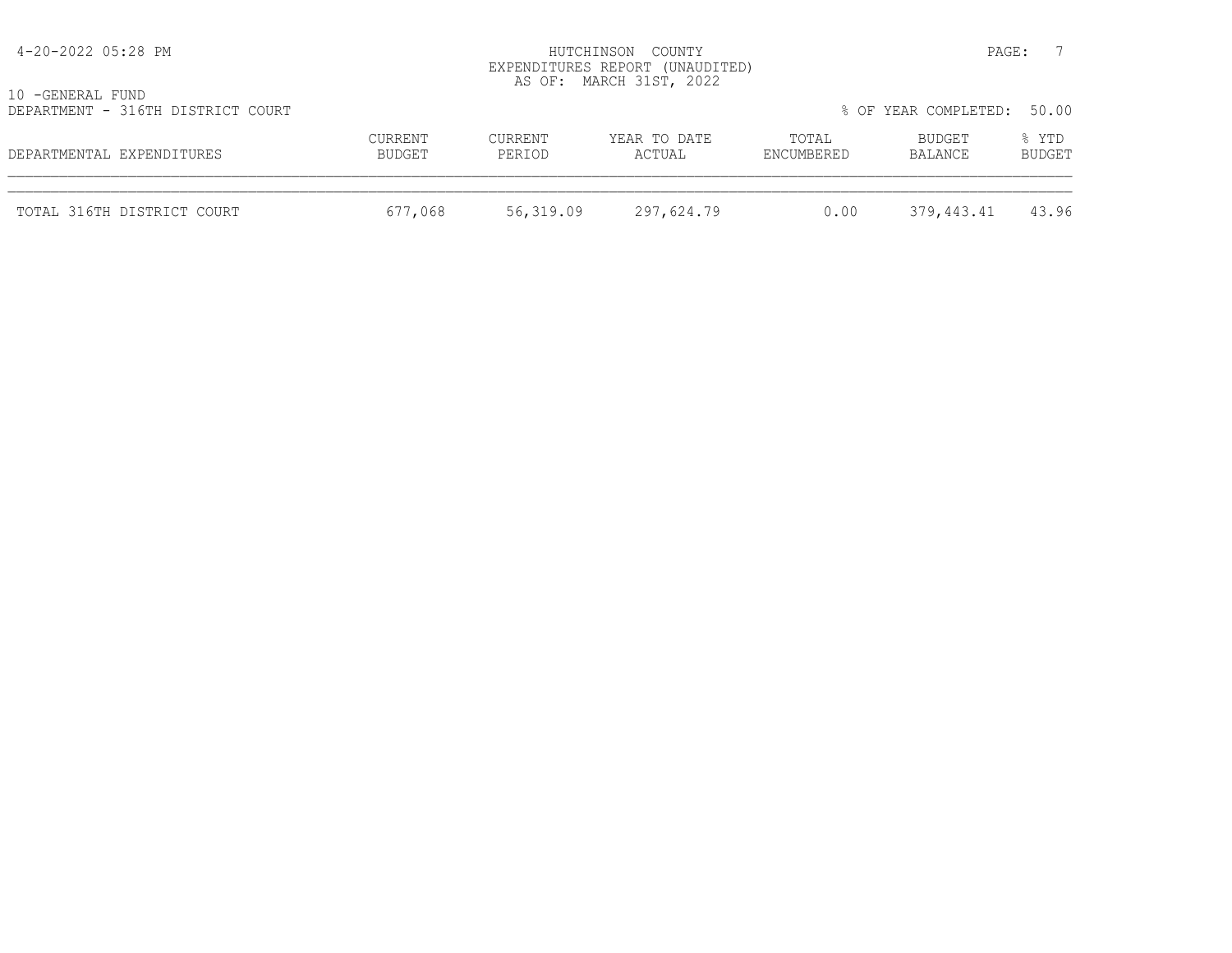10 -GENERAL FUND

### 4-20-2022 05:28 PM HUTCHINSON COUNTY PAGE: 8 EXPENDITURES REPORT (UNAUDITED) AS OF: MARCH 31ST, 2022

DEPARTMENT - 84TH DISTRICT COURT % OF YEAR COMPLETED: 50.00

| PAYROLL<br>5,000<br>10-436-1000 INTERPRETER<br>$0.00$<br>722.04<br>5,000.00<br>0.00<br>0.00<br>4,332.24<br>10-436-1010 SUPPLEMENTAL SALARY, JUDGE<br>8,664<br>4,332.24<br>0.00<br>10-436-1020 CRT.REPORTER SALARY SUPP.<br>121.14<br>726.84<br>1,454<br>726.84<br>0.00<br>19,372.32<br>38,745<br>3,228.72<br>19,372.32<br>0.00<br>10-436-1050 SALARY, COURT ADMINISTRATOR<br>22.10)<br>10-436-1080 PART/TIME HELP<br>$5,700$ (<br>975.40<br>0.00<br>4,724.60<br>29, 212.56<br>29, 212.56<br>0.00<br>10-436-1100 SALARY, COURT REPORTER<br>58,425<br>4,868.76<br>10-436-1300 BAILIFF<br>38,950<br>3,245.87<br>19,475.22<br>0.00<br>19,475.22<br>10-436-1360 LONGEVITY<br>1,620<br>135.00<br>810.00<br>0.00<br>810.00<br>10-436-2010 SOCIAL SECURITY<br>12,032<br>943.80<br>5,591.89<br>0.00<br>6,440.57<br>26, 200<br>10-436-2020 EMPLOYEE'S INSURANCE<br>2,183.32<br>13,099.92<br>0.00<br>13,100.08<br>108<br>10-436-2025 LIFE INSURANCE<br>8.94<br>53.64<br>0.00<br>54.36<br>17,487<br>10-436-2030 RETIREMENT<br>9,007.54<br>1,437.43<br>8,479.18<br>0.00<br>10-436-2250 CAR EXPENSE, JUDGE<br>4,200<br>350.00<br>2,100.00<br>0.00<br>2,100.00<br>1,000<br>10-436-2251 COURT ADMN. TRAVEL<br>0.00<br>0.00<br>1,000.00<br>0.00<br>10-436-2260 VACATION & SICKLEAVE<br>$\bigcap$<br>0.00<br>0.00<br>0.00<br>0.00<br>219,586<br>17,222.92<br>104, 229.21<br>0.00<br>115, 356.33<br>TOTAL PAYROLL<br>OPERATING<br>10-436-3100 OFFICE SUPPLIES<br>$1,500$ (<br>38.76)<br>843.67<br>0.00<br>656.33<br>250<br>0.00<br>10-436-3110 POSTAGE<br>0.00<br>0.00<br>250.00<br>10,000<br>0.00<br>10-436-4050 MEDICAL EXPENSE<br>1,750.00<br>0.00<br>8,250.00<br>10-436-4100 APPOINTED ATTORNEYS<br>115,000<br>63,727.00<br>51,273.00<br>7,990.00<br>0.00<br>10-436-4110 PUBLIC DEFENDER<br>4,494<br>0.00<br>4,494.00<br>0.00<br>0.00<br>10-436-4110 PUBLIC DEFENDER<br>10-436-4130 SPECIAL COURT REPORTER<br>10-436-4140 INTERDRETER RENEFITS<br>0.00<br>52.99<br>1,059.72<br>0.00<br>940.28<br>10-436-4110 PUBLIC DEFENDER<br>10-436-4130 SPECIAL COURT REPORTER 2,000<br>10-436-4140 INTERPRETER BENEFITS 0<br>10-436-4141 SALARY INTERPRETER 0<br>10-436-4150 INVESTIGATOR 0<br>10-436-4150 INVESTIGATOR 0<br>10-436-4150 INVESTIGATOR<br>0.00<br>0.00<br>0.00<br>0.00<br>0.00<br>0.00<br>0.00<br>0.00 | DEPARTMENTAL EXPENDITURES | <b>CURRENT</b><br>BUDGET | <b>CURRENT</b><br>PERIOD | YEAR TO DATE<br>ACTUAL | TOTAL<br>ENCUMBERED | <b>BUDGET</b><br>BALANCE | % YTD<br><b>BUDGET</b> |
|---------------------------------------------------------------------------------------------------------------------------------------------------------------------------------------------------------------------------------------------------------------------------------------------------------------------------------------------------------------------------------------------------------------------------------------------------------------------------------------------------------------------------------------------------------------------------------------------------------------------------------------------------------------------------------------------------------------------------------------------------------------------------------------------------------------------------------------------------------------------------------------------------------------------------------------------------------------------------------------------------------------------------------------------------------------------------------------------------------------------------------------------------------------------------------------------------------------------------------------------------------------------------------------------------------------------------------------------------------------------------------------------------------------------------------------------------------------------------------------------------------------------------------------------------------------------------------------------------------------------------------------------------------------------------------------------------------------------------------------------------------------------------------------------------------------------------------------------------------------------------------------------------------------------------------------------------------------------------------------------------------------------------------------------------------------------------------------------------------------------------------------------------------------------------------------------------------------------------------------------------------------------------------------------|---------------------------|--------------------------|--------------------------|------------------------|---------------------|--------------------------|------------------------|
|                                                                                                                                                                                                                                                                                                                                                                                                                                                                                                                                                                                                                                                                                                                                                                                                                                                                                                                                                                                                                                                                                                                                                                                                                                                                                                                                                                                                                                                                                                                                                                                                                                                                                                                                                                                                                                                                                                                                                                                                                                                                                                                                                                                                                                                                                             |                           |                          |                          |                        |                     |                          |                        |
|                                                                                                                                                                                                                                                                                                                                                                                                                                                                                                                                                                                                                                                                                                                                                                                                                                                                                                                                                                                                                                                                                                                                                                                                                                                                                                                                                                                                                                                                                                                                                                                                                                                                                                                                                                                                                                                                                                                                                                                                                                                                                                                                                                                                                                                                                             |                           |                          |                          |                        |                     |                          | 0.00                   |
|                                                                                                                                                                                                                                                                                                                                                                                                                                                                                                                                                                                                                                                                                                                                                                                                                                                                                                                                                                                                                                                                                                                                                                                                                                                                                                                                                                                                                                                                                                                                                                                                                                                                                                                                                                                                                                                                                                                                                                                                                                                                                                                                                                                                                                                                                             |                           |                          |                          |                        |                     |                          | 50.00                  |
|                                                                                                                                                                                                                                                                                                                                                                                                                                                                                                                                                                                                                                                                                                                                                                                                                                                                                                                                                                                                                                                                                                                                                                                                                                                                                                                                                                                                                                                                                                                                                                                                                                                                                                                                                                                                                                                                                                                                                                                                                                                                                                                                                                                                                                                                                             |                           |                          |                          |                        |                     |                          | 50.00                  |
|                                                                                                                                                                                                                                                                                                                                                                                                                                                                                                                                                                                                                                                                                                                                                                                                                                                                                                                                                                                                                                                                                                                                                                                                                                                                                                                                                                                                                                                                                                                                                                                                                                                                                                                                                                                                                                                                                                                                                                                                                                                                                                                                                                                                                                                                                             |                           |                          |                          |                        |                     |                          | 50.00                  |
|                                                                                                                                                                                                                                                                                                                                                                                                                                                                                                                                                                                                                                                                                                                                                                                                                                                                                                                                                                                                                                                                                                                                                                                                                                                                                                                                                                                                                                                                                                                                                                                                                                                                                                                                                                                                                                                                                                                                                                                                                                                                                                                                                                                                                                                                                             |                           |                          |                          |                        |                     |                          | 17.11                  |
|                                                                                                                                                                                                                                                                                                                                                                                                                                                                                                                                                                                                                                                                                                                                                                                                                                                                                                                                                                                                                                                                                                                                                                                                                                                                                                                                                                                                                                                                                                                                                                                                                                                                                                                                                                                                                                                                                                                                                                                                                                                                                                                                                                                                                                                                                             |                           |                          |                          |                        |                     |                          | 50.00<br>50.00         |
|                                                                                                                                                                                                                                                                                                                                                                                                                                                                                                                                                                                                                                                                                                                                                                                                                                                                                                                                                                                                                                                                                                                                                                                                                                                                                                                                                                                                                                                                                                                                                                                                                                                                                                                                                                                                                                                                                                                                                                                                                                                                                                                                                                                                                                                                                             |                           |                          |                          |                        |                     |                          | 50.00                  |
|                                                                                                                                                                                                                                                                                                                                                                                                                                                                                                                                                                                                                                                                                                                                                                                                                                                                                                                                                                                                                                                                                                                                                                                                                                                                                                                                                                                                                                                                                                                                                                                                                                                                                                                                                                                                                                                                                                                                                                                                                                                                                                                                                                                                                                                                                             |                           |                          |                          |                        |                     |                          | 46.47                  |
|                                                                                                                                                                                                                                                                                                                                                                                                                                                                                                                                                                                                                                                                                                                                                                                                                                                                                                                                                                                                                                                                                                                                                                                                                                                                                                                                                                                                                                                                                                                                                                                                                                                                                                                                                                                                                                                                                                                                                                                                                                                                                                                                                                                                                                                                                             |                           |                          |                          |                        |                     |                          | 50.00                  |
|                                                                                                                                                                                                                                                                                                                                                                                                                                                                                                                                                                                                                                                                                                                                                                                                                                                                                                                                                                                                                                                                                                                                                                                                                                                                                                                                                                                                                                                                                                                                                                                                                                                                                                                                                                                                                                                                                                                                                                                                                                                                                                                                                                                                                                                                                             |                           |                          |                          |                        |                     |                          | 49.67                  |
|                                                                                                                                                                                                                                                                                                                                                                                                                                                                                                                                                                                                                                                                                                                                                                                                                                                                                                                                                                                                                                                                                                                                                                                                                                                                                                                                                                                                                                                                                                                                                                                                                                                                                                                                                                                                                                                                                                                                                                                                                                                                                                                                                                                                                                                                                             |                           |                          |                          |                        |                     |                          | 48.49<br>50.00         |
|                                                                                                                                                                                                                                                                                                                                                                                                                                                                                                                                                                                                                                                                                                                                                                                                                                                                                                                                                                                                                                                                                                                                                                                                                                                                                                                                                                                                                                                                                                                                                                                                                                                                                                                                                                                                                                                                                                                                                                                                                                                                                                                                                                                                                                                                                             |                           |                          |                          |                        |                     |                          | 0.00                   |
|                                                                                                                                                                                                                                                                                                                                                                                                                                                                                                                                                                                                                                                                                                                                                                                                                                                                                                                                                                                                                                                                                                                                                                                                                                                                                                                                                                                                                                                                                                                                                                                                                                                                                                                                                                                                                                                                                                                                                                                                                                                                                                                                                                                                                                                                                             |                           |                          |                          |                        |                     |                          | 0.00                   |
|                                                                                                                                                                                                                                                                                                                                                                                                                                                                                                                                                                                                                                                                                                                                                                                                                                                                                                                                                                                                                                                                                                                                                                                                                                                                                                                                                                                                                                                                                                                                                                                                                                                                                                                                                                                                                                                                                                                                                                                                                                                                                                                                                                                                                                                                                             |                           |                          |                          |                        |                     |                          | 47.47                  |
|                                                                                                                                                                                                                                                                                                                                                                                                                                                                                                                                                                                                                                                                                                                                                                                                                                                                                                                                                                                                                                                                                                                                                                                                                                                                                                                                                                                                                                                                                                                                                                                                                                                                                                                                                                                                                                                                                                                                                                                                                                                                                                                                                                                                                                                                                             |                           |                          |                          |                        |                     |                          |                        |
|                                                                                                                                                                                                                                                                                                                                                                                                                                                                                                                                                                                                                                                                                                                                                                                                                                                                                                                                                                                                                                                                                                                                                                                                                                                                                                                                                                                                                                                                                                                                                                                                                                                                                                                                                                                                                                                                                                                                                                                                                                                                                                                                                                                                                                                                                             |                           |                          |                          |                        |                     |                          | 56.24                  |
|                                                                                                                                                                                                                                                                                                                                                                                                                                                                                                                                                                                                                                                                                                                                                                                                                                                                                                                                                                                                                                                                                                                                                                                                                                                                                                                                                                                                                                                                                                                                                                                                                                                                                                                                                                                                                                                                                                                                                                                                                                                                                                                                                                                                                                                                                             |                           |                          |                          |                        |                     |                          | 0.00                   |
|                                                                                                                                                                                                                                                                                                                                                                                                                                                                                                                                                                                                                                                                                                                                                                                                                                                                                                                                                                                                                                                                                                                                                                                                                                                                                                                                                                                                                                                                                                                                                                                                                                                                                                                                                                                                                                                                                                                                                                                                                                                                                                                                                                                                                                                                                             |                           |                          |                          |                        |                     |                          | 17.50                  |
|                                                                                                                                                                                                                                                                                                                                                                                                                                                                                                                                                                                                                                                                                                                                                                                                                                                                                                                                                                                                                                                                                                                                                                                                                                                                                                                                                                                                                                                                                                                                                                                                                                                                                                                                                                                                                                                                                                                                                                                                                                                                                                                                                                                                                                                                                             |                           |                          |                          |                        |                     |                          | 55.41                  |
|                                                                                                                                                                                                                                                                                                                                                                                                                                                                                                                                                                                                                                                                                                                                                                                                                                                                                                                                                                                                                                                                                                                                                                                                                                                                                                                                                                                                                                                                                                                                                                                                                                                                                                                                                                                                                                                                                                                                                                                                                                                                                                                                                                                                                                                                                             |                           |                          |                          |                        |                     |                          | 100.00                 |
|                                                                                                                                                                                                                                                                                                                                                                                                                                                                                                                                                                                                                                                                                                                                                                                                                                                                                                                                                                                                                                                                                                                                                                                                                                                                                                                                                                                                                                                                                                                                                                                                                                                                                                                                                                                                                                                                                                                                                                                                                                                                                                                                                                                                                                                                                             |                           |                          |                          |                        |                     |                          | 0.00                   |
|                                                                                                                                                                                                                                                                                                                                                                                                                                                                                                                                                                                                                                                                                                                                                                                                                                                                                                                                                                                                                                                                                                                                                                                                                                                                                                                                                                                                                                                                                                                                                                                                                                                                                                                                                                                                                                                                                                                                                                                                                                                                                                                                                                                                                                                                                             |                           |                          |                          |                        |                     |                          | 0.00                   |
|                                                                                                                                                                                                                                                                                                                                                                                                                                                                                                                                                                                                                                                                                                                                                                                                                                                                                                                                                                                                                                                                                                                                                                                                                                                                                                                                                                                                                                                                                                                                                                                                                                                                                                                                                                                                                                                                                                                                                                                                                                                                                                                                                                                                                                                                                             |                           |                          | 0.00                     | 0.00                   | 0.00                | 0.00                     | 0.00                   |
| 0.00<br>0.00<br>0.00<br>0.00                                                                                                                                                                                                                                                                                                                                                                                                                                                                                                                                                                                                                                                                                                                                                                                                                                                                                                                                                                                                                                                                                                                                                                                                                                                                                                                                                                                                                                                                                                                                                                                                                                                                                                                                                                                                                                                                                                                                                                                                                                                                                                                                                                                                                                                                |                           |                          |                          |                        |                     |                          | 0.00                   |
| 10-436-4270 TRAVEL & TRAINING, JUDGE<br>1,500<br>203.01<br>246.75<br>1,253.25<br>0.00                                                                                                                                                                                                                                                                                                                                                                                                                                                                                                                                                                                                                                                                                                                                                                                                                                                                                                                                                                                                                                                                                                                                                                                                                                                                                                                                                                                                                                                                                                                                                                                                                                                                                                                                                                                                                                                                                                                                                                                                                                                                                                                                                                                                       |                           |                          |                          |                        |                     |                          | 16.45                  |
| 3,000<br>2,941.66<br>10-436-4271 TRAVEL & TRAINING, BAILIFF<br>0.00<br>58.34<br>0.00                                                                                                                                                                                                                                                                                                                                                                                                                                                                                                                                                                                                                                                                                                                                                                                                                                                                                                                                                                                                                                                                                                                                                                                                                                                                                                                                                                                                                                                                                                                                                                                                                                                                                                                                                                                                                                                                                                                                                                                                                                                                                                                                                                                                        |                           |                          |                          |                        |                     |                          | 1.94                   |
| 10-436-4272 TRAVEL & TRAINING CRT.REPOR<br>1,000<br>0.00<br>0.00<br>1,000.00<br>0.00                                                                                                                                                                                                                                                                                                                                                                                                                                                                                                                                                                                                                                                                                                                                                                                                                                                                                                                                                                                                                                                                                                                                                                                                                                                                                                                                                                                                                                                                                                                                                                                                                                                                                                                                                                                                                                                                                                                                                                                                                                                                                                                                                                                                        |                           |                          |                          |                        |                     |                          | 0.00                   |
| 10-436-4273 TRAINING COURT ADMN.<br>0.00<br>0.00<br>1,000.00<br>1,000<br>0.00<br>10-436-4274 INTERPRETER TRAINING<br>1,000<br>0.00<br>0.00<br>0.00<br>1,000.00                                                                                                                                                                                                                                                                                                                                                                                                                                                                                                                                                                                                                                                                                                                                                                                                                                                                                                                                                                                                                                                                                                                                                                                                                                                                                                                                                                                                                                                                                                                                                                                                                                                                                                                                                                                                                                                                                                                                                                                                                                                                                                                              |                           |                          |                          |                        |                     |                          | 0.00<br>0.00           |
| 500<br>10-436-4290 SPECIAL JUDGE, TRAVEL<br>0.00<br>0.00<br>0.00<br>500.00                                                                                                                                                                                                                                                                                                                                                                                                                                                                                                                                                                                                                                                                                                                                                                                                                                                                                                                                                                                                                                                                                                                                                                                                                                                                                                                                                                                                                                                                                                                                                                                                                                                                                                                                                                                                                                                                                                                                                                                                                                                                                                                                                                                                                  |                           |                          |                          |                        |                     |                          | 0.00                   |
| 10-436-4520 OFFICE EQUIPMENT MAINTENANC<br>500<br>0.00<br>0.00<br>500.00<br>0.00                                                                                                                                                                                                                                                                                                                                                                                                                                                                                                                                                                                                                                                                                                                                                                                                                                                                                                                                                                                                                                                                                                                                                                                                                                                                                                                                                                                                                                                                                                                                                                                                                                                                                                                                                                                                                                                                                                                                                                                                                                                                                                                                                                                                            |                           |                          |                          |                        |                     |                          | 0.00                   |
| 10-436-4810 9TH ADMINISTRATIVE DUES<br>1,875<br>0.00<br>1,875.26<br>$0.00$ (<br>0.01)                                                                                                                                                                                                                                                                                                                                                                                                                                                                                                                                                                                                                                                                                                                                                                                                                                                                                                                                                                                                                                                                                                                                                                                                                                                                                                                                                                                                                                                                                                                                                                                                                                                                                                                                                                                                                                                                                                                                                                                                                                                                                                                                                                                                       |                           |                          |                          |                        |                     |                          | 100.00                 |
| 10-436-4811 DUES<br>500<br>500.00<br>0.00<br>0.00<br>0.00                                                                                                                                                                                                                                                                                                                                                                                                                                                                                                                                                                                                                                                                                                                                                                                                                                                                                                                                                                                                                                                                                                                                                                                                                                                                                                                                                                                                                                                                                                                                                                                                                                                                                                                                                                                                                                                                                                                                                                                                                                                                                                                                                                                                                                   |                           |                          |                          |                        |                     |                          | 0.00                   |
| 10-436-4850 JUROR EXPENSE<br>10-436-4880 STATEMENT OF FACTS<br>10,000<br>0.00<br>9,192.00<br>0.00<br>808.00                                                                                                                                                                                                                                                                                                                                                                                                                                                                                                                                                                                                                                                                                                                                                                                                                                                                                                                                                                                                                                                                                                                                                                                                                                                                                                                                                                                                                                                                                                                                                                                                                                                                                                                                                                                                                                                                                                                                                                                                                                                                                                                                                                                 |                           |                          |                          |                        |                     |                          | 8.08                   |
| 7,500<br>0.00<br>3,311.23<br>4,188.77<br>0.00<br>10-436-4910 CRIMINAL TRIAL EXPENSE<br>45,800<br>0.00<br>0.00<br>45,800.00<br>0.00                                                                                                                                                                                                                                                                                                                                                                                                                                                                                                                                                                                                                                                                                                                                                                                                                                                                                                                                                                                                                                                                                                                                                                                                                                                                                                                                                                                                                                                                                                                                                                                                                                                                                                                                                                                                                                                                                                                                                                                                                                                                                                                                                          |                           |                          |                          |                        |                     |                          | 55.85<br>0.00          |
| 10-436-4990 MISCELLANEOUS EXPENSE<br>0.00<br>500.00<br>500<br>0.00<br>0.00                                                                                                                                                                                                                                                                                                                                                                                                                                                                                                                                                                                                                                                                                                                                                                                                                                                                                                                                                                                                                                                                                                                                                                                                                                                                                                                                                                                                                                                                                                                                                                                                                                                                                                                                                                                                                                                                                                                                                                                                                                                                                                                                                                                                                  |                           |                          |                          |                        |                     |                          | 0.00                   |
| 2,500<br>12.59<br>10-436-5300 COURTROOM IMP.<br>233.33<br>0.00<br>2,266.67                                                                                                                                                                                                                                                                                                                                                                                                                                                                                                                                                                                                                                                                                                                                                                                                                                                                                                                                                                                                                                                                                                                                                                                                                                                                                                                                                                                                                                                                                                                                                                                                                                                                                                                                                                                                                                                                                                                                                                                                                                                                                                                                                                                                                  |                           |                          |                          |                        |                     |                          | 9.33                   |
| 2,500<br>10-436-5700 EQUIPMENT<br>0.00<br>0.00<br>0.00<br>2,500.00                                                                                                                                                                                                                                                                                                                                                                                                                                                                                                                                                                                                                                                                                                                                                                                                                                                                                                                                                                                                                                                                                                                                                                                                                                                                                                                                                                                                                                                                                                                                                                                                                                                                                                                                                                                                                                                                                                                                                                                                                                                                                                                                                                                                                          |                           |                          |                          |                        |                     |                          | 0.00                   |
| 2,000<br>10-436-5720 COMPUTER<br>0.00<br>2,000.00<br>0.00<br>0.00                                                                                                                                                                                                                                                                                                                                                                                                                                                                                                                                                                                                                                                                                                                                                                                                                                                                                                                                                                                                                                                                                                                                                                                                                                                                                                                                                                                                                                                                                                                                                                                                                                                                                                                                                                                                                                                                                                                                                                                                                                                                                                                                                                                                                           |                           |                          |                          |                        |                     |                          | 0.00                   |
| 10-436-5721 COMPUTER SUPPORT & MAINT<br>7,735<br>0.00<br>7,396.10<br>0.00<br>338.61                                                                                                                                                                                                                                                                                                                                                                                                                                                                                                                                                                                                                                                                                                                                                                                                                                                                                                                                                                                                                                                                                                                                                                                                                                                                                                                                                                                                                                                                                                                                                                                                                                                                                                                                                                                                                                                                                                                                                                                                                                                                                                                                                                                                         |                           |                          |                          |                        |                     |                          | 95.62                  |
| 10-436-5900 BOOKS, LAW<br>500(<br>$357.94$ ) (<br>357.94)<br>0.00<br>857.94<br>0.00<br>0.00<br>0.00<br>$\Omega$                                                                                                                                                                                                                                                                                                                                                                                                                                                                                                                                                                                                                                                                                                                                                                                                                                                                                                                                                                                                                                                                                                                                                                                                                                                                                                                                                                                                                                                                                                                                                                                                                                                                                                                                                                                                                                                                                                                                                                                                                                                                                                                                                                             |                           |                          |                          |                        |                     |                          | $71.59-$<br>0.00       |
| 0.00<br>10-436-5990 CAPITAL OUTLAY<br>223,154<br>7,808.90<br>86, 323.00<br>0.00<br>136,830.96<br>TOTAL OPERATING                                                                                                                                                                                                                                                                                                                                                                                                                                                                                                                                                                                                                                                                                                                                                                                                                                                                                                                                                                                                                                                                                                                                                                                                                                                                                                                                                                                                                                                                                                                                                                                                                                                                                                                                                                                                                                                                                                                                                                                                                                                                                                                                                                            |                           |                          |                          |                        |                     |                          | 38.68                  |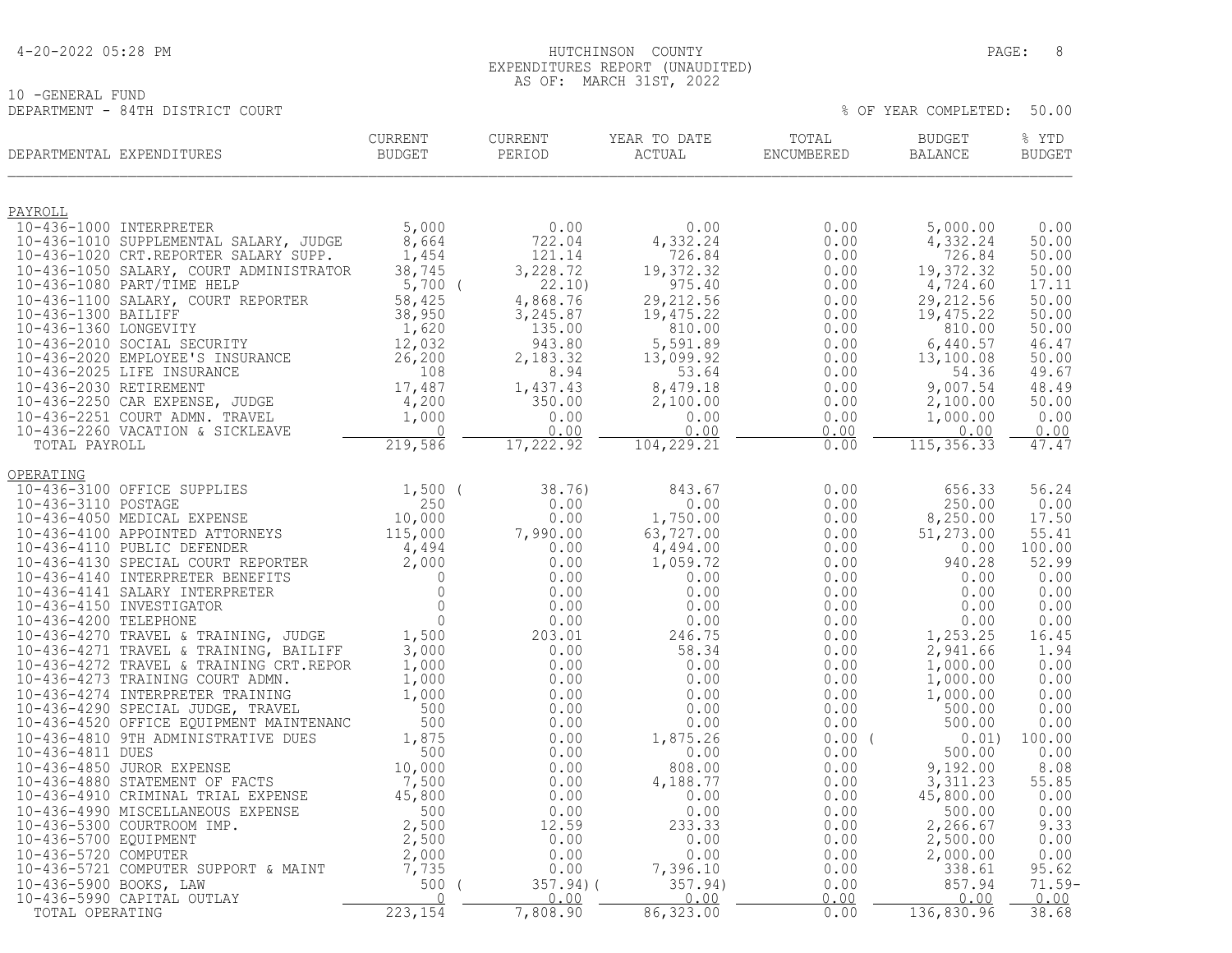| 4-20-2022 05:28 PM                                   |                   |                   | HUTCHINSON COUNTY<br>EXPENDITURES REPORT (UNAUDITED)<br>AS OF: MARCH 31ST, 2022 |                     | PAGE:                | - 9             |
|------------------------------------------------------|-------------------|-------------------|---------------------------------------------------------------------------------|---------------------|----------------------|-----------------|
| 10 -GENERAL FUND<br>DEPARTMENT - 84TH DISTRICT COURT |                   |                   |                                                                                 |                     | % OF YEAR COMPLETED: | 50.00           |
| DEPARTMENTAL EXPENDITURES                            | CURRENT<br>BUDGET | CURRENT<br>PERIOD | YEAR TO DATE<br>ACTUAL                                                          | TOTAL<br>ENCUMBERED | BUDGET<br>BALANCE    | % YTD<br>BUDGET |
| TOTAL 84TH DISTRICT COURT                            | 442,740           | 25,031.82         | 190,552.21                                                                      | 0.00                | 252,187.29           | 43.04           |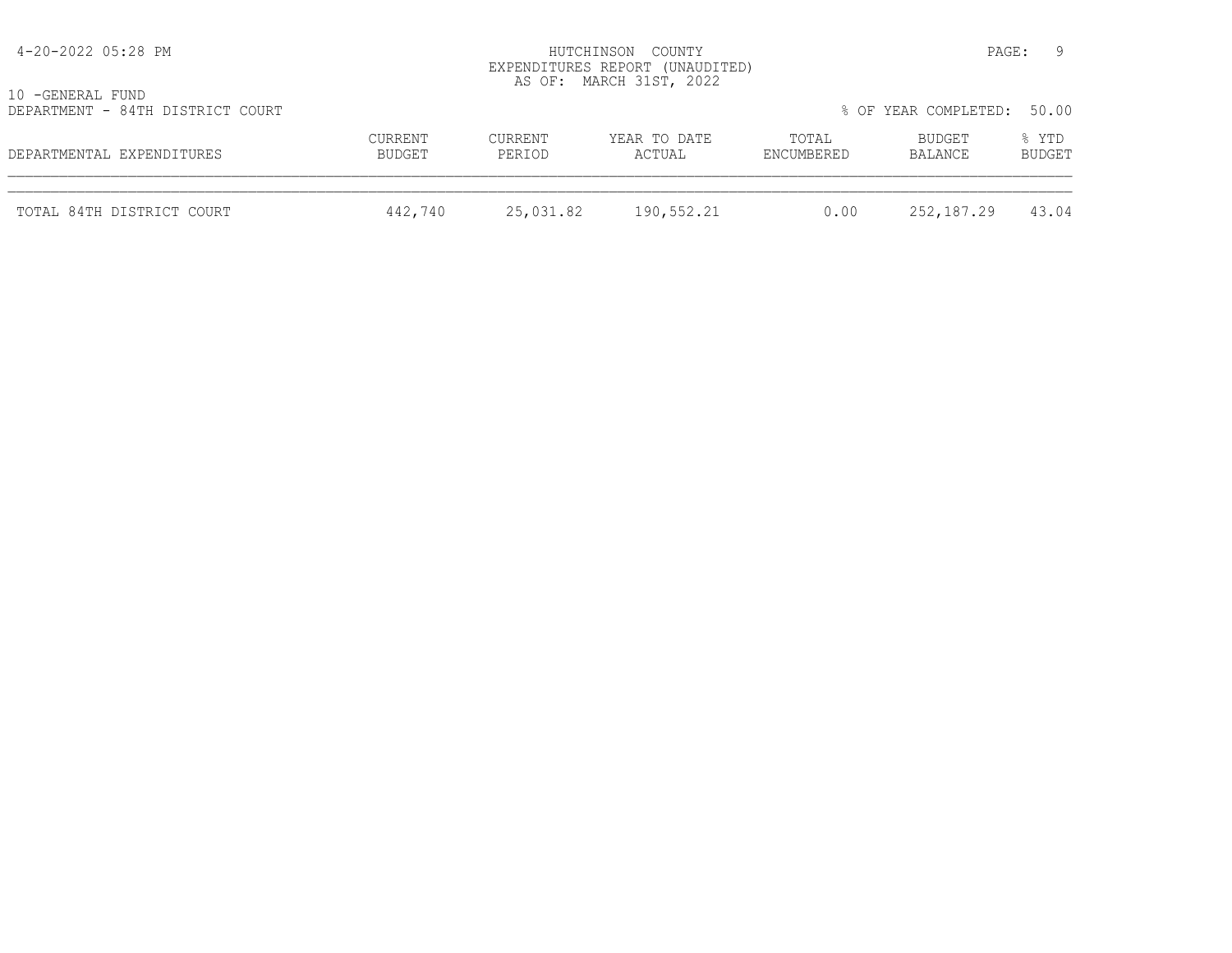### 4-20-2022 05:28 PM HUTCHINSON COUNTY PAGE: 10 EXPENDITURES REPORT (UNAUDITED) AS OF: MARCH 31ST, 2022

10 -GENERAL FUND DEPARTMENT - DISTRICT ATTORNEY % OF YEAR COMPLETED: 50.00

| DEPARTMENTAL EXPENDITURES                                                                                                                                                                                             | CURRENT<br><b>BUDGET</b>              | CURRENT<br>PERIOD | YEAR TO DATE<br>$\verb ACTUAL $ | TOTAL<br>ENCUMBERED | BUDGET<br>BALANCE    | % YTD<br><b>BUDGET</b> |
|-----------------------------------------------------------------------------------------------------------------------------------------------------------------------------------------------------------------------|---------------------------------------|-------------------|---------------------------------|---------------------|----------------------|------------------------|
| PAYROLL                                                                                                                                                                                                               |                                       |                   |                                 |                     |                      |                        |
| 10-437-1010 SALARY, SUPPLEMENT                                                                                                                                                                                        | 16,015                                | 1,334.57          | 8,007.42                        | 0.00                | 8,007.42             | 50.00                  |
| 10-437-1011 DA SUPPLEMENT (STATE)                                                                                                                                                                                     | $\overline{0}$                        | 0.00              | 0.00                            | 0.00                | 0.00                 | 0.00                   |
| 10-437-1020 SALARY SUP., ASST. I & II                                                                                                                                                                                 | $\Omega$                              | 0.00              | 0.00                            | 0.00                | 0.00                 | 0.00                   |
| 10-437-1030 SALARY, ASSISTANT I<br>10-437-1031 ASSISTANT 11                                                                                                                                                           | 98,440<br>$\overline{0}$              | 8,203.35<br>0.00  | 49,220.10<br>0.00               | 0.00<br>0.00        | 49,220.10<br>0.00    | 50.00<br>0.00          |
| 10-437-1032 SALARY, INVESTIGATOR                                                                                                                                                                                      | $67, 24$<br>39,693<br>38,075<br>6,000 | 5,603.42          | 33,620.52                       | 0.00                | 33,620.52            | 50.00                  |
| 10-437-1050 SALARY, SECRETARY I                                                                                                                                                                                       |                                       | 3,307.71          | 19,846.26                       | 0.00                | 19,846.26            | 50.00                  |
| 10-437-1051 SALARY, SECRETARY II                                                                                                                                                                                      |                                       | 3, 172.93         | 19,037.58                       | 0.00                | 19,037.58            | 50.00                  |
| 10-437-1080 PART TIME HELP                                                                                                                                                                                            |                                       | 0.00              | 0.00                            | 0.00                | 6,000.00             | 0.00                   |
| 10-437-1360 LONGEVITY                                                                                                                                                                                                 | 1,860                                 | 155.00            | 930.00                          | 0.00                | 930.00               | 50.00                  |
| 10-437-2010 SOCIAL SECURITY                                                                                                                                                                                           | 19,858<br>ANCE 38,690                 | 1,522.81          | 9,140.01                        | 0.00                | 10,718.16            | 46.03                  |
| 10-437-2020 EMPLOYEE'S INSURANCE<br>10-437-2025 LIFE INSURANCE                                                                                                                                                        | 144                                   | 4,315.74<br>11.92 | 25,894.44<br>71.52              | 0.00<br>0.00        | 12,795.56<br>72.48   | 66.93<br>49.67         |
| 10-437-2030 RETIREMENT                                                                                                                                                                                                | 30,745                                | 2,515.24          | 14,960.79                       | 0.00                | 15,784.44            | 48.66                  |
| 10-437-2260 VACATION                                                                                                                                                                                                  | $\bigcirc$                            | 0.00              | 0.00                            | 0.00                | 0.00                 | 0.00                   |
| TOTAL PAYROLL                                                                                                                                                                                                         | 356, 761                              | 30, 142.69        | 180,728.64                      | 0.00                | 176,032.52           | 50.66                  |
| OPERATING                                                                                                                                                                                                             |                                       |                   |                                 |                     |                      |                        |
| <u>10-437-3100</u> OFFICE SUPPLIES 2,500<br>10-437-3101 COPIER EXP. 3,500<br>10-437-3110 POSTAGE AND BOX RENT 400<br>10-437-4050 AUTOPSIES 0<br>10-437-4051 MEDICAL EXP. 0<br>10-437-4150 INVESTIGATIVE EXPENSE 4,000 |                                       | 4.29              | 257.01                          | 0.00                | 2,242.99             | 10.28                  |
|                                                                                                                                                                                                                       |                                       | 243.77            | 1,549.92                        | 0.00                | 1,950.08             | 44.28                  |
|                                                                                                                                                                                                                       |                                       | 17.78             | 97.45                           | 0.00                | 302.55               | 24.36                  |
|                                                                                                                                                                                                                       |                                       | 0.00              | 0.00                            | 0.00                | 0.00                 | 0.00                   |
|                                                                                                                                                                                                                       |                                       | 0.00<br>0.00      | 0.00<br>0.00                    | 0.00<br>0.00        | 0.00<br>4,000.00     | 0.00<br>0.00           |
| 10-437-4200 TELEPHONE                                                                                                                                                                                                 | $\overline{0}$                        | 0.00              | 0.00                            | 0.00                | 0.00                 | 0.00                   |
| 10-437-4270 TRAINING AND EDUCATION                                                                                                                                                                                    | 6,000                                 | 542.48            | 2,620.30                        | 0.00                | 3,379.70             | 43.67                  |
| 10-437-4271 INVESTIGATOR                                                                                                                                                                                              | $\overline{0}$                        | 0.00              | 0.00                            | 0.00                | 0.00                 | 0.00                   |
| 10-437-4810 DUES                                                                                                                                                                                                      | 1,000                                 | 60.00             | 60.00                           | 0.00                | 940.00               | 6.00                   |
| 10-437-4850 GRAND JURY EXPENSE                                                                                                                                                                                        | 1,000                                 | 111.98            | 646.29                          | 0.00                | 353.71               | 64.63                  |
| 10-437-4852 CRIME VICTIM INFO. EXP. VIN                                                                                                                                                                               | 8,013                                 | 1,996.58          | 3,993.16                        | 3,993.16            | 26.60                | 99.67                  |
| 10-437-4880 GRAND JURY TESTIMONY<br>10-437-4910 TRIAL EXP.                                                                                                                                                            | 1,000<br>10,000                       | 0.00<br>0.00      | 0.00<br>47.60                   | 0.00<br>0.00        | 1,000.00<br>9,952.40 | 0.00<br>0.48           |
| 10-437-4990 MISCELLANEOUS EXPENSE                                                                                                                                                                                     | 1,500                                 | 250.00            | 654.90                          | 0.00                | 845.10               | 43.66                  |
| 10-437-4991 ASSAULT VICTIMS                                                                                                                                                                                           | $\overline{0}$                        | 0.00              | 0.00                            | 0.00                | 0.00                 | 0.00                   |
| 10-437-5700 OFFICE EQUIPMENT                                                                                                                                                                                          | 2,000                                 | 0.00              | 0.00                            | 0.00                | 2,000.00             | 0.00                   |
| 10-437-5710 SECURITY SYSTEM                                                                                                                                                                                           | $\overline{0}$                        | 0.00              | 0.00                            | 0.00                | 0.00                 | 0.00                   |
| 10-437-5720 COMPUTER                                                                                                                                                                                                  | 2,500                                 | 0.00              | 266.68                          | 0.00                | 2,233.32             | 10.67                  |
| 10-437-5721 COMPUTER SUPPORT & MAINT.                                                                                                                                                                                 | 14,869                                | 0.00              | 11,236.92                       | 0.00                | 3,631.79             | 75.57                  |
| 10-437-5900 BOOKS, LAW<br>10-437-5990 CAPITAL OUTLAY                                                                                                                                                                  | $3,000$ (<br>$\overline{0}$           | 51.99)<br>0.00    | 1,993.48<br>9.25                | 0.00<br>0.00        | 1,006.52<br>9.25     | 66.45<br>0.00          |
| TOTAL OPERATING                                                                                                                                                                                                       | 61,282                                | 3,174.89          | 23,414.46                       | 3,993.16            | 33,874.01            | 44.72                  |
|                                                                                                                                                                                                                       |                                       |                   |                                 |                     |                      |                        |
| TOTAL DISTRICT ATTORNEY                                                                                                                                                                                               | 418,043                               | 33, 317.58        | 204, 143. 10                    | 3,993.16            | 209,906.53           | 49.79                  |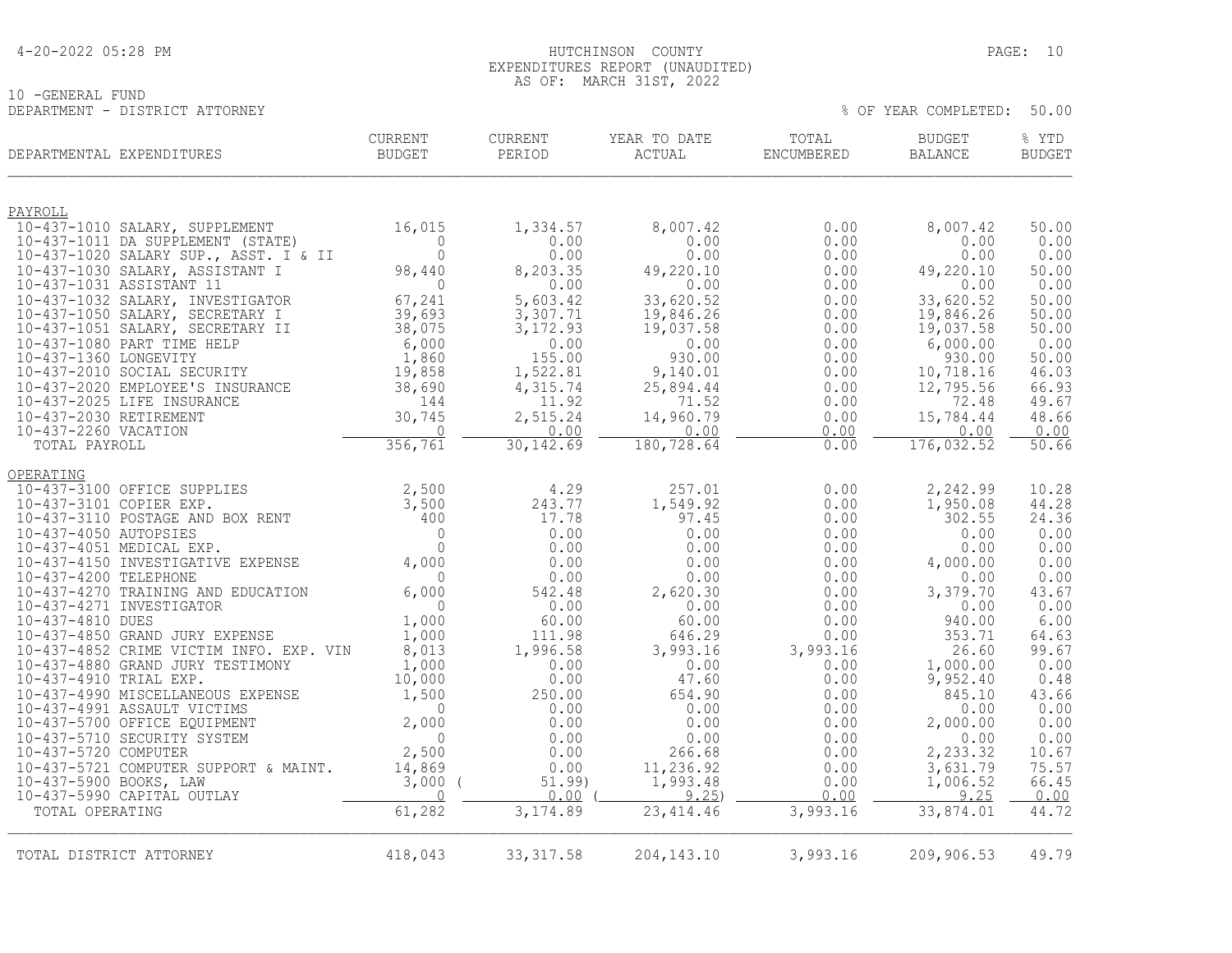| 4-20-2022 05:28 PM |  |  |
|--------------------|--|--|
|--------------------|--|--|

### HUTCHINSON COUNTY PAGE: 11 EXPENDITURES REPORT (UNAUDITED) AS OF: MARCH 31ST, 2022

% OF YEAR COMPLETED: 50.00

10 -GENERAL FUND<br>DEPARTMENT - DISTRICT CLERK

|                         | DEPARTMENTAL EXPENDITURES                                       | CURRENT<br><b>BUDGET</b> | <b>CURRENT</b><br>PERIOD | YEAR TO DATE<br><b>ACTUAL</b> | TOTAL<br><b>ENCUMBERED</b> | <b>BUDGET</b><br><b>BALANCE</b> | % YTD<br><b>BUDGET</b> |
|-------------------------|-----------------------------------------------------------------|--------------------------|--------------------------|-------------------------------|----------------------------|---------------------------------|------------------------|
| PAYROLL                 |                                                                 |                          |                          |                               |                            |                                 |                        |
| 10-450-1010 SALARY      |                                                                 | 76,999                   | 6,416.55                 | 38,499.30                     | 0.00                       | 38,499.30                       | 50.00                  |
| 10-450-1080 PART TIME   | 10-450-1040 SALARY, DEPUTIES                                    | 179,469<br>$\Omega$      | 11, 174.32<br>0.00       | 71,481.94<br>0.00             | 0.00<br>0.00               | 107,986.94<br>0.00              | 39.83<br>0.00          |
| 10-450-1360 LONGEVITY   |                                                                 | 2,400                    | 175.00                   | 1,079.20                      | 0.00                       | 1,320.80                        | 44.97                  |
|                         | 10-450-2010 SOCIAL SECURITY                                     | 19,803                   | 1,344.89                 | 8,410.93                      | 0.00                       | 11,392.45                       | 42.47                  |
|                         | 10-450-2020 EMPLOYEE'S INSURANCE                                | 52,095                   | 3,274.98                 | 19,649.88                     | 0.00                       | 32, 445.12                      | 37.72                  |
|                         | 10-450-2025 LIFE INSURANCE                                      | 180                      | 11.92                    | 71.52                         | 0.00                       | 108.48                          | 39.73                  |
| 10-450-2030 RETIREMENT  |                                                                 | 29,770                   | 2,051.96                 | 12,711.97                     | 0.00                       | 17,057.79                       | 42.70                  |
| TOTAL PAYROLL           | 10-450-2260 VACATION & SICK LEAVE                               | $\Omega$<br>360,716      | 0.00<br>24,449.62        | 0.00<br>151,904.74            | 0.00<br>0.00               | 0.00<br>208,810.88              | 0.00<br>42.11          |
|                         |                                                                 |                          |                          |                               |                            |                                 |                        |
| OPERATING               |                                                                 |                          |                          |                               |                            |                                 |                        |
|                         | 10-450-3100 OFFICE SUPPLIES                                     | 4,000                    | 558.43                   | 726.52                        | 0.00                       | 3,273.48                        | 18.16                  |
| 10-450-3101 COPIER EXP. |                                                                 | 3,000                    | 282.08                   | 1,624.34                      | 0.00                       | 1,375.66                        | 54.14                  |
| 10-450-4000 LEGAL FEES  | 10-450-3110 BOX RENT & POSTAGE                                  | 6,000<br>200             | 268.43<br>0.00           | 2,268.89<br>0.00              | 0.00<br>0.00               | 3,731.11<br>200.00              | 37.81<br>0.00          |
|                         | 10-450-4051 MEDICAL EXP.                                        | 100                      | 0.00                     | 0.00                          | 0.00                       | 100.00                          | 0.00                   |
| 10-450-4200 TELEPHONE   |                                                                 | $\Omega$                 | 0.00                     | 0.00                          | 0.00                       | 0.00                            | 0.00                   |
|                         | 10-450-4270 TRAINING AND EDUCATION                              | 4,000                    | 0.00                     | 0.00                          | 0.00                       | 4,000.00                        | 0.00                   |
|                         | 10-450-4800 BONDS & NOTARY                                      | 1,200                    | 0.00                     | 0.00                          | 0.00                       | 1,200.00                        | 0.00                   |
| 10-450-4810 DUES        |                                                                 | 175                      | 0.00                     | 125.00                        | 0.00                       | 50.00                           | 71.43                  |
|                         | 10-450-4990 MISCELLANEOUS EXP.                                  | 500                      | 4.00                     | 14.00                         | 0.00                       | 486.00                          | 2.80                   |
|                         | 10-450-5700 OFFICE EQUIPMENT AND MAINTE                         | 500                      | 0.00                     | 0.00                          | 0.00                       | 500.00                          | 0.00                   |
|                         | 10-450-5701 OFFICE IMPROVEMENTS<br>10-450-5720 COMPUTER EXPENSE | 500<br>5,000             | 0.00<br>0.00             | 0.00<br>101.34                | 0.00<br>0.00               | 500.00<br>4,898.66              | 0.00<br>2.03           |
|                         | 10-450-5721 COMPUTER SUP. & MAINT.                              | 13,122                   | 0.00                     | 12,651.21                     | 0.00                       | 471.11                          | 96.41                  |
| 10-450-5900 BOOKS       |                                                                 | 800                      | 0.00                     | 221.63                        | 0.00                       | 578.37                          | 27.70                  |
|                         | 10-450-5990 CAPITAL OUTLAY                                      | $\cap$                   | 0.00                     | 0.00                          | 0.00                       | 0.00                            | 0.00                   |
| TOTAL OPERATING         |                                                                 | 39,097                   | 1,112.94                 | 17,732.93                     | 0.00                       | 21, 364.39                      | 45.36                  |
| TOTAL DISTRICT CLERK    |                                                                 | 399,813                  | 25,562.56                | 169,637.67                    | 0.00                       | 230, 175. 27                    | 42.43                  |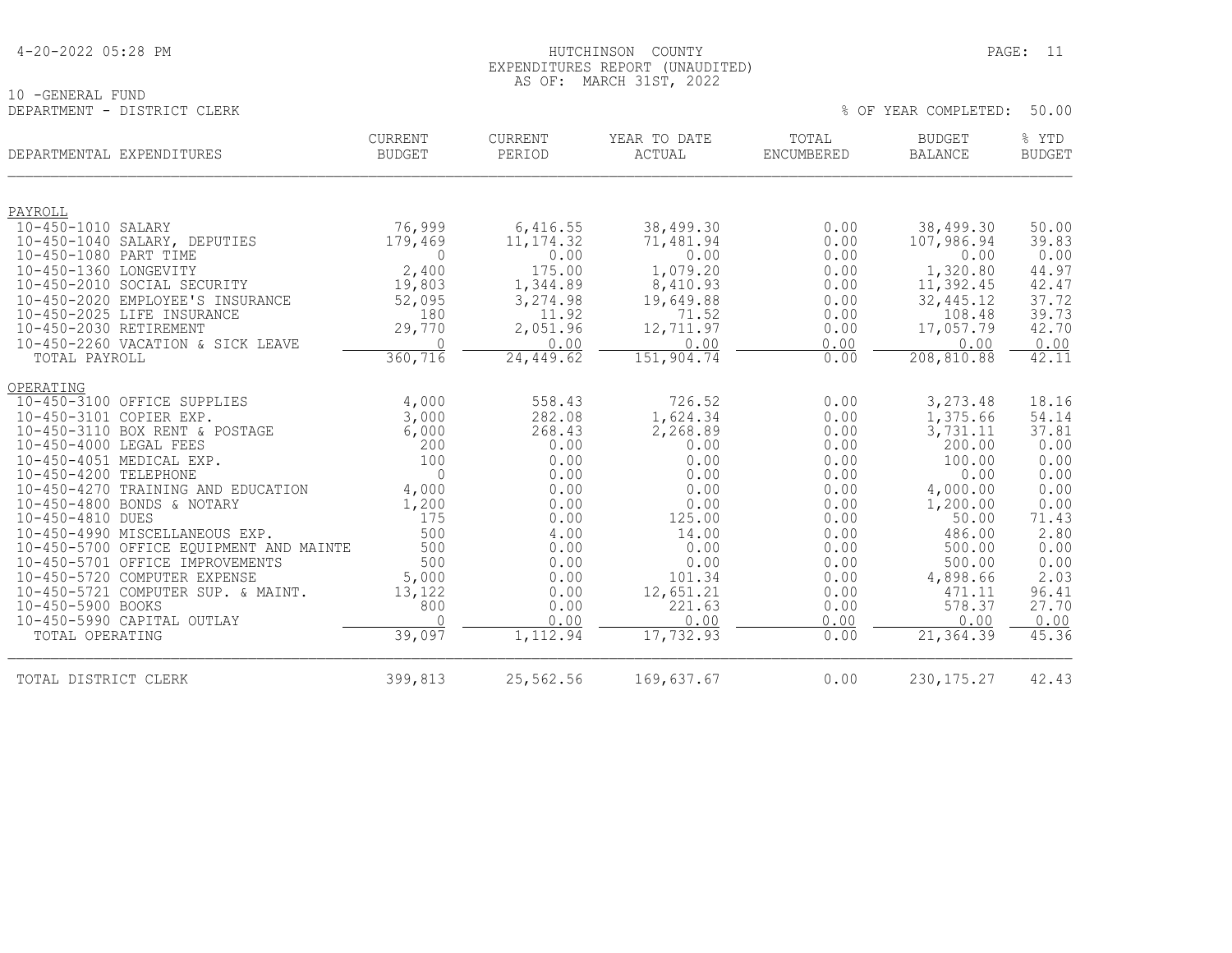### 4-20-2022 05:28 PM HUTCHINSON COUNTY PAGE: 12 EXPENDITURES REPORT (UNAUDITED) AS OF: MARCH 31ST, 2022

 $8$  OF YEAR COMPLETED: 50.00

10 -GENERAL FUND<br>DEPARTMENT - J. P. PRECINCT #2

| DEPARTMENTAL EXPENDITURES                             | CURRENT<br><b>BUDGET</b> | CURRENT<br>PERIOD    | YEAR TO DATE<br>ACTUAL | TOTAL<br><b>ENCUMBERED</b> | BUDGET<br><b>BALANCE</b> | % YTD<br><b>BUDGET</b> |
|-------------------------------------------------------|--------------------------|----------------------|------------------------|----------------------------|--------------------------|------------------------|
|                                                       |                          |                      |                        |                            |                          |                        |
| PAYROLL                                               |                          |                      |                        |                            |                          |                        |
| 10-456-1010 SALARY                                    | 61,195<br>47,819         | 5,099.61<br>3,984.89 | 30,597.66<br>23,909.34 | 0.00<br>0.00               | 30,597.66<br>23,909.34   | 50.00<br>50.00         |
| 10-456-1050 SALARY, SECRETARY<br>10-456-1080 PARTTIME | $\Omega$                 | 0.00                 | 0.00                   | 0.00                       | 0.00                     | 0.00                   |
| 10-456-1360 LONGEVITY                                 | 540                      | 45.00                | 270.00                 | 0.00                       | 270.00                   | 50.00                  |
| 10-456-2010 SOCIAL SECURITY                           | 8,473                    | 653.86               | 3,923.16               | 0.00                       | 4,549.52                 | 46.30                  |
| 10-456-2020 EMPLOYEE'S INSURANCE                      | 26,200                   | 2,183.32             | 13,099.92              | 0.00                       | 13,100.08                | 50.00                  |
| 10-456-2025 LIFE INSURANCE                            | 72                       | 5.96                 | 35.76                  | 0.00                       | 36.24                    | 49.67                  |
| 10-456-2030 RETIREMENT                                | 12,737                   | 1,066.00             | 6,340.65               | 0.00                       | 6,396.06                 | 49.78                  |
| 10-456-2240 CELL PHONE                                | 1,200                    | 100.00               | 600.00                 | 0.00                       | 600.00                   | 50.00                  |
| 10-456-2260 VACATION & SICK LEAVE                     | $\overline{0}$           | 0.00                 | 0.00                   | 0.00                       | 0.00                     | 0.00                   |
| TOTAL PAYROLL                                         | 158, 235                 | 13,138.64            | 78, 776.49             | 0.00                       | 79,458.90                | 49.78                  |
| OPERATING                                             |                          |                      |                        |                            |                          |                        |
| 10-456-3100 OFFICE SUPPLIES                           | 2,500                    | 169.00               | 1,479.78               | 0.00                       | 1,020.22                 | 59.19                  |
| 10-456-3110 POSTAGE                                   | 900                      | 24.94                | 139.32                 | 0.00                       | 760.68                   | 15.48                  |
| 10-456-3340 BLOOD TESTS                               | 100                      | 0.00                 | 0.00                   | 0.00                       | 100.00                   | 0.00                   |
| 10-456-4050 AUTOPSIES                                 | 25,000                   | 300.00               | 4,705.00               | 2,500.00                   | 17,795.00                | 28.82                  |
| 10-456-4051 MEDICAL EXP.                              | $\Omega$                 | 0.00                 | 0.00                   | 0.00                       | 0.00                     | 0.00                   |
| 10-456-4100 APPOINTED ATTORNEY                        | $\mathbf{0}$             | 0.00                 | 0.00                   | 0.00                       | 0.00                     | 0.00                   |
| 10-456-4140 INTERPRETER<br>10-456-4200 TELEPHONE      | 100<br>$\Omega$          | 0.00                 | 0.00                   | 0.00                       | 100.00                   | 0.00                   |
| 10-456-4270 TRAINING AND EDUCATION                    | 5,000                    | 0.00<br>0.00         | 0.00<br>585.00         | 0.00<br>0.00               | 0.00<br>4,415.00         | 0.00<br>11.70          |
| 10-456-4800 BONDS                                     | 200                      | 0.00                 | 0.00                   | 0.00                       | 200.00                   | 0.00                   |
| 10-456-4810 DUES                                      | 270                      | 0.00                 | 189.05                 | 0.00                       | 80.95                    | 70.02                  |
| 10-456-4850 JUROR EXPENSE                             | 800                      | 0.00                 | 0.00                   | 0.00                       | 800.00                   | 0.00                   |
| 10-456-4990 MISC.                                     | 600                      | 165.71               | 165.71                 | 0.00                       | 434.29                   | 27.62                  |
| 10-456-4992 SCHOOL FINE TO SCHOOLS                    | 1,500                    | 50.00                | 300.00                 | 0.00                       | 1,200.00                 | 20.00                  |
| 10-456-5700 OFFICE EQUIP. & REPAIR                    | 1,000                    | 0.00                 | 0.00                   | 0.00                       | 1,000.00                 | 0.00                   |
| 10-456-5720 COMPUTER EXP.                             | 1,000                    | 0.00                 | 0.00                   | 0.00                       | 1,000.00                 | 0.00                   |
| 10-456-5721 COMPUTER SUPPORT & MAINT.                 | 7,735                    | 0.00                 | 7,396.10               | 0.00                       | 338.61                   | 95.62                  |
| 10-456-5901 OMNIBASE                                  | 500                      | 126.00               | 258.00                 | 0.00                       | 242.00                   | 51.60                  |
| 10-456-5902 COLLECTION FEE                            | 12,000                   | 1,714.95             | 5,954.69               | 0.00                       | 6,045.31                 | 49.62                  |
| 10-456-5990 CAPITAL OUTLAY                            | $\Omega$                 | 0.00                 | 0.00                   | 0.00                       | 0.00                     | 0.00                   |
| TOTAL OPERATING                                       | 59,205                   | 2,550.60             | 21, 172.65             | 2,500.00                   | 35,532.06                | 39.98                  |
| TOTAL J. P. PRECINCT #2                               | 217,440                  | 15,689.24            | 99,949.14              | 2,500.00                   | 114,990.96               | 47.12                  |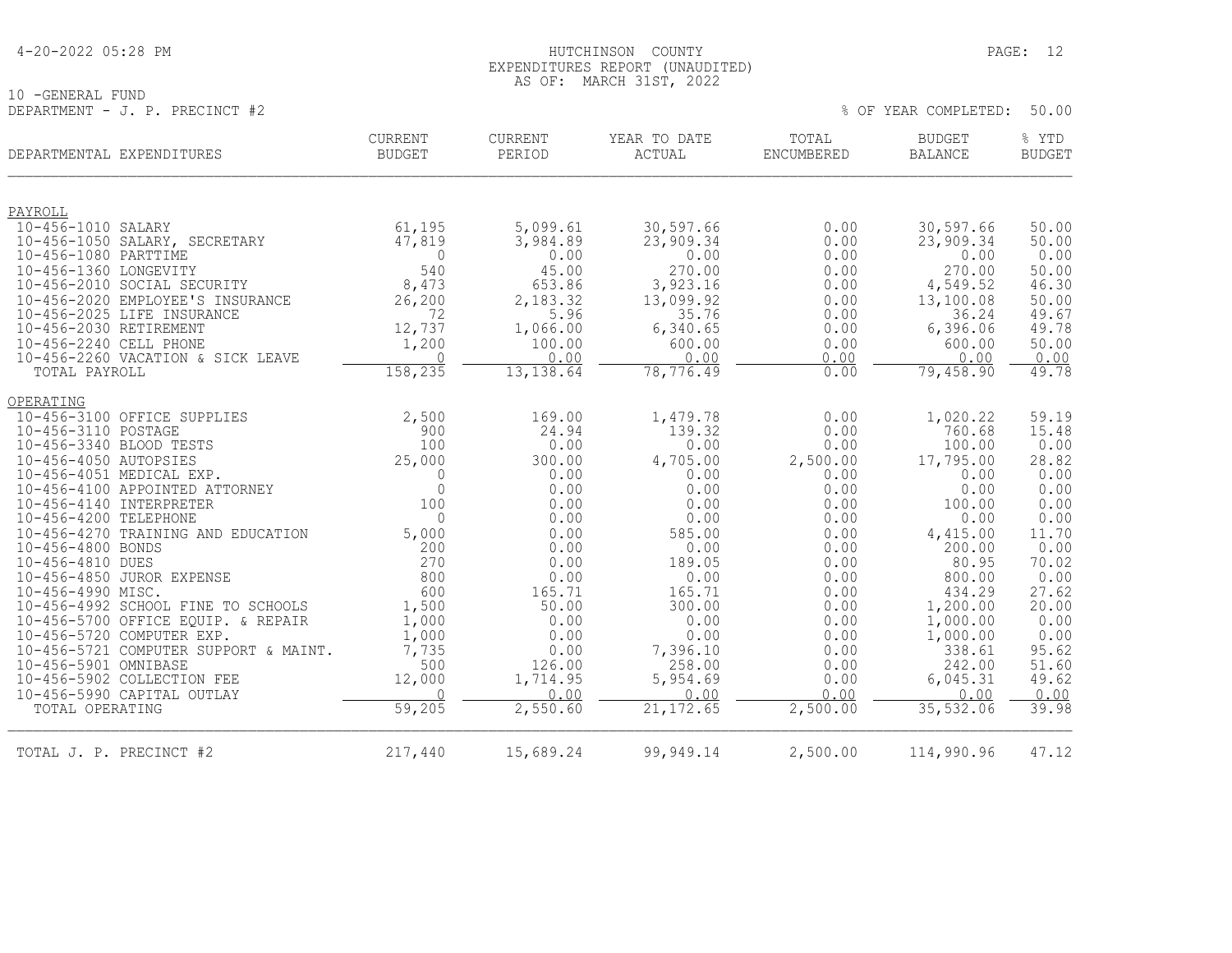### 4-20-2022 05:28 PM HUTCHINSON COUNTY PAGE: 13 EXPENDITURES REPORT (UNAUDITED) AS OF: MARCH 31ST, 2022

10 -GENERAL FUND DEPARTMENT - J. P. PRECINCT #1  $\%$  OF YEAR COMPLETED: 50.00

|                               | DEPARTMENTAL EXPENDITURES                                  | <b>CURRENT</b><br><b>BUDGET</b> | CURRENT<br>PERIOD | YEAR TO DATE<br>ACTUAL | TOTAL<br>ENCUMBERED | <b>BUDGET</b><br><b>BALANCE</b> | % YTD<br><b>BUDGET</b> |
|-------------------------------|------------------------------------------------------------|---------------------------------|-------------------|------------------------|---------------------|---------------------------------|------------------------|
|                               |                                                            |                                 |                   |                        |                     |                                 |                        |
| PAYROLL<br>10-457-1010 SALARY |                                                            | 61,195                          | 5,099.61          | 30,597.66              | 0.00                | 30,597.66                       | 50.00                  |
|                               | 10-457-1050 SALARY, SECRETARY                              | 47,819                          | 3,984.89          | 23,909.34              | 0.00                | 23,909.34                       | 50.00                  |
| 10-457-1080 PARTTIME          |                                                            | $\Omega$                        | 0.00              | 0.00                   | 0.00                | 0.00                            | 0.00                   |
| 10-457-1360 LONGEVITY         |                                                            | 360                             | 30.00             | 180.00                 | 0.00                | 180.00                          | 50.00                  |
|                               | 10-457-2010 SOCIAL SECURITY                                | 8,459                           | 688.98            | 4,133.88               | 0.00                | 4,325.03                        | 48.87                  |
|                               | 10-457-2020 EMPLOYEE'S INSURANCE                           | 25,895                          | 2,157.87          | 12,947.22              | 0.00                | 12,947.78                       | 50.00                  |
|                               | 10-457-2025 LIFE INSURANCE                                 | 72                              | 5.96              | 35.76                  | 0.00                | 36.24                           | 49.67                  |
| 10-457-2030 RETIREMENT        |                                                            | 12,716                          | 1,064.27          | 6,330.36               | 0.00                | 6,385.66                        | 49.78                  |
| 10-457-2240 CELL PHONE        |                                                            | 1,200                           | 100.00<br>0.00    | 600.00                 | 0.00                | 600.00                          | 50.00                  |
| TOTAL PAYROLL                 | 10-457-2260 VACATION AND SICK LEAVE                        | $\Omega$<br>157,716             | 13, 131.58        | 0.00<br>78,734.22      | 0.00<br>0.00        | 0.00<br>78,981.71               | 0.00<br>49.92          |
|                               |                                                            |                                 |                   |                        |                     |                                 |                        |
| OPERATING                     |                                                            |                                 |                   |                        |                     |                                 |                        |
|                               | 10-457-3100 OFFICE SUPPLIES                                | 2,500                           | 0.00              | 616.15                 | 0.00                | 1,883.85                        | 24.65                  |
| 10-457-3110 POSTAGE           |                                                            | 800                             | 329.20            | 380.00                 | 0.00                | 420.00                          | 47.50                  |
| 10-457-4050 AUTOPSIES         |                                                            | 25,000                          | 0.00              | 7,935.00               | 5,450.00            | 11,615.00                       | 53.54                  |
|                               | 10-457-4051 MEDICAL EXP.<br>10-457-4100 APPOINTED ATTORNEY | $\Omega$<br>$\mathbf 0$         | 0.00<br>0.00      | 0.00<br>0.00           | 0.00<br>0.00        | 0.00<br>0.00                    | 0.00<br>0.00           |
| 10-457-4200 TELEPHONE         |                                                            | $\bigcap$                       | 0.00              | 0.00                   | 0.00                | 0.00                            | 0.00                   |
|                               | 10-457-4270 TRAINING AND EDUCATION                         | 5,000                           | 270.00            | 270.00                 | 0.00                | 4,730.00                        | 5.40                   |
|                               | 10-457-4292 TRAVEL EXPENSE                                 | $\Omega$                        | 0.00              | 0.00                   | 0.00                | 0.00                            | 0.00                   |
| 10-457-4800 BONDS             |                                                            | 200                             | 0.00              | 0.00                   | 0.00                | 200.00                          | 0.00                   |
| 10-457-4810 DUES              |                                                            | 300                             | 0.00              | 244.05                 | 0.00                | 55.95                           | 81.35                  |
|                               | 10-457-4850 JUROR EXPENSE                                  | 800                             | 0.00              | 0.00                   | 0.00                | 800.00                          | 0.00                   |
|                               | 10-457-4990 MISCELLANEOUS EXPENSE                          | 600                             | 165.72            | 165.72                 | 0.00                | 434.28                          | 27.62                  |
|                               | 10-457-4992 SCHOOL FINE TO SCHOOL                          | $\Omega$                        | 0.00              | 0.00                   | 0.00                | 0.00                            | 0.00                   |
|                               | 10-457-5700 OFFICE EQUIPMENT                               | 1,000                           | 0.00              | 0.00                   | 0.00                | 1,000.00                        | 0.00                   |
| 10-457-5720 COMPUTER          | 10-457-5721 COMPUTER SUPPORT & MAINT.                      | 1,000<br>7,735                  | 0.00<br>0.00      | 202.68<br>7,396.10     | 0.00<br>0.00        | 797.32<br>338.61                | 20.27<br>95.62         |
| 10-457-5901 OMNIBASE          |                                                            | 1,000                           | 120.00            | 132.00                 | 0.00                | 868.00                          | 13.20                  |
|                               | 10-457-5902 COLLECTION FEE                                 | 8,000                           | 1,327.82          | 3,202.50               | 0.00                | 4,797.50                        | 40.03                  |
|                               | 10-457-5990 CAPITAL OUTLAY                                 | $\Omega$                        | 0.00              | 0.00                   | 0.00                | 0.00                            | 0.00                   |
| TOTAL OPERATING               |                                                            | 53,935                          | 2,212.74          | 20,544.20              | 5,450.00            | 27,940.51                       | 48.20                  |
| TOTAL J. P. PRECINCT #1       |                                                            | 211,651                         | 15, 344.32        | 99,278.42              | 5,450.00            | 106, 922.22                     | 49.48                  |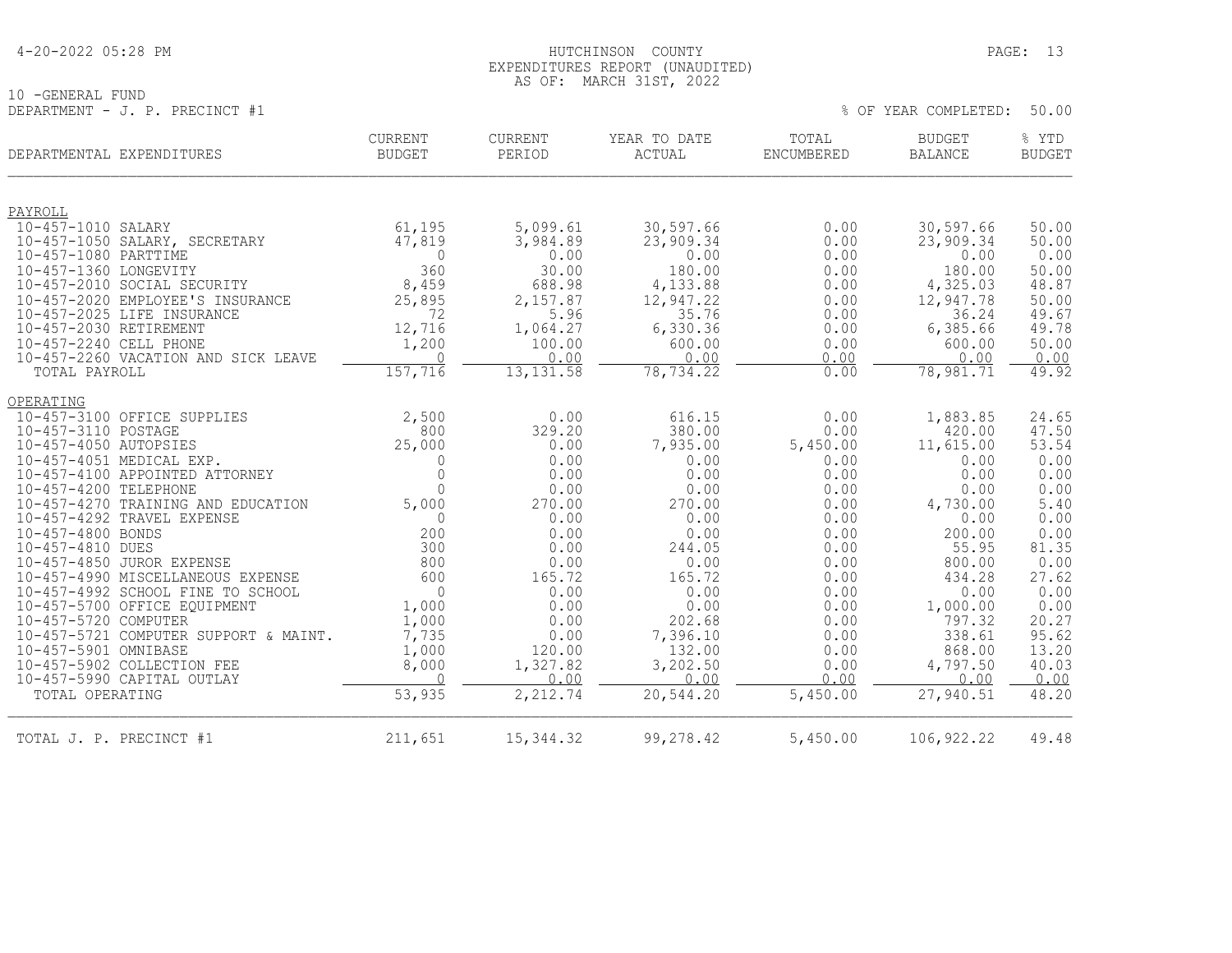### HUTCHINSON COUNTY PAGE: 14 EXPENDITURES REPORT (UNAUDITED) AS OF: MARCH 31ST, 2022

|                              | AS VI. | , MARUR JIJI, ZUZZ |  |                            |  |
|------------------------------|--------|--------------------|--|----------------------------|--|
| 10 -GENERAL FUND             |        |                    |  |                            |  |
| DEPARTMENT - COUNTY ATTORNEY |        |                    |  | % OF YEAR COMPLETED: 50.00 |  |

|                                                | DEPARTMENTAL EXPENDITURES              | <b>CURRENT</b><br><b>BUDGET</b> | <b>CURRENT</b><br>PERIOD | YEAR TO DATE<br>ACTUAL | TOTAL<br>ENCUMBERED | <b>BUDGET</b><br><b>BALANCE</b> | % YTD<br><b>BUDGET</b> |
|------------------------------------------------|----------------------------------------|---------------------------------|--------------------------|------------------------|---------------------|---------------------------------|------------------------|
| PAYROLL                                        |                                        |                                 |                          |                        |                     |                                 |                        |
| 10-475-1010 SALARIES                           |                                        | 145,851                         | 12, 154.23               | 72,925.38              | 0.00                | 72,925.38                       | 50.00                  |
|                                                | 10-475-1020 SUPPLEMENT SALARIES        | 35,000                          | 2,375.00                 | 14,250.00              | 0.00                | 20,750.00                       | 40.71                  |
|                                                | 10-475-1030 SALARY, ASSISTANT          | $\overline{0}$                  | 0.00                     | 0.00                   | 0.00                | 0.00                            | 0.00                   |
|                                                | 10-475-1050 SALARY, SECRETARY I        | 47,819                          | 3,984.89                 | 23,909.34              | 0.00                | 23,909.34                       | 50.00                  |
|                                                | 10-475-1051 SALARY, SECRETARY II       | 45,377                          | 3,781.42                 | 22,688.52              | 0.00                | 22,688.52                       | 50.00                  |
| 10-475-1080 PART TIME<br>10-475-1360 LONGEVITY |                                        | $\Omega$<br>720                 | 0.00<br>60.00            | 0.00<br>360.00         | 0.00<br>0.00        | 0.00<br>360.00                  | 0.00<br>50.00          |
|                                                | 10-475-2010 SOCIAL SECURITY            | 20,522                          | 1,700.57                 | 10,177.66              | 0.00                | 10,344.72                       | 49.59                  |
|                                                | 10-475-2020 EMPLOYEE'S INSURANCE       | 38,995                          | 3,249.53                 | 19,497.18              | 0.00                | 19,497.82                       | 50.00                  |
|                                                | 10-475-2025 LIFE INSURANCE             | 108                             | 8.94                     | 53.64                  | 0.00                | 54.36                           | 49.67                  |
| 10-475-2030 RETIREMENT                         |                                        | 30,851                          | 2,582.06                 | 15,358.26              | 0.00                | 15,492.39                       | 49.78                  |
|                                                | 10-475-2260 VACATION AND/ OR SICKLEAVE | $\bigcap$                       | 0.00                     | 0.00                   | 0.00                | 0.00                            | 0.00                   |
| TOTAL PAYROLL                                  |                                        | 365,243                         | 29,896.64                | 179, 219.98            | 0.00                | 186,022.53                      | 49.07                  |
| OPERATING                                      |                                        |                                 |                          |                        |                     |                                 |                        |
|                                                | 10-475-3100 OFFICE SUPPLIES            | 2,500                           | 151.96                   | 824.21                 | 0.00                | 1,675.79                        | 32.97                  |
|                                                | 10-475-3101 COPIER EXPENSE             | 2,031                           | 179.35                   | 1,021.75               | 0.00                | 1,009.25                        | 50.31                  |
|                                                | 10-475-3110 POSTAGE AND BOX RENT       | 300                             | 0.00                     | 10.56                  | 0.00                | 289.44                          | 3.52                   |
| 10-475-4200 TELEPHONE                          |                                        | $\Omega$                        | 0.00                     | 0.00                   | 0.00                | 0.00                            | 0.00                   |
|                                                | 10-475-4270 TRAINING & EDUCATION       | 3,700                           | 393.50                   | 1,419.78               | 0.00                | 2,280.22                        | 38.37                  |
|                                                | 10-475-4520 EQUIPMENT MAINTENANCE      | 200                             | 0.00                     | 0.00                   | 0.00                | 200.00                          | 0.00                   |
| 10-475-4810 DUES                               | 10-475-4600 RENT, OFFICE SPACE         | $\Omega$<br>600                 | 0.00<br>0.00             | 0.00<br>200.00         | 0.00<br>0.00        | 0.00<br>400.00                  | 0.00<br>33.33          |
|                                                | 10-475-4990 MISCELLANEOUS              | 1,000                           | 20.47                    | 125.32                 | 0.00                | 874.68                          | 12.53                  |
|                                                | 10-475-4991 ASSAULT VICTIMS            | 1,500                           | 0.00                     | 0.00                   | 0.00                | 1,500.00                        | 0.00                   |
| 10-475-5700 EQUIPMENT                          |                                        | 1,200                           | 0.00                     | 0.00                   | 0.00                | 1,200.00                        | 0.00                   |
| 10-475-5720 COMPUTER                           |                                        | 4,000                           | 0.00                     | 0.00                   | 0.00                | 4,000.00                        | 0.00                   |
|                                                | 10-475-5721 COMPUTER SUPPORT & MAINT.  | 7,735                           | 0.00                     | 9,752.43               | 0.00(               | 2,017.72)                       | 126.09                 |
| 10-475-5900 LAW BOOKS                          |                                        | 300                             | 0.00                     | 0.00                   | 0.00                | 300.00                          | 0.00                   |
| TOTAL OPERATING                                | 10-475-5990 CAPITAL OUTLAY             | $\cap$<br>25,066                | 0.00<br>745.28           | 0.00<br>13, 354.05     | 0.00<br>0.00        | 0.00<br>11,711.66               | 0.00<br>53.28          |
|                                                |                                        |                                 |                          |                        |                     |                                 |                        |
| TOTAL COUNTY ATTORNEY                          |                                        | 390,308                         | 30,641.92                | 192,574.03             | 0.00                | 197,734.19                      | 49.34                  |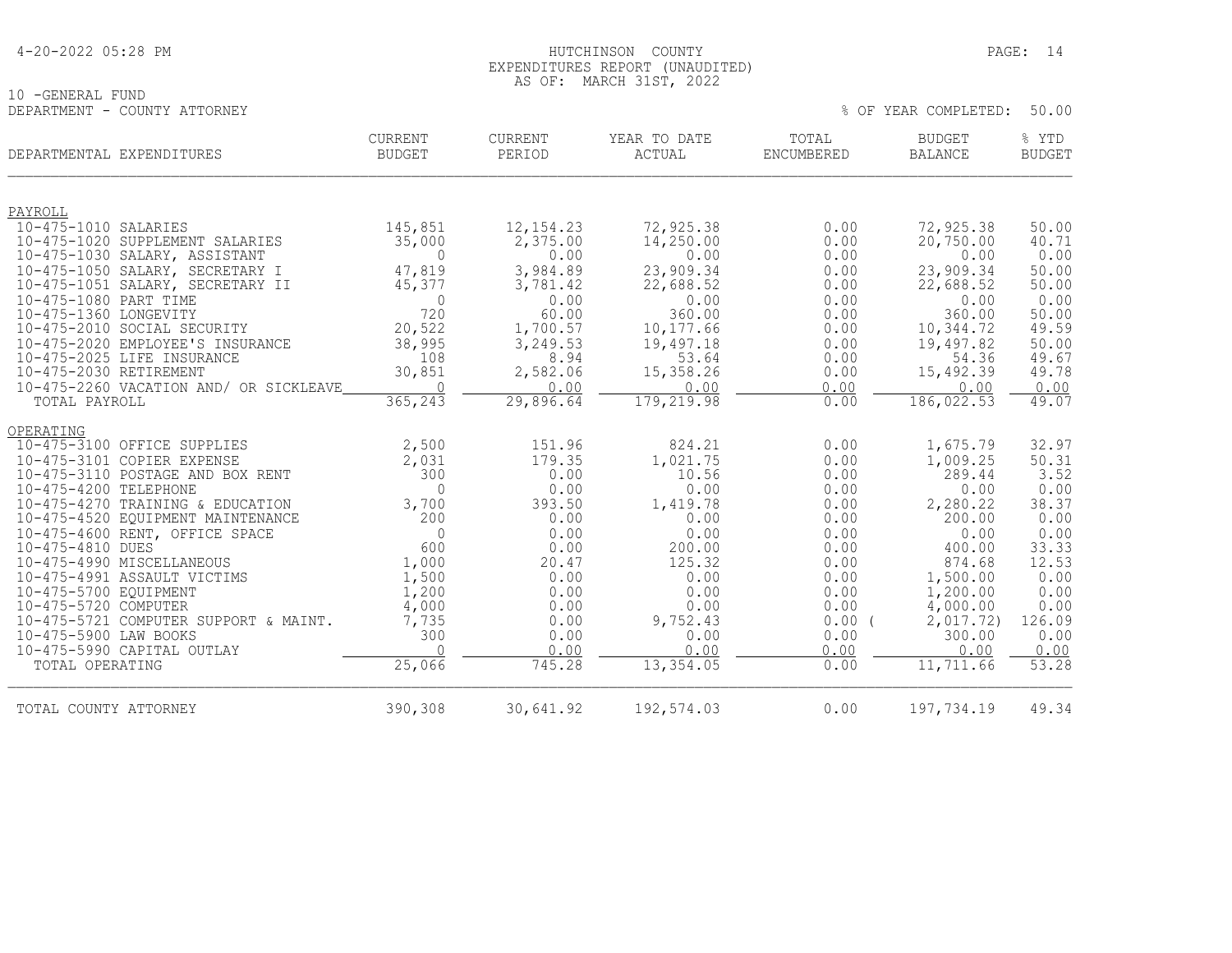| 4-20-2022 05:28 PM |  |  |
|--------------------|--|--|
|--------------------|--|--|

### HUTCHINSON COUNTY PAGE: 15 EXPENDITURES REPORT (UNAUDITED) AS OF: MARCH 31ST, 2022

10 -GENERAL FUND<br>DEPARTMENT - ELE

| DEPARTMENT - ELECTION                                       |                                 |                          |                        | OF<br>⊱             | YEAR COMPLETED:          | 50.00                  |
|-------------------------------------------------------------|---------------------------------|--------------------------|------------------------|---------------------|--------------------------|------------------------|
| DEPARTMENTAL EXPENDITURES                                   | <b>CURRENT</b><br><b>BUDGET</b> | <b>CURRENT</b><br>PERIOD | YEAR TO DATE<br>ACTUAL | TOTAL<br>ENCUMBERED | <b>BUDGET</b><br>BALANCE | % YTD<br><b>BUDGET</b> |
| PAYROLL                                                     |                                 |                          |                        |                     |                          |                        |
| 10-490-1081 ELECTION WORKERS<br>10-490-2010 SOCIAL SECURITY | 66,000<br>4,000                 | 16,237.58<br>,212.20     | 23,294.04<br>2,523.78  | 0.00<br>0.00        | 42,705.96<br>,476.22     | 35.29<br>63.09         |
| TOTAL PAYROLL                                               | 70,000                          | 17,449.78                | 25,817.82              | 0.00                | 44, 182. 18              | 36.88                  |
| OPERATING                                                   |                                 |                          |                        |                     |                          |                        |
| 10-490-3100 SUPPLIES & BALLOT EXPENSE                       | 10,000                          | 1,439.25                 | 1,750.97               | 1,200.00            | 7,049.03                 | 29.51                  |
| 10-490-3110 POSTAGE<br>10-490-4080 PROGRAMMING              | 1,000<br>7,000                  | 169.98<br>2,057.35       | 373.00<br>1,132.87)    | 0.00<br>1,200.00    | 627.00<br>6,932.87       | 37.30<br>0.96          |
| 10-490-4270 TRAINING & EDUCATION                            | 2,700                           | 0.00                     | 0.00                   | 0.00                | 2,700.00                 | 0.00                   |
| 10-490-4292 TRAVEL                                          |                                 | 0.00                     | 0.00                   | 0.00                | 0.00                     | 0.00                   |
| 10-490-4293 ON-SITE SUPPORT                                 | 10,828                          | 0.00                     | 1,558.32               | 4,675.00            | 4,594.96                 | 57.57                  |
| 10-490-4900 MISC.                                           | 1,000                           | 33.40(                   | 108.40                 | 0.00                | 1,108.40                 | $10.84-$               |
| 10-490-5700 EQUIPMENT                                       | 1,000                           | 638.52                   | 681.78                 | 0.00                | 318.22                   | 68.18                  |
| 10-490-5720 COMPUTER EXP.                                   | 1,092                           | 0.00                     | 0.00                   | 1,091.72            | 0.00                     | 100.00                 |
| 10-490-5721 COMPUTER SUPPORT & MAINT                        | 14,655                          | 0.00                     | 13,455.00              | 0.00                | 1,200.00                 | 91.81                  |
| 10-490-5990 CAPITAL OUTLAY                                  |                                 | 0.00                     | 0.00                   | 0.00                | 0.00                     | 0.00                   |
| TOTAL OPERATING                                             | 49,275                          | 4,271.70                 | 16,577.80              | 8,166.72            | 24,530.48                | 50.22                  |

| TOTAL ELECTION | 119 275<br>エエフ・ムノマ | 21,721.48<br>$\mathcal{D}$ 1 . | 42,395.62 | 8,166.72 | 68,712.66 | 42.39 |
|----------------|--------------------|--------------------------------|-----------|----------|-----------|-------|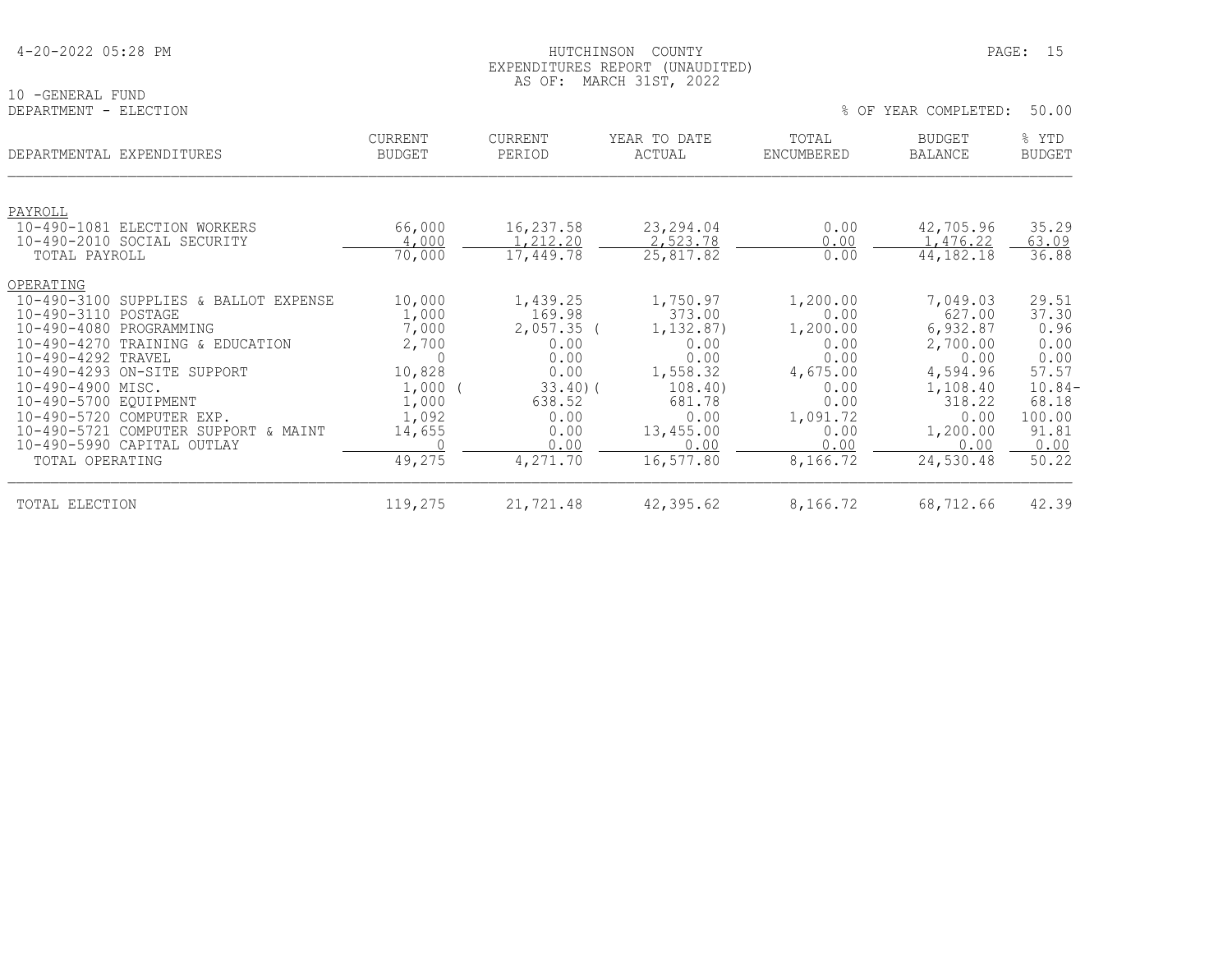| 4-20-2022 05:28 PM |  |  |
|--------------------|--|--|
|--------------------|--|--|

### 4-20-2022 05:28 PM HUTCHINSON COUNTY PAGE: 16 EXPENDITURES REPORT (UNAUDITED) AS OF: MARCH 31ST, 2022

% OF YEAR COMPLETED: 50.00

10 -GENERAL FUND<br>DEPARTMENT - COUNTY AUDITOR

| DEPARTMENTAL EXPENDITURES                                                                                                                                                                                                                                                                                                                                                                                                                                  | <b>CURRENT</b><br><b>BUDGET</b>                                                                                    | <b>CURRENT</b><br>PERIOD                                                                                                  | YEAR TO DATE<br>ACTUAL                                                                                                                      | TOTAL<br>ENCUMBERED                                                                                                      | <b>BUDGET</b><br><b>BALANCE</b>                                                                                                              | % YTD<br><b>BUDGET</b>                                                                                                       |
|------------------------------------------------------------------------------------------------------------------------------------------------------------------------------------------------------------------------------------------------------------------------------------------------------------------------------------------------------------------------------------------------------------------------------------------------------------|--------------------------------------------------------------------------------------------------------------------|---------------------------------------------------------------------------------------------------------------------------|---------------------------------------------------------------------------------------------------------------------------------------------|--------------------------------------------------------------------------------------------------------------------------|----------------------------------------------------------------------------------------------------------------------------------------------|------------------------------------------------------------------------------------------------------------------------------|
| PAYROLL                                                                                                                                                                                                                                                                                                                                                                                                                                                    |                                                                                                                    |                                                                                                                           |                                                                                                                                             |                                                                                                                          |                                                                                                                                              |                                                                                                                              |
| 10-495-1020 SALARIES<br>10-495-1030 SALARIES, ASSISTANTS<br>10-495-1080 PART TIME HELP<br>10-495-1360 LONGEVITY<br>10-495-2010 SOCIAL SECURITY<br>10-495-2020 EMPLOYEE'S INSURANCE<br>10-495-2025 LIFE INSURANCE<br>10-495-2030 RETIREMENT<br>10-495-2260 VACATION & SICK LEAVE                                                                                                                                                                            | 102,371<br>73,377<br>$\mathbf 0$<br>2,460<br>14,361<br>25,895<br>72<br>21,682<br>12,470                            | 8,530.92<br>6, 114.75<br>0.00<br>90.00<br>1,112.16<br>1,091.66<br>5.96<br>1,701.97<br>0.00                                | 34, 123.68<br>36,688.50<br>0.00<br>655.00<br>6,330.48<br>6,549.96<br>26.82<br>9,615.29<br>12,470.00                                         | 0.00<br>0.00<br>0.00<br>0.00<br>0.00<br>0.00<br>0.00<br>0.00<br>0.00                                                     | 68,247.36<br>36,688.50<br>0.00<br>1,805.00<br>8,030.04<br>19,345.04<br>45.18<br>12,066.28<br>0.00                                            | 33.33<br>50.00<br>0.00<br>26.63<br>44.08<br>25.29<br>37.25<br>44.35<br>100.00                                                |
| TOTAL PAYROLL                                                                                                                                                                                                                                                                                                                                                                                                                                              | 252,687                                                                                                            | 18,647.42                                                                                                                 | 106,459.73                                                                                                                                  | 0.00                                                                                                                     | 146,227.40                                                                                                                                   | 42.13                                                                                                                        |
| OPERATING<br>10-495-3100 OFFICE SUPPLIES<br>10-495-3101 COPIER EXP.<br>10-495-3110 POSTAGE<br>10-495-4200 TELEPHONE<br>10-495-4270 TRAINING & EDUCATION<br>10-495-4292 TRAVEL EXPENSE<br>10-495-4800 BONDS<br>10-495-4810 DUES<br>10-495-4990 MISCELLANEOUS EXPENSE<br>10-495-5700 OFFICE EQUIPMENT & MAINTENA<br>10-495-5720 COMPUTER EXP.<br>10-495-5721 COMPUTER SUPPORT & MAINT.<br>10-495-5900 BOOKS<br>10-495-5990 CAPITAL OUTLAY<br>TOTAL OPERATING | 2,500<br>1<br>300<br>$\Omega$<br>3,000<br>$\Omega$<br>121<br>400<br>500<br>1,000<br>2,350<br>14,715<br>0<br>24,887 | 5.32<br>0.00<br>0.00<br>0.00<br>590.00<br>0.00<br>50.00<br>0.00<br>0.00<br>0.00<br>0.00<br>0.00<br>0.00<br>0.00<br>645.32 | 1,534.37<br>0.00<br>51.45<br>0.00<br>590.00<br>0.00<br>100.00<br>235.00<br>0.00<br>661.01<br>0.00<br>14,064.57<br>0.00<br>0.00<br>17,236.40 | 0.00<br>0.00<br>0.00<br>0.00<br>0.00<br>0.00<br>0.00<br>0.00<br>0.00<br>0.00<br>0.00<br>609.75<br>0.00<br>0.00<br>609.75 | 965.63<br>1.20<br>248.55<br>0.00<br>2,410.00<br>0.00<br>21.43<br>165.00<br>500.00<br>338.99<br>2,350.00<br>40.25<br>0.00<br>0.00<br>7,041.05 | 61.37<br>0.00<br>17.15<br>0.00<br>19.67<br>0.00<br>82.35<br>58.75<br>0.00<br>66.10<br>0.00<br>99.73<br>0.00<br>0.00<br>71.71 |
| TOTAL COUNTY AUDITOR                                                                                                                                                                                                                                                                                                                                                                                                                                       | 277,574                                                                                                            | 19,292.74                                                                                                                 | 123,696.13                                                                                                                                  | 609.75                                                                                                                   | 153, 268.45                                                                                                                                  | 44.78                                                                                                                        |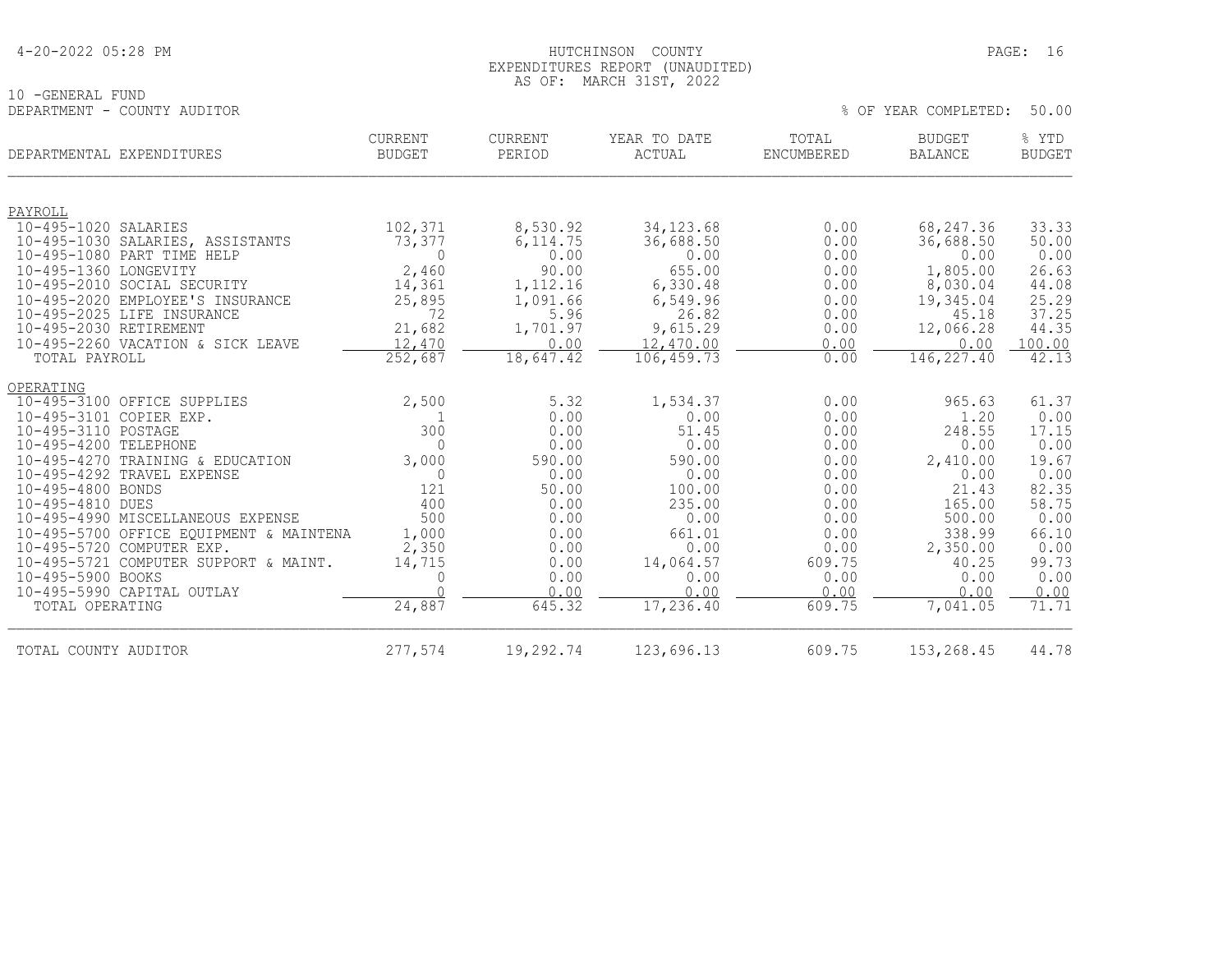### HUTCHINSON COUNTY PAGE: 17 EXPENDITURES REPORT (UNAUDITED) AS OF: MARCH 31ST, 2022

| 10 -GENERAL FUND              |         |         |              |       |                            |     |
|-------------------------------|---------|---------|--------------|-------|----------------------------|-----|
| DEPARTMENT - COUNTY TREASURER |         |         |              |       | % OF YEAR COMPLETED: 50.00 |     |
|                               | CURRENT | CURRENT | YEAR TO DATE | TOTAL | <b>BUDGET</b>              | YTD |

|  |  | OF YEAR COMPLETED: | 50.01 |  |
|--|--|--------------------|-------|--|
|--|--|--------------------|-------|--|

| DEPARTMENTAL EXPENDITURES                             | <b>CURRENT</b><br><b>BUDGET</b> | <b>CURRENT</b><br>PERIOD | YEAR TO DATE<br>ACTUAL | TOTAL<br>ENCUMBERED | <b>BUDGET</b><br><b>BALANCE</b> | % YTD<br><b>BUDGET</b> |
|-------------------------------------------------------|---------------------------------|--------------------------|------------------------|---------------------|---------------------------------|------------------------|
| PAYROLL                                               |                                 |                          |                        |                     |                                 |                        |
| 10-497-1010 SALARY                                    | 76,999                          | 6,416.55                 | 38,499.30              | 0.00                | 38,499.30                       | 50.00                  |
| 10-497-1040 SALARY, DEPUTY                            | 47,819                          | 3,984.89                 | 23,909.34              | 0.00                | 23,909.34                       | 50.00                  |
| 10-497-1360 LONGEVITY                                 | 2,460                           | 205.00                   | 1,230.00               | 0.00                | 1,230.00                        | 50.00                  |
| 10-497-2010 SOCIAL SECURITY                           | 9,737                           | 736.67                   | 4,420.02               | 0.00                | 5,316.72                        | 45.40                  |
| 10-497-2020 EMPLOYEE'S INSURANCE                      | 26,200                          | 2,183.32                 | 13,099.92              | 0.00                | 13,100.08                       | 50.00                  |
| 10-497-2025 LIFE INSURANCE                            | 72                              | 5.96                     | 35.76                  | 0.00                | 36.24                           | 49.67                  |
| 10-497-2030 RETIREMENT                                | 14,637                          | 1,225.05                 | 7,286.64               | 0.00                | 7,350.25                        | 49.78                  |
| 10-497-2260 VACATION & SICK LEAVE                     | $\Omega$<br>177,923             | 0.00<br>14,757.44        | 0.00                   | 0.00                | 0.00                            | 0.00<br>49.73          |
| TOTAL PAYROLL                                         |                                 |                          | 88,480.98              | 0.00                | 89,441.93                       |                        |
| OPERATING                                             |                                 |                          |                        |                     |                                 |                        |
| 10-497-3100 OFFICE SUPPLIES                           | 4,000                           | 432.78                   | 1,706.04               | 0.00                | 2,293.96                        | 42.65                  |
| 10-497-3110 POSTAGE                                   | 2,500                           | 203.74                   | 1,314.06               | 0.00                | 1,185.94                        | 52.56                  |
| 10-497-4200 TELEPHONE                                 | $\Omega$                        | 0.00                     | 0.00                   | 0.00                | 0.00                            | 0.00                   |
| 10-497-4270 TRAINING & EDUCATION                      | 2,700                           | 0.00                     | 375.00                 | 0.00                | 2,325.00                        | 13.89                  |
| 10-497-4292 TRAVEL EXPENSE                            | 0                               | 0.00                     | 0.00                   | 0.00                | 0.00                            | 0.00                   |
| 10-497-4310 PUBLICATIONS                              | $\overline{0}$                  | 0.00                     | 0.00                   | 0.00                | 0.00                            | 0.00                   |
| 10-497-4800 BONDS                                     | $\overline{0}$<br>350           | 0.00                     | 0.00                   | 0.00                | 0.00                            | 0.00                   |
| 10-497-4810 DUES<br>10-497-4990 MISCELLANEOUS EXPENSE | $\overline{0}$                  | 0.00<br>0.00             | 100.00                 | 0.00<br>0.00        | 250.00<br>0.00                  | 28.57                  |
| 10-497-5700 OFFICE EQUIPMENT & REPAIR                 | 1,000                           | 0.00                     | 0.00<br>0.00           | 0.00                | 1,000.00                        | 0.00<br>0.00           |
| 10-497-5720 COMPUTER EXP.                             | 1,325                           | 0.00                     | 448.47                 | 0.00                | 876.78                          | 33.84                  |
| 10-497-5721 COMPUTER SUPPORT & MAINT.                 | 14,675                          | 0.00                     | 14,064.56              | 609.75              | 0.44                            | 100.00                 |
| 10-497-5900 BOOKS                                     |                                 | 0.00                     | 0.00                   | 0.00                | 0.00                            | 0.00                   |
| 10-497-5990 CAPITAL OUTLAY                            |                                 | 0.00                     | 0.00                   | 0.00                | 0.00                            | 0.00                   |
| 10-497-6050 SITE SEWAGE                               |                                 | 0.00                     | 0.00                   | 0.00                | 0.00                            | 0.00                   |
| TOTAL OPERATING                                       | 26,550                          | 636.52                   | 18,008.13              | 609.75              | 7,932.12                        | 70.12                  |
| TOTAL COUNTY TREASURER                                | 204,473                         | 15,393.96                | 106,489.11             | 609.75              | 97, 374.05                      | 52.38                  |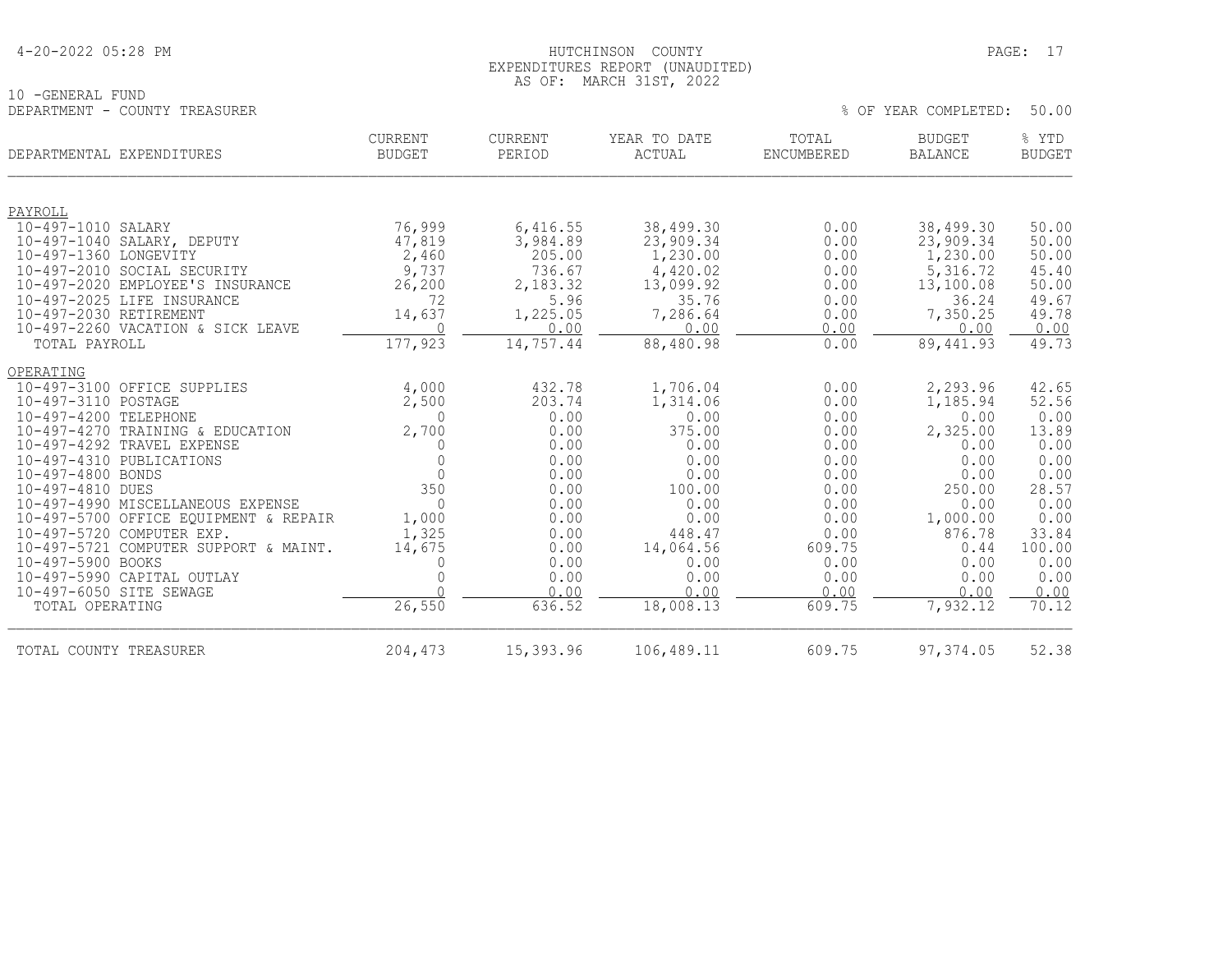10 -GENERAL FUND<br>DEPARTMENT - TAX COLLECTOR

### HUTCHINSON COUNTY PAGE: 18 EXPENDITURES REPORT (UNAUDITED) AS OF: MARCH 31ST, 2022

| DEPARTMENTAL EXPENDITURES |                                                                  | <b>CURRENT</b><br><b>BUDGET</b> | CURRENT<br>PERIOD   | YEAR TO DATE<br><b>ACTUAL</b> | TOTAL<br><b>ENCUMBERED</b> | <b>BUDGET</b><br><b>BALANCE</b> | % YTD<br><b>BUDGET</b> |
|---------------------------|------------------------------------------------------------------|---------------------------------|---------------------|-------------------------------|----------------------------|---------------------------------|------------------------|
| PAYROLL                   |                                                                  |                                 |                     |                               |                            |                                 |                        |
| 10-499-1010 SALARY        |                                                                  | 76,999                          | 6,416.55            | 38,499.30                     | 0.00                       | 38,499.30                       | 50.00                  |
|                           | 10-499-1040 SALARY, DEPUTIES                                     | 318,831                         | 26,569.25           | 159,415.50                    | 0.00                       | 159, 415.50                     | 50.00                  |
| 10-499-1080 PART TIME     |                                                                  | 13,500                          | 1,053.13            | 5,348.77                      | 0.00                       | 8,151.23                        | 39.62                  |
| 10-499-1360 LONGEVITY     |                                                                  | 5,400                           | 450.00              | 2,700.00                      | 0.00                       | 2,700.00                        | 50.00                  |
| 10-499-1370 OVERTIME      |                                                                  | $\Omega$                        | 0.00                | 0.00                          | 0.00                       | 0.00                            | 0.00                   |
|                           | 10-499-2010 SOCIAL SECURITY                                      | 31,727                          | 2,546.42            | 15, 194.65                    | 0.00                       | 16,532.16                       | 47.89                  |
|                           | 10-499-2020 EMPLOYEE'S INSURANCE                                 | 91,700                          | 7,516.62            | 45,099.72                     | 0.00                       | 46,600.28                       | 49.18                  |
|                           | 10-499-2025 LIFE INSURANCE                                       | 288                             | 23.84               | 143.04                        | 0.00                       | 144.96                          | 49.67                  |
| 10-499-2030 RETIREMENT    |                                                                  | 47,701                          | 3,983.48            | 23,582.91                     | 0.00                       | 24, 117.76                      | 49.44                  |
|                           | 10-499-2250 CAR ALLOWANCE<br>10-499-2260 VACATION AND SICK LEAVE | 0<br>$\Omega$                   | 0.00<br>0.00        | 0.00<br>0.00                  | 0.00<br>0.00               | 0.00<br>0.00                    | 0.00<br>0.00           |
| TOTAL PAYROLL             |                                                                  | 586,145                         | 48,559.29           | 289,983.89                    | 0.00                       | 296, 161.19                     | 49.47                  |
|                           |                                                                  |                                 |                     |                               |                            |                                 |                        |
| OPERATING                 |                                                                  |                                 |                     |                               |                            |                                 |                        |
|                           | 10-499-3100 OFFICE SUPPLIES                                      | 18,400                          | 2,869.62            | 9,084.54                      | 0.00                       | 9,315.46                        | 49.37                  |
| 10-499-3101 COPIER EXP.   |                                                                  |                                 | 0.00                | 0.00                          | 0.00                       | 0.00                            | 0.00                   |
| 10-499-3110 POSTAGE       |                                                                  | 30,000                          | 883.75              | 17,561.74                     | 2,400.00                   | 10,038.26                       | 66.54                  |
|                           | 10-499-4000 DEPOSITORY EXP.                                      | $\Omega$                        | 0.00                | 0.00                          | 0.00                       | 0.00                            | 0.00                   |
| 10-499-4200 TELEPHONE     | 10-499-4060 APPRAISAL DISTRICT                                   | 216,882<br>1,700                | 51,903.98<br>114.80 | 154,947.68<br>703.35          | 54,220.50<br>0.00          | 7,713.83<br>996.65              | 96.44<br>41.37         |
|                           | 10-499-4270 TRAINING & EDUCATION                                 | 8,000                           | 500.00              | 1,781.42                      | 0.00                       | 6,218.58                        | 22.27                  |
|                           | 10-499-4800 BOND EMPLOYEES                                       | 3,800                           | 0.00                | 0.00                          | 0.00                       | 3,800.00                        | 0.00                   |
| 10-499-4810 DUES          |                                                                  | 500                             | 0.00                | 175.00                        | 0.00                       | 325.00                          | 35.00                  |
|                           | 10-499-4990 MISCELLANEOUS EXPENSE                                | 800                             | 40.67               | 110.03                        | 0.00                       | 689.97                          | 13.75                  |
|                           | 10-499-4992 CREDIT CARD SERVICES                                 | $\bigcap$                       | 0.00                | 0.00                          | 0.00                       | 0.00                            | 0.00                   |
|                           | 10-499-5700 OFFICE EQUIPMENT & MAINTENA                          | 3,000                           | 119.82              | 144.07                        | 0.00                       | 2,855.93                        | 4.80                   |
|                           | 10-499-5701 OFFICE IMPROVEMENTS                                  | 2,000                           | 0.00                | 0.00                          | 0.00                       | 2,000.00                        | 0.00                   |
| 10-499-5720 COMPUTER      |                                                                  | 4,000                           | 0.00                | 652.00                        | 0.00                       | 3,348.00                        | 16.30                  |
|                           | 10-499-5721 COMPUTER SUPPORT & MAINT.                            | 63,796                          | 0.00                | 48,845.00                     | 0.00                       | 14,951.00                       | 76.56                  |
| 10-499-5900 BOOKS         |                                                                  | $\mathbf 0$                     | 0.00                | 0.00                          | 0.00                       | 0.00                            | 0.00                   |
|                           | 10-499-5990 CAPITAL OUTLAY                                       | $\bigcap$                       | 0.00                | 0.00                          | 0.00                       | 0.00                            | 0.00                   |
| TOTAL OPERATING           |                                                                  | 352,878                         | 56,432.64           | 234,004.83                    | 56,620.50                  | 62,252.68                       | 82.36                  |
| TOTAL TAX COLLECTOR       |                                                                  | 939,023                         | 104,991.93          | 523,988.72                    | 56,620.50                  | 358,413.87                      | 61.83                  |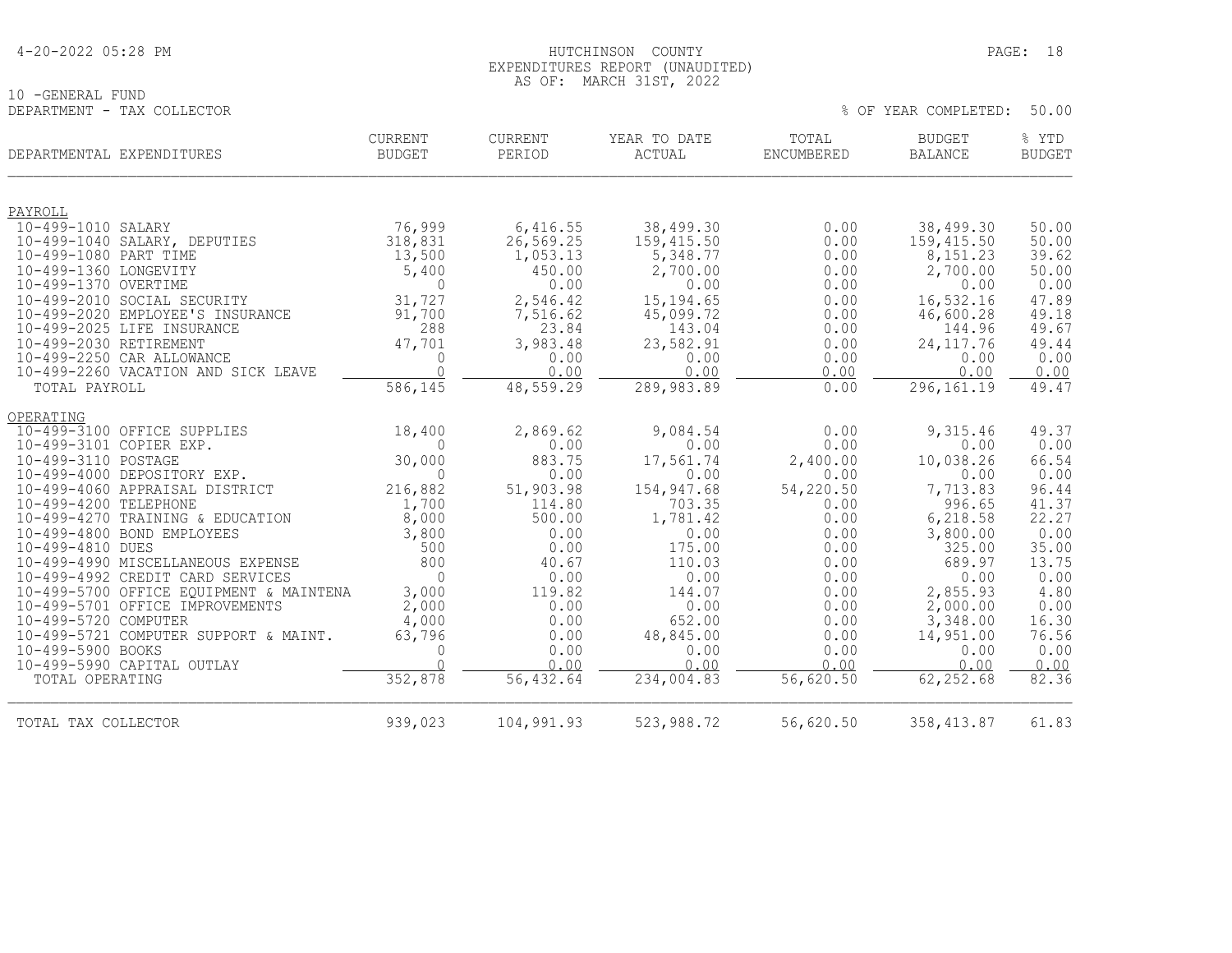| 4-20-2022 05:28 PM |
|--------------------|
|--------------------|

### HUTCHINSON COUNTY PAGE: 19 EXPENDITURES REPORT (UNAUDITED) AS OF: MARCH 31ST, 2022

% OF YEAR COMPLETED: 50.00

10 -GENERAL FUND<br>DEPARTMENT - DATA PROCESSING

| DEPARTMENTAL EXPENDITURES                                     | <b>CURRENT</b><br><b>BUDGET</b> | CURRENT<br>PERIOD    | YEAR TO DATE<br>ACTUAL | TOTAL<br><b>ENCUMBERED</b> | <b>BUDGET</b><br><b>BALANCE</b> | % YTD<br><b>BUDGET</b> |
|---------------------------------------------------------------|---------------------------------|----------------------|------------------------|----------------------------|---------------------------------|------------------------|
| PAYROLL                                                       |                                 |                      |                        |                            |                                 |                        |
| 10-503-1155 SALARY, SYSTEM ADMINISTRATOR                      | $\Omega$                        | 0.00                 | 0.00                   | 0.00                       | 0.00                            | 0.00                   |
| 10-503-1156 SALARY, I T TECHNICIAN                            | 73,549                          | 6,129.10             | 36,774.60              | 0.00                       | 36,774.60                       | 50.00                  |
| 10-503-1157 SALARY ASSISTANT                                  | 49,832                          | 4,152.69             | 24,916.14              | 0.00                       | 24,916.14                       | 50.00                  |
| 10-503-1360 LONGEVITY                                         | 780                             | 65.00                | 390.00                 | 0.00                       | 390.00                          | 50.00                  |
| 10-503-2010 SOCIAL SECURITY                                   | 9,723                           | 715.24               | 4,291.44               | 0.00                       | 5,432.04                        | 44.13                  |
| 10-503-2020 EMPLOYEE'S INSURANCE                              | 26,200                          | 2,183.32             | 13,099.92              | 0.00                       | 13,100.08                       | 50.00                  |
| 10-503-2025 LIFE INSURANCE<br>10-503-2030 RETIREMENT          | 72<br>14,555                    | 5.96<br>1,218.16     | 35.76<br>7,245.66      | 0.00<br>0.00               | 36.24<br>7,308.92               | 49.67<br>49.78         |
| 10-503-2240 CELL PHONE                                        | 1,200                           | 100.00               | 600.00                 | 0.00                       | 600.00                          | 50.00                  |
| 10-503-2250 CELL PHONE                                        | 1,200                           | 100.00               | 600.00                 | 0.00                       | 600.00                          | 50.00                  |
| TOTAL PAYROLL                                                 | 177,112                         | 14,669.47            | 87, 953.52             | 0.00                       | 89, 158.02                      | 49.66                  |
| OPERATING                                                     |                                 |                      |                        |                            |                                 |                        |
| 10-503-3100 OFFICE SUPPLIES                                   | 200                             | 0.00                 | 0.00                   | 0.00                       | 200.00                          | 0.00                   |
| 10-503-3300 FUEL                                              | 2,500                           | 337.60               | 1,817.42               | 0.00                       | 682.58                          | 72.70                  |
| 10-503-4200 TELEPHONE                                         | $\Omega$                        | 0.00                 | 0.00                   | 0.00                       | 0.00                            | 0.00                   |
| 10-503-4270 TRANING & EDUCATION                               | 4,500                           | 0.00                 | 0.00                   | 0.00                       | 4,500.00                        | 0.00                   |
| 10-503-4292 Travel                                            | $\Omega$                        | 0.00                 | 0.00                   | 0.00                       | 0.00                            | 0.00                   |
| 10-503-4540 VEHICLE EXPENSE                                   | 500                             | 0.00                 | 170.90                 | 0.00                       | 329.10                          | 34.18                  |
| 10-503-4811 DUES                                              | 400                             | 0.00                 | 0.00                   | 0.00                       | 400.00                          | 0.00                   |
| 10-503-4990 MISCELLANOUS                                      | 500                             | 0.00                 | 0.00                   | 0.00                       | 500.00                          | 0.00                   |
| 10-503-5600 DEPRECIATION EXPENSE                              | $\Omega$                        | 0.00                 | 0.00                   | 0.00                       | 0.00                            | 0.00                   |
| 10-503-5700 EQUIPMENT<br>10-503-5710 CONTACT COMPUTER SUPPORT | 10,000<br>$\Omega$              | 3,962.50<br>3,792.50 | 6,827.92<br>0.00       | 0.00<br>0.00               | 3,172.08<br>0.00                | 68.28<br>0.00          |
| 10-503-5720 COMPUTER SUPPORT & MAINT.                         | 20,000                          | 6, 226.10            | 15,376.62              | 4,250.48                   | 372.90                          | 98.14                  |
| 10-503-5740 COMPUTER SUPPLIES                                 | 7,000                           | 0.00                 | 54.58                  | 0.00                       | 6,945.42                        | 0.78                   |
| 10-503-5770 COMPUTER SYSTEM                                   | 55,000                          | 4,541.00             | 26,140.67              | 0.00                       | 28,859.33                       | 47.53                  |
| 10-503-5800 DATA CIRCUIT LINE                                 | $\Omega$                        | 0.00                 | 0.00                   | 0.00                       | 0.00                            | 0.00                   |
| 10-503-5990 CAPITAL OUTLAY                                    | $\cap$                          | 0.00                 | 0.00                   | 0.00                       | 0.00                            | 0.00                   |
| TOTAL OPERATING                                               | 100,600                         | 11,274.70            | 50,388.11              | 4,250.48                   | 45, 961.41                      | 54.31                  |
| TOTAL DATA PROCESSING                                         | 277,712                         | 25,944.17            | 138, 341.63            | 4,250.48                   | 135, 119. 43                    | 51.35                  |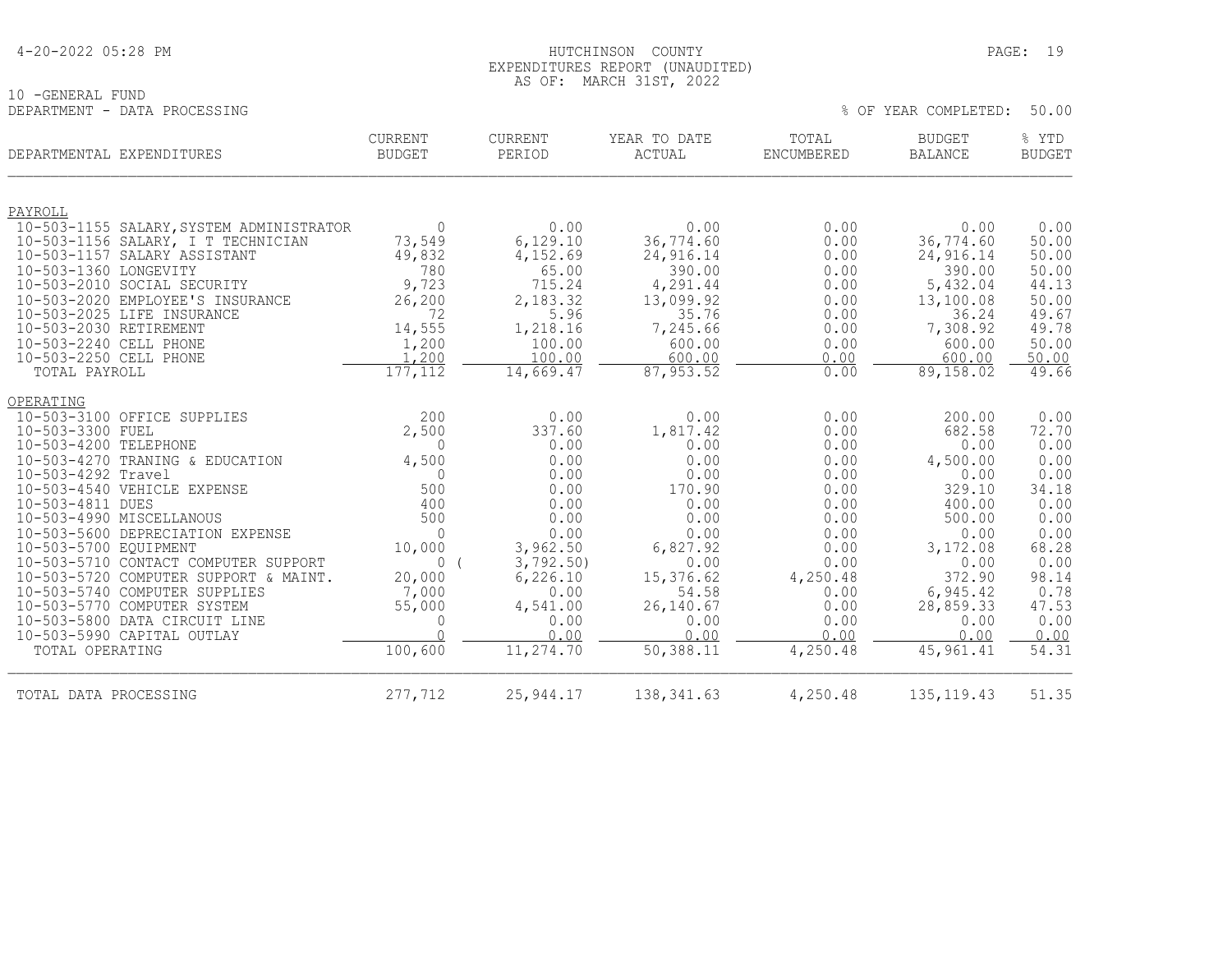| 10 - GENERAL FUND                                          |                                 |                          | EXPENDITURES REPORT (UNAUDITED)<br>AS OF: MARCH 31ST, 2022 |                     |                            |                 |
|------------------------------------------------------------|---------------------------------|--------------------------|------------------------------------------------------------|---------------------|----------------------------|-----------------|
| DEPARTMENT - COURTHOUSE                                    |                                 |                          |                                                            |                     | % OF YEAR COMPLETED: 50.00 |                 |
| DEPARTMENTAL EXPENDITURES                                  | <b>CURRENT</b><br><b>BUDGET</b> | <b>CURRENT</b><br>PERIOD | YEAR TO DATE<br>ACTUAL                                     | TOTAL<br>ENCUMBERED | BUDGET<br><b>BALANCE</b>   | % YTD<br>BUDGET |
| OPERATING<br>10-510-5990 CAPITAL OUTLAY<br>TOTAL OPERATING |                                 | 0.00<br>0.00             | 0.00<br>0.00                                               | 0.00<br>0.00        | 0.00<br>0.00               | 0.00<br>0.00    |
| TOTAL COURTHOUSE                                           | 0                               | 0.00                     | 0.00                                                       | 0.00                | 0.00                       | 0.00            |

4-20-2022 05:28 PM HUTCHINSON COUNTY PAGE: 20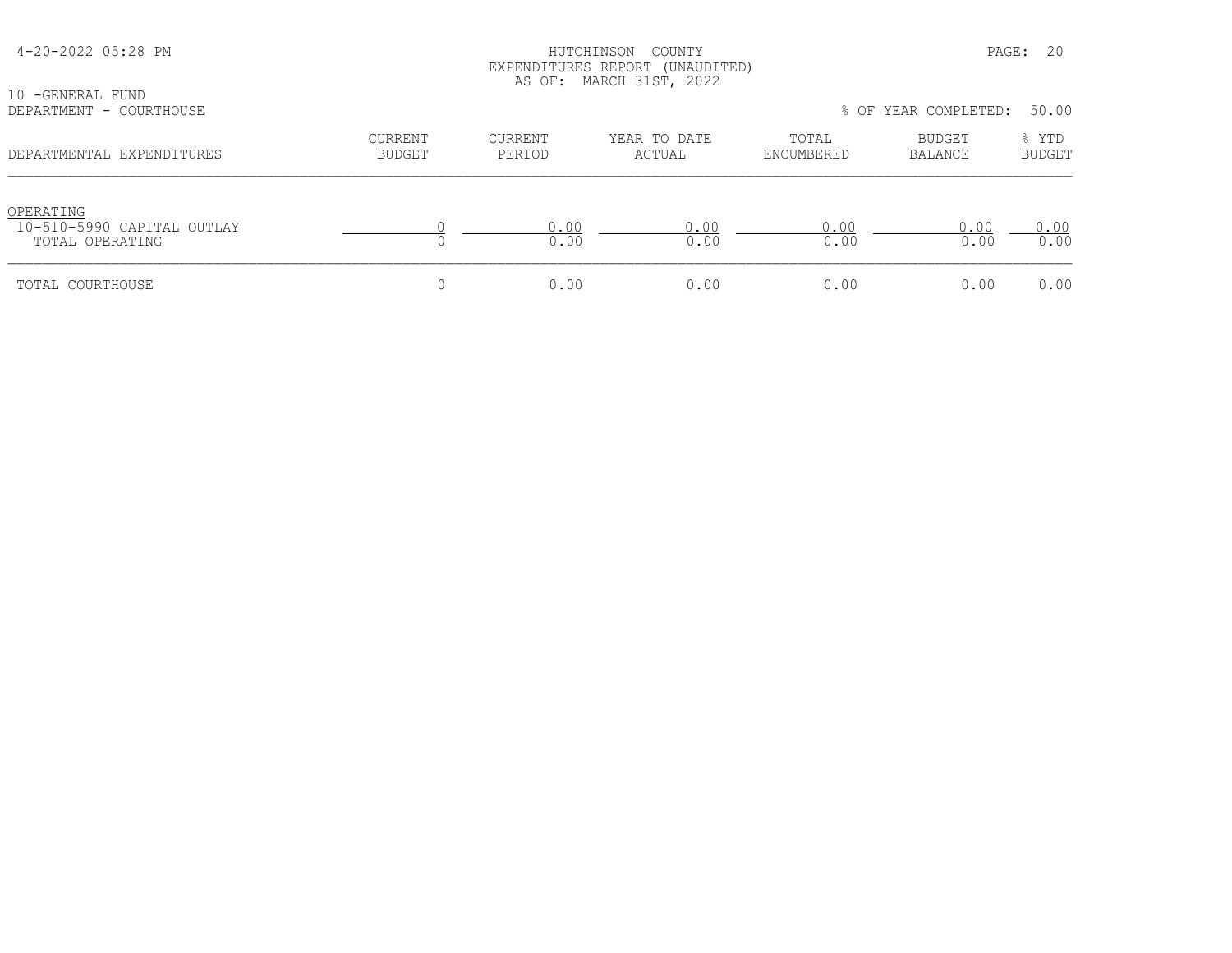10 -GENERAL FUND<br>DEPARTMENT - MUSEUM

| DEPARTMENTAL EXPENDITURES                            | CURRENT<br><b>BUDGET</b> | <b>CURRENT</b><br>PERIOD | YEAR TO DATE<br>ACTUAL | TOTAL<br>ENCUMBERED | <b>BUDGET</b><br>BALANCE | % YTD<br><b>BUDGET</b> |
|------------------------------------------------------|--------------------------|--------------------------|------------------------|---------------------|--------------------------|------------------------|
|                                                      |                          |                          |                        |                     |                          |                        |
| PAYROLL                                              |                          |                          |                        |                     |                          |                        |
| 10-513-1080 SALARY/ASSISTANTS                        |                          | 0.00                     | 0.00                   | 0.00                | 0.00                     | 0.00                   |
| 10-513-1360 LONGEVITY<br>10-513-1430 SALARY/DIRECTOR |                          | 0.00<br>0.00             | 0.00<br>0.00           | 0.00                | 0.00<br>0.00             | 0.00<br>0.00           |
| 10-513-2010 SOCIAL SECURITY                          |                          | 0.00                     | 0.00                   | 0.00<br>0.00        | 0.00                     | 0.00                   |
| 10-513-2020 EMPLOYEE'S INSURANCE                     |                          | 0.00                     | 0.00                   | 0.00                | 0.00                     | 0.00                   |
| 10-513-2030 RETIREMENT                               |                          | 0.00                     | 0.00                   | 0.00                | 0.00                     | 0.00                   |
| TOTAL PAYROLL                                        |                          | 0.00                     | 0.00                   | 0.00                | 0.00                     | 0.00                   |
| OPERATING                                            |                          |                          |                        |                     |                          |                        |
| $10 - 513 - 3101$<br>JANITORIAL SERVICE              |                          | 0.00                     | 0.00                   | 0.00                | 0.00                     | 0.00                   |
| 10-513-4270 CONFERENCE                               |                          | 0.00                     | 0.00                   | 0.00                | 0.00                     | 0.00                   |
| $10 - 513 - 4400$<br>TELEPHONE<br>UTILITIES AND      |                          | 0.00                     | 0.00                   | 0.00                | 0.00                     | 0.00                   |
| TOTAL OPERATING                                      |                          | 0.00                     | 0.00                   | 0.00                | 0.00                     | 0.00                   |
| TOTAL MUSEUM                                         |                          | 0.00                     | 0.00                   | 0.00                | 0.00                     | 0.00                   |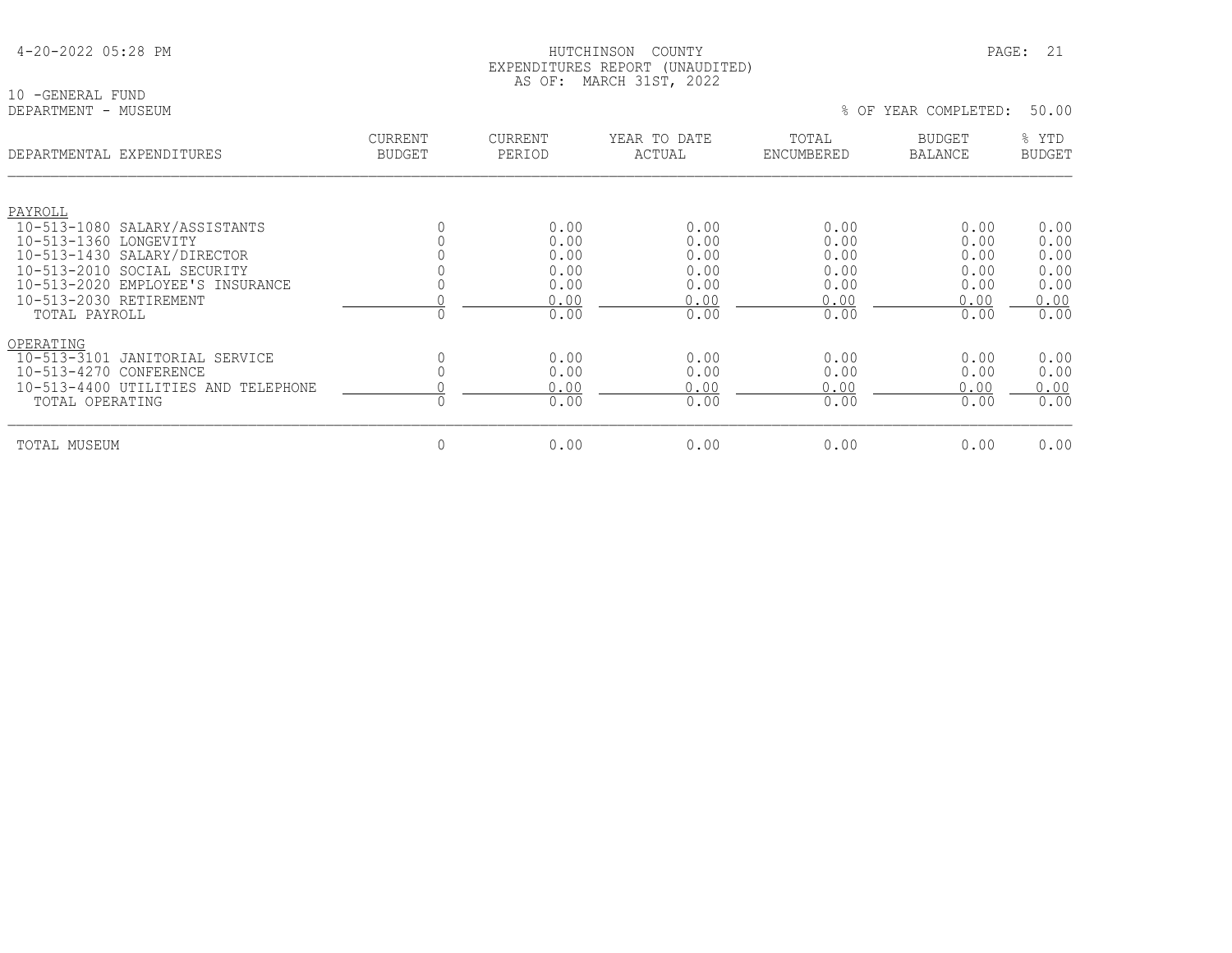### 4-20-2022 05:28 PM HUTCHINSON COUNTY PAGE: 22 EXPENDITURES REPORT (UNAUDITED) AS OF: MARCH 31ST, 2022

| 10 -GENERAL FUND                       |  |  |                            |  |
|----------------------------------------|--|--|----------------------------|--|
| DEPARTMENT - PLANT MAINTENANCE & OPERA |  |  | % OF YEAR COMPLETED: 50.00 |  |

| 0.00<br>0.00<br>50.00<br>0.00<br>50.00<br>45.50<br>50.00<br>49.67<br>49.78<br>602.34<br>49.81<br>49.74<br>0.00<br>0.00<br>97.32<br>60.42<br>0.00<br>0.00<br>0.00<br>51.35<br>77.90<br>0.00<br>0.00<br>54.04<br>91.35<br>33.95<br>0.00<br>0.00<br>50.93<br>46.32<br>0.00<br>54.32<br>96.48<br>0.00<br>0.00<br>0.00<br>0.00<br>0.00<br>0.00<br>0.00<br>0.00<br>0.00<br>0.00<br>0.00<br>0.00<br>0.00 | CURRENT<br>BUDGET<br>DEPARTMENTAL EXPENDITURES | CURRENT | CURRENT<br>PERIOD |  | % YTD<br><b>BUDGET</b> |
|---------------------------------------------------------------------------------------------------------------------------------------------------------------------------------------------------------------------------------------------------------------------------------------------------------------------------------------------------------------------------------------------------|------------------------------------------------|---------|-------------------|--|------------------------|
|                                                                                                                                                                                                                                                                                                                                                                                                   |                                                |         |                   |  |                        |
|                                                                                                                                                                                                                                                                                                                                                                                                   |                                                |         |                   |  |                        |
|                                                                                                                                                                                                                                                                                                                                                                                                   |                                                |         |                   |  |                        |
|                                                                                                                                                                                                                                                                                                                                                                                                   |                                                |         |                   |  |                        |
|                                                                                                                                                                                                                                                                                                                                                                                                   |                                                |         |                   |  |                        |
|                                                                                                                                                                                                                                                                                                                                                                                                   |                                                |         |                   |  |                        |
|                                                                                                                                                                                                                                                                                                                                                                                                   |                                                |         |                   |  |                        |
|                                                                                                                                                                                                                                                                                                                                                                                                   |                                                |         |                   |  |                        |
|                                                                                                                                                                                                                                                                                                                                                                                                   |                                                |         |                   |  |                        |
|                                                                                                                                                                                                                                                                                                                                                                                                   |                                                |         |                   |  |                        |
|                                                                                                                                                                                                                                                                                                                                                                                                   |                                                |         |                   |  |                        |
|                                                                                                                                                                                                                                                                                                                                                                                                   | OPERATING                                      |         |                   |  |                        |
|                                                                                                                                                                                                                                                                                                                                                                                                   |                                                |         |                   |  |                        |
|                                                                                                                                                                                                                                                                                                                                                                                                   |                                                |         |                   |  |                        |
|                                                                                                                                                                                                                                                                                                                                                                                                   |                                                |         |                   |  |                        |
|                                                                                                                                                                                                                                                                                                                                                                                                   |                                                |         |                   |  |                        |
|                                                                                                                                                                                                                                                                                                                                                                                                   |                                                |         |                   |  |                        |
|                                                                                                                                                                                                                                                                                                                                                                                                   |                                                |         |                   |  |                        |
|                                                                                                                                                                                                                                                                                                                                                                                                   |                                                |         |                   |  |                        |
|                                                                                                                                                                                                                                                                                                                                                                                                   |                                                |         |                   |  |                        |
|                                                                                                                                                                                                                                                                                                                                                                                                   |                                                |         |                   |  |                        |
|                                                                                                                                                                                                                                                                                                                                                                                                   |                                                |         |                   |  |                        |
|                                                                                                                                                                                                                                                                                                                                                                                                   |                                                |         |                   |  |                        |
|                                                                                                                                                                                                                                                                                                                                                                                                   |                                                |         |                   |  |                        |
|                                                                                                                                                                                                                                                                                                                                                                                                   |                                                |         |                   |  |                        |
|                                                                                                                                                                                                                                                                                                                                                                                                   |                                                |         |                   |  |                        |
|                                                                                                                                                                                                                                                                                                                                                                                                   |                                                |         |                   |  |                        |
|                                                                                                                                                                                                                                                                                                                                                                                                   |                                                |         |                   |  |                        |
|                                                                                                                                                                                                                                                                                                                                                                                                   |                                                |         |                   |  |                        |
|                                                                                                                                                                                                                                                                                                                                                                                                   |                                                |         |                   |  |                        |
|                                                                                                                                                                                                                                                                                                                                                                                                   |                                                |         |                   |  |                        |
|                                                                                                                                                                                                                                                                                                                                                                                                   |                                                |         |                   |  |                        |
|                                                                                                                                                                                                                                                                                                                                                                                                   |                                                |         |                   |  |                        |
|                                                                                                                                                                                                                                                                                                                                                                                                   |                                                |         |                   |  |                        |
|                                                                                                                                                                                                                                                                                                                                                                                                   |                                                |         |                   |  |                        |
|                                                                                                                                                                                                                                                                                                                                                                                                   |                                                |         |                   |  |                        |
|                                                                                                                                                                                                                                                                                                                                                                                                   |                                                |         |                   |  |                        |
|                                                                                                                                                                                                                                                                                                                                                                                                   |                                                |         |                   |  |                        |
|                                                                                                                                                                                                                                                                                                                                                                                                   |                                                |         |                   |  |                        |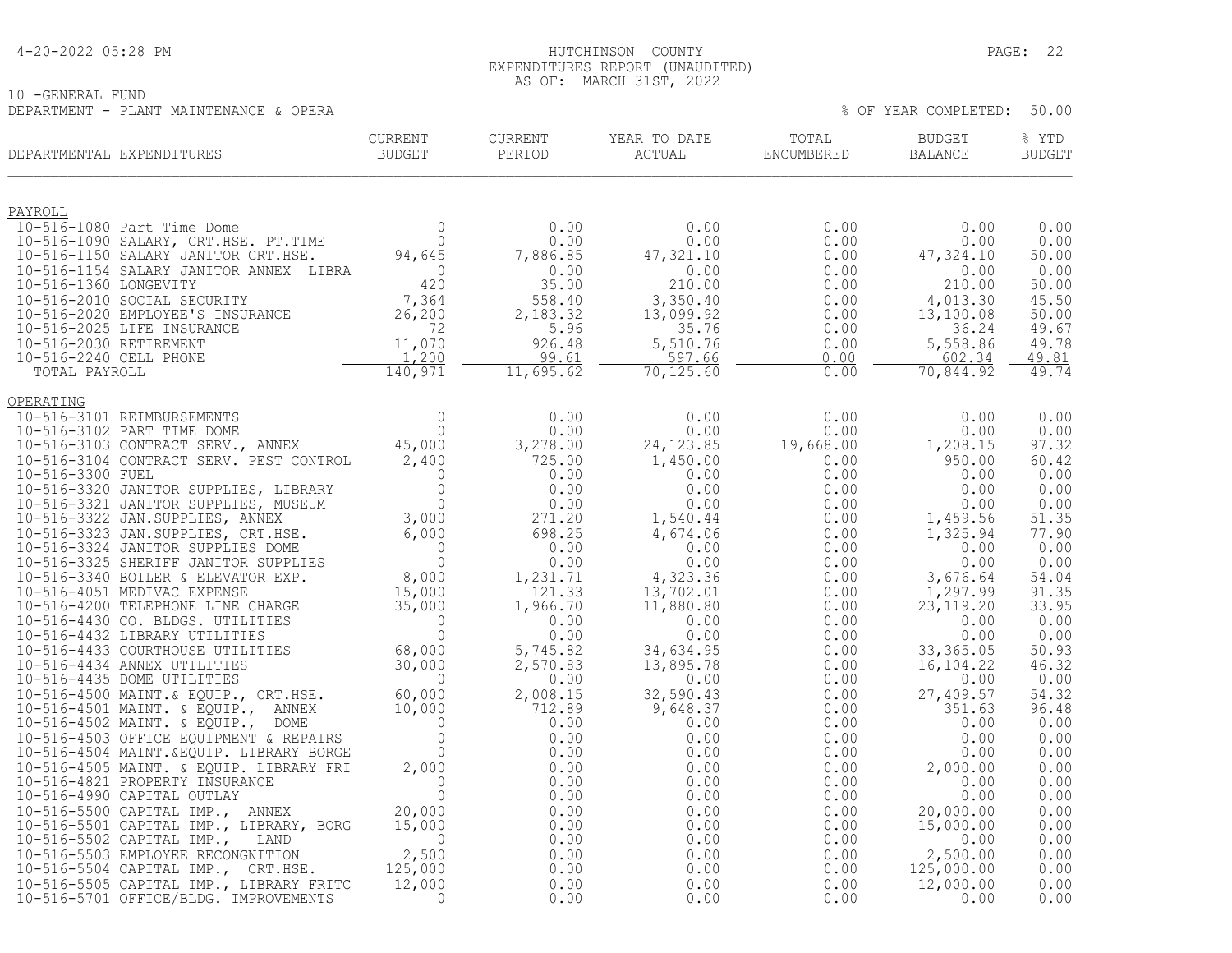### 4-20-2022 05:28 PM HUTCHINSON COUNTY PAGE: 23 EXPENDITURES REPORT (UNAUDITED) AS OF: MARCH 31ST, 2022

| 10 - GENERAL FUND |  |                                        |  |
|-------------------|--|----------------------------------------|--|
|                   |  | DEPARTMENT - PLANT MAINTENANCE & OPERA |  |

| DEPARTMENT - PLANT MAINTENANCE & OPERA |                          |                   |                        |                     | % OF YEAR COMPLETED: 50.00 |                 |
|----------------------------------------|--------------------------|-------------------|------------------------|---------------------|----------------------------|-----------------|
| DEPARTMENTAL EXPENDITURES              | CURRENT<br><b>BUDGET</b> | CURRENT<br>PERIOD | YEAR TO DATE<br>ACTUAL | TOTAL<br>ENCUMBERED | BUDGET<br>BALANCE          | % YTD<br>BUDGET |
| 10.516.5700.00107110711011             |                          | $\cap$            | $\cap$                 | $\cap$              | $\sim$ $\sim$              | $\cap$ $\cap$   |

| 10-516-5720 CONTINGENCY<br>10-516-5900 LAW BOOKS ANNEX<br>10-516-5990 CAPITAL OUTLAY<br>TOTAL OPERATING | 30,000<br>488,900 | 0.00<br>0.00<br>19,329.88 | 0.00<br>0.00<br>152,464.05 | 0.00<br>0.00<br>19,668.00 | 0.00<br>30,000.00<br>316,767.95 | ).OO<br>0.00<br>0.00<br>35.21 |
|---------------------------------------------------------------------------------------------------------|-------------------|---------------------------|----------------------------|---------------------------|---------------------------------|-------------------------------|
| TOTAL PLANT MAINTENANCE & OPERA                                                                         | 629,871           | 31,025.50                 | 222,589.65                 | 19,668.00                 | 387,612.87                      | 38.46                         |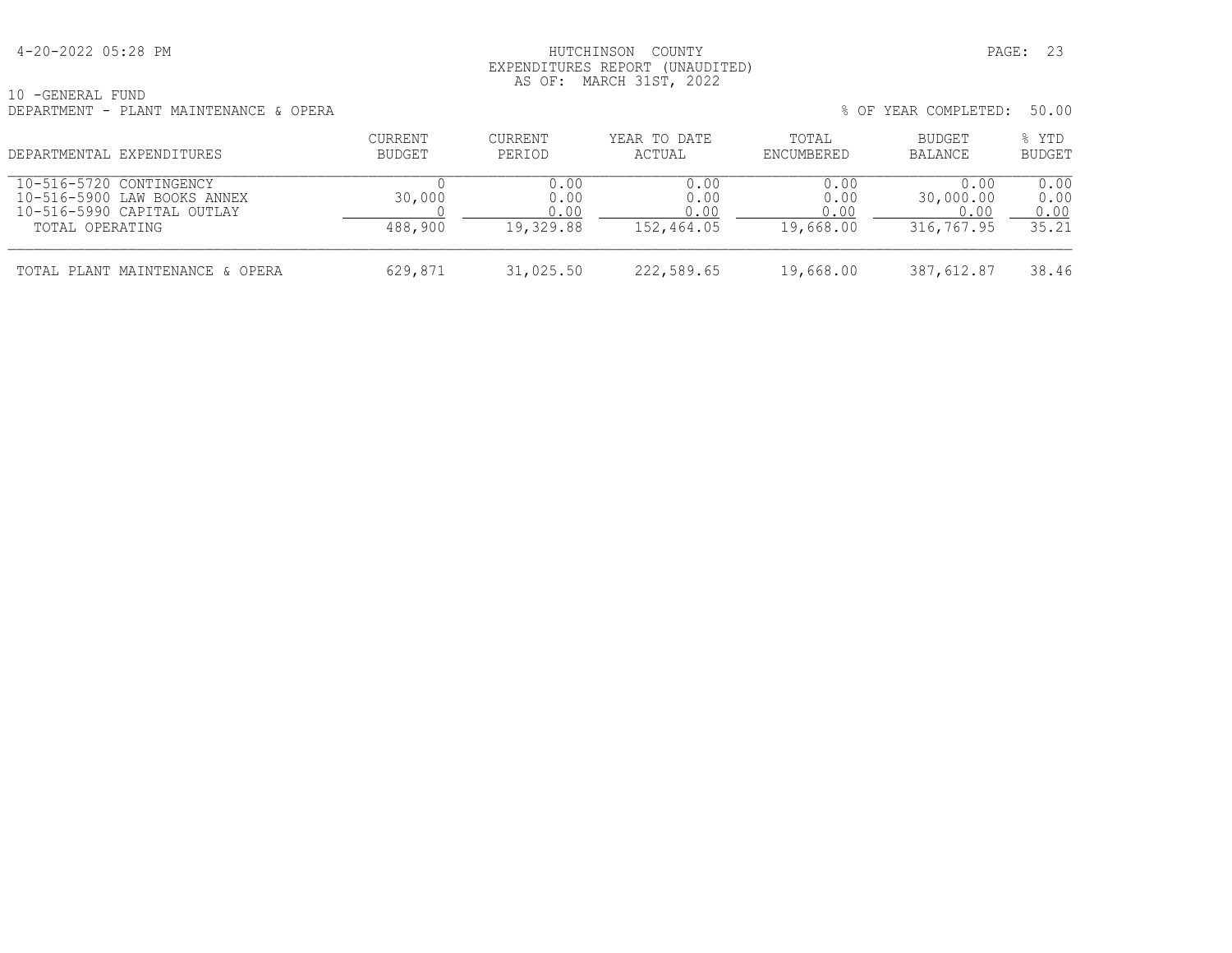| 4-20-2022 05:28 PM |  |  |
|--------------------|--|--|
|--------------------|--|--|

### HUTCHINSON COUNTY PAGE: 24 EXPENDITURES REPORT (UNAUDITED) AS OF: MARCH 31ST, 2022

| 10 - GENERAL FUND                    |                                 |                          |                        |                     |                          |                        |
|--------------------------------------|---------------------------------|--------------------------|------------------------|---------------------|--------------------------|------------------------|
| DEPARTMENT - FIRE PROTECTION         |                                 |                          |                        |                     | % OF YEAR COMPLETED:     | 50.00                  |
| DEPARTMENTAL EXPENDITURES            | <b>CURRENT</b><br><b>BUDGET</b> | <b>CURRENT</b><br>PERIOD | YEAR TO DATE<br>ACTUAL | TOTAL<br>ENCUMBERED | <b>BUDGET</b><br>BALANCE | % YTD<br><b>BUDGET</b> |
| OPERATING                            |                                 |                          |                        |                     |                          |                        |
| 10-543-4860 CONTRACTS, STINNETT      | 41,000                          | 10,250.00                | 20,500.00              | 20,500.00           | 0.00                     | 100.00                 |
| 10-543-4861 CONTRACTS,<br>FRITCH     | 41,000                          | 10,250.00                | 20,500.00              | 20,500.00           | 0.00                     | 100.00                 |
| 10-543-4862 CONTRACTS CRUTCH RANCH   | 10,000                          | 2,500.00                 | 5,000.00               | 5,000.00            | 0.00                     | 100.00                 |
| 10-543-4863 CONTRACTS SANFORD        |                                 | 0.00                     | 0.00                   | 0.00                | 0.00                     | 0.00                   |
| 10-543-4864 GIRLSTOWN/CITY OF BORGER | 60,000                          | 15,000.00                | 30,000.00              | 30,000.00           | 0.00                     | 100.00                 |
| 10-543-4940 FIRE CALLS<br>SKELLYTOWN |                                 | 0.00                     | 0.00                   | 0.00                | 0.00                     | 0.00                   |
| 10-543-4941 FIRE CALLS<br>OTHERS     | 1,500                           | 0.00                     | 0.00                   | 0.00                | 1,500.00                 | 0.00                   |
| 10-543-5701 EQUIP. & MAINT. PCT.1    |                                 | 0.00                     | 0.00                   | 0.00                | 0.00                     | 0.00                   |
| 10-543-5702 EQUIP. & MAINT. PCT.2    |                                 | 0.00                     | 0.00                   | 0.00                | 0.00                     | 0.00                   |
| 10-543-5703 EQUIP. & MAINT. PCT.3    |                                 | 0.00                     | 0.00                   | 0.00                | 0.00                     | 0.00                   |
| 10-543-5704 EQUIP. & MAINT. PCT.4    |                                 | 0.00                     | 0.00                   | 0.00                | 0.00                     | 0.00                   |
| 10-543-5705 CO.WIDE FIRE             |                                 | 0.00                     | 0.00                   | 0.00                | 0.00                     | 0.00                   |
| 10-543-5990 CAPITAL OUTLAY           |                                 | 0.00                     | 0.00                   | 0.00                | 0.00                     | 0.00                   |
| TOTAL OPERATING                      | 153,500                         | 38,000.00                | 76,000.00              | 76,000.00           | 1,500.00                 | 99.02                  |

TOTAL FIRE PROTECTION 153,500 38,000.00 76,000.00 76,000.00 1,500.00 99.02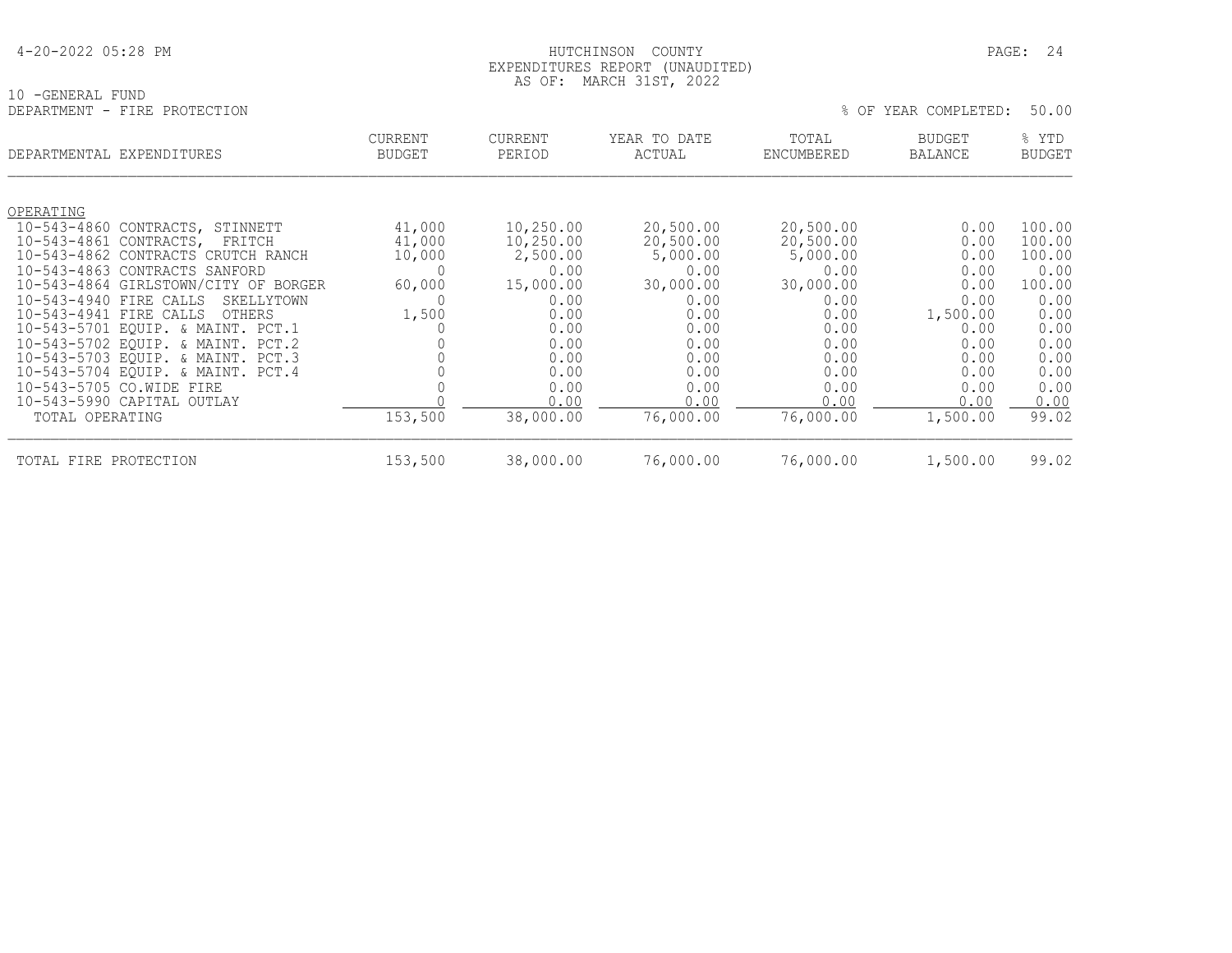### 4-20-2022 05:28 PM HUTCHINSON COUNTY PAGE: 25 EXPENDITURES REPORT (UNAUDITED) AS OF: MARCH 31ST, 2022

10 -GENERAL FUND

| TA ATIMITATI TAMA<br>DEPARTMENT - CONSTABLE PCT. #2              |                                 |                          |                        |                     | % OF YEAR COMPLETED:     | 50.00                  |
|------------------------------------------------------------------|---------------------------------|--------------------------|------------------------|---------------------|--------------------------|------------------------|
| DEPARTMENTAL EXPENDITURES                                        | <b>CURRENT</b><br><b>BUDGET</b> | <b>CURRENT</b><br>PERIOD | YEAR TO DATE<br>ACTUAL | TOTAL<br>ENCUMBERED | <b>BUDGET</b><br>BALANCE | % YTD<br><b>BUDGET</b> |
| PAYROLL                                                          |                                 |                          |                        |                     |                          |                        |
| 10-550-1010 SALARY<br>10-550-1020 SECURITY SUP.<br>(VEHICLE EXP. | 49,433<br>4,500                 | 4,119.39<br>375.00       | 24,716.34<br>2,250.00  | 0.00<br>0.00        | 24,716.34<br>2,250.00    | 50.00<br>50.00         |
| 10-550-1360 LONGEVITY                                            |                                 | 0.00                     | 0.00                   | 0.00                | 0.00                     | 0.00                   |
| 10-550-2010 SOCIAL SECURITY                                      | 4,126                           | 347.64                   | 2,085.85               | 0.00                | 2,040.00                 | 50.56                  |
| 10-550-2020 EMPLOYEE'S INSURANCE                                 | 13,100                          | 1,091.66                 | 6,549.96               | 0.00                | 6,550.04                 | 50.00                  |
| 10-550-2025 LIFE INSURANCE                                       | 36                              | 2.98                     | 17.88                  | 0.00                | 18.12                    | 49.67                  |
| 10-550-2030 RETIREMENT                                           | 6,202                           | 524.88                   | 3,122.00               | 0.00                | 3,080.26                 | 50.34                  |
| 10-550-2240 CELL PHONE                                           | 600                             | 50.00                    | 300.00                 | 0.00                | 300.00                   | 50.00                  |

| TOTAL CONSTABLE PCT. #2            | 84,097 | 6,741.55 | 42, 153.91 | 0.00 | 41,942.88 | 50.13 |
|------------------------------------|--------|----------|------------|------|-----------|-------|
| TOTAL OPERATING                    | 6,100  | 230.00   | 3,111.88   | 0.00 | 2,988.12  | 51.01 |
| 10-550-5990 CAPITAL OUTLAY         |        | 0.00     | 0.00       | 0.00 | 0.00      | 0.00  |
| 10-550-5700 EOUIPMENT              | 2,000  | 0.00     | 1,779.28   | 0.00 | 220.72    | 88.96 |
| 10-550-4990 MISCELLANEOUS EXPENSE  | 500    | 0.00     | 0.00       | 0.00 | 500.00    | 0.00  |
| 10-550-4810 DUES                   | 700    | 0.00     | 400.00     | 0.00 | 300.00    | 57.14 |
| 10-550-4800 BONDS                  | 200    | 0.00     | 0.00       | 0.00 | 200.00    | 0.00  |
| 10-550-4520 EQUIPMENT MAINTENANCE  | 500    | 0.00     | 478.32     | 0.00 | 21.68     | 95.66 |
| 10-550-4270 TRAINING AND EDUCATION | 2,000  | 230.00   | 365.00     | 0.00 | 1,635.00  | 18.25 |
| 10-550-4200 TELEPHONE              |        | 0.00     | 0.00       | 0.00 | 0.00      | 0.00  |
| 10-550-3100 OFFICE SUPPLIES        | 200    | 0.00     | 89.28      | 0.00 | 110.72    | 44.64 |
| OPERATING                          |        |          |            |      |           |       |
| TOTAL PAYROLL                      | 77,997 | 6,511.55 | 39,042.03  | 0.00 | 38,954.76 | 50.06 |
| 10-550-2260 VACATION & SICK LEAVE  |        | 0.00     | 0.00       | 0.00 | 0.00      | 0.00  |
| 10-550-2250 TRAVEL ALLOWANCE       |        | 0.00     | 0.00       | 0.00 | 0.00      | 0.00  |
| 10-550-2240 CELL PHONE             | 600    | 50.00    | 300.00     | 0.00 | 300.00    | 50.00 |
| 10-550-2030 RETIREMENT             | 6,202  | 524.88   | 3,122.00   | 0.00 | 3,080.26  | 50.34 |
|                                    |        |          |            |      |           |       |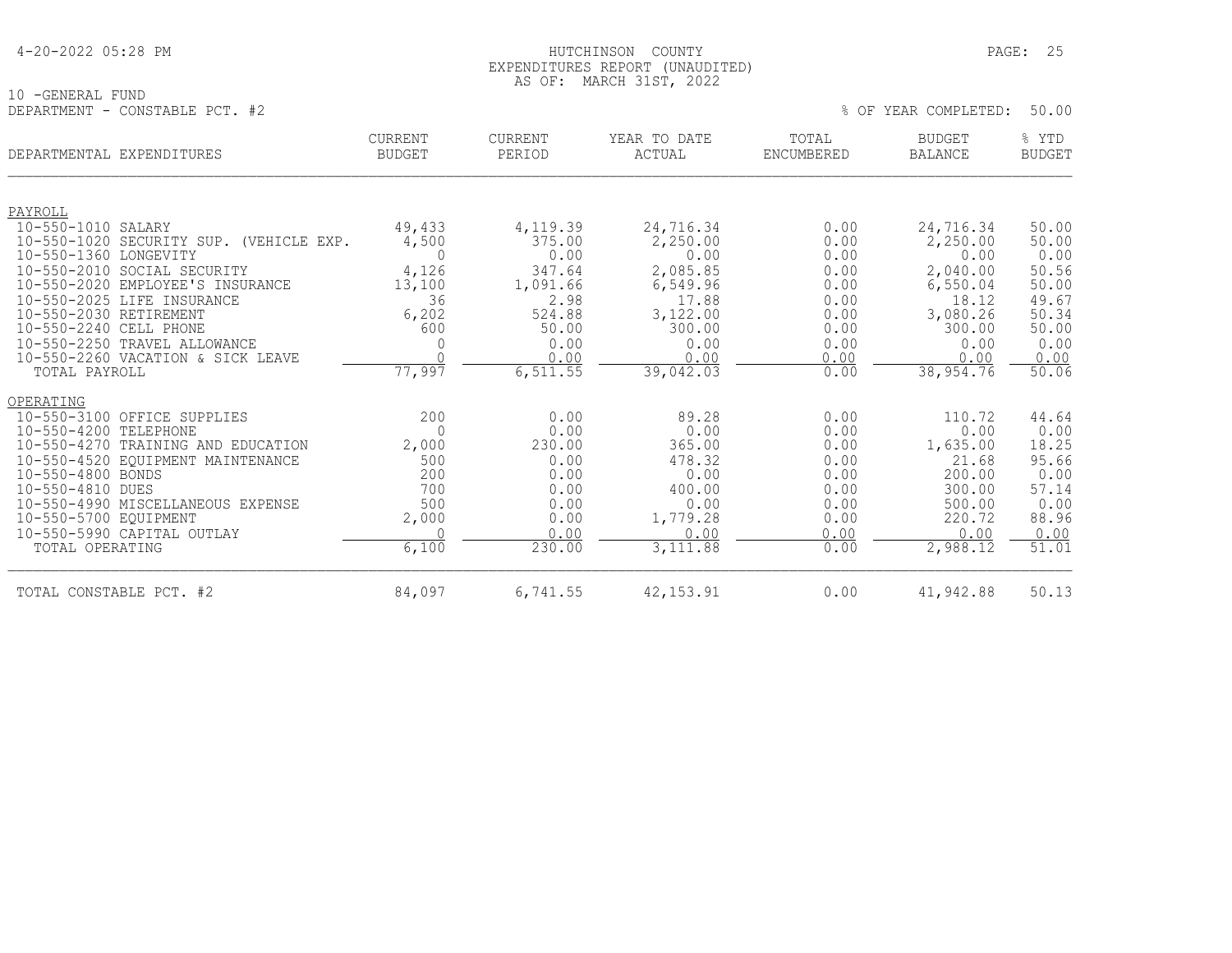### HUTCHINSON COUNTY PAGE: 26 EXPENDITURES REPORT (UNAUDITED) AS OF: MARCH 31ST, 2022

10 -GENERAL FUND<br>DEPARTMENT - CONSTABLE PCT. #1

| DEPARTMENTAL EXPENDITURES                                                                                                                                                             |                                                                                                                                                                                   | <b>CURRENT</b><br><b>BUDGET</b>                                        | <b>CURRENT</b><br>PERIOD                                                            | YEAR TO DATE<br>ACTUAL                                                                       | TOTAL<br>ENCUMBERED                                                          | <b>BUDGET</b><br><b>BALANCE</b>                                                                    | % YTD<br><b>BUDGET</b>                                                        |
|---------------------------------------------------------------------------------------------------------------------------------------------------------------------------------------|-----------------------------------------------------------------------------------------------------------------------------------------------------------------------------------|------------------------------------------------------------------------|-------------------------------------------------------------------------------------|----------------------------------------------------------------------------------------------|------------------------------------------------------------------------------|----------------------------------------------------------------------------------------------------|-------------------------------------------------------------------------------|
| PAYROLL<br>$10 - 551 - 1010$<br>$10 - 551 - 1360$<br>$10 - 551 - 2020$<br>$10 - 551 - 2025$<br>10-551-2030 RETIREMENT<br>10-551-2240 CELL PHONE                                       | SALARY<br>10-551-1020 SECURITY SUP. (VEHICLE EXP.<br>LONGEVITY<br>10-551-2010 SOCIAL SECURITY<br>EMPLOYEE'S INSURANCE<br>LIFE INSURANCE<br>10-551-2260 VACATION AND/ OR SICKLEAVE | 49,433<br>4,500<br>$\Omega$<br>4,126<br>13,100<br>36<br>6,202<br>600   | 4,119.39<br>375.00<br>0.00<br>339.07<br>1,091.66<br>2.98<br>524.88<br>50.00<br>0.00 | 24,716.34<br>2,250.00<br>0.00<br>2,027.11<br>6,549.96<br>17.88<br>3,122.00<br>300.00<br>0.00 | 0.00<br>0.00<br>0.00<br>0.00<br>0.00<br>0.00<br>0.00<br>0.00<br>0.00         | 24,716.34<br>2,250.00<br>0.00<br>2,098.74<br>6,550.04<br>18.12<br>3,080.26<br>300.00<br>0.00       | 50.00<br>50.00<br>0.00<br>49.13<br>50.00<br>49.67<br>50.34<br>50.00<br>0.00   |
| TOTAL PAYROLL                                                                                                                                                                         |                                                                                                                                                                                   | 77,997                                                                 | 6,502.98                                                                            | 38,983.29                                                                                    | 0.00                                                                         | 39,013.50                                                                                          | 49.98                                                                         |
| OPERATING<br>$10 - 551 - 4200$<br>$10 - 551 - 4270$<br>10-551-4800 BONDS<br>10-551-4810 DUES<br>10-551-4990 MISC.<br>10-551-5701 EOUIPMENT<br>10-551-5720 COMPUTER<br>TOTAL OPERATING | 10-551-3100 OFFICE SUPPLES<br>TELEPHONE<br>TRAINING AND EDUCATION<br>10-551-5990 CAPITAL OUTLAY                                                                                   | 200<br>$\Omega$<br>2,000<br>200<br>700<br>500<br>2,000<br>400<br>6,000 | 0.00<br>0.00<br>0.00<br>0.00<br>0.00<br>0.00<br>0.00<br>0.00<br>0.00<br>0.00        | 0.00<br>0.00<br>0.00<br>0.00<br>0.00<br>0.00<br>396.08<br>0.00<br>0.00<br>396.08             | 0.00<br>0.00<br>0.00<br>0.00<br>0.00<br>0.00<br>0.00<br>0.00<br>0.00<br>0.00 | 200.00<br>0.00<br>2,000.00<br>200.00<br>700.00<br>500.00<br>1,603.92<br>400.00<br>0.00<br>5,603.92 | 0.00<br>0.00<br>0.00<br>0.00<br>0.00<br>0.00<br>19.80<br>0.00<br>0.00<br>6.60 |
| TOTAL CONSTABLE PCT. #1                                                                                                                                                               |                                                                                                                                                                                   | 83,997                                                                 | 6,502.98                                                                            | 39, 379.37                                                                                   | 0.00                                                                         | 44,617.42                                                                                          | 46.88                                                                         |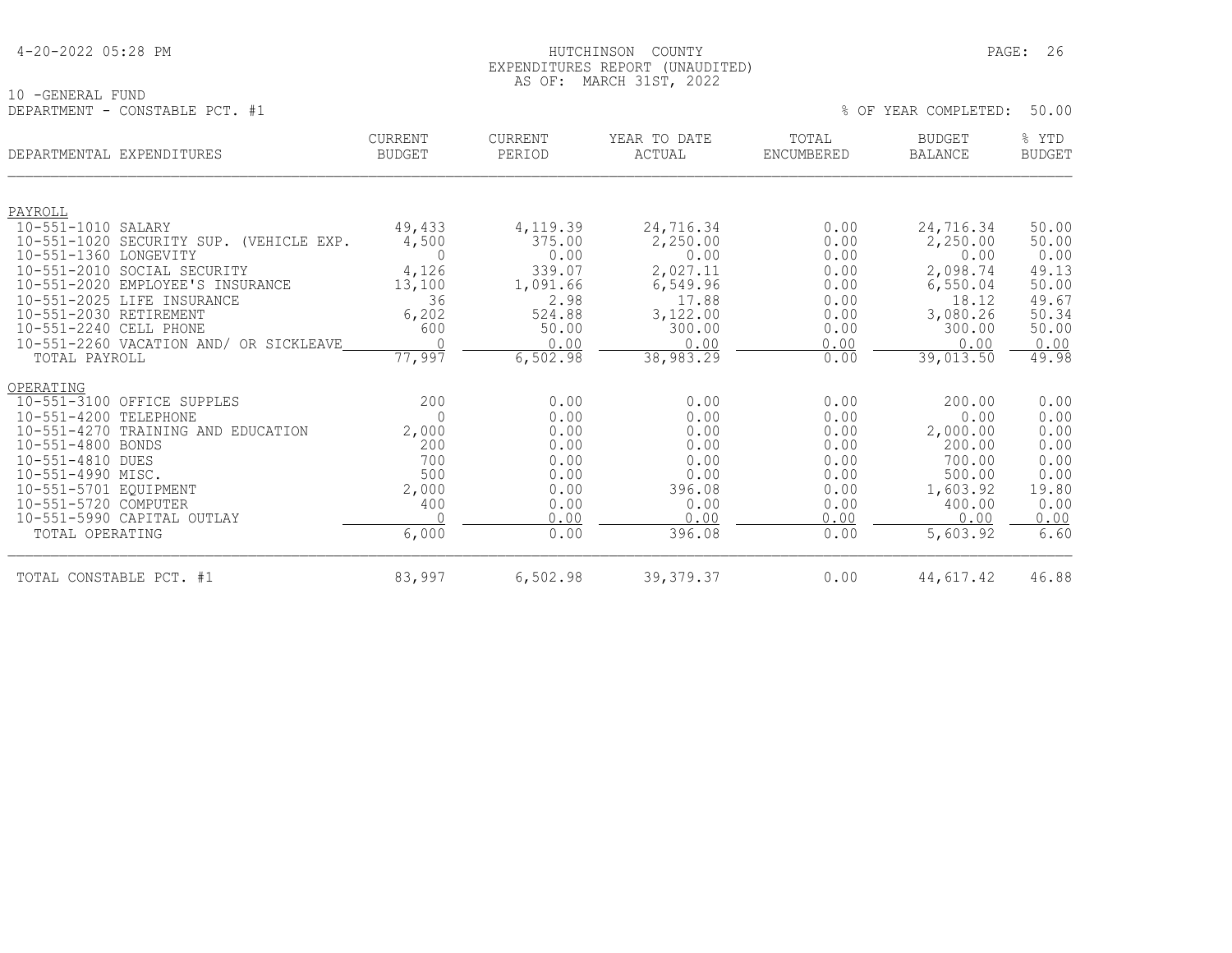| 4-20-2022 05:28 PM |  |  |
|--------------------|--|--|
|--------------------|--|--|

## 10 -GENERAL FUND<br>DEPARTMENT - SHERIFF

 EXPENDITURES REPORT (UNAUDITED) AS OF: MARCH 31ST, 2022

| DEPARTMENTAL EXPENDITURES                                                                                                                                                                                                                      | CURRENT<br>BUDGET         | ${\tt CURRENT}$<br>PERIOD | YEAR TO DATE<br>ACTUAL                                                        | TOTAL<br>ENCUMBERED | <b>BUDGET</b><br><b>BALANCE</b> | % YTD<br><b>BUDGET</b> |
|------------------------------------------------------------------------------------------------------------------------------------------------------------------------------------------------------------------------------------------------|---------------------------|---------------------------|-------------------------------------------------------------------------------|---------------------|---------------------------------|------------------------|
| PAYROLL                                                                                                                                                                                                                                        |                           |                           |                                                                               |                     |                                 |                        |
| 10-560-1010 SALARY                                                                                                                                                                                                                             | 80,805                    | 6,733.74                  | 40,402.44                                                                     | 0.00                | 40,402.44                       | 50.00                  |
| 10-560-1030 D.A.R.E. OFFICER SALARY<br>10-560-1040 SALARY, DEPUTIES                                                                                                                                                                            | $\overline{0}$<br>753,813 | 0.00<br>53, 595.53        | 0.00<br>365,283.69                                                            | 0.00<br>0.00        | 0.00<br>388,529.79              | 0.00<br>48.46          |
|                                                                                                                                                                                                                                                |                           | 4,014.45                  | 24,086.70                                                                     | 0.00                | 24,086.70                       | 50.00                  |
|                                                                                                                                                                                                                                                |                           | 3,829.90                  | 22,979.40                                                                     | 0.00                | 22,979.40                       | 50.00                  |
| 10-560-1040 SALARY, DEPUTIES<br>10-560-1040 SALARY, DEPUTIES<br>10-560-1050 SALARY, SECRETARY<br>10-560-1051 RECORDS CLERK<br>48,173<br>10-560-1052 SALARY, FILE CLERK I 45,959<br>10-560-1070 SALARY, FILE CLERK II<br>10-560-1070 SALARY,    |                           | 3,829.90                  | 22,979.40                                                                     | 0.00                | 22,979.40                       | 50.00                  |
|                                                                                                                                                                                                                                                |                           | 0.00<br>1,125.00          | 0.00<br>7,418.19                                                              | 0.00<br>0.00        | 0.00<br>7,281.81                | 0.00<br>50.46          |
|                                                                                                                                                                                                                                                |                           | 325.00                    | 2,033.14                                                                      | 0.00                | 2,046.86                        | 49.83                  |
|                                                                                                                                                                                                                                                |                           | 5,396.70                  | 35,721.15                                                                     | 0.00                | 39,538.12                       | 47.46                  |
|                                                                                                                                                                                                                                                |                           | 16,298.55                 | 104,466.26                                                                    | 0.00                | 104,218.74                      | 50.06                  |
|                                                                                                                                                                                                                                                |                           | 44.70<br>8,495.45         | 286.08<br>55,623.47                                                           | 0.00<br>0.00        | 325.92<br>57, 511.43            | 46.75<br>49.17         |
|                                                                                                                                                                                                                                                |                           | 16.31                     | 7,285.39                                                                      | 0.00                | 214.61                          | 97.14                  |
|                                                                                                                                                                                                                                                |                           | 200.80                    | 1,306.66                                                                      | 0.00                | 693.34                          | 65.33                  |
|                                                                                                                                                                                                                                                | $\bigcap$                 | 100.00<br>0.00            | 600.00<br>0.00                                                                | 0.00<br>0.00        | 600.00<br>0.00                  | 50.00<br>0.00          |
| 10-560-2260 VACATION & SICK LEAVE<br>TOTAL PAYROLL<br>TOTAL PAYROLL                                                                                                                                                                            | 1,401,881                 | 104,006.03                | 690, 471.97                                                                   | 0.00                | 711,408.56                      | 49.25                  |
| OPERATING                                                                                                                                                                                                                                      |                           |                           |                                                                               |                     |                                 |                        |
|                                                                                                                                                                                                                                                |                           | 536.13                    | 2,330.20                                                                      | 0.00                | 4,169.80                        | 35.85                  |
|                                                                                                                                                                                                                                                |                           | 164.64                    | 992.10                                                                        | 0.00                | 3,007.90                        | 24.80                  |
|                                                                                                                                                                                                                                                |                           | 398.79<br>6,491.49        | 1,843.07<br>37,419.94                                                         | 0.00<br>0.00        | 156.93<br>12,580.06             | 92.15<br>74.84         |
|                                                                                                                                                                                                                                                |                           | 0.00                      | 817.62                                                                        | 0.00                | 2,182.38                        | 27.25                  |
|                                                                                                                                                                                                                                                |                           | 0.00                      | 1,922.72                                                                      | 0.00                | 3,077.28                        | 38.45                  |
| 0<br>PERATING 10-560-3100 OFFICE SUPPLIES 6,500 10-560-3101 COPIER EXP. 4,000 10-560-3110 POSTAGE AND BOX RENT 2,000 10-560-3301 OIL 50,000 10-560-3511 ARMOR & SUPPLIES 50,000 10-560-3511 ARMOR & SUPPLIES 5,000 10-560-351                  |                           | 310.00                    | 3,663.18                                                                      | 0.00                | 6,336.82                        | 36.63                  |
|                                                                                                                                                                                                                                                |                           | 0.00<br>305.00            | 0.00<br>1,007.50                                                              | 0.00<br>0.00        | 500.00<br>1,492.50              | 0.00<br>40.30          |
|                                                                                                                                                                                                                                                |                           | 0.00                      | 0.00                                                                          | 0.00                | 0.00                            | 0.00                   |
|                                                                                                                                                                                                                                                |                           | 29,210.50                 | 29,210.50                                                                     | 82,500.00 (         | 1,710.50)                       | 101.56                 |
| 10-560-4270 TRAINING AND EDUCATION CONF<br>10-560-4271 TRAINING AND EDUCATION                                                                                                                                                                  | 2,000<br>13,500           | 0.00<br>250.00            | 0.00<br>11,361.94                                                             | 0.00<br>0.00        | 2,000.00<br>2,138.06            | 0.00<br>84.16          |
| 10-560-4290 TRAVEL AND LODGING                                                                                                                                                                                                                 | 8,000                     | 1,036.00                  |                                                                               | 0.00                | 5,040.07                        | 37.00                  |
| 10-560-4520 EQUIPMENT MAINT                                                                                                                                                                                                                    | 1,000                     | 0.00                      | $\begin{array}{r} .33 \\ 0.00 \\ 39,750.39 \\ 3,037.55 \\ 266.50 \end{array}$ | 0.00                | 1,000.00                        | 0.00                   |
| 10-560-4540 CAR REPAIR AND MAINTENANCE                                                                                                                                                                                                         | 45,530                    | 2,698.85                  |                                                                               | 0.00                | 5,779.57                        | 87.31                  |
|                                                                                                                                                                                                                                                |                           | 1,262.13<br>0.00          |                                                                               | 0.00<br>0.00        | 462.45<br>1,233.50              | 86.79<br>17.77         |
|                                                                                                                                                                                                                                                |                           | 0.00                      | 0.00                                                                          | 0.00                | 0.00                            | 0.00                   |
|                                                                                                                                                                                                                                                |                           | 0.00                      | 0.00                                                                          | 0.00                | 0.00                            | 0.00                   |
|                                                                                                                                                                                                                                                |                           | 0.00<br>0.00              | 45.00<br>306.00                                                               | 0.00<br>0.00        | 1,955.00<br>194.00              | 2.25<br>61.20          |
|                                                                                                                                                                                                                                                |                           | 5,741.18                  | 31,856.87                                                                     | 12,993.69           | 9,241.44                        | 82.92                  |
|                                                                                                                                                                                                                                                |                           | 0.00                      | 5,673.40                                                                      | $116, 285.50$ (     | 1,958.90)                       | 101.63                 |
| 10-560-4540 CAR REPAIR AND MAINTENANCE<br>10-560-4541 MISCELLANEOUS<br>10-560-4542 ESTRAY<br>10-560-4543 MAJOR CAR REPAIRS<br>10-560-4545 FIRE MARSHALL<br>10-560-4546 ACT (TASK FORCE)<br>2,000<br>10-560-5700 EQUIPMENT<br>10-560-5701 SQUAD |                           | 0.00                      | 777.13                                                                        | 0.00                | 4,222.87                        | 15.54                  |
| 10-560-5721 COMPUTER SUPPORT & MAINT.                                                                                                                                                                                                          | 39,000                    | 1,108.51<br>658.93        | 1,254.09<br>24, 197. 11                                                       | 0.00<br>7,059.00    | 1,245.91<br>7,743.89            | 50.16<br>80.14         |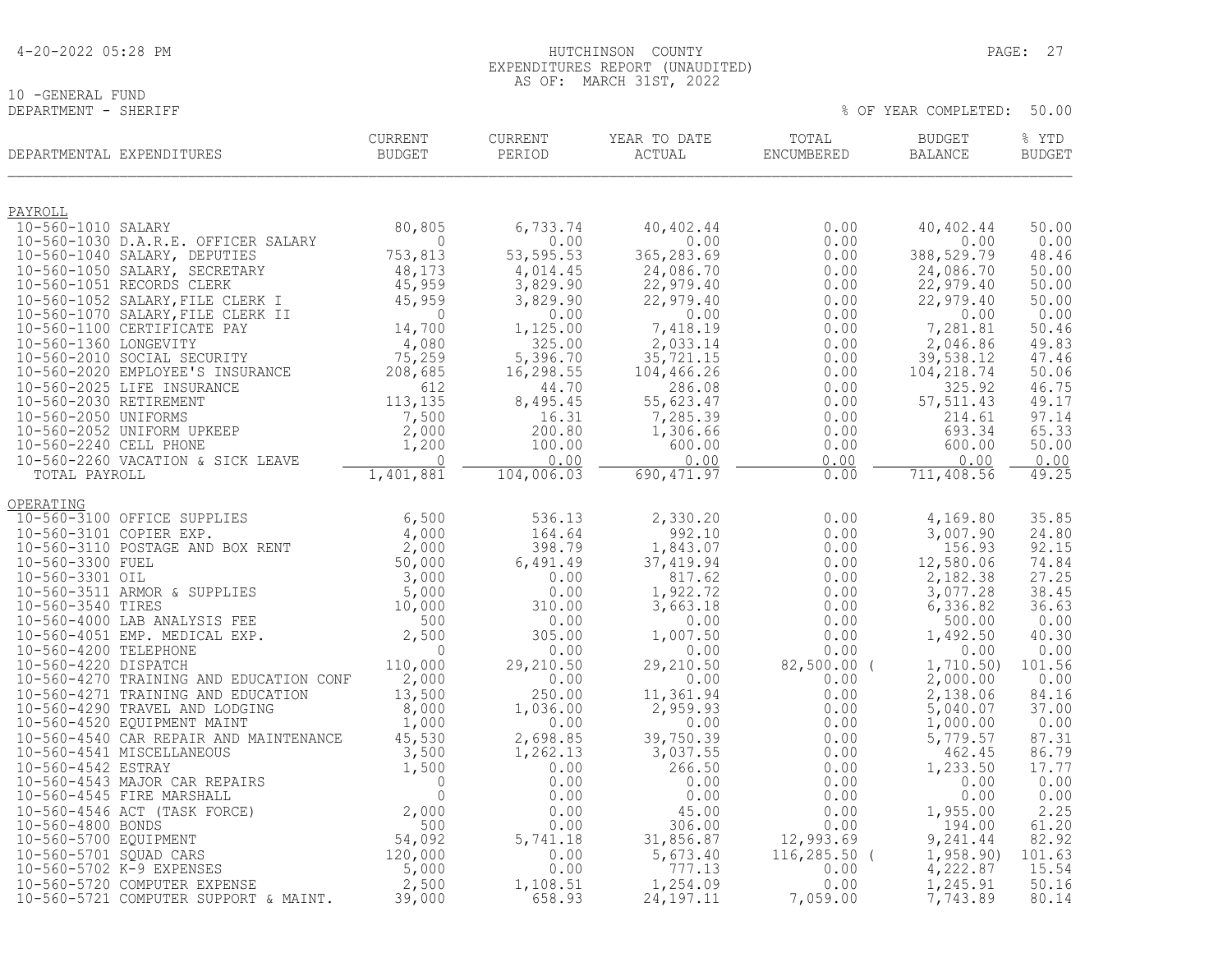### 4-20-2022 05:28 PM HUTCHINSON COUNTY PAGE: 28 EXPENDITURES REPORT (UNAUDITED) AS OF: MARCH 31ST, 2022

10 -GENERAL FUND<br>DEPARTMENT - SHERIFF

| DEPARTMENTAL EXPENDITURES                                                                         | CURRENT<br><b>BUDGET</b>   | <b>CURRENT</b><br>PERIOD      | YEAR TO DATE<br>ACTUAL                   | TOTAL<br>ENCUMBERED                       | BUDGET<br>BALANCE                         | % YTD<br><b>BUDGET</b>          |
|---------------------------------------------------------------------------------------------------|----------------------------|-------------------------------|------------------------------------------|-------------------------------------------|-------------------------------------------|---------------------------------|
| 10-560-5730 VIDEO CAMERAS<br>10-560-5731 VERIZON<br>10-560-5990 CAPITAL OUTLAY<br>TOTAL OPERATING | 26,000<br>5,000<br>522,622 | 489.98<br>360.00<br>51,022.13 | 489.98<br>2,318.40<br>0.00<br>203,501.12 | 17,321.04<br>0.00<br>0.00<br>236, 159. 23 | 8,188.98<br>2,681.60<br>0.00<br>82,961.61 | 68.50<br>46.37<br>0.00<br>84.13 |
| TOTAL SHERIFF                                                                                     | 1,924,502                  | 155,028.16                    | 893,973.09                               | 236, 159. 23                              | 794,370.17                                | 58.72                           |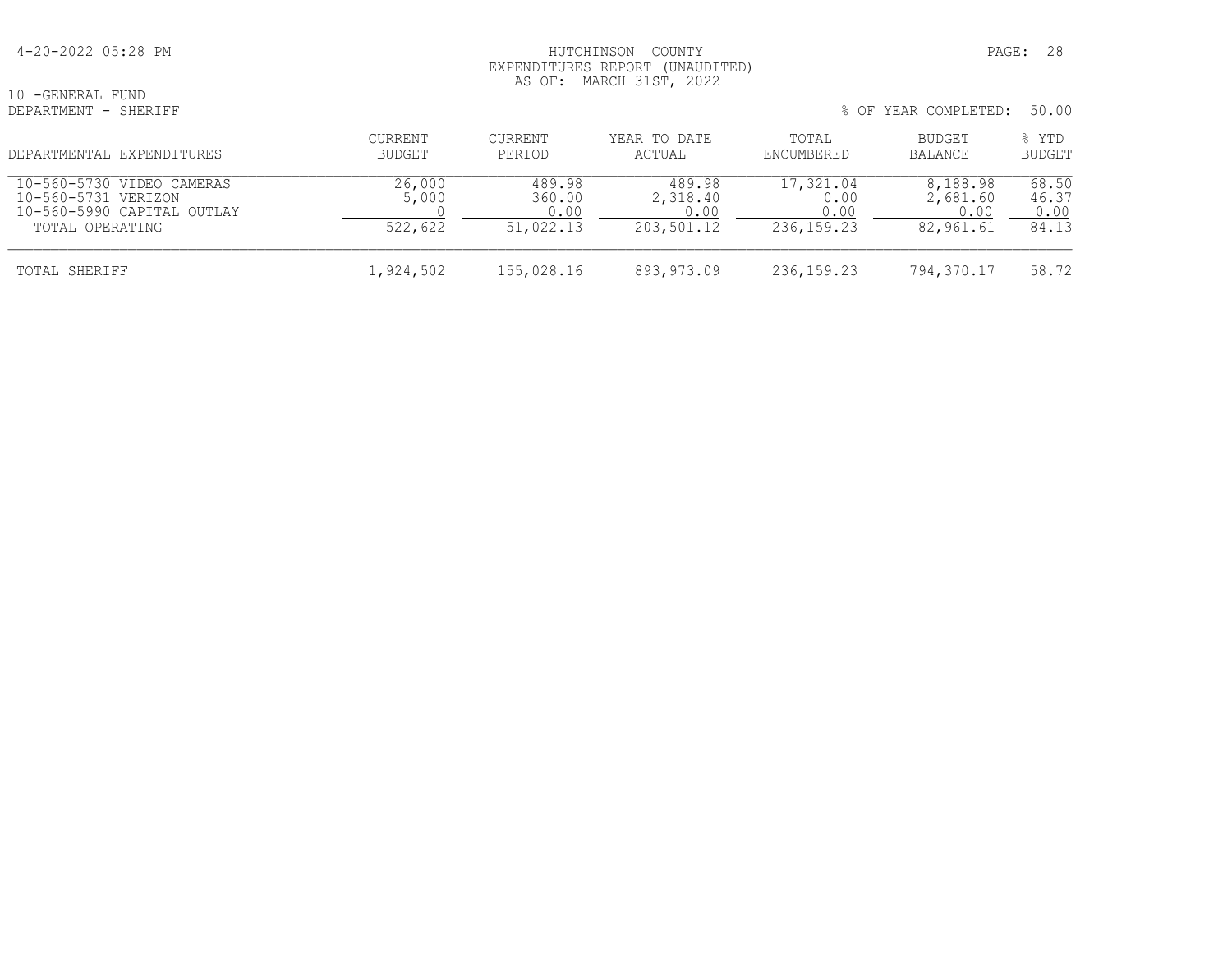| 4-20-2022 05:28 PM |
|--------------------|
|--------------------|

10 -GENERAL FUND<br>DEPARTMENT - JAIL

|                                                 | DEPARTMENTAL EXPENDITURES                                           | <b>CURRENT</b><br><b>BUDGET</b> | <b>CURRENT</b><br>PERIOD | YEAR TO DATE<br>ACTUAL | TOTAL<br>ENCUMBERED | <b>BUDGET</b><br><b>BALANCE</b> | % YTD<br><b>BUDGET</b> |
|-------------------------------------------------|---------------------------------------------------------------------|---------------------------------|--------------------------|------------------------|---------------------|---------------------------------|------------------------|
| PAYROLL                                         |                                                                     |                                 |                          |                        |                     |                                 |                        |
|                                                 | 10-561-1040 SALARY, CORRECTIONS OFFICER                             | 975,359                         | 78,767.50                | 470,711.82             | 0.00                | 504,646.86                      | 48.26                  |
| 10-561-1070 JAIL NURSE<br>10-561-1080 JAIL COOK |                                                                     | $\Omega$<br>68,515              | 0.00<br>5,709.58         | 0.00<br>33, 433.98     | 0.00<br>0.00        | 0.00<br>35,080.98               | 0.00<br>48.80          |
|                                                 | 10-561-1100 CERTIFICATE PAY                                         | 10,200                          | 850.00                   | 5,074.08               | 0.00                | 5,125.92                        | 49.75                  |
| 10-561-1360 LONGEVITY                           |                                                                     | 4,200                           | 315.00                   | 1,886.77               | 0.00                | 2,313.23                        | 44.92                  |
|                                                 | 10-561-1390 SALARY, JAIL COOKS (2)                                  | $\bigcap$                       | 0.00                     | 0.00                   | 0.00                | 0.00                            | 0.00                   |
|                                                 | 10-561-2010 SOCIAL SECURITY                                         | 81,004                          | 6,210.73                 | 37,090.14              | 0.00                | 43, 913.65                      | 45.79                  |
|                                                 | 10-561-2020 EMPLOYEE'S INSURANCE<br>10-561-2025 LIFE INSURANCE      | 219,650<br>684                  | 18,380.07<br>53.64       | 109,954.07<br>321.84   | 0.00<br>0.00        | 109,695.93<br>362.16            | 50.06<br>47.05         |
| 10-561-2030 RETIREMENT                          |                                                                     | 121,771                         | 9,897.45                 | 58, 555.28             | 0.00                | 63, 215.25                      | 48.09                  |
| 10-561-2050 UNIFORMS                            |                                                                     | 5,000                           | 591.90                   | 1,571.35               | 0.00                | 3,428.65                        | 31.43                  |
|                                                 | 10-561-2052 UNIFORM UPKEEP                                          | 3,500                           | 131.51                   | 443.51                 | 0.00                | 3,056.49                        | 12.67                  |
| 10-561-2240 CELL PHONE                          | 10-561-2260 VACATION & SICK LEAVE                                   | 600<br>$\Omega$                 | 50.00<br>0.00            | 300.00<br>0.00         | 0.00<br>0.00        | 300.00<br>0.00                  | 50.00<br>0.00          |
| TOTAL PAYROLL                                   |                                                                     | 1,490,482                       | 120,957.38               | 719,342.84             | 0.00                | 771, 139.12                     | 48.26                  |
|                                                 |                                                                     |                                 |                          |                        |                     |                                 |                        |
| OPERATING                                       | 10-561-3100 OFFICE SUPPLIES                                         | 2,000                           | 33.46                    | 713.60                 | 0.00                | 1,286.40                        | 35.68                  |
| 10-561-3101 COPIER EXP.                         |                                                                     | 3,000                           | 145.58                   | 877.23                 | 0.00                | 2,122.77                        | 29.24                  |
|                                                 | 10-561-3220 JANITOR SUPPLIES                                        | 6,000                           | 211.80                   | 4,721.66               | 0.00                | 1,278.34                        | 78.69                  |
| 10-561-3300 FUEL                                |                                                                     | 7,000                           | 1,688.90                 | 5,865.24               | 0.00                | 1,134.76                        | 83.79                  |
|                                                 | 10-561-3330 JAIL GROCERIES                                          | 97,000                          | 11,978.03                | 68, 973.44             | 0.00                | 28,026.56                       | 71.11                  |
|                                                 | 10-561-3331 JAIL SUPPLIES<br>10-561-3350 JAIL LINENS & MATTRESSES   | 9,500<br>$\Omega$               | 565.48<br>0.00           | 4,273.09<br>0.00       | 0.00<br>0.00        | 5,226.91<br>0.00                | 44.98<br>0.00          |
|                                                 | 10-561-3351 KITCHEN SUPPLIES                                        | 4,000                           | 445.36                   | 2,471.72               | 0.00                | 1,528.28                        | 61.79                  |
|                                                 | 10-561-3380 PRISONERS CLOTHING                                      | 1,000                           | 0.00                     | 0.00                   | 0.00                | 1,000.00                        | 0.00                   |
| 10-561-4000 SCAAP                               |                                                                     | $\Omega$                        | 0.00                     | 0.00                   | 0.00                | 0.00                            | 0.00                   |
|                                                 | 10-561-4050 PRISONERS MEDICAL EXP.<br>10-561-4051 CONTRACT DOCTOR   | 15,000<br>54,000                | 490.25<br>4,500.00       | 3,747.63<br>27,000.00  | 0.00<br>27,000.00   | 11,252.37<br>0.00               | 24.98<br>100.00        |
|                                                 | 10-561-4052 MENTAL HEALTH                                           | 12,000                          | 600.00                   | 3,600.00               | 0.00                | 8,400.00                        | 30.00                  |
| 10-561-4200 TELEPHONE                           |                                                                     | $\bigcap$                       | 0.00                     | 0.00                   | 0.00                | 0.00                            | 0.00                   |
|                                                 | 10-561-4271 TRAINING & EDUCATION                                    | 12,000                          | 695.00                   | 4,640.43               | 0.00                | 7,359.57                        | 38.67                  |
|                                                 | 10-561-4430 JAIL UTILITIES<br>10-561-4500 JAIL BUILDING MAINTENANCE | 12,000<br>43,000                | 1,049.60<br>23.70        | 6,182.45<br>1,641.27   | 0.00<br>0.00        | 5,817.55<br>41,358.73           | 51.52<br>3.82          |
|                                                 | 10-561-4510 JAIL EQUIP. REPAIRS                                     | 50,000                          | 1,221.93                 | 17,726.48              | 0.00                | 32, 273.52                      | 35.45                  |
|                                                 | 10-561-4511 LOCK REPAIR & MAINT.                                    | 1,500                           | 0.00                     | 0.00                   | 0.00                | 1,500.00                        | 0.00                   |
|                                                 | 10-561-4600 INMATE HOUSING                                          | 7,500                           | 0.00                     | 0.00                   | 0.00                | 7,500.00                        | 0.00                   |
| 10-561-4800 BONDS                               | 10-561-4990 MISC. EXPENSE                                           | 300                             | 0.00                     | 71.00                  | 0.00                | 229.00                          | 23.67                  |
| 10-561-5700 EQUIPMENT                           |                                                                     | 2,500<br>43,500                 | 459.12<br>11.22          | 2,053.90<br>41,494.80  | 0.00<br>0.00        | 446.10<br>2,005.20              | 82.16<br>95.39         |
|                                                 | 10-561-5720 COMPUTER EXPENSE                                        | 2,500                           | 0.00                     | 2,121.28               | 0.00                | 378.72                          | 84.85                  |
|                                                 | 10-561-5721 COMPUTER SUPPORT & MAINT                                | 23,000                          | 0.00                     | 21,697.29              | 0.00                | 1,302.71                        | 94.34                  |
|                                                 | 10-561-5990 CAPITAL OUTLAY                                          | $\Omega$<br>408,300             | 0.00                     | 0.00                   | 0.00                | 0.00                            | 0.00                   |
| TOTAL OPERATING                                 |                                                                     |                                 | 24, 119. 43              | 219,872.51             | 27,000.00           | 161, 427.49                     | 60.46                  |
| TOTAL JAIL                                      |                                                                     | 1,898,782                       | 145,076.81               | 939, 215.35            | 27,000.00           | 932,566.61                      | 50.89                  |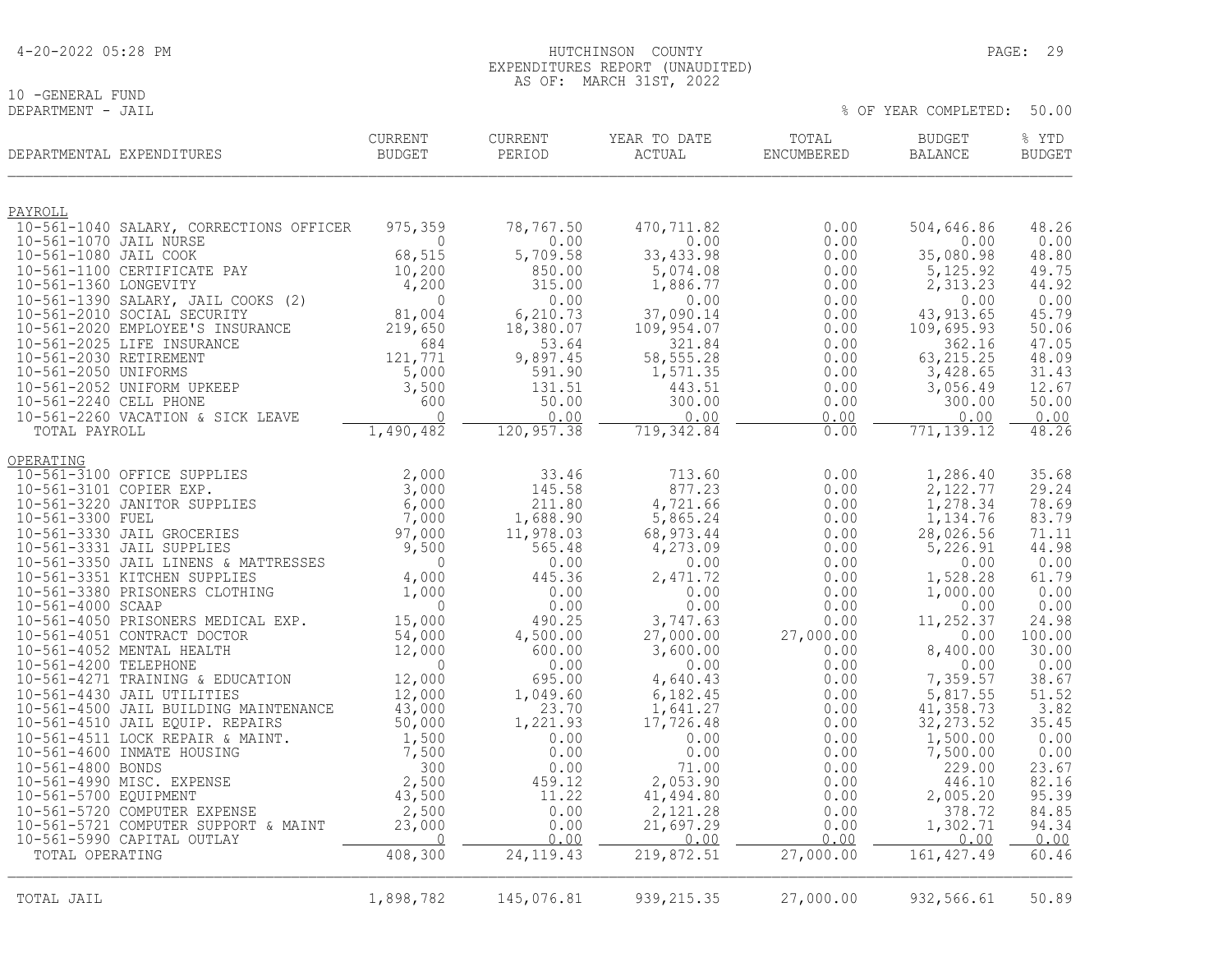|  | 4-20-2022 05:28 PM |  |  |
|--|--------------------|--|--|
|--|--------------------|--|--|

# 10 -GENERAL FUND<br>DEPARTMENT - JUVENILE

| DEPARTMENTAL EXPENDITURES                               | <b>CURRENT</b><br>BUDGET | <b>CURRENT</b><br>PERIOD | YEAR TO DATE<br>ACTUAL | TOTAL<br>ENCUMBERED | <b>BUDGET</b><br><b>BALANCE</b> | % YTD<br><b>BUDGET</b> |
|---------------------------------------------------------|--------------------------|--------------------------|------------------------|---------------------|---------------------------------|------------------------|
| PAYROLL                                                 |                          |                          |                        |                     |                                 |                        |
| 10-571-1020 SALARY OFFICER                              | 79,789                   | 6,649.07                 | 39,894.42              | 0.00                | 39,894.42                       | 50.00                  |
| 10-571-1030 SALARIES, ASSISTANT                         | 57,509                   | 4,792.44                 | 28,754.64              | 0.00                | 28,754.64                       | 50.00                  |
| 10-571-1040 OFFICE MANAGER SALARY                       | 46,440                   | 3,870.01                 | 23,220.06              | 0.00                | 23,220.06                       | 50.00                  |
| 10-571-1050 JPO SALARY                                  | 56,429                   | 4,702.45                 | 28, 214.70             | 0.00                | 28, 214.70                      | 50.00                  |
| 10-571-1060 Receptionist                                | 18,987                   | 1,582.25                 | 9,493.50               | 0.00                | 9,493.50                        | 50.00                  |
| 10-571-1360 LONGEVITY                                   | 6,235                    | 415.00                   | 3,120.00               | 0.00                | 3,115.00                        | 50.04                  |
| 10-571-2010 SOCIAL SECURITY                             | 21,768                   | 1,569.09                 | 10,836.02              | 0.00                | 10,932.21                       | 49.78                  |
| 10-571-2020 EMPLOYEE'S INSURANCE                        | 80,883                   | 6,473.61                 | 40,974.08              | 0.00                | 39,908.92                       | 50.66                  |
| 10-571-2025 LIFE INSURANCE                              | 225                      | 17.88                    | 111.16                 | 0.00                | 113.84                          | 49.40                  |
| 10-571-2030 RETIREMENT                                  | 32,589                   | 2,548.06                 | 17,307.55              | 0.00                | 15,281.20                       | 53.11                  |
| 10-571-2260 VACATION & SICK LEAVE                       | 19,163                   | 0.00                     | 18,008.64              | 0.00                | 1,154.40                        | 93.98                  |
| TOTAL PAYROLL                                           | 420,018                  | 32,619.86                | 219,934.77             | 0.00                | 200,082.89                      | 52.36                  |
| OPERATING                                               |                          |                          |                        |                     |                                 |                        |
| 10-571-3100 OFFICE SUPPLIES                             | 4,000                    | 143.08                   | 970.62                 | 0.00                | 3,029.38                        | 24.27                  |
| 10-571-3110 BOX RENT & POSTAGE                          | 0(                       | 8.12)                    | 0.00                   | 0.00                | 0.00                            | 0.00                   |
| 10-571-3511 FIREARMS, AMMO & EQUIPMENT                  | 4,000                    | 0.00                     | 519.55                 | 0.00                | 3,480.45                        | 12.99                  |
| 10-571-4000 LEGAL FEES                                  | $\bigcap$                | 0.00                     | 0.00                   | 0.00                | 0.00                            | 0.00                   |
| 10-571-4010 AUDIT                                       | 5,000                    | 0.00                     | 4,600.00               | 0.00                | 400.00                          | 92.00                  |
| 10-571-4050 COUNSELING                                  | 34,400                   | 3,430.00                 | 11,760.00              | 0.00                | 22,640.00                       | 34.19                  |
| 10-571-4051 EMP. MEDICAL EXP.                           | $\Omega$                 | 0.00                     | 0.00                   | 0.00                | 0.00                            | 0.00                   |
| 10-571-4140 INTERPRETER                                 | $\overline{0}$           | 0.00                     | 0.00                   | 0.00                | 0.00                            | 0.00                   |
| 10-571-4220 RADIO REPAIR                                | $\Omega$                 | 0.00                     | 0.00                   | 0.00                | 0.00                            | 0.00                   |
| 10-571-4290 TRAVEL                                      | 5,000<br>$\Omega$        | 0.00<br>0.00             | 50.00<br>0.00          | 0.00<br>0.00        | 4,950.00<br>0.00                | 1.00<br>0.00           |
| 10-571-4500 BUILDING MAINT.<br>10-571-4540 VEHICLE EXP. | 50,000                   | 484.90                   | 2,630.70               | 0.00                | 47,369.30                       | 5.26                   |
| 10-571-4810 BONDS                                       | 500                      | 0.00                     | 250.00                 | 0.00                | 250.00                          | 50.00                  |
| 10-571-4811 CHILDREN AT RISK                            | $\Omega$                 | 0.00                     | 0.00                   | 0.00                | 0.00                            | 0.00                   |
| 10-571-4870 DETENTION                                   | 82,700 (                 | 6, 285.13)               | 4,583.94               | 0.00                | 78,116.06                       | 5.54                   |
| 10-571-4990 MISCELLANEOUS FEES                          | 300                      | 0.00                     | 0.00                   | 0.00                | 300.00                          | 0.00                   |
| 10-571-5000 SOCC                                        | $\Omega$                 | 0.00                     | 0.00                   | 0.00                | 0.00                            | 0.00                   |
| 10-571-5700 OFFICE EQUIPMENT & MAINTENA                 | 4,500                    | 1,835.97                 | 2,998.78               | 0.00                | 1,501.22                        | 66.64                  |
| 10-571-5956 SERVICE CHARGE                              | $\Omega$                 | 0.00                     | 0.00                   | 0.00                | 0.00                            | 0.00                   |
| 10-571-5990 CAPITAL OUTLAY                              | $\cap$                   | 0.00                     | 0.00                   | 0.00                | 0.00                            | 0.00                   |
| TOTAL OPERATING                                         | 190,400                  | 399.30)                  | 28, 363.59             | 0.00                | 162,036.41                      | 14.90                  |
|                                                         |                          |                          |                        |                     |                                 |                        |
| TOTAL JUVENILE                                          | 610,418                  | 32,220.56                | 248,298.36             | 0.00                | 362, 119.30                     | 40.68                  |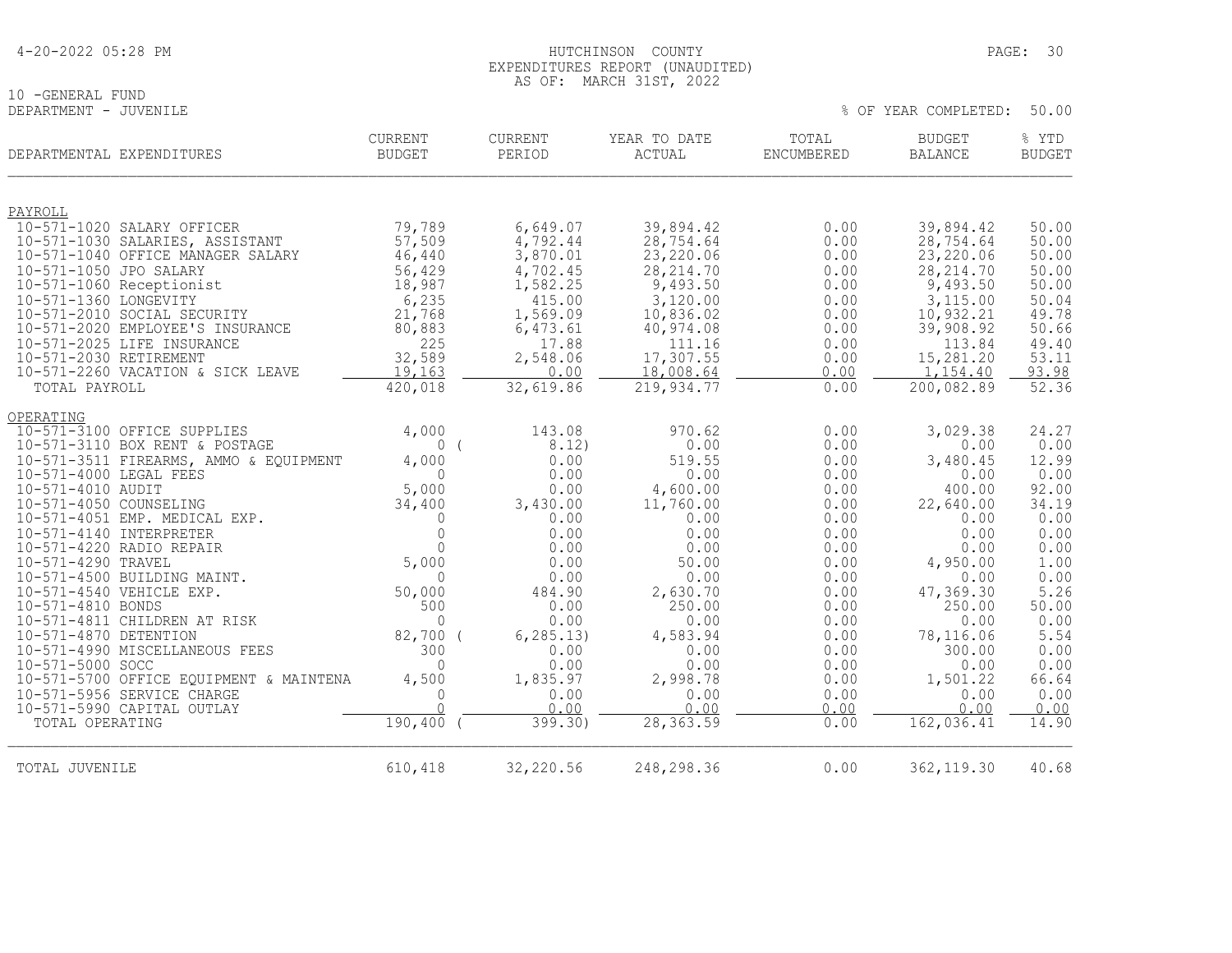| 4-20-2022 05:28 PM |  |  |
|--------------------|--|--|
|--------------------|--|--|

### HUTCHINSON COUNTY PAGE: 31 EXPENDITURES REPORT (UNAUDITED) AS OF: MARCH 31ST, 2022

|                                                                                                                                                                                                       |                                 | AU UI.                                             | L'INIVII JIUI, LVLL                                |                                              |                                                        |                                                |
|-------------------------------------------------------------------------------------------------------------------------------------------------------------------------------------------------------|---------------------------------|----------------------------------------------------|----------------------------------------------------|----------------------------------------------|--------------------------------------------------------|------------------------------------------------|
| -GENERAL FUND<br>10<br>DEPARTMENT - ADULT PROBATION                                                                                                                                                   |                                 |                                                    |                                                    |                                              | % OF YEAR COMPLETED:                                   | 50.00                                          |
| DEPARTMENTAL EXPENDITURES                                                                                                                                                                             | <b>CURRENT</b><br><b>BUDGET</b> | CURRENT<br>PERIOD                                  | YEAR TO DATE<br>ACTUAL                             | TOTAL<br>ENCUMBERED                          | <b>BUDGET</b><br><b>BALANCE</b>                        | % YTD<br><b>BUDGET</b>                         |
| PAYROLL<br>10-572-1030 SALARY ASSISTANCE<br>TOTAL PAYROLL                                                                                                                                             |                                 | 0.00<br>0.00                                       | 0.00<br>0.00                                       | 0.00<br>0.00                                 | 0.00<br>0.00                                           | 0.00<br>0.00                                   |
| OPERATING<br>10-572-3000 OPERATING EXPENSE<br>10-572-4010 UA TESTS<br>10-572-4051 EMP. MEDICAL EXP.<br>10-572-4200 TELEPHONE<br>10-572-4220 RADIOS & RADIO REPAIR<br>10-572-4270 TRAINING & EDUCATION | 2,500                           | 0.00<br>0.00<br>0.00<br>101.96<br>0.00<br>0.00     | 0.00<br>0.00<br>0.00<br>1,015.08<br>0.00<br>0.00   | 0.00<br>0.00<br>0.00<br>0.00<br>0.00<br>0.00 | 0.00<br>0.00<br>0.00<br>1,484.92<br>0.00<br>0.00       | 0.00<br>0.00<br>0.00<br>40.60<br>0.00<br>0.00  |
| 10-572-4290 TRAVEL/CAR ALLOWANCE/PER DI<br>10-572-4520 EQUIPMENT MAINTENANCE<br>10-572-4810 DUES<br>10-572-4860 CONTRACT SERVICE<br>10-572-5700 OFFICE EQUIPMENT<br>10-572-5720 COMPUTER              | 2,000<br>2,000<br>4,600         | 0.00<br>0.00<br>0.00<br>0.00<br>616.47<br>4,060.00 | 0.00<br>0.00<br>0.00<br>0.00<br>827.81<br>4,060.00 | 0.00<br>0.00<br>0.00<br>0.00<br>0.00<br>0.00 | 0.00<br>2,000.00<br>0.00<br>0.00<br>1,172.19<br>540.00 | 0.00<br>0.00<br>0.00<br>0.00<br>41.39<br>88.26 |
| 10-572-5721 COMPUTER SUPPORT & MAINT.<br>10-572-5990 CAPITAL OUTLAY<br>TOTAL OPERATING                                                                                                                | 11,940<br>23,040                | 995.00<br>0.00<br>5,773.43                         | 6,965.00<br>0.00<br>12,867.89                      | 0.00<br>0.00<br>0.00                         | 4,975.00<br>0.00<br>10, 172. 11                        | 58.33<br>0.00<br>55.85                         |

TOTAL ADULT PROBATION 23,040 5,773.43 12,867.89 0.00 10,172.11 55.85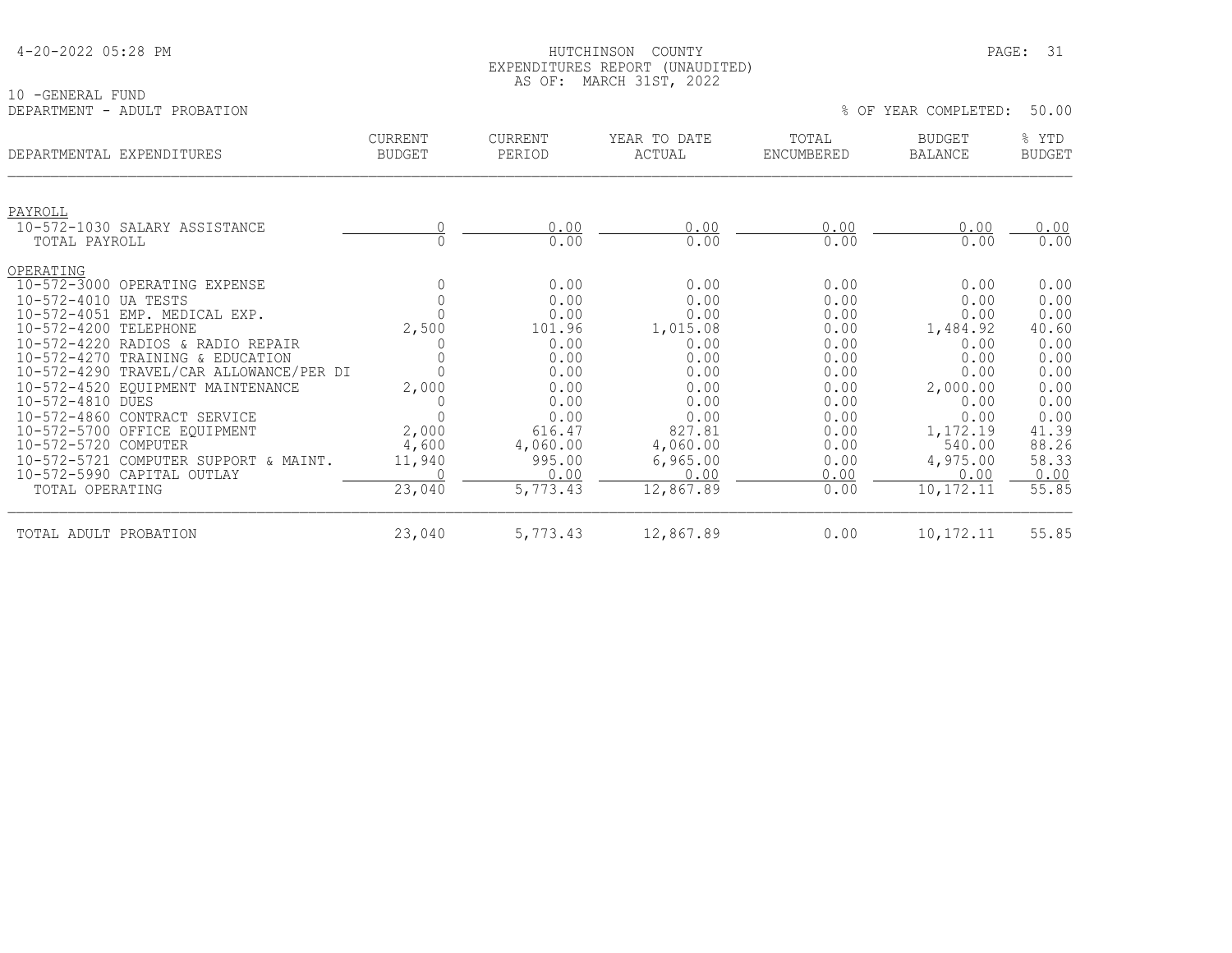### HUTCHINSON COUNTY PAGE: 32 EXPENDITURES REPORT (UNAUDITED) AS OF: MARCH 31ST, 2022

| 10 - GENERAL FUND           |  |
|-----------------------------|--|
| DEPARTMENT - COUNTY WELFARE |  |

|                        | DEPARTMENTAL EXPENDITURES                       | <b>CURRENT</b><br><b>BUDGET</b> | <b>CURRENT</b><br>PERIOD | YEAR TO DATE<br>ACTUAL | TOTAL<br>ENCUMBERED | <b>BUDGET</b><br><b>BALANCE</b> | % YTD<br><b>BUDGET</b> |
|------------------------|-------------------------------------------------|---------------------------------|--------------------------|------------------------|---------------------|---------------------------------|------------------------|
|                        |                                                 |                                 |                          |                        |                     |                                 |                        |
| OPERATING              |                                                 |                                 |                          |                        |                     |                                 |                        |
|                        | 10-640-3100 OFFICE SUPPLIES                     |                                 | 0.00                     | 0.00                   | 0.00                | 0.00                            | 0.00                   |
| 10-640-3110 POSTAGE    |                                                 |                                 | 0.00                     | 0.00                   | 0.00                | 0.00                            | 0.00                   |
|                        | 10-640-3330 FOOD & GROCERY AID                  |                                 | 0.00                     | 0.00                   | 0.00                | 0.00                            | 0.00                   |
|                        | 10-640-3380 CLOTHING AID                        |                                 | 0.00                     | 0.00                   | 0.00                | 0.00                            | 0.00                   |
| 10-640-3390 CASH AID   |                                                 |                                 | 0.00                     | 0.00                   | 0.00                | 0.00                            | 0.00                   |
|                        | 10-640-4050 MEDICAL AID                         |                                 | 0.00                     | 0.00                   | 0.00                | 0.00                            | 0.00                   |
| $10 - 640 - 4081$      | 10-640-4080 BOARD & CARE<br>INDIGENT CHILD CARE | 10,500                          | 0.00<br>875.00           | 0.00<br>5,250.00       | 0.00                | 0.00<br>0.00                    | 0.00<br>100.00         |
| 10-640-4290 TRAVEL AID |                                                 |                                 | 0.00                     | 0.00                   | 5,250.00<br>0.00    | 0.00                            | 0.00                   |
|                        | 10-640-4400 UTILITY AID                         |                                 | 0.00                     | 0.00                   | 0.00                | 0.00                            | 0.00                   |
| 10-640-4600 RENT AID   |                                                 |                                 | 0.00                     | 0.00                   | 0.00                | 0.00                            | 0.00                   |
| 10-640-4890 BURIAL AID |                                                 | 13,500                          | 0.00                     | 7,800.00               | 0.00                | 5,700.00                        | 57.78                  |
| $10 - 640 - 4891$      | PANHANDLE TRANSIT                               |                                 | 0.00                     | 0.00                   | 0.00                | 0.00                            | 0.00                   |
| $10 - 640 - 5944$      | TEXAS PANHANDLE MENTAL HEAL                     | 11,000                          | 916.00                   | 5,500.00               | 5,500.00            | 0.00                            | 100.00                 |
|                        | 10-640-5962 PANHANDLE COMMUNITY SERVICE         | 3,000                           | 0.00                     | 3,000.00               | 0.00                | 0.00                            | 100.00                 |
|                        | 10-640-6002 HUT.CO. CRISIS CENTER               | 6,600                           | 0.00                     | 0.00                   | 0.00                | 6,600.00                        | 0.00                   |
|                        | 10-640-6003 FAMILY PROTECTION FEE               | 2,500                           | 0.00                     | 0.00                   | 0.00                | 2,500.00                        | 0.00                   |
| TOTAL OPERATING        |                                                 | 47,100                          | 1,791.00                 | 21,550.00              | 10,750.00           | 14,800.00                       | 68.58                  |
| TOTAL COUNTY WELFARE   |                                                 | 47,100                          | 1,791.00                 | 21,550.00              | 10,750.00           | 14,800.00                       | 68.58                  |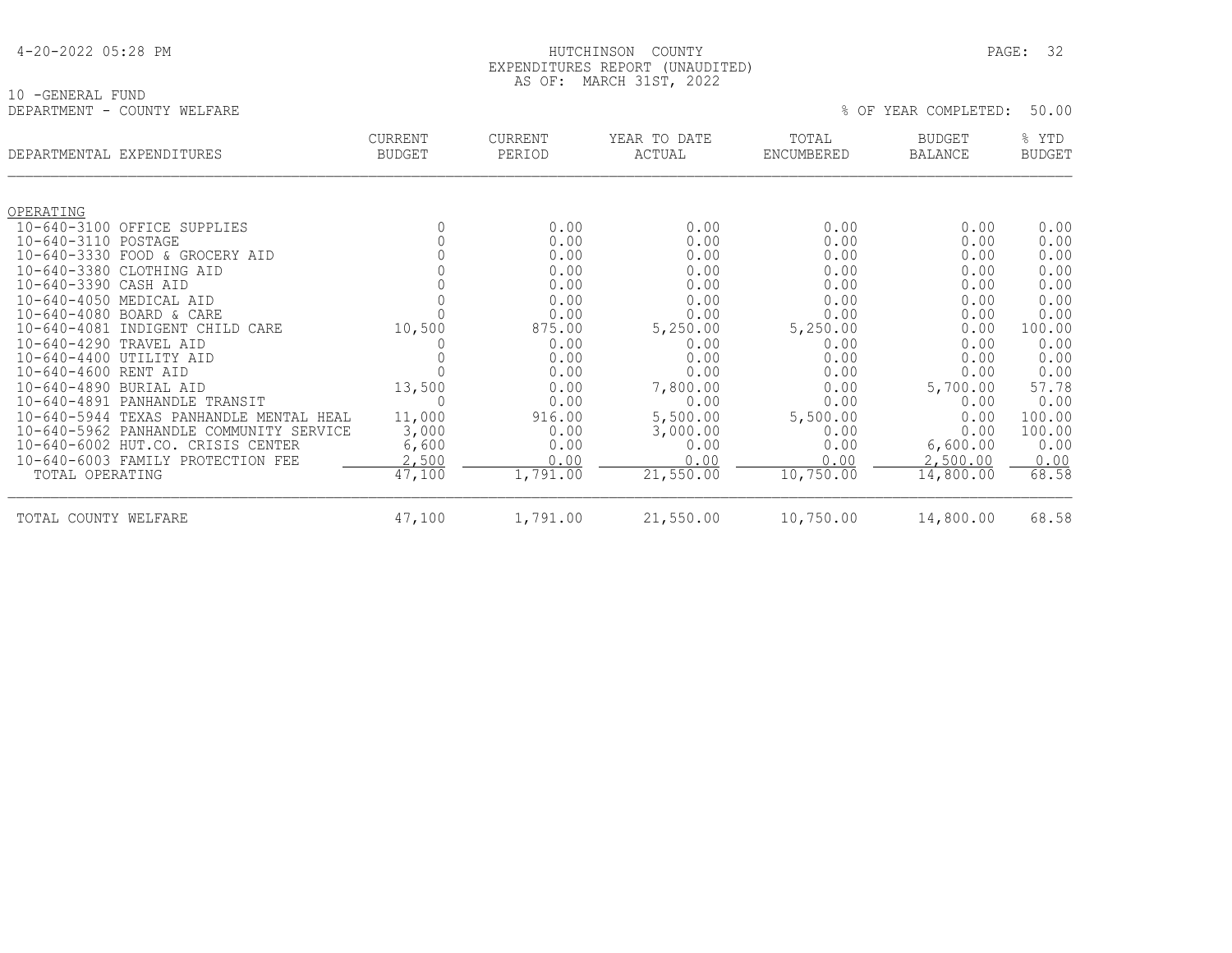### HUTCHINSON COUNTY PAGE: 33 EXPENDITURES REPORT (UNAUDITED) AS OF: MARCH 31ST, 2022

10 -GENERAL FUND<br>DEPARTMENT - CHILD WELFARE

| DEPARTMENTAL EXPENDITURES                                                                                                                                                                                                                            | <b>CURRENT</b><br><b>BUDGET</b>                   | <b>CURRENT</b><br>PERIOD                                     | YEAR TO DATE<br>ACTUAL                                                              | TOTAL<br>ENCUMBERED                                          | BUDGET<br>BALANCE                                            | % YTD<br><b>BUDGET</b>                                                   |
|------------------------------------------------------------------------------------------------------------------------------------------------------------------------------------------------------------------------------------------------------|---------------------------------------------------|--------------------------------------------------------------|-------------------------------------------------------------------------------------|--------------------------------------------------------------|--------------------------------------------------------------|--------------------------------------------------------------------------|
| OPERATING<br>10-641-3380 CLOTHING EXPENSE<br>10-641-4050 MEDICAL EXPENSE<br>10-641-4080 BIRTH CERT.<br>10-641-4250 TRAINING & EDUCATION<br>10-641-4290 TRAVEL EXPENSE<br>10-641-4990 SUPPLIES<br>10-641-5000 GRANT MATCHING FUNDS<br>TOTAL OPERATING | 6,400<br>1,500<br>100<br>2,500<br>1,000<br>11,500 | 0.00<br>0.00<br>0.00<br>0.00<br>0.00<br>0.00<br>0.00<br>0.00 | 6,400.00<br>1,500.00<br>100.00<br>2,500.00<br>0.00<br>1,000.00<br>0.00<br>11,500.00 | 0.00<br>0.00<br>0.00<br>0.00<br>0.00<br>0.00<br>0.00<br>0.00 | 0.00<br>0.00<br>0.00<br>0.00<br>0.00<br>0.00<br>0.00<br>0.00 | 100.00<br>100.00<br>100.00<br>100.00<br>0.00<br>100.00<br>0.00<br>100.00 |
| TOTAL CHILD WELFARE                                                                                                                                                                                                                                  | 11,500                                            | 0.00                                                         | 11,500.00                                                                           | 0.00                                                         | 0.00                                                         | 100.00                                                                   |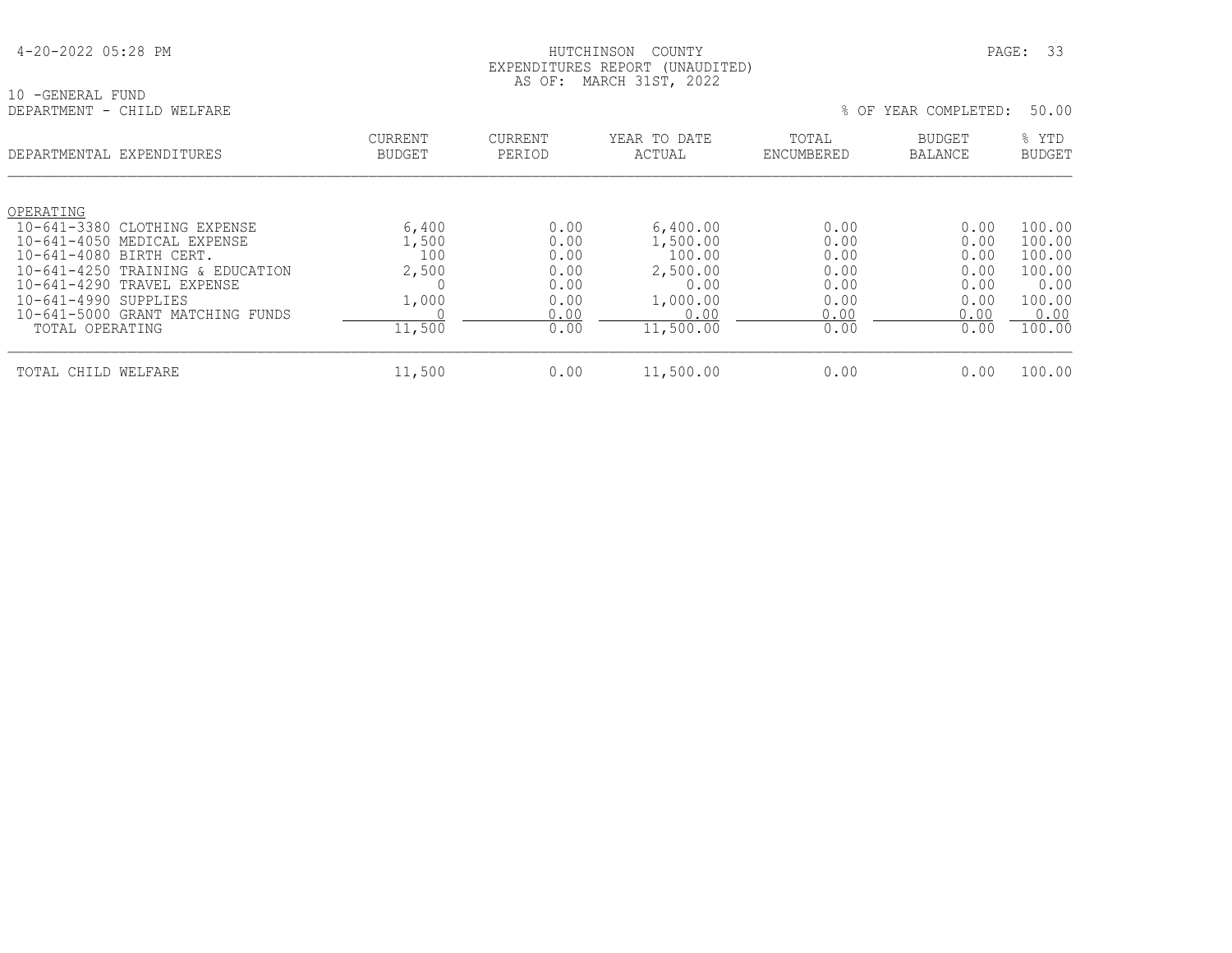| 4-20-2022 05:28 PM |  |  |
|--------------------|--|--|
|--------------------|--|--|

### HUTCHINSON COUNTY PAGE: 34 EXPENDITURES REPORT (UNAUDITED) AS OF: MARCH 31ST, 2022

% OF YEAR COMPLETED: 50.00

10 -GENERAL FUND<br>DEPARTMENT - COUNTY LIBRARY

|                        | DEPARTMENTAL EXPENDITURES                                        | CURRENT<br><b>BUDGET</b> | CURRENT<br>PERIOD    | YEAR TO DATE<br><b>ACTUAL</b> | TOTAL<br>ENCUMBERED | <b>BUDGET</b><br><b>BALANCE</b> | % YTD<br><b>BUDGET</b> |
|------------------------|------------------------------------------------------------------|--------------------------|----------------------|-------------------------------|---------------------|---------------------------------|------------------------|
| PAYROLL                |                                                                  |                          |                      |                               |                     |                                 |                        |
| 10-650-1030 SALARIES   |                                                                  | 314,148                  | 26, 178.98           | 157,073.88                    | 0.00                | 157,073.92                      | 50.00                  |
| 10-650-1080 PART TIME  |                                                                  | 14,500                   | 879.70               | 6,010.44                      | 0.00                | 8,489.56                        | 41.45                  |
| 10-650-1360 LONGEVITY  |                                                                  | 3,840                    | 320.00               | 1,920.00                      | 0.00                | 1,920.00                        | 50.00                  |
|                        | 10-650-2010 SOCIAL SECURITY<br>10-650-2020 EMPLOYEE'S INSURANCE  | 25,435<br>90,785         | 2,003.83<br>7,539.82 | 12,014.19<br>45,238.92        | 0.00<br>0.00        | 13, 421.12<br>45,546.08         | 47.23<br>49.83         |
|                        | 10-650-2025 LIFE INSURANCE                                       | 252                      | 20.86                | 125.16                        | 0.00                | 126.84                          | 49.67                  |
| 10-650-2030 RETIREMENT |                                                                  | 38,243                   | 3,162.24             | 18,892.87                     | 0.00                | 19,350.47                       | 49.40                  |
|                        | 10-650-2260 VACATION & SICK LEAVE                                | $\overline{0}$           | 0.00                 | 0.00                          | 0.00                | 0.00                            | 0.00                   |
| TOTAL PAYROLL          |                                                                  | 487,203                  | 40,105.43            | 241, 275.46                   | 0.00                | 245, 927.99                     | 49.52                  |
| OPERATING              |                                                                  |                          |                      |                               |                     |                                 |                        |
|                        | 10-650-3100 OFFICE SUPPLIES                                      | 3,000                    | 83.63                | 1,232.30                      | 0.00                | 1,767.70                        | 41.08                  |
|                        | 10-650-3101 COPIER EXP.                                          | 7,200                    | 574.05               | 3,430.00                      | 0.00                | 3,770.00                        | 47.64                  |
|                        | 10-650-3300 OCLC CLUSTER AFFILIATE                               | $\Omega$                 | 0.00                 | 0.00                          | 0.00                | 0.00                            | 0.00                   |
| 10-650-3390 POSTAGE    | 10-650-3320 JANITOR SUPPLIES                                     | 2,000<br>800             | 148.03<br>0.00       | 610.14<br>332.89              | 0.00<br>0.00        | 1,389.86<br>467.11              | 30.51<br>41.61         |
|                        | 10-650-4051 MEDICAL EXP.                                         | $\Omega$                 | 0.00                 | 0.00                          | 0.00                | 0.00                            | 0.00                   |
| 10-650-4200 TELEPHONE  |                                                                  | 1,500                    | 101.74               | 611.02                        | 0.00                | 888.98                          | 40.73                  |
|                        | 10-650-4270 TRAINING AND EDUCATION                               | 1,200                    | 0.00                 | 0.00                          | 0.00                | 1,200.00                        | 0.00                   |
|                        | 10-650-4271 WORKSHOP AND REGISTRATION                            | 2,500                    | 0.00                 | 69.67                         | 0.00                | 2,430.33                        | 2.79                   |
| 10-650-4430 UTILITIES  |                                                                  | 19,500                   | 1,923.01             | 10,127.91                     | 0.00                | 9,372.09                        | 51.94                  |
|                        | 10-650-4500 BLDG. MAINT.<br>10-650-4520 REPAIRS AND REPLACEMENTS | 5,000<br>2,000           | 0.00<br>0.00         | 349.43<br>220.90              | 0.00<br>0.00        | 4,650.57<br>1,779.10            | 6.99<br>11.05          |
| 10-650-4800 BONDS      |                                                                  | 100                      | 0.00                 | 0.00                          | 0.00                | 100.00                          | 0.00                   |
|                        | 10-650-4995 GATES GRANT                                          | $\mathbf{0}$             | 0.00                 | 0.00                          | 0.00                | 0.00                            | 0.00                   |
| 10-650-4996 WALMART    |                                                                  | $\Omega$                 | 0.00                 | 0.00                          | 0.00                | 0.00                            | 0.00                   |
|                        | 10-650-4997 LONE STAR GRANT #44                                  | $\mathbf{0}$             | 0.00                 | 0.00                          | 0.00                | 0.00                            | 0.00                   |
|                        | 10-650-5500 CAPITAL IMP.<br>10-650-5501 CAPITAL IMP.             | $\Omega$<br>$\Omega$     | 0.00<br>0.00         | 0.00<br>0.00                  | 0.00<br>0.00        | 0.00<br>0.00                    | 0.00<br>0.00           |
| 10-650-5700 EQUIPMENT  |                                                                  | 6,000                    | 93.02                | 824.62                        | 0.00                | 5,175.38                        | 13.74                  |
|                        | 10-650-5720 COMPUTER FEES                                        | 18,000                   | 101.34               | 14,454.82                     | 0.00                | 3,545.18                        | 80.30                  |
|                        | 10-650-5721 CATALOGING COST ON COMPUTER                          | 2,500                    | 0.00                 | 190.11                        | 0.00                | 2,309.89                        | 7.60                   |
| 10-650-5900 BOOKS      |                                                                  | 36,000                   | 4,407.40             | 18,401.91                     | 0.00                | 17,598.09                       | 51.12                  |
|                        | 10-650-5901 CHILDREN'S PROGRAMS                                  | 500                      | 0.00                 | 0.00                          | 0.00                | 500.00                          | 0.00                   |
| 10-650-5950 PIN        | 10-650-5990 CAPITAL OUTLAY                                       | 0<br>$\Omega$            | 0.00<br>0.00         | 0.00<br>0.00                  | 0.00<br>0.00        | 0.00<br>0.00                    | 0.00<br>0.00           |
| 10-650-6601 MARKETING  |                                                                  | 200                      | 0.00                 | 75.00                         | 0.00                | 125.00                          | 37.50                  |
| TOTAL OPERATING        |                                                                  | 108,000                  | 7,432.22             | 50,930.72                     | 0.00                | 57,069.28                       | 47.16                  |
|                        |                                                                  |                          |                      |                               |                     |                                 |                        |
| TOTAL COUNTY LIBRARY   |                                                                  | 595,203                  | 47,537.65            | 292,206.18                    | 0.00                | 302,997.27                      | 49.09                  |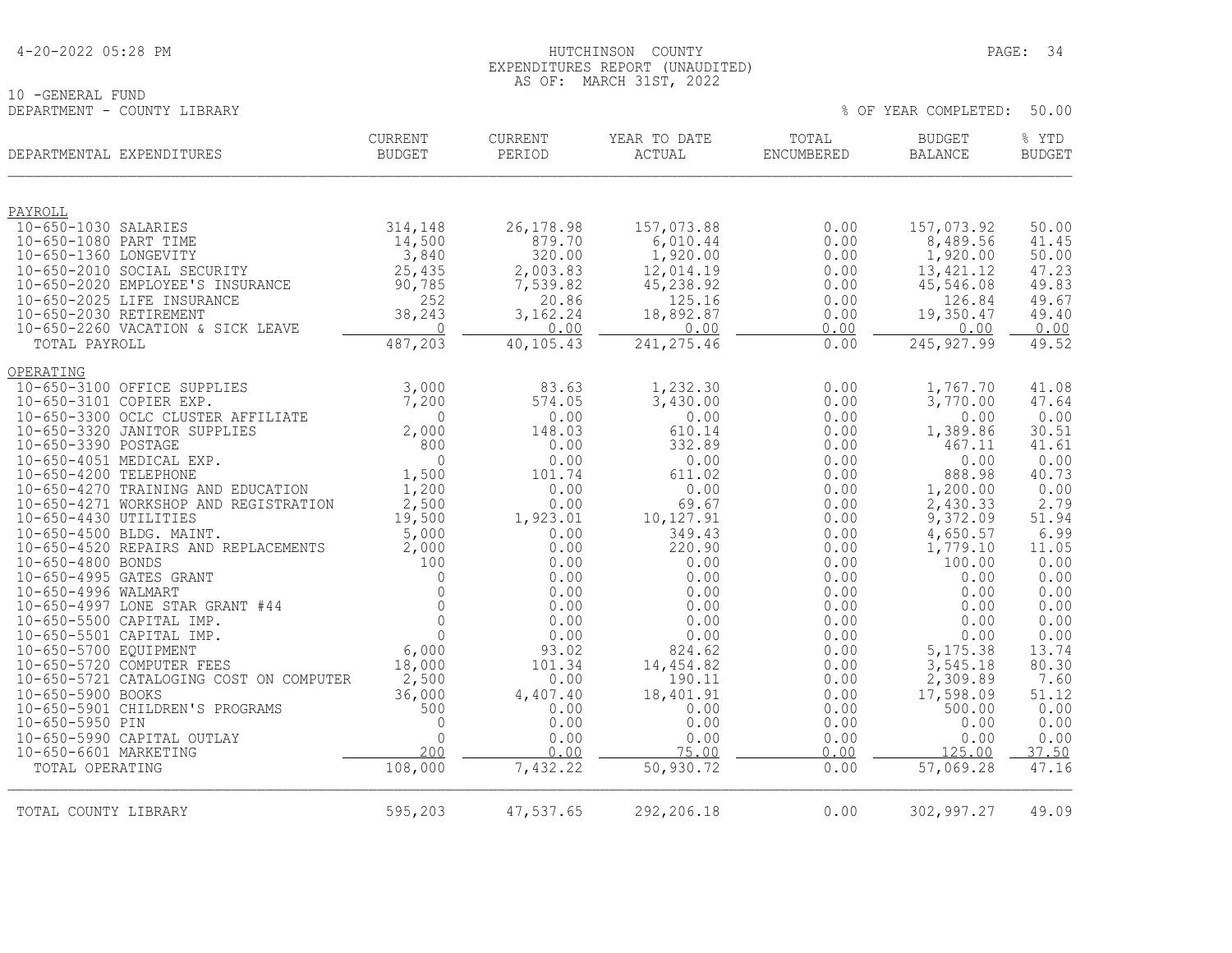10 -GENERAL FUND

### HUTCHINSON COUNTY PAGE: 35 EXPENDITURES REPORT (UNAUDITED) AS OF: MARCH 31ST, 2022

| DEPARTMENT - COUNTY EXTENSION                                          |                                 |                   |                                 |                     | % OF YEAR COMPLETED:            | 50.00                  |
|------------------------------------------------------------------------|---------------------------------|-------------------|---------------------------------|---------------------|---------------------------------|------------------------|
| DEPARTMENTAL EXPENDITURES                                              | <b>CURRENT</b><br><b>BUDGET</b> | CURRENT<br>PERIOD | YEAR TO DATE<br>$\verb ACTUAL $ | TOTAL<br>ENCUMBERED | <b>BUDGET</b><br><b>BALANCE</b> | % YTD<br><b>BUDGET</b> |
| PAYROLL                                                                |                                 |                   |                                 |                     |                                 |                        |
| 10-665-1050 SALARIES, SECRETARY                                        | 42,850                          | 3,781.42          | 22,688.52                       | 0.00                | 20, 161.48                      | 52.95                  |
| 10-665-1080 PART TIME                                                  | 800                             | 0.00              | 0.00                            | 0.00                | 800.00                          | 0.00                   |
| 10-665-1110 SALARY, AGENT, HOME ECONOMI                                | 27,184                          | 2,265.31          | 13,591.86                       | 0.00                | 13,591.86                       | 50.00                  |
| 10-665-1111 SALARY, AGENT, AGRICULTURE                                 | 27,184                          | 2,265.31          | 13,591.86                       | 0.00                | 13,591.86                       | 50.00                  |
| 10-665-1360 LONGEVITY<br>10-665-2010 SOCIAL SECURITY                   | 180<br>7,736                    | 15.00<br>640.05   | 90.00<br>3,840.30               | 0.00<br>0.00        | 90.00<br>3,895.74               | 50.00<br>49.64         |
| 10-665-2020 EMPLOYEE'S INSURANCE                                       | 12,180                          | 1,091.66          | 6,549.96                        | 0.00                | 5,630.04                        | 53.78                  |
| 10-665-2025 LIFE INSURANCE                                             | 36                              | 2.98              | 17.88                           | 0.00                | 18.12                           | 49.67                  |
| 10-665-2030 RETIREMENT                                                 | 5,239                           | 438.49            | 2,608.14                        | 0.00                | 2,630.92                        | 49.78                  |
| 10-665-2240 CELL PHONE                                                 | 1,200                           | 100.00            | 600.00                          | 0.00                | 600.00                          | 50.00                  |
| 10-665-2250 CAR EXPENSE, HOME ECONOMIST                                | 5,800                           | 483.33            | 2,899.98                        | 0.00                | 2,900.02                        | 50.00                  |
| 10-665-2251 CAR EXPENSE, AGRICULTURE AG                                | 5,800                           | 483.33            | 2,899.98                        | 0.00                | 2,900.02                        | 50.00                  |
| 10-665-2260 VACATION & SICK LEAVE                                      | $\Omega$<br>136,189             | 0.00              | 0.00<br>69,378.48               | 0.00                | 0.00                            | 0.00                   |
| TOTAL PAYROLL                                                          |                                 | 11,566.88         |                                 | 0.00                | 66,810.06                       | 50.94                  |
| OPERATING                                                              |                                 |                   |                                 |                     |                                 |                        |
| 10-665-3100 OFFICE SUPPLIES                                            | 1,750                           | 130.61            | 439.89                          | 0.00                | 1,310.11                        | 25.14                  |
| 10-665-3110 POSTAGE & BOX RENT                                         | 200                             | 0.00              | 0.00                            | 0.00                | 200.00                          | 0.00                   |
| 10-665-3340 MEETING EXPENSE                                            | 150                             | 0.00              | 38.86                           | 0.00                | 111.14                          | 25.91                  |
| 10-665-3350 SUPPLIES, AG AGENT<br>10-665-3351 SUPPLIES, HOME ECONOMIST | 250<br>300                      | 0.00<br>0.00      | 264.47<br>0.00                  | $0.00$ (<br>0.00    | 14.47)<br>300.00                | 105.79<br>0.00         |
| 10-665-3352 4 H SUPPLIES & EQUIPMENT                                   | 1,400                           | 0.00              | 355.44                          | 0.00                | 1,044.56                        | 25.39                  |
| 10-665-4200 TELEPHONE                                                  | $\Omega$                        | 0.00              | 0.00                            | 0.00                | 0.00                            | 0.00                   |
| 10-665-4210 CAR EXPENSE - HOME AGENT                                   | $\overline{0}$                  | 0.00              | 0.00                            | 0.00                | 0.00                            | 0.00                   |
| 10-665-4211 CAR EXPENSE - AG AGENT                                     | $\Omega$                        | 0.00              | 0.00                            | 0.00                | 0.00                            | 0.00                   |
| 10-665-4290 TRAVEL EXPENSE - AG                                        | 6,500                           | 1,796.10          | 4,267.73                        | 0.00                | 2,232.27                        | 65.66                  |
| $10-665-4291$ TRAVEL EXPENSE - FCS                                     | 4,500                           | 0.00              | 350.05                          | 0.00                | 4,149.95                        | 7.78                   |
| 10-665-4810 DUES                                                       | 600                             | 0.00              | 450.00                          | 0.00                | 150.00                          | 75.00                  |
| 10-665-5700 OFFICE EQUIPMENT & MAINTENA<br>10-665-5990 CAPITAL OUTLAY  | 2,500<br>$\cap$                 | 109.06<br>0.00    | 654.36<br>0.00                  | 0.00<br>0.00        | 1,845.64<br>0.00                | 26.17<br>0.00          |
| TOTAL OPERATING                                                        | 18,150                          | 2,035.77          | 6,820.80                        | 0.00                | 11,329.20                       | 37.58                  |
| TOTAL COUNTY EXTENSION                                                 | 154,339                         | 13,602.65         | 76,199.28                       | 0.00                | 78,139.26                       | 49.37                  |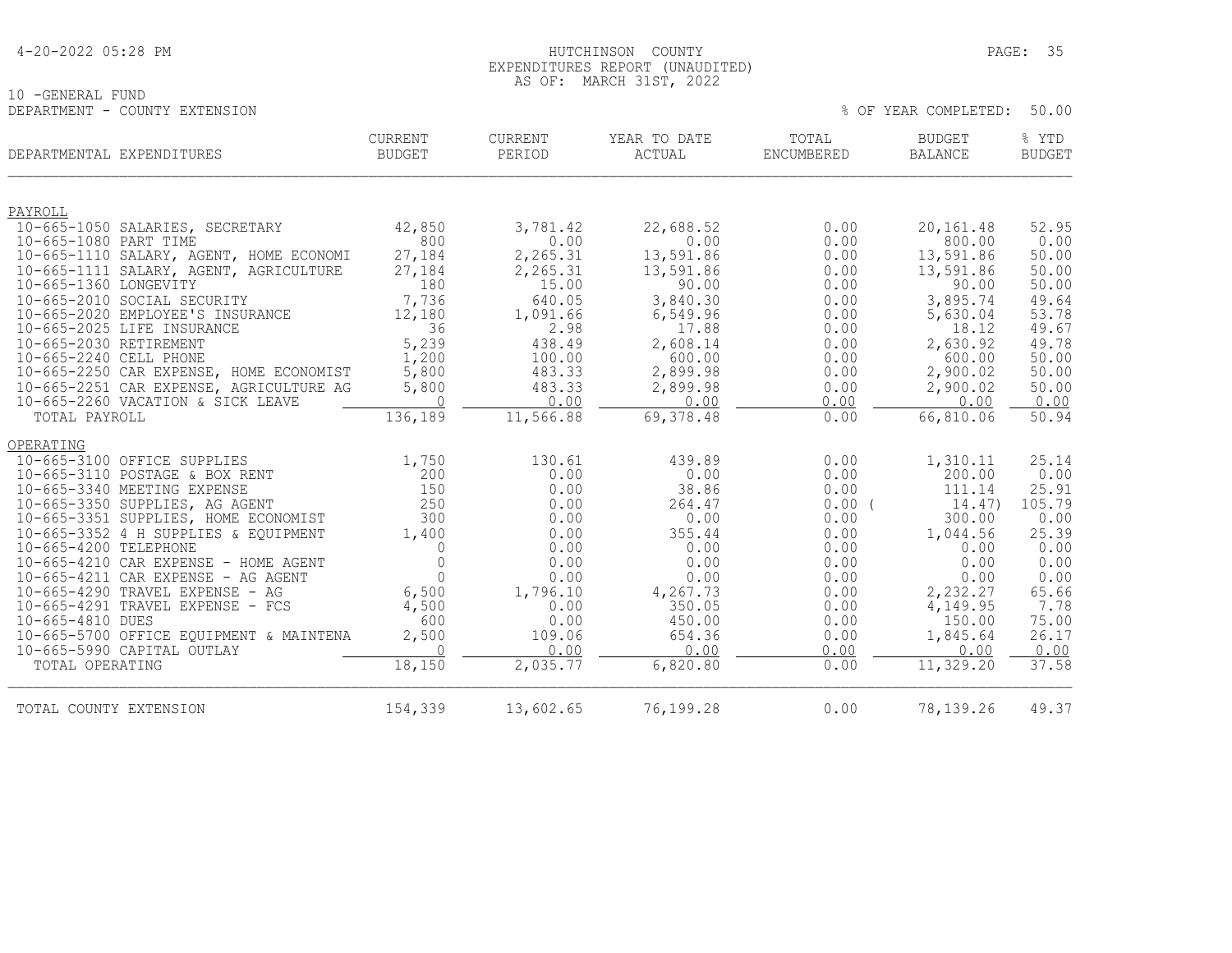| 4-20-2022 05:28 PM |  |  |
|--------------------|--|--|
|--------------------|--|--|

10 -GENERAL FUND<br>DEPARTMENT - LANDFILL

### HUTCHINSON COUNTY PAGE: 36 EXPENDITURES REPORT (UNAUDITED) AS OF: MARCH 31ST, 2022

| DEPARTMENTAL EXPENDITURES                                                                                                                                                                                       | <b>CURRENT</b><br><b>BUDGET</b> | <b>CURRENT</b><br>PERIOD                             | YEAR TO DATE<br>ACTUAL                               | TOTAL<br>ENCUMBERED                                  | <b>BUDGET</b><br><b>BALANCE</b>                      | % YTD<br><b>BUDGET</b>                               |
|-----------------------------------------------------------------------------------------------------------------------------------------------------------------------------------------------------------------|---------------------------------|------------------------------------------------------|------------------------------------------------------|------------------------------------------------------|------------------------------------------------------|------------------------------------------------------|
| PAYROLL<br>10-670-1010 SALARY<br>10-670-1070 PART TIME HELP<br>10-670-1360 LONGEVITY                                                                                                                            |                                 | 0.00<br>0.00<br>0.00                                 | 0.00<br>0.00<br>0.00                                 | 0.00<br>0.00<br>0.00                                 | 0.00<br>0.00<br>0.00                                 | 0.00<br>0.00<br>0.00                                 |
| TOTAL PAYROLL                                                                                                                                                                                                   |                                 | 0.00                                                 | 0.00                                                 | 0.00                                                 | 0.00                                                 | 0.00                                                 |
| OPERATING<br>10-670-3300 FUEL<br>10-670-3510 REPAIRS, PARTS & WELDING<br>10-670-4990 MISCELLANEOUS<br>10-670-5702 FINANCING<br>10-670-5800 COVER MATERIAL<br>10-670-6051 CLOSING & ENG. FEES<br>TOTAL OPERATING |                                 | 0.00<br>0.00<br>0.00<br>0.00<br>0.00<br>0.00<br>0.00 | 0.00<br>0.00<br>0.00<br>0.00<br>0.00<br>0.00<br>0.00 | 0.00<br>0.00<br>0.00<br>0.00<br>0.00<br>0.00<br>0.00 | 0.00<br>0.00<br>0.00<br>0.00<br>0.00<br>0.00<br>0.00 | 0.00<br>0.00<br>0.00<br>0.00<br>0.00<br>0.00<br>0.00 |
| TOTAL LANDFILL                                                                                                                                                                                                  | $\mathbf{0}$                    | 0.00                                                 | 0.00                                                 | 0.00                                                 | 0.00                                                 | 0.00                                                 |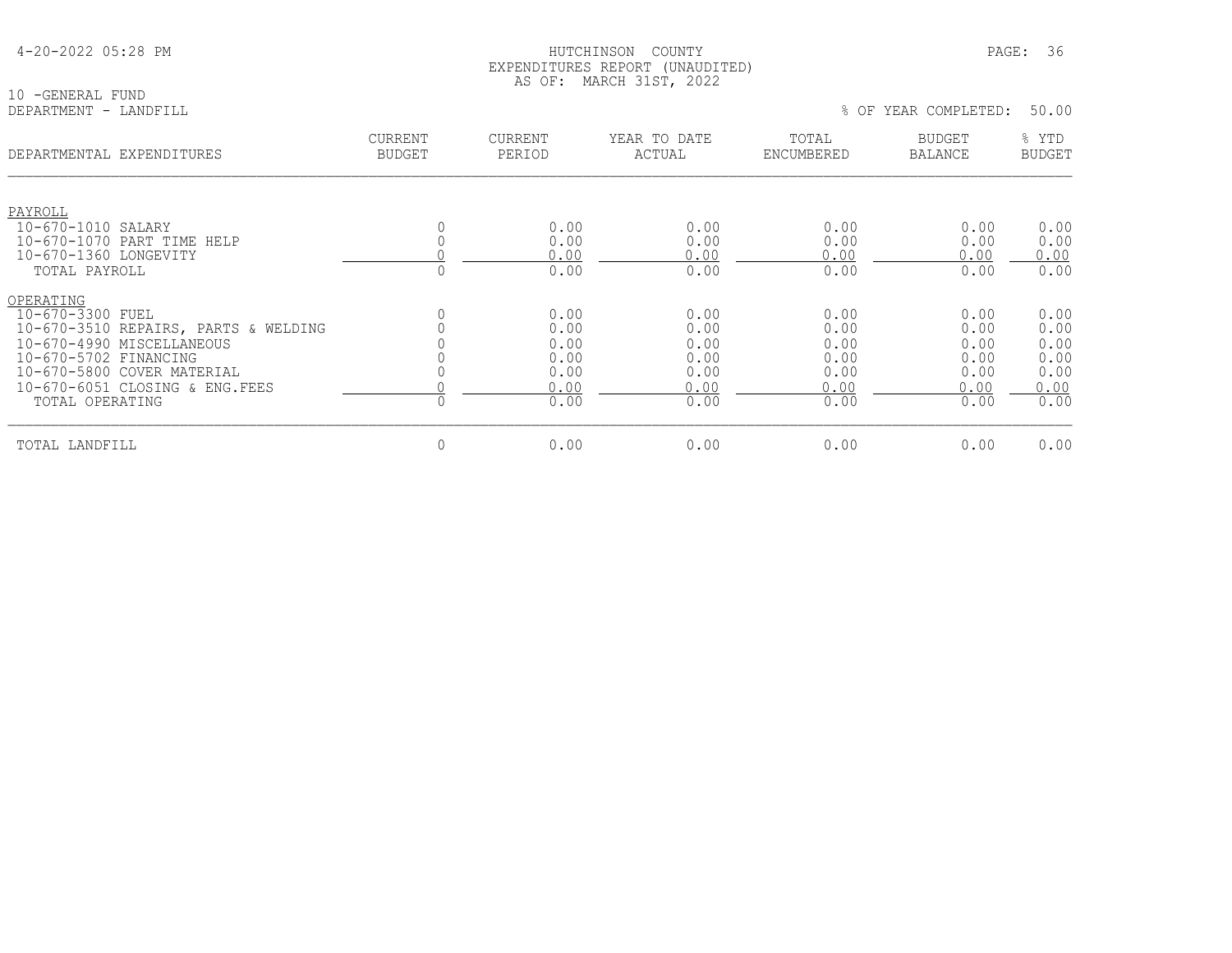| 4-20-2022 05:28 PM                                    |                        | HUTCHINSON<br>EXPENDITURES REPORT (UNAUDITED)<br>AS OF: MARCH 31ST, 2022 |                              | PAGE: 37            |                          |                        |
|-------------------------------------------------------|------------------------|--------------------------------------------------------------------------|------------------------------|---------------------|--------------------------|------------------------|
| 10 -GENERAL FUND<br>DEPARTMENT - TRANSFERS            |                        |                                                                          |                              |                     | % OF YEAR COMPLETED:     | 50.00                  |
| DEPARTMENTAL EXPENDITURES                             | CURRENT<br>BUDGET      | CURRENT<br>PERIOD                                                        | YEAR TO DATE<br>ACTUAL       | TOTAL<br>ENCUMBERED | BUDGET<br><b>BALANCE</b> | % YTD<br><b>BUDGET</b> |
| TRANSFERS<br>10-700-0000 TRANSFERS<br>TOTAL TRANSFERS | 2,028,980<br>2,028,980 | 0.00<br>0.00                                                             | 2,028,980.00<br>2,028,980.00 | 0.00<br>0.00        | 0.00<br>0.00             | 100.00<br>100.00       |
| TOTAL TRANSFERS                                       | 2,028,980              | 0.00                                                                     | 2,028,980.00                 | 0.00                | 0.00                     | 100.00                 |
| TOTAL EXPENDITURES                                    | 14,717,343             | 969,449.55                                                               | 8, 133, 555.44               | 480,129.89          | 6, 103, 657.18           | 58.53                  |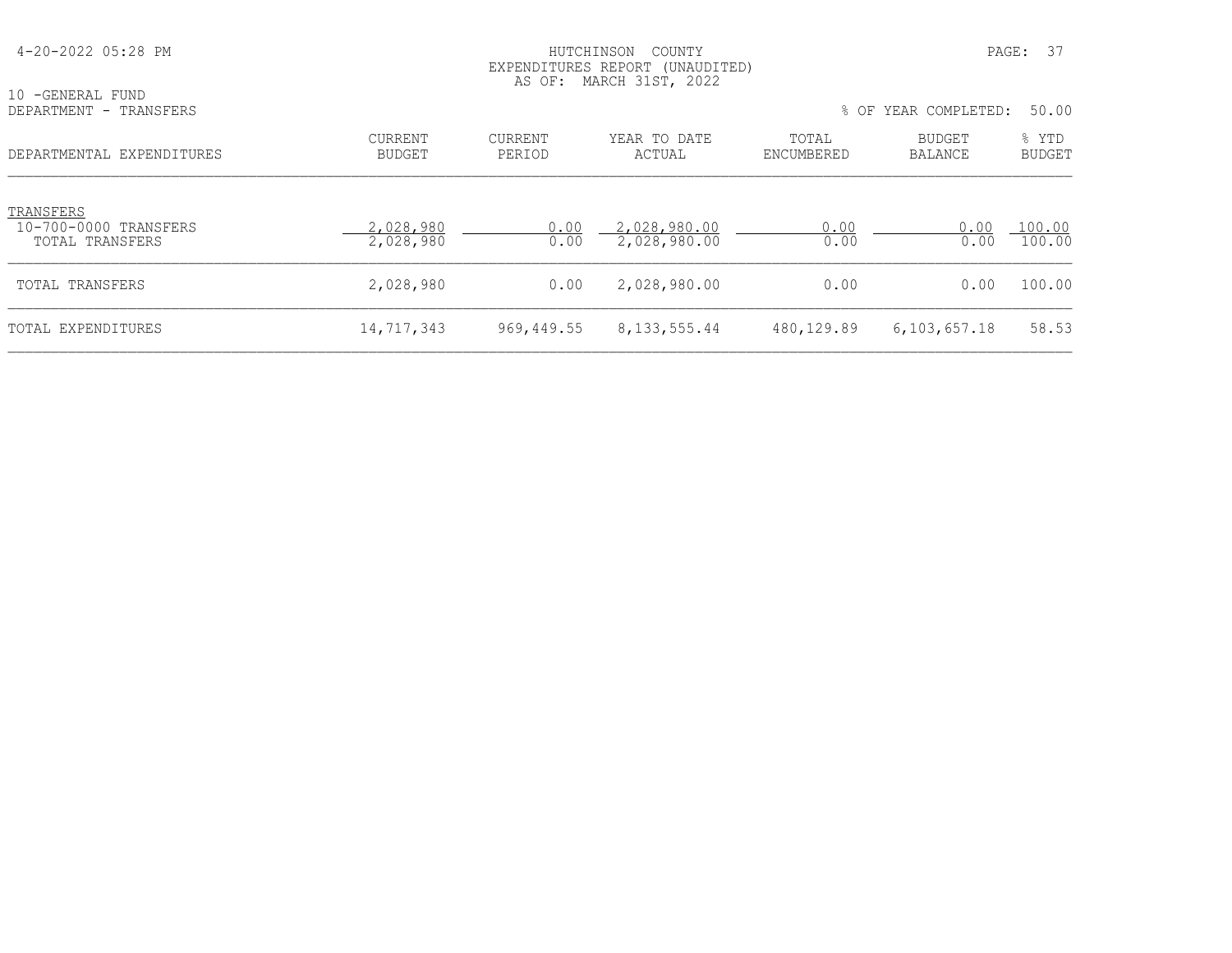| 4-20-2022 05:28 PM |
|--------------------|
|--------------------|

### HUTCHINSON COUNTY PAGE: 38 EXPENDITURES REPORT (UNAUDITED) AS OF: MARCH 31ST, 2022

11 -MOTOR VEHICLE INVENTORY -

| DEPARTMENT - TAX COLLECTOR                                |                          |                          |                        |                     | % OF YEAR COMPLETED:     | 50.00                  |
|-----------------------------------------------------------|--------------------------|--------------------------|------------------------|---------------------|--------------------------|------------------------|
| DEPARTMENTAL EXPENDITURES                                 | CURRENT<br><b>BUDGET</b> | <b>CURRENT</b><br>PERIOD | YEAR TO DATE<br>ACTUAL | TOTAL<br>ENCUMBERED | BUDGET<br><b>BALANCE</b> | % YTD<br><b>BUDGET</b> |
| OPERATING<br>11-499-4990 MISCELLANEOUS<br>TOTAL OPERATING |                          | 0.00<br>0.00             | 0.00<br>0.00           | 0.00<br>0.00        | 0.00<br>0.00             | 0.00<br>0.00           |
| TOTAL TAX COLLECTOR                                       | 0                        | 0.00                     | 0.00                   | 0.00                | 0.00                     | 0.00                   |
| TOTAL EXPENDITURES                                        | 0                        | 0.00                     | 0.00                   | 0.00                | 0.00                     | 0.00                   |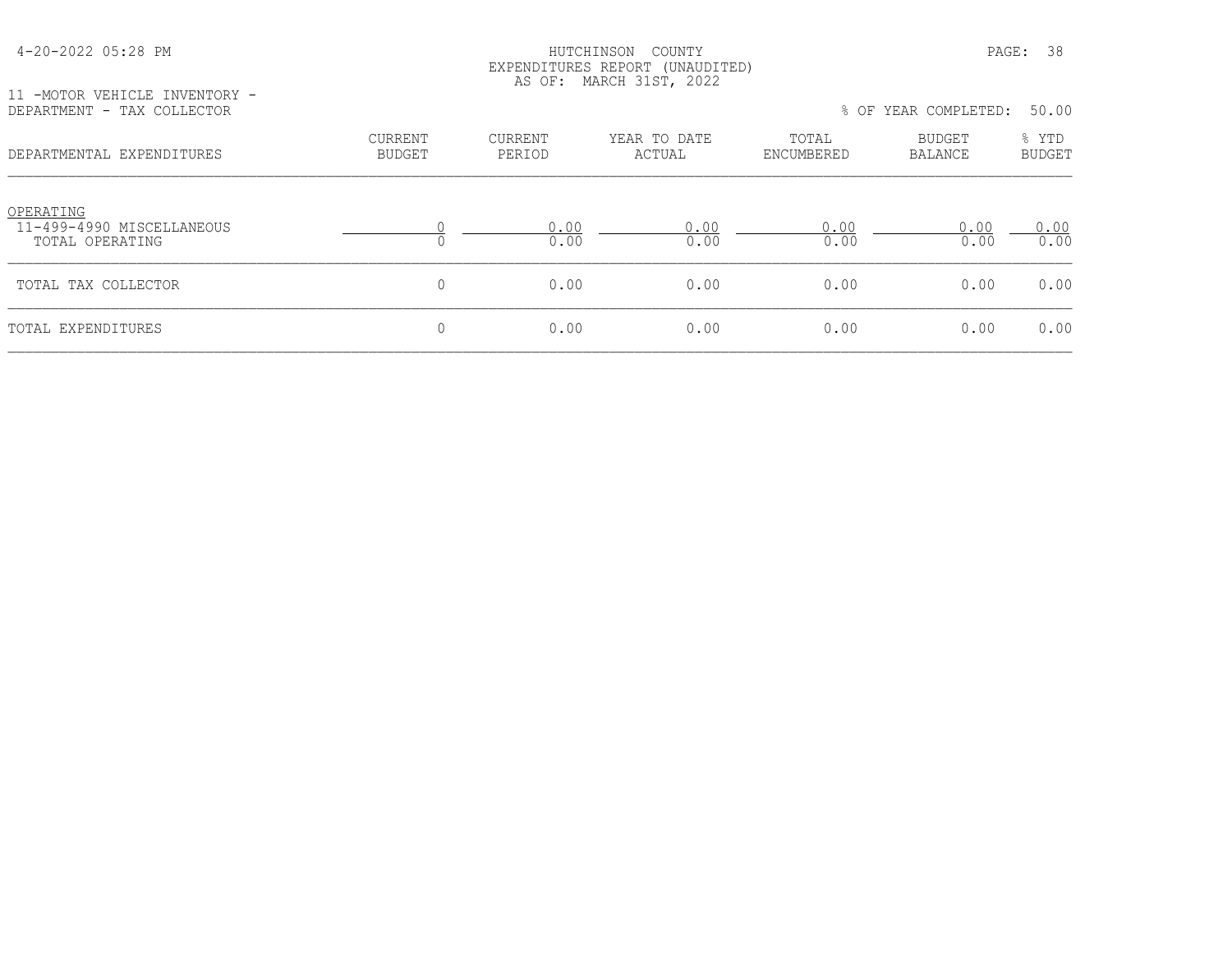## HUTCHINSON COUNTY PAGE: 39 EXPENDITURES REPORT (UNAUDITED) AS OF: MARCH 31ST, 2022

12 -COURT TECHNOLOGY FUND DEPARTMENT - CNTY & DIST COURT TECH % OF YEAR COMPLETED: 50.00

| णामारारामानार<br>CITLE & DIDI COONI ILCH                                                                                                          |                   |                              |                              |                              | 0 OL ILIN CONILILILU         | .                            |
|---------------------------------------------------------------------------------------------------------------------------------------------------|-------------------|------------------------------|------------------------------|------------------------------|------------------------------|------------------------------|
| DEPARTMENTAL EXPENDITURES                                                                                                                         | CURRENT<br>BUDGET | CURRENT<br>PERIOD            | YEAR TO DATE<br>ACTUAL       | TOTAL<br>ENCUMBERED          | <b>BUDGET</b><br>BALANCE     | % YTD<br><b>BUDGET</b>       |
| OPERATING<br>12-458-4520 EOUIP MAINT-CNTY & DIST<br>12-458-4990 MISCELLANEOUS-CNTY & DIST<br>12-458-5700 EQUIPMENT-CNTY & DIST<br>TOTAL OPERATING |                   | 0.00<br>0.00<br>0.00<br>0.00 | 0.00<br>0.00<br>0.00<br>0.00 | 0.00<br>0.00<br>0.00<br>0.00 | 0.00<br>0.00<br>0.00<br>0.00 | 0.00<br>0.00<br>0.00<br>0.00 |
| TOTAL CNTY & DIST COURT TECH                                                                                                                      |                   | 0.00                         | 0.00                         | 0.00                         | 0.00                         | 0.00                         |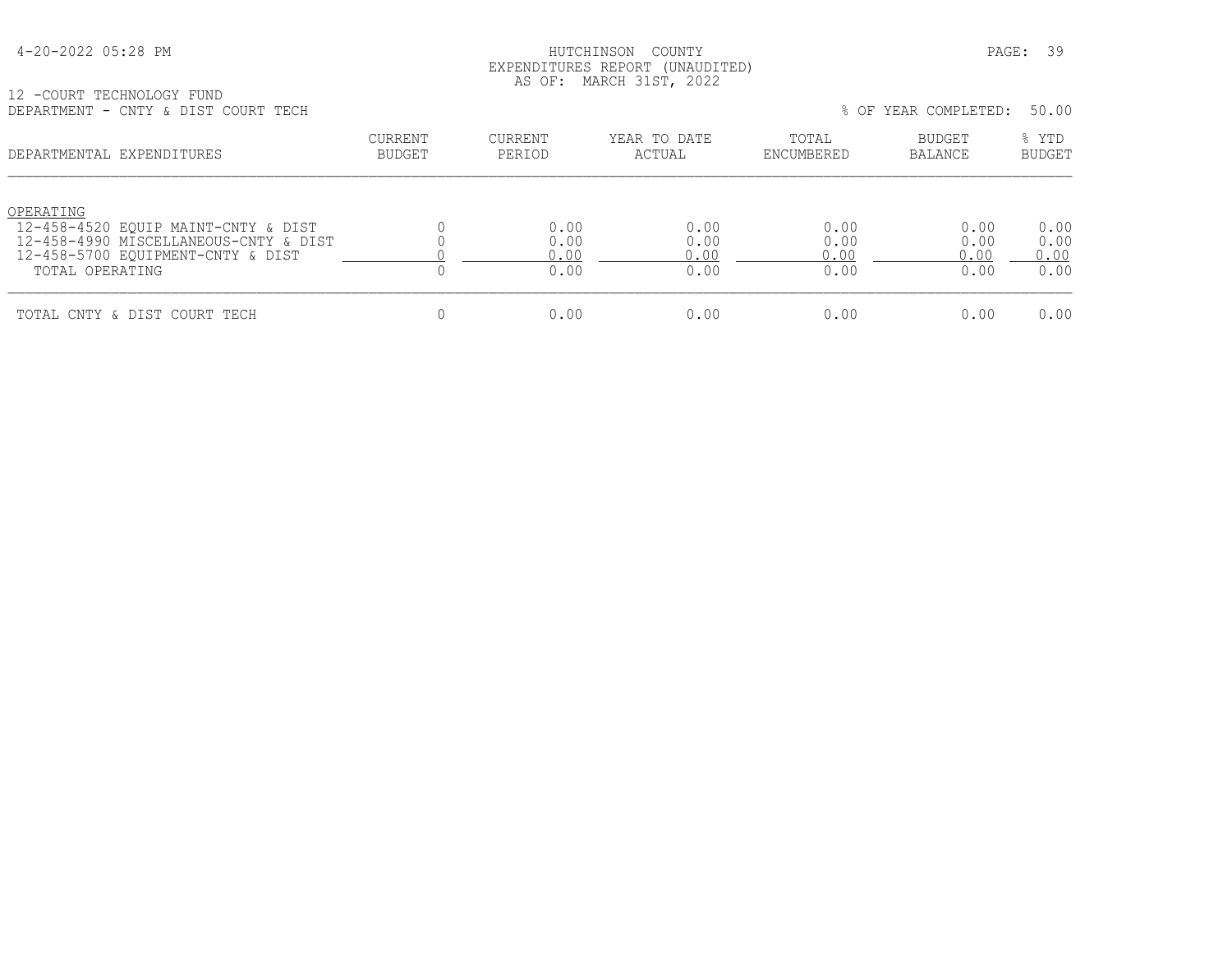## HUTCHINSON COUNTY PAGE: 40 EXPENDITURES REPORT (UNAUDITED) AS OF: MARCH 31ST, 2022

|  | 12 -COURT TECHNOLOGY FUND       |  |
|--|---------------------------------|--|
|  | DEPARTMENT - JUSTICE COURT TECH |  |

| DEPARTMENT - JUSTICE COURT TECH                                                                                                                   |                          |                              |                              |                              | % OF YEAR COMPLETED:         | 50.00                        |
|---------------------------------------------------------------------------------------------------------------------------------------------------|--------------------------|------------------------------|------------------------------|------------------------------|------------------------------|------------------------------|
| DEPARTMENTAL EXPENDITURES                                                                                                                         | <b>CURRENT</b><br>BUDGET | <b>CURRENT</b><br>PERIOD     | YEAR TO DATE<br>ACTUAL       | TOTAL<br>ENCUMBERED          | BUDGET<br>BALANCE            | % YTD<br><b>BUDGET</b>       |
| OPERATING<br>12-459-4520 EOUIP MAINT-JUSTICE CRT<br>12-459-4990 MISCELLANEOUS-JUSTICE CRT<br>12-459-5700 EQUIPMENT-JUSTICE CRT<br>TOTAL OPERATING |                          | 0.00<br>0.00<br>0.00<br>0.00 | 0.00<br>0.00<br>0.00<br>0.00 | 0.00<br>0.00<br>0.00<br>0.00 | 0.00<br>0.00<br>0.00<br>0.00 | 0.00<br>0.00<br>0.00<br>0.00 |
| TOTAL JUSTICE COURT TECH                                                                                                                          |                          | 0.00                         | 0.00                         | 0.00                         | 0.00                         | 0.00                         |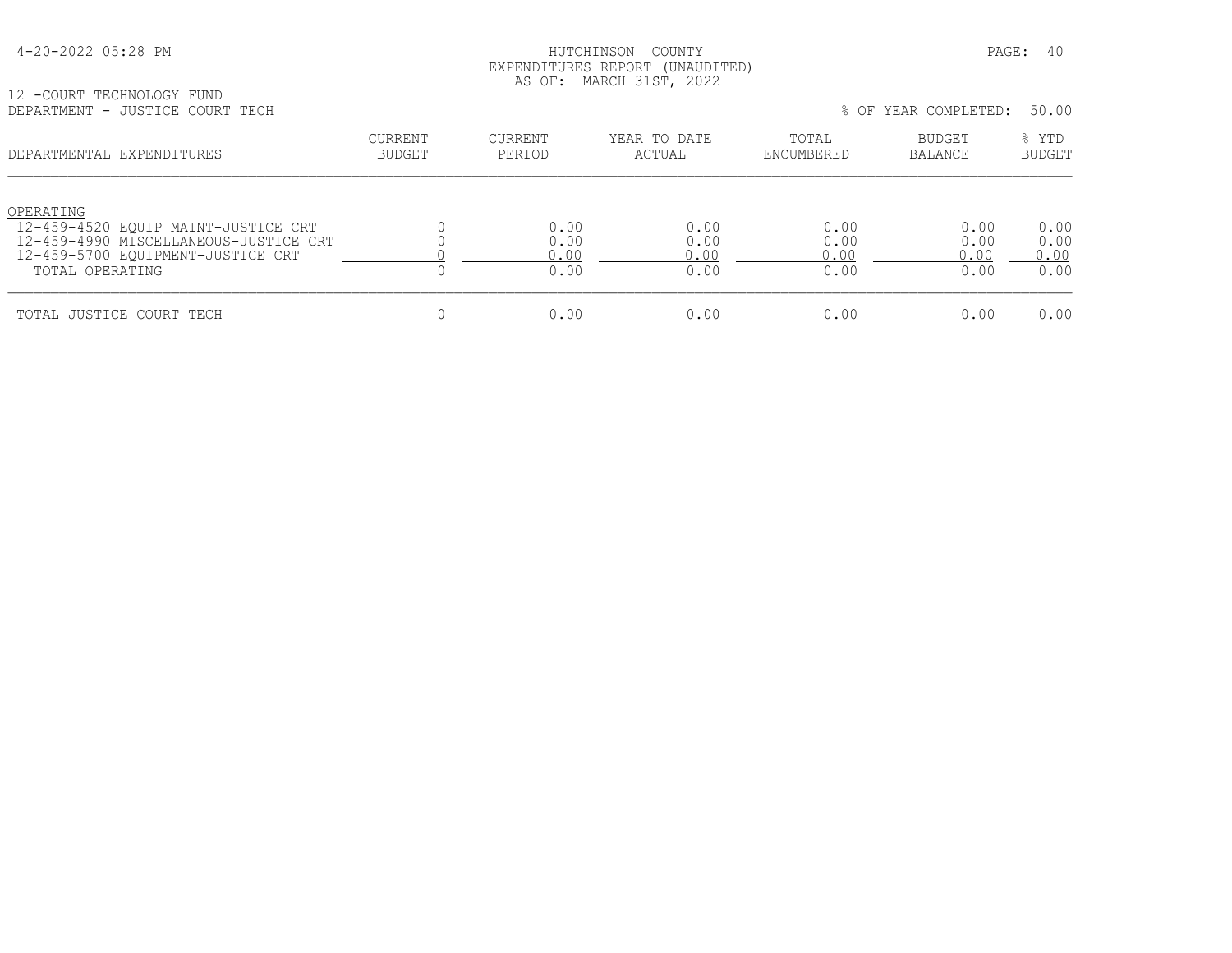| 12 -COURT TECHNOLOGY FUND<br>DEPARTMENT - TRANSFERS      | EXPENDITURES REPORT (UNAUDITED)<br>AS OF: MARCH 31ST, 2022<br>% OF YEAR COMPLETED: |                   |                        |                     |                          |                                 |  |
|----------------------------------------------------------|------------------------------------------------------------------------------------|-------------------|------------------------|---------------------|--------------------------|---------------------------------|--|
| DEPARTMENTAL EXPENDITURES                                | <b>CURRENT</b><br><b>BUDGET</b>                                                    | CURRENT<br>PERIOD | YEAR TO DATE<br>ACTUAL | TOTAL<br>ENCUMBERED | BUDGET<br><b>BALANCE</b> | 50.00<br>% YTD<br><b>BUDGET</b> |  |
| TRANSFERS<br>12-700-0000 TRANSFER OUT<br>TOTAL TRANSFERS | $\Omega$                                                                           | 0.00<br>0.00      | 0.00<br>0.00           | 0.00<br>0.00        | 0.00<br>0.00             | 0.00<br>0.00                    |  |
| TOTAL TRANSFERS                                          | $\mathbf 0$                                                                        | 0.00              | 0.00                   | 0.00                | 0.00                     | 0.00                            |  |
| TOTAL EXPENDITURES                                       | $\mathbf 0$                                                                        | 0.00              | 0.00                   | 0.00                | 0.00                     | 0.00                            |  |

4-20-2022 05:28 PM HUTCHINSON COUNTY PAGE: 41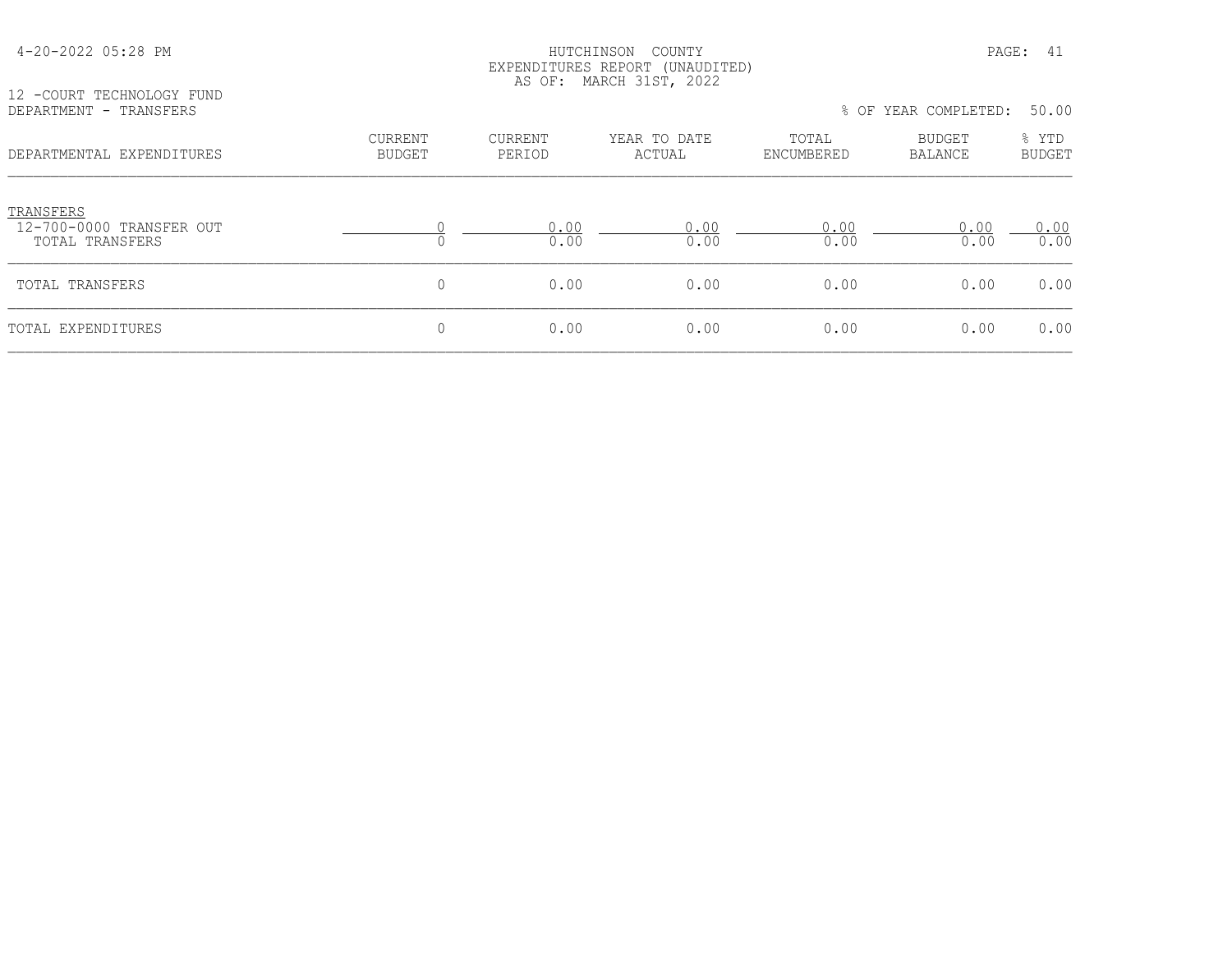### HUTCHINSON COUNTY PAGE: 42 EXPENDITURES REPORT (UNAUDITED) AS OF: MARCH 31ST, 2022

#### 13 -COUNTY RECORDS MANAGEMENT DEPARTMENT - DC - RECORDS MANAGEMENT % OF YEAR COMPLETED: 50.00

| --------------<br>1\1)VVI\DU 111\11\10111111\1                                                                          |                                 |                              |                              |                              | $\circ$ of think community.  | <u>JU.JU</u>                 |
|-------------------------------------------------------------------------------------------------------------------------|---------------------------------|------------------------------|------------------------------|------------------------------|------------------------------|------------------------------|
| DEPARTMENTAL EXPENDITURES                                                                                               | <b>CURRENT</b><br><b>BUDGET</b> | CURRENT<br>PERIOD            | YEAR TO DATE<br>ACTUAL       | TOTAL<br>ENCUMBERED          | BUDGET<br>BALANCE            | % YTD<br><b>BUDGET</b>       |
| OPERATING<br>13-696-4990 MISCELLANEOUS<br>13-696-5700 OFFICE EOUIPMENT<br>13-696-5990 CAPITAL OUTLAY<br>TOTAL OPERATING |                                 | 0.00<br>0.00<br>0.00<br>0.00 | 0.00<br>0.00<br>0.00<br>0.00 | 0.00<br>0.00<br>0.00<br>0.00 | 0.00<br>0.00<br>0.00<br>0.00 | 0.00<br>0.00<br>0.00<br>0.00 |
| TOTAL DC - RECORDS MANAGEMENT                                                                                           |                                 | 0.00                         | 0.00                         | 0.00                         | 0.00                         | 0.00                         |
| TOTAL EXPENDITURES                                                                                                      |                                 | 0.00                         | 0.00                         | 0.00                         | 0.00                         | 0.00                         |
|                                                                                                                         |                                 |                              |                              |                              |                              |                              |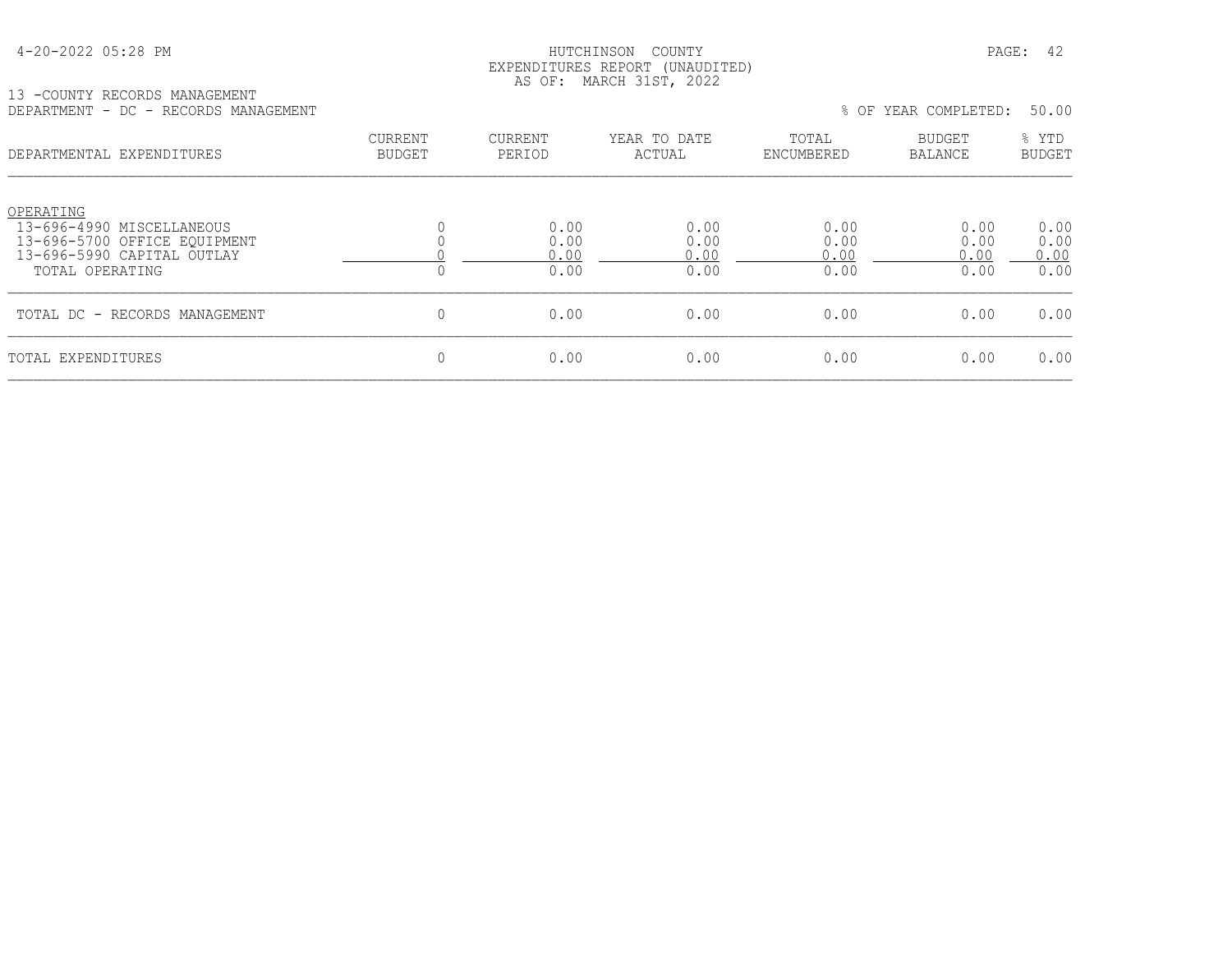## HUTCHINSON COUNTY PAGE: 43 EXPENDITURES REPORT (UNAUDITED) AS OF: MARCH 31ST, 2022

14 -CRTHSE & JUSTICE SECURITY

| DEPARTMENT - COURTHOUSE SECURITY                                                  |                                 |                   |                        |                     | % OF YEAR COMPLETED: | 50.00                  |
|-----------------------------------------------------------------------------------|---------------------------------|-------------------|------------------------|---------------------|----------------------|------------------------|
| DEPARTMENTAL EXPENDITURES                                                         | <b>CURRENT</b><br><b>BUDGET</b> | CURRENT<br>PERIOD | YEAR TO DATE<br>ACTUAL | TOTAL<br>ENCUMBERED | BUDGET<br>BALANCE    | % YTD<br><b>BUDGET</b> |
| OPERATING                                                                         |                                 | 0.00              | 0.00                   | 0.00                | 0.00                 | 0.00                   |
| 14-697-3100 OFFICE SUPPLIES-COURTHOUSE<br>14-697-3511 FIREARMS, AMMUNITION, VESTS |                                 | 0.00              | 0.00                   | 0.00                | 0.00                 | 0.00                   |
| 14-697-4270 TRAINING & EDUCATION                                                  |                                 | 0.00              | 0.00                   | 0.00                | 0.00                 | 0.00                   |
| 14-697-4290 TRAVEL & LODGING                                                      |                                 | 0.00              | 0.00                   | 0.00                | 0.00                 | 0.00                   |
| 14-697-4990 MISCELLANEOUS                                                         | 45,000                          | 0.00              | 0.00                   | 44,921.75           | 78.25                | 99.83                  |
| 14-697-5990 CAPITAL OUTLAY                                                        |                                 | 0.00              | 0.00                   | 0.00                | 0.00                 | 0.00                   |
| TOTAL OPERATING                                                                   | 45,000                          | 0.00              | 0.00                   | 44, 921.75          | 78.25                | 99.83                  |
| TOTAL COURTHOUSE SECURITY                                                         | 45,000                          | 0.00              | 0.00                   | 44,921.75           | 78.25                | 99.83                  |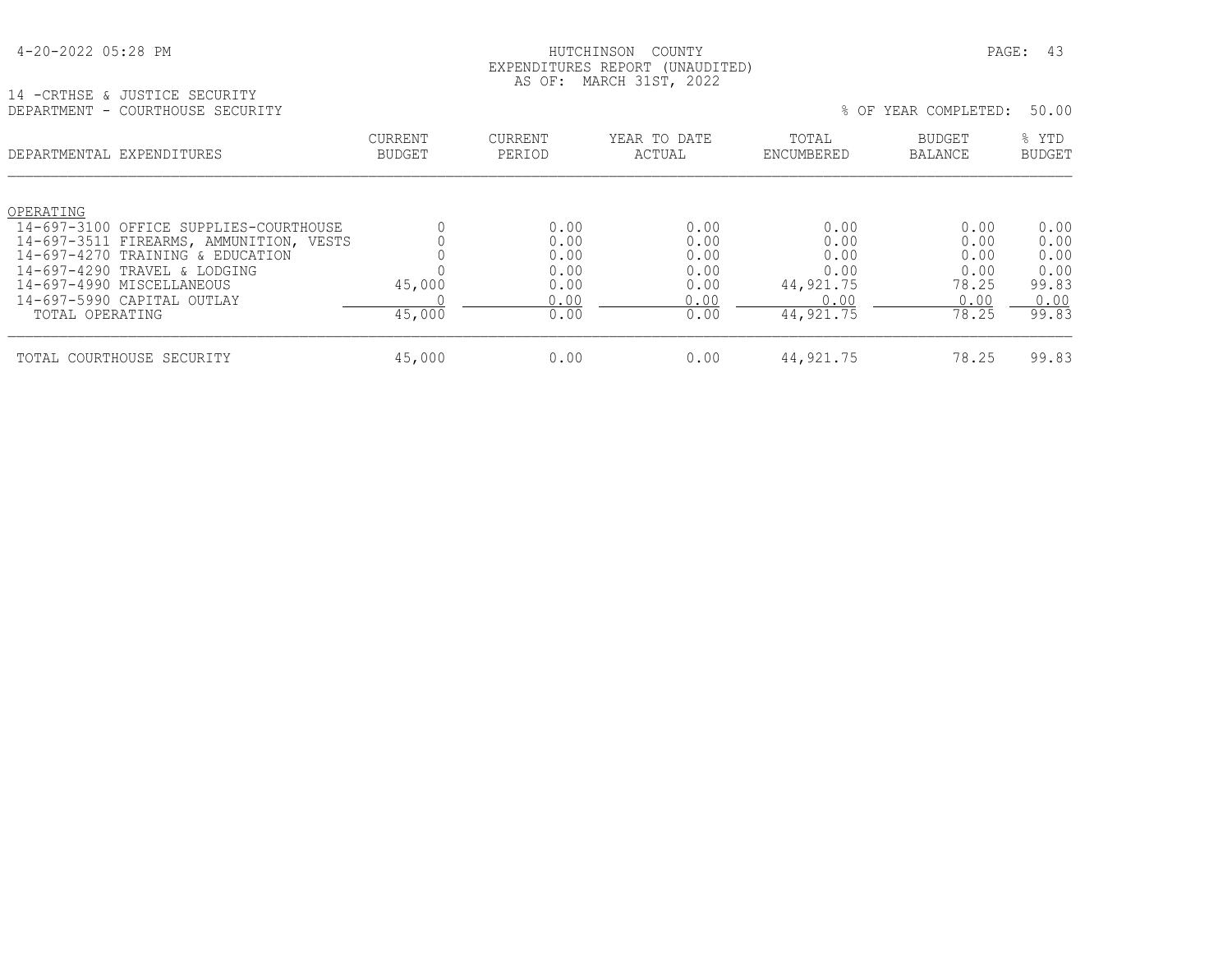## HUTCHINSON COUNTY PAGE: 44 EXPENDITURES REPORT (UNAUDITED) AS OF: MARCH 31ST, 2022

14 -CRTHSE & JUSTICE SECURITY

| $\ldots \qquad \qquad \ldots \qquad \qquad \qquad \ldots \qquad \qquad \ldots \qquad \qquad \ldots \qquad \qquad \ldots \qquad \qquad \ldots \qquad \qquad \ldots \qquad \qquad \ldots \qquad \qquad \ldots \qquad \qquad \ldots \qquad \qquad \ldots \qquad \qquad \ldots \qquad \qquad \ldots \qquad \qquad \ldots \qquad \qquad \ldots \qquad \qquad \ldots \qquad \qquad \ldots \qquad \qquad \ldots \qquad \qquad \ldots \qquad \qquad \ldots \qquad \qquad \ldots \qquad \qquad \ldots \qquad \qquad \ldots \qquad \qquad \$<br>DEPARTMENT - ANNEX SECURITY |                          |                     |                        |                      | % OF YEAR COMPLETED: | 50.00                  |
|-------------------------------------------------------------------------------------------------------------------------------------------------------------------------------------------------------------------------------------------------------------------------------------------------------------------------------------------------------------------------------------------------------------------------------------------------------------------------------------------------------------------------------------------------------------------|--------------------------|---------------------|------------------------|----------------------|----------------------|------------------------|
| DEPARTMENTAL EXPENDITURES                                                                                                                                                                                                                                                                                                                                                                                                                                                                                                                                         | <b>CURRENT</b><br>BUDGET | CURRENT<br>PERIOD   | YEAR TO DATE<br>ACTUAL | TOTAL<br>ENCUMBERED  | BUDGET<br>BALANCE    | % YTD<br><b>BUDGET</b> |
| OPERATING<br>14-698-3100 OFFICE SUPPLIES-ANNEX<br>14-698-4270 TRAINING & EDUCATION-ANNEX<br>TOTAL OPERATING                                                                                                                                                                                                                                                                                                                                                                                                                                                       |                          | 0.00<br>.00<br>0.00 | 0.00<br>0.00<br>0.00   | 0.00<br>0.00<br>0.00 | 0.00<br>0.00<br>0.00 | 0.00<br>0.00<br>0.00   |
| TOTAL ANNEX SECURITY                                                                                                                                                                                                                                                                                                                                                                                                                                                                                                                                              |                          | 0.00                | 0.00                   | 0.00                 | 0.00                 | 0.00                   |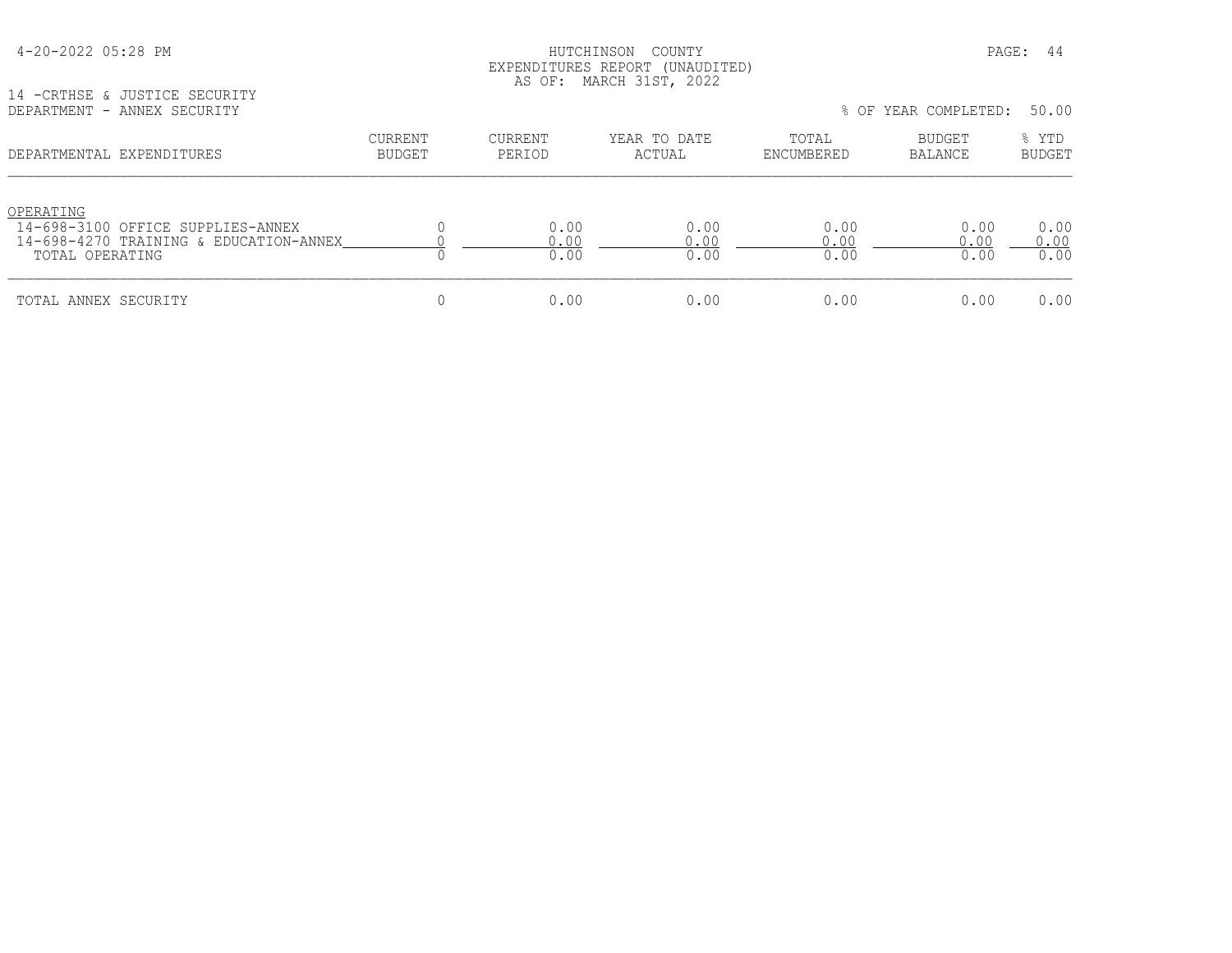### HUTCHINSON COUNTY PAGE: 45 EXPENDITURES REPORT (UNAUDITED) AS OF: MARCH 31ST, 2022

14 -CRTHSE & JUSTICE SECURITY<br>DEPARTMENT - TRANSFERS

| DEPARTMENT - TRANSFERS                                   |                          |                   |                        |                     | % OF YEAR COMPLETED:     | 50.00                  |
|----------------------------------------------------------|--------------------------|-------------------|------------------------|---------------------|--------------------------|------------------------|
| DEPARTMENTAL EXPENDITURES                                | <b>CURRENT</b><br>BUDGET | CURRENT<br>PERIOD | YEAR TO DATE<br>ACTUAL | TOTAL<br>ENCUMBERED | <b>BUDGET</b><br>BALANCE | % YTD<br><b>BUDGET</b> |
| TRANSFERS<br>14-700-0000 TRANSFER OUT<br>TOTAL TRANSFERS |                          | 0.00<br>0.00      | 0.00<br>0.00           | 0.00<br>0.00        | 0.00<br>0.00             | 0.00<br>0.00           |
| TOTAL TRANSFERS                                          |                          | 0.00              | 0.00                   | 0.00                | 0.00                     | 0.00                   |
| TOTAL EXPENDITURES                                       | 45,000                   | 0.00              | 0.00                   | 44,921.75           | 78.25                    | 99.83                  |
|                                                          |                          |                   |                        |                     |                          |                        |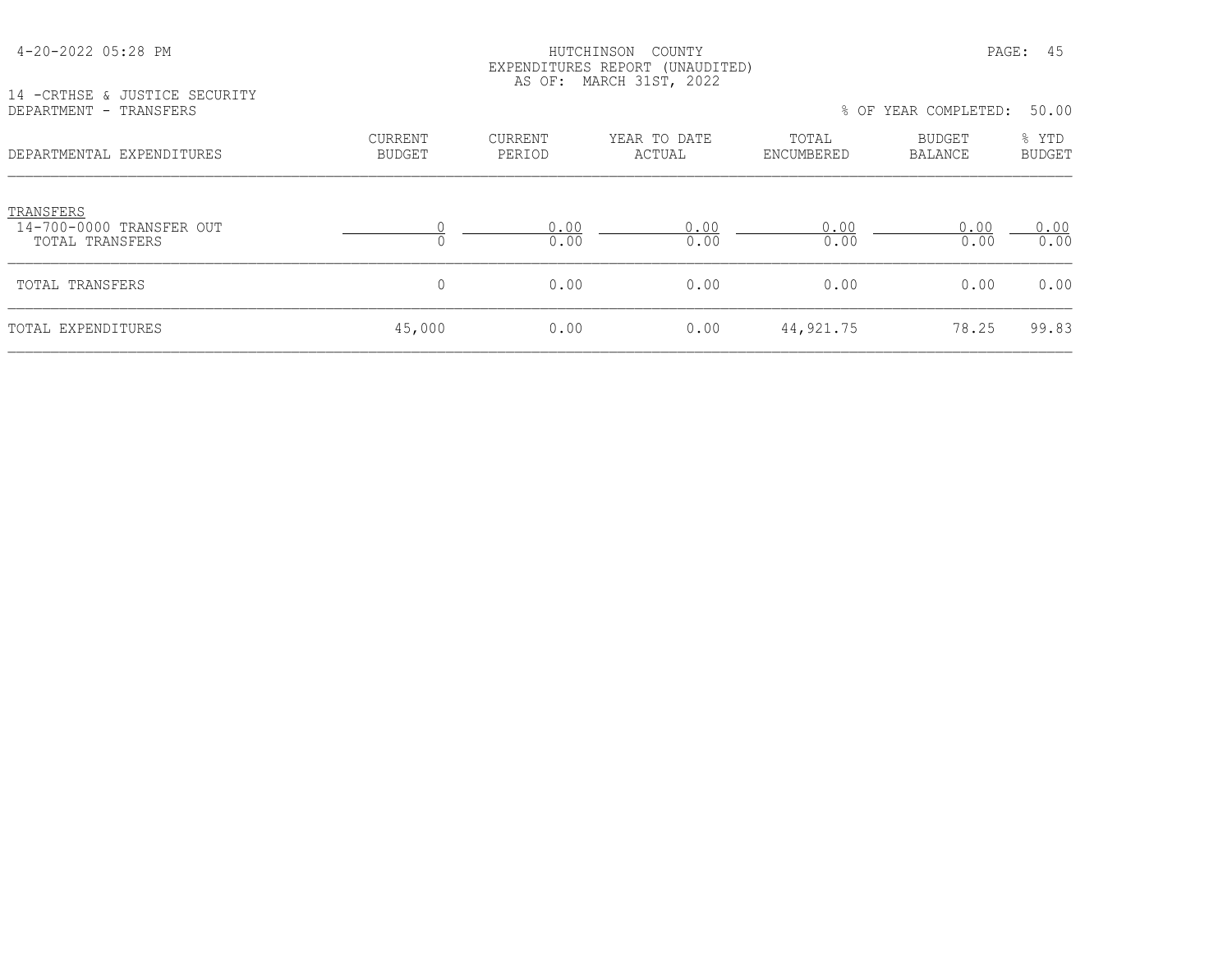### HUTCHINSON COUNTY PAGE: 46 EXPENDITURES REPORT (UNAUDITED) AS OF: MARCH 31ST, 2022

|                                 |                   |                        |                     |                                 | 50.00                  |
|---------------------------------|-------------------|------------------------|---------------------|---------------------------------|------------------------|
| <b>CURRENT</b><br><b>BUDGET</b> | CURRENT<br>PERIOD | YEAR TO DATE<br>ACTUAL | TOTAL<br>ENCUMBERED | <b>BUDGET</b><br><b>BALANCE</b> | % YTD<br><b>BUDGET</b> |
| 2,530<br>2,530                  | 0.00<br>0.00      | 0.00<br>0.00           | 0.00<br>0.00        | 2,530.00<br>2,530.00            | 0.00<br>0.00           |
| 2,530                           | 0.00              | 0.00                   | 0.00                | 2,530.00                        | 0.00                   |
|                                 |                   |                        |                     |                                 | % OF YEAR COMPLETED:   |

TOTAL EXPENDITURES 2,530 0.00 0.00 0.00 2,530.00 0.00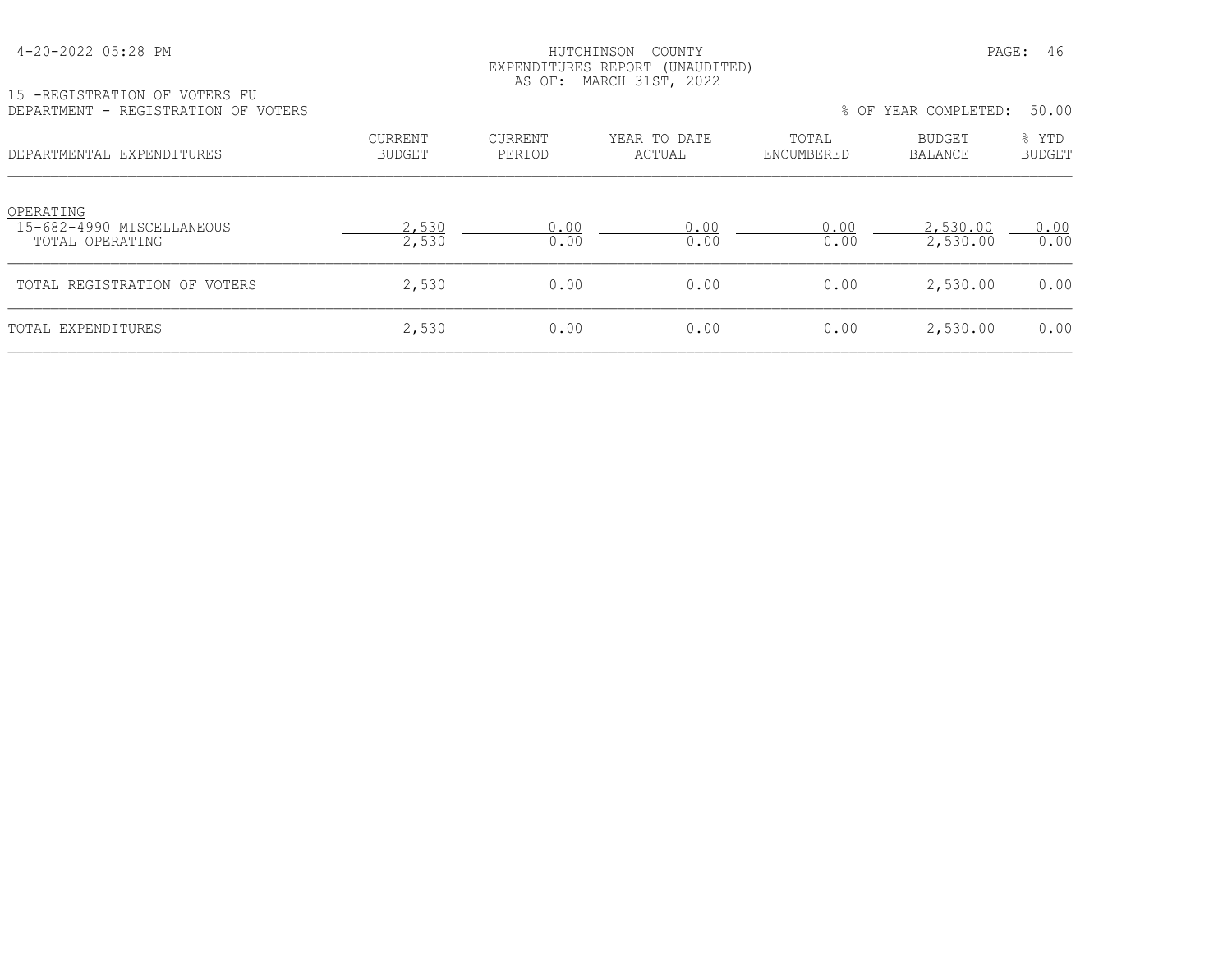17 -RECORDS MANAGEMENT AND PR

# 4-20-2022 05:28 PM HUTCHINSON COUNTY PAGE: 47 EXPENDITURES REPORT (UNAUDITED) AS OF: MARCH 31ST, 2022

| DEPARTMENT - RECORDS MANAGEMENT & PRES                                                         |                          |                          |                              |                              | % OF YEAR COMPLETED:         | 50.00                  |
|------------------------------------------------------------------------------------------------|--------------------------|--------------------------|------------------------------|------------------------------|------------------------------|------------------------|
| DEPARTMENTAL EXPENDITURES                                                                      | <b>CURRENT</b><br>BUDGET | <b>CURRENT</b><br>PERIOD | YEAR TO DATE<br>ACTUAL       | TOTAL<br>ENCUMBERED          | BUDGET<br>BALANCE            | % YTD<br><b>BUDGET</b> |
| OPERATING<br>17-695-5750 COUNTY CLERK RECORDS<br>17-695-5990 CAPITAL OUTLAY<br>TOTAL OPERATING | 20,000<br>20,000         | 854.00<br>0.00<br>854.00 | 5,524.50<br>0.00<br>5,524.50 | 6,300.00<br>0.00<br>6,300.00 | 8,175.50<br>0.00<br>8,175.50 | 59.12<br>0.00<br>59.12 |
| TOTAL RECORDS MANAGEMENT & PRES                                                                | 20,000                   | 854.00                   | 5,524.50                     | 6,300.00                     | 8,175.50                     | 59.12                  |
| TOTAL EXPENDITURES                                                                             | 20,000                   | 854.00                   | 5,524.50                     | 6,300.00                     | 8,175.50                     | 59.12                  |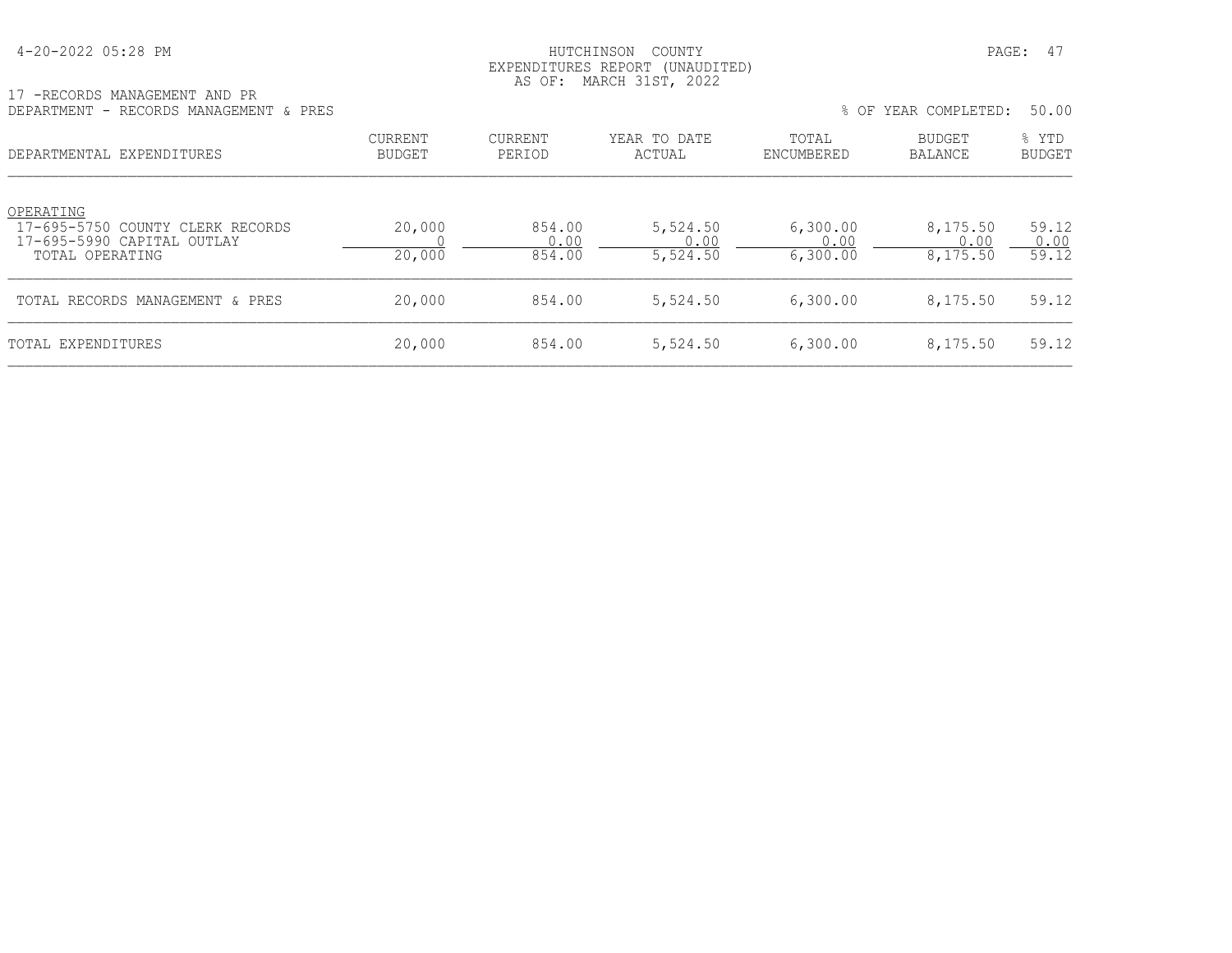| 4-20-2022 05:28 PM |  |  |
|--------------------|--|--|
|--------------------|--|--|

## HUTCHINSON COUNTY PAGE: 48 EXPENDITURES REPORT (UNAUDITED) AS OF: MARCH 31ST, 2022

| 18 -LAW LIBRARY FUND<br>DEPARTMENT - LAW LIBRARY                                                                                                             |                                 |                                          |                                              |                                      | % OF YEAR COMPLETED:                         | 50.00                                |
|--------------------------------------------------------------------------------------------------------------------------------------------------------------|---------------------------------|------------------------------------------|----------------------------------------------|--------------------------------------|----------------------------------------------|--------------------------------------|
|                                                                                                                                                              |                                 |                                          |                                              |                                      |                                              |                                      |
| DEPARTMENTAL EXPENDITURES                                                                                                                                    | <b>CURRENT</b><br><b>BUDGET</b> | CURRENT<br>PERIOD                        | YEAR TO DATE<br>ACTUAL                       | TOTAL<br>ENCUMBERED                  | <b>BUDGET</b><br><b>BALANCE</b>              | % YTD<br><b>BUDGET</b>               |
| PAYROLL                                                                                                                                                      |                                 |                                          |                                              |                                      |                                              |                                      |
| 18-476-1080 PART TIME<br>TOTAL PAYROLL                                                                                                                       |                                 | 0.00<br>0.00                             | 0.00<br>0.00                                 | 0.00<br>0.00                         | 0.00<br>0.00                                 | 0.00<br>0.00                         |
| OPERATING<br>18-476-3100 OFFICE SUPPLIES<br>18-476-3110 POSTAGE<br>18-476-4990 MISCELLANEOUS EXPENSE<br>18-476-5900 BOOKS & COMPUTER EXP.<br>TOTAL OPERATING |                                 | 0.00<br>0.00<br>0.00<br>677.48<br>677.48 | 0.00<br>0.00<br>0.00<br>4,942.00<br>4,942.00 | 0.00<br>0.00<br>0.00<br>0.00<br>0.00 | 0.00<br>0.00<br>0.00<br>4,942,00<br>4,942.00 | 0.00<br>0.00<br>0.00<br>0.00<br>0.00 |
| TOTAL LAW LIBRARY                                                                                                                                            | $\mathsf{O}\xspace$             | 677.48                                   | 4,942.00                                     | 0.00(                                | 4,942.00                                     | 0.00                                 |
| TOTAL EXPENDITURES                                                                                                                                           | $\circ$                         | 677.48                                   | 4,942.00                                     | 0.00(                                | 4,942.00                                     | 0.00                                 |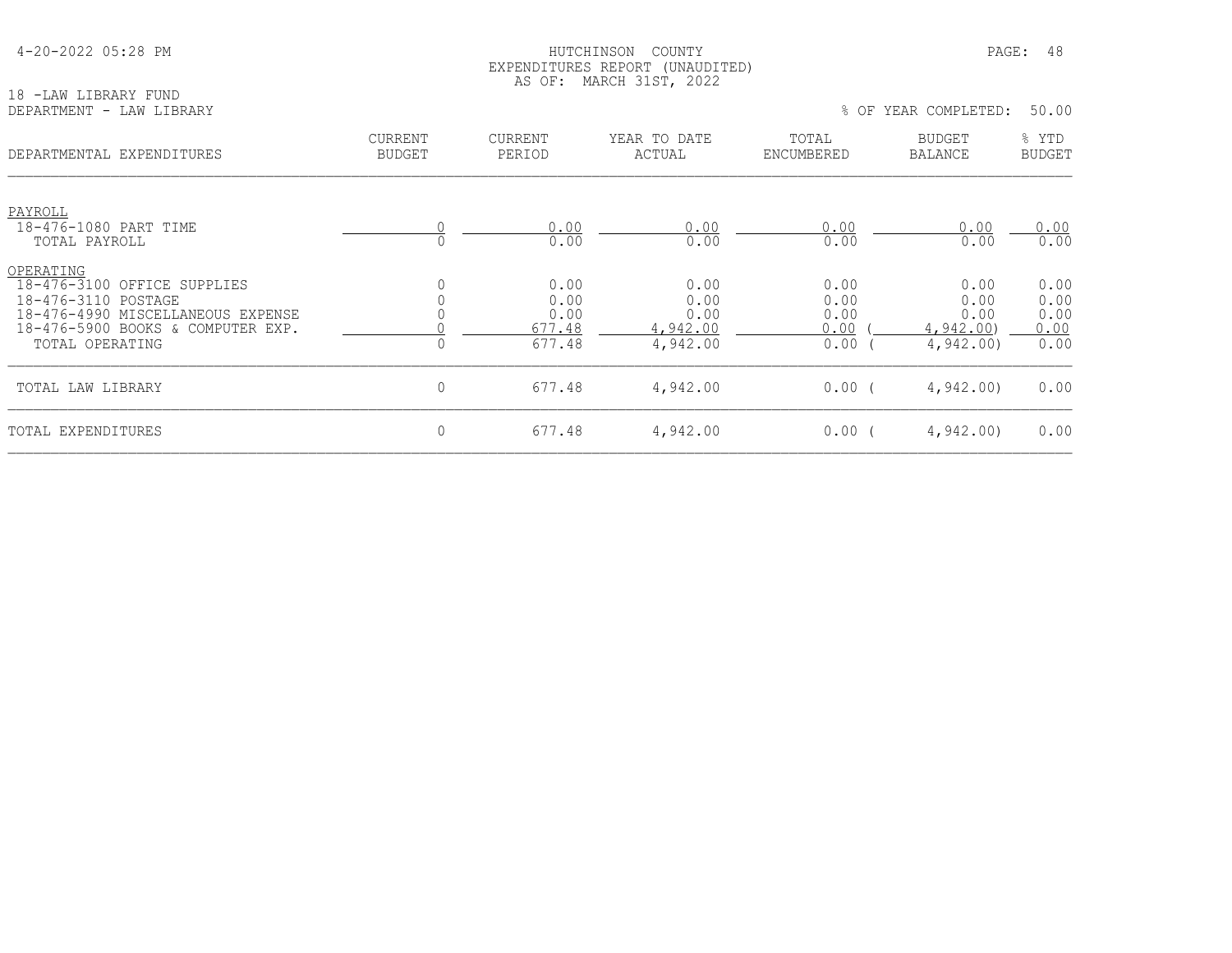| 4-20-2022 05:28 PM |
|--------------------|
|--------------------|

19 -ADULT PROBATION, STATE<br>DEPARTMENT - ADULT PROBATION

### HUTCHINSON COUNTY PAGE: 49 EXPENDITURES REPORT (UNAUDITED) AS OF: MARCH 31ST, 2022

% OF YEAR COMPLETED: 50.00

| DEPARTMENTAL EXPENDITURES |                                                                | <b>CURRENT</b><br><b>BUDGET</b> | <b>CURRENT</b><br>PERIOD | YEAR TO DATE<br>ACTUAL | TOTAL<br>ENCUMBERED | <b>BUDGET</b><br><b>BALANCE</b> | % YTD<br><b>BUDGET</b> |
|---------------------------|----------------------------------------------------------------|---------------------------------|--------------------------|------------------------|---------------------|---------------------------------|------------------------|
|                           |                                                                |                                 |                          |                        |                     |                                 |                        |
| PAYROLL                   |                                                                |                                 |                          |                        |                     |                                 |                        |
|                           | 19-572-1020 SALARY, OFFICER                                    | 79,480                          | 6,623.33                 | 46, 363. 31            | 0.00                | 33, 116.69                      | 58.33                  |
|                           | 19-572-1030 SALARY, ASSISTANTS                                 | 100,532                         | 5,833.34                 | 42,283.71              | 0.00                | 58,248.29                       | 42.06                  |
|                           | 19-572-1050 SALARY, SECRE/BOOKK                                | 40,850                          | 2,833.33                 | 26,570.57              | 0.00                | 14,279.43                       | 65.04                  |
|                           | 19-572-1051 SALARY DEPUTY DIRECTOR                             | 0                               | 0.00                     | 0.00                   | 0.00                | 0.00                            | 0.00                   |
|                           | 19-572-1052 UNEMPLOYMENT                                       | $\Omega$                        | 0.00                     | 0.00                   | 0.00                | 0.00                            | 0.00                   |
| 19-572-1055 PARTTIME      |                                                                | $\Omega$                        | 0.00                     | 0.00                   | 0.00                | 0.00                            | 0.00                   |
| 19-572-1100 MERIT PAY     |                                                                | 7,503                           | 0.00                     | 3,974.00               | 0.00                | 3,529.00                        | 52.97                  |
| 19-572-1360 LONGEVITY     |                                                                | 1,450                           | 35.00                    | 500.86                 | 0.00                | 949.14                          | 34.54                  |
|                           | 19-572-2010 SOCIAL SECURITY                                    | 16,012                          | 1,119.71                 | 8,831.30               | 0.00                | 7,180.70                        | 55.15                  |
|                           | 19-572-2020 EMPLOYEE'S INSURANCE<br>19-572-2025 LIFE INSURANCE | 0<br>$\Omega$                   | 0.00                     | 0.00                   | 0.00                | 0.00                            | 0.00                   |
|                           |                                                                |                                 | 0.00                     | 0.00                   | 0.00                | 0.00                            | 0.00                   |
| 19-572-2030 RETIREMENT    | 19-572-2250 FURNISHED TRANSP/TRAVEL                            | 24,783                          | 1,778.23                 | 13,726.99<br>7,159.64  | 0.00                | 11,056.01<br>3,940.36           | 55.39<br>64.50         |
|                           | 19-572-2300 CELL PHONE ALLOWANCE                               | 11,100                          | 1,102.02<br>0.00         | 0.00                   | 0.00                | 0.00                            |                        |
| TOTAL PAYROLL             |                                                                | 281,710                         | 19,324.96                | 149, 410.38            | 0.00<br>0.00        | 132, 299.62                     | 0.00<br>53.04          |
|                           |                                                                |                                 |                          |                        |                     |                                 |                        |
| OPERATING                 |                                                                |                                 |                          |                        |                     |                                 |                        |
| 19-572-3100               | SUPPLIES & OPERATING EXP                                       | 105,298                         | 602.41                   | 5, 311.38              | 0.00                | 99,986.62                       | 5.04                   |
|                           | 19-572-4010 PROFESSIONAL FEES                                  | 11,329                          | 150.00                   | 9,846.24               | 0.00                | 1,482.76                        | 86.91                  |
|                           | 19-572-4990 CONTRACT SERVICES                                  |                                 | 0.00                     | 0.00                   | 0.00                | 0.00                            | 0.00                   |
| 19-572-4991               | UNEMPLOYMENT                                                   |                                 | 0.00                     | 0.00                   | 0.00                | 0.00                            | 0.00                   |
| 19-572-5700 FACILITIES    |                                                                |                                 | 0.00                     | 0.00                   | 0.00                | 0.00                            | 0.00                   |
|                           | 19-572-5900 MISCELLANEOUS                                      |                                 | 0.00                     | 0.00                   | 0.00                | 0.00                            | 0.00                   |
| 19-572-5990 EOUIPMENT     |                                                                |                                 | 0.00                     | 0.00                   | 0.00                | 0.00                            | 0.00                   |
|                           | 19-572-5991 CAPITAL OUTLAY                                     |                                 | 0.00                     | 0.00                   | 0.00                | 0.00                            | 0.00                   |
| TOTAL OPERATING           |                                                                | 116,627                         | 752.41                   | 15, 157.62             | 0.00                | 101,469.38                      | 13.00                  |
| TOTAL ADULT PROBATION     |                                                                | 398,337                         | 20,077.37                | 164,568.00             | 0.00                | 233,769.00                      | 41.31                  |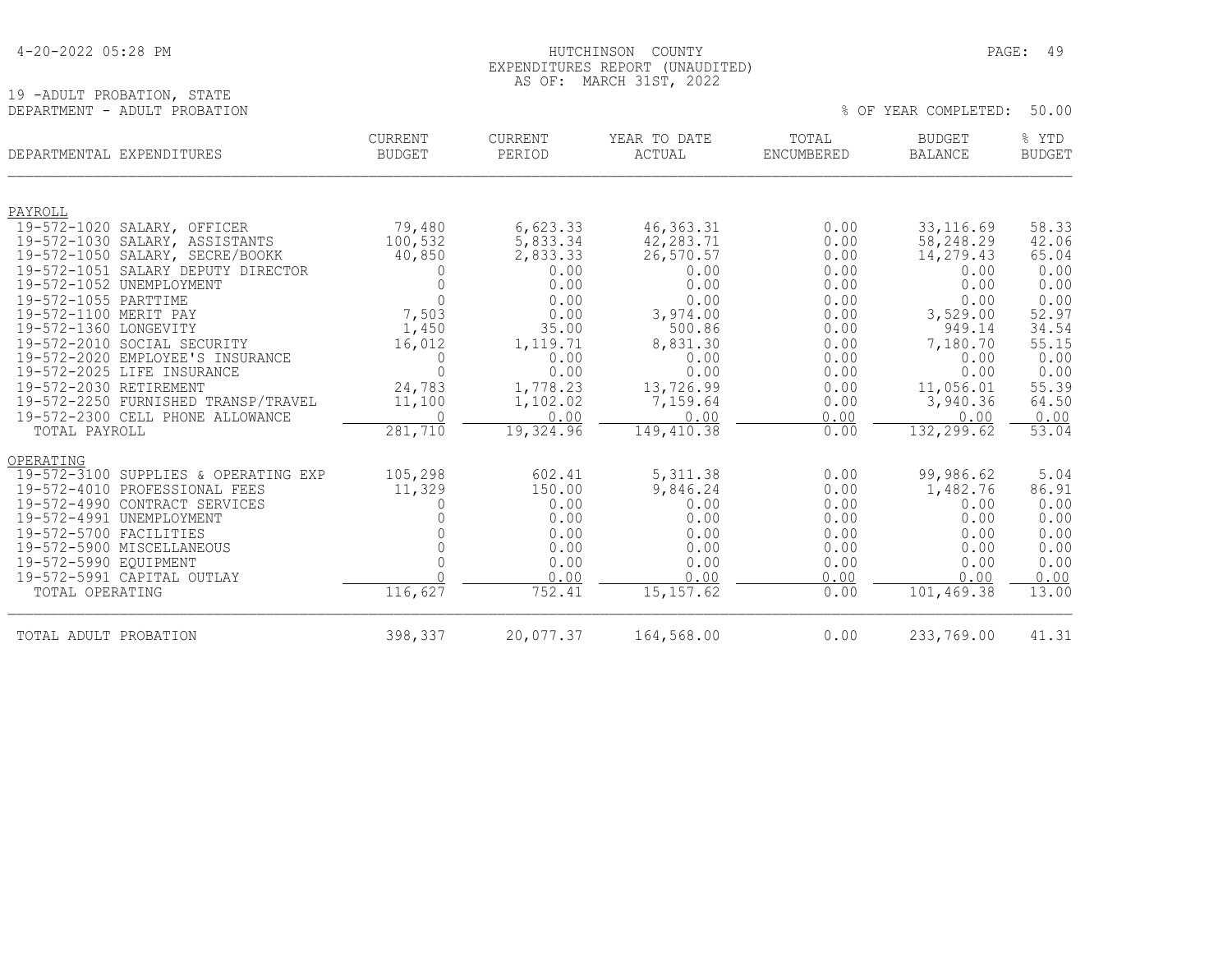|                                                      | EXPENDITURES REPORT (UNAUDITED)<br>MARCH 31ST, 2022<br>AS OF: |                          |                        |                     |                          |                        |  |  |
|------------------------------------------------------|---------------------------------------------------------------|--------------------------|------------------------|---------------------|--------------------------|------------------------|--|--|
| 19 -ADULT PROBATION, STATE<br>DEPARTMENT - TRANSFERS |                                                               |                          |                        |                     | % OF YEAR COMPLETED:     | 50.00                  |  |  |
| DEPARTMENTAL EXPENDITURES                            | <b>CURRENT</b><br><b>BUDGET</b>                               | <b>CURRENT</b><br>PERIOD | YEAR TO DATE<br>ACTUAL | TOTAL<br>ENCUMBERED | BUDGET<br><b>BALANCE</b> | % YTD<br><b>BUDGET</b> |  |  |
| TRANSFERS<br>19-700-0000 TRANSFER<br>TOTAL TRANSFERS |                                                               | 0.00<br>0.00             | 0.00<br>0.00           | 0.00<br>0.00        | 0.00<br>0.00             | 0.00<br>0.00           |  |  |
| TOTAL TRANSFERS                                      | $\circ$                                                       | 0.00                     | 0.00                   | 0.00                | 0.00                     | 0.00                   |  |  |
| TOTAL EXPENDITURES                                   | 398,337                                                       | 20,077.37                | 164,568.00             | 0.00                | 233,769.00               | 41.31                  |  |  |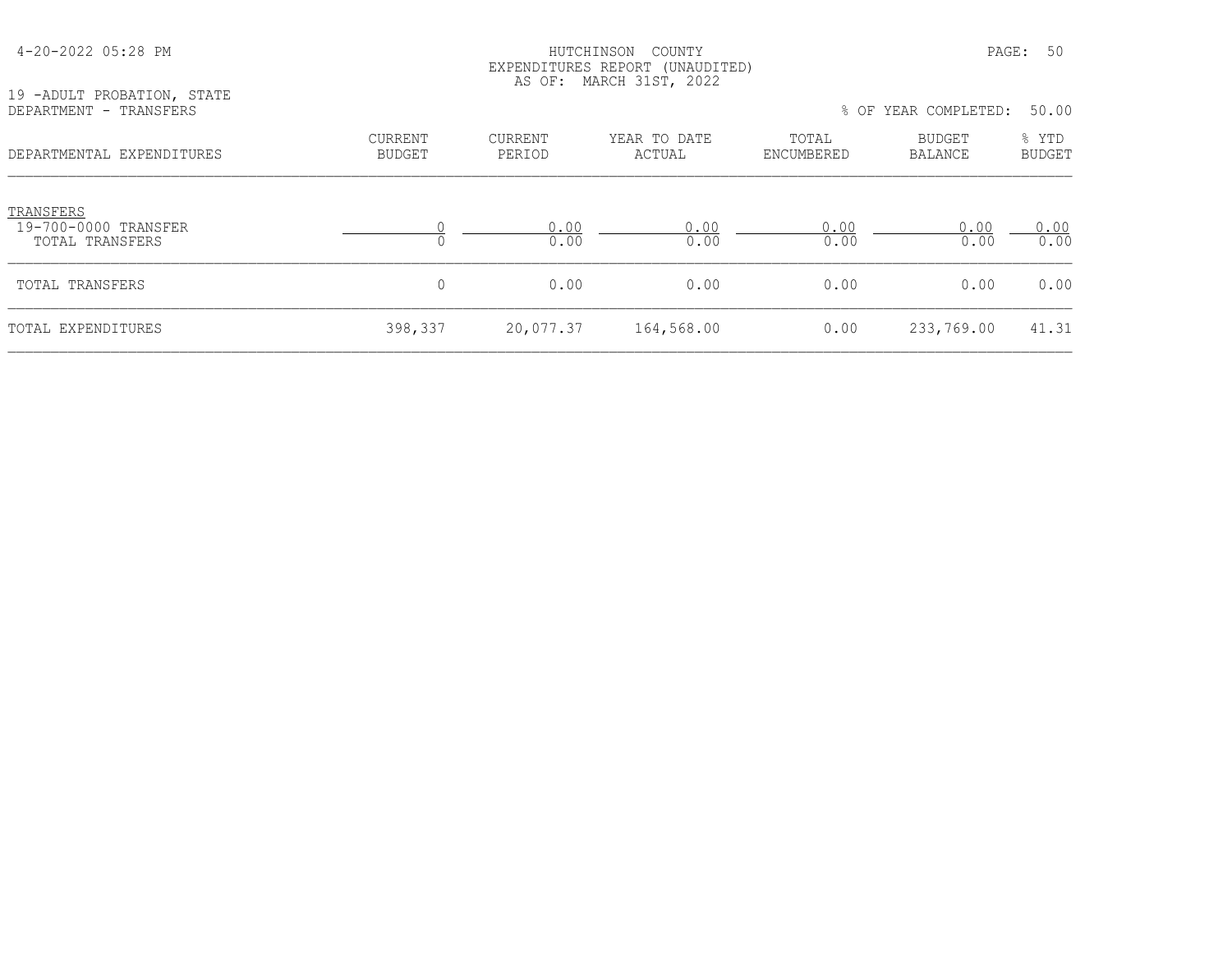| 4-20-2022 05:28 PM |
|--------------------|
|--------------------|

### HUTCHINSON COUNTY PAGE: 51 EXPENDITURES REPORT (UNAUDITED) AS OF: MARCH 31ST, 2022

## 20 -COMMUNITY CORRECTION PROG DEPARTMENT - COMMUNITY CORRECTIONS PRO % OF YEAR COMPLETED: 58.33

| DEPARTMENTAL EXPENDITURES |                                         | <b>CURRENT</b><br><b>CURRENT</b><br><b>BUDGET</b><br>PERIOD |          | YEAR TO DATE<br>ACTUAL | TOTAL<br><b>ENCUMBERED</b> | <b>BUDGET</b><br><b>BALANCE</b> | % YTD<br><b>BUDGET</b> |  |
|---------------------------|-----------------------------------------|-------------------------------------------------------------|----------|------------------------|----------------------------|---------------------------------|------------------------|--|
|                           |                                         |                                                             |          |                        |                            |                                 |                        |  |
| PAYROLL                   | 20-570-1030 SALARIES CSR                | 47,957                                                      | 3,602.90 | 25,220.30              | 0.00                       | 22,736.70                       | 52.59                  |  |
| 20-570-1031 PART-TIME     |                                         | 0                                                           | 0.00     | 0.00                   | 0.00                       | 0.00                            | 0.00                   |  |
| 20-570-1100 MERIT PAY     |                                         | 1,740                                                       | 0.00     | 1,272.00               | 0.00                       | 468.00                          | 73.10                  |  |
|                           | 20-570-1360 LONGEVITY PSIR              | 570                                                         | 40.00    | 280.00                 | 0.00                       | 290.00                          | 49.12                  |  |
|                           | 20-570-1361 LONGEVITY EDUCATION//RESOUR | $\Omega$                                                    | 0.00     | 0.00                   | 0.00                       | 0.00                            | 0.00                   |  |
|                           | 20-570-2010 SOCIAL SECURITY PSIR        | 3,712                                                       | 223.85   | 1,663.04               | 0.00                       | 2,048.96                        | 44.80                  |  |
|                           | 20-570-2011 SOCIAL SECURITY EDUCATION/R |                                                             | 0.00     | 0.00                   | 0.00                       | 0.00                            | 0.00                   |  |
|                           | 20-570-2020 LONGEVITY PSIR              |                                                             | 0.00     | 0.00                   | 0.00                       | 0.00                            | 0.00                   |  |
|                           | 20-570-2021 LONGEVITY EDUCATON/RESOURCE |                                                             | 0.00     | 0.00                   | 0.00                       | 0.00                            | 0.00                   |  |
|                           | 20-570-2025 LIFE INSURANCE              | $\Omega$                                                    | 0.00     | 0.00                   | 0.00                       | 0.00                            | 0.00                   |  |
|                           | 20-570-2030 RETIREMENT PSIR             | 5,746                                                       | 420.75   | 3,060.50               | 0.00                       | 2,685.50                        | 53.26                  |  |
|                           | 20-570-2031 RETIREMENT EDUCATION/RESOUR |                                                             | 0.00     | 0.00                   | 0.00                       | 0.00                            | 0.00                   |  |
|                           | 20-570-2060 UNEMPLOYMENT PSIR/DIV       |                                                             | 0.00     | 0.00                   | 0.00                       | 0.00                            | 0.00                   |  |
|                           | 20-570-2061 UNEMPLOYMENT ED/RES         |                                                             | 0.00     | 0.00                   | 0.00                       | 0.00                            | 0.00                   |  |
|                           | 20-570-2250 TRAV/FURN TRANS PSIR.DIV    |                                                             | 0.00     | 0.00                   | 0.00                       | 0.00                            | 0.00                   |  |
|                           | 20-570-2251 TRAV/FURN TRANS ED/RES      |                                                             | 0.00     | 0.00                   | 0.00                       | 0.00                            | 0.00                   |  |
| TOTAL PAYROLL             |                                         | 59,725                                                      | 4,287.50 | 31,495.84              | 0.00                       | 28, 229. 16                     | 52.73                  |  |
| OPERATING                 |                                         |                                                             |          |                        |                            |                                 |                        |  |
| $20 - 570 - 3011$         | EDUCATION RESOUCE OTHER                 | $\Omega$                                                    | 0.00     | 0.00                   | 0.00                       | 0.00                            | 0.00                   |  |
|                           | 20-570-3100 FURNISHED TRANSPORTATION PS |                                                             | 0.00     | 0.00                   | 0.00                       | 0.00                            | 0.00                   |  |
|                           | 20-570-3101 FURNISHED TRANSPORTATION ED |                                                             | 0.00     | 0.00                   | 0.00                       | 0.00                            | 0.00                   |  |
|                           | 20-570-3102 OFFICE SUPPLIES             |                                                             | 0.00     | 0.00                   | 0.00                       | 0.00                            | 0.00                   |  |
|                           | 20-570-4010 PROFESSIONAL FEES PSIR      | 422                                                         | 0.00     | 0.00                   | 0.00                       | 422.00                          | 0.00                   |  |
|                           | 20-570-4011 PROFESSIONAL FEES EDUCATION | 0                                                           | 0.00     | 0.00                   | 0.00                       | 0.00                            | 0.00                   |  |
|                           | 20-570-5900 MISCELLANEOUS               |                                                             | 0.00     | 0.00                   | 0.00                       | 0.00                            | 0.00                   |  |
|                           | 20-570-5990 CAPITAL OUTLAY              | $\cap$                                                      | 0.00     | 0.00                   | 0.00                       | 0.00                            | 0.00                   |  |
| TOTAL OPERATING           |                                         | 422                                                         | 0.00     | 0.00                   | 0.00                       | 422.00                          | 0.00                   |  |
|                           | TOTAL COMMUNITY CORRECTIONS PRO         | 60,147                                                      | 4,287.50 | 31,495.84              | 0.00                       | 28,651.16                       | 52.36                  |  |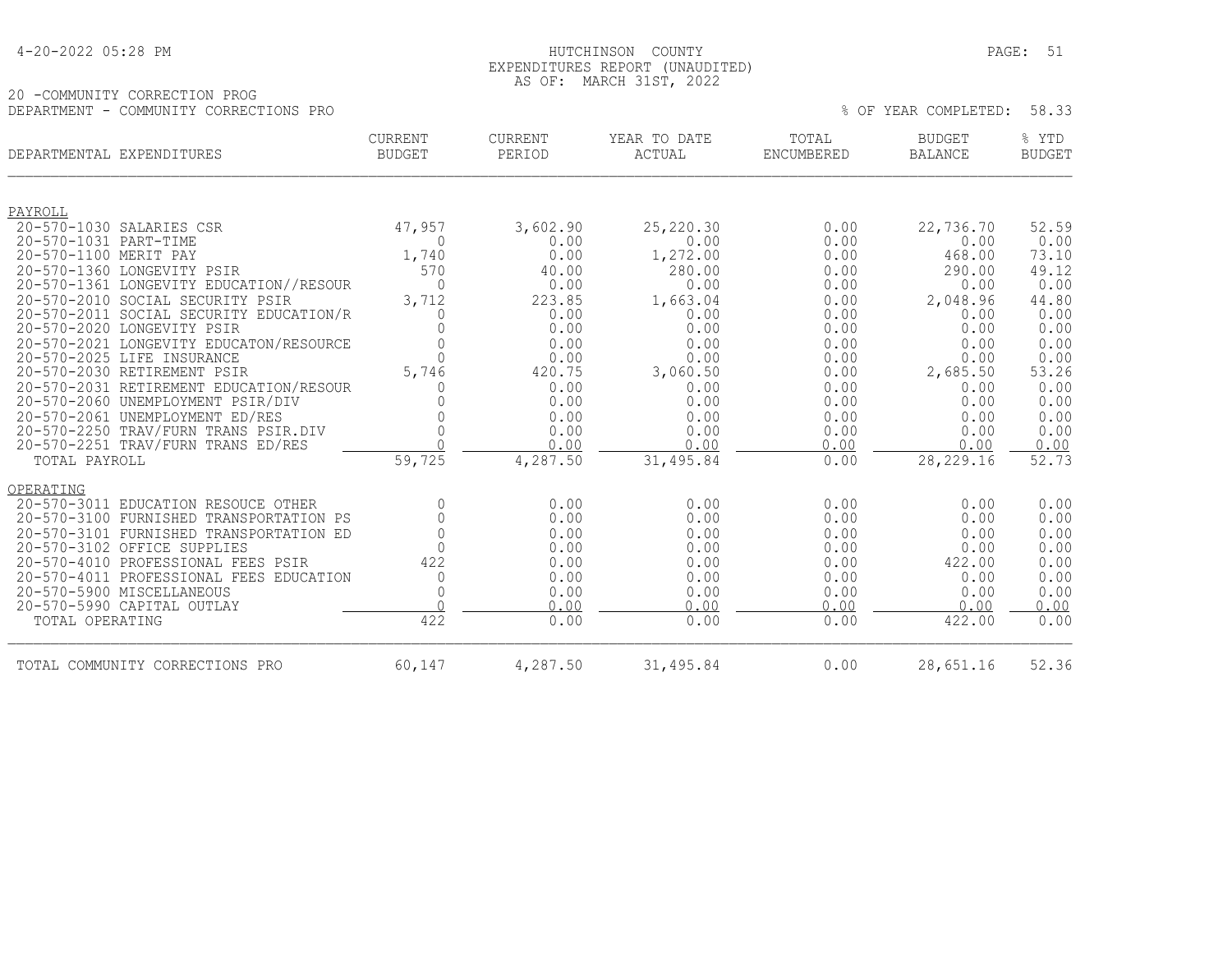| 20 -COMMUNITY CORRECTION PROG                            | EXPENDITURES REPORT (UNAUDITED)<br>MARCH 31ST, 2022<br>AS OF: |                          |                        |                     |                          |                        |  |
|----------------------------------------------------------|---------------------------------------------------------------|--------------------------|------------------------|---------------------|--------------------------|------------------------|--|
| DEPARTMENT - TRANSFERS                                   |                                                               |                          |                        |                     | % OF YEAR COMPLETED:     | 58.33                  |  |
| DEPARTMENTAL EXPENDITURES                                | <b>CURRENT</b><br><b>BUDGET</b>                               | <b>CURRENT</b><br>PERIOD | YEAR TO DATE<br>ACTUAL | TOTAL<br>ENCUMBERED | BUDGET<br><b>BALANCE</b> | % YTD<br><b>BUDGET</b> |  |
| TRANSFERS<br>20-700-0000 TRANSFER OUT<br>TOTAL TRANSFERS | $\Omega$                                                      | 0.00<br>0.00             | 0.00<br>0.00           | 0.00<br>0.00        | 0.00<br>0.00             | 0.00<br>0.00           |  |
| TOTAL TRANSFERS                                          | 0                                                             | 0.00                     | 0.00                   | 0.00                | 0.00                     | 0.00                   |  |
| TOTAL EXPENDITURES                                       | 60,147                                                        | 4,287.50                 | 31,495.84              | 0.00                | 28,651.16                | 52.36                  |  |

4-20-2022 05:28 PM HUTCHINSON COUNTY PAGE: 52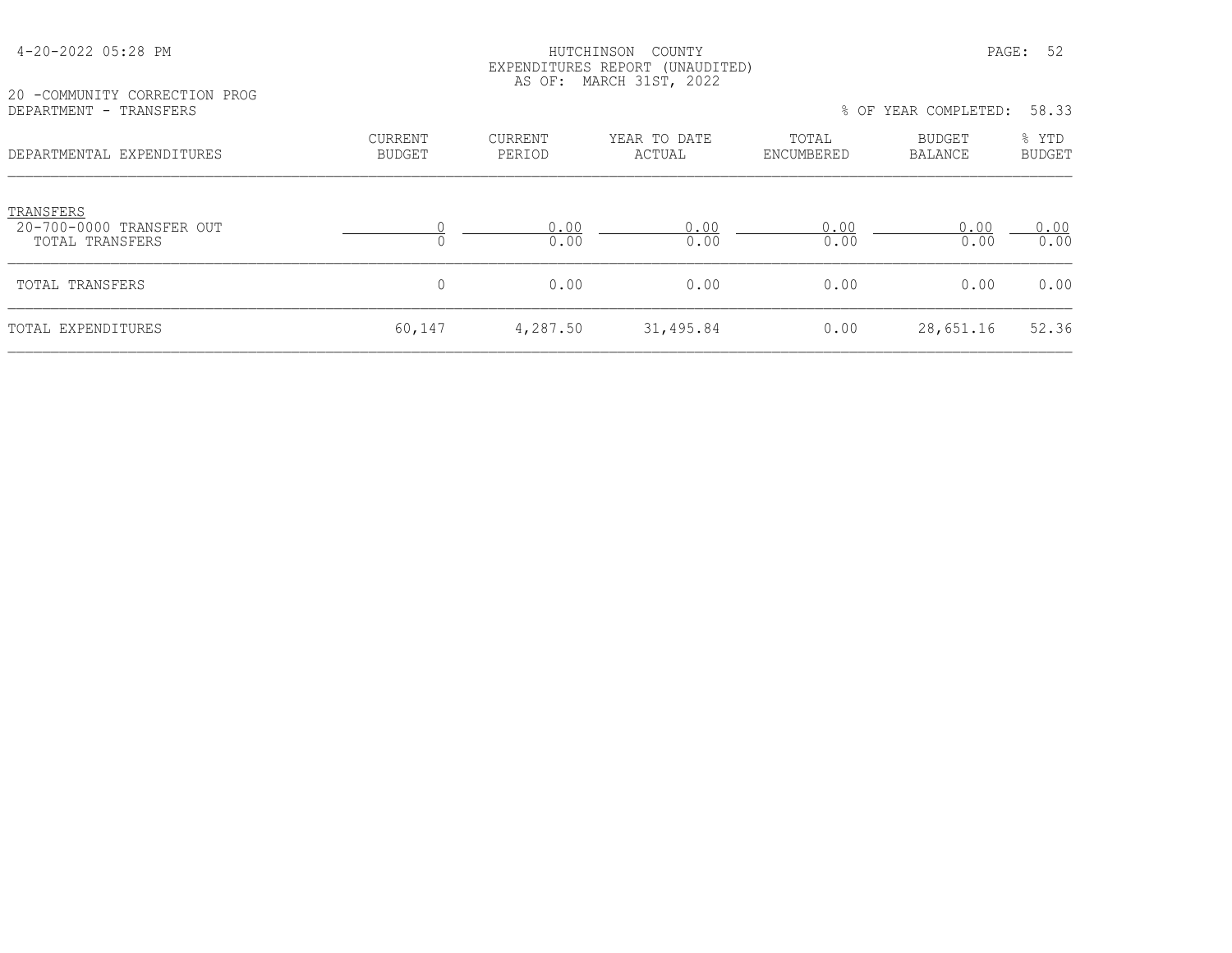| 4-20-2022 05:28 PM |
|--------------------|
|--------------------|

# 21 -JUVENILE STATE<br>DEPARTMENT - JUVENILE

| DEPARTMENTAL EXPENDITURES                                             | CURRENT<br><b>BUDGET</b> | <b>CURRENT</b><br>PERIOD | YEAR TO DATE<br>ACTUAL | TOTAL<br>ENCUMBERED | BUDGET<br>BALANCE | % YTD<br><b>BUDGET</b> |
|-----------------------------------------------------------------------|--------------------------|--------------------------|------------------------|---------------------|-------------------|------------------------|
| PAYROLL                                                               |                          |                          |                        |                     |                   |                        |
| 21-571-1020 SALARY, OFFICER                                           | 10,054                   | 837.85                   | 5,864.95               | 0.00                | 4,189.25          | 58.33                  |
| 21-571-1021 INTEREST/SALARY                                           |                          | 0.00                     | 0.00                   | 0.00                | 0.00              | 0.00                   |
| 21-571-1022 SAL.ADJ. CHIEF OFFICER                                    | $\circ$<br>$\Omega$      | 0.00                     | 0.00                   | 0.00                | 0.00              | 0.00                   |
| 21-571-1023 SAL.ADJ.ASSISTANT<br>21-571-1024 SAL.ADJ.JPO OFFICER      | $\mathbf{0}$             | 0.00<br>0.00             | 0.00<br>0.00           | 0.00<br>0.00        | 0.00<br>0.00      | 0.00<br>0.00           |
| 21-571-1025 SAL.ADJ.PROG.SANT.OFFICER                                 | $\Omega$                 | 0.00                     | 0.00                   | 0.00                | 0.00              | 0.00                   |
| 21-571-1026 SAL.ADJ.ISP OFFICER                                       | $\Omega$                 | 0.00                     | 0.00                   | 0.00                | 0.00              | 0.00                   |
| 21-571-1030 SALARY, ASSISTANT                                         | 8,590                    | 715.85                   | 5,010.95               | 0.00                | 3,579.25          | 58.33                  |
| 21-571-1040 SALARY, OFFICE MANAGER                                    | 1,800                    | 150.00                   | 1,050.00               | 0.00                | 750.00            | 58.33                  |
| 21-571-1041 SALARY, RECEPTIONIST                                      | 25,464                   | 2,121.98                 | 14,853.86              | 0.00                | 10,609.90         | 58.33                  |
| 21-571-1050 SALARY, JPO OFFICER                                       | 7,106                    | 592.19                   | 4, 145. 33             | 0.00                | 2,960.95          | 58.33                  |
| 21-571-1060 PROG. SANC. OFFICER<br>21-571-1070 SALARY, TRANSPORTATION | 22,033<br>$\mathbf{0}$   | 0.00<br>0.00             | 22,033.16<br>0.00      | 0.00<br>0.00        | 0.00<br>0.00      | 100.00<br>0.00         |
| 21-571-1080 SALARY, ISP OFFICER                                       | 52,440                   | 4,370.02                 | 30,590.14              | 0.00                | 21,850.10         | 58.33                  |
| 21-571-1360 Longevity                                                 | 180                      | 15.00                    | 105.00                 | 0.00                | 75.00             | 58.33                  |
| 21-571-2010 SOCIAL SECURITY                                           | 9,767                    | 648.35                   | 6,131.07               | 0.00                | 3,635.53          | 62.78                  |
| 21-571-2020 EMPLOYEE INSURANCE                                        | $\mathbf 0$              | 0.00                     | 0.00                   | 0.00                | 0.00              | 0.00                   |
| 21-571-2025 LIFE INSURANCE                                            | $\Omega$                 | 0.00                     | 0.00                   | 0.00                | 0.00              | 0.00                   |
| 21-571-2030 RETIREMENT                                                | 14,631                   | 1,016.74                 | 9,547.50               | 0.00                | 5,083.64          | 65.25                  |
| TOTAL PAYROLL                                                         | 152,066                  | 10,467.98                | 99,331.96              | 0.00                | 52,733.62         | 65.32                  |
| OPERATING                                                             |                          |                          |                        |                     |                   |                        |
| 21-571-3000 OPERATING EXPENSE                                         | $\Omega$                 | 0.00                     | 0.00                   | 0.00                | 0.00              | 0.00                   |
| 21-571-3100 OFFICE SUPPLIES                                           | 2,037                    | 55.03                    | 1,942.52               | 0.00                | 94.48             | 95.36                  |
| 21-571-3110 POSTAGE                                                   | 0                        | 0.00                     | 0.00                   | 0.00                | 0.00              | 0.00                   |
| 21-571-3380 CLOTHING AND HYGIENE<br>21-571-4010 AUDIT                 | $\Omega$<br>$\Omega$     | 0.00<br>0.00             | 0.00<br>0.00           | 0.00<br>0.00        | 0.00<br>0.00      | 0.00<br>0.00           |
| 21-571-4049 GRANT N PSYCHOLOGICAL                                     |                          | 0.00                     | 0.00                   | 0.00                | 0.00              | 0.00                   |
| 21-571-4050 PSYCHOLOGICAL                                             | $0$<br>5,393             | 0.00                     | 5,390.00               | 0.00                | 3.00              | 99.94                  |
| 21-571-4051 MEDICAL/DENTAL                                            | $\Omega$                 | 0.00                     | 0.00                   | 0.00                | 0.00              | 0.00                   |
| 21-571-4200 TELEPHONE                                                 | $\bigcap$                | 0.00                     | 0.00                   | 0.00                | 0.00              | 0.00                   |
| 21-571-4289 TRANSPORT                                                 | $\bigcap$                | 0.00                     | 0.00                   | 0.00                | 0.00              | 0.00                   |
| 21-571-4290 TRAVEL & TRAINING                                         | 10,000                   | 2,802.17                 | 5, 117.81              | 0.00                | 4,882.19          | 51.18                  |
| 21-571-4291 TRANSPORTATION & MEALS<br>21-571-4292 REGISTRATION FEES   | $\Omega$<br>$\mathbf{0}$ | 0.00<br>0.00             | 0.00<br>0.00           | 0.00<br>0.00        | 0.00<br>0.00      | 0.00<br>0.00           |
| 21-571-4869 INTER-COUNTY CONTRACTS GRAN                               | $\Omega$                 | 0.00                     | 0.00                   | 0.00                | 0.00              | 0.00                   |
| 21-571-4870 RESIDENTIAL DETENTION                                     | 27,486                   | 0.00                     | 0.00                   | 0.00                | 27,486.00         | 0.00                   |
| 21-571-4871 DETENTION/ PRE & POST                                     | 22,773                   | 3,000.00                 | 11,600.00              | 0.00                | 11,173.00         | 50.94                  |
| 21-571-4990 MISC. PROGRAMS GRANT R NOBL                               | 2,132                    | 0.00                     | 2,132.33               | 0.00(               | 0.33)             | 100.02                 |
| 21-571-4991 VOC. & ED. FEES AND SUPPLIE                               | $\mathbf{0}$             | 0.00                     | 0.00                   | 0.00                | 0.00              | 0.00                   |
| 21-571-5700 MAINTENANCE & REPAIRS                                     | $\mathbf 0$              | 0.00                     | 0.00                   | 0.00                | 0.00              | 0.00                   |
| 21-571-5990 CAPITAL OUTLAY                                            |                          | 0.00                     | 0.00                   | 0.00                | 0.00              | 0.00                   |
| TOTAL OPERATING                                                       | 69,821                   | 5,857.20                 | 26, 182.66             | 0.00                | 43,638.34         | 37.50                  |

 EXPENDITURES REPORT (UNAUDITED) AS OF: MARCH 31ST, 2022

HUTCHINSON COUNTY **PAGE: 53** 

% OF YEAR COMPLETED: 58.33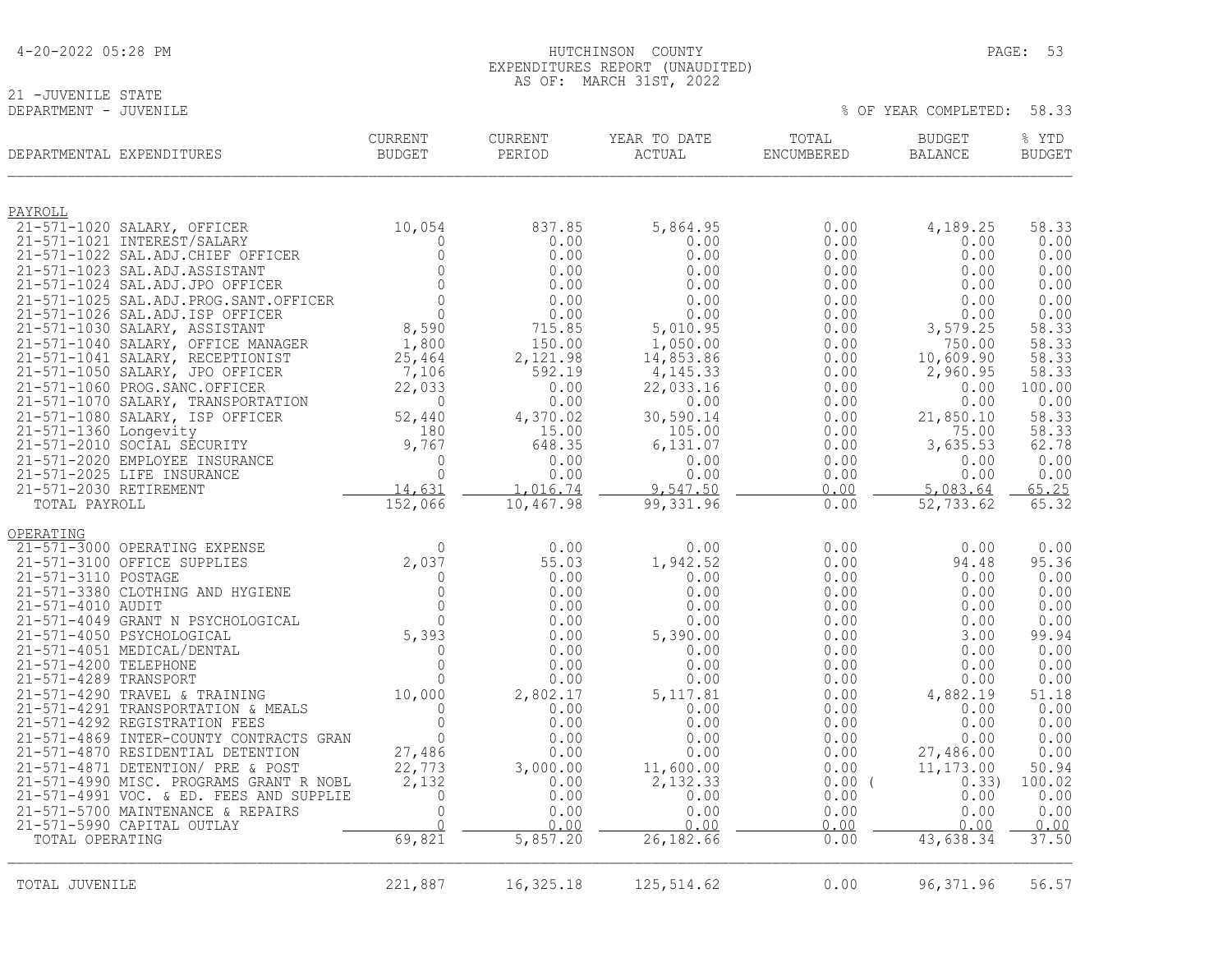| 21 -JUVENILE STATE                                       | EXPENDITURES REPORT (UNAUDITED)<br>AS OF: MARCH 31ST, 2022 |                   |                        |                     |                          |                        |  |  |
|----------------------------------------------------------|------------------------------------------------------------|-------------------|------------------------|---------------------|--------------------------|------------------------|--|--|
| DEPARTMENT - TRANSFERS                                   |                                                            |                   |                        |                     | % OF YEAR COMPLETED:     | 58.33                  |  |  |
| DEPARTMENTAL EXPENDITURES                                | <b>CURRENT</b><br><b>BUDGET</b>                            | CURRENT<br>PERIOD | YEAR TO DATE<br>ACTUAL | TOTAL<br>ENCUMBERED | BUDGET<br><b>BALANCE</b> | % YTD<br><b>BUDGET</b> |  |  |
| TRANSFERS<br>21-700-0000 TRANSFER OUT<br>TOTAL TRANSFERS |                                                            | 0.00<br>0.00      | 0.00<br>0.00           | 0.00<br>0.00        | 0.00<br>0.00             | 0.00<br>0.00           |  |  |
| TOTAL TRANSFERS                                          | $\mathbf 0$                                                | 0.00              | 0.00                   | 0.00                | 0.00                     | 0.00                   |  |  |
| TOTAL EXPENDITURES                                       | 221,887                                                    | 16,325.18         | 125,514.62             | 0.00                | 96,371.96                | 56.57                  |  |  |

4-20-2022 05:28 PM HUTCHINSON COUNTY PAGE: 54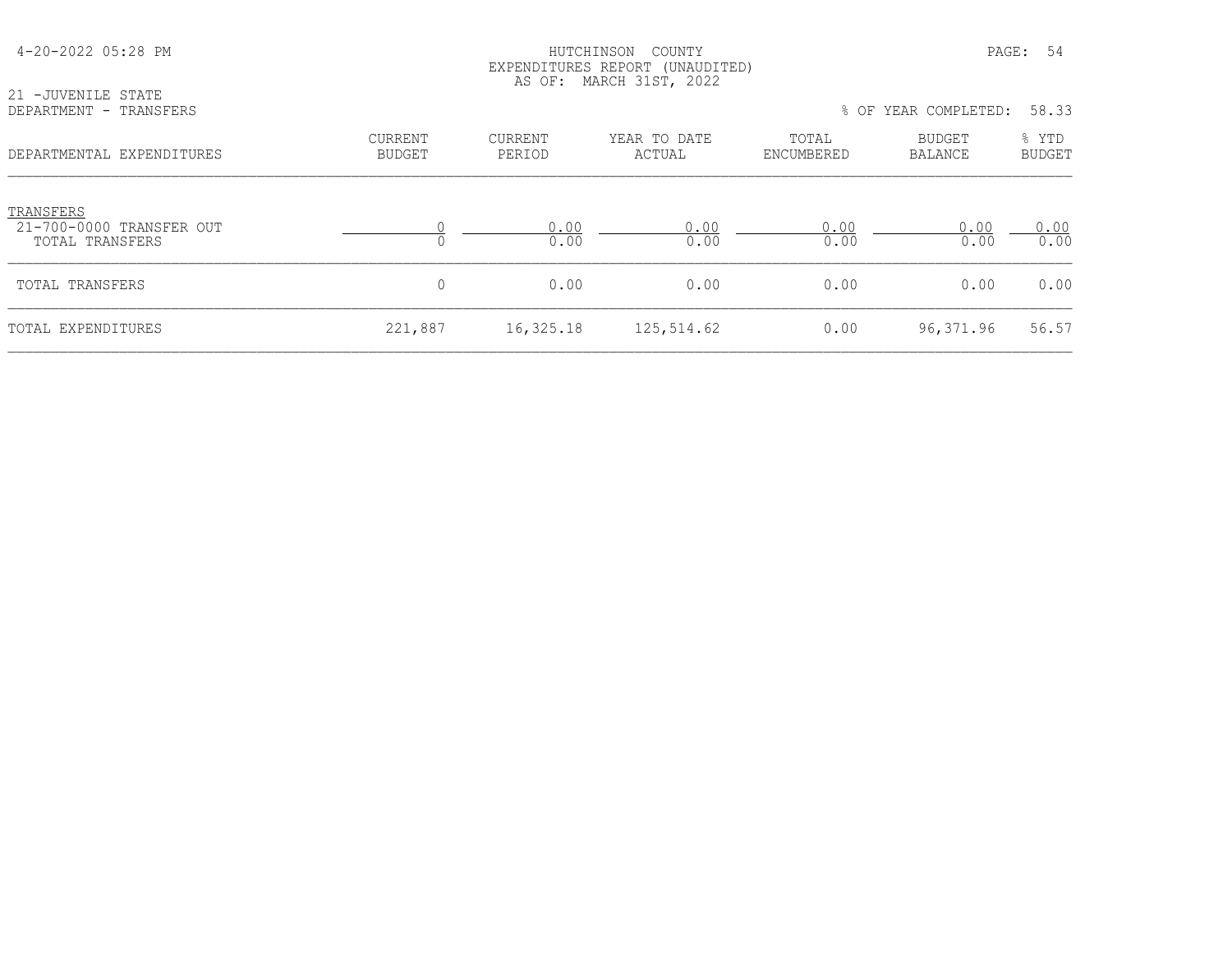| 4-20-2022 05:28 PM |  |  |
|--------------------|--|--|
|--------------------|--|--|

### HUTCHINSON COUNTY PAGE: 55 EXPENDITURES REPORT (UNAUDITED) AS OF: MARCH 31ST, 2022

24 -COURT REPORTER DEPARTMENT - CRT.REPORTER SERVICES FUN % OF YEAR COMPLETED: 58.33

| --------------<br>CILI, ILLUI CILILII CILILVICIO I OIN     |                                 |                                             |              |                     | $\circ$ of think communities. |                        |  |
|------------------------------------------------------------|---------------------------------|---------------------------------------------|--------------|---------------------|-------------------------------|------------------------|--|
| DEPARTMENTAL EXPENDITURES                                  | <b>CURRENT</b><br><b>BUDGET</b> | CURRENT<br>YEAR TO DATE<br>PERIOD<br>ACTUAL |              | TOTAL<br>ENCUMBERED | <b>BUDGET</b><br>BALANCE      | % YTD<br><b>BUDGET</b> |  |
| PAYROLL<br>24-465-1020 SALARY SUPPLEMENT<br>TOTAL PAYROLL  |                                 | 0.00<br>0.00                                | 0.00<br>0.00 | 0.00<br>0.00        | 0.00<br>0.00                  | 0.00<br>0.00           |  |
| OPERATING<br>24-465-5990 CAPITAL OUTLAY<br>TOTAL OPERATING |                                 | 0.00<br>0.00                                | 0.00<br>0.00 | 0.00<br>0.00        | 0.00<br>0.00                  | 0.00<br>0.00           |  |
| TOTAL CRT.REPORTER SERVICES FUN                            | $\Omega$                        | 0.00                                        | 0.00         | 0.00                | 0.00                          | 0.00                   |  |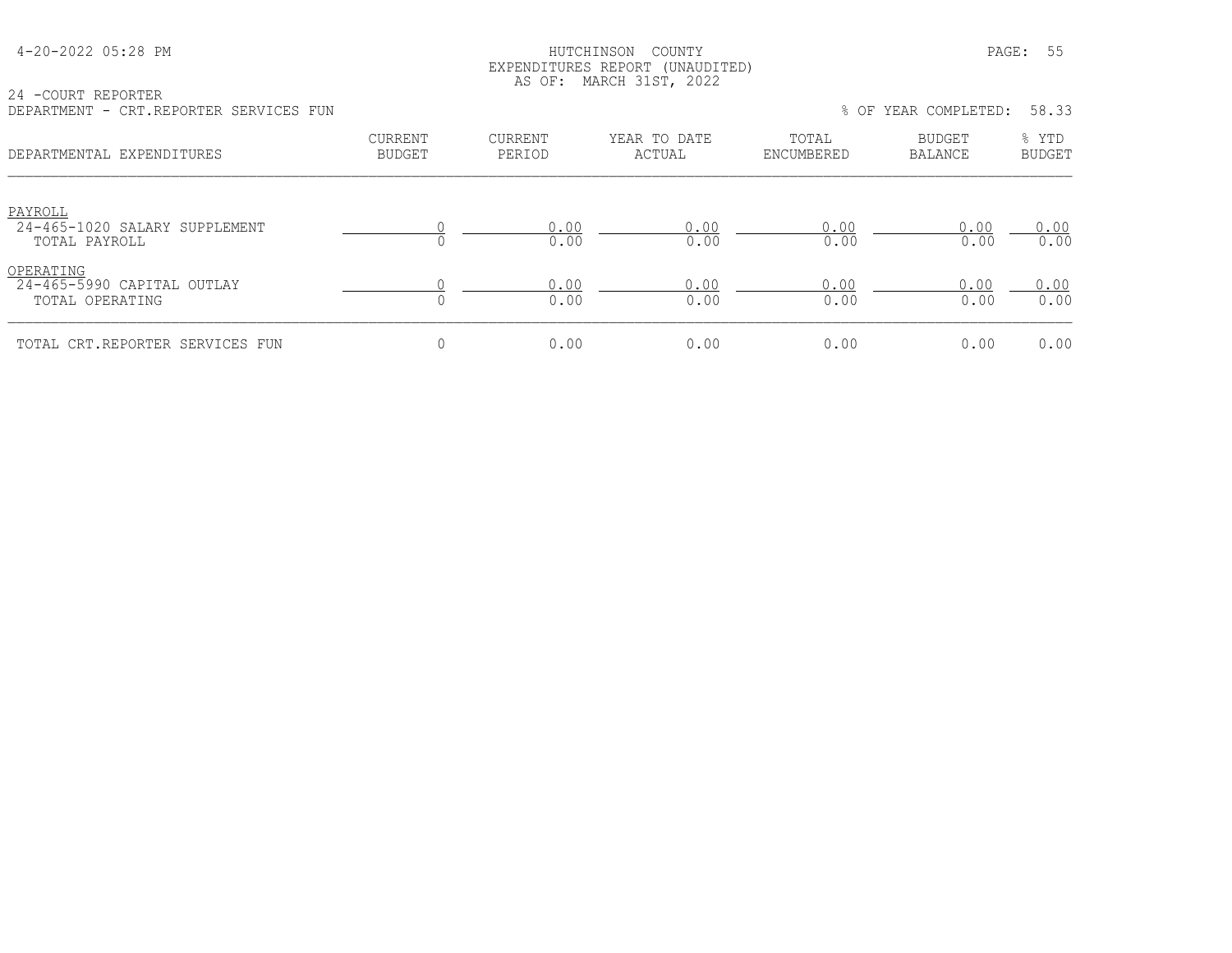| 24 - COURT REPORTER                                      |                                 |                          | EXPENDITURES REPORT (UNAUDITED)<br>AS OF: MARCH 31ST, 2022 |                     |                   |                        |
|----------------------------------------------------------|---------------------------------|--------------------------|------------------------------------------------------------|---------------------|-------------------|------------------------|
| DEPARTMENT - TRANSFERS                                   |                                 |                          |                                                            | % OF                | YEAR COMPLETED:   | 58.33                  |
| DEPARTMENTAL EXPENDITURES                                | <b>CURRENT</b><br><b>BUDGET</b> | <b>CURRENT</b><br>PERIOD | YEAR TO DATE<br>ACTUAL                                     | TOTAL<br>ENCUMBERED | BUDGET<br>BALANCE | % YTD<br><b>BUDGET</b> |
| TRANSFERS<br>24-700-0000 TRANSFER OUT<br>TOTAL TRANSFERS | 4,171<br>4,171                  | 0.00<br>0.00             | 4,171.02<br>4,171.02                                       | 0.00<br>0.00        | 0.00<br>0.00      | 100.00<br>100.00       |
| TOTAL TRANSFERS                                          | 4,171                           | 0.00                     | 4,171.02                                                   | 0.00                | 0.00              | 100.00                 |
| TOTAL EXPENDITURES                                       | 4,171                           | 0.00                     | 4,171.02                                                   | 0.00                | 0.00              | 100.00                 |

4-20-2022 05:28 PM HUTCHINSON COUNTY PAGE: 56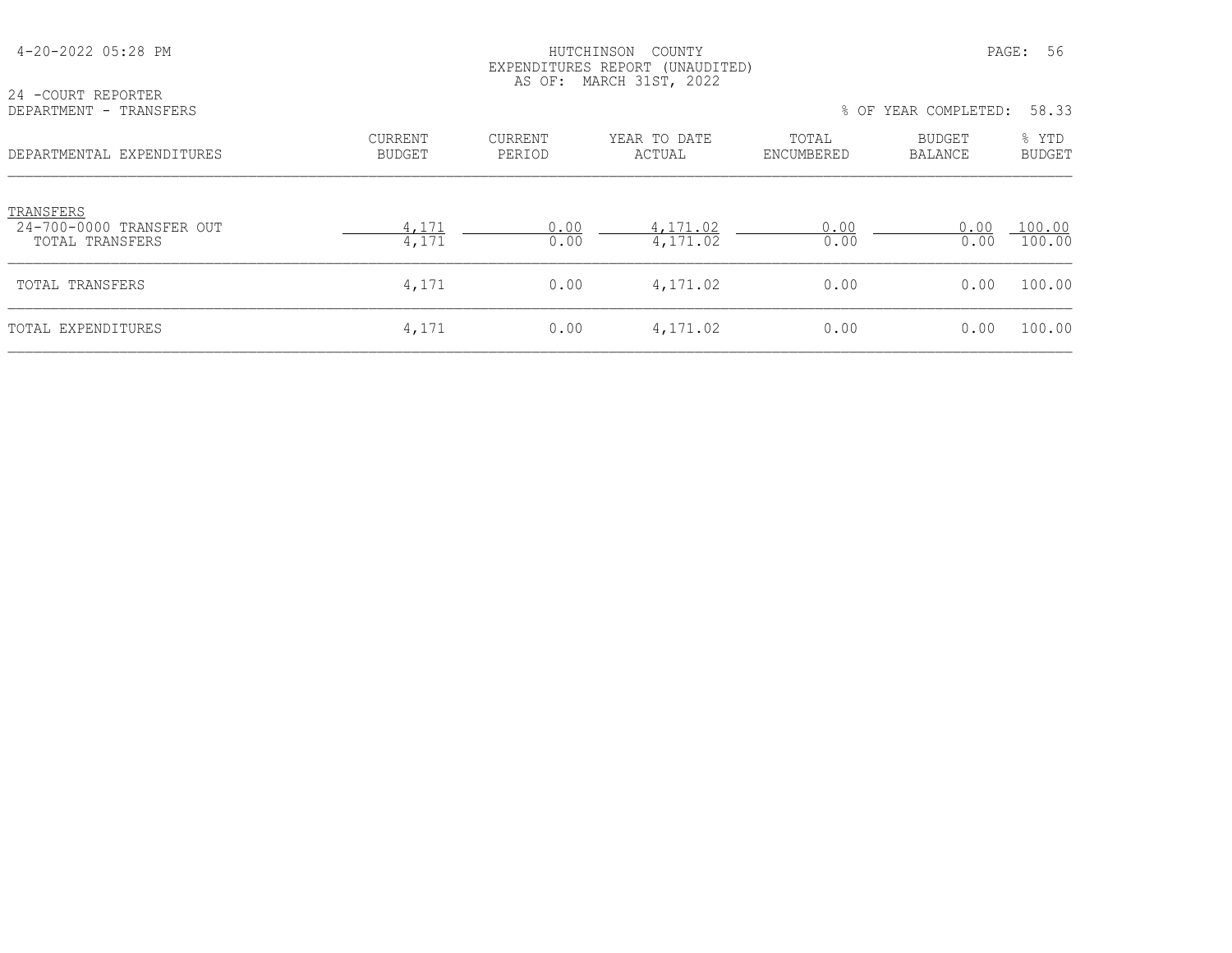### HUTCHINSON COUNTY PAGE: 57 EXPENDITURES REPORT (UNAUDITED) AS OF: MARCH 31ST, 2022

| 25 -JUVENILE GRANT C         | $1.10 \, \text{V} - 1.11 \, \text{m}$<br><u>in the community of the community of the community of the community of the community of the community of the community of the community of the community of the community of the community of the community of the community </u> |  |  |                            |  |
|------------------------------|-------------------------------------------------------------------------------------------------------------------------------------------------------------------------------------------------------------------------------------------------------------------------------|--|--|----------------------------|--|
| DEPARTMENT - JUVENILE GRANTC |                                                                                                                                                                                                                                                                               |  |  | % OF YEAR COMPLETED: 50.00 |  |

|  |  | OF YEAR COMPLETED: | 50.00 |  |
|--|--|--------------------|-------|--|
|--|--|--------------------|-------|--|

| DEPARTMENTAL EXPENDITURES                             | <b>CURRENT</b><br><b>BUDGET</b> | CURRENT<br>PERIOD | YEAR TO DATE<br>ACTUAL | TOTAL<br>ENCUMBERED | <b>BUDGET</b><br>BALANCE | % YTD<br><b>BUDGET</b> |
|-------------------------------------------------------|---------------------------------|-------------------|------------------------|---------------------|--------------------------|------------------------|
| OPERATING<br>25-575-4869 PLACEMENT<br>TOTAL OPERATING |                                 | 0.00<br>0.00      | 0.00<br>0.00           | 0.00<br>0.00        | 0.00<br>0.00             | 0.00<br>0.00           |
| TOTAL JUVENILE GRANTC                                 | 0                               | 0.00              | 0.00                   | 0.00                | 0.00                     | 0.00                   |
| TOTAL EXPENDITURES                                    | 0                               | 0.00              | 0.00                   | 0.00                | 0.00                     | 0.00                   |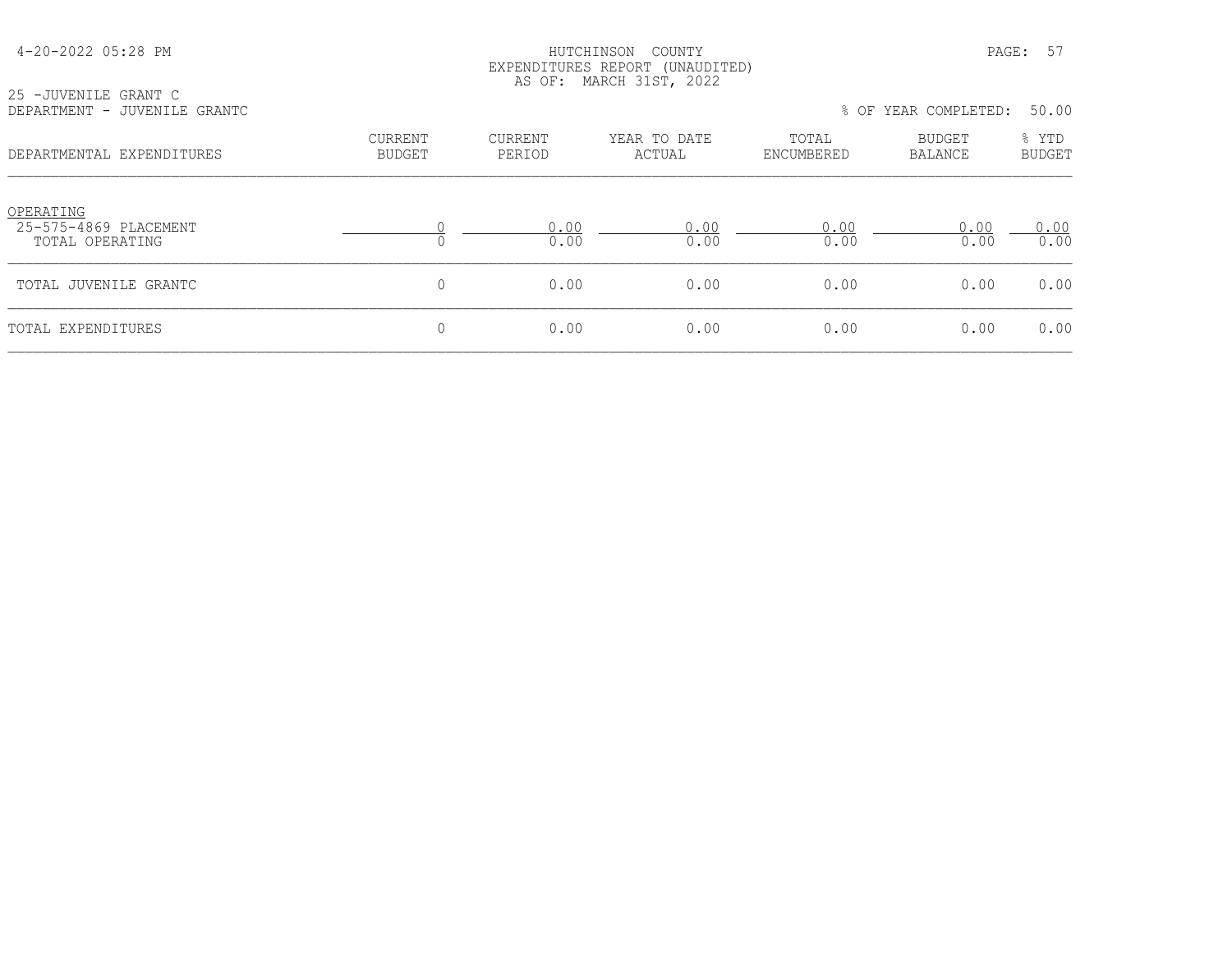### 4-20-2022 05:28 PM HUTCHINSON COUNTY PAGE: 58 EXPENDITURES REPORT (UNAUDITED) AS OF: MARCH 31ST, 2022

| 26 -JUVENILE SPECIAL          |  |  |
|-------------------------------|--|--|
| DEPARTMENT - JUVENILE SPECIAL |  |  |

| LU UUVLINIILU DILUUIAU<br>DEPARTMENT - JUVENILE SPECIAL                       |                                 |                          |                           |                      | % OF YEAR COMPLETED:           | 58.33                  |
|-------------------------------------------------------------------------------|---------------------------------|--------------------------|---------------------------|----------------------|--------------------------------|------------------------|
| DEPARTMENTAL EXPENDITURES                                                     | <b>CURRENT</b><br><b>BUDGET</b> | <b>CURRENT</b><br>PERIOD | YEAR TO DATE<br>ACTUAL    | TOTAL<br>ENCUMBERED  | BUDGET<br><b>BALANCE</b>       | % YTD<br>BUDGET        |
| OPERATING<br>26-576-4810 DUES<br>26-576-4990 MISCELLANEOUS<br>TOTAL OPERATING | 1,000<br>3,000<br>4,000         | 0.00<br>103.07<br>103.07 | 20.00<br>632.19<br>652.19 | 0.00<br>0.00<br>0.00 | 980.00<br>2,367.81<br>3,347.81 | 2.00<br>21.07<br>16.30 |
| TOTAL JUVENILE SPECIAL                                                        | 4,000                           | 103.07                   | 652.19                    | 0.00                 | 3,347.81                       | 16.30                  |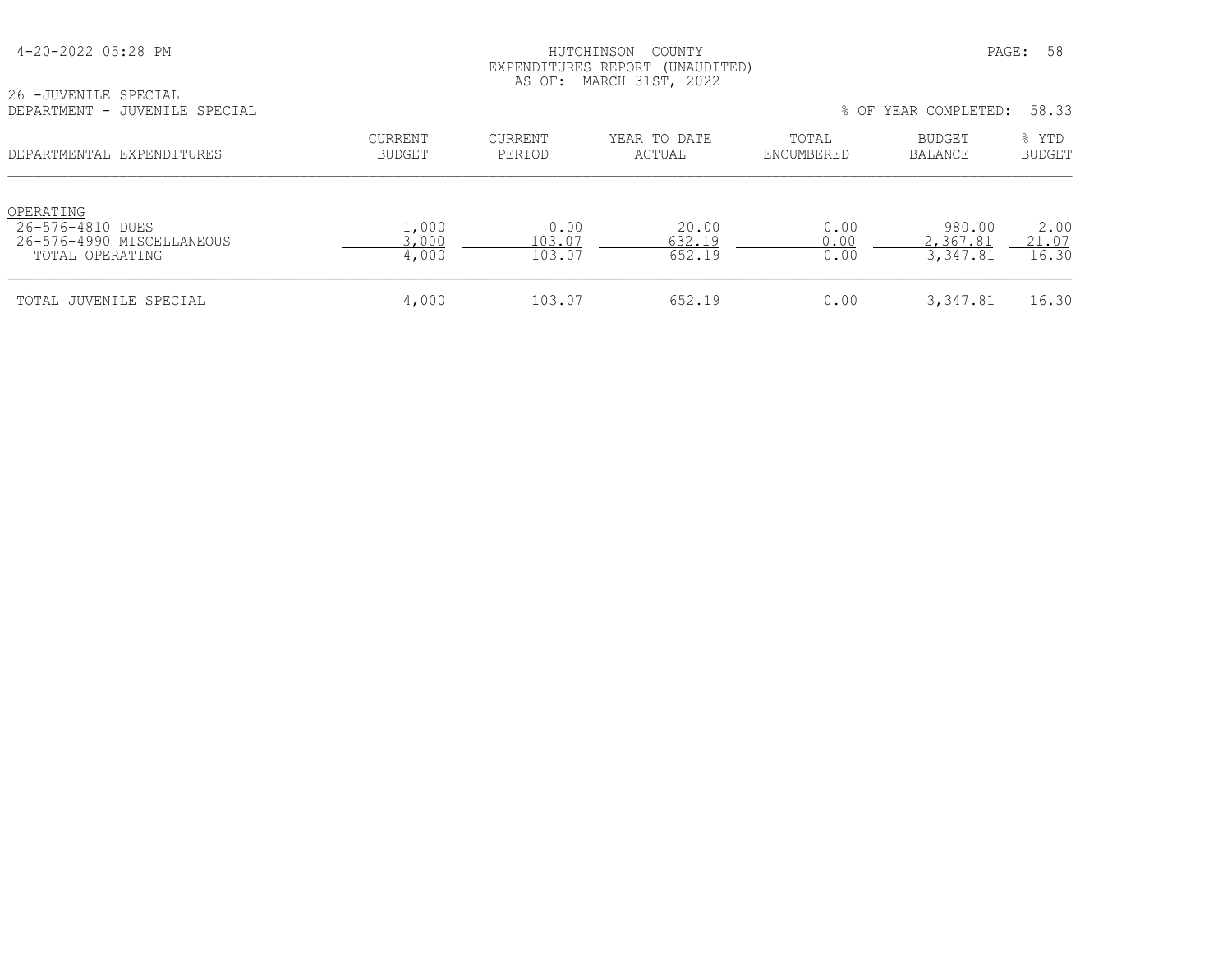|                                                                                              |                          |                      | EXPENDITURES REPORT (UNAUDITED)<br>AS OF: MARCH 31ST, 2022 |                      |                                 |                      |
|----------------------------------------------------------------------------------------------|--------------------------|----------------------|------------------------------------------------------------|----------------------|---------------------------------|----------------------|
| 26 - JUVENILE SPECIAL<br>DEPARTMENT - TRANSFERS                                              |                          |                      |                                                            |                      | % OF YEAR COMPLETED:            | 58.33                |
| DEPARTMENTAL EXPENDITURES                                                                    | CURRENT<br><b>BUDGET</b> | CURRENT<br>PERIOD    | YEAR TO DATE<br>ACTUAL                                     | TOTAL<br>ENCUMBERED  | <b>BUDGET</b><br><b>BALANCE</b> | % YTD<br>BUDGET      |
| TRANSFERS<br>$26 - 700 - 000$<br>TRANSFER OUT<br>26-700-0000 TRANSFER OUT<br>TOTAL TRANSFERS | 0                        | 0.00<br>0.00<br>0.00 | 0.00<br>0.00<br>0.00                                       | 0.00<br>0.00<br>0.00 | 0.00<br>0.00<br>0.00            | 0.00<br>0.00<br>0.00 |
| TOTAL TRANSFERS                                                                              | 0                        | 0.00                 | 0.00                                                       | 0.00                 | 0.00                            | 0.00                 |
| TOTAL EXPENDITURES                                                                           | 4,000                    | 103.07               | 652.19                                                     | 0.00                 | 3,347.81                        | 16.30                |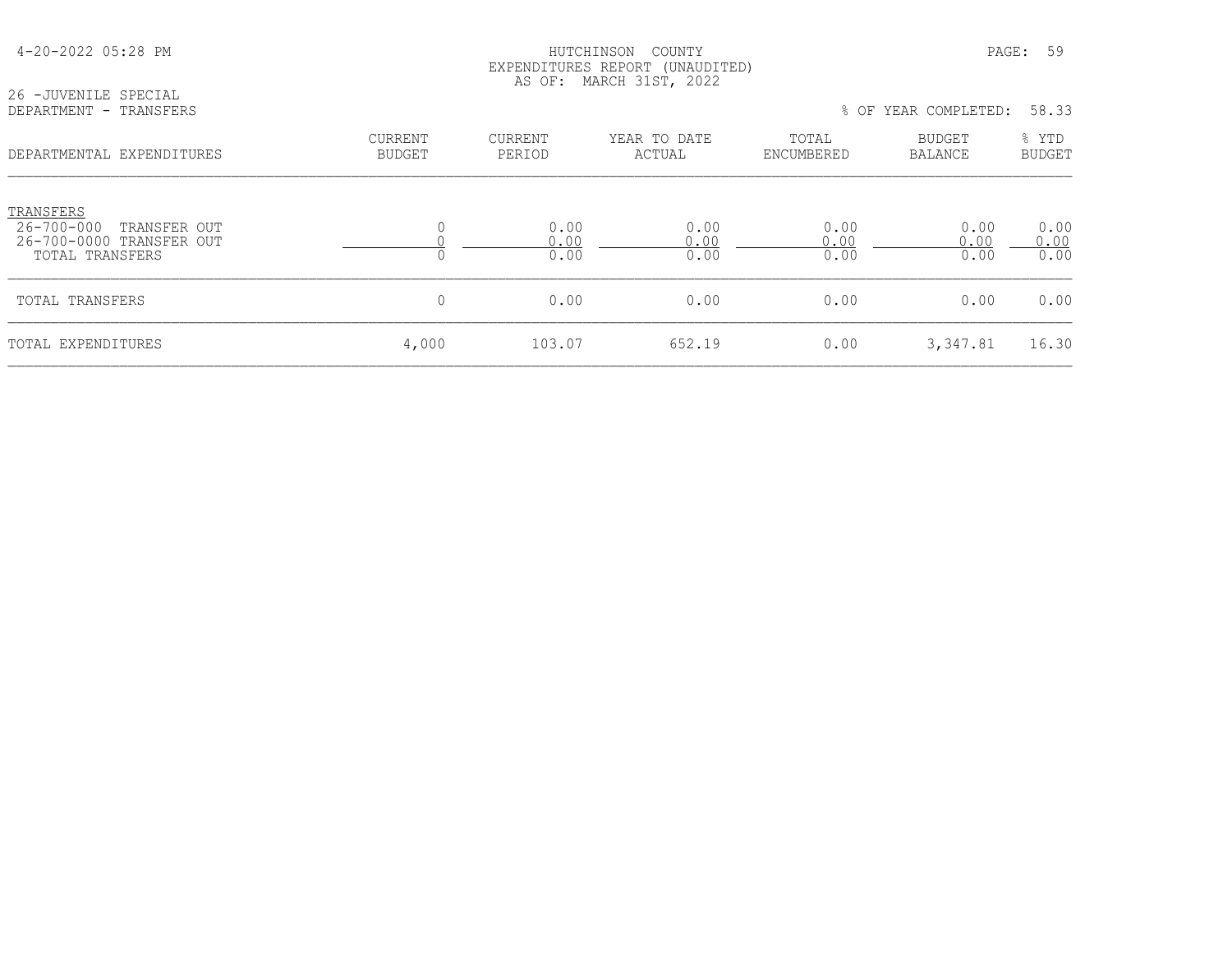### HUTCHINSON COUNTY PAGE: 60 EXPENDITURES REPORT (UNAUDITED) AS OF: MARCH 31ST, 2022

27 -CHILD SUPPORT - DISTRICT

| 27-450-4990 MISCELLANEOUS<br>27-450-5700 EQUIPMENT<br>TOTAL OPERATING | 3,250<br>3,250 | J.UU<br>n n | n r<br>250.00 | .00  | 0.00 | 100.00<br>100.00 |
|-----------------------------------------------------------------------|----------------|-------------|---------------|------|------|------------------|
| TOTAL DISTRICT CLERK                                                  | 250,           | 0.00        | 8,250.00      | 0.00 | 0.00 | 100.00           |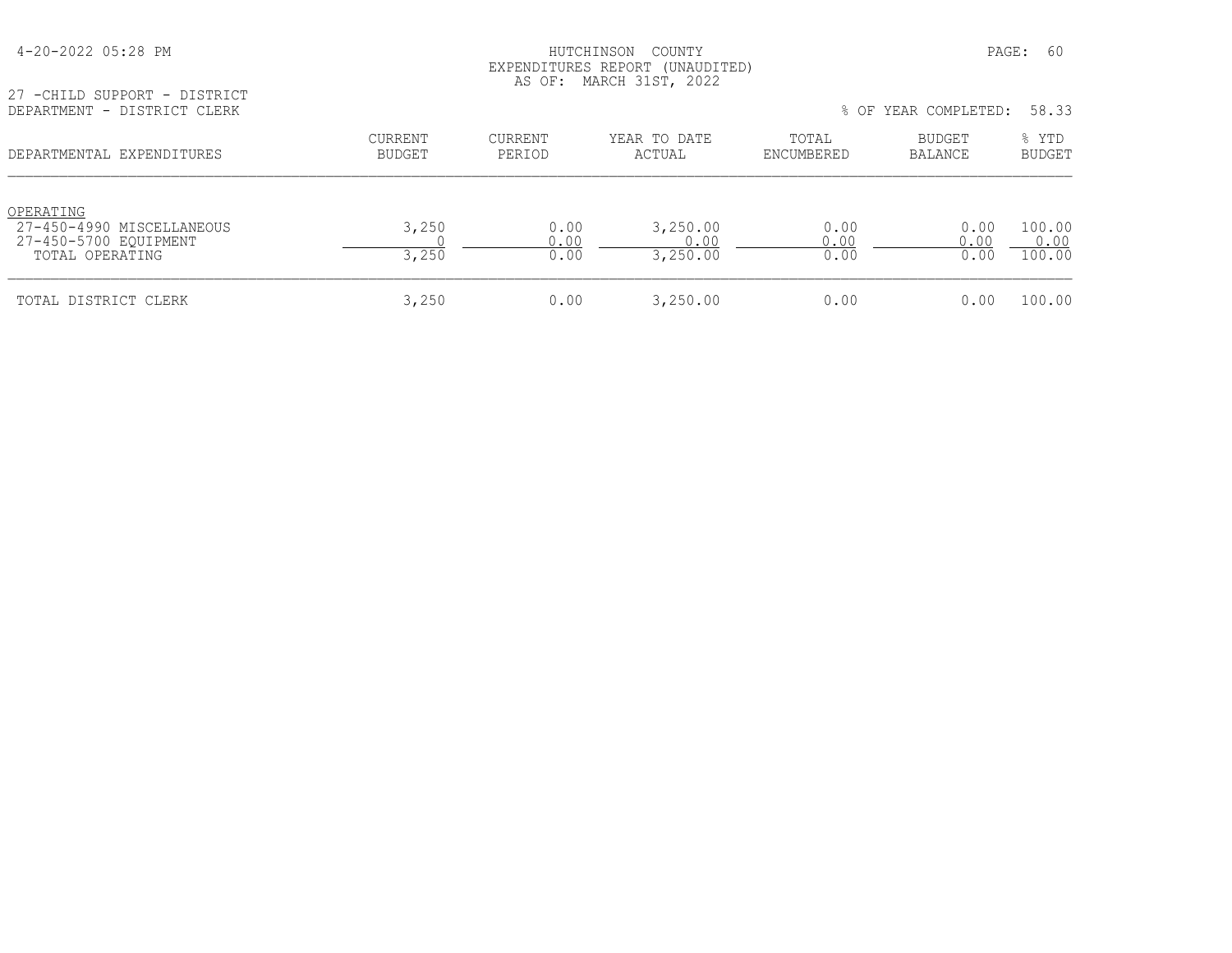| 27 -CHILD SUPPORT - DISTRICT                             |                          |                          | EXPENDITURES REPORT (UNAUDITED)<br>AS OF: MARCH 31ST, 2022 |                     |                          |                        |
|----------------------------------------------------------|--------------------------|--------------------------|------------------------------------------------------------|---------------------|--------------------------|------------------------|
| DEPARTMENT - TRANSFERS                                   |                          |                          |                                                            |                     | % OF YEAR COMPLETED:     | 58.33                  |
| DEPARTMENTAL EXPENDITURES                                | CURRENT<br><b>BUDGET</b> | <b>CURRENT</b><br>PERIOD | YEAR TO DATE<br>ACTUAL                                     | TOTAL<br>ENCUMBERED | <b>BUDGET</b><br>BALANCE | % YTD<br><b>BUDGET</b> |
| TRANSFERS<br>27-700-0000 TRANSFER OUT<br>TOTAL TRANSFERS |                          | 0.00<br>0.00             | 0.00<br>0.00                                               | 0.00<br>0.00        | 0.00<br>0.00             | 0.00<br>0.00           |
| TOTAL TRANSFERS                                          | 0                        | 0.00                     | 0.00                                                       | 0.00                | 0.00                     | 0.00                   |
| TOTAL EXPENDITURES                                       | 3,250                    | 0.00                     | 3,250.00                                                   | 0.00                | 0.00                     | 100.00                 |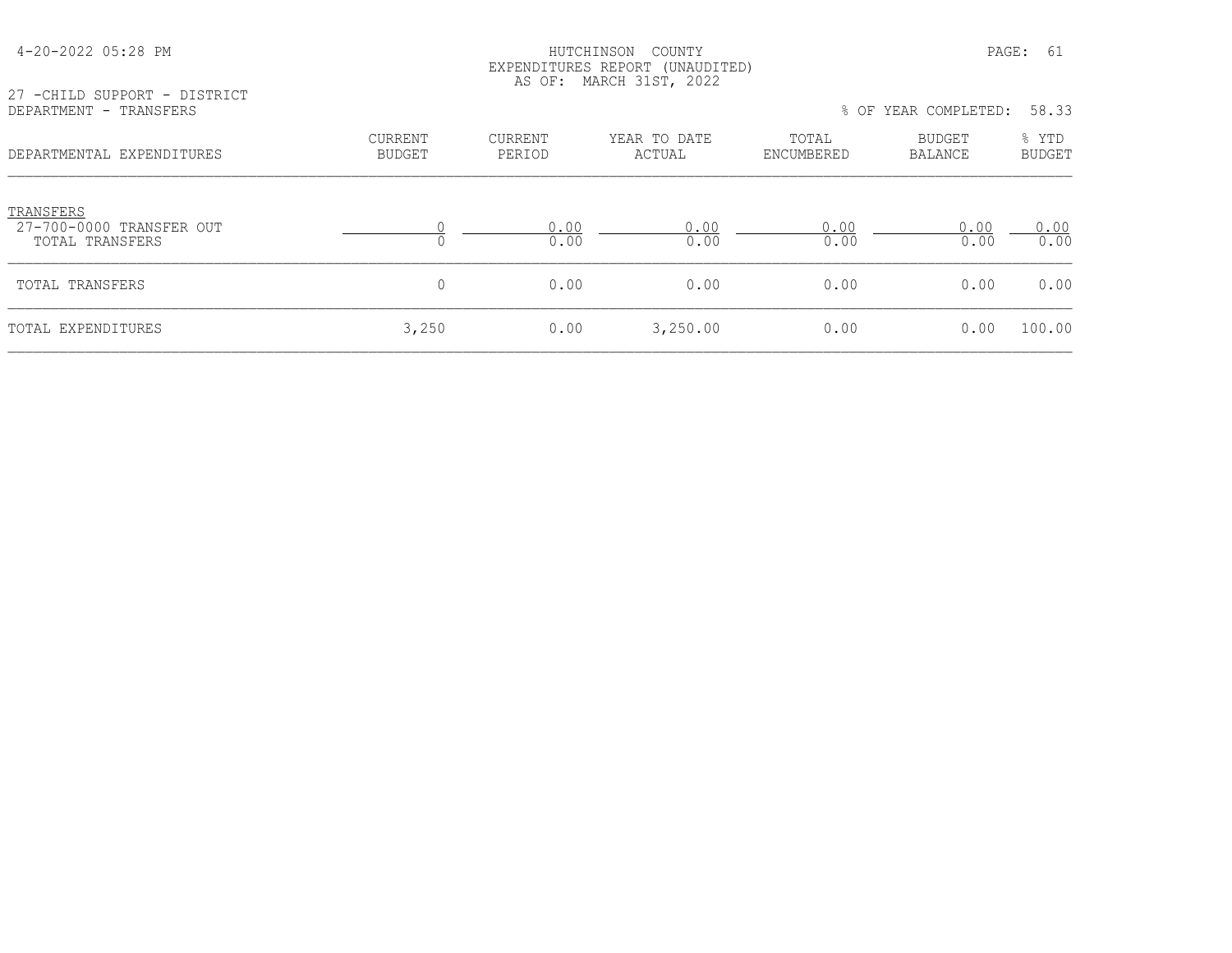| 4-20-2022 05:28 PM |  |
|--------------------|--|
|--------------------|--|

## HUTCHINSON COUNTY PAGE: 62 EXPENDITURES REPORT (UNAUDITED) AS OF: MARCH 31ST, 2022

29 -RECORDS ARCHIVE FUND DEPARTMENT - RECORDS ARCHIVE CO. CLERK % OF YEAR COMPLETED: 50.00

| LE LAIVITENT<br>INSCOMBO ARCHIVE CO. CHERR                                                                                                                        |                                 |                                      |                                      |                                                | 0 UI ILAN CONILLELL.                 | JV.VV                                    |
|-------------------------------------------------------------------------------------------------------------------------------------------------------------------|---------------------------------|--------------------------------------|--------------------------------------|------------------------------------------------|--------------------------------------|------------------------------------------|
| DEPARTMENTAL EXPENDITURES                                                                                                                                         | <b>CURRENT</b><br><b>BUDGET</b> | CURRENT<br>PERIOD                    | YEAR TO DATE<br>ACTUAL               | TOTAL<br>ENCUMBERED                            | <b>BUDGET</b><br>BALANCE             | % YTD<br><b>BUDGET</b>                   |
| OPERATING<br>29-693-4990 MISCELLANEOUS<br>29-693-5750 COUNTY CLERK RECORDS<br>29-693-5760 DISTRICT CLERK RECORDS<br>29-693-5990 CAPITAL OUTLAY<br>TOTAL OPERATING | 30,000<br>30,000                | 0.00<br>0.00<br>0.00<br>0.00<br>0.00 | 0.00<br>0.00<br>0.00<br>0.00<br>0.00 | 0.00<br>30,000.00<br>0.00<br>0.00<br>30,000.00 | 0.00<br>0.00<br>0.00<br>0.00<br>0.00 | 0.00<br>100.00<br>0.00<br>0.00<br>100.00 |
| TOTAL RECORDS ARCHIVE CO. CLERK                                                                                                                                   | 30,000                          | 0.00                                 | 0.00                                 | 30,000.00                                      | 0.00                                 | 100.00                                   |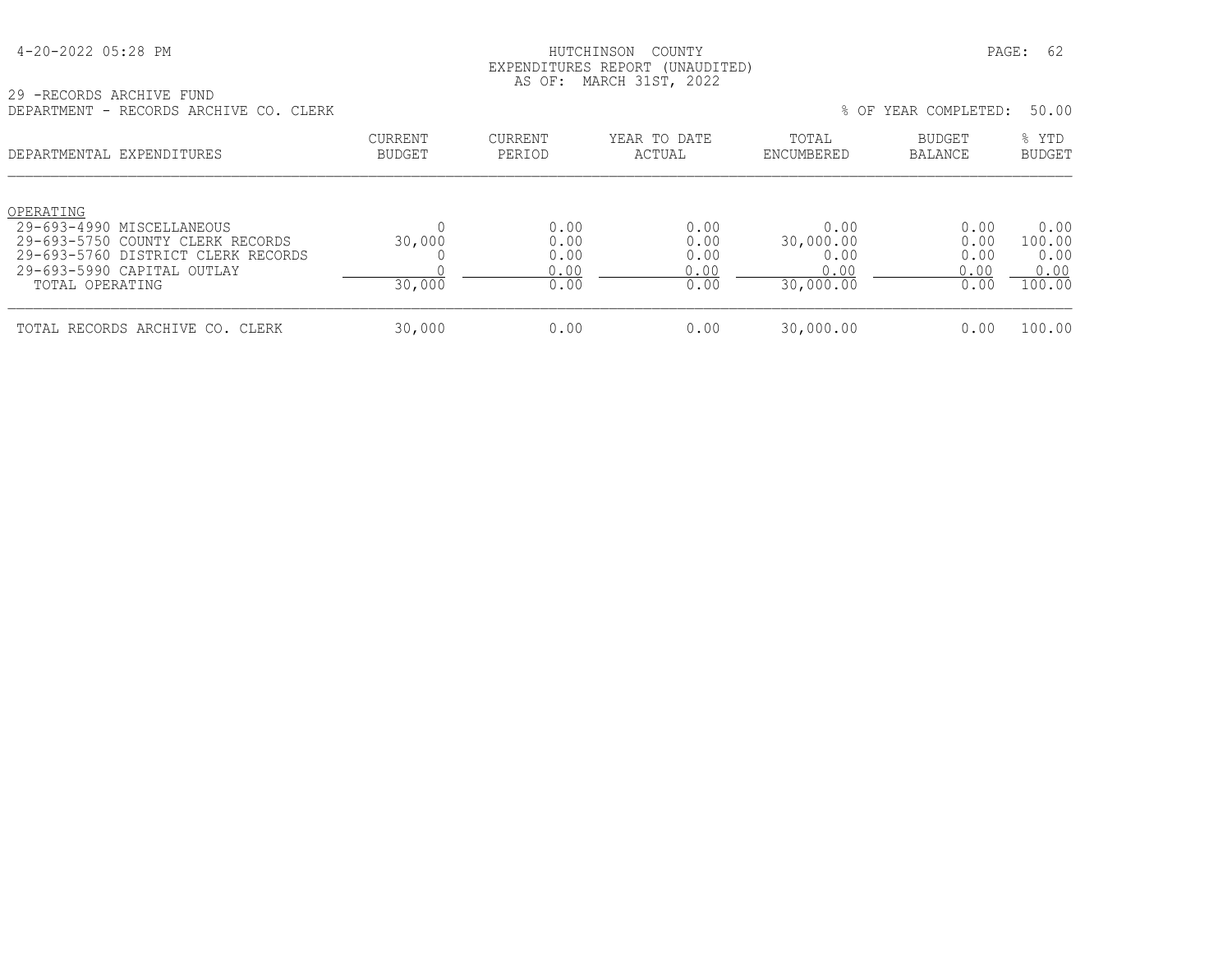| 29 - RECORDS ARCHIVE FUND                                 |                                 |                   | LAPELIULIONES NEPUNI (UNAUDIIED)<br>AS OF: MARCH 31ST, 2022 |                     |                          |                        |
|-----------------------------------------------------------|---------------------------------|-------------------|-------------------------------------------------------------|---------------------|--------------------------|------------------------|
| DEPARTMENT - TRANSFERS                                    |                                 |                   |                                                             |                     | % OF YEAR COMPLETED:     | 50.00                  |
| DEPARTMENTAL EXPENDITURES                                 | <b>CURRENT</b><br><b>BUDGET</b> | CURRENT<br>PERIOD | YEAR TO DATE<br>ACTUAL                                      | TOTAL<br>ENCUMBERED | <b>BUDGET</b><br>BALANCE | % YTD<br><b>BUDGET</b> |
| TRANSFERS<br>29-700-0000 TRANSFERS OUT<br>TOTAL TRANSFERS | $\Omega$                        | 0.00<br>0.00      | 0.00<br>0.00                                                | 0.00<br>0.00        | 0.00<br>0.00             | 0.00<br>0.00           |
| <b>TOTAL TRANSFERS</b>                                    | $\overline{0}$                  | 0.00              | 0.00                                                        | 0.00                | 0.00                     | 0.00                   |
| TOTAL EXPENDITURES                                        | 30,000                          | 0.00              | 0.00                                                        | 30,000.00           | 0.00                     | 100.00                 |

 4-20-2022 05:28 PM HUTCHINSON COUNTY PAGE: 63 EXPENDITURES REPORT (UNAUDITED)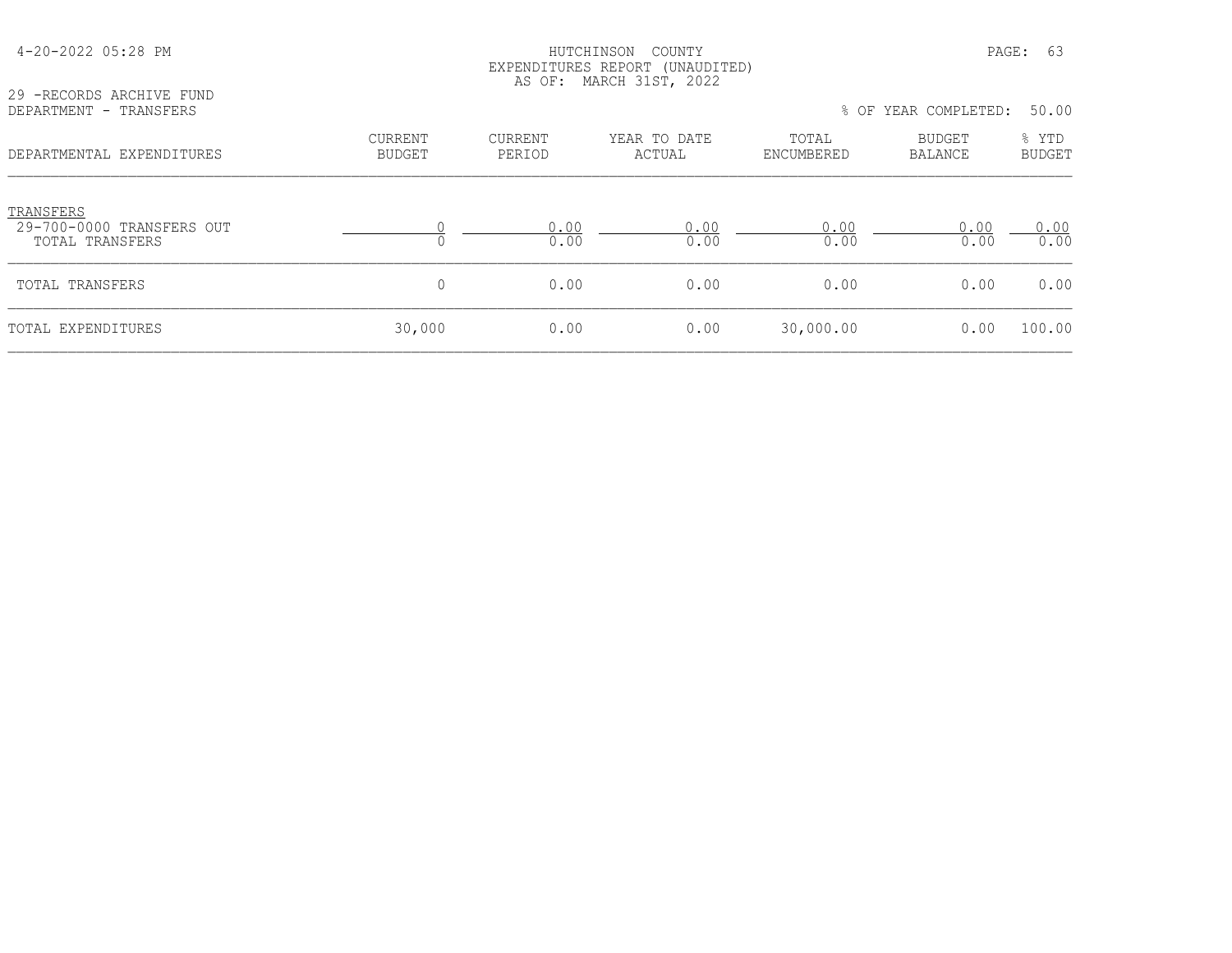### HUTCHINSON COUNTY PAGE: 64 EXPENDITURES REPORT (UNAUDITED) AS OF: MARCH 31ST, 2022

30 -COUNTY ATTORNEY CHECK FEE DEPARTMENT - COUNTY ATTORNEY % OF YEAR COMPLETED: 50.00

| DEPARTMENTAL EXPENDITURES                                         | CURRENT<br><b>BUDGET</b> | CURRENT<br>PERIOD | YEAR TO DATE<br>ACTUAL | TOTAL<br>ENCUMBERED | BUDGET<br>BALANCE | % YTD<br><b>BUDGET</b> |
|-------------------------------------------------------------------|--------------------------|-------------------|------------------------|---------------------|-------------------|------------------------|
| PAYROLL                                                           |                          |                   |                        |                     |                   |                        |
| 30-475-1050 SUPPLEMENTAL SALARIES<br>30-475-1080 SALARY PART/TIME |                          | 0.00<br>0.00      | 0.00<br>0.00           | 0.00<br>0.00        | 0.00<br>0.00      | 0.00<br>0.00           |
| 30-475-2010 SOCIAL SECURITY                                       |                          | 0.00              | 0.00                   | 0.00                | 0.00              | 0.00                   |
| 30-475-2030 RETIREMENT                                            |                          | 0.00              | 0.00                   | 0.00                | 0.00              | 0.00                   |
| TOTAL PAYROLL                                                     |                          | 0.00              | 0.00                   | 0.00                | 0.00              | 0.00                   |
| OPERATING                                                         |                          |                   |                        |                     |                   |                        |
| 30-475-4150 INVESTIGATOR                                          |                          | 0.00              | 0.00                   | 0.00                | 0.00              | 0.00                   |
| 30-475-4860 ADMINISTRATIVE EXPENSE                                | ,500                     | 0.00              | 0.00                   | 0.00                | 1,500.00          | 0.00                   |
| TOTAL OPERATING                                                   | 1,500                    | 0.00              | 0.00                   | 0.00                | 1,500.00          | 0.00                   |
| TOTAL COUNTY ATTORNEY                                             | 1,500                    | 0.00              | 0.00                   | 0.00                | 1,500.00          | 0.00                   |
|                                                                   |                          |                   |                        |                     |                   |                        |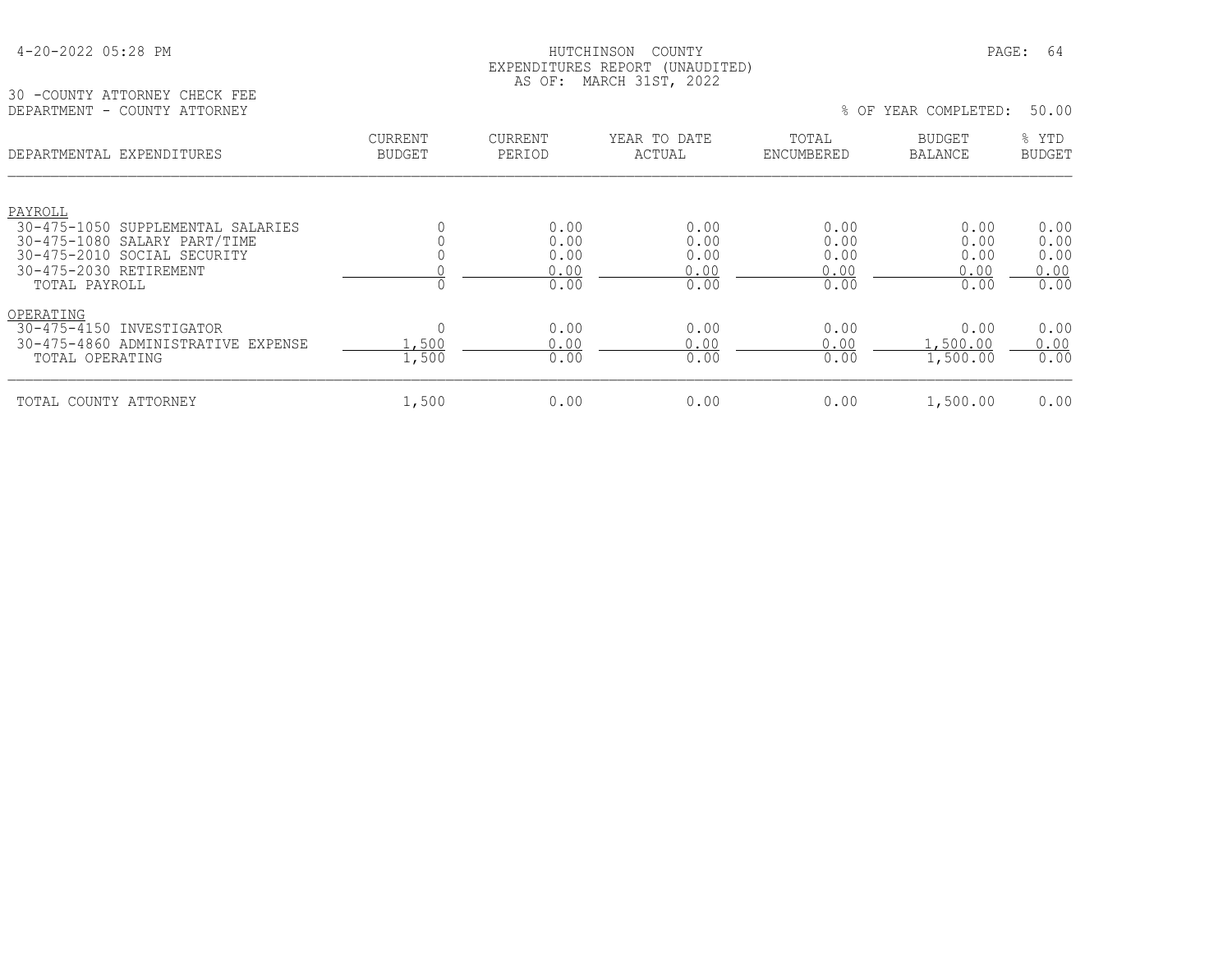### HUTCHINSON COUNTY PAGE: 65 EXPENDITURES REPORT (UNAUDITED) AS OF: MARCH 31ST, 2022

30 -COUNTY ATTORNEY CHECK FEE<br>DEPARTMENT - TRANSFERS

| DEPARTMENT - TRANSFERS                                   |                   |                   |                        |                     | % OF YEAR COMPLETED:     | 50.00                  |
|----------------------------------------------------------|-------------------|-------------------|------------------------|---------------------|--------------------------|------------------------|
| DEPARTMENTAL EXPENDITURES                                | CURRENT<br>BUDGET | CURRENT<br>PERIOD | YEAR TO DATE<br>ACTUAL | TOTAL<br>ENCUMBERED | BUDGET<br><b>BALANCE</b> | % YTD<br><b>BUDGET</b> |
| TRANSFERS<br>30-700-0000 TRANSFER OUT<br>TOTAL TRANSFERS |                   | 0.00<br>0.00      | 0.00<br>0.00           | 0.00<br>0.00        | 0.00<br>0.00             | 0.00<br>0.00           |
| TOTAL TRANSFERS                                          | 0                 | 0.00              | 0.00                   | 0.00                | 0.00                     | 0.00                   |
| TOTAL EXPENDITURES                                       | 1,500             | 0.00              | 0.00                   | 0.00                | 1,500.00                 | 0.00                   |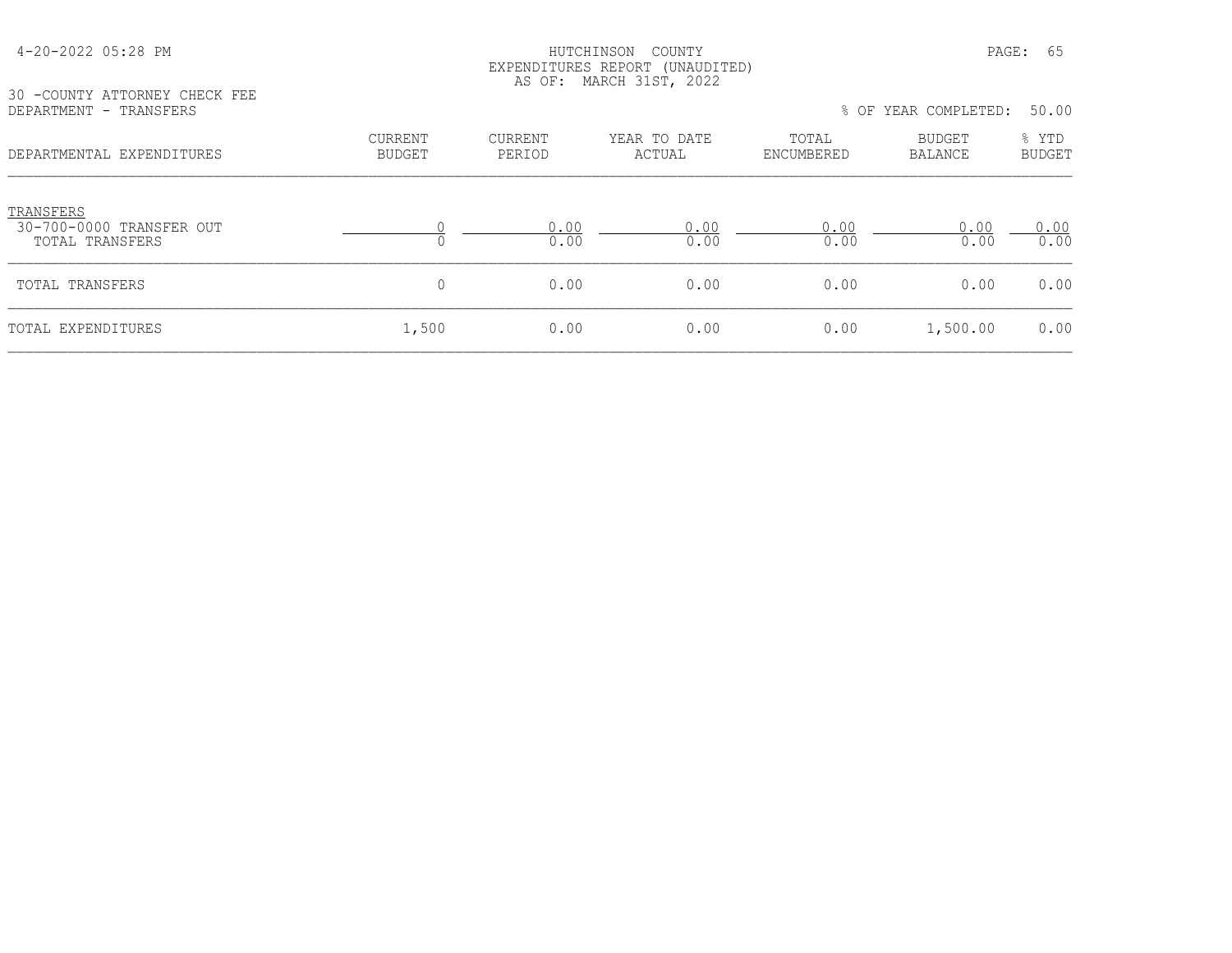| 4-20-2022 05:28 PM |  |  |
|--------------------|--|--|
|--------------------|--|--|

## HUTCHINSON COUNTY PAGE: 66 EXPENDITURES REPORT (UNAUDITED) AS OF: MARCH 31ST, 2022

31 -DISTRICT ATTORNEY CHECK F DEPARTMENT - DISTRICT ATTORNEY % OF YEAR COMPLETED: 50.00

| -------------<br>PIOINICI IIIIOIUDI             |                                 |                   |                        |                     | $\circ$ of think communities. | <u>JU.JU</u>           |
|-------------------------------------------------|---------------------------------|-------------------|------------------------|---------------------|-------------------------------|------------------------|
| DEPARTMENTAL EXPENDITURES                       | <b>CURRENT</b><br><b>BUDGET</b> | CURRENT<br>PERIOD | YEAR TO DATE<br>ACTUAL | TOTAL<br>ENCUMBERED | BUDGET<br>BALANCE             | % YTD<br><b>BUDGET</b> |
| OPERATING<br>31-437-4860 ADMINISTRATIVE EXPENSE | 700                             | 0.00              | 0.00                   | 0.00                | 700.00                        | 0.00                   |
| 31-437-4990 MISCELLANEOUS EXPENSE               | 3,880                           | 0.00              | 0.00                   | 0.00                | 3,880.00                      | 0.00                   |
| 31-437-5700 EOUIPMENT<br>31-437-5900 LIBRARY    | 220<br>200                      | 0.00<br>0.00      | 0.00<br>0.00           | 0.00<br>0.00        | 220.00<br>200.00              | 0.00<br>0.00           |
| TOTAL OPERATING                                 | 5,000                           | 0.00              | 0.00                   | 0.00                | 5,000.00                      | 0.00                   |
| TOTAL DISTRICT ATTORNEY                         | 5,000                           | 0.00              | 0.00                   | 0.00                | 5,000.00                      | 0.00                   |
| TOTAL EXPENDITURES                              | 5,000                           | 0.00              | 0.00                   | 0.00                | 5,000.00                      | 0.00                   |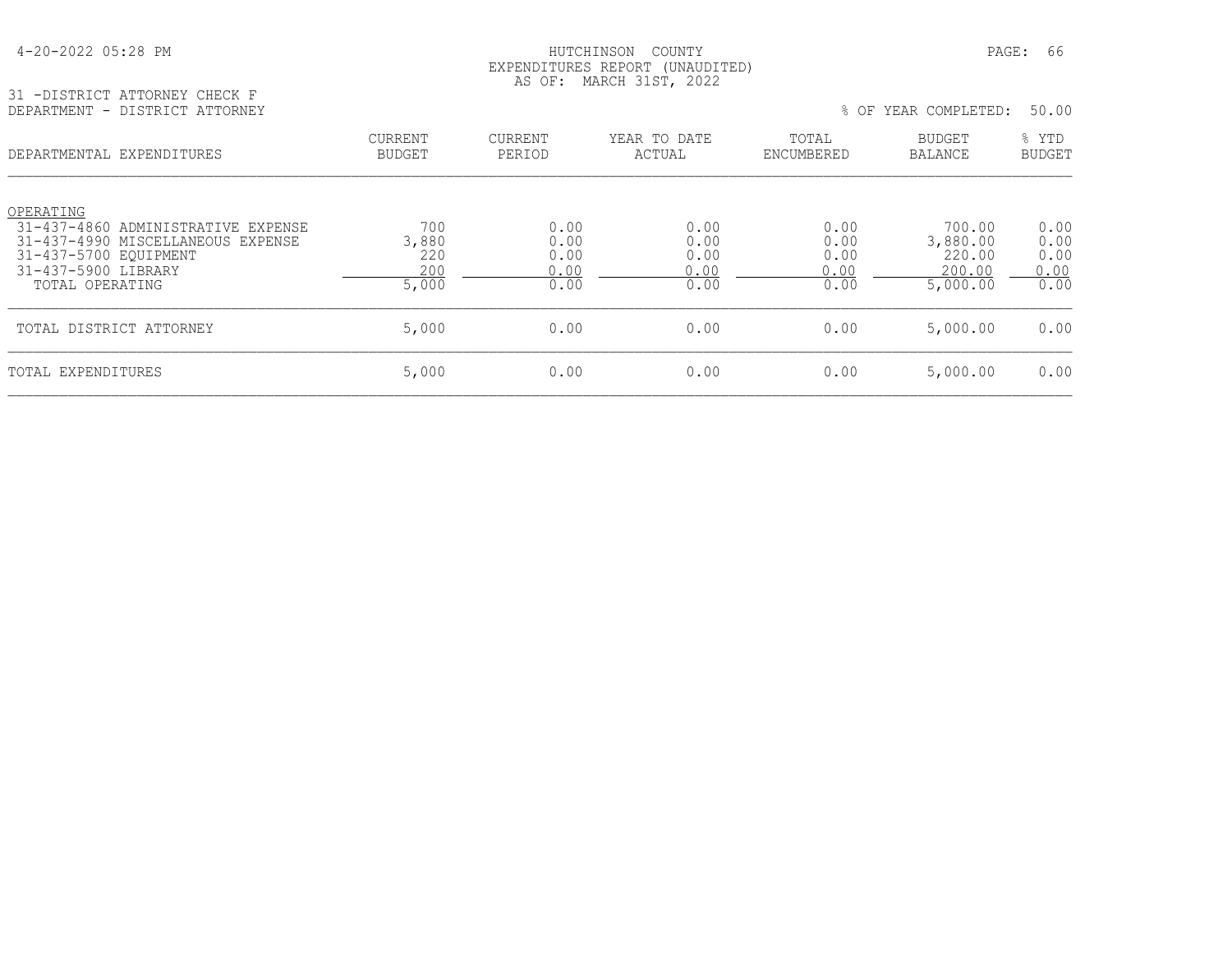# HUTCHINSON COUNTY **PAGE: 67**  EXPENDITURES REPORT (UNAUDITED) AS OF: MARCH 31ST, 2022

32 -D. A. FORFEITURE FUND

| DEPARTMENT - D.A. FORFEITURE FUND                                                                                        |                          |                              |                              |                              | % OF YEAR COMPLETED:                 | 50.00                        |
|--------------------------------------------------------------------------------------------------------------------------|--------------------------|------------------------------|------------------------------|------------------------------|--------------------------------------|------------------------------|
| DEPARTMENTAL EXPENDITURES                                                                                                | CURRENT<br><b>BUDGET</b> | CURRENT<br>PERIOD            | YEAR TO DATE<br>ACTUAL       | TOTAL<br>ENCUMBERED          | <b>BUDGET</b><br>BALANCE             | % YTD<br><b>BUDGET</b>       |
| OPERATING<br>32-438-4990 MISCELLANEOUS EXPENSE<br>32-438-5700 EOUIPMENT<br>32-438-5990 CAPITAL OUTLAY<br>TOTAL OPERATING | 1,700<br>1,700           | 0.00<br>0.00<br>0.00<br>0.00 | 0.00<br>0.00<br>0.00<br>0.00 | 0.00<br>0.00<br>0.00<br>0.00 | 1,700.00<br>0.00<br>0.00<br>1,700.00 | 0.00<br>0.00<br>0.00<br>0.00 |
| TOTAL D.A. FORFEITURE FUND                                                                                               | 1,700                    | 0.00                         | 0.00                         | 0.00                         | 1,700.00                             | 0.00                         |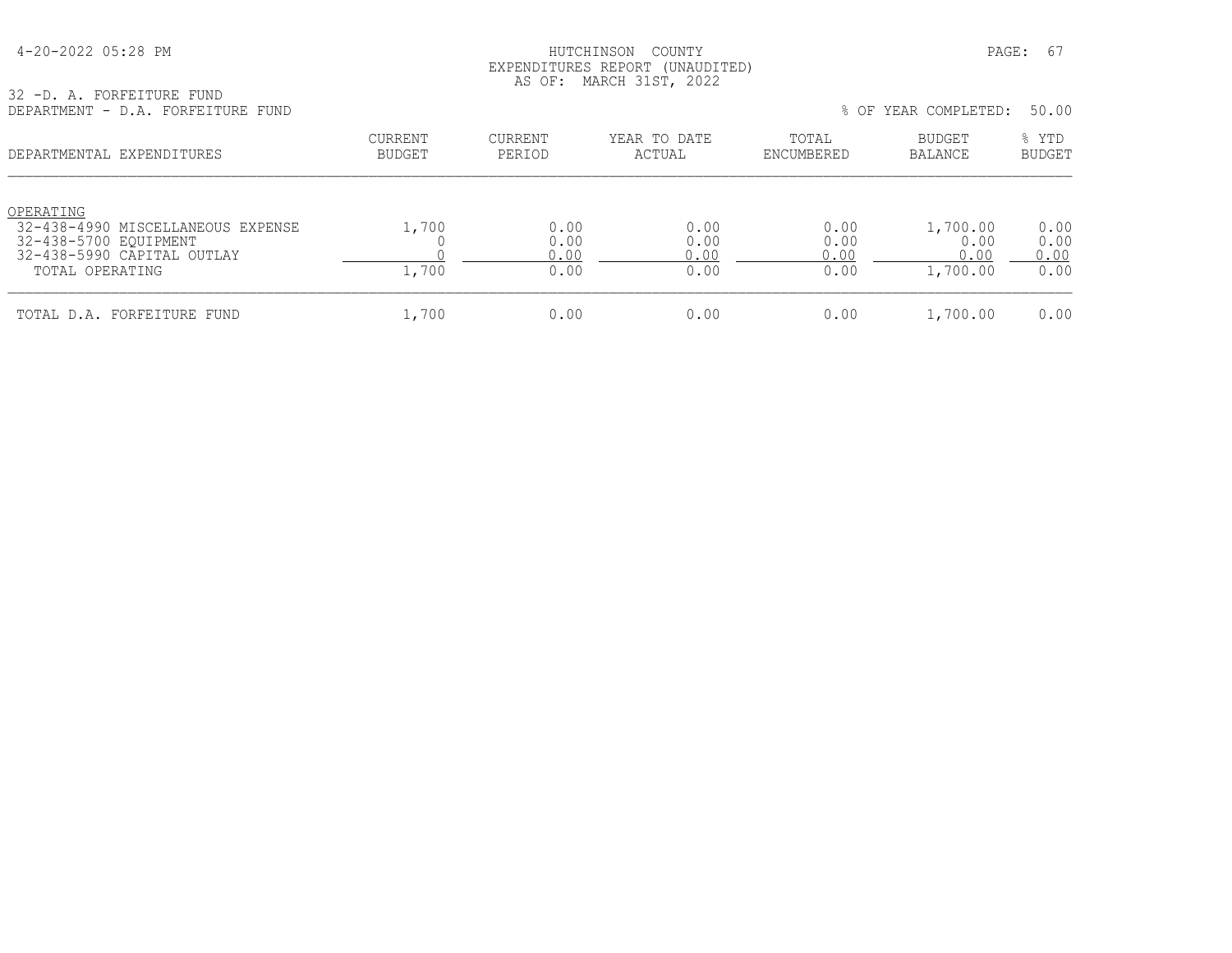| 32 -D. A. FORFEITURE FUND<br>DEPARTMENT - TRANSFERS      |                                 |                          | LAPELIULIURES REFURI (UNAUDIIED)<br>AS OF: MARCH 31ST, 2022 |                     | % OF YEAR COMPLETED: | 50.00           |
|----------------------------------------------------------|---------------------------------|--------------------------|-------------------------------------------------------------|---------------------|----------------------|-----------------|
| DEPARTMENTAL EXPENDITURES                                | <b>CURRENT</b><br><b>BUDGET</b> | <b>CURRENT</b><br>PERIOD | YEAR TO DATE<br>ACTUAL                                      | TOTAL<br>ENCUMBERED | BUDGET<br>BALANCE    | % YTD<br>BUDGET |
| TRANSFERS<br>32-700-0000 TRANSFER OUT<br>TOTAL TRANSFERS |                                 | 0.00<br>0.00             | 0.00<br>0.00                                                | 0.00<br>0.00        | 0.00<br>0.00         | 0.00<br>0.00    |
| TOTAL TRANSFERS                                          | $\mathbf 0$                     | 0.00                     | 0.00                                                        | 0.00                | 0.00                 | 0.00            |
| TOTAL EXPENDITURES                                       | 1,700                           | 0.00                     | 0.00                                                        | 0.00                | 1,700.00             | 0.00            |

 4-20-2022 05:28 PM HUTCHINSON COUNTY PAGE: 68 EXPENDITURES REPORT (UNAUDITED)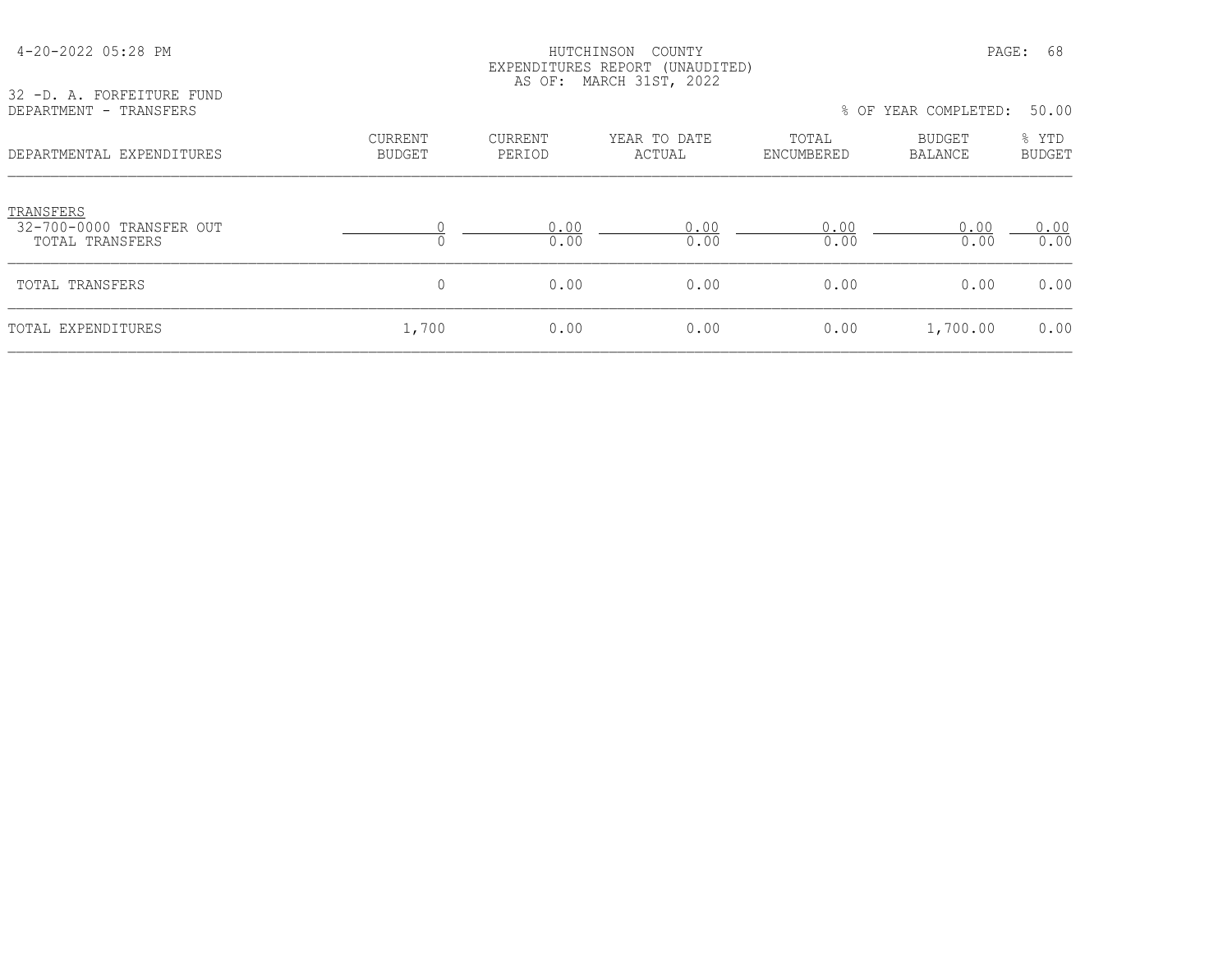| 4-20-2022 05:28 PM |  |  |
|--------------------|--|--|
|--------------------|--|--|

# HUTCHINSON COUNTY **PAGE: 69**  EXPENDITURES REPORT (UNAUDITED) AS OF: MARCH 31ST, 2022

33 -SHERIFF FORFEITURE

| DEPARTMENT - SHERIFF - FORFEITURE, SEI                    |                          |                   |                        |                     | % OF YEAR COMPLETED: | 50.00                  |
|-----------------------------------------------------------|--------------------------|-------------------|------------------------|---------------------|----------------------|------------------------|
| DEPARTMENTAL EXPENDITURES                                 | CURRENT<br><b>BUDGET</b> | CURRENT<br>PERIOD | YEAR TO DATE<br>ACTUAL | TOTAL<br>ENCUMBERED | BUDGET<br>BALANCE    | % YTD<br><b>BUDGET</b> |
| OPERATING<br>33-439-4990 MISCELLANEOUS<br>TOTAL OPERATING |                          | 0.00<br>0.00      | 0.00<br>0.00           | 0.00<br>0.00        | 0.00<br>0.00         | 0.00<br>0.00           |
| TOTAL SHERIFF - FORFEITURE, SEI                           |                          | 0.00              | 0.00                   | 0.00                | 0.00                 | 0.00                   |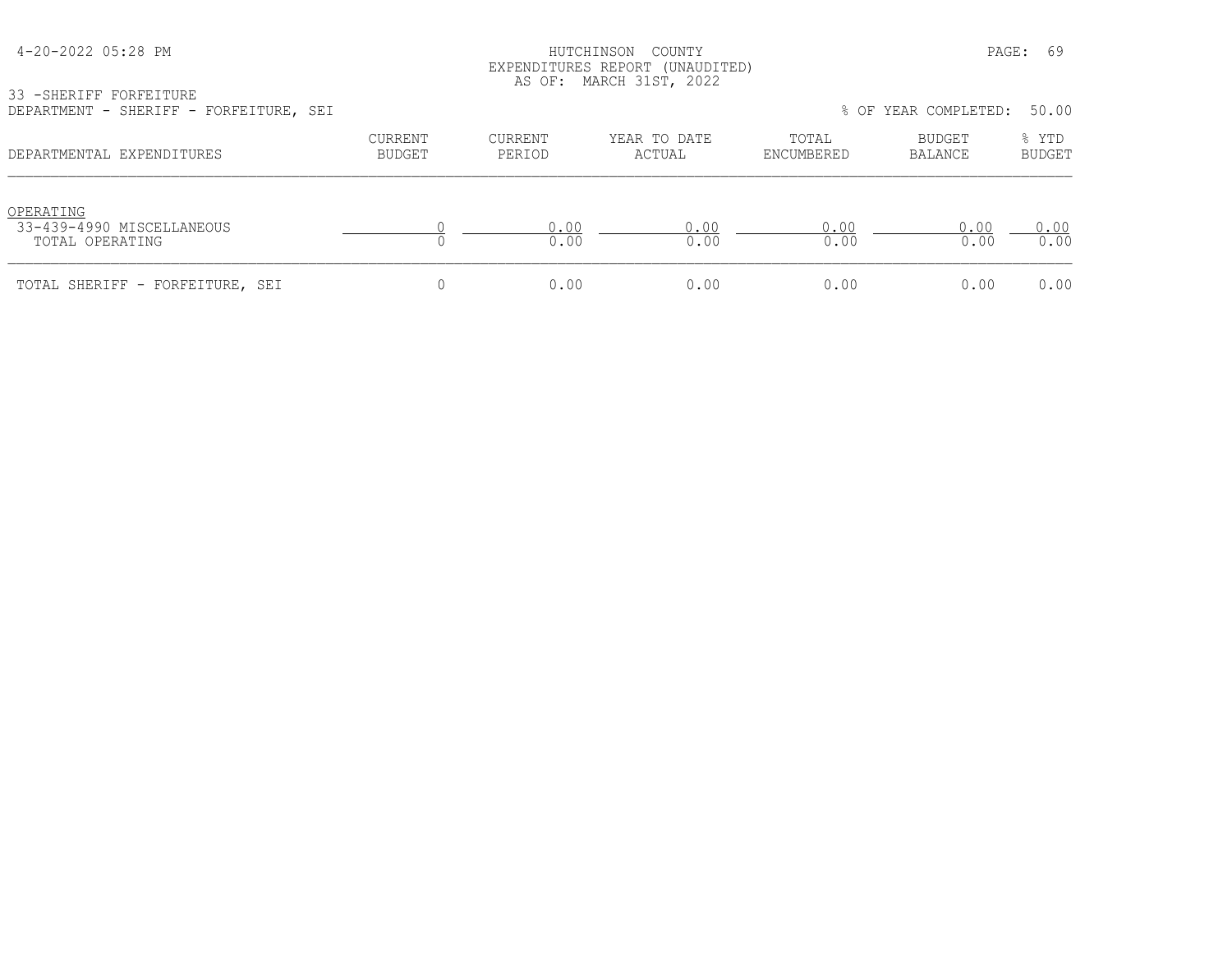| 33 - SHERIFF FORFEITURE<br>DEPARTMENT - SHERIFF                   | LAPLNDIIUKLS KLPUKI (UNAUDIILD)<br>AS OF: MARCH 31ST, 2022<br>% OF YEAR COMPLETED:<br>50.00 |                |              |              |                |               |  |
|-------------------------------------------------------------------|---------------------------------------------------------------------------------------------|----------------|--------------|--------------|----------------|---------------|--|
|                                                                   | <b>CURRENT</b>                                                                              | <b>CURRENT</b> | YEAR TO DATE | TOTAL        | BUDGET         | % YTD         |  |
| DEPARTMENTAL EXPENDITURES                                         | <b>BUDGET</b>                                                                               | PERIOD         | ACTUAL       | ENCUMBERED   | <b>BALANCE</b> | <b>BUDGET</b> |  |
| OPERATING<br>33-560-4990 MISCELLANEOUS EXPENSE<br>TOTAL OPERATING |                                                                                             | 0.00<br>0.00   | 0.00<br>0.00 | 0.00<br>0.00 | 0.00<br>0.00   | 0.00<br>0.00  |  |
| TOTAL SHERIFF                                                     | 0                                                                                           | 0.00           | 0.00         | 0.00         | 0.00           | 0.00          |  |

 4-20-2022 05:28 PM HUTCHINSON COUNTY PAGE: 70 EXPENDITURES REPORT (UNAUDITED)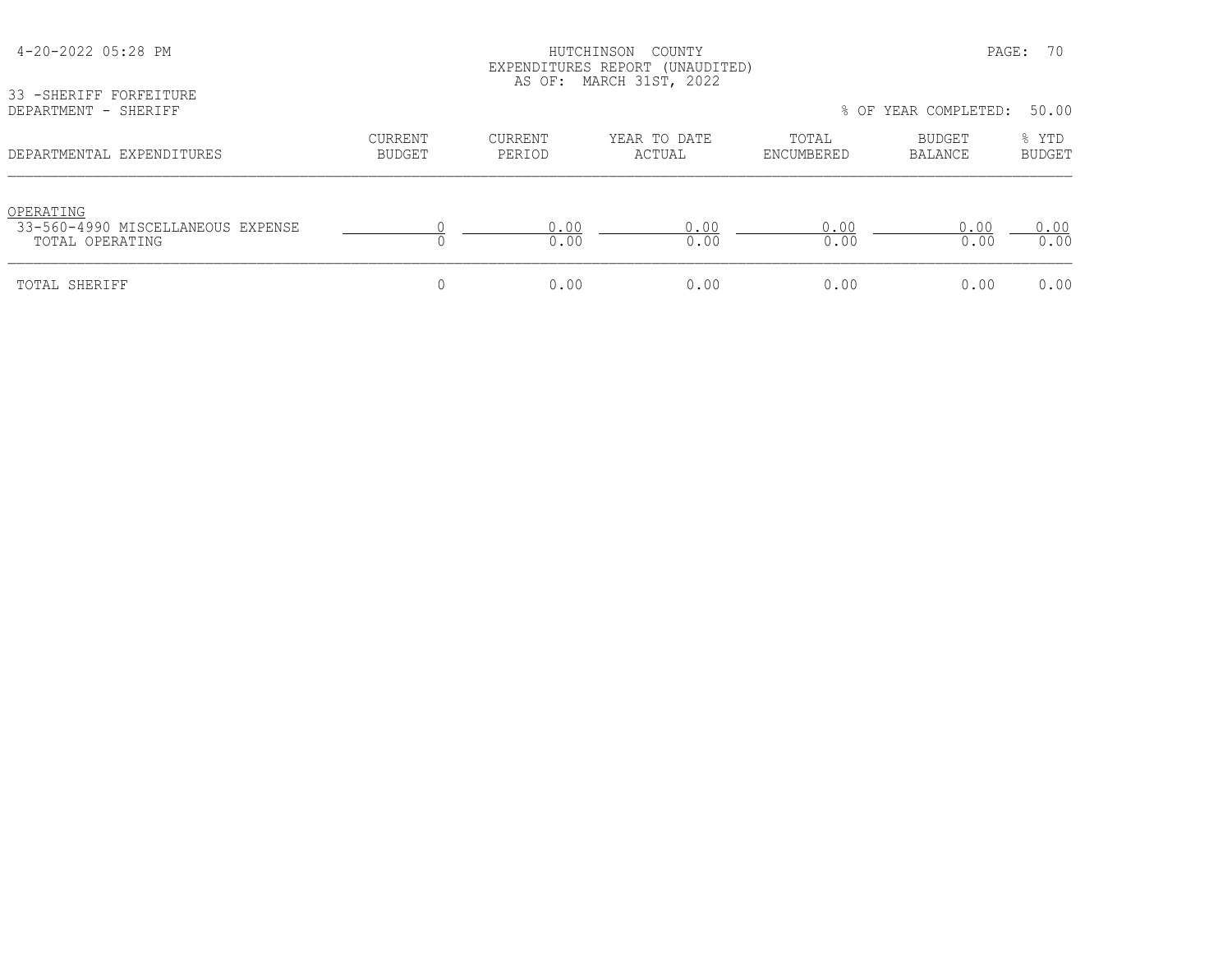| 33 - SHERIFF FORFEITURE<br>DEPARTMENT - TRANSFERS        | EXPENDITURES REPORT (UNAUDITED)<br>AS OF: MARCH 31ST, 2022<br>% OF YEAR COMPLETED:<br>50.00 |                   |                        |                     |                          |                        |  |
|----------------------------------------------------------|---------------------------------------------------------------------------------------------|-------------------|------------------------|---------------------|--------------------------|------------------------|--|
| DEPARTMENTAL EXPENDITURES                                | <b>CURRENT</b><br><b>BUDGET</b>                                                             | CURRENT<br>PERIOD | YEAR TO DATE<br>ACTUAL | TOTAL<br>ENCUMBERED | BUDGET<br><b>BALANCE</b> | % YTD<br><b>BUDGET</b> |  |
| TRANSFERS<br>33-700-0000 TRANSFER OUT<br>TOTAL TRANSFERS | $\Omega$                                                                                    | 0.00<br>0.00      | 0.00<br>0.00           | 0.00<br>0.00        | 0.00<br>0.00             | 0.00<br>0.00           |  |
| TOTAL TRANSFERS                                          | 0                                                                                           | 0.00              | 0.00                   | 0.00                | 0.00                     | 0.00                   |  |
| TOTAL EXPENDITURES                                       | 0                                                                                           | 0.00              | 0.00                   | 0.00                | 0.00                     | 0.00                   |  |

4-20-2022 05:28 PM HUTCHINSON COUNTY PAGE: 71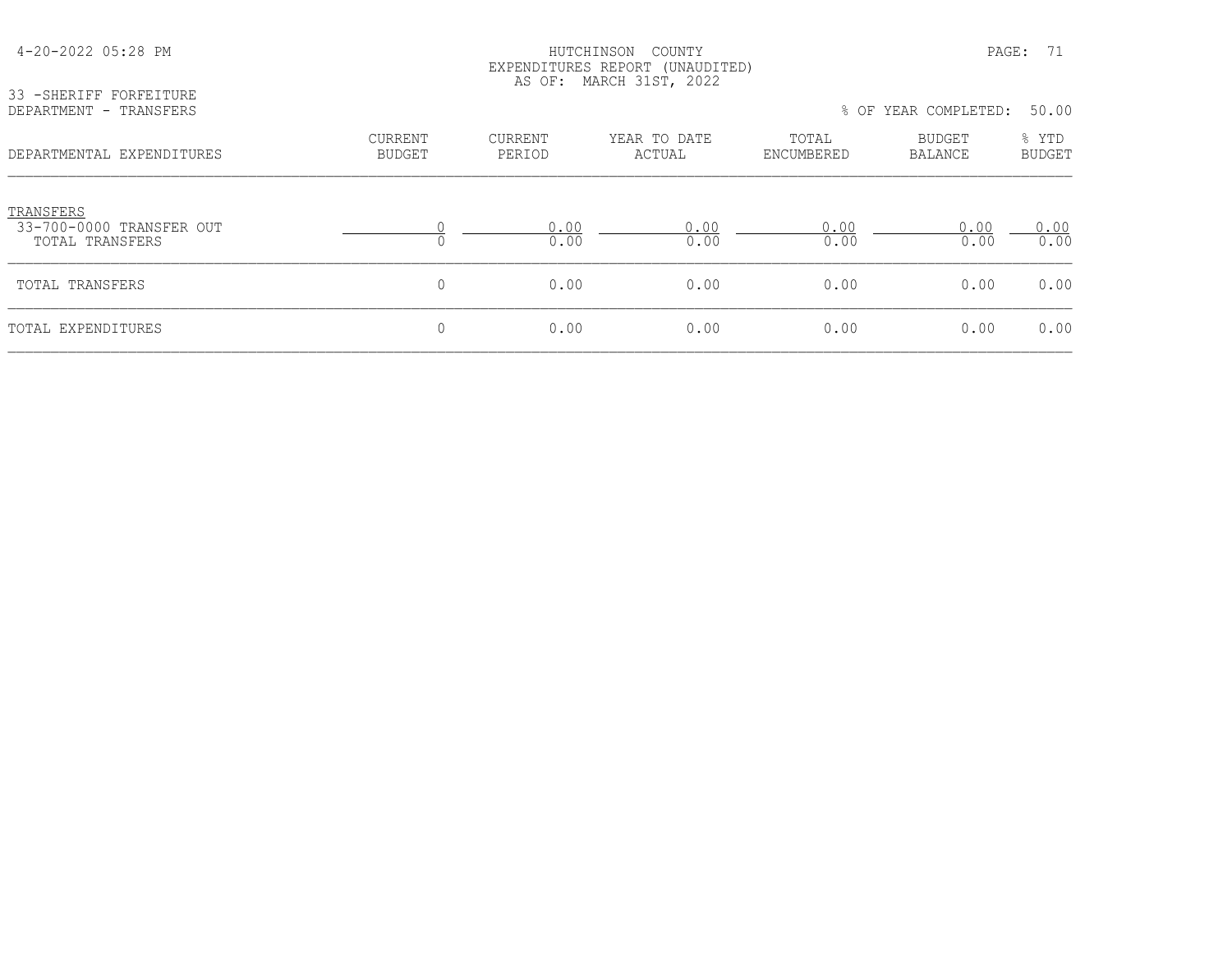| 4-20-2022 05:28 PM |  |  |
|--------------------|--|--|
|--------------------|--|--|

## HUTCHINSON COUNTY PAGE: 72 EXPENDITURES REPORT (UNAUDITED) AS OF: MARCH 31ST, 2022

| 34 -DRUG COURT FUND<br>DEPARTMENT - DRUG COURT                  |                                 |                          |                        | 50.00<br>YEAR COMPLETED:<br>$8$ OF |                                 |                        |
|-----------------------------------------------------------------|---------------------------------|--------------------------|------------------------|------------------------------------|---------------------------------|------------------------|
| DEPARTMENTAL EXPENDITURES                                       | <b>CURRENT</b><br><b>BUDGET</b> | <b>CURRENT</b><br>PERIOD | YEAR TO DATE<br>ACTUAL | TOTAL<br>ENCUMBERED                | <b>BUDGET</b><br><b>BALANCE</b> | % YTD<br><b>BUDGET</b> |
| OPERATING                                                       |                                 |                          |                        |                                    |                                 |                        |
| 34-470-3048 TREATMENT                                           | 150                             | 0.00                     | 34.28                  | 0.00                               | 115.72                          | 22.85                  |
| 34-470-3380 MOTIVATION ITEMS                                    | $\Omega$                        | 0.00                     | 0.00                   | 0.00                               | 0.00                            | 0.00                   |
| 34-470-4050 TREATMENT PROVIDER<br>34-470-4100 DEFENSE COUNSEL   | 19,200<br>15,600                | 1,600.00<br>1,300.00     | 9,600.00<br>7,800.00   | 0.00<br>0.00                       | 9,600.00<br>7,800.00            | 50.00<br>50.00         |
| 34-470-4150 RECONNECT                                           | 1,080                           | 0.00                     | 1,080.00               | 0.00                               | 0.00                            | 100.00                 |
| 34-470-4270 STATE/NATIONAL CONFERENCE                           | 9,000                           | 0.00                     | 0.00                   | 0.00                               | 9,000.00                        | 0.00                   |
| 34-470-4810 DUES                                                | 1,500                           | 0.00                     | 0.00                   | 0.00                               | 1,500.00                        | 0.00                   |
| 34-470-4855 DRUG COURT                                          | $\Omega$                        | 0.00                     | 0.00                   | 0.00                               | 0.00                            | 0.00                   |
| 34-470-4900 DRUG TESTING                                        | 10,570                          | 0.00                     | 1,355.00               | 0.00                               | 9,215.00                        | 12.82                  |
| 34-470-4950 GPS MONITORING                                      | 500                             | 0.00                     | 47.10                  | 0.00                               | 452.90                          | 9.42                   |
| 34-470-4990 MISCELLANEOUS                                       | 0                               | 0.00                     | 0.00                   | 0.00                               | 0.00                            | 0.00                   |
| 34-470-5721 SOFTWARE & SUPPORT<br>34-470-5900 STATE COURT COSTS | 2,400<br>0                      | 200.00<br>0.00           | 1,400.00<br>59.72      | 0.00<br>0.00                       | 1,000.00<br>59.72)              | 58.33<br>0.00          |
| 34-470-6004 GIFT CARDS COMPLIANCE AWARD                         |                                 | 0.00                     | 0.00                   | 0.00                               | 0.00                            | 0.00                   |
| TOTAL OPERATING                                                 | 60,000                          | 3,100.00                 | 21,376.10              | 0.00                               | 38,623.90                       | 35.63                  |
| TOTAL DRUG COURT                                                | 60,000                          | 3,100.00                 | 21,376.10              | 0.00                               | 38,623.90                       | 35.63                  |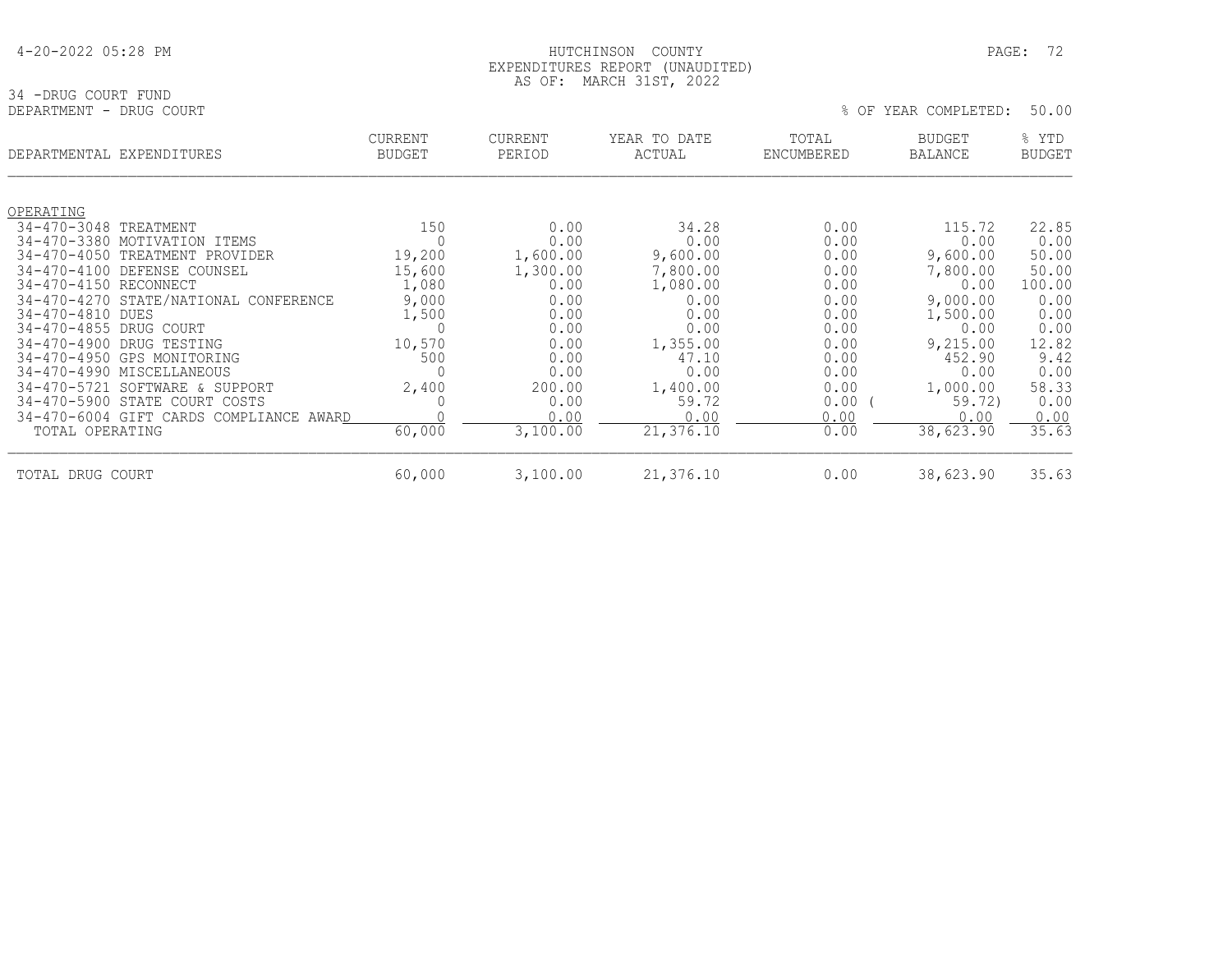| 34 -DRUG COURT FUND                                  |                                 |                          | LALENDIIQRES REIGNI (ONAUDIIED)<br>AS OF: MARCH 31ST, 2022 |                     |                      |                        |
|------------------------------------------------------|---------------------------------|--------------------------|------------------------------------------------------------|---------------------|----------------------|------------------------|
| DEPARTMENT - TRANSFERS                               |                                 |                          |                                                            |                     | % OF YEAR COMPLETED: | 50.00                  |
| DEPARTMENTAL EXPENDITURES                            | <b>CURRENT</b><br><b>BUDGET</b> | <b>CURRENT</b><br>PERIOD | YEAR TO DATE<br>ACTUAL                                     | TOTAL<br>ENCUMBERED | BUDGET<br>BALANCE    | % YTD<br><b>BUDGET</b> |
| TRANSFERS<br>34-700-0000 TRANSFER<br>TOTAL TRANSFERS |                                 | 0.00<br>0.00             | 0.00<br>0.00                                               | 0.00<br>0.00        | 0.00<br>0.00         | 0.00<br>0.00           |
| TOTAL TRANSFERS                                      | 0                               | 0.00                     | 0.00                                                       | 0.00                | 0.00                 | 0.00                   |
| TOTAL EXPENDITURES                                   | 60,000                          | 3,100.00                 | 21,376.10                                                  | 0.00                | 38,623.90            | 35.63                  |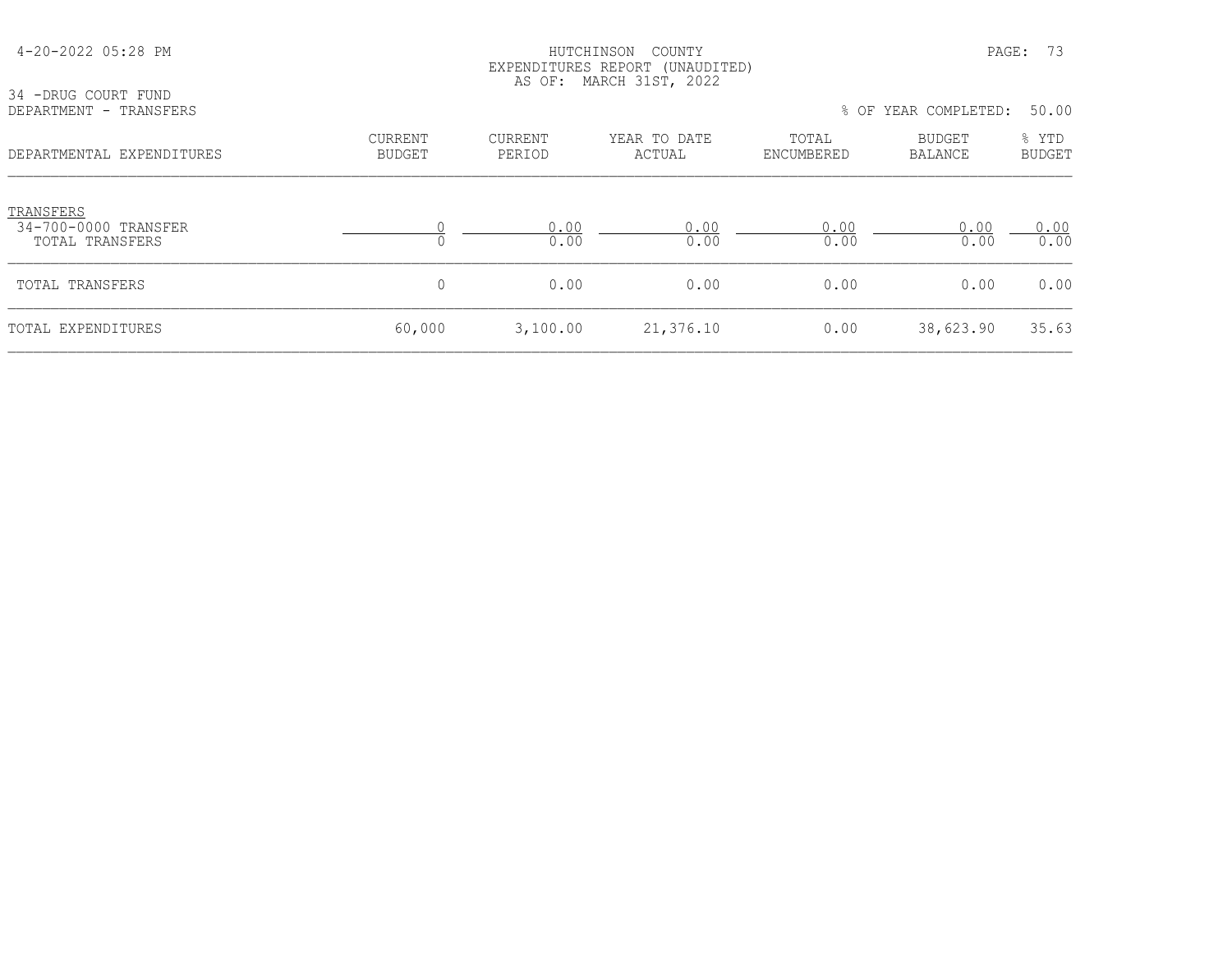#### HUTCHINSON COUNTY PAGE: 74 EXPENDITURES REPORT (UNAUDITED) AS OF: MARCH 31ST, 2022

38 -DC - RECORDS MANAGEMENT

| DEPARTMENT - DC - RECORDS MANAGEMENT                                                      |                          |                      |                              |                      | % OF YEAR COMPLETED:     | 50.00                    |
|-------------------------------------------------------------------------------------------|--------------------------|----------------------|------------------------------|----------------------|--------------------------|--------------------------|
| DEPARTMENTAL EXPENDITURES                                                                 | CURRENT<br><b>BUDGET</b> | CURRENT<br>PERIOD    | YEAR TO DATE<br>ACTUAL       | TOTAL<br>ENCUMBERED  | <b>BUDGET</b><br>BALANCE | % YTD<br><b>BUDGET</b>   |
| OPERATING<br>38-696-4990 MISCELLANEOUS<br>38-696-5700 OFFICE EOUIPMENT<br>TOTAL OPERATING | 2,000<br>2,000           | 0.00<br>0.00<br>0.00 | 2,000.00<br>0.00<br>2,000.00 | 0.00<br>0.00<br>0.00 | 0.00<br>0.00<br>0.00     | 100.00<br>0.00<br>100.00 |
| TOTAL DC - RECORDS MANAGEMENT                                                             | 2,000                    | 0.00                 | 2,000.00                     | 0.00                 | 0.00                     | 100.00                   |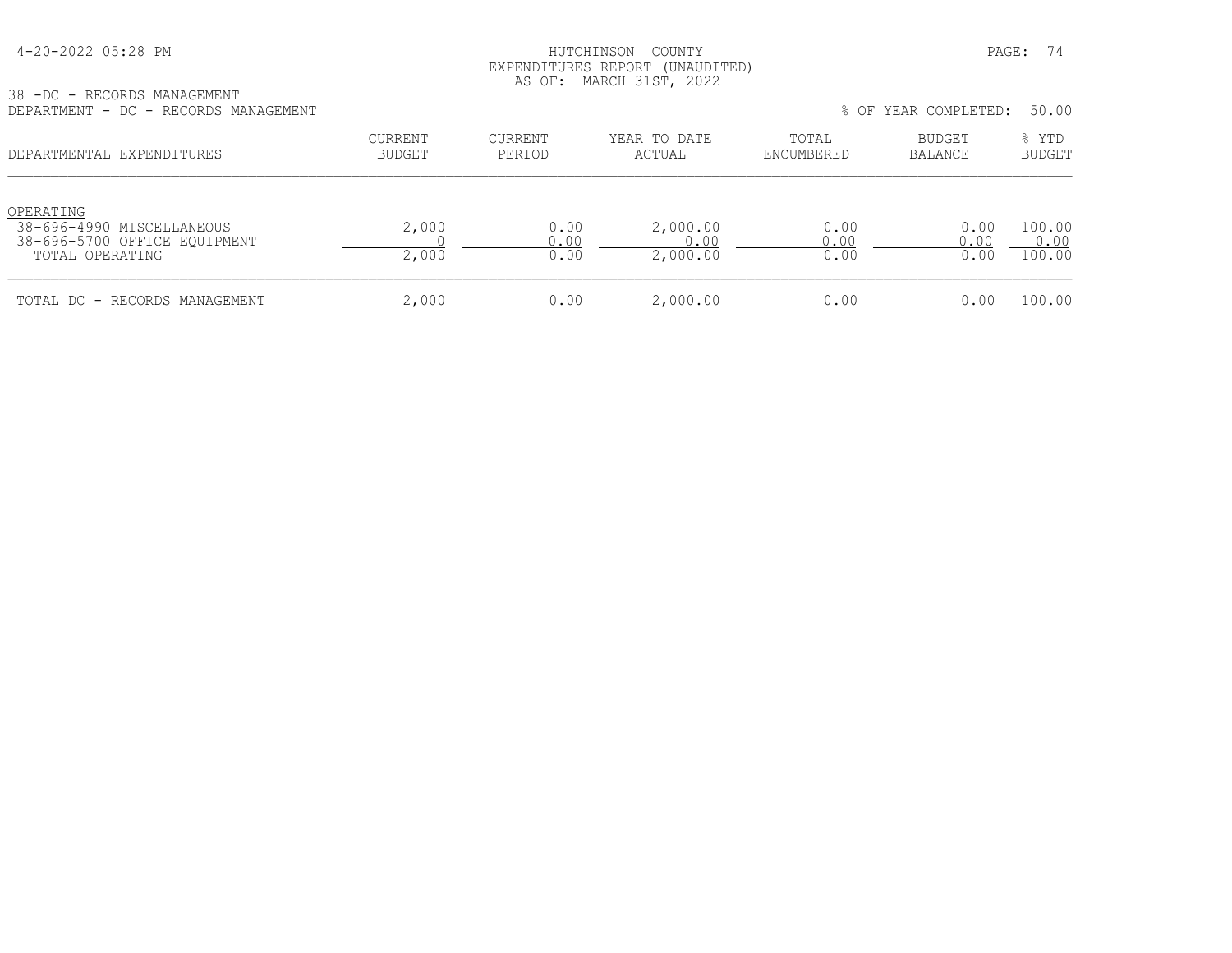| 38 -DC - RECORDS MANAGEMENT                              |                                 | AS OF:                   | EXPENDITURES REPORT (UNAUDITED)<br>MARCH 31ST, 2022 |                     |                          |                        |
|----------------------------------------------------------|---------------------------------|--------------------------|-----------------------------------------------------|---------------------|--------------------------|------------------------|
| DEPARTMENT - TRANSFERS                                   |                                 |                          |                                                     |                     | % OF YEAR COMPLETED:     | 50.00                  |
| DEPARTMENTAL EXPENDITURES                                | <b>CURRENT</b><br><b>BUDGET</b> | <b>CURRENT</b><br>PERIOD | YEAR TO DATE<br>ACTUAL                              | TOTAL<br>ENCUMBERED | BUDGET<br><b>BALANCE</b> | % YTD<br><b>BUDGET</b> |
| TRANSFERS<br>38-700-0000 TRANSFER OUT<br>TOTAL TRANSFERS |                                 | 0.00<br>0.00             | 0.00<br>0.00                                        | 0.00<br>0.00        | 0.00<br>0.00             | 0.00<br>0.00           |
| TOTAL TRANSFERS                                          | 0                               | 0.00                     | 0.00                                                | 0.00                | 0.00                     | 0.00                   |
| TOTAL EXPENDITURES                                       | 2,000                           | 0.00                     | 2,000.00                                            | 0.00                | 0.00                     | 100.00                 |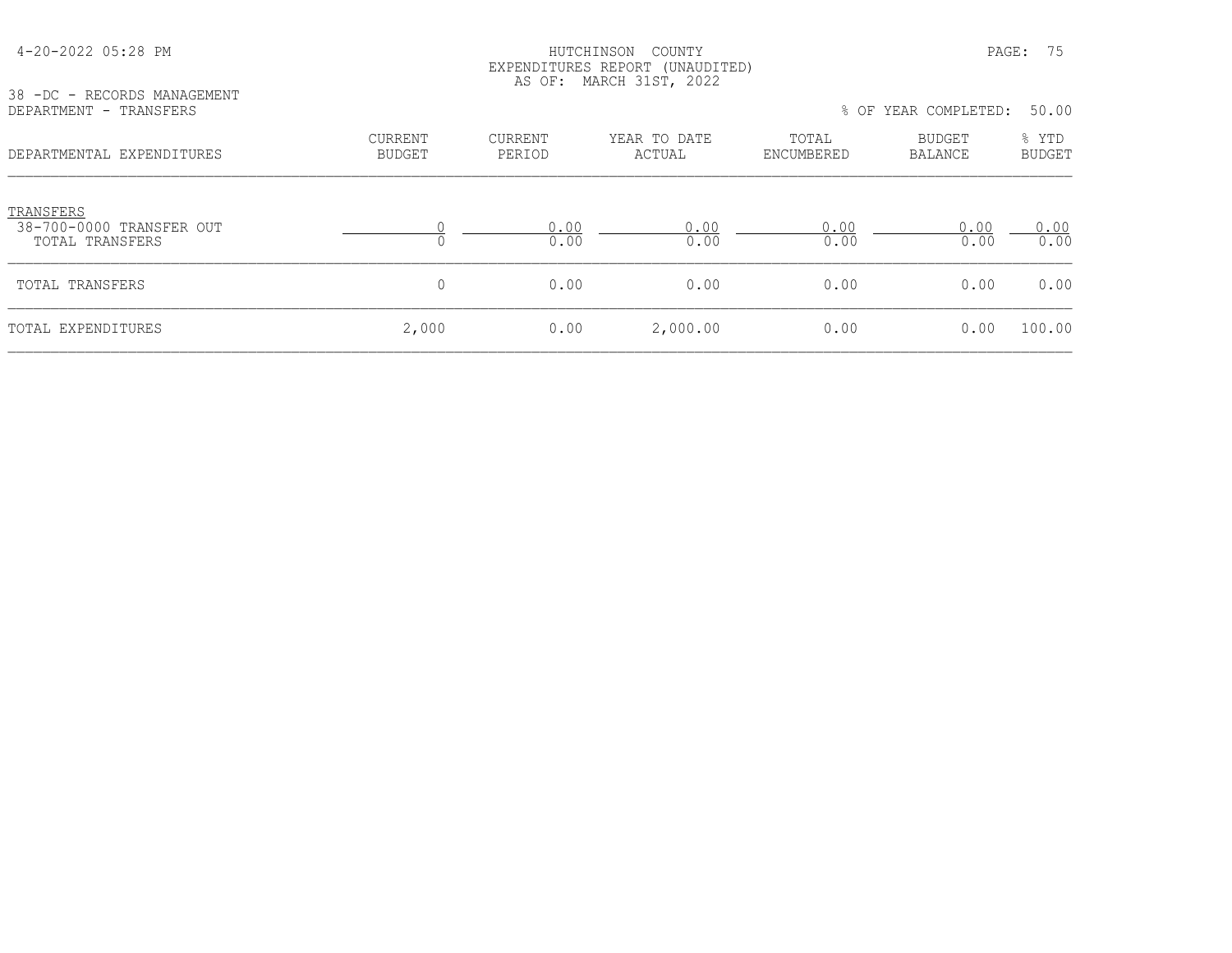# 4-20-2022 05:28 PM HUTCHINSON COUNTY PAGE: 76 EXPENDITURES REPORT (UNAUDITED) AS OF: MARCH 31ST, 2022

39 -84TH DIST. D.A. PROFESSIO DEPARTMENT - 84TH DISTRICT D.A. PRO % OF YEAR COMPLETED: 50.00

|                              | DEPARTMENTAL EXPENDITURES                                                                                                                                                                                                            | CURRENT<br><b>BUDGET</b> | CURRENT<br>PERIOD                                    | YEAR TO DATE<br>ACTUAL                               | TOTAL<br>ENCUMBERED                                  | <b>BUDGET</b><br>BALANCE                             | % YTD<br><b>BUDGET</b>                               |
|------------------------------|--------------------------------------------------------------------------------------------------------------------------------------------------------------------------------------------------------------------------------------|--------------------------|------------------------------------------------------|------------------------------------------------------|------------------------------------------------------|------------------------------------------------------|------------------------------------------------------|
| PAYROLL                      | 39-440-1050 SUPPLEMENTAL SALARIES                                                                                                                                                                                                    |                          | 0.00                                                 | 0.00                                                 | 0.00                                                 | 0.00                                                 | 0.00                                                 |
| TOTAL PAYROLL                | 39-440-1080 PART TIME SALARIES<br>39-440-2010 EMPLOYER SOCIAL SECURITY EX<br>39-440-2011 EMPLOYER MEDICARE EXPENSE<br>39-440-2012 BANK SERVICE CHARGE<br>39-440-2013 MISCELLANEOUS EXPENSE<br>39-440-2014 TEXAS WORKFORCE COMMISSION |                          | 0.00<br>0.00<br>0.00<br>0.00<br>0.00<br>0.00<br>0.00 | 0.00<br>0.00<br>0.00<br>0.00<br>0.00<br>0.00<br>0.00 | 0.00<br>0.00<br>0.00<br>0.00<br>0.00<br>0.00<br>0.00 | 0.00<br>0.00<br>0.00<br>0.00<br>0.00<br>0.00<br>0.00 | 0.00<br>0.00<br>0.00<br>0.00<br>0.00<br>0.00<br>0.00 |
| OPERATING<br>TOTAL OPERATING | 39-440-4008 TRIAL EXPENSE AND MILEAGE                                                                                                                                                                                                |                          | 0.00<br>0.00                                         | 0.00<br>0.00                                         | 0.00<br>0.00                                         | 0.00<br>0.00                                         | 0.00<br>0.00                                         |
|                              | TOTAL 84TH DISTRICT D.A. PRO                                                                                                                                                                                                         | $\mathbf{0}$             | 0.00                                                 | 0.00                                                 | 0.00                                                 | 0.00                                                 | 0.00                                                 |
| TOTAL EXPENDITURES           |                                                                                                                                                                                                                                      | $\Omega$                 | 0.00                                                 | 0.00                                                 | 0.00                                                 | 0.00                                                 | 0.00                                                 |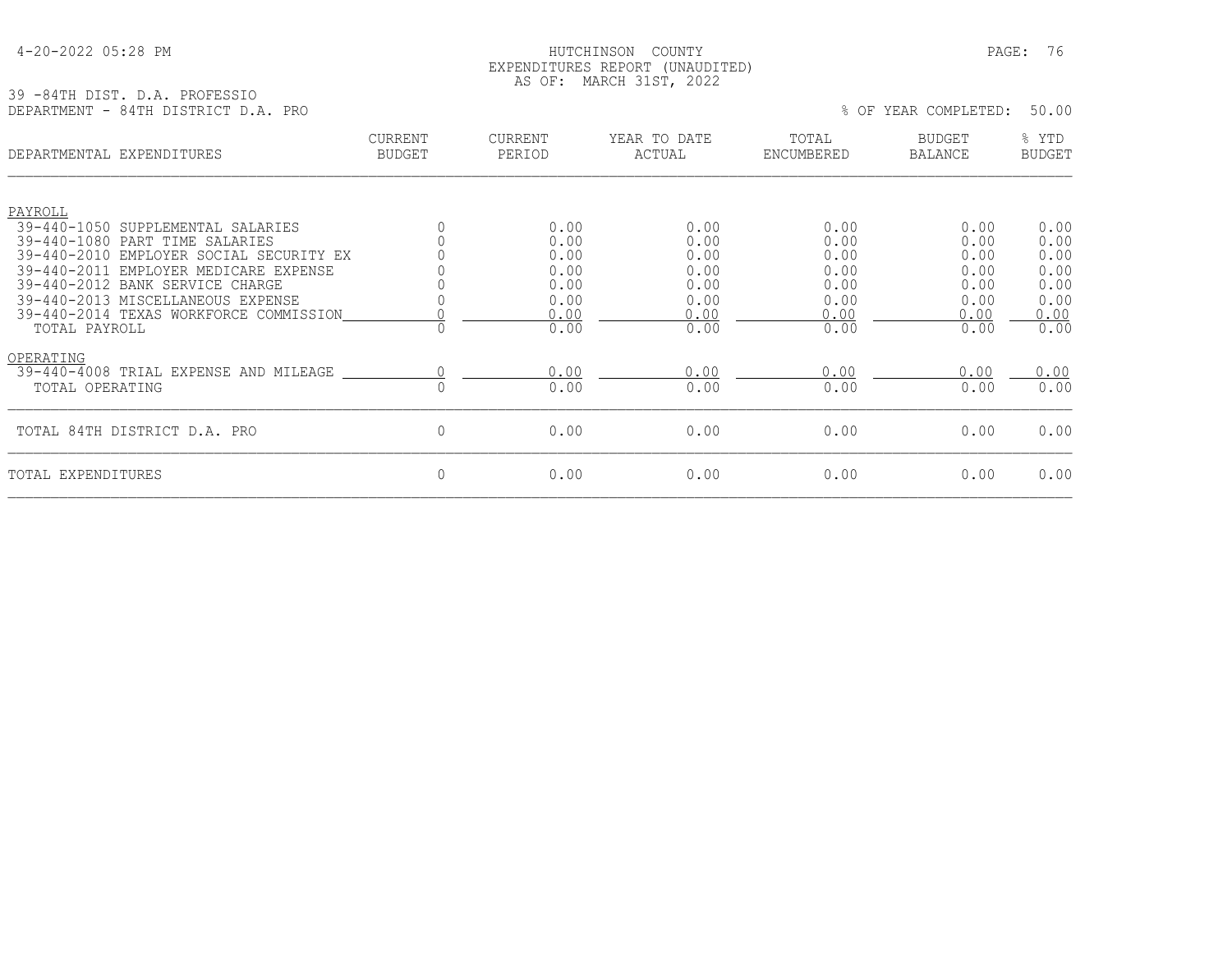#### HUTCHINSON COUNTY PAGE: 77 EXPENDITURES REPORT (UNAUDITED) AS OF: MARCH 31ST, 2022

40 -COURT FACILITY FUND DEPARTMENT - COURT FACILITY % OF YEAR COMPLETED: 50.00

| LE LAIVIEUN I<br>COONT LUCTUITT                                                                     |                                 |                      |                        |                      | 0 UI IEAN COMIEEELD. | JU • UU                |
|-----------------------------------------------------------------------------------------------------|---------------------------------|----------------------|------------------------|----------------------|----------------------|------------------------|
| DEPARTMENTAL EXPENDITURES                                                                           | <b>CURRENT</b><br><b>BUDGET</b> | CURRENT<br>PERIOD    | YEAR TO DATE<br>ACTUAL | TOTAL<br>ENCUMBERED  | BUDGET<br>BALANCE    | % YTD<br><b>BUDGET</b> |
| OPERATING<br>40-515-4500 COURTHOUSE MAINTENANCE<br>40-515-4501 ANNEX MAINTENANCE<br>TOTAL OPERATING |                                 | 0.00<br>0.00<br>0.00 | 0.00<br>0.00<br>0.00   | 0.00<br>0.00<br>0.00 | 0.00<br>0.00<br>0.00 | 0.00<br>0.00<br>0.00   |
| TOTAL COURT FACILITY                                                                                |                                 | 0.00                 | 0.00                   | 0.00                 | 0.00                 | 0.00                   |
| TOTAL EXPENDITURES                                                                                  |                                 | 0.00                 | 0.00                   | 0.00                 | 0.00                 | 0.00                   |
|                                                                                                     |                                 |                      |                        |                      |                      |                        |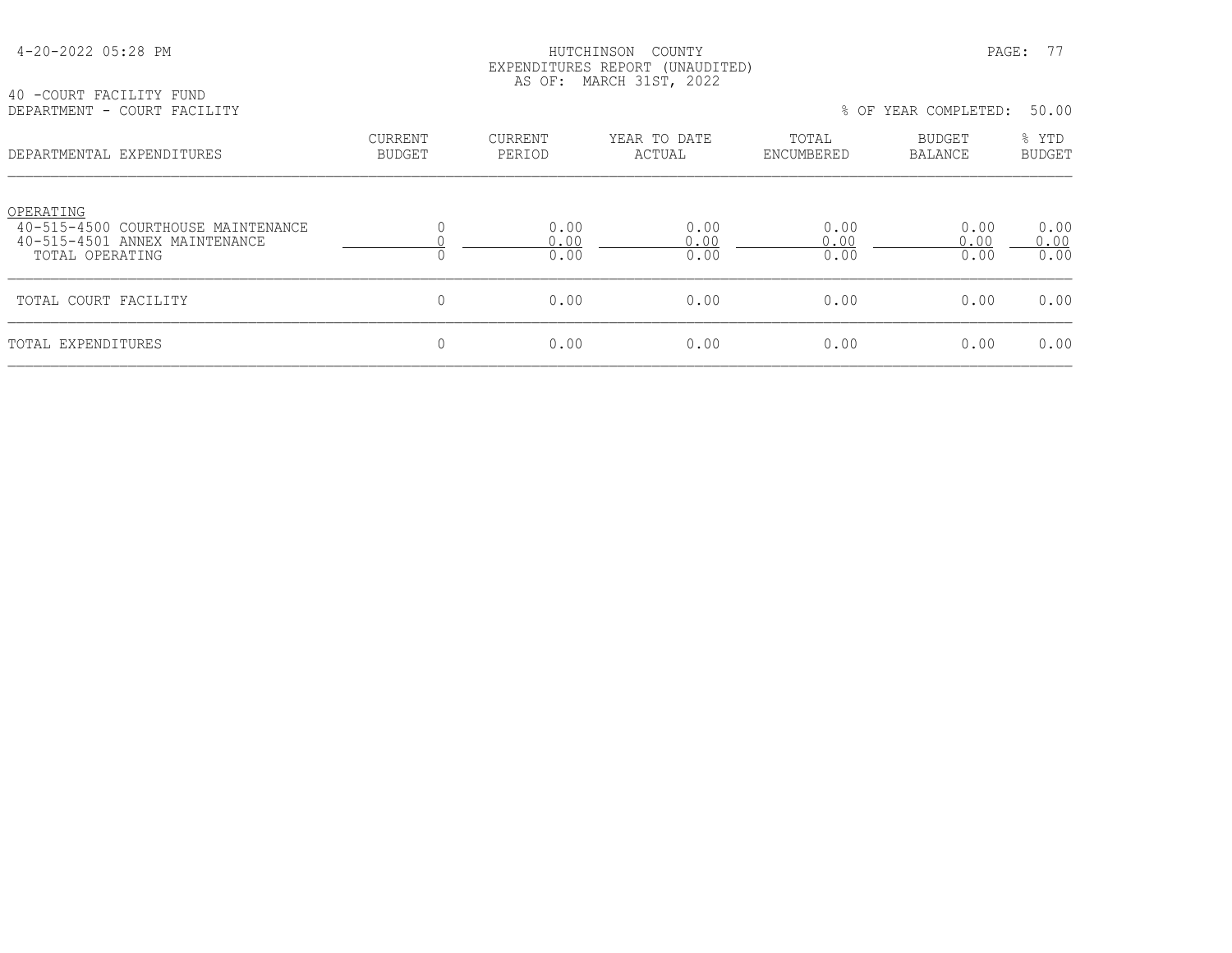# 4-20-2022 05:28 PM HUTCHINSON COUNTY PAGE: 78 EXPENDITURES REPORT (UNAUDITED) AS OF: MARCH 31ST, 2022

42 -SPECIAL ROAD & FLOOD CONT DEPARTMENT - SPEC. RD. & FLD. CONTROL,  $\%$  Of YEAR COMPLETED: 50.00

| DEPARTMENTAL EXPENDITURES                                     | CURRENT<br><b>BUDGET</b> | CURRENT<br>PERIOD | YEAR TO DATE<br>ACTUAL | TOTAL<br>ENCUMBERED | <b>BUDGET</b><br><b>BALANCE</b> | % YTD<br><b>BUDGET</b> |
|---------------------------------------------------------------|--------------------------|-------------------|------------------------|---------------------|---------------------------------|------------------------|
| PAYROLL                                                       |                          |                   |                        |                     |                                 |                        |
| 42-621-1060 SALARIES                                          | 892,812                  | 74,275.99         | 445,655.94             | 0.00                | 447, 155.94                     | 49.92                  |
| 42-621-1080 SALARY, PART TIME                                 | $\Omega$                 | 0.00              | 0.00                   | 0.00                | 0.00                            | 0.00                   |
| 42-621-1360 LONGEVITY                                         | 10,380                   | 865.00            | 5,190.00               | 0.00                | 5,190.00                        | 50.00                  |
| 42-621-1370 OVERTIME                                          | $\Omega$                 | 0.00              | 0.00                   | 0.00                | 0.00                            | 0.00                   |
| 42-621-2010 SOCIAL SECURITY                                   | 69,186                   | 5,523.60          | 33, 141.60             | 0.00                | 36,044.35                       | 47.90                  |
| 42-621-2020 EMPLOYEE'S INSURANCE                              | 195,890                  | 16,324.00         | 97,944.00              | 0.00                | 97,946.00                       | 50.00                  |
| 42-621-2025 LIFE INSURANCE                                    | 576                      | 45.60             | 273.60                 | 0.00                | 302.40                          | 47.50                  |
| 42-621-2030 RETIREMENT                                        | 104,005                  | 8,690.32          | 51,690.54              | 0.00                | 52, 314.56                      | 49.70                  |
| 42-621-2050 UNIFORMS                                          | $\mathbf 0$              | 0.00              | 0.00                   | 0.00                | 0.00                            | 0.00                   |
| 42-621-2240 CELL PHONE<br>42-621-2260 VACATION                | 1,200<br>$\Omega$        | 100.00<br>0.00    | 600.00<br>0.00         | 0.00<br>0.00        | 600.00<br>0.00                  | 50.00                  |
| TOTAL PAYROLL                                                 | 1,274,049                | 105,824.51        | 634,495.68             | 0.00                | 639, 553.25                     | 0.00<br>49.80          |
|                                                               |                          |                   |                        |                     |                                 |                        |
| OPERATING                                                     |                          |                   |                        |                     |                                 |                        |
| 42-621-3050 UNIFORMS                                          | 9,300                    | 817.01            | 5,136.14               | 0.00                | 4,163.86                        | 55.23                  |
| 42-621-3300 FUEL AND OIL                                      | 80,000                   | 15, 118.42        | 61,650.69              | 0.00                | 18,349.31                       | 77.06                  |
| 42-621-3350 ROAD & BRIDGE MATERIAL                            | 180,000                  | 3,354.28          | 13,391.92              | 1,650.00            | 164,958.08                      | 8.36                   |
| 42-621-3510 REPAIRS, PARTS & SUPPLIES                         | 77,059                   | 4,179.84          | 34,822.33              | 0.00                | 42,236.93                       | 45.19                  |
| 42-621-3511 SUPPLIES                                          | $\Omega$                 | 0.00              | 0.00                   | 0.00                | 0.00                            | 0.00                   |
| 42-621-3540 TIRES AND TUBES                                   | 30,000                   | 519.75            | 2,408.52               | 0.00                | 27,591.48                       | 8.03                   |
| 42-621-4290 TRAVEL                                            | 10,000                   | 0.00              | 2,608.41               | 0.00                | 7,391.59                        | 26.08                  |
| 42-621-4430 UTILITIES                                         | 20,000                   | 1,616.15          | 13,954.81              | 0.00                | 6,045.19                        | 69.77                  |
| 42-621-4500 BARN REPAIRS                                      | 15,000                   | 309.80            | 2,490.88               | 0.00                | 12,509.12                       | 16.61                  |
| 42-621-4600 PCT. 1 GROUND LEASE                               | $\overline{0}$           | 0.00              | 0.00                   | 0.00                | 0.00                            | 0.00                   |
| 42-621-4810 DUES & BONDS<br>42-621-4990 MISCELLANEOUS EXPENSE | 2,000<br>5,000           | 1,440.00<br>7.50  | 1,650.00<br>524.48     | 0.00<br>0.00        | 350.00<br>4,475.52              | 82.50<br>10.49         |
| 42-621-4991 EXPENSE REIMBURSEMENTS                            | $\Omega$                 | 0.00              | 0.00                   | 0.00                | 0.00                            | 0.00                   |
| 42-621-5700 EQUIPMENT                                         | 300,000                  | 0.00              | 0.00                   | 237,018.68          | 62,981.32                       | 79.01                  |
| 42-621-5990 CAPITAL OUTLAY                                    | $\Omega$                 | 0.00              | 0.00                   | 0.00                | 0.00                            | 0.00                   |
| TOTAL OPERATING                                               | 728,359                  | 27,362.75         | 138,638.18             | 238,668.68          | 351,052.40                      | 51.80                  |
| TOTAL SPEC. RD. & FLD. CONTROL,                               | 2,002,408                | 133, 187. 26      | 773, 133.86            | 238,668.68          | 990,605.65                      | 50.53                  |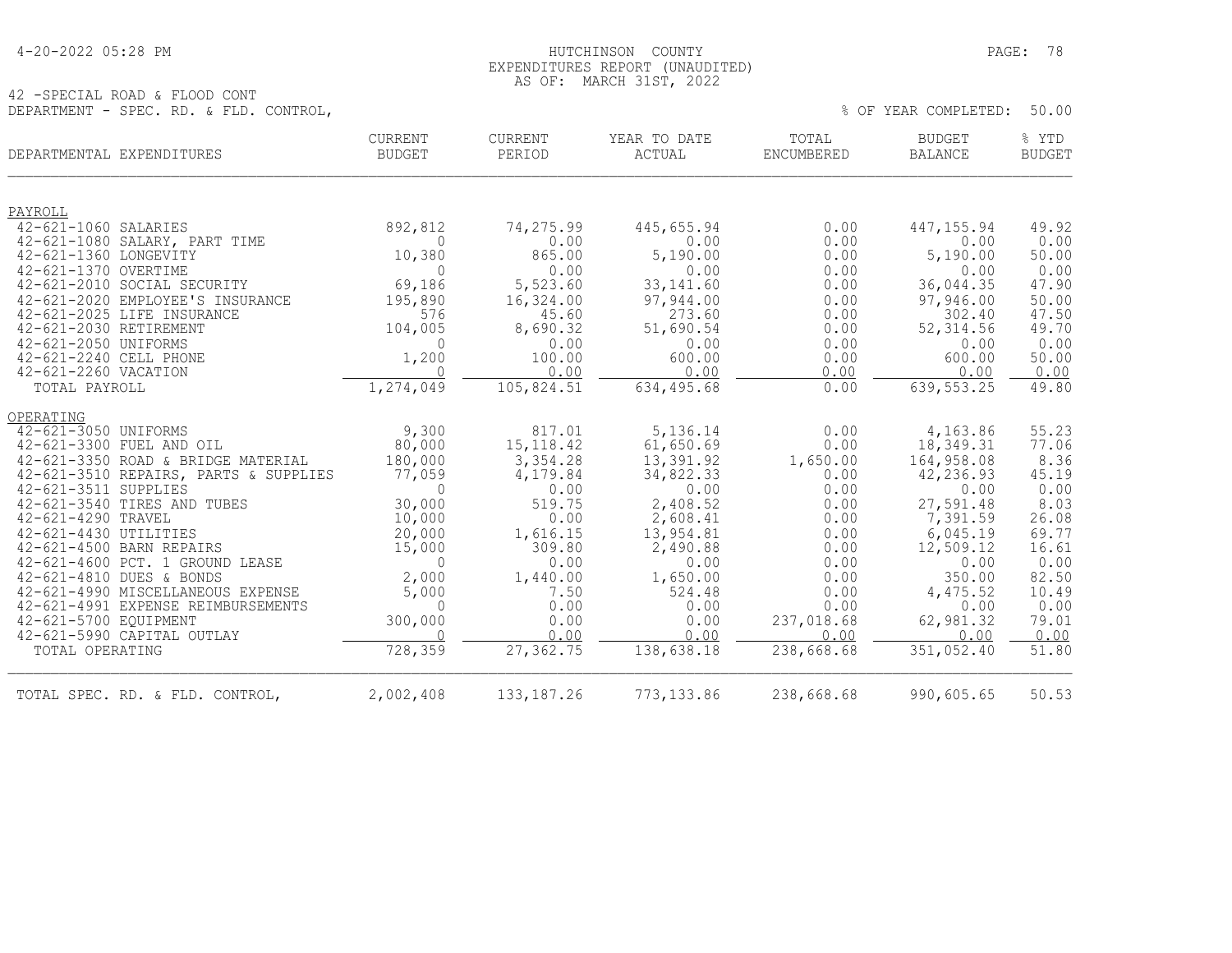| 4-20-2022 05:28 PM |  |  |
|--------------------|--|--|
|--------------------|--|--|

#### HUTCHINSON COUNTY PAGE: 79 EXPENDITURES REPORT (UNAUDITED) AS OF: MARCH 31ST, 2022

42 -SPECIAL ROAD & FLOOD CONT DEPARTMENT - SPEC. RD. & FLD. CONTROL,  $\%$  Of YEAR COMPLETED: 50.00

| DEPARTMENTAL EXPENDITURES            | <b>CURRENT</b><br><b>BUDGET</b> | <b>CURRENT</b><br>PERIOD | YEAR TO DATE<br>ACTUAL | TOTAL<br>ENCUMBERED | <b>BUDGET</b><br><b>BALANCE</b> | % YTD<br><b>BUDGET</b> |
|--------------------------------------|---------------------------------|--------------------------|------------------------|---------------------|---------------------------------|------------------------|
| PAYROLL                              |                                 |                          |                        |                     |                                 |                        |
| 42-622-1060 SALARIES                 | $\mathbf{0}$                    | 0.00                     | 0.00                   | 0.00                | 0.00                            | 0.00                   |
| 42-622-1080 SALARY, PART TIME        | 0                               | 0.00                     | 0.00                   | 0.00                | 0.00                            | 0.00                   |
| 42-622-1360 LONGEVITY                | $\Omega$                        | 0.00                     | 0.00                   | 0.00                | 0.00                            | 0.00                   |
| 42-622-1370 OVERTIME                 | $\Omega$                        | 0.00                     | 0.00                   | 0.00                | 0.00                            | 0.00                   |
| 42-622-2010 SOCIAL SECURITY          | $\Omega$                        | 0.00                     | 0.00                   | 0.00                | 0.00                            | 0.00                   |
| 42-622-2020 EMPLOYEE'S INSURANCE     | $\Omega$                        | 0.00                     | 0.00                   | 0.00                | 0.00                            | 0.00                   |
| 42-622-2025 LIFE INSURANCE           | $\Omega$                        | 0.00                     | 0.00                   | 0.00                | 0.00                            | 0.00                   |
| 42-622-2030 RETIREMENT               | $\overline{0}$                  | 0.00                     | 0.00                   | 0.00                | 0.00                            | 0.00                   |
| 42-622-2050 UNIFORMS                 | $\mathbf{0}$                    | 0.00                     | 0.00                   | 0.00                | 0.00                            | 0.00                   |
| TOTAL PAYROLL                        | 0                               | 0.00                     | 0.00                   | 0.00                | 0.00                            | 0.00                   |
| OPERATING                            |                                 |                          |                        |                     |                                 |                        |
| 42-622-3050 UNIFORMS                 | $\overline{0}$                  | 0.00                     | 0.00                   | 0.00                | 0.00                            | 0.00                   |
| 42-622-3300 FUEL AND OIL             | 0                               | 0.00                     | 0.00                   | 0.00                | 0.00                            | 0.00                   |
| 42-622-3350 ROAD & BRIDGE MATERIAL   | $\Omega$                        | 0.00                     | 0.00                   | 0.00                | 0.00                            | 0.00                   |
| 42-622-3351 PIPE                     |                                 | 0.00                     | 0.00                   | 0.00                | 0.00                            | 0.00                   |
| 42-622-3510 REPAIR, PARTS & SUPPLIES |                                 | 0.00                     | 0.00                   | 0.00                | 0.00                            | 0.00                   |
| 42-622-3511 SUPPLIES                 | $\Omega$                        | 0.00                     | 0.00                   | 0.00                | 0.00                            | 0.00                   |
| 42-622-3540 TIRES AND TUBES          | $\Omega$                        | 0.00                     | 0.00                   | 0.00                | 0.00                            | 0.00                   |
| 42-622-4260 FREIGHT                  | $\Omega$                        | 0.00                     | 0.00                   | 0.00                | 0.00                            | 0.00                   |
| 42-622-4290 TRAVEL EXPENSE           | $\Omega$                        | 0.00                     | 0.00                   | 0.00                | 0.00                            | 0.00                   |
| 42-622-4430 UTILITIES                | $\Omega$                        | 0.00                     | 0.00                   | 0.00                | 0.00                            | 0.00                   |
| 42-622-4500 BARN REPAIRS             | $\Omega$                        | 0.00                     | 0.00                   | 0.00                | 0.00                            | 0.00                   |
| 42-622-4630 EOUIPMENT RENTAL         | 0                               | 0.00                     | 0.00                   | 0.00                | 0.00                            | 0.00                   |
| 42-622-4810 DUES & BONDS             | 0                               | 0.00                     | 0.00                   | 0.00                | 0.00                            | 0.00                   |
| 42-622-4990 MISCELLANEOUS EXPENSE    | 0                               | 0.00                     | 0.00                   | 0.00                | 0.00                            | 0.00                   |
| 42-622-5700 EQUIPMENT                | 0                               | 0.00                     | 0.00                   | 0.00                | 0.00                            | 0.00                   |
| 42-622-5990 CAPITAL OUTLAY           | $\Omega$                        | 0.00                     | 0.00                   | 0.00                | 0.00                            | 0.00                   |
| TOTAL OPERATING                      | $\mathsf{O}\xspace$             | 0.00                     | 0.00                   | 0.00                | 0.00                            | 0.00                   |
| TOTAL SPEC. RD. & FLD. CONTROL,      | 0                               | 0.00                     | 0.00                   | 0.00                | 0.00                            | 0.00                   |
|                                      |                                 |                          |                        |                     |                                 |                        |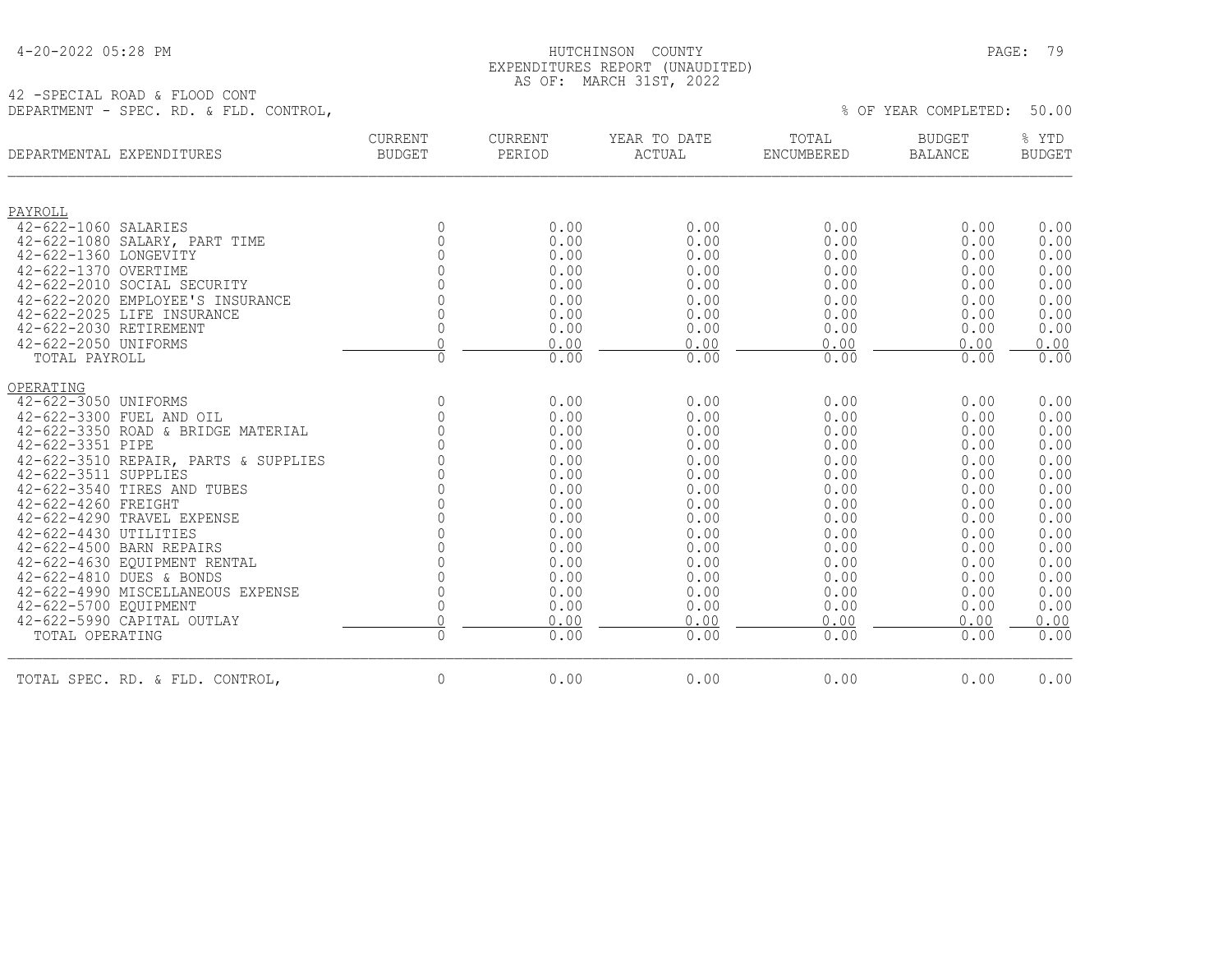| 4-20-2022 05:28 PM |  |  |
|--------------------|--|--|
|--------------------|--|--|

#### HUTCHINSON COUNTY PAGE: 80 EXPENDITURES REPORT (UNAUDITED) AS OF: MARCH 31ST, 2022

42 -SPECIAL ROAD & FLOOD CONT DEPARTMENT - SPEC. RD. & FLD. CONTROL,

| DEPARTMENTAL EXPENDITURES            | <b>CURRENT</b><br><b>BUDGET</b> | CURRENT<br>PERIOD | YEAR TO DATE<br>ACTUAL | TOTAL<br>ENCUMBERED | <b>BUDGET</b><br><b>BALANCE</b> | % YTD<br><b>BUDGET</b> |
|--------------------------------------|---------------------------------|-------------------|------------------------|---------------------|---------------------------------|------------------------|
| PAYROLL                              |                                 |                   |                        |                     |                                 |                        |
| 42-623-1060 SALARIES                 | $\Omega$                        | 0.00              | 0.00                   | 0.00                | 0.00                            | 0.00                   |
| 42-623-1080 SALARY, PART TIME        | $\Omega$                        | 0.00              | 0.00                   | 0.00                | 0.00                            | 0.00                   |
| 42-623-1360 LONGEVITY                | $\Omega$                        | 0.00              | 0.00                   | 0.00                | 0.00                            | 0.00                   |
| 42-623-1370 OVERTIME                 | $\Omega$                        | 0.00              | 0.00                   | 0.00                | 0.00                            | 0.00                   |
| 42-623-2010 SOCIAL SECURITY          | $\Omega$                        | 0.00              | 0.00                   | 0.00                | 0.00                            | 0.00                   |
| 42-623-2020 EMPLOYEE'S INSURANCE     | $\Omega$                        | 0.00              | 0.00                   | 0.00                | 0.00                            | 0.00                   |
| 42-623-2025 LIFE INSURANCE           | $\cap$                          | 0.00              | 0.00                   | 0.00                | 0.00                            | 0.00                   |
| 42-623-2030 RETIREMENT               | $\Omega$                        | 0.00              | 0.00                   | 0.00                | 0.00                            | 0.00                   |
| 42-623-2050 UNIFORMS                 | $\Omega$                        | 0.00              | 0.00                   | 0.00                | 0.00                            | 0.00                   |
| 42-623-2240 CELL PHONE               | $\mathbf 0$                     | 0.00              | 0.00                   | 0.00                | 0.00                            | 0.00                   |
| 42-623-2260 VACATION & SICK LEAVE    | $\Omega$                        | 0.00              | 0.00                   | 0.00                | 0.00                            | 0.00                   |
| TOTAL PAYROLL                        | $\Omega$                        | 0.00              | 0.00                   | 0.00                | 0.00                            | 0.00                   |
| OPERATING                            |                                 |                   |                        |                     |                                 |                        |
| 42-623-3300 FUEL AND OIL             | $\mathbf{0}$                    | 0.00              | 0.00                   | 0.00                | 0.00                            | 0.00                   |
| 42-623-3350 ROAD AND BRIDGE MATERIAL | $\overline{0}$                  | 0.00              | 0.00                   | 0.00                | 0.00                            | 0.00                   |
| 42-623-3351 PIPE AND CULVERT         | $\Omega$                        | 0.00              | 0.00                   | 0.00                | 0.00                            | 0.00                   |
| 42-623-3510 REPAIR, PARTS & SUPPLIES | $\overline{0}$                  | 0.00              | 0.00                   | 0.00                | 0.00                            | 0.00                   |
| 42-623-3511 SUPPLIES                 | $\Omega$                        | 0.00              | 0.00                   | 0.00                | 0.00                            | 0.00                   |
| 42-623-3540 TIRES AND TUBES          | $\overline{0}$                  | 0.00              | 0.00                   | 0.00                | 0.00                            | 0.00                   |
| 42-623-4290 TRAVEL EXPENSE           | $\overline{0}$                  | 0.00              | 0.00                   | 0.00                | 0.00                            | 0.00                   |
| 42-623-4430 UTILITIES                | $\Omega$                        | 0.00              | 0.00                   | 0.00                | 0.00                            | 0.00                   |
| 42-623-4500 BARN REPAIRS             | 0                               | 0.00              | 0.00                   | 0.00                | 0.00                            | 0.00                   |
| 42-623-4810 DUES & BONDS             | $\mathsf{O}\xspace$             | 0.00              | 0.00                   | 0.00                | 0.00                            | 0.00                   |
| 42-623-4990 MISCELLANEOUS EXPENSE    | $\mathbb O$                     | 0.00              | 0.00                   | 0.00                | 0.00                            | 0.00                   |
| 42-623-5700 EQUIPMENT                | $\mathbf 0$                     | 0.00              | 0.00                   | 0.00                | 0.00                            | 0.00                   |
| 42-623-5990 CAPITAL OUTLAY           | $\Omega$                        | 0.00              | 0.00                   | 0.00                | 0.00                            | 0.00                   |
| TOTAL OPERATING                      | $\mathbf{0}$                    | 0.00              | 0.00                   | 0.00                | 0.00                            | 0.00                   |
| TOTAL SPEC. RD. & FLD. CONTROL,      | $\overline{0}$                  | 0.00              | 0.00                   | 0.00                | 0.00                            | 0.00                   |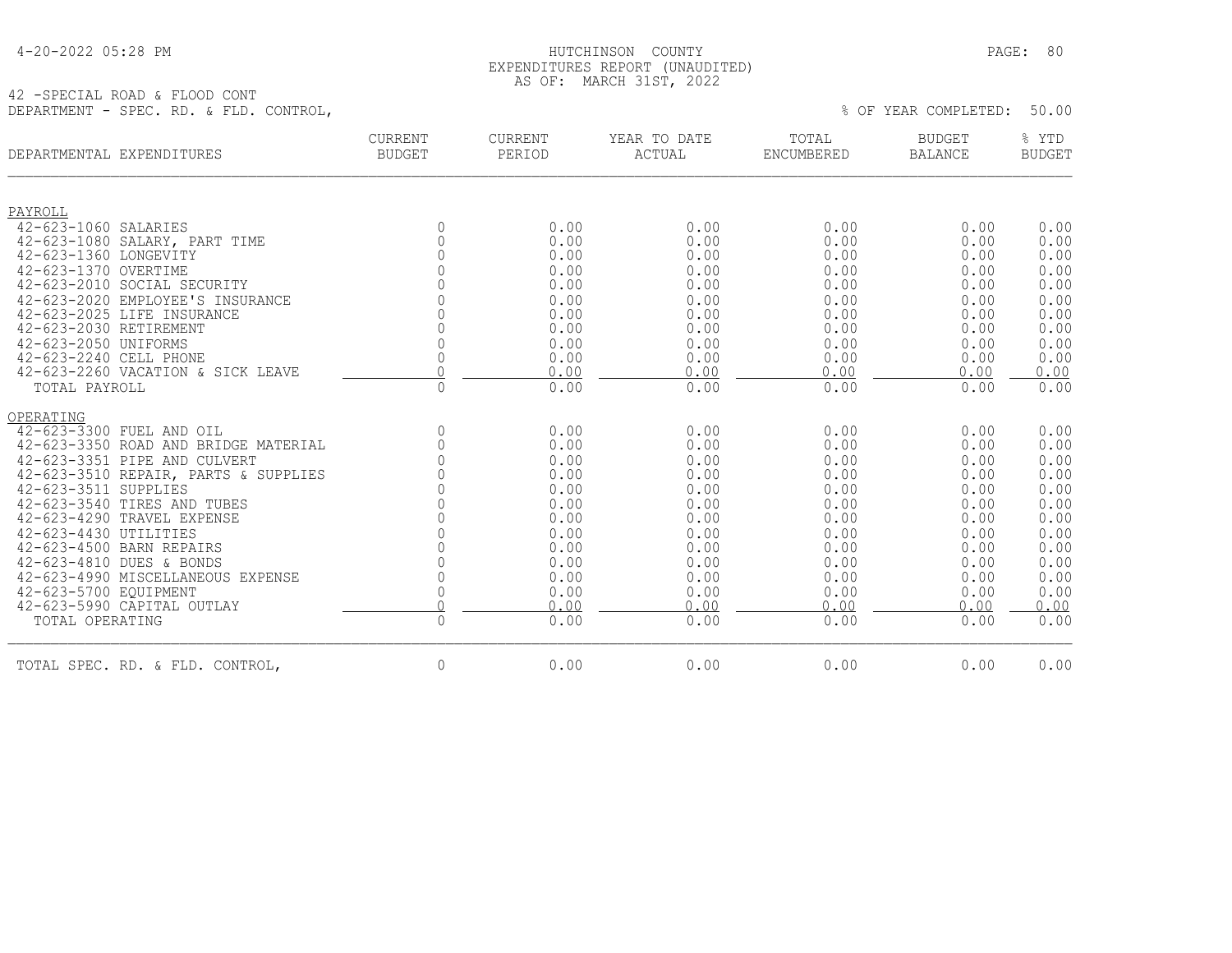| 4-20-2022 05:28 PM |  |  |
|--------------------|--|--|
|--------------------|--|--|

#### HUTCHINSON COUNTY PAGE: 81 EXPENDITURES REPORT (UNAUDITED) AS OF: MARCH 31ST, 2022

42 -SPECIAL ROAD & FLOOD CONT DEPARTMENT - SPEC. RD. & FLD. CONTROL, % OF YEAR COMPLETED: 50.00

| DEPARTMENTAL EXPENDITURES                                     | <b>CURRENT</b><br><b>BUDGET</b> | CURRENT<br>PERIOD | YEAR TO DATE<br>ACTUAL | TOTAL<br>ENCUMBERED | <b>BUDGET</b><br><b>BALANCE</b> | % YTD<br><b>BUDGET</b> |
|---------------------------------------------------------------|---------------------------------|-------------------|------------------------|---------------------|---------------------------------|------------------------|
| PAYROLL                                                       |                                 |                   |                        |                     |                                 |                        |
| 42-624-1060 SALARIES                                          | $\mathbf 0$                     | 0.00              | 0.00                   | 0.00                | 0.00                            | 0.00                   |
| 42-624-1080 SALARY, PART TIME                                 | $\mathbf{0}$                    | 0.00              | 0.00                   | 0.00                | 0.00                            | 0.00                   |
| 42-624-1360 LONGEVITY                                         | $\mathbb O$                     | 0.00              | 0.00                   | 0.00                | 0.00                            | 0.00                   |
| 42-624-1370 OVERTIME                                          | $\mathsf{O}\xspace$             | 0.00              | 0.00                   | 0.00                | 0.00                            | 0.00                   |
| 42-624-2010 SOCIAL SECURITY                                   | $\Omega$                        | 0.00              | 0.00                   | 0.00                | 0.00                            | 0.00                   |
| 42-624-2020 EMPLOYEE'S INSURANCE                              | $\cap$                          | 0.00              | 0.00                   | 0.00                | 0.00                            | 0.00                   |
| 42-624-2025 LIFE INSURANCE                                    | 0                               | 0.00              | 0.00                   | 0.00                | 0.00                            | 0.00                   |
| 42-624-2030 RETIREMENT                                        | $\mathbf 0$                     | 0.00              | 0.00                   | 0.00                | 0.00                            | 0.00                   |
| 42-624-2050 UNIFORMS                                          | $\mathbf 0$                     | 0.00              | 0.00                   | 0.00                | 0.00                            | 0.00                   |
| 42-624-2260 VACATION & SICK LEAVE                             | $\bigcap$                       | 0.00              | 0.00                   | 0.00                | 0.00                            | 0.00                   |
| TOTAL PAYROLL                                                 | $\mathsf{O}\xspace$             | 0.00              | 0.00                   | 0.00                | 0.00                            | 0.00                   |
| OPERATING                                                     |                                 |                   |                        |                     |                                 |                        |
| 42-624-3300 FUEL AND OIL                                      | $\mathbf 0$                     | 0.00              | 0.00                   | 0.00                | 0.00                            | 0.00                   |
| 42-624-3350 ROAD AND BRIDGE MATERIAL                          | $\overline{0}$                  | 0.00              | 0.00                   | 0.00                | 0.00                            | 0.00                   |
| 42-624-3351 OXYGEN                                            | $\overline{0}$                  | 0.00              | 0.00                   | 0.00                | 0.00                            | 0.00                   |
| 42-624-3510 REPAIR, PARTS & SUPPLIES                          | $\Omega$                        | 0.00              | 0.00                   | 0.00                | 0.00                            | 0.00                   |
| 42-624-3511 SUPPLIES                                          | $\overline{0}$                  | 0.00              | 0.00                   | 0.00                | 0.00                            | 0.00                   |
| 42-624-3540 TIRES AND TUBES                                   | $\mathsf{O}\xspace$             | 0.00              | 0.00                   | 0.00                | 0.00                            | 0.00                   |
| 42-624-4260 FREIGHT                                           | $\mathsf{O}\xspace$             | 0.00              | 0.00                   | 0.00                | 0.00                            | 0.00                   |
| 42-624-4290 TRAVEL EXPENSE                                    | $\Omega$                        | 0.00              | 0.00                   | 0.00                | 0.00                            | 0.00                   |
| 42-624-4430 UTILITIES                                         | $\Omega$                        | 0.00              | 0.00                   | 0.00                | 0.00                            | 0.00                   |
| 42-624-4500 BARN REPAIRS                                      | $\Omega$                        | 0.00              | 0.00                   | 0.00                | 0.00                            | 0.00                   |
| 42-624-4530 CONSTRUCTION AND MAINTENANC                       | $\Omega$<br>$\Omega$            | 0.00              | 0.00                   | 0.00                | 0.00                            | 0.00                   |
| 42-624-4550 JOINT GRASS PROGRAM<br>42-624-4610 MACHINE RENTAL | $\overline{0}$                  | 0.00<br>0.00      | 0.00<br>0.00           | 0.00<br>0.00        | 0.00<br>0.00                    | 0.00<br>0.00           |
| 42-624-4810 DUE & BONDS                                       | $\mathsf{O}$                    | 0.00              | 0.00                   | 0.00                | 0.00                            | 0.00                   |
| 42-624-4990 MISCELLANEOUS EXPENSE                             | $\mathbb O$                     | 0.00              | 0.00                   | 0.00                | 0.00                            | 0.00                   |
| 42-624-4991 EXPENSE REIMBURSEMENTS                            | $\Omega$                        | 0.00              | 0.00                   | 0.00                | 0.00                            | 0.00                   |
| 42-624-5700 EQUIPMENT                                         | $\mathsf{O}\xspace$             | 0.00              | 0.00                   | 0.00                | 0.00                            | 0.00                   |
| 42-624-5750 GAS TANK EXPENSE                                  | $\mathbf 0$                     | 0.00              | 0.00                   | 0.00                | 0.00                            | 0.00                   |
| 42-624-5990 CAPITAL OUTLAY                                    | $\overline{0}$                  | 0.00              | 0.00                   | 0.00                | 0.00                            | 0.00                   |
| TOTAL OPERATING                                               | $\Omega$                        | 0.00              | 0.00                   | 0.00                | 0.00                            | 0.00                   |
| TOTAL SPEC. RD. & FLD. CONTROL,                               | $\mathbf 0$                     | 0.00              | 0.00                   | 0.00                | 0.00                            | 0.00                   |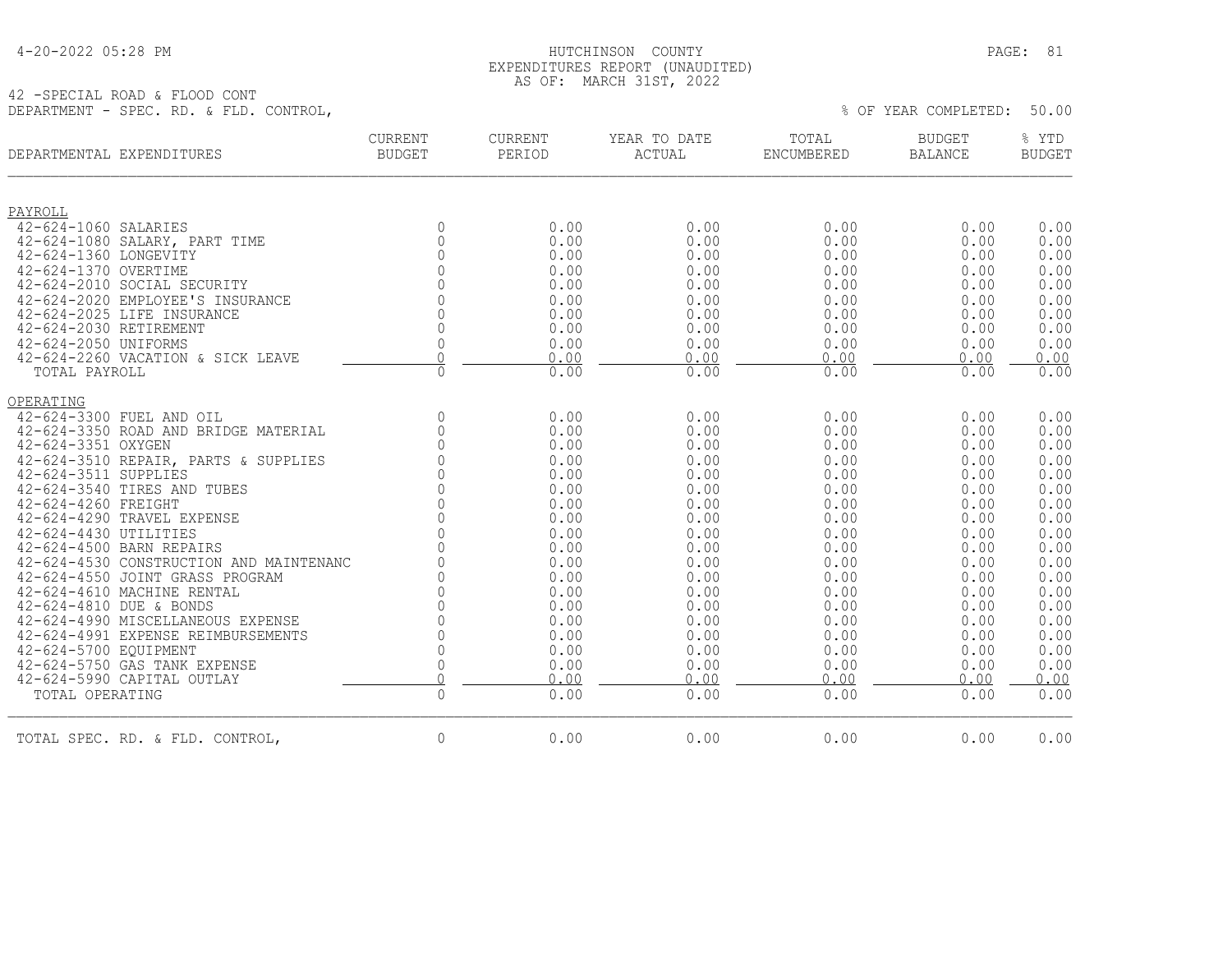| 4-20-2022 05:28 PM |  |
|--------------------|--|
|--------------------|--|

#### HUTCHINSON COUNTY PAGE: 82 EXPENDITURES REPORT (UNAUDITED) AS OF: MARCH 31ST, 2022

42 -SPECIAL ROAD & FLOOD CONT DEPARTMENT - COUNTY WIDE ROAD & BRIDGE % OF YEAR COMPLETED: 50.00

| ---------------<br>COONII WIDD IWAD CONTROL      |                          |                   |                        |                     | ○ ──────────────────────────────── | <u>JU.JU</u>           |
|--------------------------------------------------|--------------------------|-------------------|------------------------|---------------------|------------------------------------|------------------------|
| DEPARTMENTAL EXPENDITURES                        | CURRENT<br><b>BUDGET</b> | CURRENT<br>PERIOD | YEAR TO DATE<br>ACTUAL | TOTAL<br>ENCUMBERED | <b>BUDGET</b><br>BALANCE           | % YTD<br><b>BUDGET</b> |
| OPERATING                                        |                          |                   |                        |                     |                                    |                        |
| 42-626-4940 REPAIRS<br>42-626-4990 MISCELLANEOUS |                          | 0.00<br>0.00      | 0.00<br>0.00           | 0.00<br>0.00        | 0.00<br>0.00                       | 0.00<br>0.00           |
| 42-626-5700 EOUIPMENT & REPAIR                   |                          | 0.00              | 0.00                   | 0.00                | 0.00                               | 0.00                   |
| 42-626-5760 DIESEL FUEL REPORT                   |                          | 0.00              | 0.00                   | 0.00                | 0.00                               | 0.00                   |
| 42-626-5990 CAPITAL OUTLAY                       |                          | 0.00              | 0.00                   | 0.00                | 0.00                               | 0.00                   |
| TOTAL OPERATING                                  | U                        | 0.00              | 0.00                   | 0.00                | 0.00                               | 0.00                   |
| TOTAL COUNTY WIDE ROAD & BRIDGE                  |                          | 0.00              | 0.00                   | 0.00                | 0.00                               | 0.00                   |
|                                                  |                          |                   |                        |                     |                                    |                        |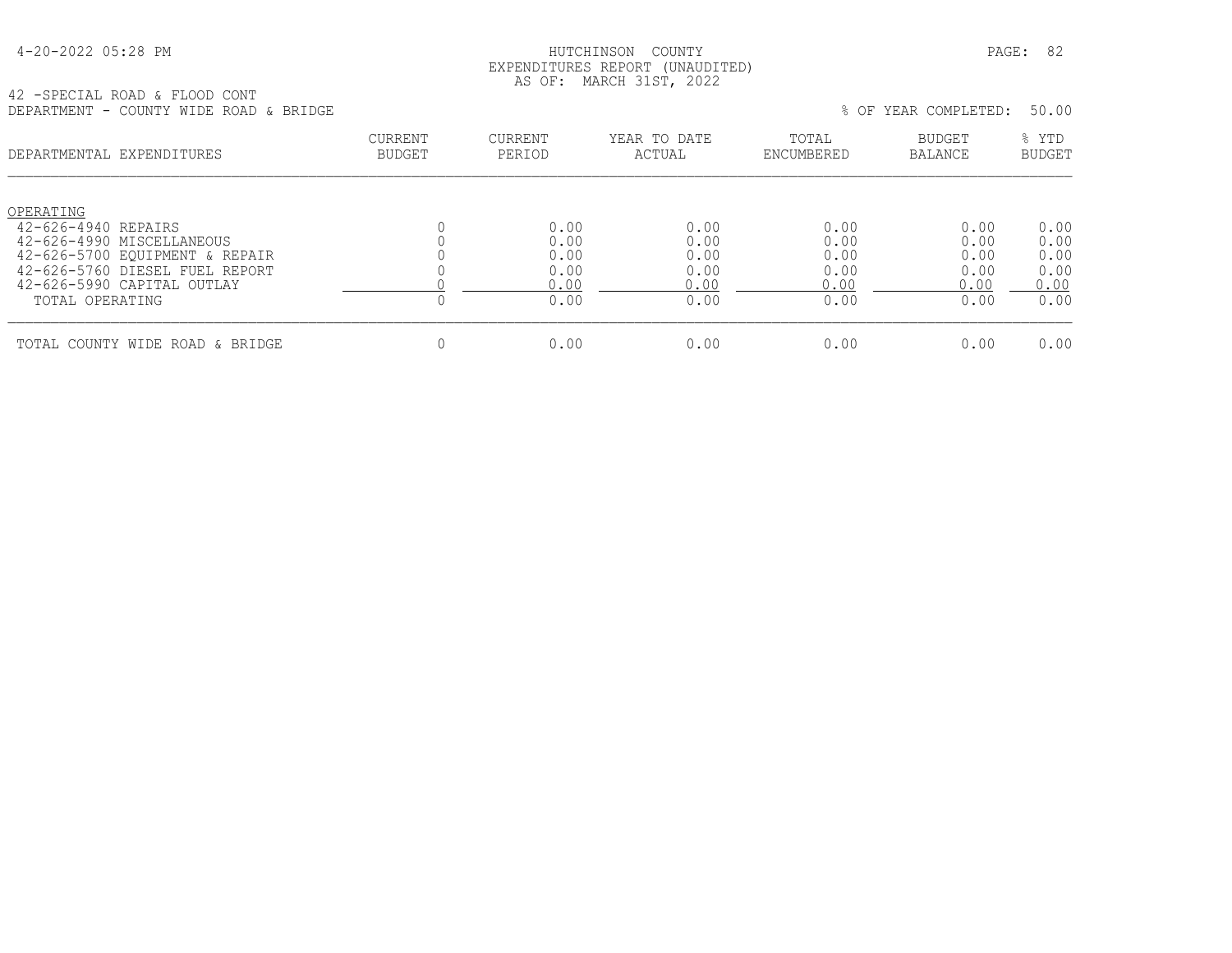| 42 - SPECIAL ROAD & FLOOD CONT                        |                          | EXPENDITURES REPORT<br>AS OF: | (UNAUDITED)<br>MARCH 31ST, 2022 |                     |                                 |                        |
|-------------------------------------------------------|--------------------------|-------------------------------|---------------------------------|---------------------|---------------------------------|------------------------|
| DEPARTMENT - TRANSFERS                                |                          |                               |                                 |                     | % OF YEAR COMPLETED:            | 50.00                  |
| DEPARTMENTAL EXPENDITURES                             | CURRENT<br><b>BUDGET</b> | CURRENT<br>PERIOD             | YEAR TO DATE<br>ACTUAL          | TOTAL<br>ENCUMBERED | <b>BUDGET</b><br><b>BALANCE</b> | % YTD<br><b>BUDGET</b> |
| TRANSFERS<br>42-700-0000 TRANSFERS<br>TOTAL TRANSFERS |                          | 0.00<br>0.00                  | 176,069.13<br>176,069.13        | 0.00<br>0.00        | 176,069,13<br>176,069.13        | 0.00<br>0.00           |
| TOTAL TRANSFERS                                       | 0                        | 0.00                          | 176,069.13                      | 0.00(               | 176,069,13                      | 0.00                   |
| TOTAL EXPENDITURES                                    | 2,002,408                | 133, 187. 26                  | 949,202.99                      | 238,668.68          | 814,536.52                      | 59.32                  |

4-20-2022 05:28 PM HUTCHINSON COUNTY PAGE: 83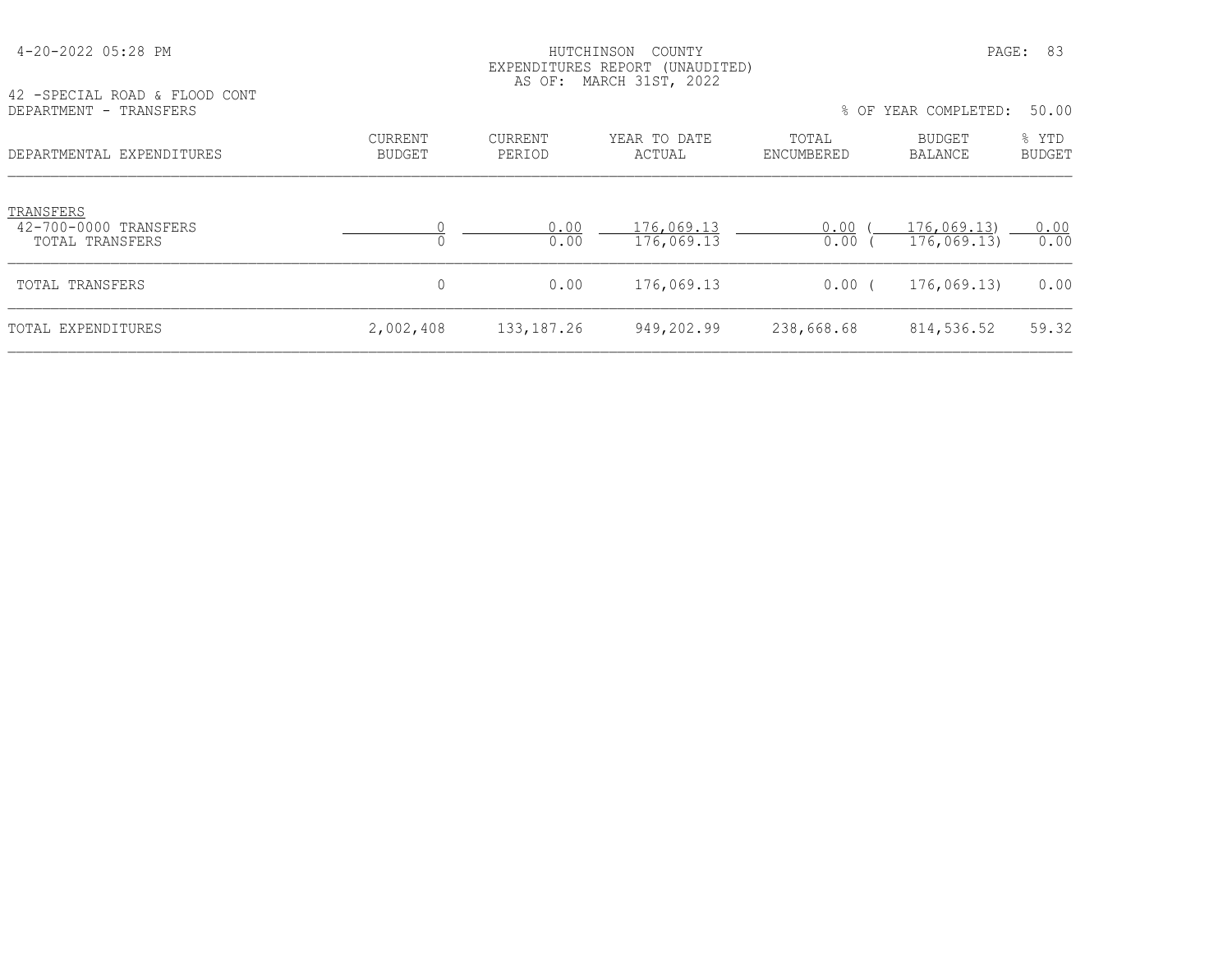#### HUTCHINSON COUNTY PAGE: 84 EXPENDITURES REPORT (UNAUDITED) AS OF: MARCH 31ST, 2022

43 -LATERAL ROAD FUND<br>DEPARTMENT - LATERAL ROAD

#### % OF YEAR COMPLETED: 50.00

| DEPARTMENTAL EXPENDITURES                                          | CURRENT<br><b>BUDGET</b> | <b>CURRENT</b><br>PERIOD | YEAR TO DATE<br>ACTUAL | TOTAL<br>ENCUMBERED | <b>BUDGET</b><br>BALANCE | % YTD<br><b>BUDGET</b> |
|--------------------------------------------------------------------|--------------------------|--------------------------|------------------------|---------------------|--------------------------|------------------------|
| OPERATING<br>43-628-4531 ROAD REPAIR, PCT.#1                       | 16,000                   | 0.00                     | 0.00                   | 0.00                | 16,000.00                | 0.00                   |
| 43-628-4532 ROAD REPAIR, PCT.#2                                    |                          | 0.00                     | 0.00                   | 0.00                | 0.00                     | 0.00                   |
| 43-628-4533 ROAD REPAIR, PCT.#3<br>43-628-4534 ROAD REPAIR, PCT.#4 |                          | 0.00<br>0.00             | 0.00<br>0.00           | 0.00<br>0.00        | 0.00<br>0.00             | 0.00<br>0.00           |
| 43-628-5990 CAPITAL OUTLAY                                         |                          | 0.00                     | 0.00                   | 0.00                | 0.00                     | 0.00                   |
| TOTAL OPERATING                                                    | 16,000                   | 0.00                     | 0.00                   | 0.00                | 16,000.00                | 0.00                   |
| TOTAL LATERAL ROAD                                                 | 16,000                   | 0.00                     | 0.00                   | 0.00                | 16,000.00                | 0.00                   |
| TOTAL EXPENDITURES                                                 | 16,000                   | 0.00                     | 0.00                   | 0.00                | 16,000.00                | 0.00                   |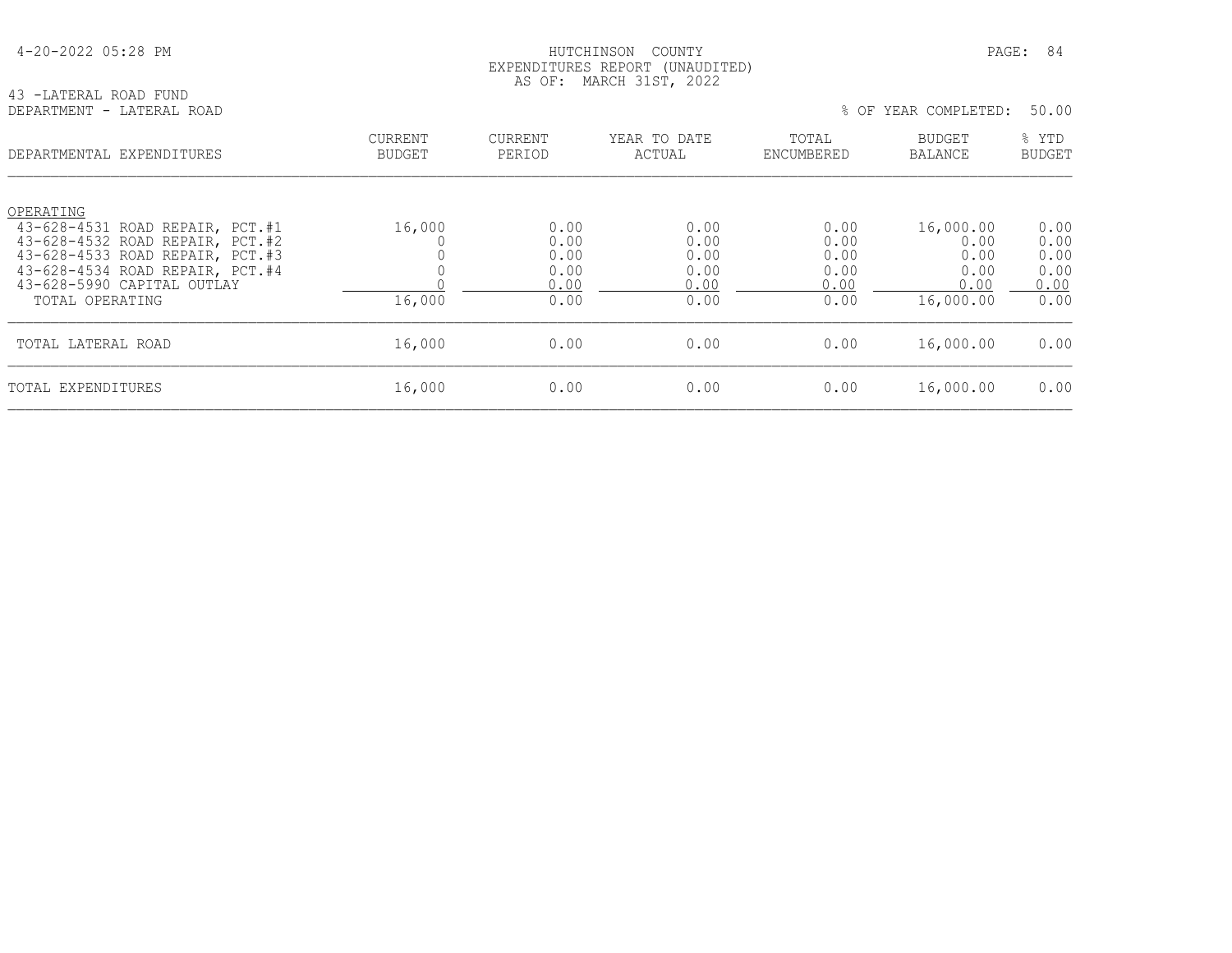#### HUTCHINSON COUNTY PAGE: 85 EXPENDITURES REPORT (UNAUDITED) AS OF: MARCH 31ST, 2022

44 -C. CLK REC MGMT & PRES DEPARTMENT - CC CT.RECORDS PRESERVATI % OF YEAR COMPLETED: 50.00

| DEPARTMENTAL EXPENDITURES                                                             | <b>CURRENT</b><br><b>BUDGET</b> | <b>CURRENT</b><br>PERIOD | YEAR TO DATE<br>ACTUAL | TOTAL<br>ENCUMBERED  | <b>BUDGET</b><br>BALANCE | % YTD<br><b>BUDGET</b> |
|---------------------------------------------------------------------------------------|---------------------------------|--------------------------|------------------------|----------------------|--------------------------|------------------------|
| OPERATING<br>44-403-4990 MISCELLANEOUS<br>44-403-5750 COUNTY CLERK<br>TOTAL OPERATING | л.                              | 0.00<br>0.00<br>0.00     | 0.00<br>0.00<br>0.00   | 0.00<br>0.00<br>0.00 | 0.00<br>0.00<br>0.00     | 0.00<br>0.00<br>0.00   |
| TOTAL CC CT.RECORDS PRESERVATI                                                        | $\mathbf 0$                     | 0.00                     | 0.00                   | 0.00                 | 0.00                     | 0.00                   |
| TOTAL EXPENDITURES                                                                    | $\mathbf{0}$                    | 0.00                     | 0.00                   | 0.00                 | 0.00                     | 0.00                   |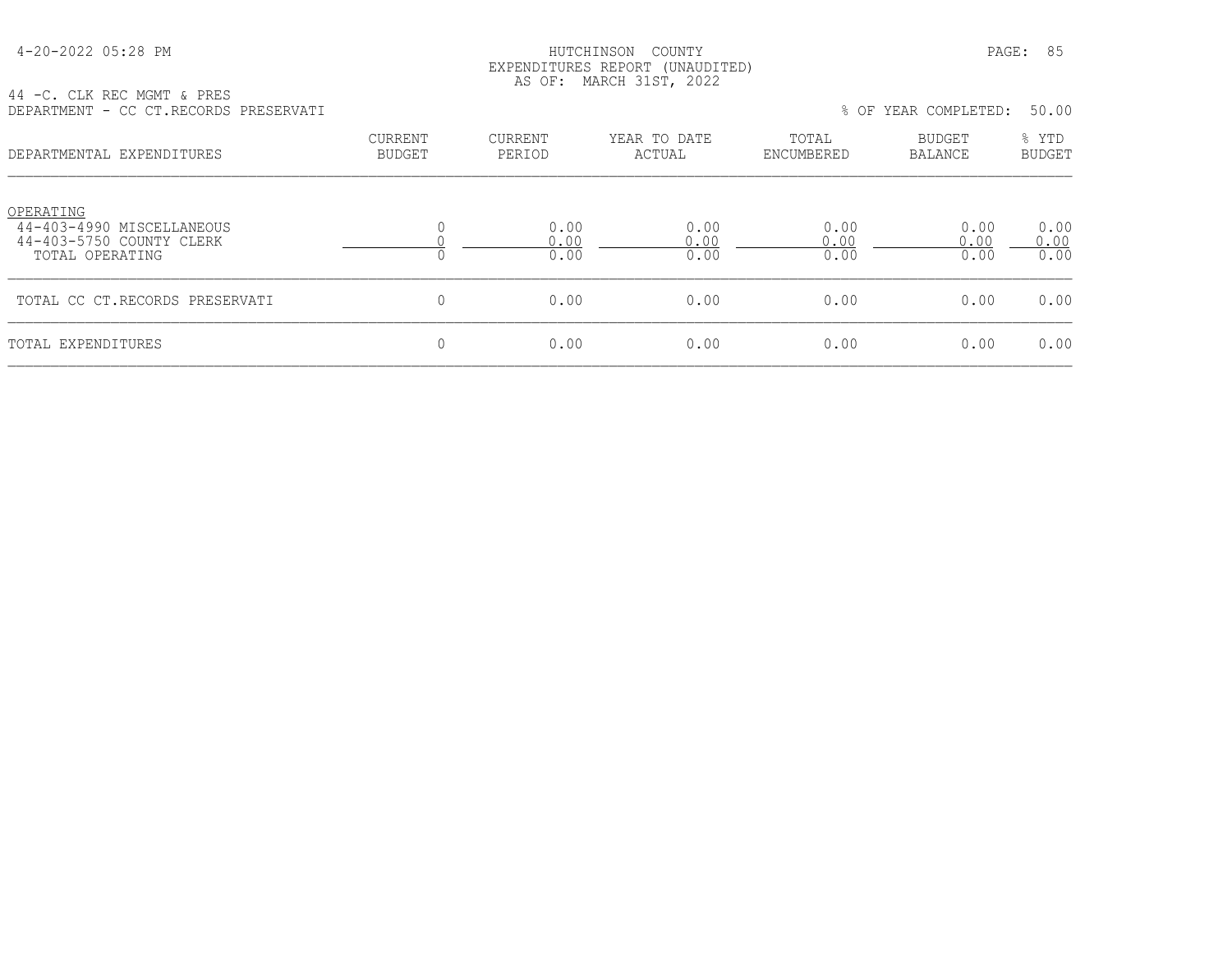| 4-20-2022 05:28 PM |  |  |
|--------------------|--|--|
|--------------------|--|--|

# HUTCHINSON COUNTY PAGE: 86 EXPENDITURES REPORT (UNAUDITED) AS OF: MARCH 31ST, 2022

|  |  | 45 -D. CLK REC MGMT & PRES |  |                                       |  |
|--|--|----------------------------|--|---------------------------------------|--|
|  |  |                            |  | DEPARTMENT - DIST.CT.RECORDS PRESERVA |  |

| AN LA' CHU URC MAMI & LUDO<br>DEPARTMENT - DIST.CT.RECORDS PRESERVA |                          |                          |                        |                     | % OF YEAR COMPLETED:            | 50.00                  |
|---------------------------------------------------------------------|--------------------------|--------------------------|------------------------|---------------------|---------------------------------|------------------------|
| DEPARTMENTAL EXPENDITURES                                           | CURRENT<br><b>BUDGET</b> | <b>CURRENT</b><br>PERIOD | YEAR TO DATE<br>ACTUAL | TOTAL<br>ENCUMBERED | <b>BUDGET</b><br><b>BALANCE</b> | % YTD<br><b>BUDGET</b> |
| OPERATING<br>45-450-4990 MISCELLANEOUS<br>TOTAL OPERATING           | 10,000<br>10,000         | 0.00<br>0.00             | 3,200.00<br>3,200.00   | 0.00<br>0.00        | 6,800.00<br>6,800.00            | 32.00<br>32.00         |
| TOTAL DIST.CT.RECORDS PRESERVA                                      | 10,000                   | 0.00                     | 3,200.00               | 0.00                | 6,800.00                        | 32.00                  |
| TOTAL EXPENDITURES                                                  | 10,000                   | 0.00                     | 3,200.00               | 0.00                | 6,800.00                        | 32.00                  |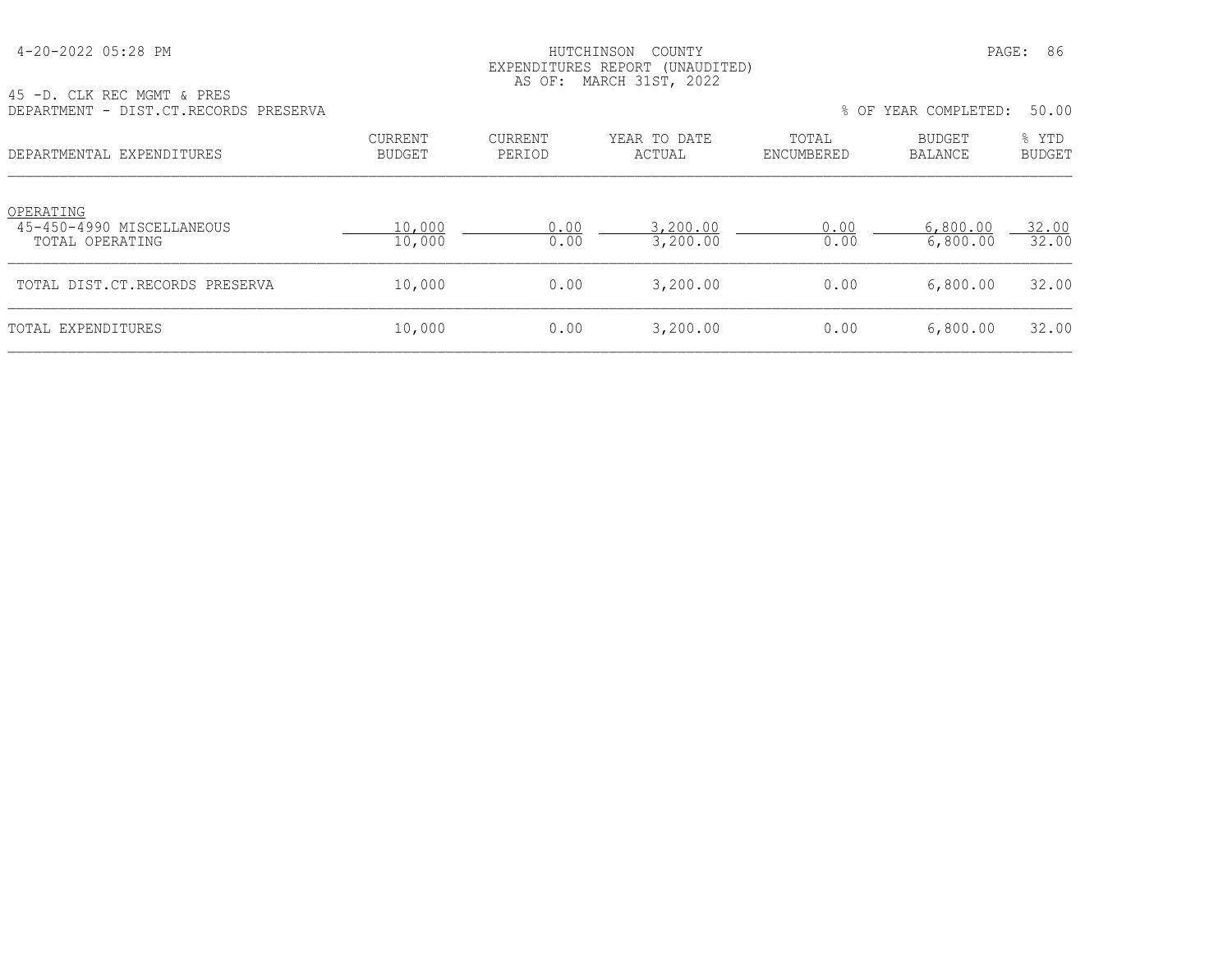|  |  |  | 4-20-2022 05:28 PM |  |
|--|--|--|--------------------|--|
|--|--|--|--------------------|--|

#### 4-20-2022 05:28 PM HUTCHINSON COUNTY PAGE: 87 EXPENDITURES REPORT (UNAUDITED) AS OF: MARCH 31ST, 2022

| 46 -RESCUE PLAN 2021 |                               |  |
|----------------------|-------------------------------|--|
|                      | DEPARTMENT - RESCUE PLAN 2021 |  |

| DEPARTMENT - RESCUE PLAN 2021                                               |                   |                    |                        |                     | % OF YEAR COMPLETED:   | 50.00                  |
|-----------------------------------------------------------------------------|-------------------|--------------------|------------------------|---------------------|------------------------|------------------------|
| DEPARTMENTAL EXPENDITURES                                                   | CURRENT<br>BUDGET | CURRENT<br>PERIOD  | YEAR TO DATE<br>ACTUAL | TOTAL<br>ENCUMBERED | BUDGET<br>BALANCE      | % YTD<br><b>BUDGET</b> |
| OPERATING                                                                   |                   |                    |                        |                     |                        |                        |
| 46-690-3320 COVID-19 SUPPLIES/PPE<br>46-690-3350 JAIL - LINENS AND UNIFORMS |                   | 3,881.82<br>150.35 | 4,024.32<br>1,124.26   | 0.00<br>0.00        | 4,024.32)<br>1,124.26) | 0.00<br>0.00           |
| 46-690-3520 CO JUDGE TABLES                                                 |                   | 88.32)             | 1,008.52               | 0.00                | 1,008.52)              | 0.00                   |
| 46-690-4050 AED - BORGER PHARMACY                                           |                   | 0.00               | 0.00                   | 0.00                | 0.00                   | 0.00                   |
| AG-690-4220 FY22 NEW SYSTEM PADIOS                                          |                   | 387 221 55         | 387 221 55             | n nn                | 38722155               | 0.00                   |

| 0.00        | 0.00        | 0.00         | 0.00          | 0.00 |
|-------------|-------------|--------------|---------------|------|
| 387, 221.55 | 387, 221.55 | 0.00         | 387, 221, 55) | 0.00 |
| 0.00        | 0.00        | 5,830.00     | 5,830,00      | 0.00 |
| 1,755.00    | 3,510.00    | 1,755.00     | 5, 265, 00    | 0.00 |
| 0.00        | 43,777.80   | 0.00         | 43,777,80)    | 0.00 |
| 1,170.00    | 2,414.12    | 0.00         | 2,414.12)     | 0.00 |
| 0.00        | 0.00        | 28,606.05    | 28,606.05)    | 0.00 |
| 0.00        | 0.00        | 93,811.64 (  | 93,811.64)    | 0.00 |
| 0.00        | 0.00        | 82,500.00 (  | 82,500.00)    | 0.00 |
| 0.00        | 0.00        | 0.00         | 0.00          | 0.00 |
| 394,090.40  | 443,080.57  | 212,502.69 ( | 655,583.26)   | 0.00 |
| 394,090.40  | 443,080.57  | 212,502.69 ( | 655,583.26)   | 0.00 |
|             |             |              |               |      |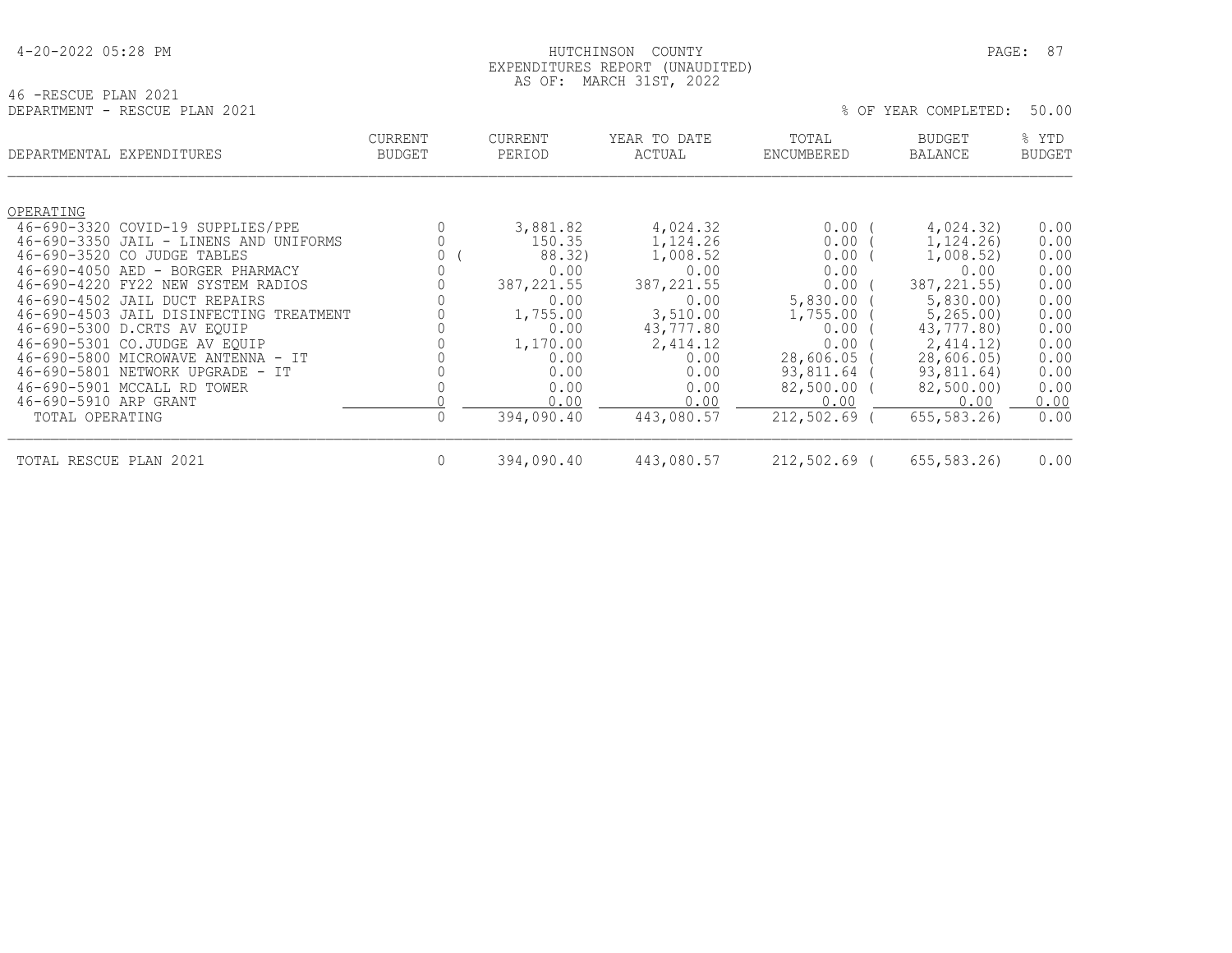# HUTCHINSON COUNTY PAGE: 88 EXPENDITURES REPORT (UNAUDITED) AS OF: MARCH 31ST, 2022

| 46 -RESCUE PLAN 2021      |  | $1.10 \, \text{V} - 1.1 \, \text{m}$ $1.10 \, \text{m}$ $1.10 \, \text{m}$ $1.10 \, \text{m}$ |  |  |
|---------------------------|--|-----------------------------------------------------------------------------------------------|--|--|
| DEPARTMENT - LOSS REVENUE |  |                                                                                               |  |  |

| DEPARTMENTAL EXPENDITURES                                          | CURRENT<br><b>BUDGET</b> | <b>CURRENT</b><br>PERIOD | YEAR TO DATE<br>ACTUAL | TOTAL<br>ENCUMBERED | <b>BUDGET</b><br>BALANCE | % YTD<br><b>BUDGET</b> |
|--------------------------------------------------------------------|--------------------------|--------------------------|------------------------|---------------------|--------------------------|------------------------|
| OPERATING<br>46-691-3520 LIBRARY MICROFILM COMPUTER                |                          | 0.00                     | 0.00                   | 1,173.03            | 1,173.03)                | 0.00                   |
| 46-691-3530 WHEELCHAIR LIFT                                        |                          | 14,272.50                | 14,272.50              | 14,272.50           | 28,545.00)               | 0.00                   |
| 46-691-4501 AIRPORT HANGAR DOOR REPAIR<br>46-691-5721 SPILLMAN RMS |                          | 0.00<br>0.00             | 0.00<br>0.00           | 74,773.00<br>0.00   | 74,773.00)<br>0.00       | 0.00<br>0.00           |
| 46-691-5910 LOST REV GRANT                                         |                          | 0.00                     | 0.00                   | 0.00                | 0.00                     | 0.00                   |
| TOTAL OPERATING                                                    | 0                        | 14,272.50                | 14,272.50              | 90,218.53           | 104,491.03)              | 0.00                   |
| TOTAL LOSS REVENUE                                                 | $\mathbf{0}$             | 14,272.50                | 14,272.50              | $90, 218.53$ (      | 104,491.03)              | 0.00                   |
| TOTAL EXPENDITURES                                                 | $\mathbf{0}$             | 408,362.90               | 457,353.07             | 302,721.22 (        | 760,074.29)              | 0.00                   |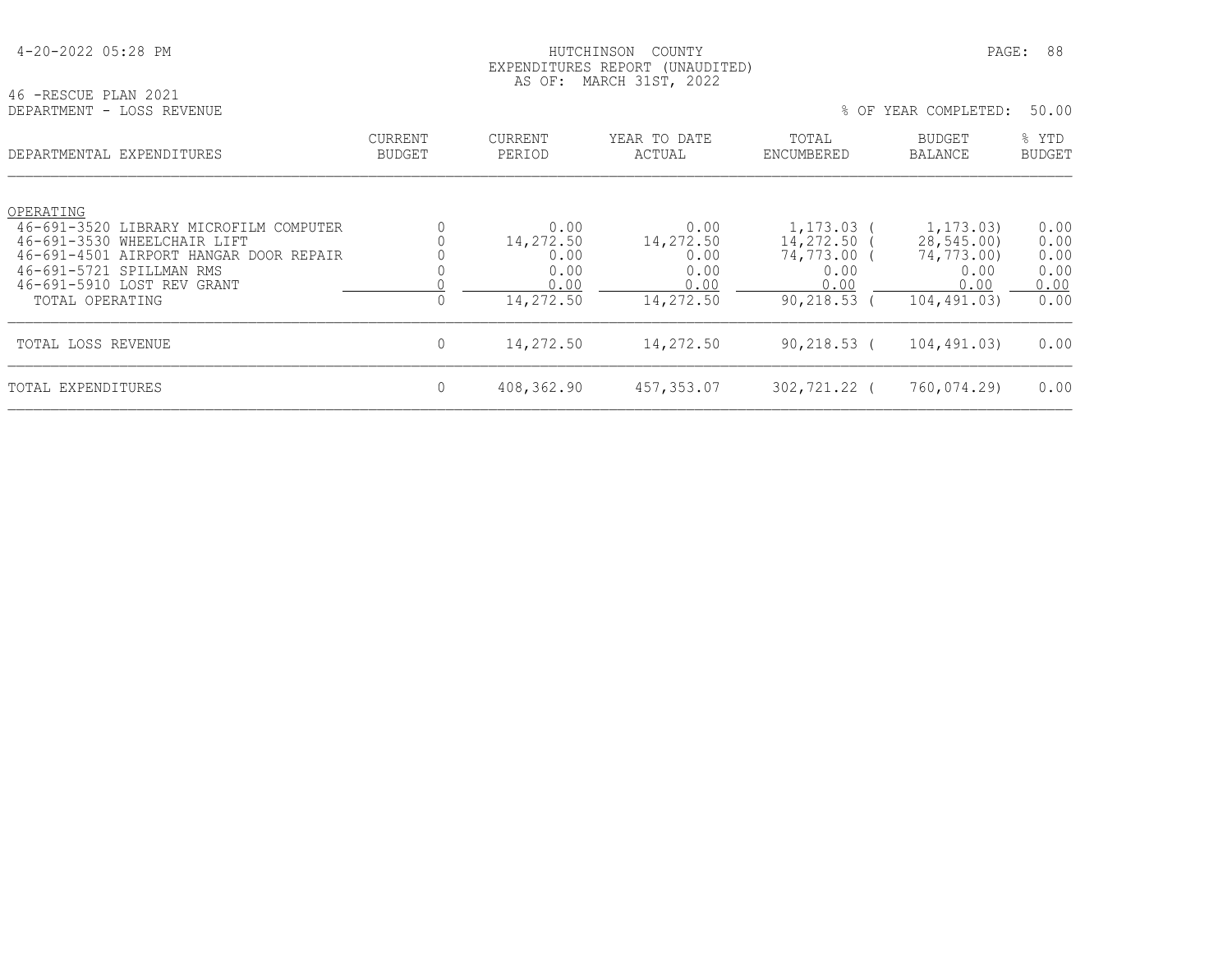#### HUTCHINSON COUNTY PAGE: 89 EXPENDITURES REPORT (UNAUDITED) AS OF: MARCH 31ST, 2022

| 50 -SHERIFF LEOSE |                            |
|-------------------|----------------------------|
|                   | DEPARTMENT - SHERIFF LEOSE |

| DEPARTMENT - SHERIFF LEOSE |  |  |  | % OF YEAR COMPLETED: 50.00 |  |  |
|----------------------------|--|--|--|----------------------------|--|--|
|----------------------------|--|--|--|----------------------------|--|--|

| DEPARTMENTAL EXPENDITURES                                          | <b>CURRENT</b><br><b>BUDGET</b> | CURRENT<br>PERIOD | YEAR TO DATE<br>ACTUAL | TOTAL<br>ENCUMBERED | <b>BUDGET</b><br>BALANCE | % YTD<br><b>BUDGET</b> |
|--------------------------------------------------------------------|---------------------------------|-------------------|------------------------|---------------------|--------------------------|------------------------|
| OPERATING<br>50-560-4271 TRAINING AND EDUCATION<br>TOTAL OPERATING | 1,801<br>1,801                  | 0.00<br>0.00      | 0.00<br>0.00           | 0.00<br>0.00        | .,801.10<br>1,801.10     | 0.00<br>0.00           |
| TOTAL SHERIFF LEOSE                                                | 1,801                           | 0.00              | 0.00                   | 0.00                | 1,801.10                 | 0.00                   |
| TOTAL EXPENDITURES                                                 | 1,801                           | 0.00              | 0.00                   | 0.00                | 1,801.10                 | 0.00                   |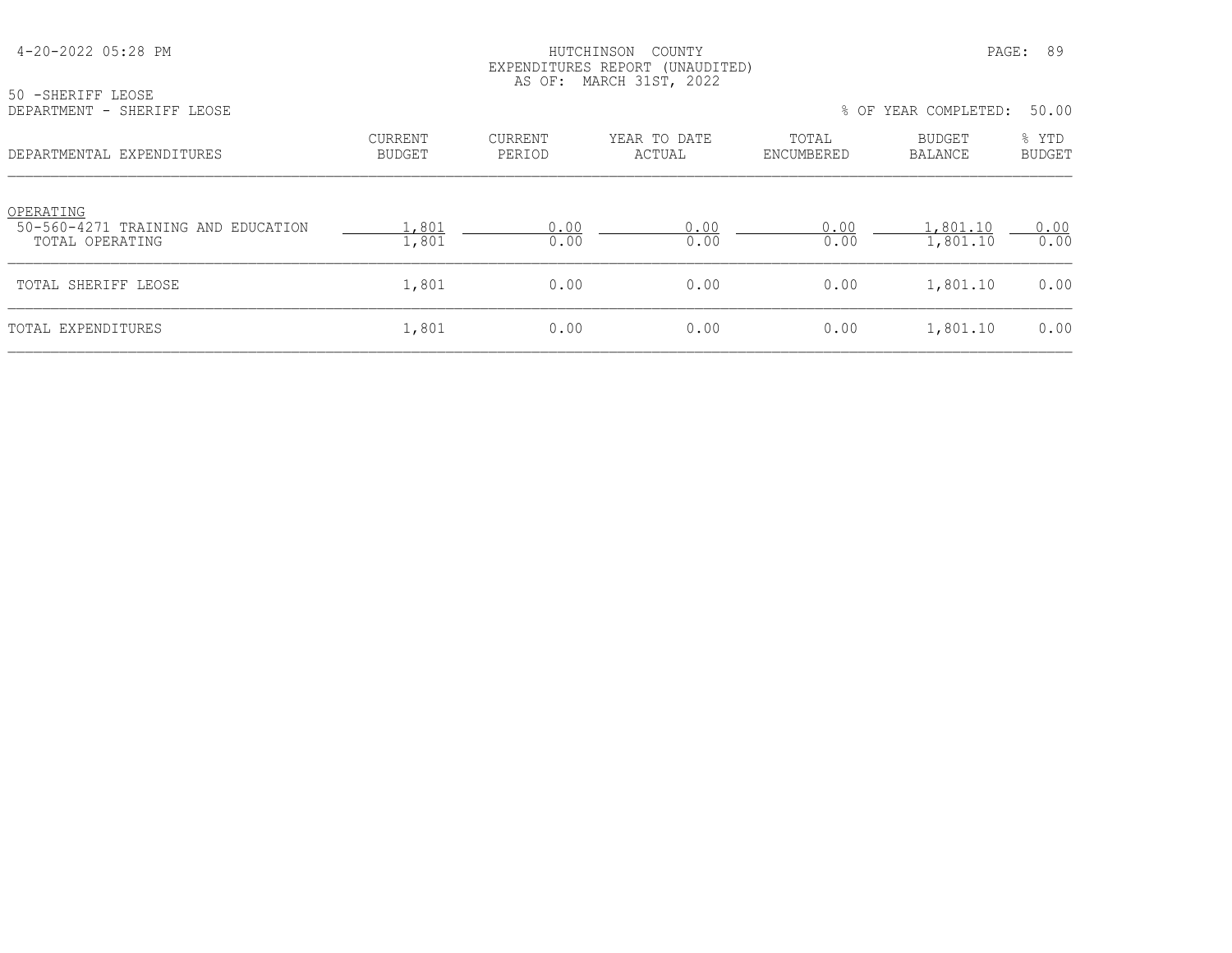#### HUTCHINSON COUNTY PAGE: 90 EXPENDITURES REPORT (UNAUDITED) AS OF: MARCH 31ST, 2022

|  | 51 -CON #2 LEOSE |  |  |                           |
|--|------------------|--|--|---------------------------|
|  |                  |  |  | DEPARTMENT - CON #2 LEOSE |

| DEPARTMENT - CON #2 LEOSE |  |  |  |  | % OF YEAR COMPLETED: 50.00 |  |  |
|---------------------------|--|--|--|--|----------------------------|--|--|
|---------------------------|--|--|--|--|----------------------------|--|--|

| DEPARTMENTAL EXPENDITURES                                          | <b>CURRENT</b><br><b>BUDGET</b> | CURRENT<br>PERIOD | YEAR TO DATE<br>ACTUAL | TOTAL<br>ENCUMBERED | <b>BUDGET</b><br>BALANCE | % YTD<br><b>BUDGET</b> |
|--------------------------------------------------------------------|---------------------------------|-------------------|------------------------|---------------------|--------------------------|------------------------|
| OPERATING<br>51-550-4271 TRAINING AND EDUCATION<br>TOTAL OPERATING | 555<br>555                      | 0.00<br>0.00      | 0.00<br>0.00           | 0.00<br>0.00        | 554.65<br>554.65         | 0.00<br>0.00           |
| TOTAL CON #2 LEOSE                                                 | 555                             | 0.00              | 0.00                   | 0.00                | 554.65                   | 0.00                   |
| TOTAL EXPENDITURES                                                 | 555                             | 0.00              | 0.00                   | 0.00                | 554.65                   | 0.00                   |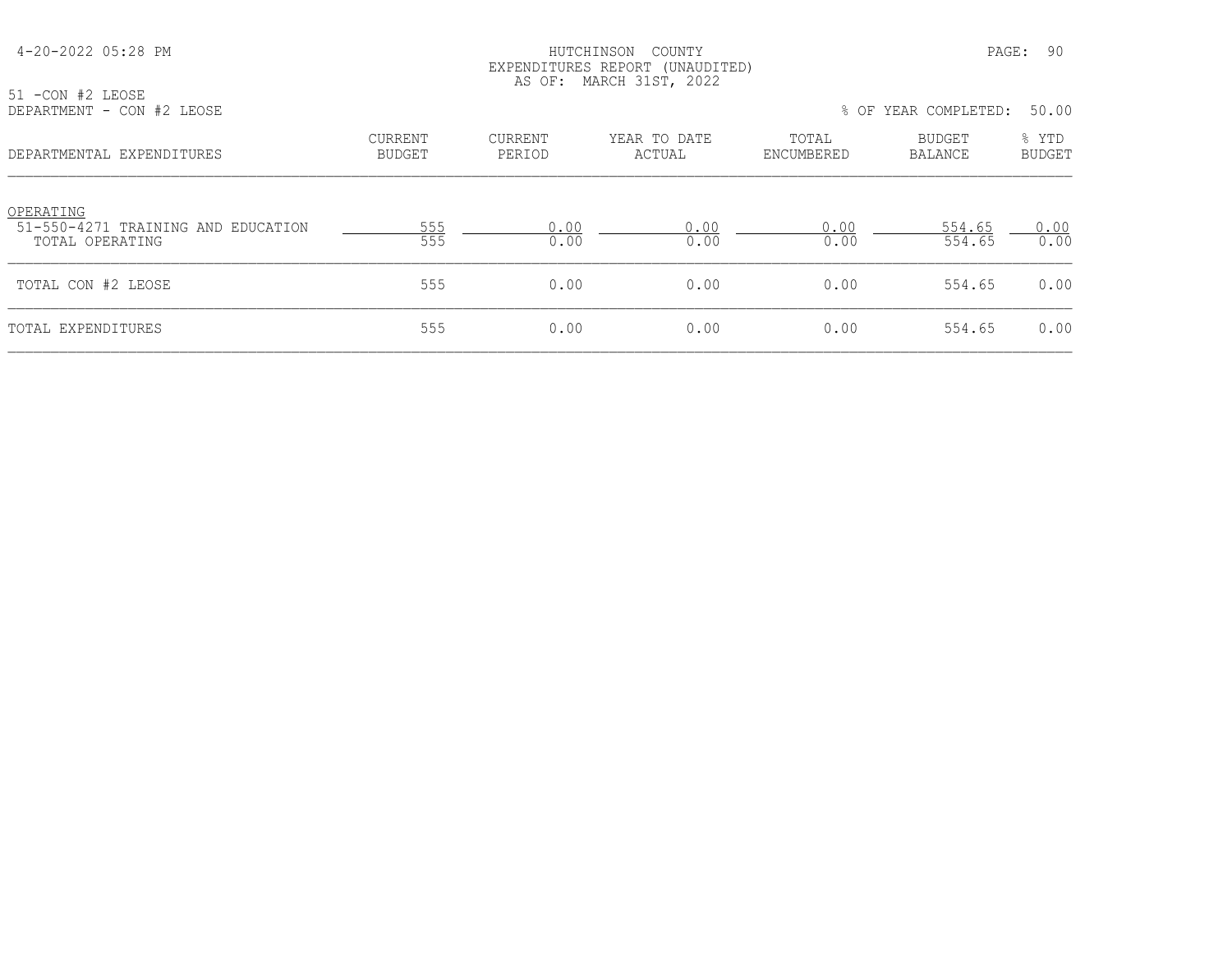#### HUTCHINSON COUNTY PAGE: 91 EXPENDITURES REPORT (UNAUDITED) AS OF: MARCH 31ST, 2022

| 52 -CON#1 LEOSE           |  |  |
|---------------------------|--|--|
| DEPARTMENT - CON #1 LEOSE |  |  |

|  | DEPARTMENT - CON #1 LEOSE | % OF YEAR COMPLETED: 50.00 |  |
|--|---------------------------|----------------------------|--|
|--|---------------------------|----------------------------|--|

| DEPARTMENTAL EXPENDITURES                                          | <b>CURRENT</b><br><b>BUDGET</b> | CURRENT<br>PERIOD | YEAR TO DATE<br>ACTUAL | TOTAL<br>ENCUMBERED | <b>BUDGET</b><br>BALANCE | % YTD<br><b>BUDGET</b> |
|--------------------------------------------------------------------|---------------------------------|-------------------|------------------------|---------------------|--------------------------|------------------------|
| OPERATING<br>52-551-4271 TRAINING AND EDUCATION<br>TOTAL OPERATING | 539<br>539                      | 0.00<br>0.00      | 0.00<br>0.00           | 0.00<br>0.00        | 538.56<br>538.56         | 0.00<br>0.00           |
| TOTAL CON #1 LEOSE                                                 | 539                             | 0.00              | 0.00                   | 0.00                | 538.56                   | 0.00                   |
| TOTAL EXPENDITURES                                                 | 539                             | 0.00              | 0.00                   | 0.00                | 538.56                   | 0.00                   |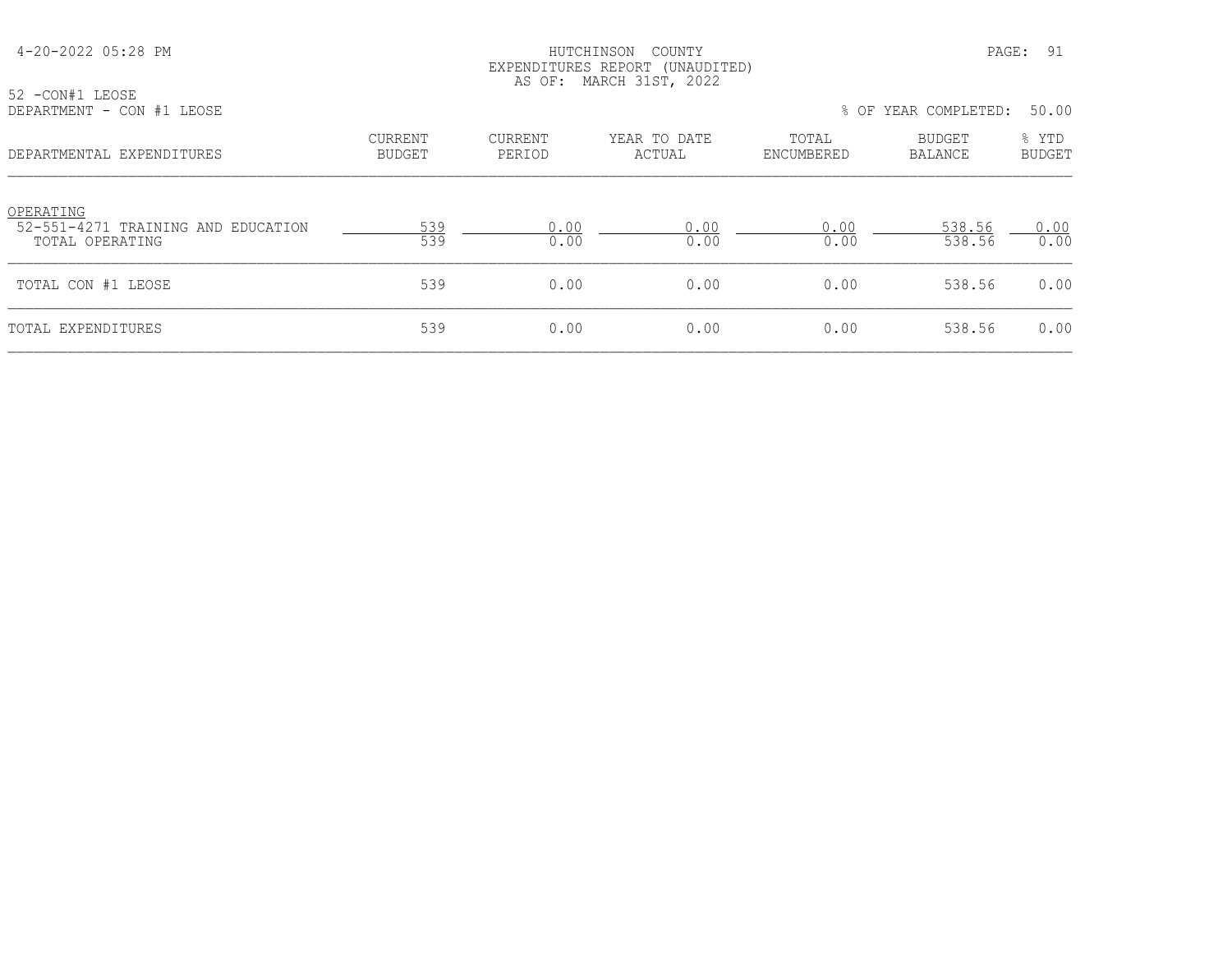| 4-20-2022 05:28 PM |  |  |
|--------------------|--|--|
|--------------------|--|--|

# HUTCHINSON COUNTY PAGE: 92 EXPENDITURES REPORT (UNAUDITED) AS OF: MARCH 31ST, 2022

| 53 -LANGUAGE ACCESS FUND     |  |
|------------------------------|--|
| DEPARTMENT - LANGUAGE ACCESS |  |

| DEPARTMENT - LANGUAGE ACCESS |  |  | % OF YEAR COMPLETED: 50.00 |  |  |
|------------------------------|--|--|----------------------------|--|--|
|------------------------------|--|--|----------------------------|--|--|

| DEPARTMENTAL EXPENDITURES                                   | <b>CURRENT</b><br><b>BUDGET</b> | <b>CURRENT</b><br>PERIOD | YEAR TO DATE<br>ACTUAL | TOTAL<br>ENCUMBERED | <b>BUDGET</b><br>BALANCE | % YTD<br><b>BUDGET</b> |
|-------------------------------------------------------------|---------------------------------|--------------------------|------------------------|---------------------|--------------------------|------------------------|
| OPERATING<br>53-473-3100 OFFICE SUPPLIES<br>TOTAL OPERATING |                                 | 0.00<br>0.00             | 0.00<br>0.00           | 0.00<br>0.00        | 0.00<br>0.00             | 0.00<br>0.00           |
| TOTAL LANGUAGE ACCESS                                       | $\mathbf 0$                     | 0.00                     | 0.00                   | 0.00                | 0.00                     | 0.00                   |
| TOTAL EXPENDITURES                                          | $\mathbf 0$                     | 0.00                     | 0.00                   | 0.00                | 0.00                     | 0.00                   |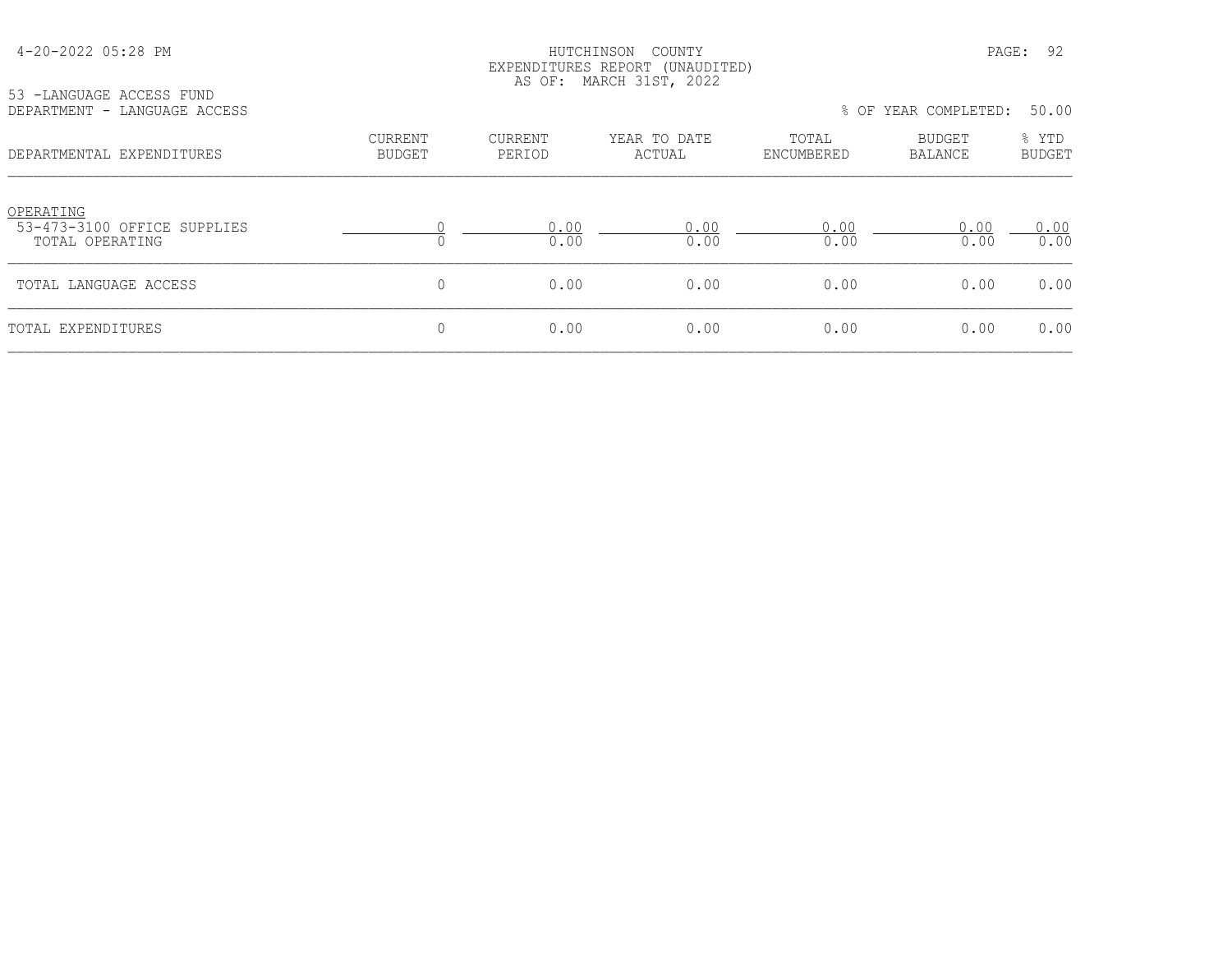| 54 - COUNTY JURY FUND                                     |                                 | AS OF:                   | EXPENDITURES REPORT (UNAUDITED)<br>MARCH 31ST, 2022 |                     |                                 |                        |  |
|-----------------------------------------------------------|---------------------------------|--------------------------|-----------------------------------------------------|---------------------|---------------------------------|------------------------|--|
| DEPARTMENT - COUNTY JURY                                  |                                 |                          |                                                     |                     | % OF YEAR COMPLETED:<br>50.00   |                        |  |
| DEPARTMENTAL EXPENDITURES                                 | <b>CURRENT</b><br><b>BUDGET</b> | <b>CURRENT</b><br>PERIOD | YEAR TO DATE<br>ACTUAL                              | TOTAL<br>ENCUMBERED | <b>BUDGET</b><br><b>BALANCE</b> | % YTD<br><b>BUDGET</b> |  |
| OPERATING<br>54-471-3100 JURY SUPPLIES<br>TOTAL OPERATING | $\Omega$                        | 0.00<br>0.00             | 0.00<br>0.00                                        | 0.00<br>0.00        | 0.00<br>0.00                    | 0.00<br>0.00           |  |
| TOTAL COUNTY JURY                                         | $\mathbf{0}$                    | 0.00                     | 0.00                                                | 0.00                | 0.00                            | 0.00                   |  |
| TOTAL EXPENDITURES                                        | 0                               | 0.00                     | 0.00                                                | 0.00                | 0.00                            | 0.00                   |  |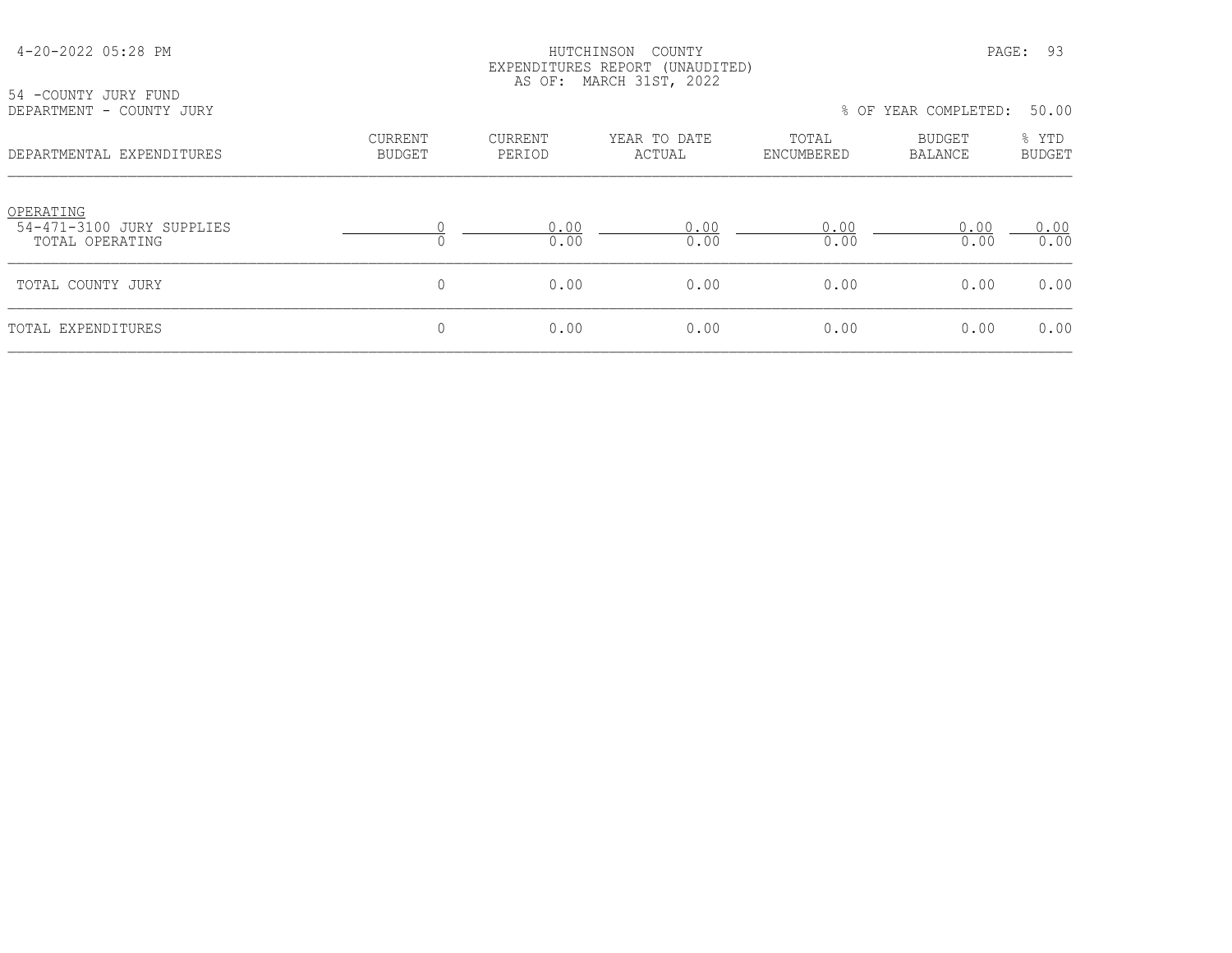| 4-20-2022 05:28 PM |  |  |
|--------------------|--|--|
|--------------------|--|--|

#### HUTCHINSON COUNTY PAGE: 94 EXPENDITURES REPORT (UNAUDITED) AS OF: MARCH 31ST, 2022

55 -JUDICIAL EDU & SUPP FUND

| DEPARTMENT - JUDICIAL EDU & SUPP                                 |                                 |                   |                        |                     | % OF YEAR COMPLETED: | 50.00                  |
|------------------------------------------------------------------|---------------------------------|-------------------|------------------------|---------------------|----------------------|------------------------|
| DEPARTMENTAL EXPENDITURES                                        | <b>CURRENT</b><br><b>BUDGET</b> | CURRENT<br>PERIOD | YEAR TO DATE<br>ACTUAL | TOTAL<br>ENCUMBERED | BUDGET<br>BALANCE    | % YTD<br><b>BUDGET</b> |
| OPERATING<br>55-472-4270 TRAINING & EDUCATION<br>TOTAL OPERATING |                                 | 0.00<br>0.00      | 0.00<br>0.00           | 0.00<br>0.00        | 0.00<br>0.00         | 0.00<br>0.00           |
| TOTAL JUDICIAL EDU & SUPP                                        | $\mathbf{0}$                    | 0.00              | 0.00                   | 0.00                | 0.00                 | 0.00                   |
| TOTAL EXPENDITURES                                               | 0                               | 0.00              | 0.00                   | 0.00                | 0.00                 | 0.00                   |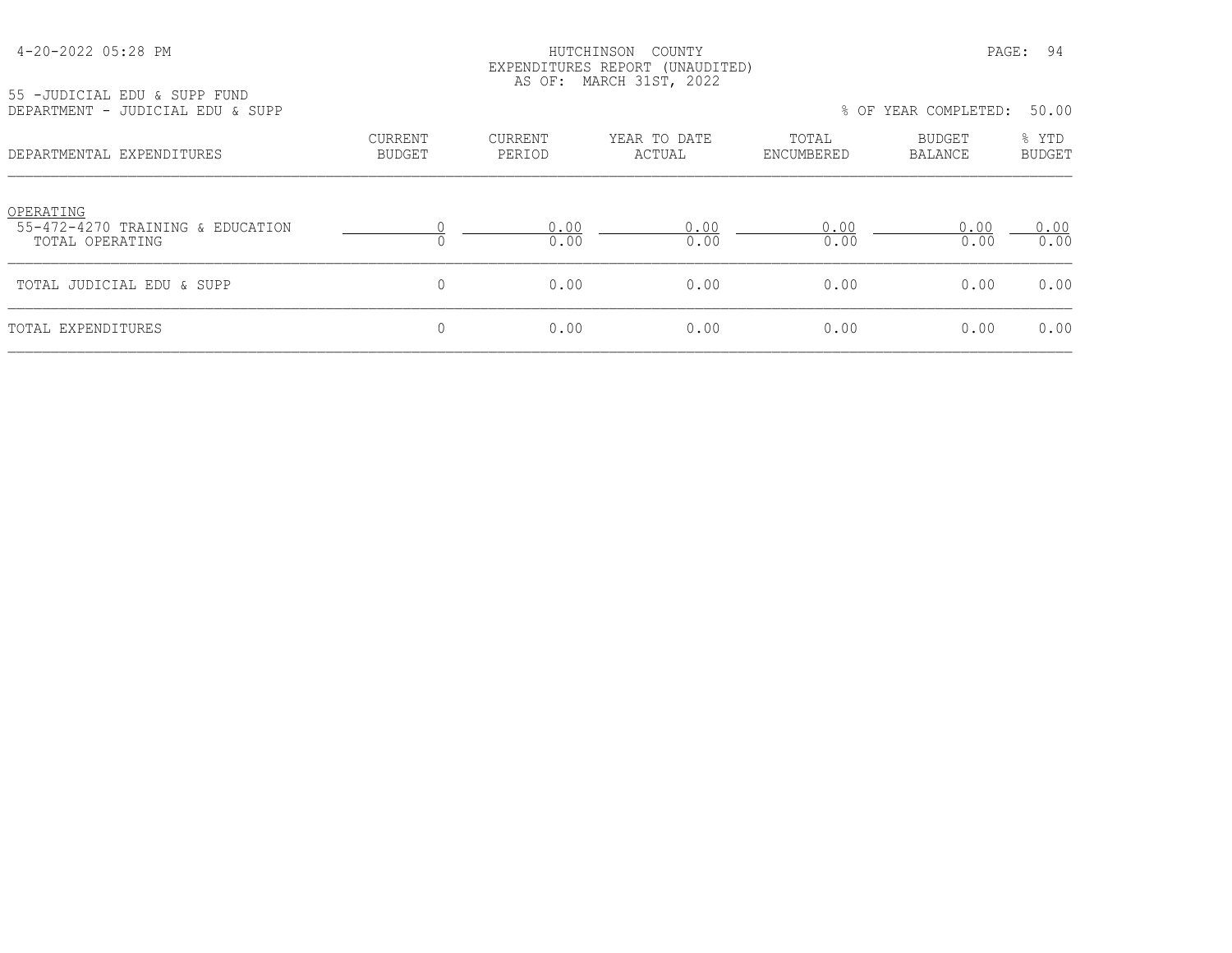# 80 -AIRPORT FUND<br>DEPARTMENT - AIRPORT

% OF YEAR COMPLETED: 50.00

| DEPARTMENTAL EXPENDITURES                                                 | <b>CURRENT</b><br>BUDGET | CURRENT<br>PERIOD   | YEAR TO DATE<br>ACTUAL | TOTAL<br>ENCUMBERED | <b>BUDGET</b><br><b>BALANCE</b> | % YTD<br><b>BUDGET</b> |
|---------------------------------------------------------------------------|--------------------------|---------------------|------------------------|---------------------|---------------------------------|------------------------|
| PAYROLL                                                                   |                          |                     |                        |                     |                                 |                        |
| 80-681-1080 SALARY/PART TIME                                              | 18,850                   | 1,450.00            | 8,744.25               | 0.00                | 10,105.75                       | 46.39                  |
| 80-681-1360 LONGEVITY<br>80-681-1420 SALARIES                             | 2,100<br>148,564         | 175.00<br>12,380.37 | 1,050.00<br>74,282.22  | 0.00<br>0.00        | 1,050.00<br>74, 282.22          | 50.00<br>50.00         |
| 80-681-2010 SOCIAL SECURITY                                               | 12,807                   | 949.22              | 5,698.70               | 0.00                | 7,108.51                        | 44.50                  |
| 80-681-2020 EMPLOYEE'S INSURANCE                                          | 38,690                   | 3,224.08            | 19,344.48              | 0.00                | 19,345.52                       | 50.00                  |
| 80-681-2025 LIFE INSURANCE                                                | 108                      | 8.94                | 53.64                  | 0.00                | 54.36                           | 49.67                  |
| 80-681-2030 RETIREMENT                                                    | 19,504                   | 1,617.62            | 9,626.96               | 0.00                | 9,876.64                        | 49.36                  |
| 80-681-2260 VACATON AND SICK LEAVE                                        | $\sim$ 0                 | 0.00                | 0.00                   | 0.00                | 0.00                            | 0.00                   |
| TOTAL PAYROLL                                                             | 240,623                  | 19,805.23           | 118,800.25             | 0.00                | 121,823.00                      | 49.37                  |
| OPERATING                                                                 |                          |                     |                        |                     |                                 |                        |
| 80-681-3100 OFFICE SUPPLIES                                               | 2,000                    | 147.40              | 202.89                 | 0.00                | 1,797.11                        | 10.14                  |
| 80-681-3110 POSTAGE AND BOX RENT                                          | 1,000                    | 40.96               | 534.56                 | 0.00                | 465.44                          | 53.46                  |
| 80-681-3300 FUEL FOR RESALE<br>80-681-3330 FUEL                           | 400,000<br>$\Omega$      | 43,556.66<br>0.00   | 219,070.89<br>0.00     | 0.00<br>0.00        | 180, 929.11<br>0.00             | 54.77<br>0.00          |
| 80-681-3350 MATERIALS FOR RESALE                                          | 1,500                    | 222.44              | 1,119.91               | 0.00                | 380.09                          | 74.66                  |
| 80-681-4000 LEGAL FEES                                                    | $\mathbf{0}$             | 0.00                | 0.00                   | 0.00                | 0.00                            | 0.00                   |
| 80-681-4090 PEST CONTROL/WEED CONTROL                                     | $\Omega$                 | 0.00                | 0.00                   | 0.00                | 0.00                            | 0.00                   |
| 80-681-4260 FREIGHT                                                       | $\overline{0}$           | 0.00                | 0.00                   | 0.00                | 0.00                            | 0.00                   |
| 80-681-4290 TRAVEL & DUES                                                 | 1,500                    | 0.00                | 0.00                   | 0.00                | 1,500.00                        | 0.00                   |
| 80-681-4430 UTILITIES<br>80-681-4500 MAINTENANCE, BUILDING AND G          | 12,000<br>15,000         | 1,196.60<br>10.25   | 6,631.16<br>1,242.14   | 0.00<br>0.00        | 5,368.84<br>13,757.86           | 55.26<br>8.28          |
| 80-681-4540 VEHICLE EXPENSE                                               | 10,000                   | 85.87               | 1,026.48               | 0.00                | 8,973.52                        | 10.26                  |
| 80-681-4560 RUNWAY AND TAXI, MAINTENANC                                   | $\overline{0}$           | 0.00                | 0.00                   | 0.00                | 0.00                            | 0.00                   |
| 80-681-4800 BONDS                                                         | 100                      | 0.00                | 100.00                 | 0.00                | 0.00                            | 100.00                 |
| 80-681-4810 GRANT                                                         | 50,000                   | 33.83               | 10,846.17              | 34,000.00           | 5, 153.83                       | 89.69                  |
| 80-681-4990 MISCELLANEOUS EXPENSE<br>80-681-5600 AIRPORT DEPRECIATION EXP | 5,000<br>$\Omega$        | 57.95<br>0.00       | 1,221.80<br>0.00       | 0.00<br>0.00        | 3,778.20<br>0.00                | 24.44<br>0.00          |
| 80-681-5700 EQUIPMENT AND UPKEEP                                          | 5,000                    | 12.00               | 658.50                 | 0.00                | 4,341.50                        | 13.17                  |
| 80-681-5730 FURNITURE                                                     | 9,600                    | 0.00                | 9,600.00               | 0.00                | 0.00                            | 100.00                 |
| 80-681-5731 PURCHASE HANGERS                                              | $\mathbf 0$              | 0.00                | 0.00                   | 0.00                | 0.00                            | 0.00                   |
| 80-681-5930 STATE SALES TAX                                               | 500                      | 0.00                | 82.34                  | 0.00                | 417.66                          | 16.47                  |
| 80-681-5931 FEDERAL TAX ON FUEL                                           | 45,000<br>$\Omega$       | 2,741.63            | 17,945.16              | 0.00                | 27,054.84                       | 39.88                  |
| 80-681-5990 CAPITAL OUTLAY<br>80-681-6511 SUPPLIES FOR USE                | 4,000                    | 0.00<br>241.22      | 0.00<br>1,967.70       | 0.00<br>0.00        | 0.00<br>2,032.30                | 0.00<br>49.19          |
| 80-681-6550 FEES                                                          | 20,000                   | 1,163.55            | 8,107.32               | 0.00                | 11,892.68                       | 40.54                  |
| 80-681-6600 FUEL SYSTEM EXPENSE                                           | 5,000                    | 856.18              | 1,936.89               | 0.00                | 3,063.11                        | 38.74                  |
| 80-681-6650 INSURANCE                                                     | 6,000                    | 0.00                | 2.892.00               | 0.00                | 3,108.00                        | 48.20                  |
| TOTAL OPERATING                                                           | 593,200                  | 50, 366.54          | 285, 185.91            | 34,000.00           | 274,014.09                      | 53.81                  |
| TOTAL AIRPORT                                                             | 833,823                  | 70, 171.77          | 403,986.16             | 34,000.00           | 395,837.09                      | 52.53                  |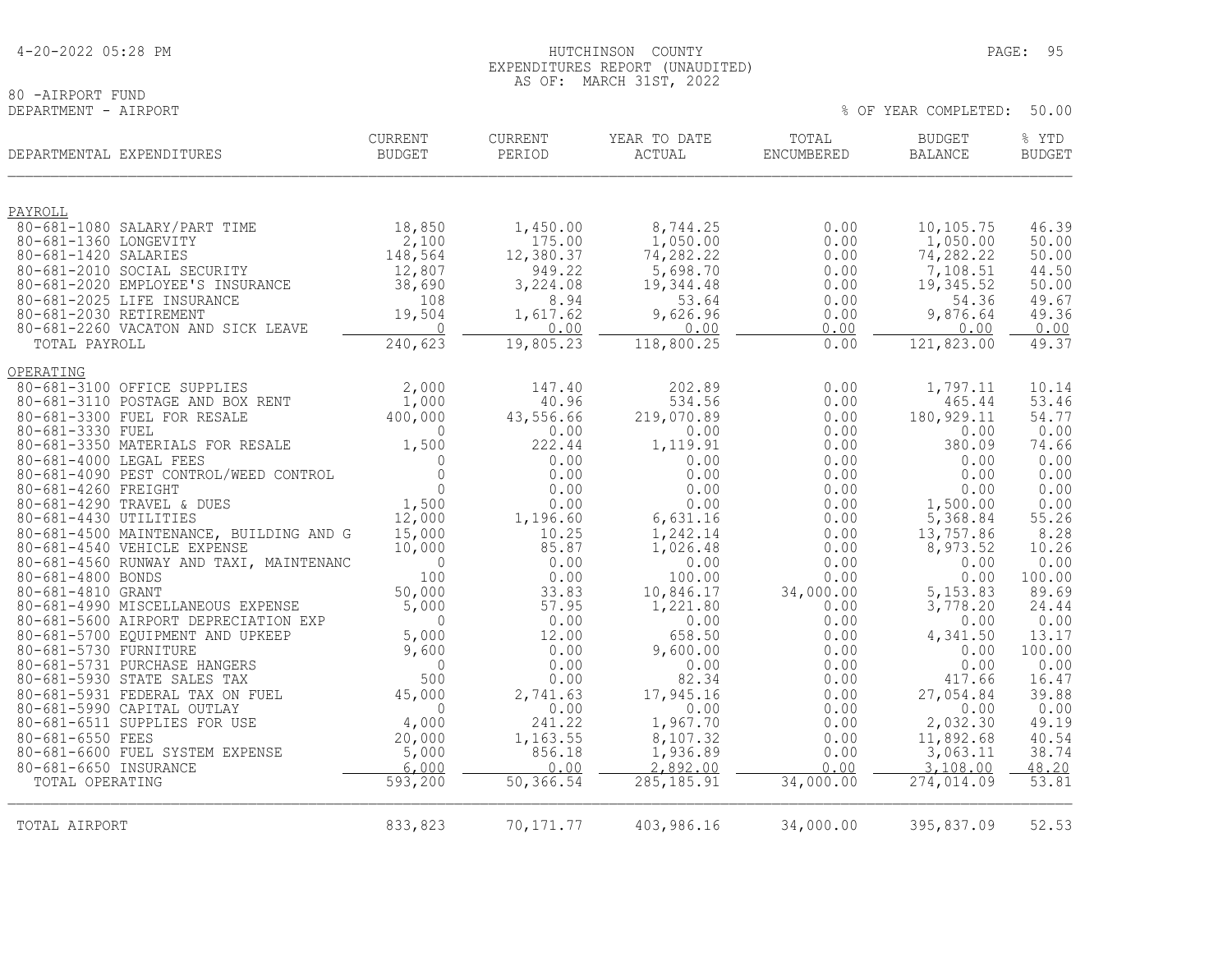| 80 -AIRPORT FUND                      |                          | AS OF:                   | EXPENDITURES REPORT (UNAUDITED)<br>MARCH 31ST, 2022 |                     |                          |                        |
|---------------------------------------|--------------------------|--------------------------|-----------------------------------------------------|---------------------|--------------------------|------------------------|
| DEPARTMENT - TRANSFERS                |                          |                          |                                                     |                     | % OF YEAR COMPLETED:     | 50.00                  |
| DEPARTMENTAL EXPENDITURES             | CURRENT<br><b>BUDGET</b> | <b>CURRENT</b><br>PERIOD | YEAR TO DATE<br>ACTUAL                              | TOTAL<br>ENCUMBERED | BUDGET<br><b>BALANCE</b> | % YTD<br><b>BUDGET</b> |
| TRANSFERS<br>80-700-0000 TRANSFER OUT |                          | 0.00                     | 77,349.37                                           | 0.00                | 77,349.37)               | 0.00                   |
| TOTAL TRANSFERS                       |                          | 0.00                     | 77,349.37                                           | 0.00                | 77,349.37)               | 0.00                   |
| TOTAL TRANSFERS                       | 0                        | 0.00                     | 77,349.37                                           | 0.00(               | 77,349.37)               | 0.00                   |
| TOTAL EXPENDITURES                    | 833,823                  | 70,171.77                | 481, 335.53                                         | 34,000.00           | 318,487.72               | 61.80                  |

4-20-2022 05:28 PM HUTCHINSON COUNTY PAGE: 96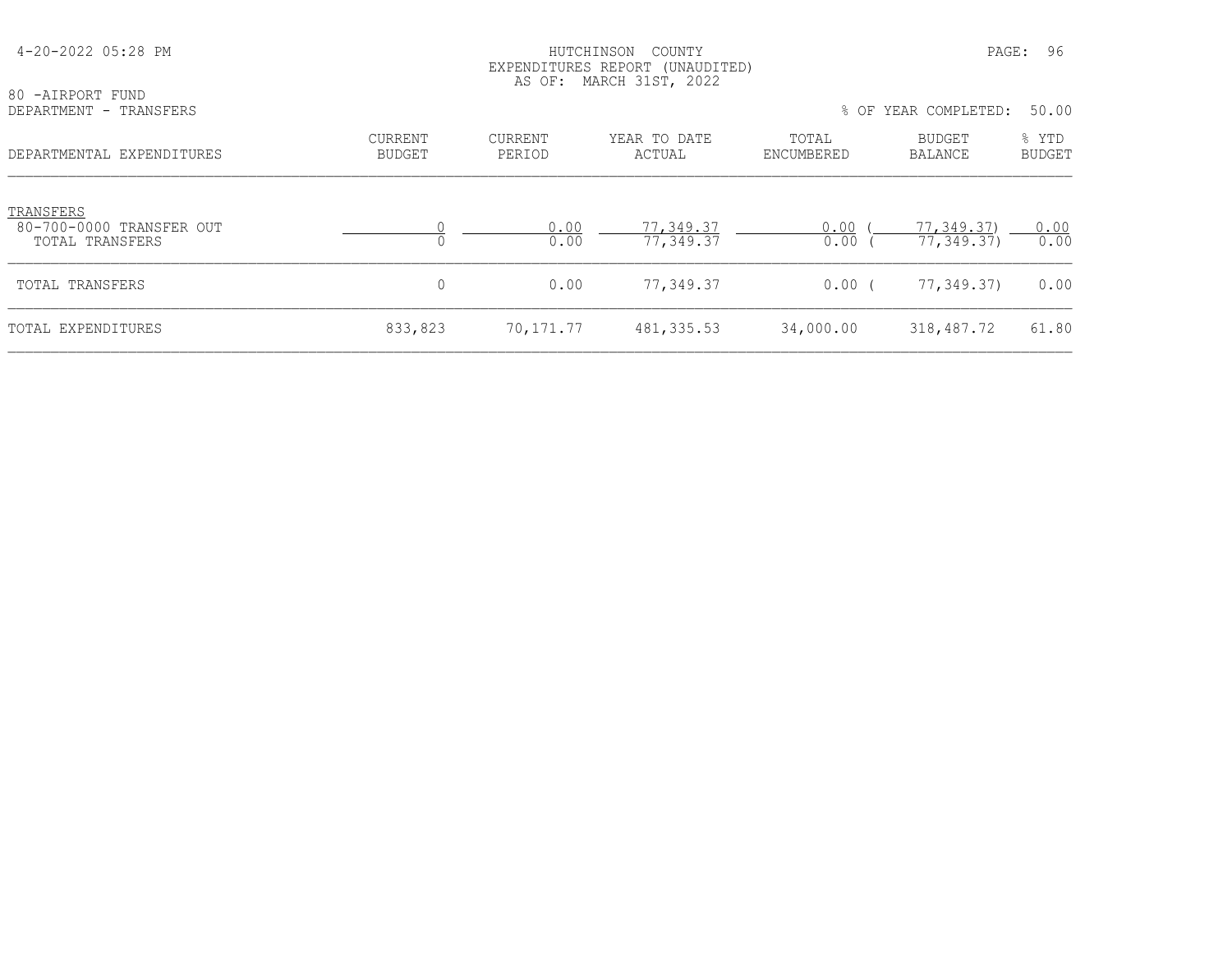| 4-20-2022 05:28 PM<br>81 -MUSEUM FUND<br>DEPARTMENT - TRANSFER IN | PAGE:<br>HUTCHINSON<br>COUNTY<br>EXPENDITURES REPORT (UNAUDITED)<br>AS OF: MARCH 31ST, 2022<br>% OF YEAR COMPLETED: |                   |                            |                     |                   |                                 |
|-------------------------------------------------------------------|---------------------------------------------------------------------------------------------------------------------|-------------------|----------------------------|---------------------|-------------------|---------------------------------|
| DEPARTMENTAL EXPENDITURES                                         | CURRENT<br><b>BUDGET</b>                                                                                            | CURRENT<br>PERIOD | YEAR TO DATE<br>ACTUAL     | TOTAL<br>ENCUMBERED | BUDGET<br>BALANCE | 50.00<br>% YTD<br><b>BUDGET</b> |
| TRANSFERS<br>81-390-0000 TRANSFER IN<br>TOTAL TRANSFERS           | 202,808)<br>202,808)                                                                                                | 0.00<br>0.00      | 202,808.00)<br>202,808.00) | 0.00<br>0.00        | 0.00<br>0.00      | 100.00<br>100.00                |
| TOTAL TRANSFER IN                                                 | 202,808)                                                                                                            | $0.00$ (          | 202,808.00)                | 0.00                | 0.00              | 100.00                          |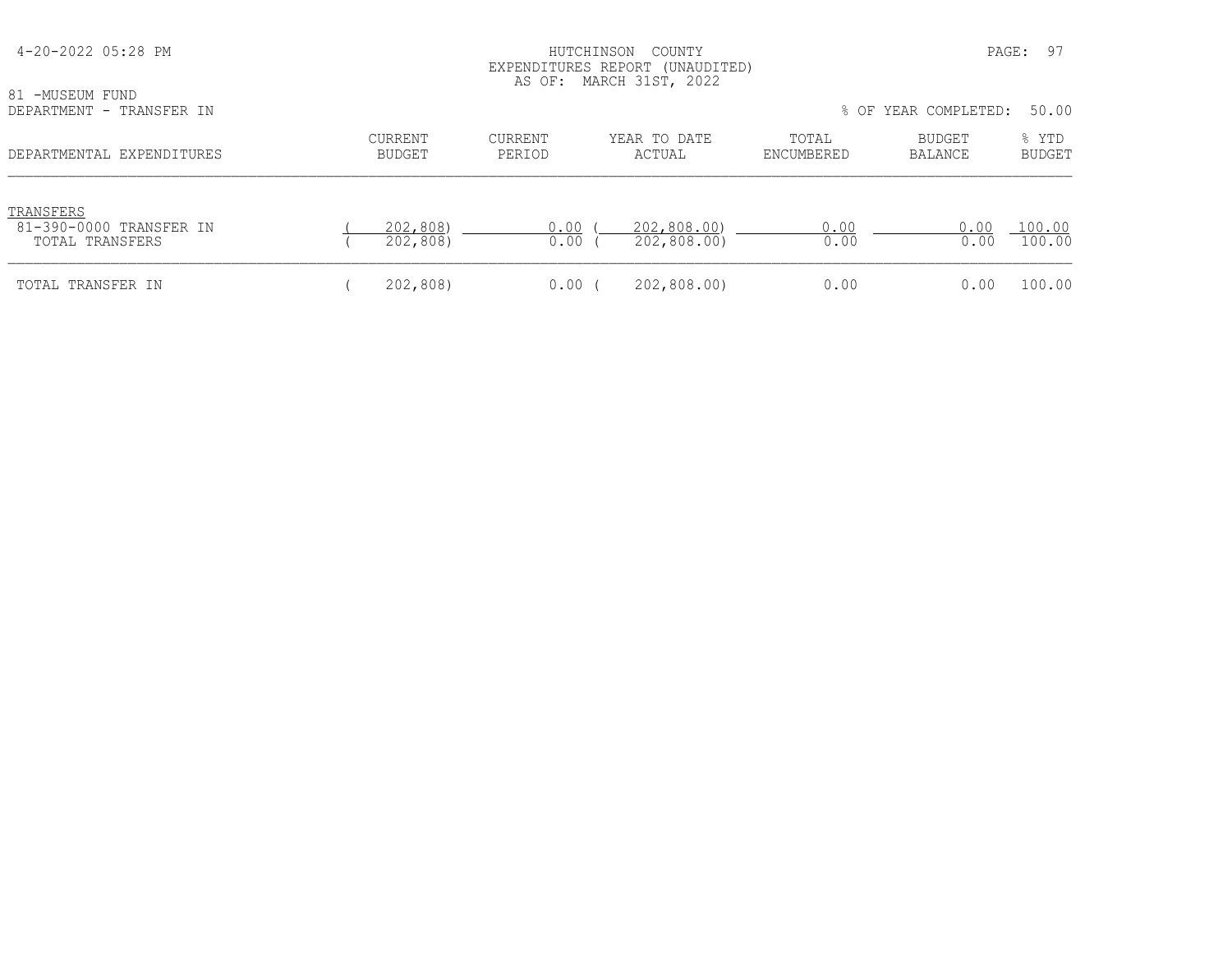# 81 -MUSEUM FUND<br>DEPARTMENT - MUSEUM

% OF YEAR COMPLETED: 50.00

| DEPARTMENTAL EXPENDITURES                            | <b>CURRENT</b><br><b>BUDGET</b> | CURRENT<br>PERIOD | YEAR TO DATE<br>ACTUAL | TOTAL<br>ENCUMBERED | <b>BUDGET</b><br><b>BALANCE</b> | % YTD<br><b>BUDGET</b> |
|------------------------------------------------------|---------------------------------|-------------------|------------------------|---------------------|---------------------------------|------------------------|
| PAYROLL                                              |                                 |                   |                        |                     |                                 |                        |
| 81-513-1010 SALARIES                                 | 44,357                          | 3,300.00          | 19,800.00              | 0.00                | 24,557.40                       | 44.64                  |
| 81-513-1020 SALARY, DIRECTOR                         | 59,408                          | 4,950.66          | 29,703.96              | 0.00                | 29,703.96                       | 50.00                  |
| 81-513-1030 GRANT SALARY                             | $\Omega$                        | 0.00              | 0.00                   | 0.00                | 0.00                            | 0.00                   |
| 81-513-1080 PT. TIME SALARIES                        | 20,000                          | 1,893.75          | 10,307.75              | 0.00                | 9,692.25                        | 51.54                  |
| 81-513-1360 LONGEVITY<br>81-513-2010 SOCIAL SECURITY | 600<br>9,514                    | 50.00<br>750.23   | 300.00<br>4,420.72     | 0.00                | 300.00                          | 50.00<br>46.47         |
| 81-513-2020 EMPLOYEES INS.                           | 25,895                          | 2,157.87          | 12,947.22              | 0.00<br>0.00        | 5,093.23<br>12,947.78           | 50.00                  |
| 81-513-2025 LIFE INSURANCE                           | 72                              | 5.96              | 35.76                  | 0.00                | 36.24                           | 49.67                  |
| 81-513-2030 RETIREMENT                               | 14,312                          | 1,177.46          | 6,883.11               | 0.00                | 7,428.91                        | 48.09                  |
| 81-513-2260 VACATION                                 | $\Omega$                        | 0.00              | 0.00                   | 0.00                | 0.00                            | 0.00                   |
| TOTAL PAYROLL                                        | 174,158                         | 14,285.93         | 84,398.52              | 0.00                | 89,759.77                       | 48.46                  |
| OPERATING                                            |                                 |                   |                        |                     |                                 |                        |
| 81-513-3100 OFFICE SUPPLIES                          | 2,500                           | 231.37            | 605.23                 | 950.00              | 944.77                          | 62.21                  |
| 81-513-3101 COPIER EXP.                              | 2,500                           | 142.40            | 1,169.53               | 0.00                | 1,330.47                        | 46.78                  |
| 81-513-3320 JANITOR SUPPLIES                         | 300                             | 0.00              | 0.00                   | 0.00                | 300.00                          | 0.00                   |
| 81-513-4270 CONFERENCE                               | $\mathbf{0}$                    | 0.00              | 0.00                   | 0.00                | 0.00                            | 0.00                   |
| 81-513-4271 MEALS<br>81-513-4290 MILEAGE & TRAVEL    | $\Omega$<br>200                 | 0.00              | 0.00                   | 0.00                | 0.00<br>200.00                  | 0.00<br>0.00           |
| 81-513-4400 UTILITIES & PHONE                        | 11,500                          | 0.00<br>924.78    | 0.00                   | 0.00<br>0.00        | 6,774.52                        | 41.09                  |
| 81-513-4500 BLDG. MAINT.                             | 6,000                           | 18.72             | 4,725.48<br>1,342.97   | 713.46              | 3,943.57                        | 34.27                  |
| 81-513-4810 MEMBERSHIP & DUES                        | 200                             | 0.00              | 0.00                   | 0.00                | 200.00                          | 0.00                   |
| 81-513-4990 EVENTS                                   | 100                             | 0.00              | 0.00                   | 0.00                | 100.00                          | 0.00                   |
| 81-513-4991 TRANSPOTATION/ARMORY MATERI              | $\overline{0}$                  | 0.00              | 0.00                   | 0.00                | 0.00                            | 0.00                   |
| 81-513-4992 EDUCATIONAL FUND                         | $\overline{0}$                  | 0.00              | 0.00                   | 0.00                | 0.00                            | 0.00                   |
| 81-513-4993 MISC.                                    | 300                             | 0.00              | 0.00                   | 0.00                | 300.00                          | 0.00                   |
| 81-513-4994 VOL. PROGRAMS                            | 50                              | 0.00              | 0.00                   | 0.00                | 50.00                           | 0.00                   |
| 81-513-4995 DERRICK                                  | $\Omega$                        | 0.00              | 0.00                   | 0.00                | 0.00                            | 0.00                   |
| 81-513-4996 DONATIONS & GRANT                        | $\Omega$                        | 0.00              | 0.00                   | 0.00                | 0.00                            | 0.00                   |
| 81-513-4997 GIFT SHOP                                | 2,000                           | 0.00              | 172.79                 | 0.00                | 1,827.21                        | 8.64                   |
| 81-513-4998 COLLECTIONS CARE<br>81-513-4999 EXHIBITS | 1,500<br>3,000                  | 0.00<br>21.08     | 0.00<br>225.90         | 0.00<br>0.00        | 1,500.00<br>2,774.10            | $0.00$<br>7.53         |
| 81-513-5000 SPUDDER & EXHIBIT SHELTER                | $\mathbf{0}$                    | 0.00              | 0.00                   | 0.00                | 0.00                            | 0.00                   |
| 81-513-5502 LAND PURCHASE                            | $\Omega$                        | 0.00              | 0.00                   | 0.00                | 0.00                            |                        |
| 81-513-5700 EQUIPMENT                                | 2,500                           | 0.00              | 0.00                   | 0.00                | 2,500.00                        | $0.00$<br>$0.00$       |
| 81-513-5720 COMPUTER                                 | 2,000                           | 101.34            | 312.68                 | 0.00                | 1,687.32                        | 15.63                  |
| 81-513-5900 BOOKS & BROCHURES                        | 100                             | 0.00              | 13.55                  | 0.00                | 86.45                           | 13.55                  |
| 81-513-5990 HOTEL MOTEL TAX                          | $\mathbf{0}$                    | 0.00              | 0.00                   | 0.00                | 0.00                            | 0.00                   |
| 81-513-5991 CAPITAL OUTLAY                           | $\Omega$                        | 0.00              | 0.00                   | 0.00                | 0.00                            | 0.00                   |
| TOTAL OPERATING                                      | 34,750                          | 1,439.69          | 8,568.13               | 1,663.46            | 24,518.41                       | 29.44                  |
| TOTAL MUSEUM                                         | 208,908                         | 15,725.62         | 92,966.65              | 1,663.46            | 114,278.18                      | 45.30                  |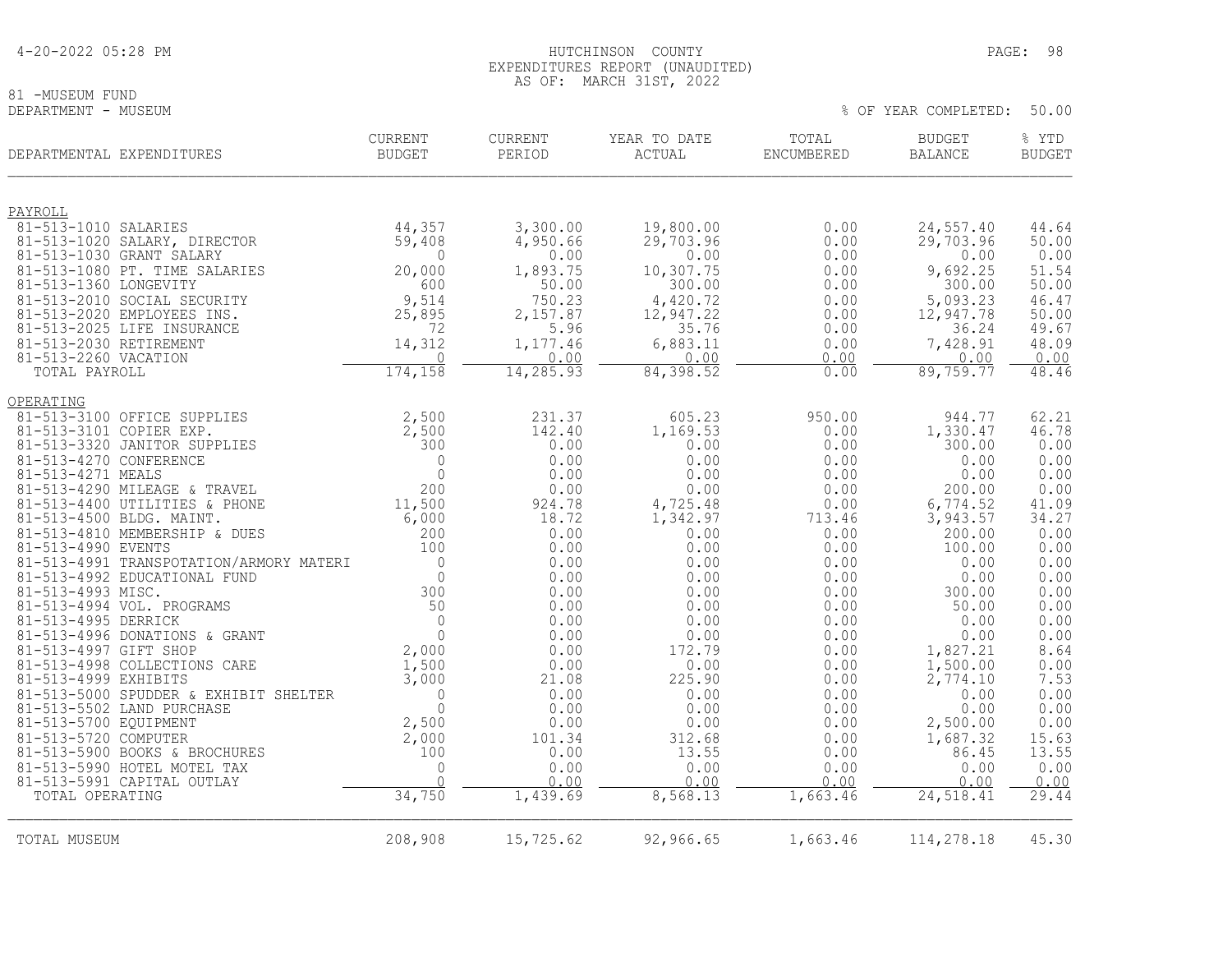| 81 -MUSEUM FUND<br>DEPARTMENT - TRANSFERS                |                                 |                          | EXPENDITURES REPORT (UNAUDITED)<br>AS OF: MARCH 31ST, 2022 |                     | % OF YEAR COMPLETED:     | 50.00                  |
|----------------------------------------------------------|---------------------------------|--------------------------|------------------------------------------------------------|---------------------|--------------------------|------------------------|
| DEPARTMENTAL EXPENDITURES                                | <b>CURRENT</b><br><b>BUDGET</b> | <b>CURRENT</b><br>PERIOD | YEAR TO DATE<br>ACTUAL                                     | TOTAL<br>ENCUMBERED | BUDGET<br>BALANCE        | % YTD<br><b>BUDGET</b> |
| TRANSFERS<br>81-700-0000 TRANSFER OUT<br>TOTAL TRANSFERS |                                 | 0.00<br>0.00             | 13,220.29<br>13,220.29                                     | 0.00<br>0.00        | 13,220.29)<br>13,220.29) | 0.00<br>0.00           |
| TOTAL TRANSFERS                                          | 0                               | 0.00                     | 13,220.29                                                  | $0.00$ (            | 13,220.29)               | 0.00                   |
| TOTAL EXPENDITURES                                       | 6,100                           | $15,725.62$ (            | 96,621.06)                                                 | 1,663.46            | $101,057.89$ 1,556.61-   |                        |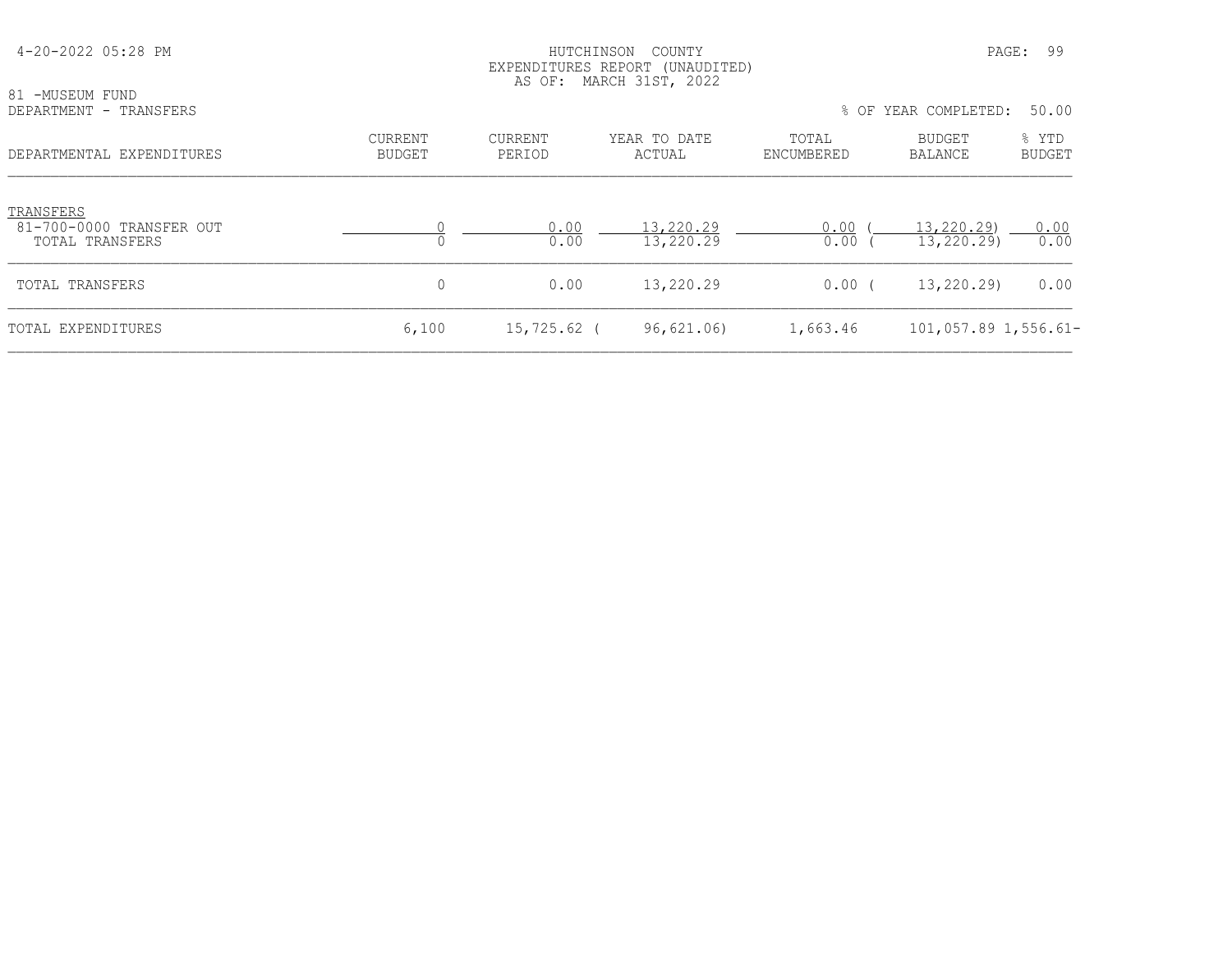#### HUTCHINSON COUNTY PAGE: 100 EXPENDITURES REPORT (UNAUDITED) AS OF: MARCH 31ST, 2022

# 84 -JAIL COMMISSARY FUND<br>DEPARTMENT - JAIL COMMISSARY

% OF YEAR COMPLETED: 50.00

|                          | DEPARTMENTAL EXPENDITURES                                                                        | CURRENT<br><b>BUDGET</b> | <b>CURRENT</b><br>PERIOD | YEAR TO DATE<br>ACTUAL | TOTAL<br>ENCUMBERED  | <b>BUDGET</b><br><b>BALANCE</b> | % YTD<br><b>BUDGET</b> |
|--------------------------|--------------------------------------------------------------------------------------------------|--------------------------|--------------------------|------------------------|----------------------|---------------------------------|------------------------|
| OPERATING<br>84-562-3111 | POSTAGE FOR RESALE                                                                               |                          | 0.00                     | 0.00                   | 0.00                 | 0.00                            | 0.00                   |
| 84-562-3211              | POSTAGE FOR USE<br>84-562-3333 JAIL COMMISSARY RESALE SUPP                                       |                          | 0.00<br>0.00             | 0.00<br>0.00           | 0.00<br>0.00         | 0.00<br>0.00                    | 0.00<br>0.00           |
| 84-562-4050              | INMATE MEDICAL<br>84-562-4222 CABLE TV SERVICES                                                  |                          | 0.00<br>0.00             | 0.00<br>0.00           | 0.00<br>0.00         | 0.00<br>0.00                    | 0.00<br>0.00           |
|                          | 84-562-4990 MISCELLANEOUS EXPENSE<br>84-562-5706 EOUIPMENT EXPENSE<br>84-562-5990 CAPITAL OUTLAY |                          | 0.00<br>0.00<br>0.00     | 0.00<br>0.00           | 0.00<br>0.00         | 0.00<br>0.00                    | 0.00<br>0.00           |
| TOTAL OPERATING          | 84-562-6511 SUPPLIES FOR USE                                                                     |                          | 0.00<br>0.00             | 0.00<br>0.00<br>0.00   | 0.00<br>0.00<br>0.00 | 0.00<br>0.00<br>0.00            | 0.00<br>0.00<br>0.00   |
|                          |                                                                                                  |                          |                          |                        |                      |                                 |                        |
| TOTAL JAIL COMMISSARY    |                                                                                                  | 0                        | 0.00                     | 0.00                   | 0.00                 | 0.00                            | 0.00                   |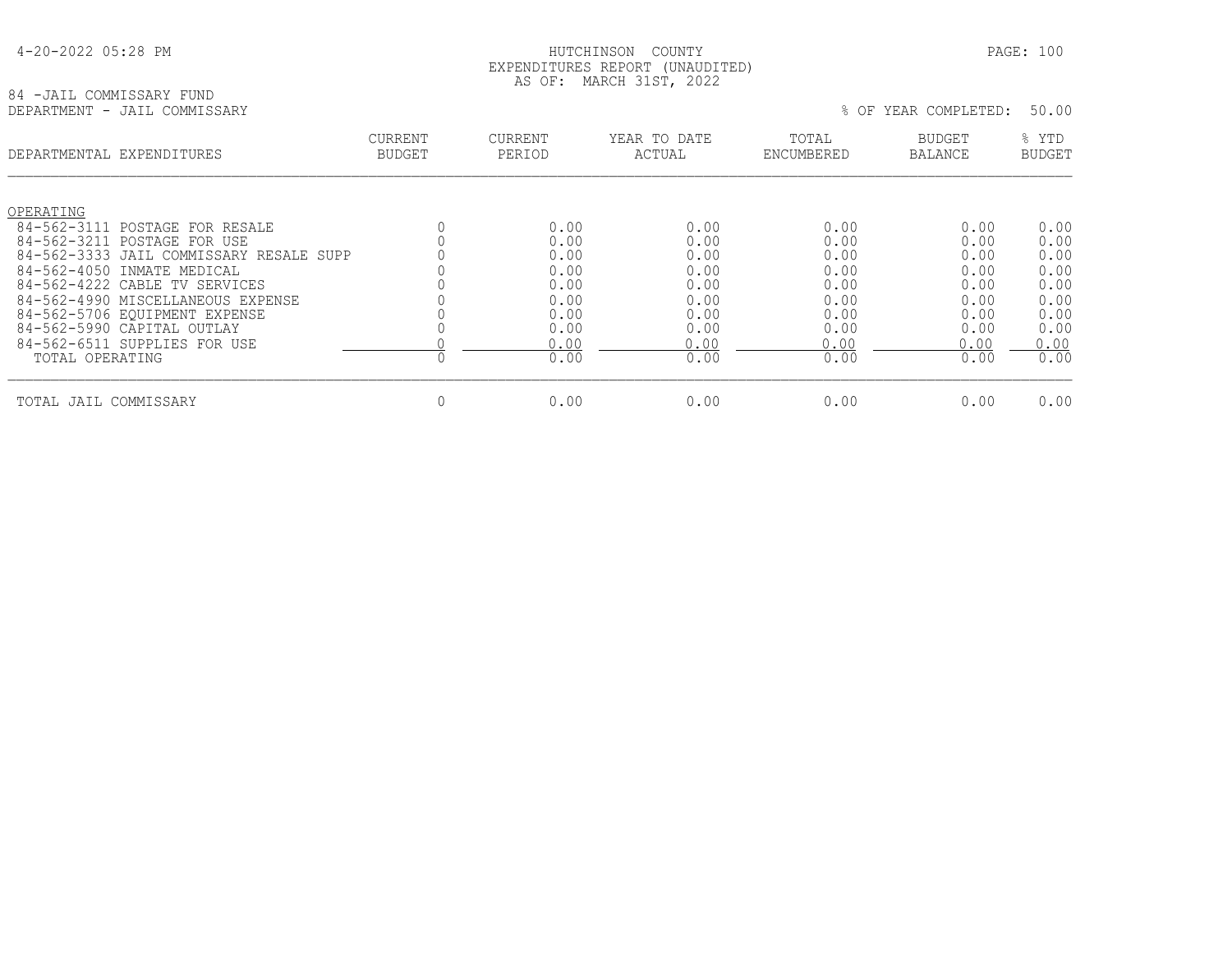#### HUTCHINSON COUNTY PAGE: 101 EXPENDITURES REPORT (UNAUDITED) AS OF: MARCH 31ST, 2022

| 84 -JAIL COMMISSARY FUND            |  |  |
|-------------------------------------|--|--|
| DEPARTMENT - JAIL COMMISSARY RESALE |  |  |

| 04 TUAIL COMMISSARI IUND<br>DEPARTMENT - JAIL COMMISSARY RESALE         |                          |                          |                        |                     | % OF YEAR COMPLETED: | 50.00                  |
|-------------------------------------------------------------------------|--------------------------|--------------------------|------------------------|---------------------|----------------------|------------------------|
| DEPARTMENTAL EXPENDITURES                                               | <b>CURRENT</b><br>BUDGET | <b>CURRENT</b><br>PERIOD | YEAR TO DATE<br>ACTUAL | TOTAL<br>ENCUMBERED | BUDGET<br>BALANCE    | % YTD<br><b>BUDGET</b> |
| OPERATING<br>84-652-3333 JAIL COMMISSARY RESALE SUPP<br>TOTAL OPERATING |                          | 0.00<br>0.00             | 0.00<br>0.00           | 0.00<br>0.00        | 0.00<br>0.00         | 0.00<br>0.00           |
| TOTAL JAIL COMMISSARY RESALE                                            | 0                        | 0.00                     | 0.00                   | 0.00                | 0.00                 | 0.00                   |
| TOTAL EXPENDITURES                                                      | 0                        | 0.00                     | 0.00                   | 0.00                | 0.00                 | 0.00                   |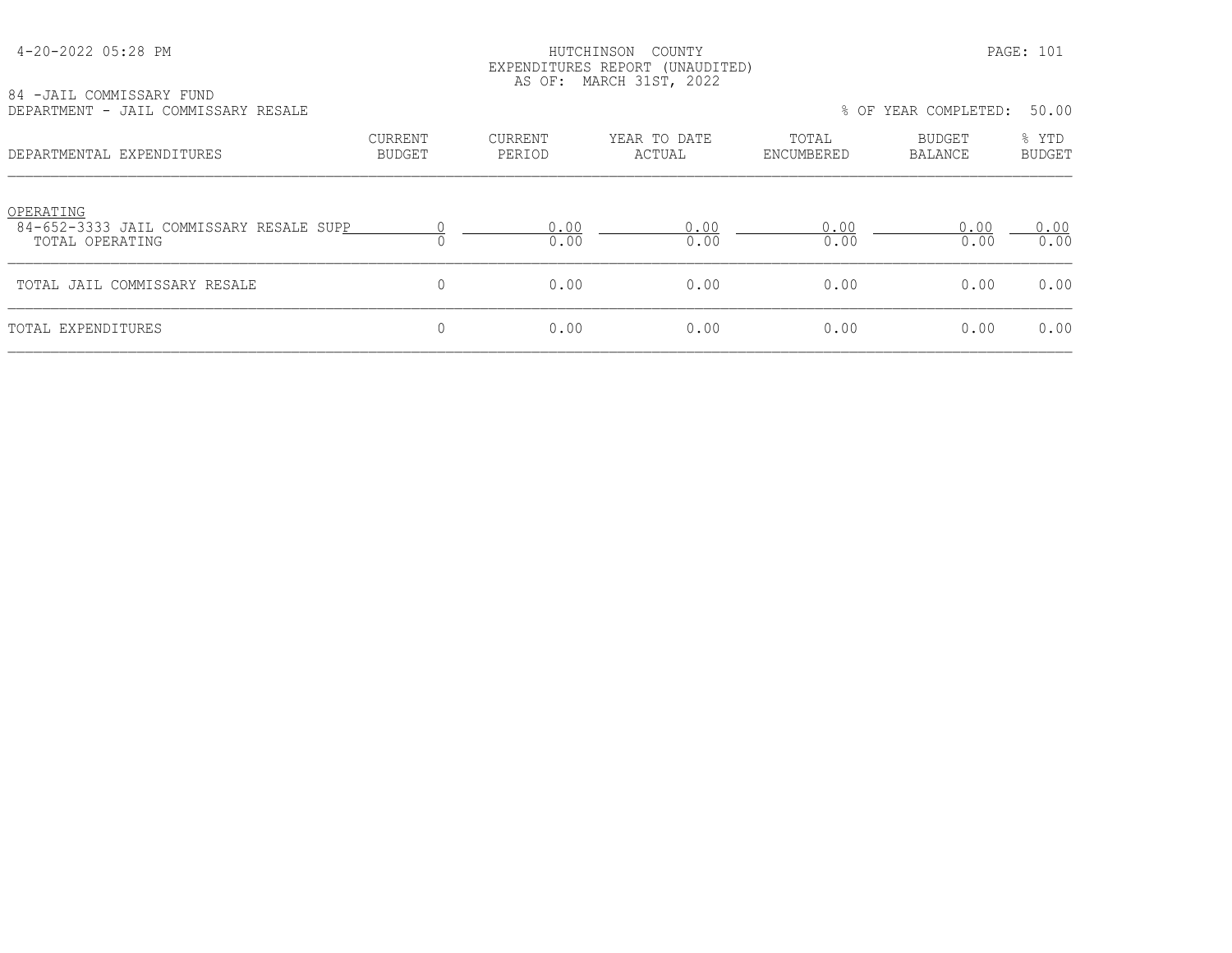| 4-20-2022 05:28 PM<br>96 - GENERAL FIXED ASSETS                  |                                 |                   | COUNTY<br>HUTCHINSON<br>EXPENDITURES REPORT (UNAUDITED)<br>AS OF: MARCH 31ST, 2022 |                     |                      | PAGE: 102              |
|------------------------------------------------------------------|---------------------------------|-------------------|------------------------------------------------------------------------------------|---------------------|----------------------|------------------------|
| DEPARTMENT - COUNTY JUDGE                                        |                                 |                   |                                                                                    |                     | % OF YEAR COMPLETED: | 50.00                  |
| DEPARTMENTAL EXPENDITURES                                        | <b>CURRENT</b><br><b>BUDGET</b> | CURRENT<br>PERIOD | YEAR TO DATE<br>ACTUAL                                                             | TOTAL<br>ENCUMBERED | BUDGET<br>BALANCE    | % YTD<br><b>BUDGET</b> |
| OPERATING<br>96-400-5600 DEPRECIATION EXPENSE<br>TOTAL OPERATING |                                 | 0.00<br>0.00      | 0.00<br>0.00                                                                       | 0.00<br>0.00        | 0.00<br>0.00         | 0.00<br>0.00           |
| TOTAL COUNTY JUDGE                                               | $\Omega$                        | 0.00              | 0.00                                                                               | 0.00                | 0.00                 | 0.00                   |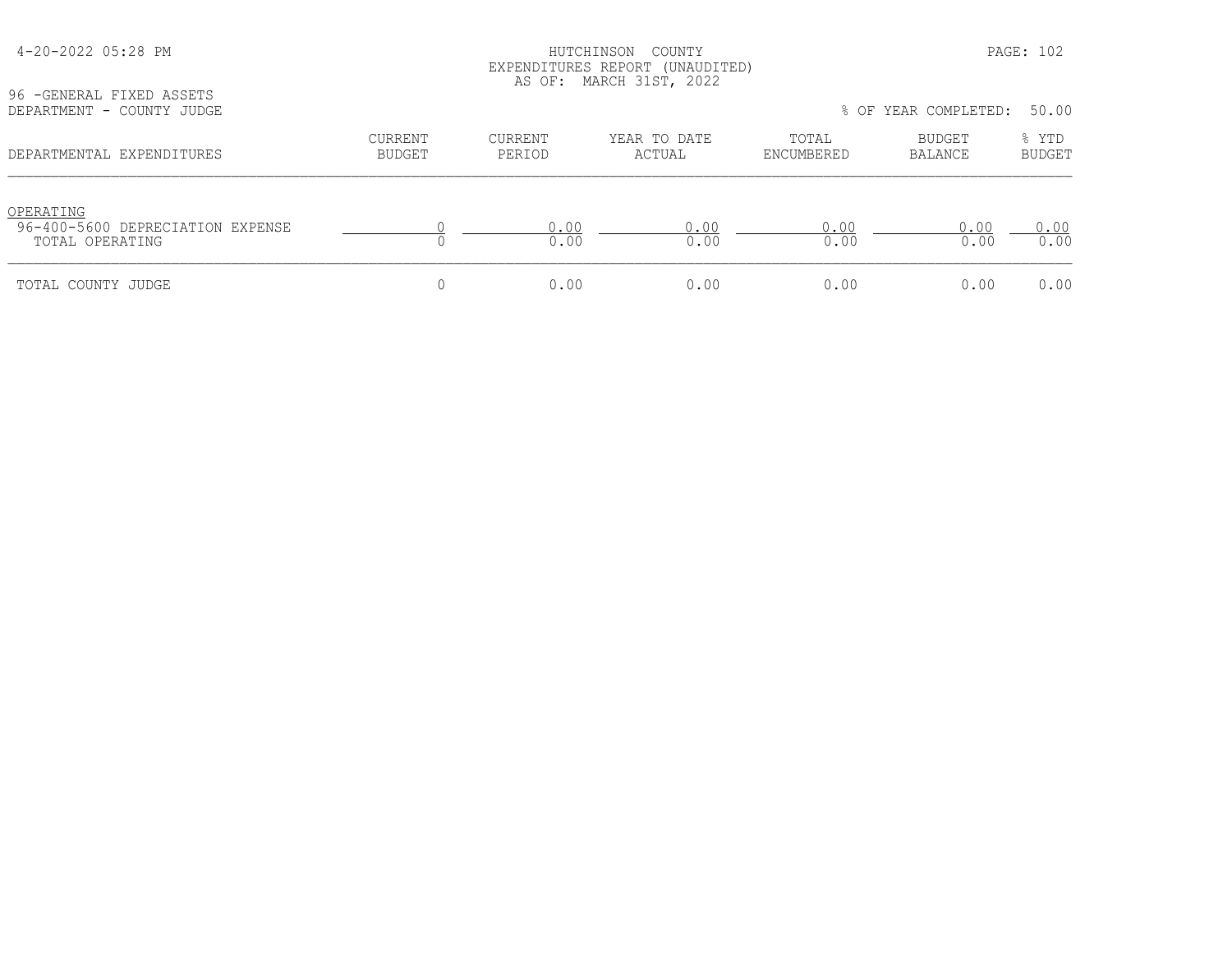| 4-20-2022 05:28 PM<br>96 - GENERAL FIXED ASSETS                  |                                 |                          | HUTCHINSON COUNTY<br>EXPENDITURES REPORT (UNAUDITED)<br>AS OF: MARCH 31ST, 2022 |                     |                      | PAGE: 103              |
|------------------------------------------------------------------|---------------------------------|--------------------------|---------------------------------------------------------------------------------|---------------------|----------------------|------------------------|
| DEPARTMENT - COUNTY CLERK                                        |                                 |                          |                                                                                 |                     | % OF YEAR COMPLETED: | 50.00                  |
| DEPARTMENTAL EXPENDITURES                                        | <b>CURRENT</b><br><b>BUDGET</b> | <b>CURRENT</b><br>PERIOD | YEAR TO DATE<br>ACTUAL                                                          | TOTAL<br>ENCUMBERED | BUDGET<br>BALANCE    | % YTD<br><b>BUDGET</b> |
| OPERATING<br>96-403-5600 DEPRECIATION EXPENSE<br>TOTAL OPERATING |                                 | 0.00<br>0.00             | 0.00<br>0.00                                                                    | 0.00<br>0.00        | 0.00<br>0.00         | 0.00<br>0.00           |
| TOTAL COUNTY CLERK                                               |                                 | 0.00                     | 0.00                                                                            | 0.00                | 0.00                 | 0.00                   |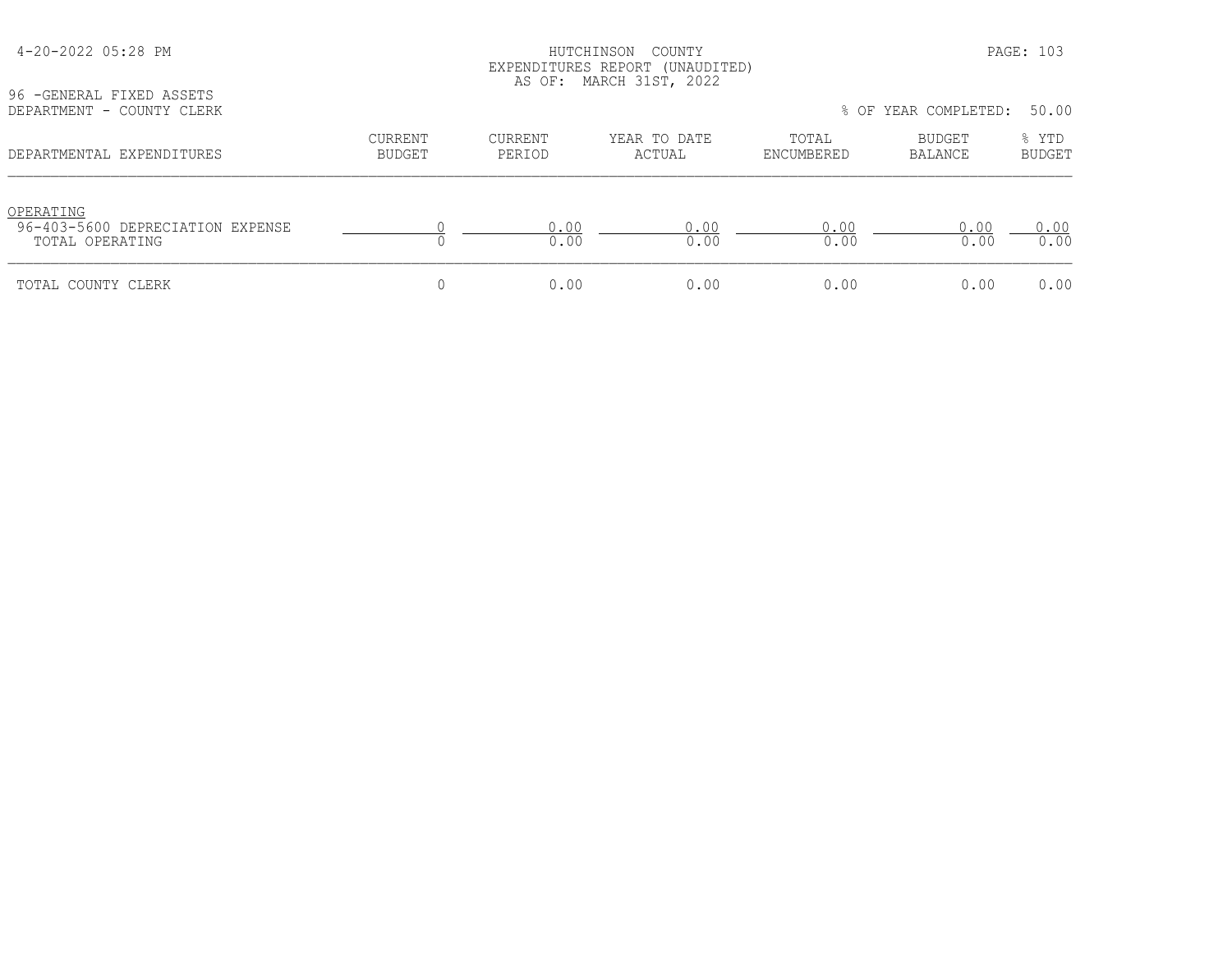| 4-20-2022 05:28 PM |  |  |
|--------------------|--|--|
|--------------------|--|--|

#### HUTCHINSON COUNTY PAGE: 104 EXPENDITURES REPORT (UNAUDITED) AS OF: MARCH 31ST, 2022

96 -GENERAL FIXED ASSETS

| DEPARTMENT - VETERANS SERVICE                                    |                          |                   |                        |                     | % OF YEAR COMPLETED: | 50.00                  |
|------------------------------------------------------------------|--------------------------|-------------------|------------------------|---------------------|----------------------|------------------------|
| DEPARTMENTAL EXPENDITURES                                        | CURRENT<br><b>BUDGET</b> | CURRENT<br>PERIOD | YEAR TO DATE<br>ACTUAL | TOTAL<br>ENCUMBERED | BUDGET<br>BALANCE    | % YTD<br><b>BUDGET</b> |
| OPERATING<br>96-405-5600 DEPRECIATION EXPENSE<br>TOTAL OPERATING |                          | 0.00<br>0.00      | 0.00<br>0.00           | 0.00<br>0.00        | 0.00<br>0.00         | 0.00<br>0.00           |
| TOTAL VETERANS SERVICE                                           |                          | 0.00              | 0.00                   | 0.00                | 0.00                 | 0.00                   |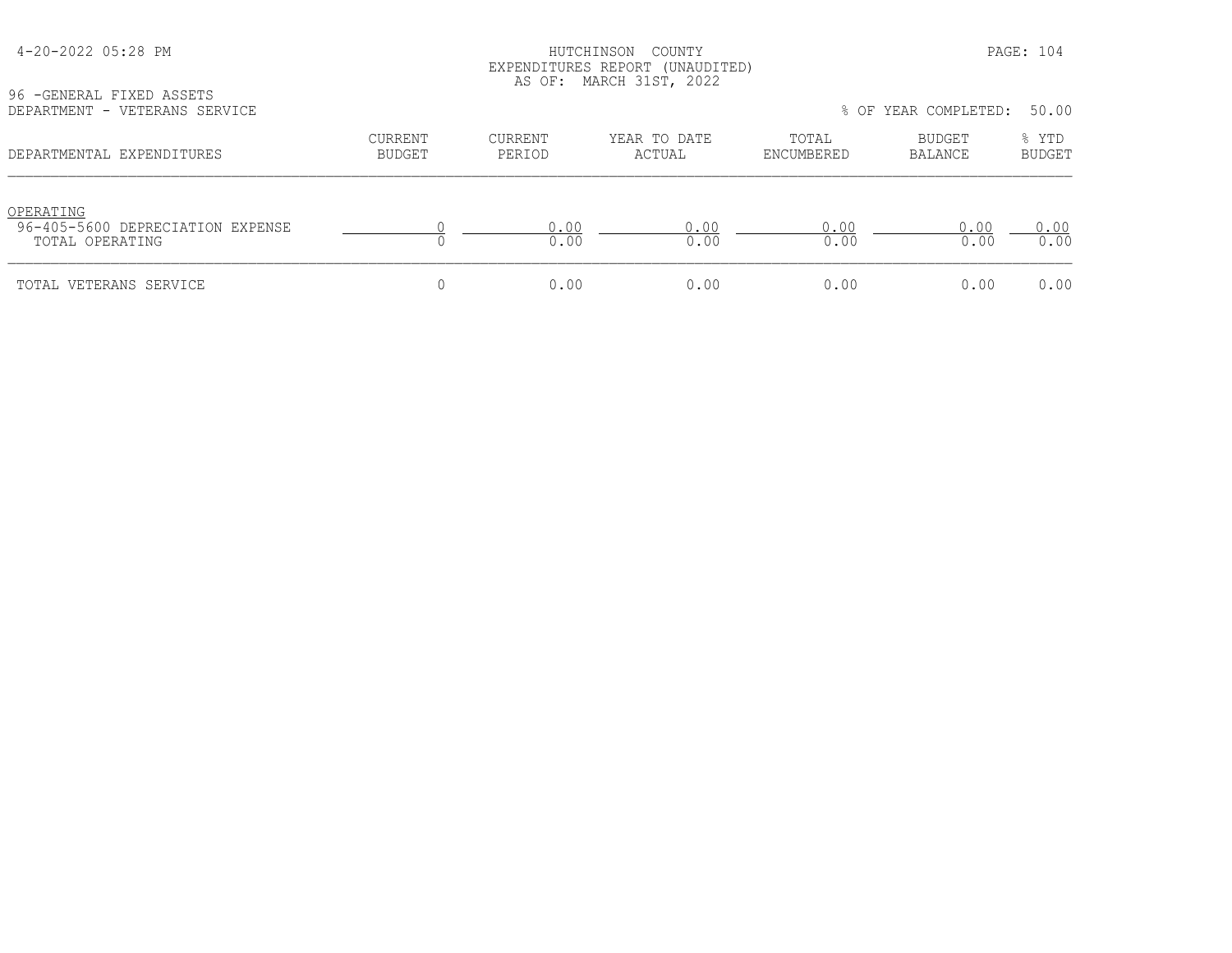#### HUTCHINSON COUNTY PAGE: 105 EXPENDITURES REPORT (UNAUDITED) AS OF: MARCH 31ST, 2022

96 -GENERAL FIXED ASSETS

| DEPARTMENT - EMERGENCY OPERATIONS CENT                           |                          |                   |                        |                     | % OF YEAR COMPLETED:     | 50.00                  |
|------------------------------------------------------------------|--------------------------|-------------------|------------------------|---------------------|--------------------------|------------------------|
| DEPARTMENTAL EXPENDITURES                                        | CURRENT<br><b>BUDGET</b> | CURRENT<br>PERIOD | YEAR TO DATE<br>ACTUAL | TOTAL<br>ENCUMBERED | <b>BUDGET</b><br>BALANCE | % YTD<br><b>BUDGET</b> |
| OPERATING<br>96-406-5600 DEPRECIATION EXPENSE<br>TOTAL OPERATING |                          | 0.00<br>0.00      | 0.00<br>0.00           | 0.00<br>0.00        | 0.00<br>0.00             | 0.00<br>0.00           |
| TOTAL EMERGENCY OPERATIONS CENT                                  |                          | 0.00              | 0.00                   | 0.00                | 0.00                     | 0.00                   |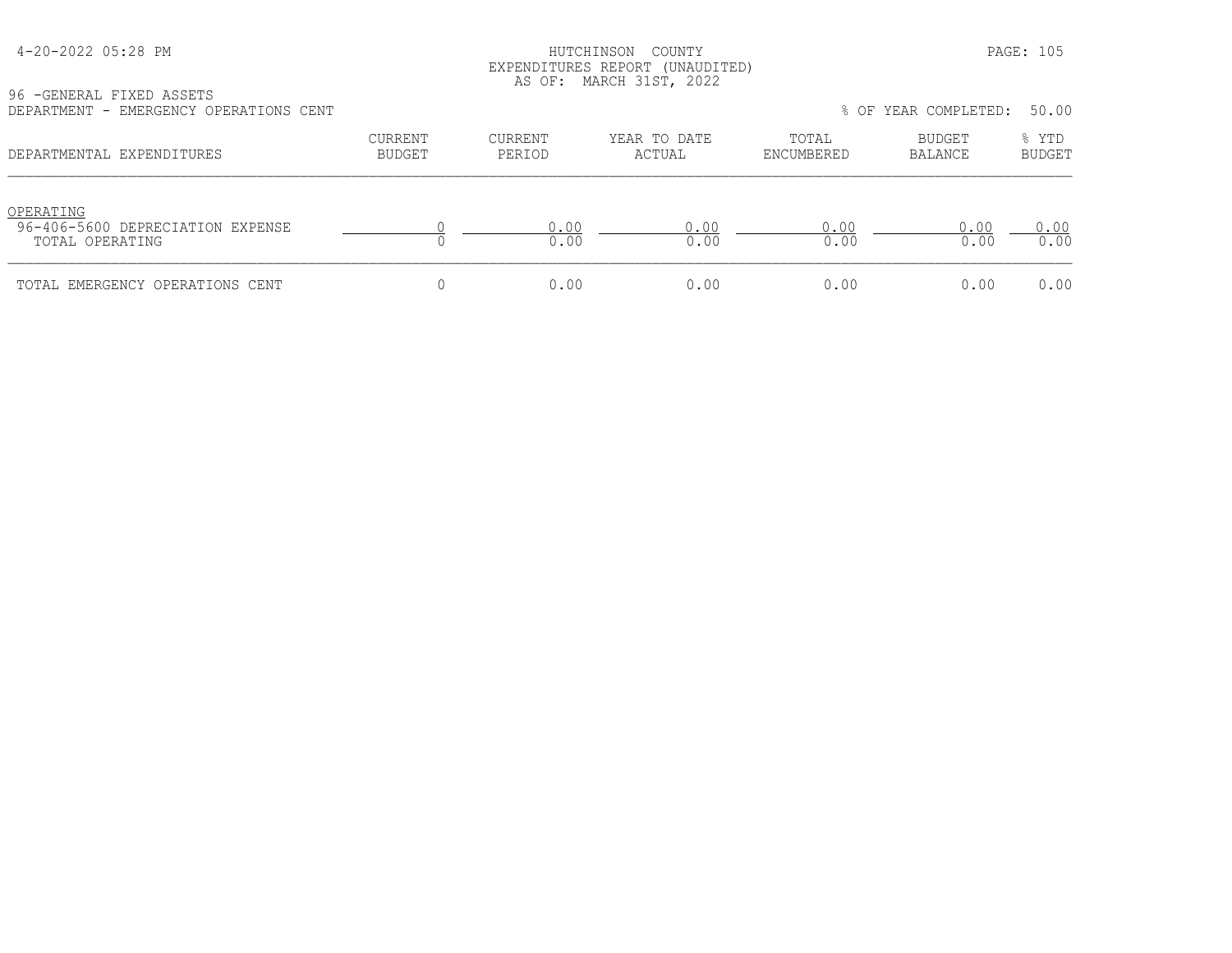#### HUTCHINSON COUNTY PAGE: 106 EXPENDITURES REPORT (UNAUDITED) AS OF: MARCH 31ST, 2022

96 -GENERAL FIXED ASSETS

| DEPARTMENT - 316TH DISTRICT COURT                                |                          |                   |                        |                     | % OF YEAR COMPLETED:     | 50.00                  |
|------------------------------------------------------------------|--------------------------|-------------------|------------------------|---------------------|--------------------------|------------------------|
| DEPARTMENTAL EXPENDITURES                                        | CURRENT<br><b>BUDGET</b> | CURRENT<br>PERIOD | YEAR TO DATE<br>ACTUAL | TOTAL<br>ENCUMBERED | <b>BUDGET</b><br>BALANCE | % YTD<br><b>BUDGET</b> |
| OPERATING<br>96-435-5600 DEPRECIATION EXPENSE<br>TOTAL OPERATING |                          | 0.00<br>0.00      | 0.00<br>0.00           | 0.00<br>0.00        | 0.00<br>0.00             | 0.00<br>0.00           |
| TOTAL 316TH DISTRICT COURT                                       |                          | 0.00              | 0.00                   | 0.00                | 0.00                     | 0.00                   |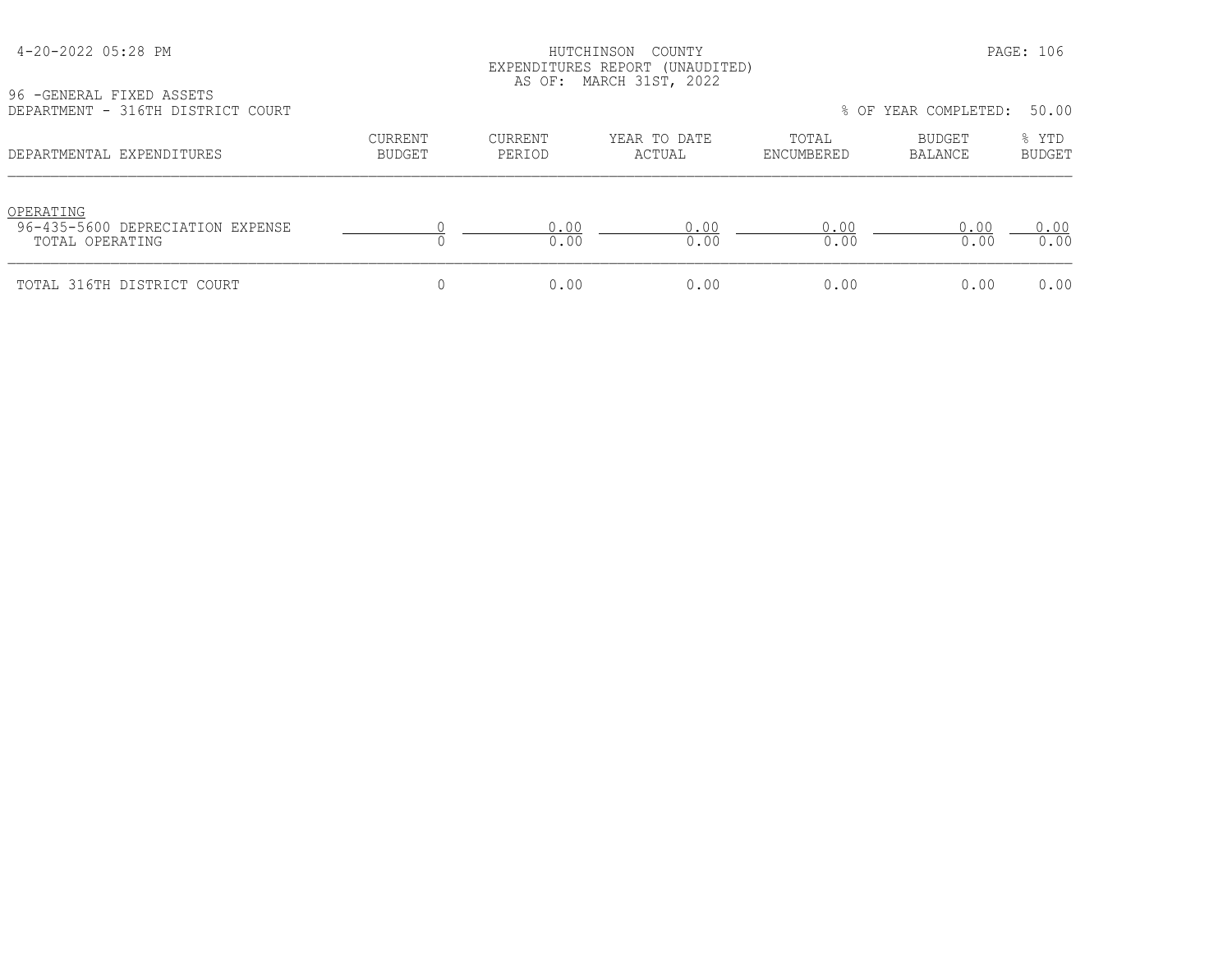| 4-20-2022 05:28 PM |  |  |
|--------------------|--|--|
|--------------------|--|--|

#### HUTCHINSON COUNTY PAGE: 107 EXPENDITURES REPORT (UNAUDITED) AS OF: MARCH 31ST, 2022

96 -GENERAL FIXED ASSETS<br>DEPARTMENT - 84TH DISTRI

| DEPARTMENT - 84TH DISTRICT COURT                                 |                          |                   |                        |                     | % OF YEAR COMPLETED: | 50.00                  |
|------------------------------------------------------------------|--------------------------|-------------------|------------------------|---------------------|----------------------|------------------------|
| DEPARTMENTAL EXPENDITURES                                        | CURRENT<br><b>BUDGET</b> | CURRENT<br>PERIOD | YEAR TO DATE<br>ACTUAL | TOTAL<br>ENCUMBERED | BUDGET<br>BALANCE    | % YTD<br><b>BUDGET</b> |
| OPERATING<br>96-436-5600 DEPRECIATION EXPENSE<br>TOTAL OPERATING |                          | 0.00<br>0.00      | 0.00<br>0.00           | 0.00<br>0.00        | 0.00<br>0.00         | 0.00<br>0.00           |
| TOTAL 84TH DISTRICT COURT                                        |                          | 0.00              | 0.00                   | 0.00                | 0.00                 | 0.00                   |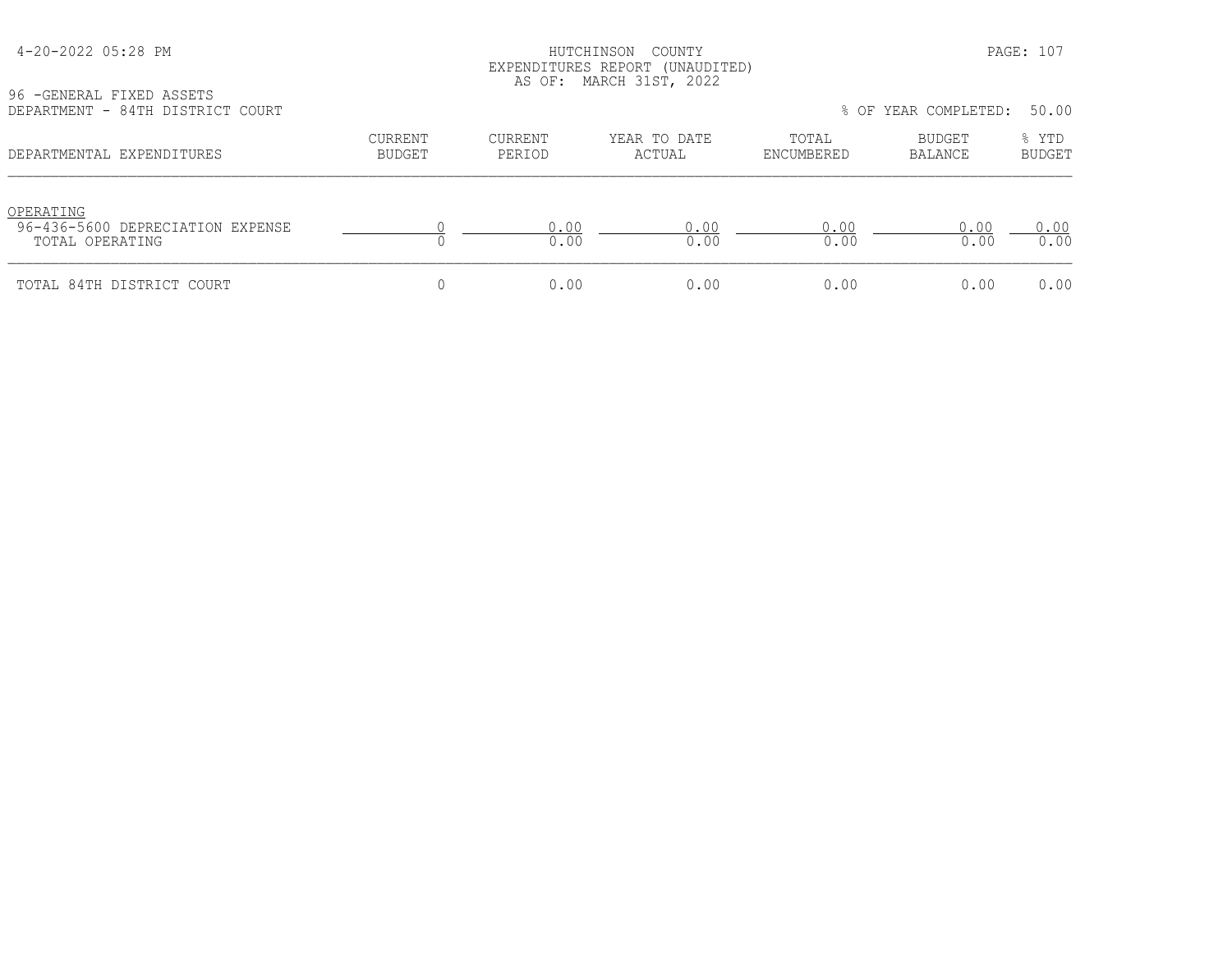96 -GENERAL FIXED ASSETS

#### HUTCHINSON COUNTY PAGE: 108 EXPENDITURES REPORT (UNAUDITED) AS OF: MARCH 31ST, 2022

| DEPARTMENT - DISTRICT ATTORNEY                                   |                   |                          |                        | % OF YEAR COMPLETED: |                          | 50.00                  |
|------------------------------------------------------------------|-------------------|--------------------------|------------------------|----------------------|--------------------------|------------------------|
| DEPARTMENTAL EXPENDITURES                                        | CURRENT<br>BUDGET | <b>CURRENT</b><br>PERIOD | YEAR TO DATE<br>ACTUAL | TOTAL<br>ENCUMBERED  | <b>BUDGET</b><br>BALANCE | % YTD<br><b>BUDGET</b> |
| OPERATING<br>96-437-5600 DEPRECIATION EXPENSE<br>TOTAL OPERATING |                   | 0.00<br>0.00             | 0.00<br>0.00           | 0.00<br>0.00         | 0.00<br>0.00             | 0.00<br>0.00           |

TOTAL DISTRICT ATTORNEY 0 0.00 0.00 0.00 0.00 0.00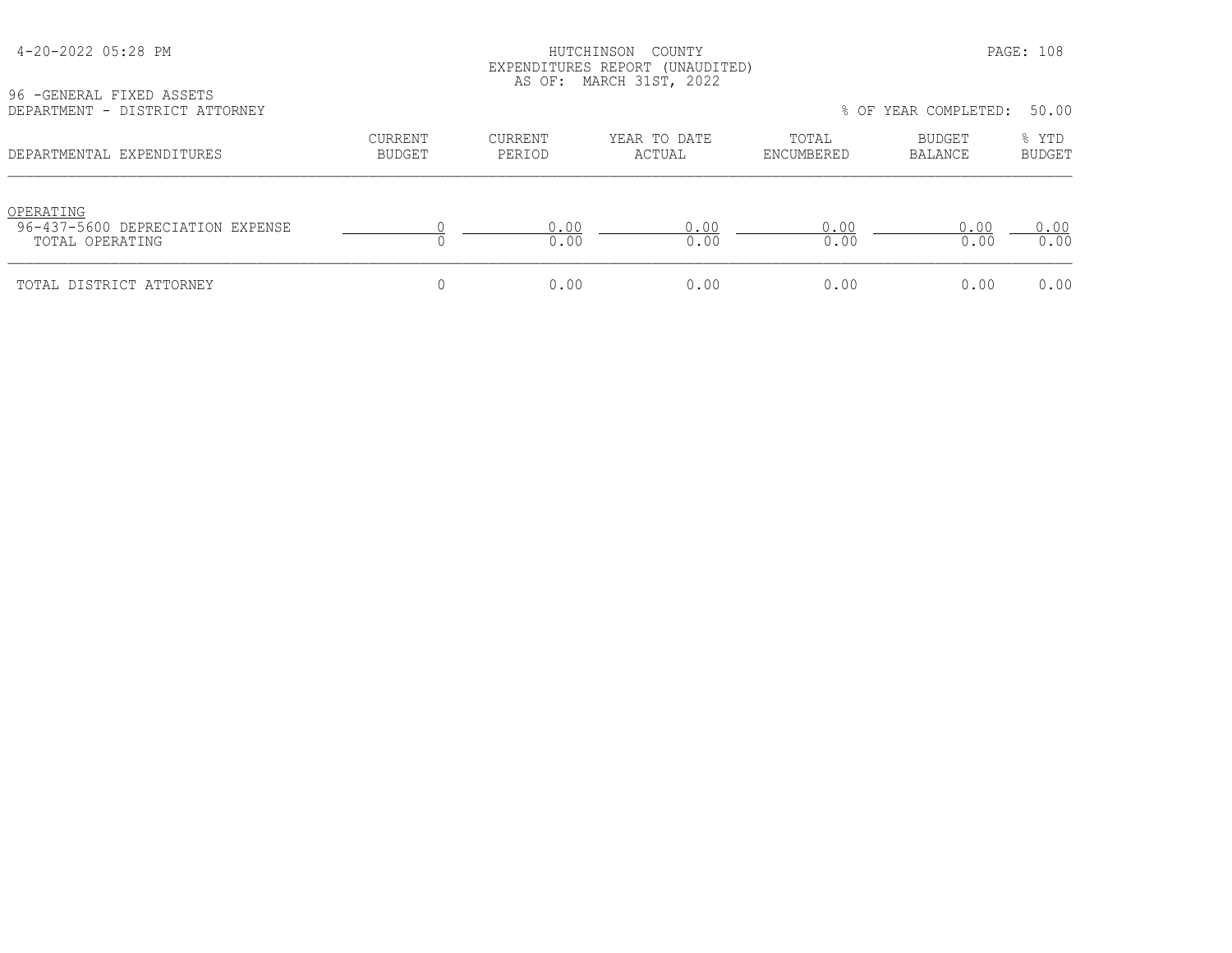# HUTCHINSON COUNTY PAGE: 109 EXPENDITURES REPORT (UNAUDITED) AS OF: MARCH 31ST, 2022

96 -GENERAL FIXED ASSETS<br>DEPARTMENT - DISTRICT CL

| DEPARTMENT - DISTRICT CLERK                                      |                                 |                   |                        |                     | % OF YEAR COMPLETED: 50.00 |                        |
|------------------------------------------------------------------|---------------------------------|-------------------|------------------------|---------------------|----------------------------|------------------------|
| DEPARTMENTAL EXPENDITURES                                        | <b>CURRENT</b><br><b>BUDGET</b> | CURRENT<br>PERIOD | YEAR TO DATE<br>ACTUAL | TOTAL<br>ENCUMBERED | BUDGET<br>BALANCE          | % YTD<br><b>BUDGET</b> |
| OPERATING<br>96-450-5600 DEPRECIATION EXPENSE<br>TOTAL OPERATING |                                 | 0.00<br>0.00      | 0.00<br>0.00           | 0.00<br>0.00        | 0.00<br>0.00               | 0.00<br>0.00           |
| TOTAL DISTRICT CLERK                                             |                                 | 0.00              | 0.00                   | 0.00                | 0.00                       | 0.00                   |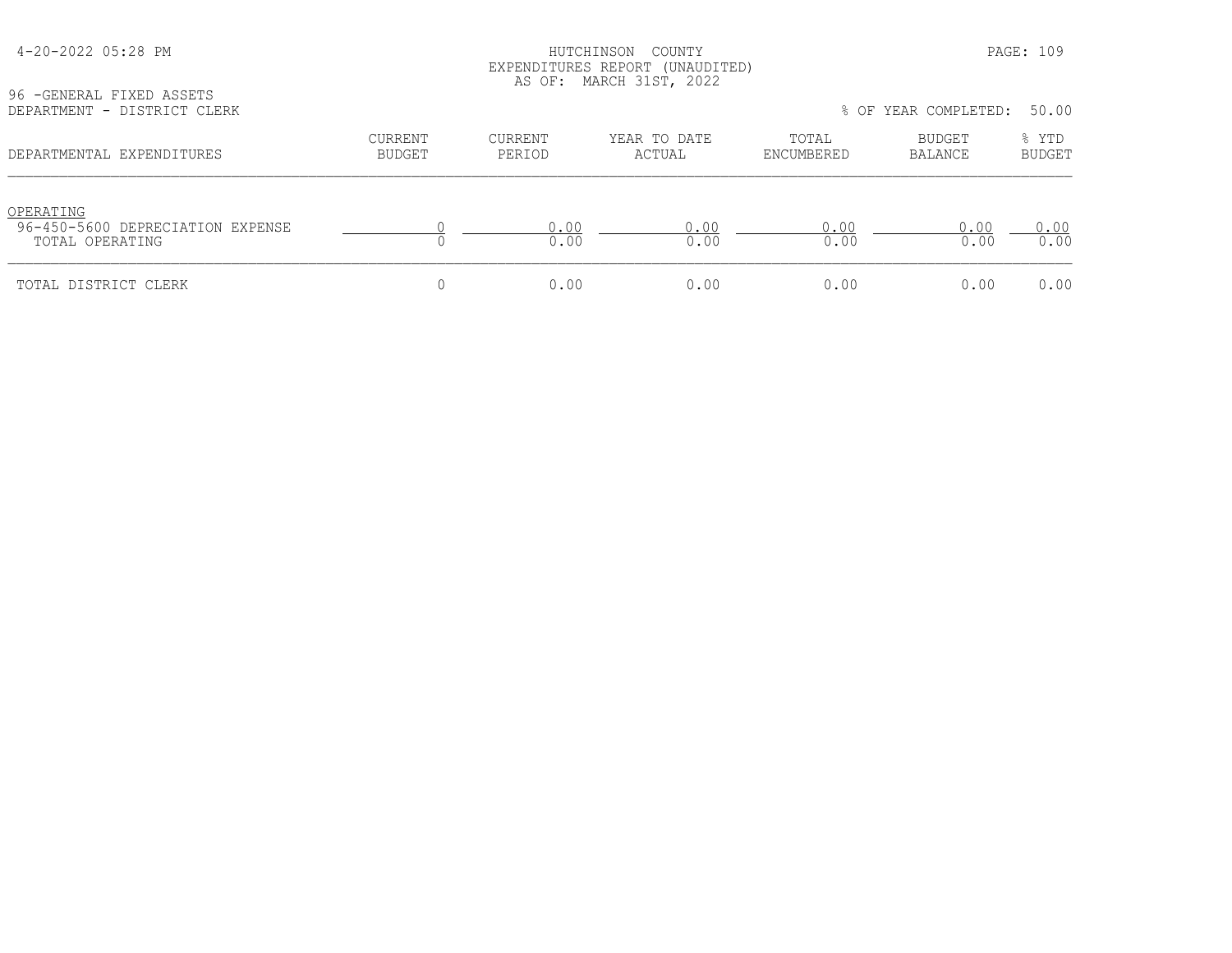### HUTCHINSON COUNTY PAGE: 110 EXPENDITURES REPORT (UNAUDITED) AS OF: MARCH 31ST, 2022

| 96 - GENERAL FIXED ASSETS<br>DEPARTMENT - J. P. PRECINCT #2 |         |               | .                              |                   | % OF YEAR COMPLETED: 5 | 50.00          |
|-------------------------------------------------------------|---------|---------------|--------------------------------|-------------------|------------------------|----------------|
|                                                             | CURRENT | CURRENT       | YEAR TO DATE                   | TOTAL             | BUDGET                 | YTD.           |
| DEPARTMENTAI EXPENDITHIRES                                  | RIIDCET | <b>PERTOD</b> | $\Delta$ $\cap$ tit $\Delta$ t | <b>ENCIMBERED</b> | RALANCE                | <b>RIIDCET</b> |

|  |  |  | % OF YEAR COMPLETED: | 50.00 |  |
|--|--|--|----------------------|-------|--|
|--|--|--|----------------------|-------|--|

| DEPARTMENTAL EXPENDITURES                                        | CURRENT<br><b>BUDGET</b> | CURRENT<br>PERIOD | YEAR TO DATE<br>ACTUAL | TOTAL<br>ENCUMBERED | BUDGET<br>BALANCE | % YTD<br>BUDGET |
|------------------------------------------------------------------|--------------------------|-------------------|------------------------|---------------------|-------------------|-----------------|
| OPERATING<br>96-456-5600 DEPRECIATION EXPENSE<br>TOTAL OPERATING |                          | 0.00<br>0.00      | 0.00<br>0.00           | 0.00<br>0.00        | 0.00<br>0.00      | 0.00<br>0.00    |
| TOTAL J. P. PRECINCT #2                                          |                          | 0.00              | 0.00                   | 0.00                | 0.00              | 0.00            |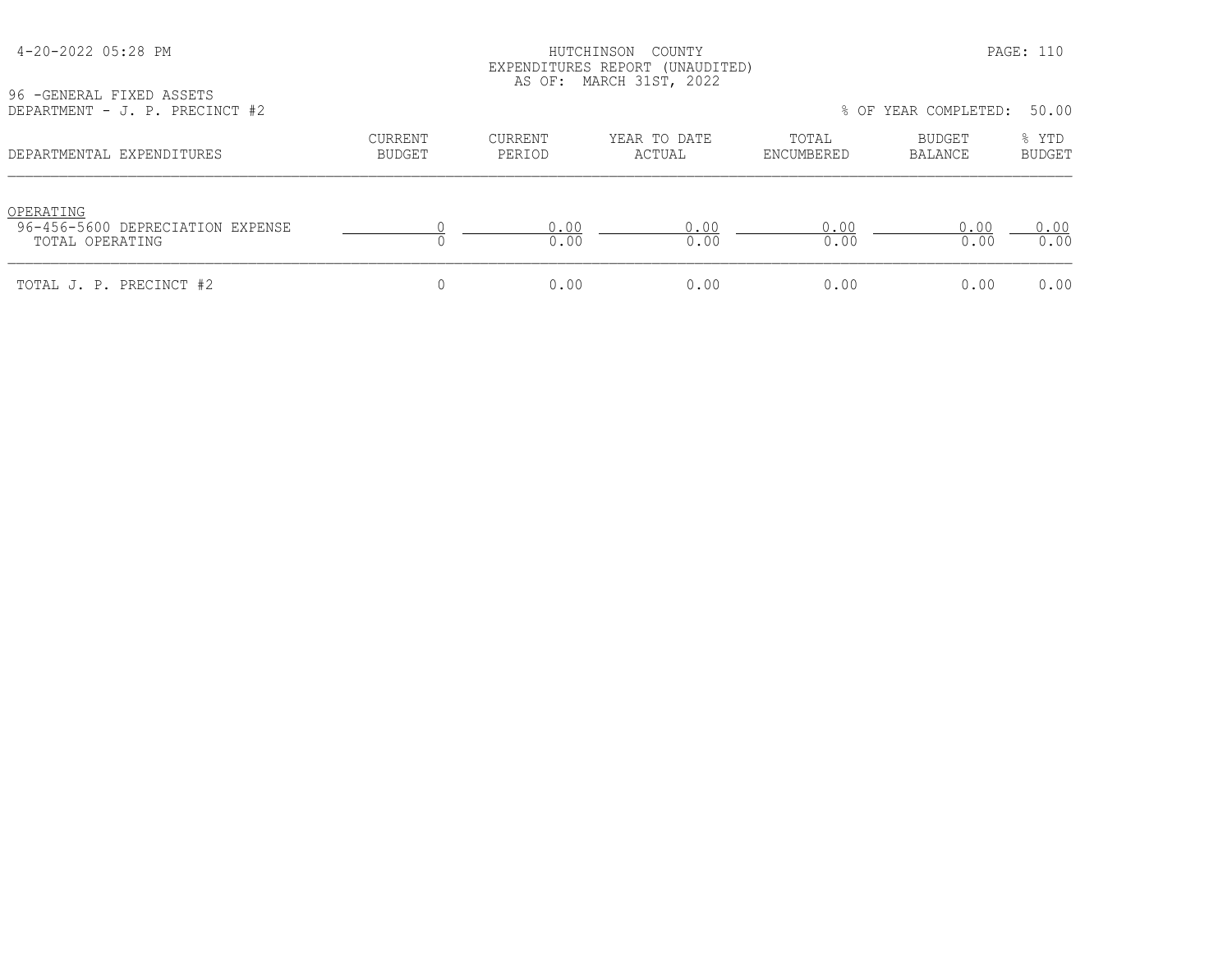### HUTCHINSON COUNTY PAGE: 111 EXPENDITURES REPORT (UNAUDITED) AS OF: MARCH 31ST, 2022

| 96 - GENERAL FIXED ASSETS      |  |
|--------------------------------|--|
| DEPARTMENT - J. P. PRECINCT #1 |  |

| UULUULU LAILU INUULIU<br>DEPARTMENT - J. P. PRECINCT #1 |         |         |              |            | % OF YEAR COMPLETED: 50.00 |        |
|---------------------------------------------------------|---------|---------|--------------|------------|----------------------------|--------|
| DEPARTMENTAL EXPENDITURES                               | CURRENT | CURRENT | YEAR TO DATE | TOTAL      | <b>BUDGET</b>              | % YTD  |
|                                                         | BUDGET  | PERIOD  | ACTUAL       | ENCUMBERED | BALANCE                    | BUDGET |

| OPERATING<br>96-457-5600 DEPRECIATION EXPENSE<br>TOTAL OPERATING | .00. | .00  | -00<br>0.00 | 0.00 | ,.00 |
|------------------------------------------------------------------|------|------|-------------|------|------|
| TOTAL J. P. PRECINCT #1                                          | N.NO | חח ר | . 00        | 0.00 | 0.00 |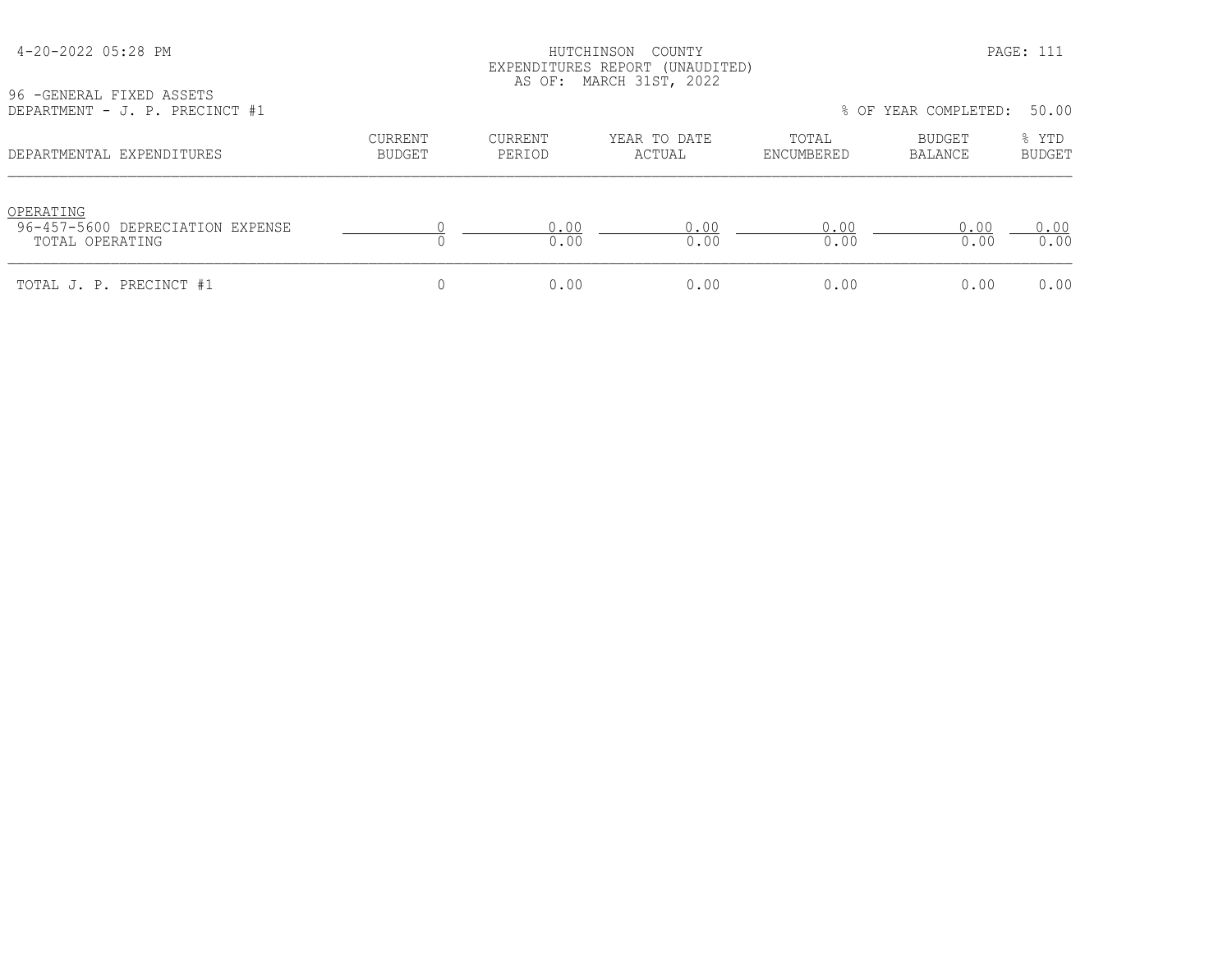| 4-20-2022 05:28 PM |  |  |
|--------------------|--|--|
|--------------------|--|--|

### HUTCHINSON COUNTY PAGE: 112 EXPENDITURES REPORT (UNAUDITED) AS OF: MARCH 31ST, 2022

96 -GENERAL FIXED ASSETS<br>DEPARTMENT - COUNTY ATTO

| DEPARTMENT - COUNTY ATTORNEY                                     |                          |                   |                        |                     | % OF YEAR COMPLETED: 50.00 |                        |
|------------------------------------------------------------------|--------------------------|-------------------|------------------------|---------------------|----------------------------|------------------------|
| DEPARTMENTAL EXPENDITURES                                        | CURRENT<br><b>BUDGET</b> | CURRENT<br>PERIOD | YEAR TO DATE<br>ACTUAL | TOTAL<br>ENCUMBERED | BUDGET<br>BALANCE          | % YTD<br><b>BUDGET</b> |
| OPERATING<br>96-475-5600 DEPRECIATION EXPENSE<br>TOTAL OPERATING |                          | 0.00<br>0.00      | 0.00<br>0.00           | 0.00<br>0.00        | 0.00<br>0.00               | 0.00<br>0.00           |
| TOTAL COUNTY ATTORNEY                                            |                          | 0.00              | 0.00                   | 0.00                | 0.00                       | 0.00                   |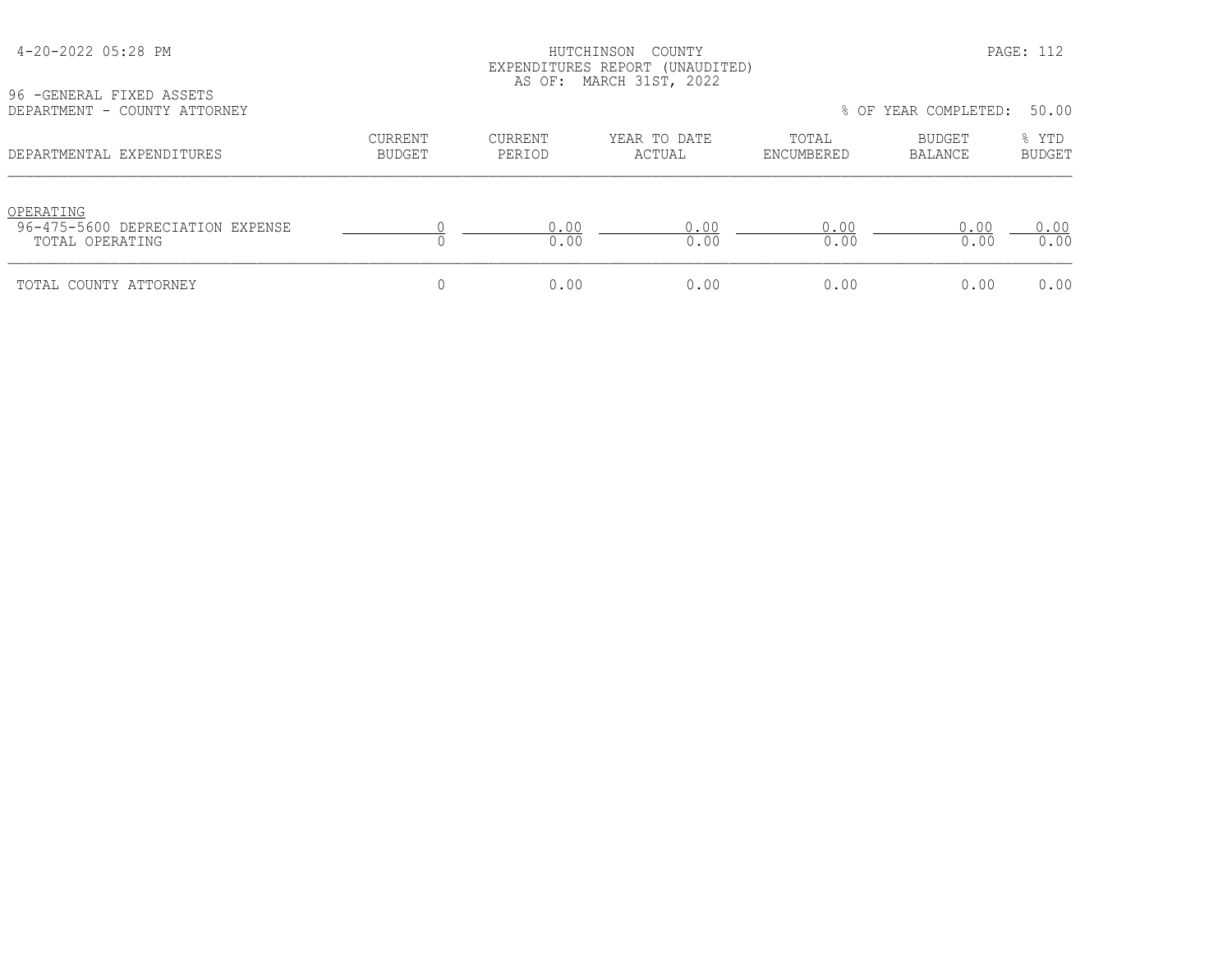| 96 - GENERAL FIXED ASSETS<br>DEPARTMENT - LAW LIBRARY            |                                 |                          | LALENDIIQRES RELONI (ONAUDIIED)<br>AS OF: MARCH 31ST, 2022 |                     | % OF YEAR COMPLETED: | 50.00           |
|------------------------------------------------------------------|---------------------------------|--------------------------|------------------------------------------------------------|---------------------|----------------------|-----------------|
| DEPARTMENTAL EXPENDITURES                                        | <b>CURRENT</b><br><b>BUDGET</b> | <b>CURRENT</b><br>PERIOD | YEAR TO DATE<br>ACTUAL                                     | TOTAL<br>ENCUMBERED | BUDGET<br>BALANCE    | % YTD<br>BUDGET |
| OPERATING<br>96-476-5600 DEPRECIATION EXPENSE<br>TOTAL OPERATING |                                 | 0.00<br>0.00             | 0.00<br>0.00                                               | 0.00<br>0.00        | 0.00<br>0.00         | 0.00<br>0.00    |
| TOTAL LAW LIBRARY                                                |                                 | 0.00                     | 0.00                                                       | 0.00                | 0.00                 | 0.00            |

# 4-20-2022 05:28 PM HUTCHINSON COUNTY PAGE: 113 EXPENDITURES REPORT (UNAUDITED)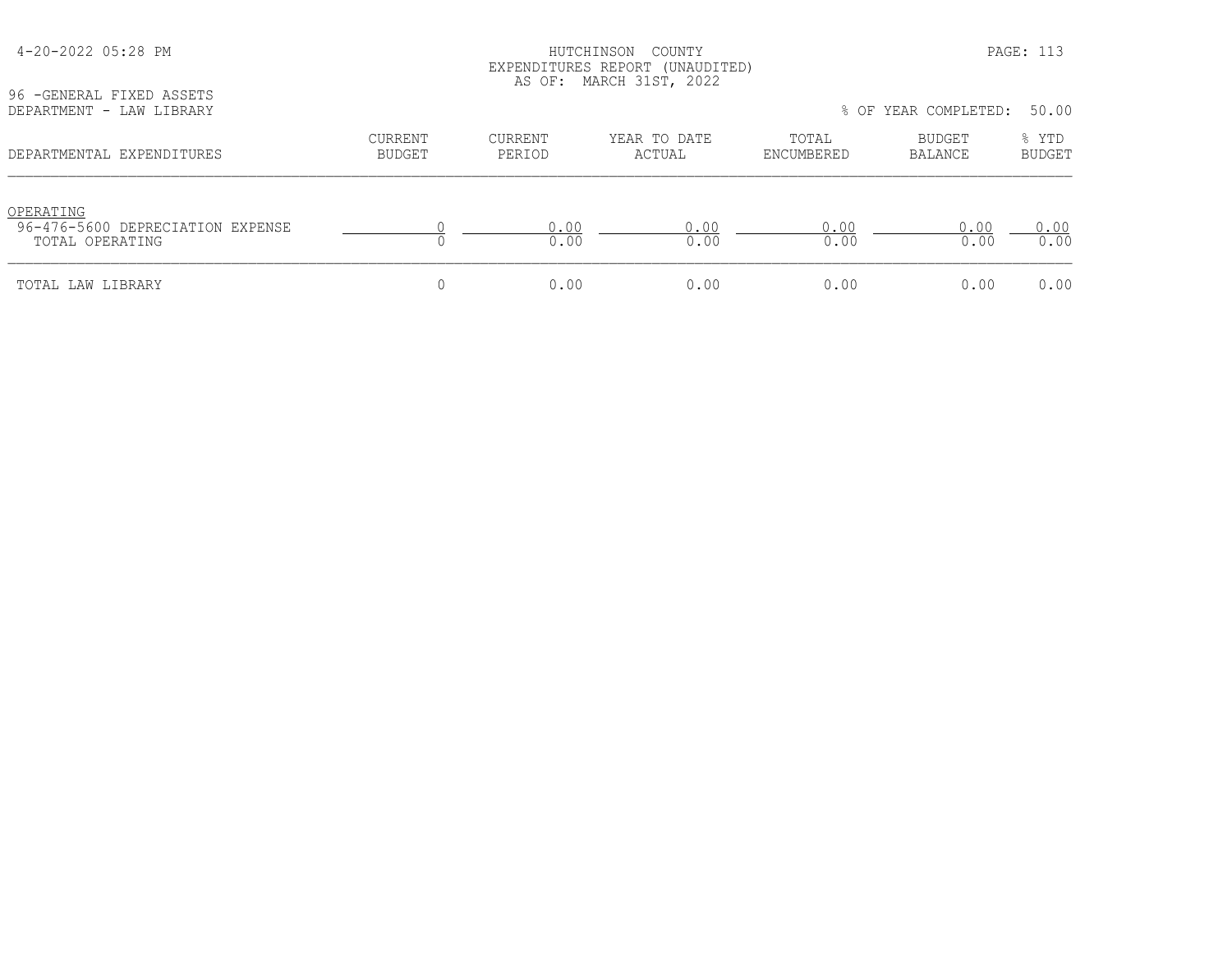| 96 - GENERAL FIXED ASSETS                                        |                   |                   | EXPENDITURES REPORT (UNAUDITED)<br>AS OF: MARCH 31ST, 2022 |                     |                          |                        |
|------------------------------------------------------------------|-------------------|-------------------|------------------------------------------------------------|---------------------|--------------------------|------------------------|
| DEPARTMENT - ELECTION                                            |                   |                   |                                                            |                     | % OF YEAR COMPLETED:     | 50.00                  |
| DEPARTMENTAL EXPENDITURES                                        | CURRENT<br>BUDGET | CURRENT<br>PERIOD | YEAR TO DATE<br>ACTUAL                                     | TOTAL<br>ENCUMBERED | BUDGET<br><b>BALANCE</b> | % YTD<br><b>BUDGET</b> |
| OPERATING<br>96-490-5600 DEPRECIATION EXPENSE<br>TOTAL OPERATING |                   | 0.00<br>0.00      | 0.00<br>0.00                                               | 0.00<br>0.00        | 0.00<br>0.00             | 0.00<br>0.00           |
| TOTAL ELECTION                                                   |                   | 0.00              | 0.00                                                       | 0.00                | 0.00                     | 0.00                   |

4-20-2022 05:28 PM HUTCHINSON COUNTY PAGE: 114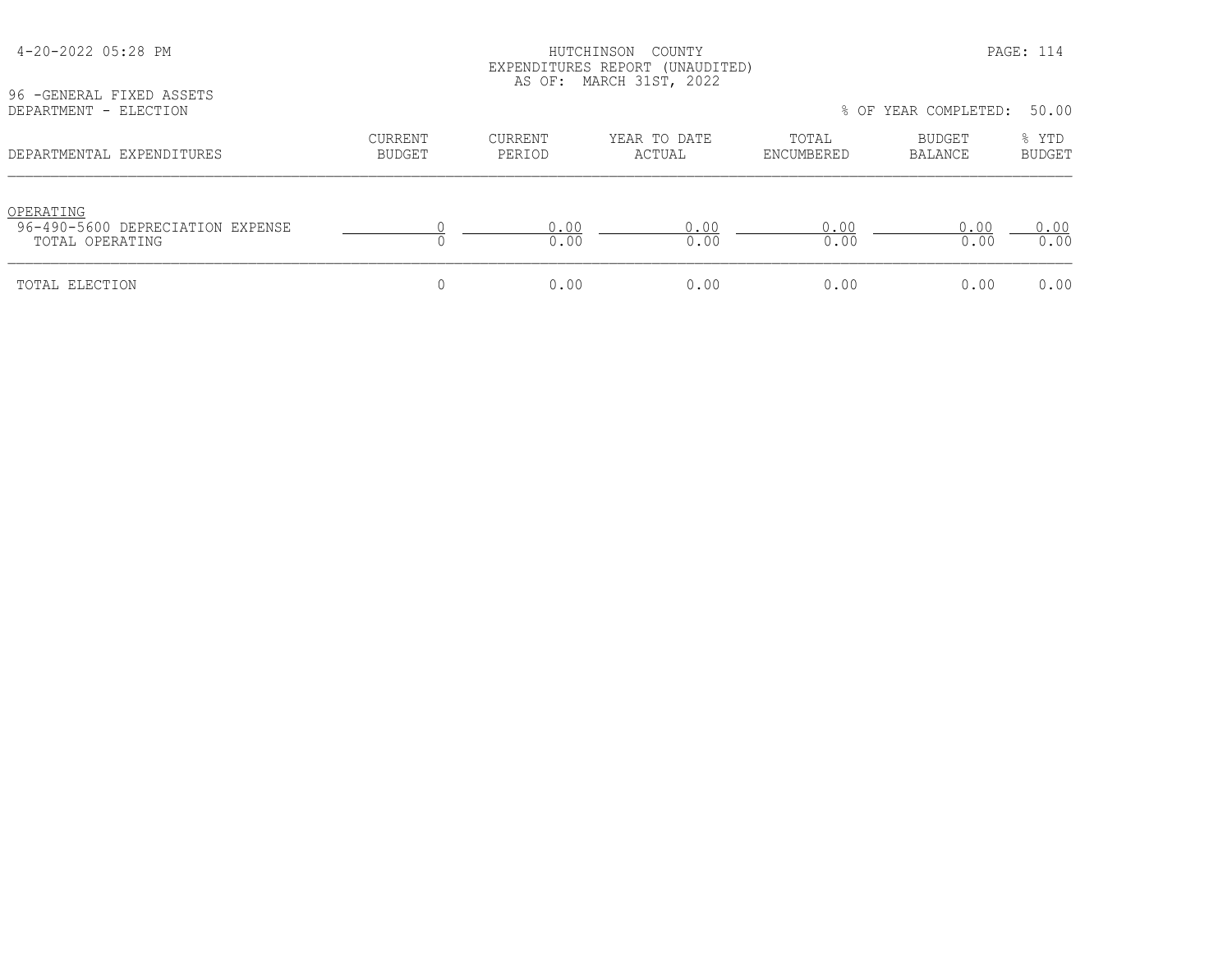# HUTCHINSON COUNTY PAGE: 115 EXPENDITURES REPORT (UNAUDITED) AS OF: MARCH 31ST, 2022

96 -GENERAL FIXED ASSETS<br>DEPARTMENT - COUNTY AUDI

| DEPARTMENT - COUNTY AUDITOR                                      |                          |                   |                        |                     | % OF YEAR COMPLETED: | 50.00                  |
|------------------------------------------------------------------|--------------------------|-------------------|------------------------|---------------------|----------------------|------------------------|
| DEPARTMENTAL EXPENDITURES                                        | CURRENT<br><b>BUDGET</b> | CURRENT<br>PERIOD | YEAR TO DATE<br>ACTUAL | TOTAL<br>ENCUMBERED | BUDGET<br>BALANCE    | % YTD<br><b>BUDGET</b> |
| OPERATING<br>96-495-5600 DEPRECIATION EXPENSE<br>TOTAL OPERATING |                          | 0.00<br>0.00      | 0.00<br>0.00           | 0.00<br>0.00        | 0.00<br>0.00         | 0.00<br>0.00           |
| TOTAL COUNTY AUDITOR                                             |                          | 0.00              | 0.00                   | 0.00                | 0.00                 | 0.00                   |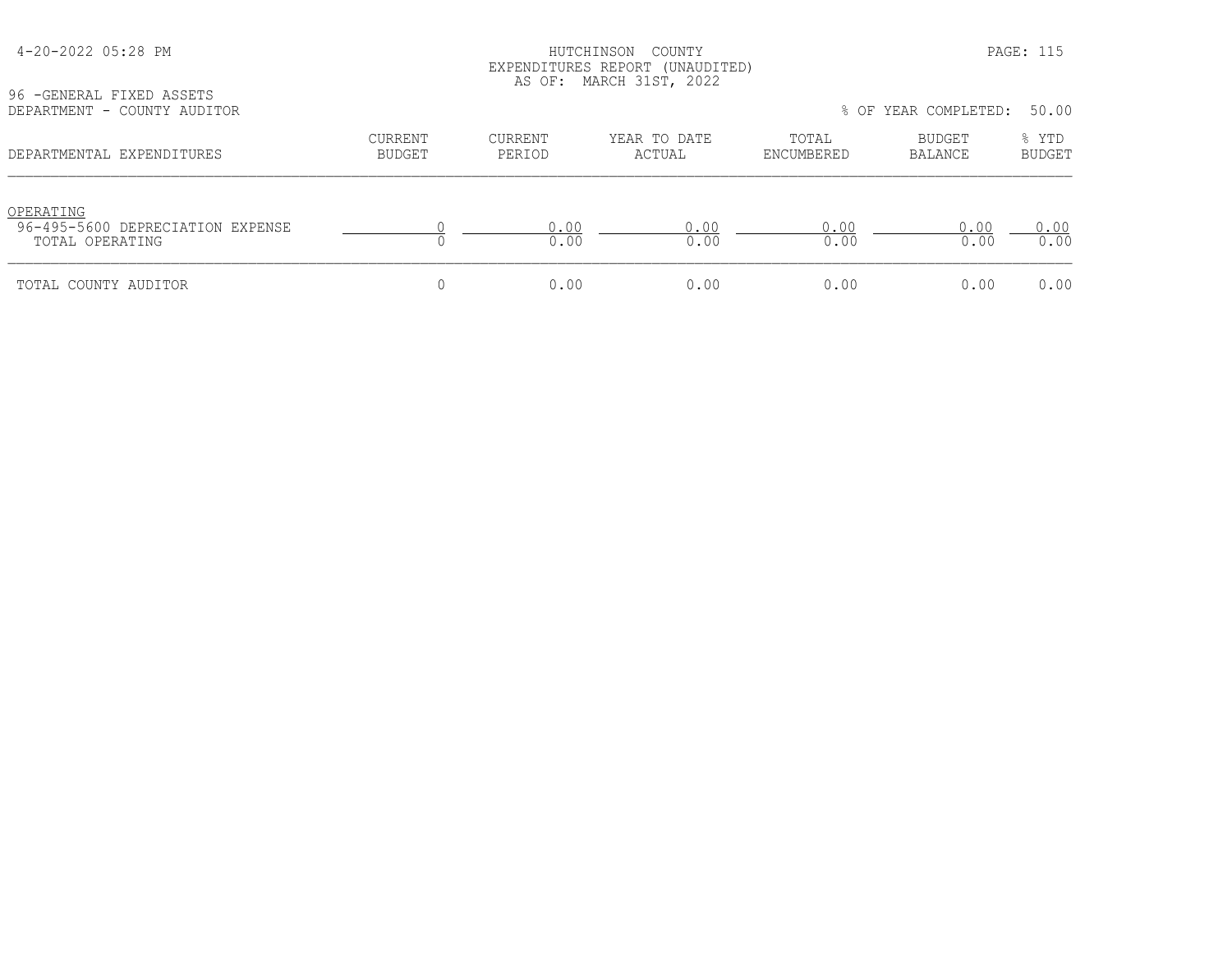### HUTCHINSON COUNTY PAGE: 116 EXPENDITURES REPORT (UNAUDITED) AS OF: MARCH 31ST, 2022

96 -GENERAL FIXED ASSETS

| DEPARTMENT - COUNTY TREASURER                                    |                          |                   |                        |                     | % OF YEAR COMPLETED: | 50.00                  |
|------------------------------------------------------------------|--------------------------|-------------------|------------------------|---------------------|----------------------|------------------------|
| DEPARTMENTAL EXPENDITURES                                        | CURRENT<br><b>BUDGET</b> | CURRENT<br>PERIOD | YEAR TO DATE<br>ACTUAL | TOTAL<br>ENCUMBERED | BUDGET<br>BALANCE    | % YTD<br><b>BUDGET</b> |
| OPERATING<br>96-497-5600 DEPRECIATION EXPENSE<br>TOTAL OPERATING |                          | 0.00<br>0.00      | 0.00<br>0.00           | 0.00<br>0.00        | 0.00<br>0.00         | 0.00<br>0.00           |
| TOTAL COUNTY TREASURER                                           |                          | 0.00              | 0.00                   | 0.00                | 0.00                 | 0.00                   |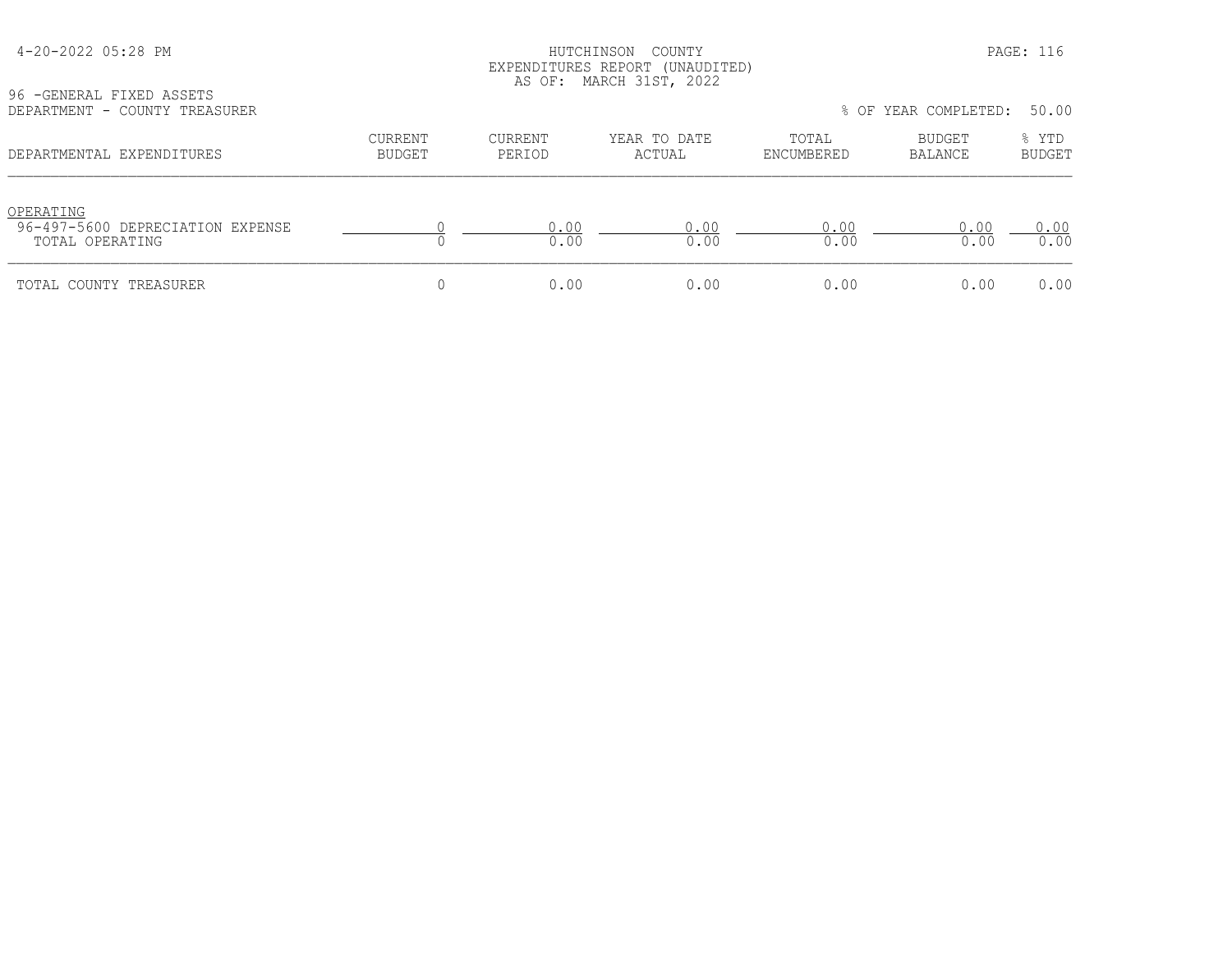| 4-20-2022 05:28 PM |  |  |
|--------------------|--|--|
|--------------------|--|--|

# HUTCHINSON COUNTY PAGE: 117 EXPENDITURES REPORT (UNAUDITED) AS OF: MARCH 31ST, 2022

96 -GENERAL FIXED ASSETS<br>DEPARTMENT - TAX COLLECT

| DEPARTMENT - TAX COLLECTOR                                       |                          |                   |                        |                     | % OF YEAR COMPLETED: | 50.00                  |
|------------------------------------------------------------------|--------------------------|-------------------|------------------------|---------------------|----------------------|------------------------|
| DEPARTMENTAL EXPENDITURES                                        | CURRENT<br><b>BUDGET</b> | CURRENT<br>PERIOD | YEAR TO DATE<br>ACTUAL | TOTAL<br>ENCUMBERED | BUDGET<br>BALANCE    | % YTD<br><b>BUDGET</b> |
| OPERATING<br>96-499-5600 DEPRECIATION EXPENSE<br>TOTAL OPERATING |                          | 0.00<br>0.00      | 0.00<br>0.00           | 0.00<br>0.00        | 0.00<br>0.00         | 0.00<br>0.00           |
| TOTAL TAX COLLECTOR                                              |                          | 0.00              | 0.00                   | 0.00                | 0.00                 | 0.00                   |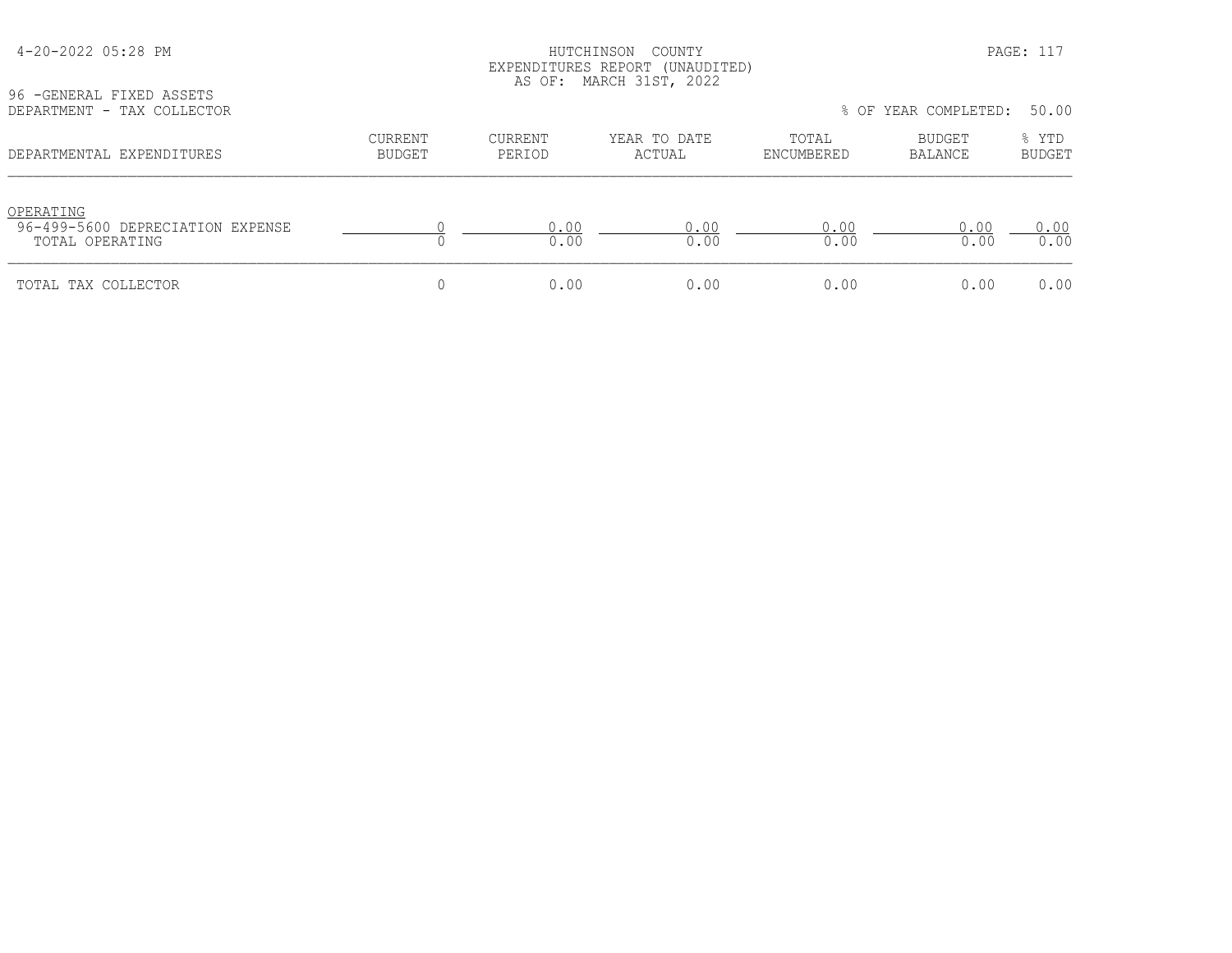| 96 - GENERAL FIXED ASSETS<br>DEPARTMENT - COURTHOUSE             |                                 |                   | LAPLNDIIORLS REPORI (ONAUDIIED)<br>AS OF: MARCH 31ST, 2022 |                     | % OF YEAR COMPLETED:     | 50.00                  |
|------------------------------------------------------------------|---------------------------------|-------------------|------------------------------------------------------------|---------------------|--------------------------|------------------------|
| DEPARTMENTAL EXPENDITURES                                        | <b>CURRENT</b><br><b>BUDGET</b> | CURRENT<br>PERIOD | YEAR TO DATE<br>ACTUAL                                     | TOTAL<br>ENCUMBERED | BUDGET<br><b>BALANCE</b> | % YTD<br><b>BUDGET</b> |
| OPERATING<br>96-510-5600 DEPRECIATION EXPENSE<br>TOTAL OPERATING |                                 | 0.00<br>0.00      | 0.00<br>0.00                                               | 0.00<br>0.00        | 0.00<br>0.00             | 0.00<br>0.00           |
| TOTAL COURTHOUSE                                                 |                                 | 0.00              | 0.00                                                       | 0.00                | 0.00                     | 0.00                   |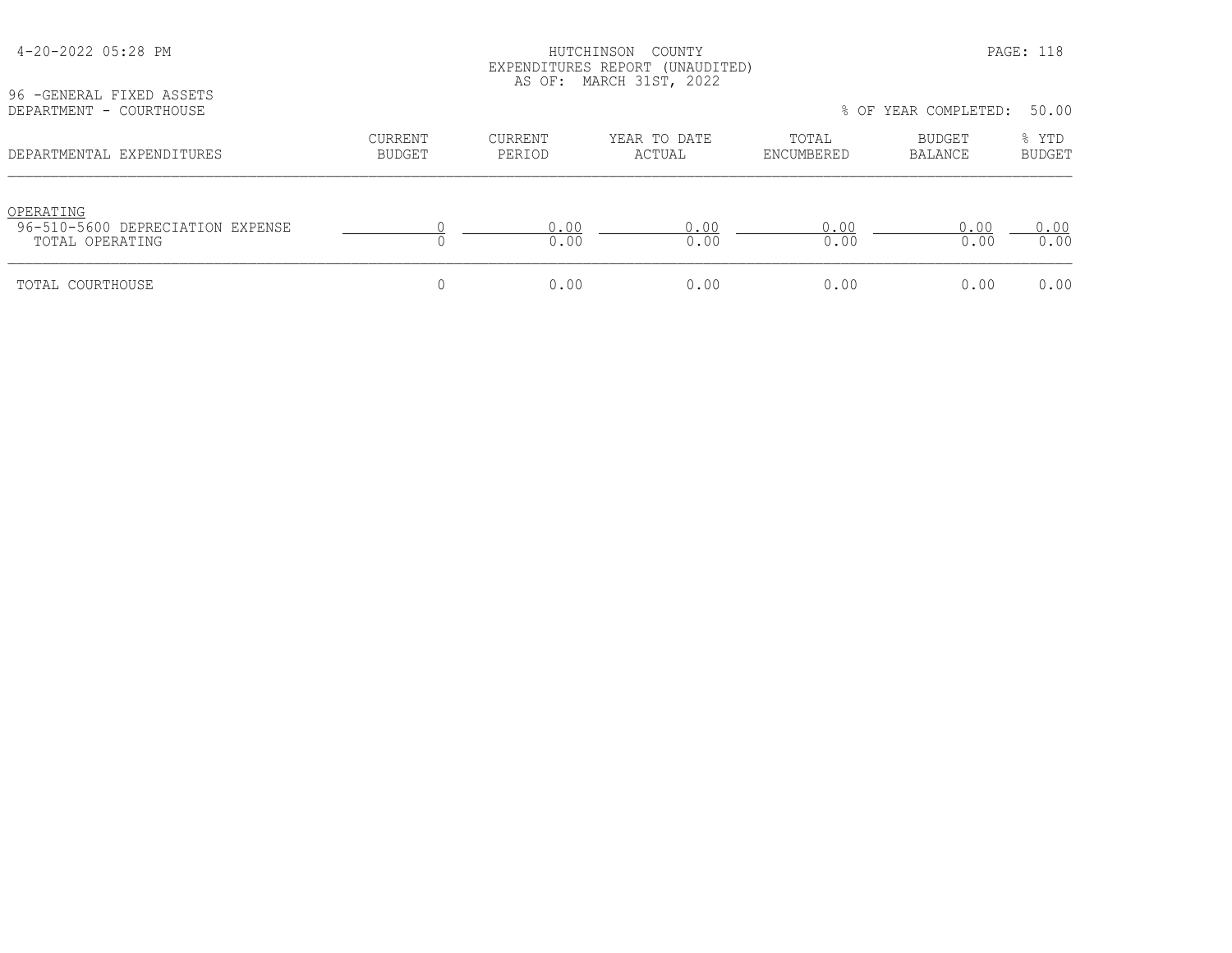| 96 - GENERAL FIXED ASSETS                                               |                          |                   | EXPENDITURES REPORT (UNAUDITED)<br>AS OF: MARCH 31ST, 2022 |                     |                          |                        |
|-------------------------------------------------------------------------|--------------------------|-------------------|------------------------------------------------------------|---------------------|--------------------------|------------------------|
| DEPARTMENT - MUSEUM                                                     |                          |                   |                                                            |                     | % OF YEAR COMPLETED:     | 50.00                  |
| DEPARTMENTAL EXPENDITURES                                               | CURRENT<br><b>BUDGET</b> | CURRENT<br>PERIOD | YEAR TO DATE<br>ACTUAL                                     | TOTAL<br>ENCUMBERED | <b>BUDGET</b><br>BALANCE | % YTD<br><b>BUDGET</b> |
| OPERATING<br>96-513-5600 MUSEUM DEPRECIATION EXPENSE<br>TOTAL OPERATING |                          | 0.00<br>0.00      | 0.00<br>0.00                                               | 0.00<br>0.00        | 0.00<br>0.00             | 0.00<br>0.00           |
| TOTAL MUSEUM                                                            |                          | 0.00              | 0.00                                                       | 0.00                | 0.00                     | 0.00                   |

# 4-20-2022 05:28 PM HUTCHINSON COUNTY PAGE: 119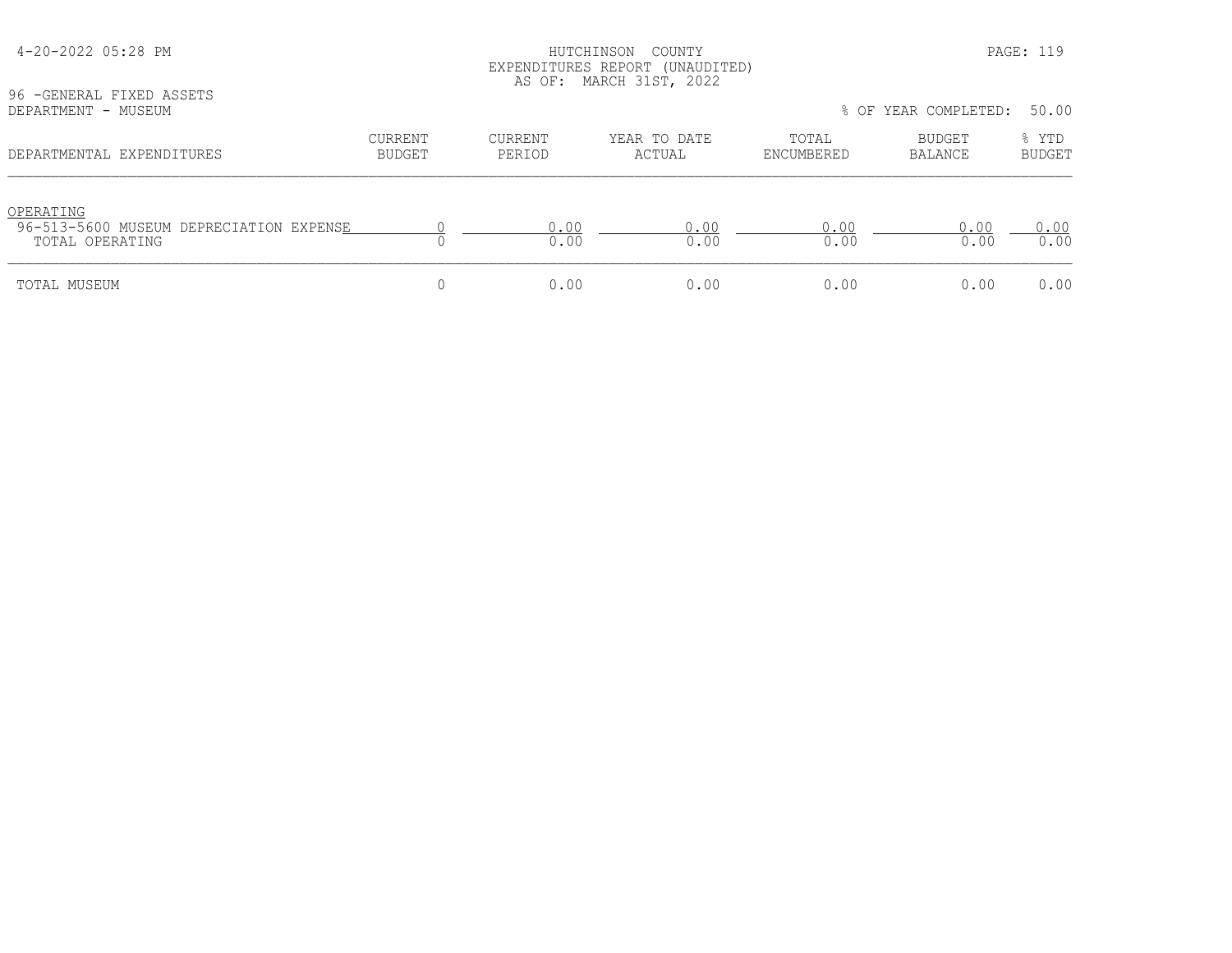| 4-20-2022 05:28 PM |  |  |
|--------------------|--|--|
|--------------------|--|--|

### HUTCHINSON COUNTY PAGE: 120 EXPENDITURES REPORT (UNAUDITED) AS OF: MARCH 31ST, 2022

96 -GENERAL FIXED ASSETS DEPARTMENT - PLANT MAINTENANCE & OPERA % OF YEAR COMPLETED: 50.00

| DEPARIMENI - PLANI MAINIENANCE & OPERA                           |                          |                   |                        |                     | ∛ u: ilar completed: ⊃0.00 |                        |
|------------------------------------------------------------------|--------------------------|-------------------|------------------------|---------------------|----------------------------|------------------------|
| DEPARTMENTAL EXPENDITURES                                        | CURRENT<br><b>BUDGET</b> | CURRENT<br>PERIOD | YEAR TO DATE<br>ACTUAL | TOTAL<br>ENCUMBERED | BUDGET<br>BALANCE          | % YTD<br><b>BUDGET</b> |
| OPERATING<br>96-516-5600 DEPRECIATION EXPENSE<br>TOTAL OPERATING |                          | 0.00<br>0.00      | 0.00<br>0.00           | 0 0 0<br>0.00       | 0.00<br>0.00               | 0.00<br>0.00           |
| TOTAL PLANT MAINTENANCE & OPERA                                  |                          | 0.00              | 0.00                   | 0.00                | 0.00                       | 0.00                   |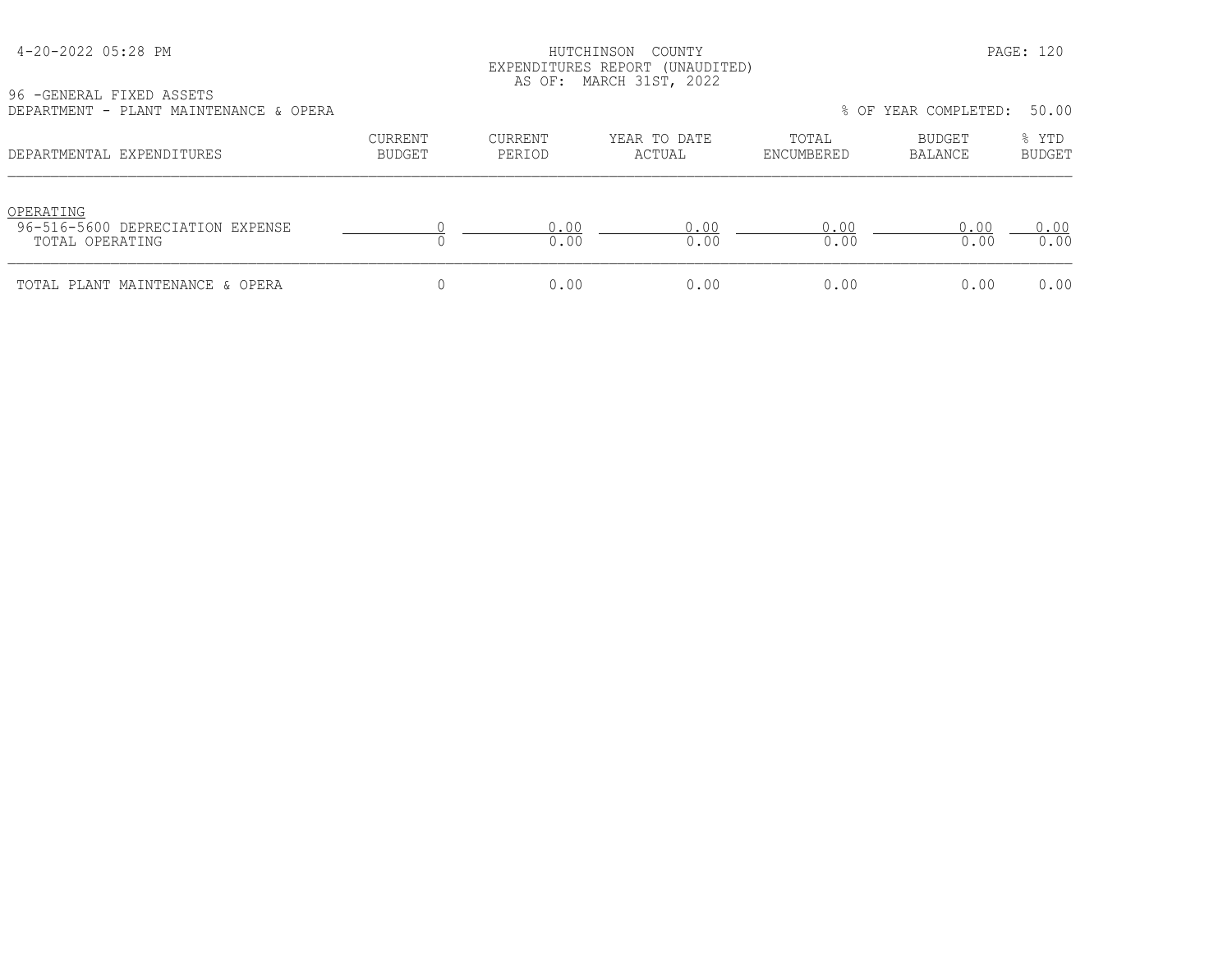| 4-20-2022 05:28 PM |  |  |
|--------------------|--|--|
|--------------------|--|--|

### HUTCHINSON COUNTY PAGE: 121 EXPENDITURES REPORT (UNAUDITED) AS OF: MARCH 31ST, 2022

96 -GENERAL FIXED ASSETS<br>DEPARTMENT - CONSTABLE PC'

| DEPARTMENT - CONSTABLE PCT. #2                                   |                          |                   |                        |                     | % OF YEAR COMPLETED: | 50.00                  |
|------------------------------------------------------------------|--------------------------|-------------------|------------------------|---------------------|----------------------|------------------------|
| DEPARTMENTAL EXPENDITURES                                        | CURRENT<br><b>BUDGET</b> | CURRENT<br>PERIOD | YEAR TO DATE<br>ACTUAL | TOTAL<br>ENCUMBERED | BUDGET<br>BALANCE    | % YTD<br><b>BUDGET</b> |
| OPERATING<br>96-550-5600 DEPRECIATION EXPENSE<br>TOTAL OPERATING |                          | 0.00<br>0.00      | 0.00<br>0.00           | 0.00<br>0.00        | 0.00<br>0.00         | 0.00<br>0.00           |
| TOTAL CONSTABLE PCT. #2                                          |                          | 0.00              | 0.00                   | 0.00                | 0.00                 | 0.00                   |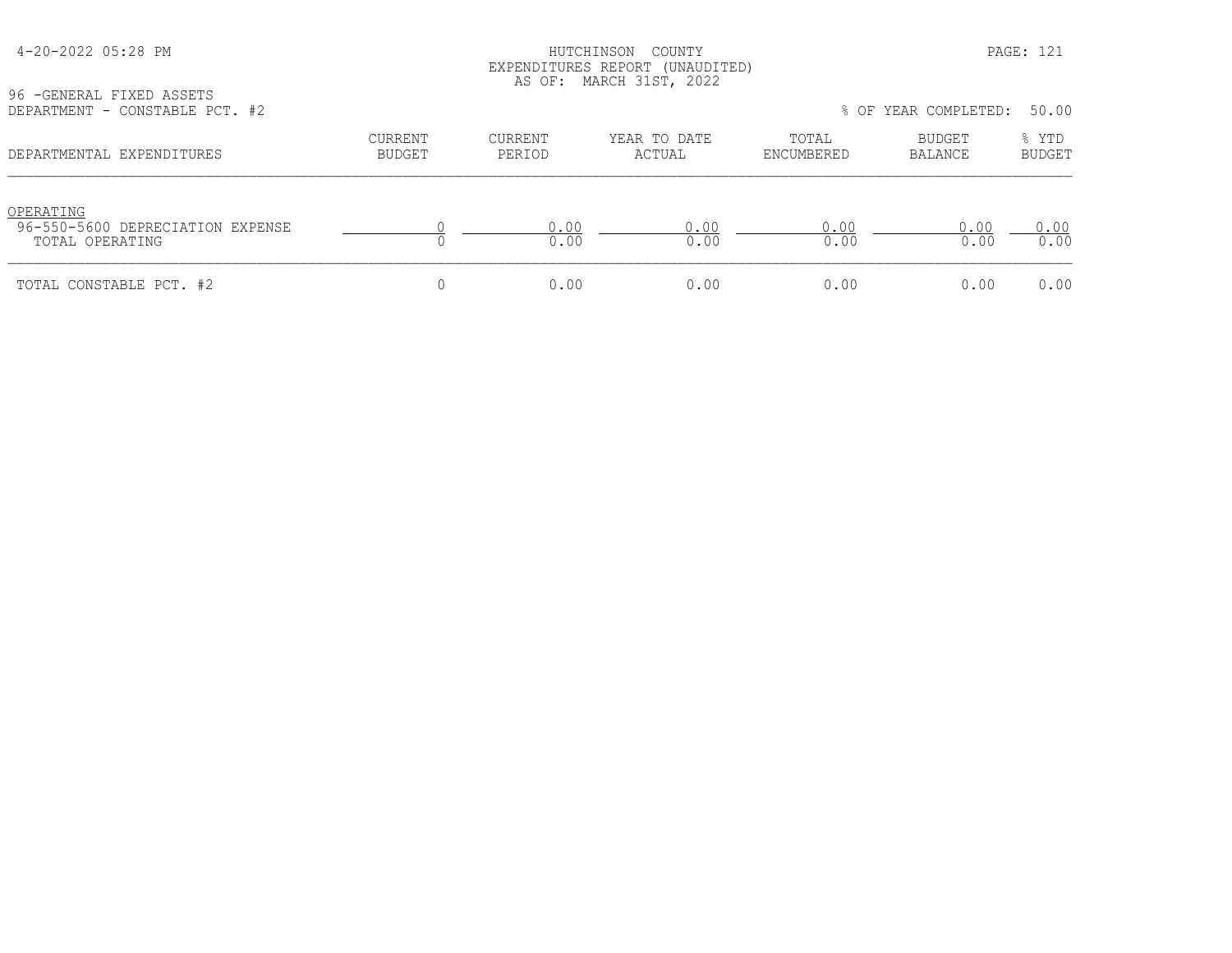| 4-20-2022 05:28 PM |  |  |
|--------------------|--|--|
|--------------------|--|--|

# HUTCHINSON COUNTY PAGE: 122 EXPENDITURES REPORT (UNAUDITED) AS OF: MARCH 31ST, 2022

96 -GENERAL FIXED ASSETS<br>DEPARTMENT - CONSTABLE P

| DEPARTMENT - CONSTABLE PCT. #1                                   |                          |                   |                        |                     | % OF YEAR COMPLETED: | 50.00                  |
|------------------------------------------------------------------|--------------------------|-------------------|------------------------|---------------------|----------------------|------------------------|
| DEPARTMENTAL EXPENDITURES                                        | CURRENT<br><b>BUDGET</b> | CURRENT<br>PERIOD | YEAR TO DATE<br>ACTUAL | TOTAL<br>ENCUMBERED | BUDGET<br>BALANCE    | % YTD<br><b>BUDGET</b> |
| OPERATING<br>96-551-5600 DEPRECIATION EXPENSE<br>TOTAL OPERATING |                          | 0.00<br>0.00      | 0.00<br>0.00           | 0.00<br>0.00        | 0.00<br>0.00         | 0.00<br>0.00           |
| TOTAL CONSTABLE PCT. #1                                          |                          | 0.00              | 0.00                   | 0.00                | 0.00                 | 0.00                   |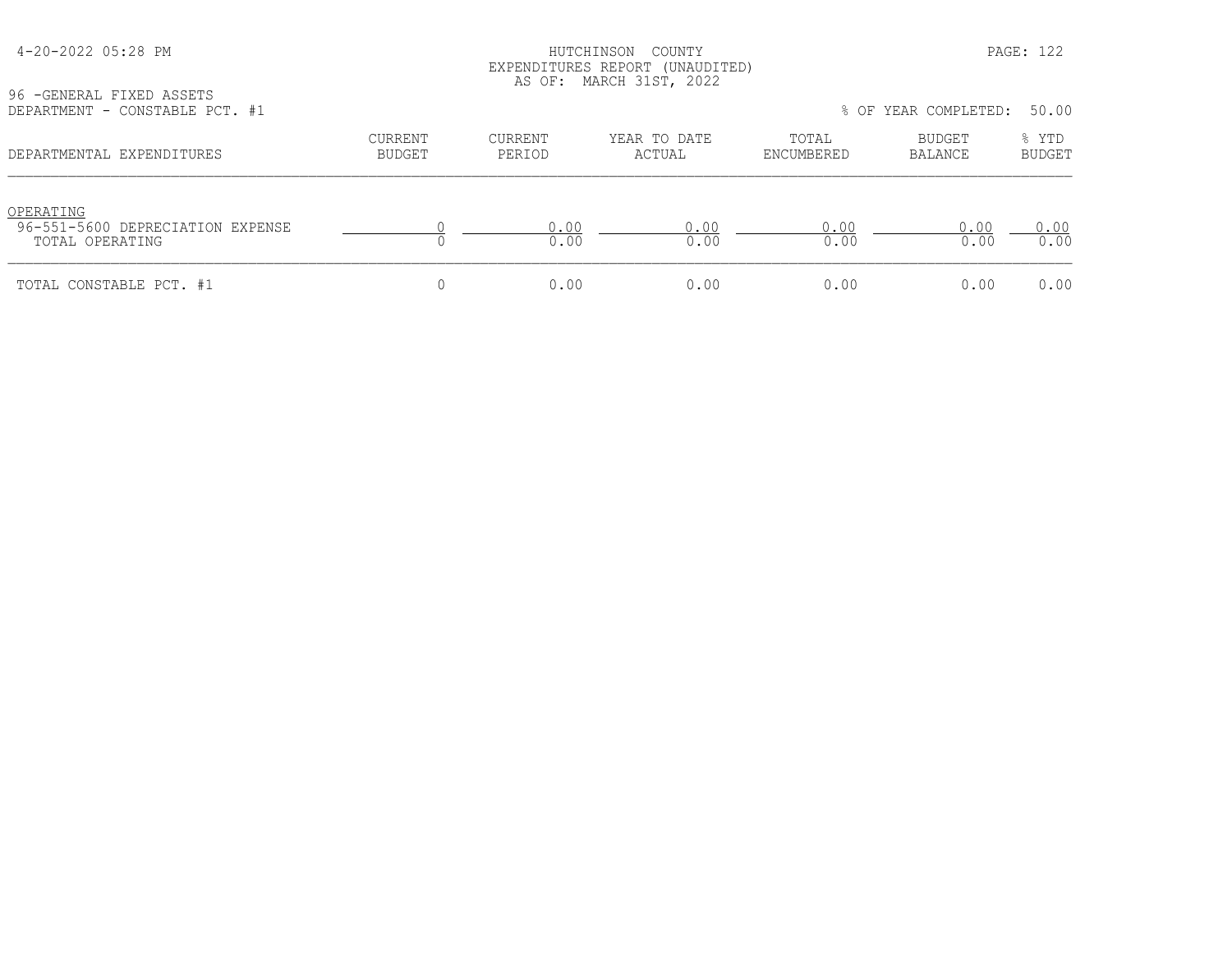| 96 - GENERAL FIXED ASSETS                                        |                          |                          |                        |                     |                      |                        |
|------------------------------------------------------------------|--------------------------|--------------------------|------------------------|---------------------|----------------------|------------------------|
| DEPARTMENT - SHERIFF                                             |                          |                          |                        |                     | % OF YEAR COMPLETED: | 50.00                  |
| DEPARTMENTAL EXPENDITURES                                        | <b>CURRENT</b><br>BUDGET | <b>CURRENT</b><br>PERIOD | YEAR TO DATE<br>ACTUAL | TOTAL<br>ENCUMBERED | BUDGET<br>BALANCE    | % YTD<br><b>BUDGET</b> |
| OPERATING<br>96-560-5600 DEPRECIATION EXPENSE<br>TOTAL OPERATING |                          | 0.00<br>0.00             | 0.00<br>0.00           | 0.00<br>0.00        | 0.00<br>0.00         | 0.00<br>0.00           |
| TOTAL SHERIFF                                                    |                          | 0.00                     | 0.00                   | 0.00                | 0.00                 | 0.00                   |

# 4-20-2022 05:28 PM HUTCHINSON COUNTY PAGE: 123 EXPENDITURES REPORT (UNAUDITED)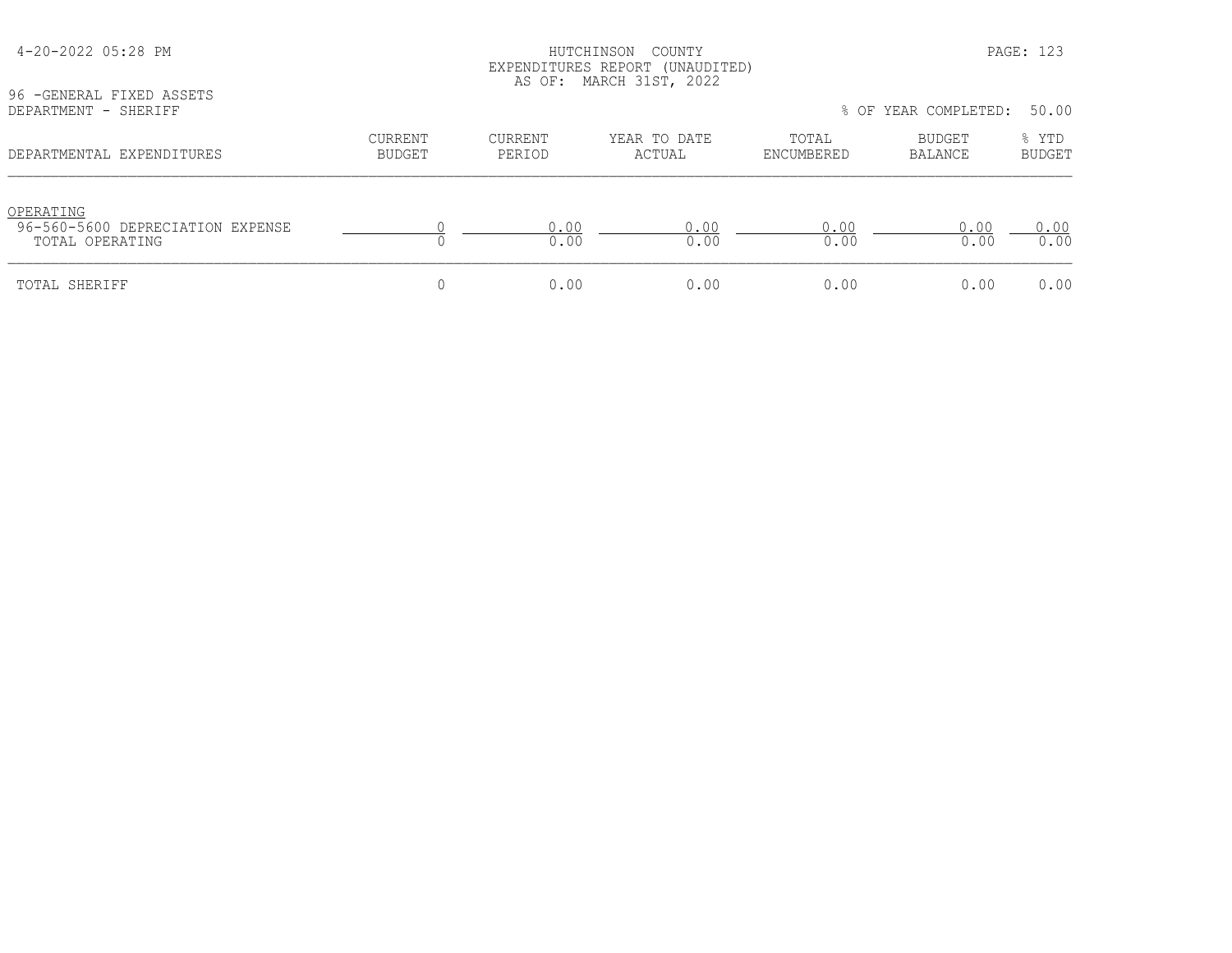| 96 - GENERAL FIXED ASSETS                                        |                          |                          | EXPENDITURES REPORT (UNAUDITED)<br>AS OF: MARCH 31ST, 2022 |                     |                          |                        |
|------------------------------------------------------------------|--------------------------|--------------------------|------------------------------------------------------------|---------------------|--------------------------|------------------------|
| DEPARTMENT - JAIL                                                |                          |                          |                                                            |                     | % OF YEAR COMPLETED:     | 50.00                  |
| DEPARTMENTAL EXPENDITURES                                        | CURRENT<br><b>BUDGET</b> | <b>CURRENT</b><br>PERIOD | YEAR TO DATE<br>ACTUAL                                     | TOTAL<br>ENCUMBERED | BUDGET<br><b>BALANCE</b> | % YTD<br><b>BUDGET</b> |
| OPERATING<br>96-561-5600 DEPRECIATION EXPENSE<br>TOTAL OPERATING |                          | 0.00<br>0.00             | 0.00<br>0.00                                               | 0.00<br>0.00        | 0.00<br>0.00             | 0.00<br>0.00           |
| TOTAL JAIL                                                       |                          | 0.00                     | 0.00                                                       | 0.00                | 0.00                     | 0.00                   |

4-20-2022 05:28 PM HUTCHINSON COUNTY PAGE: 124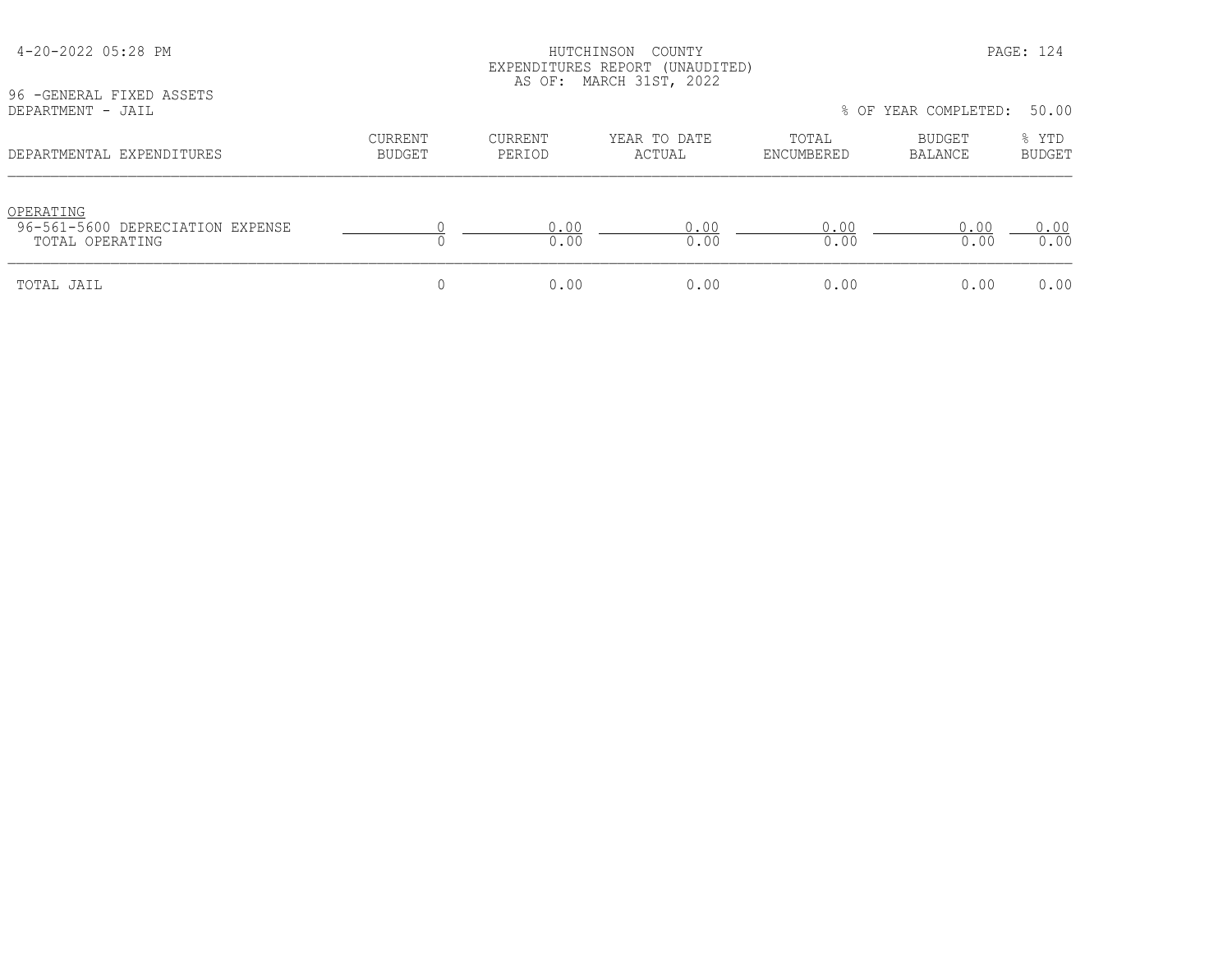| 96 - GENERAL FIXED ASSETS                           | EXPENDITURES REPORT (UNAUDITED)<br>AS OF: MARCH 31ST, 2022<br>% OF YEAR COMPLETED: |                   |                        |                     |                          |                        |  |
|-----------------------------------------------------|------------------------------------------------------------------------------------|-------------------|------------------------|---------------------|--------------------------|------------------------|--|
| DEPARTMENT - JUVENILE                               |                                                                                    |                   |                        |                     |                          | 50.00                  |  |
| DEPARTMENTAL EXPENDITURES                           | CURRENT<br>BUDGET                                                                  | CURRENT<br>PERIOD | YEAR TO DATE<br>ACTUAL | TOTAL<br>ENCUMBERED | BUDGET<br><b>BALANCE</b> | % YTD<br><b>BUDGET</b> |  |
| OPERATING                                           |                                                                                    |                   |                        |                     |                          |                        |  |
| 96-571-5600 DEPRECIATION EXPENSE<br>TOTAL OPERATING |                                                                                    | 0.00<br>0.00      | 0.00<br>0.00           | 0.00<br>0.00        | 0.00<br>0.00             | 0.00<br>0.00           |  |
| TOTAL JUVENILE                                      |                                                                                    | 0.00              | 0.00                   | 0.00                | 0.00                     | 0.00                   |  |

 4-20-2022 05:28 PM HUTCHINSON COUNTY PAGE: 125 EXPENDITURES REPORT (UNAUDITED)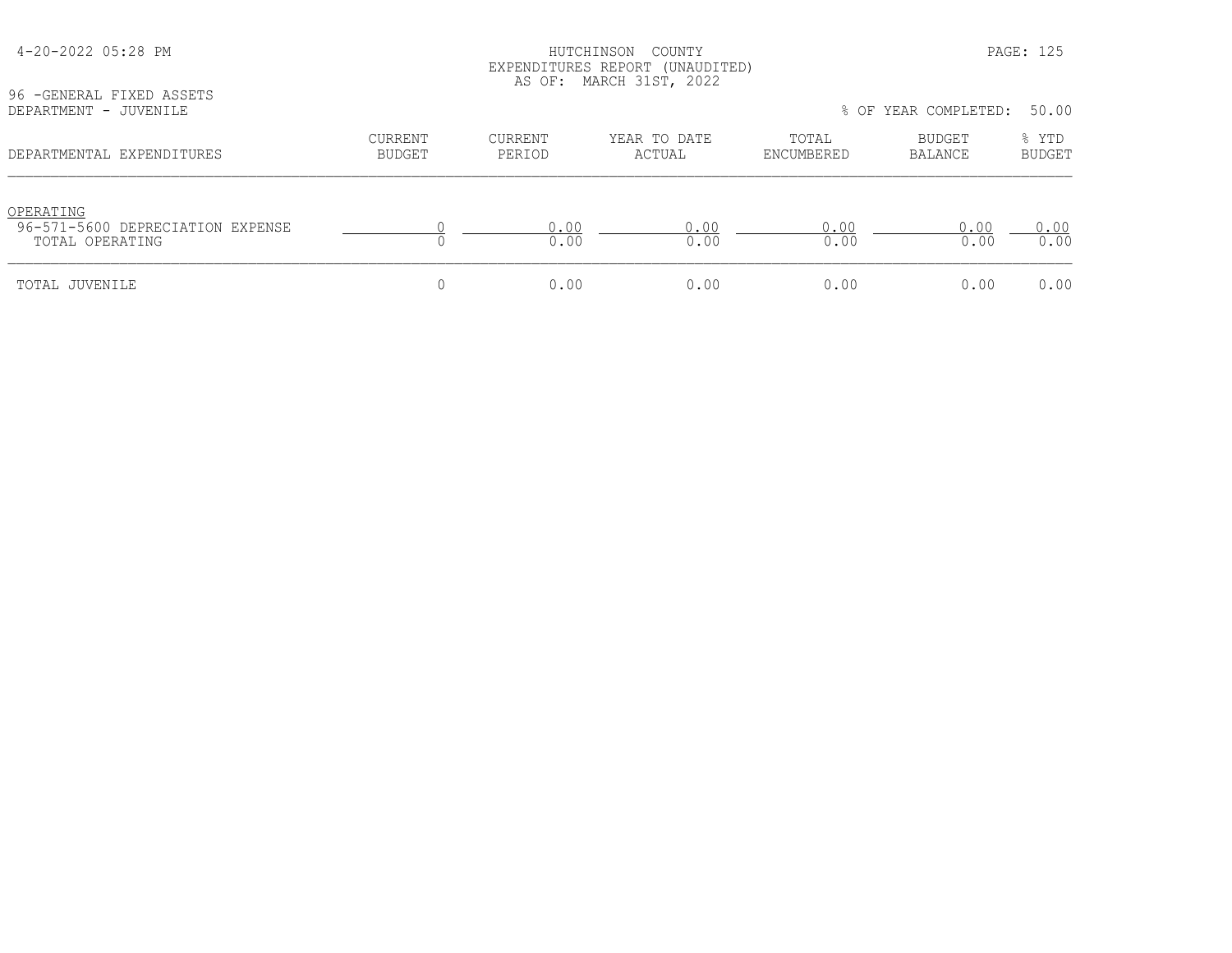# HUTCHINSON COUNTY PAGE: 126 EXPENDITURES REPORT (UNAUDITED) AS OF: MARCH 31ST, 2022

96 -GENERAL FIXED ASSETS<br>DEPARTMENT - ADULT PROBA

| DEPARTMENT - ADULT PROBATION                                     |                   |                   |                        |                     | % OF YEAR COMPLETED: | 50.00                  |
|------------------------------------------------------------------|-------------------|-------------------|------------------------|---------------------|----------------------|------------------------|
| DEPARTMENTAL EXPENDITURES                                        | CURRENT<br>BUDGET | CURRENT<br>PERIOD | YEAR TO DATE<br>ACTUAL | TOTAL<br>ENCUMBERED | BUDGET<br>BALANCE    | % YTD<br><b>BUDGET</b> |
| OPERATING<br>96-572-5600 DEPRECIATION EXPENSE<br>TOTAL OPERATING |                   | 0.00<br>0.00      | 0.00<br>0.00           | 0.00<br>0.00        | 0.00<br>0.00         | 0.00<br>0.00           |
| TOTAL ADULT PROBATION                                            |                   | 0.00              | 0.00                   | 0.00                | 0.00                 | 0.00                   |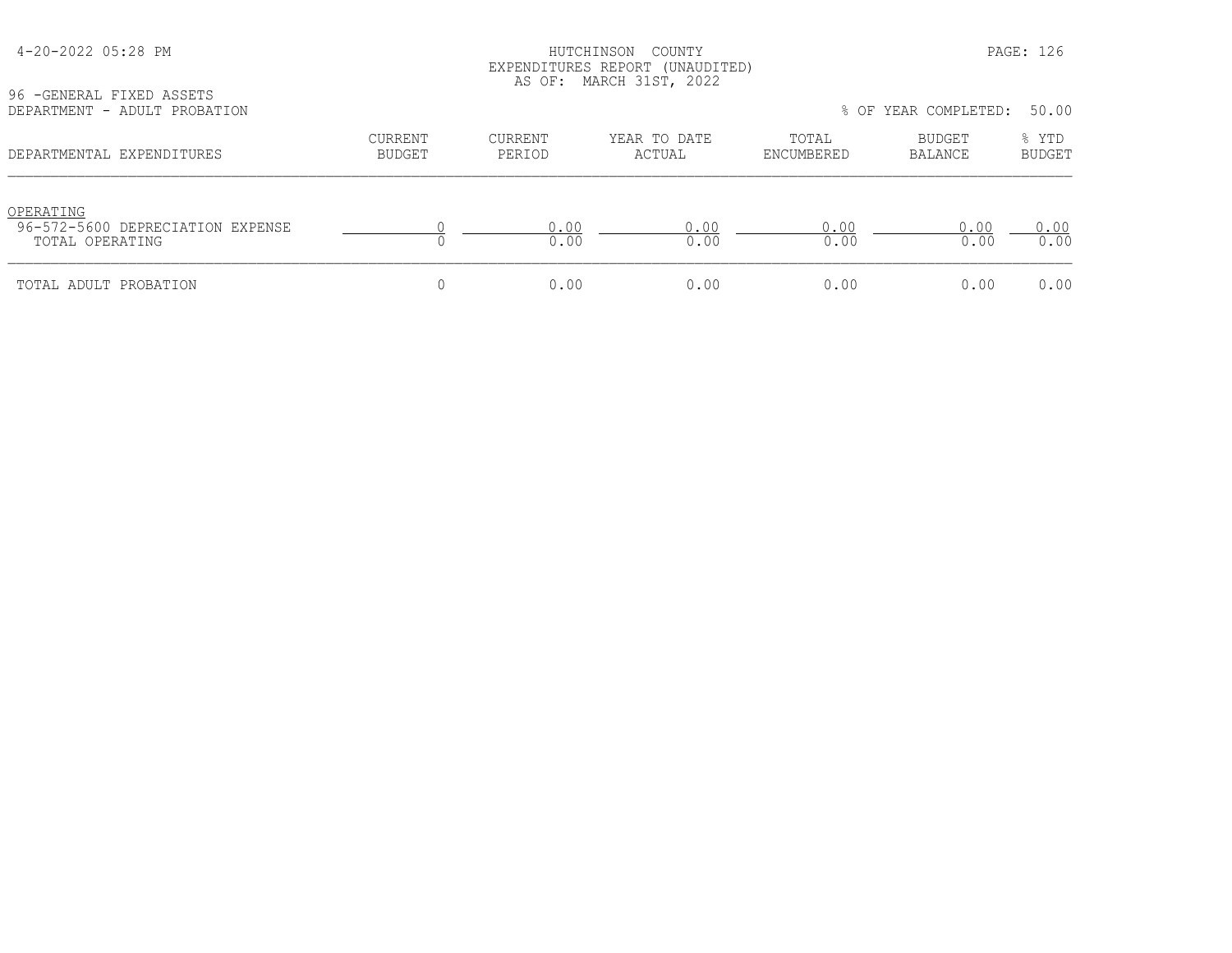### HUTCHINSON COUNTY PAGE: 127 EXPENDITURES REPORT (UNAUDITED) AS OF: MARCH 31ST, 2022

96 -GENERAL FIXED ASSETS

| DEPARTMENT - SPEC. RD. & FLD. CONTROL,                           |                          |                   |                        |                     | % OF YEAR COMPLETED: | 50.00                  |
|------------------------------------------------------------------|--------------------------|-------------------|------------------------|---------------------|----------------------|------------------------|
| DEPARTMENTAL EXPENDITURES                                        | CURRENT<br><b>BUDGET</b> | CURRENT<br>PERIOD | YEAR TO DATE<br>ACTUAL | TOTAL<br>ENCUMBERED | BUDGET<br>BALANCE    | % YTD<br><b>BUDGET</b> |
| OPERATING<br>96-621-5600 DEPRECIATION EXPENSE<br>TOTAL OPERATING |                          | 0.00<br>0.00      | 0.00<br>0.00           | 0.00<br>0.00        | 0.00<br>0.00         | 0.00<br>0.00           |
| TOTAL SPEC. RD. & FLD. CONTROL,                                  |                          | 0.00              | 0.00                   | 0.00                | 0.00                 | 0.00                   |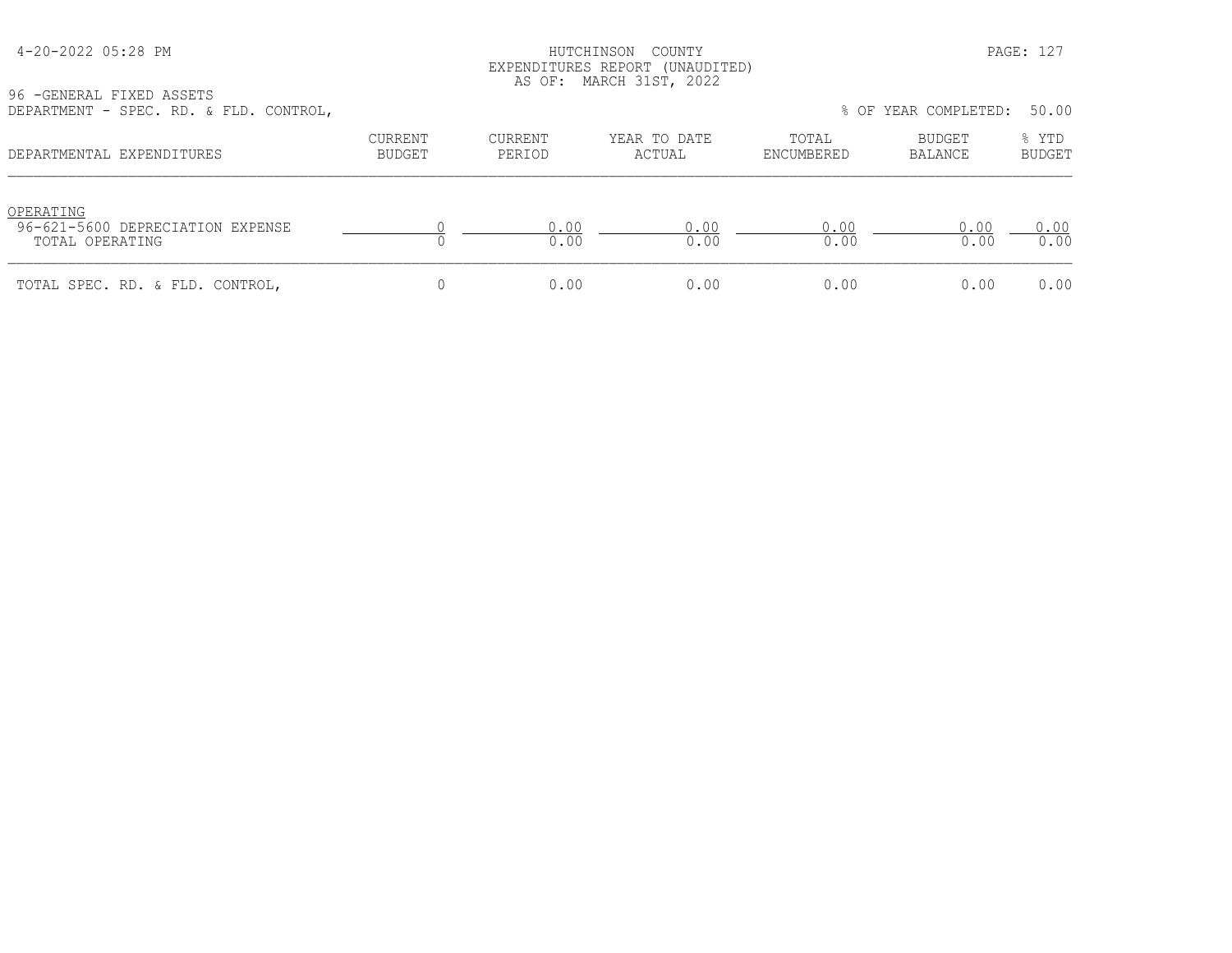### HUTCHINSON COUNTY PAGE: 128 EXPENDITURES REPORT (UNAUDITED) AS OF: MARCH 31ST, 2022

96 -GENERAL FIXED ASSETS

| DEPARTMENT - SPEC. RD. & FLD. CONTROL,                           |                          |                   |                        |                     | % OF YEAR COMPLETED: | 50.00                  |
|------------------------------------------------------------------|--------------------------|-------------------|------------------------|---------------------|----------------------|------------------------|
| DEPARTMENTAL EXPENDITURES                                        | CURRENT<br><b>BUDGET</b> | CURRENT<br>PERIOD | YEAR TO DATE<br>ACTUAL | TOTAL<br>ENCUMBERED | BUDGET<br>BALANCE    | % YTD<br><b>BUDGET</b> |
| OPERATING<br>96-622-5600 DEPRECIATION EXPENSE<br>TOTAL OPERATING |                          | 0.00<br>0.00      | 0.00<br>0.00           | 0.00<br>0.00        | 0.00<br>0.00         | 0.00<br>0.00           |
| TOTAL SPEC. RD. & FLD. CONTROL,                                  |                          | 0.00              | 0.00                   | 0.00                | 0.00                 | 0.00                   |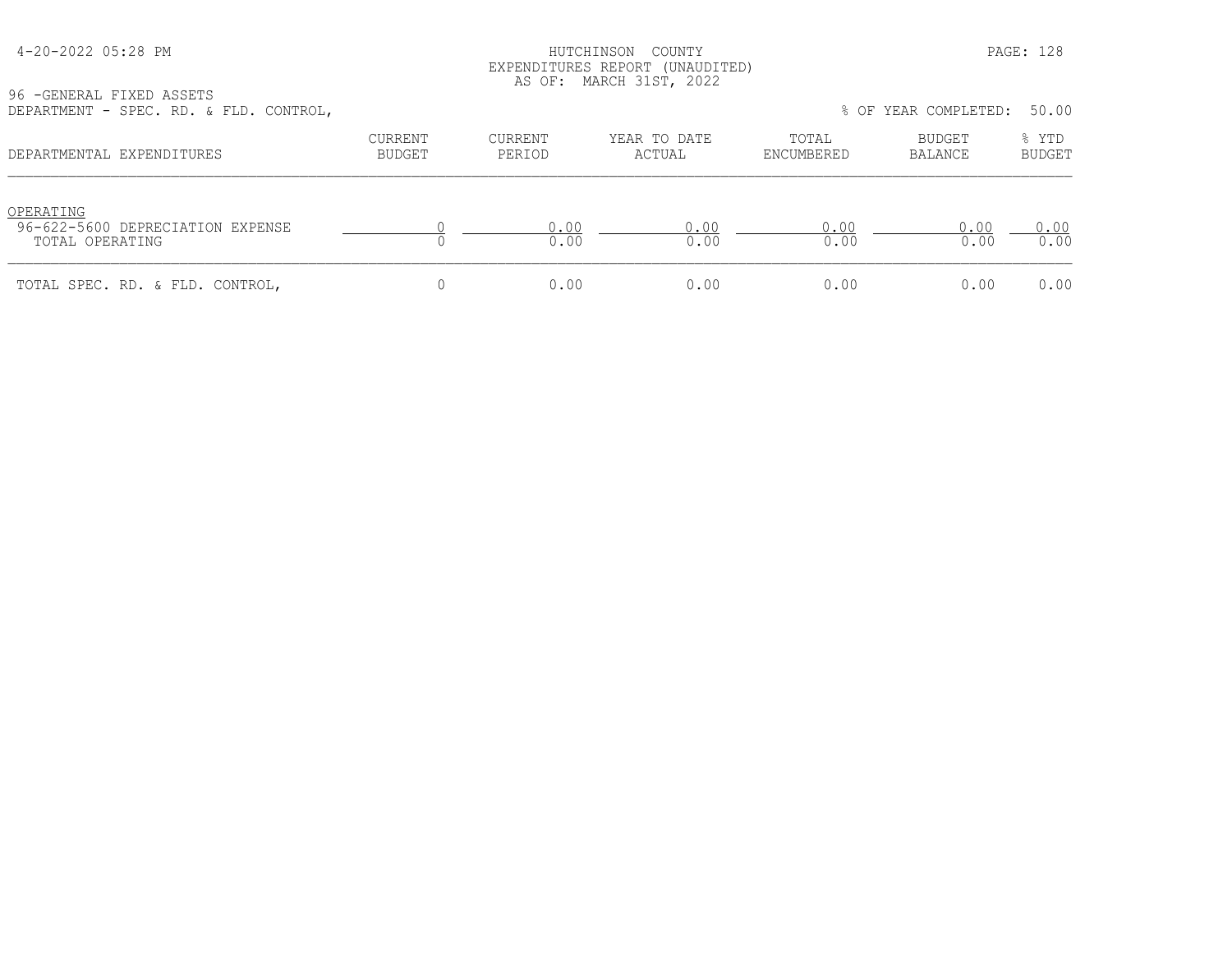### HUTCHINSON COUNTY PAGE: 129 EXPENDITURES REPORT (UNAUDITED) AS OF: MARCH 31ST, 2022

96 -GENERAL FIXED ASSETS DEPARTMENT - SPEC. RD. & FLD. CONTROL, % OF YEAR COMPLETED: 50.00

| $DLEANIIMENI = SIEU$ , $ND$ , $XIDU$ , CONINOL,                  |                   |                   |                        |                     | O VI ILAN COMELLILLU. | JU.UU                  |
|------------------------------------------------------------------|-------------------|-------------------|------------------------|---------------------|-----------------------|------------------------|
| DEPARTMENTAL EXPENDITURES                                        | CURRENT<br>BUDGET | CURRENT<br>PERIOD | YEAR TO DATE<br>ACTUAL | TOTAL<br>ENCUMBERED | BUDGET<br>BALANCE     | % YTD<br><b>BUDGET</b> |
| OPERATING<br>96-623-5600 DEPRECIATION EXPENSE<br>TOTAL OPERATING |                   | 0.00<br>0.00      | 0.00<br>0.00           | 0.00<br>0.00        | 0.00<br>0.00          | 0.00<br>0.00           |
| TOTAL SPEC. RD. & FLD. CONTROL,                                  |                   | 0.00              | 0.00                   | 0.00                | 0.00                  | 0.00                   |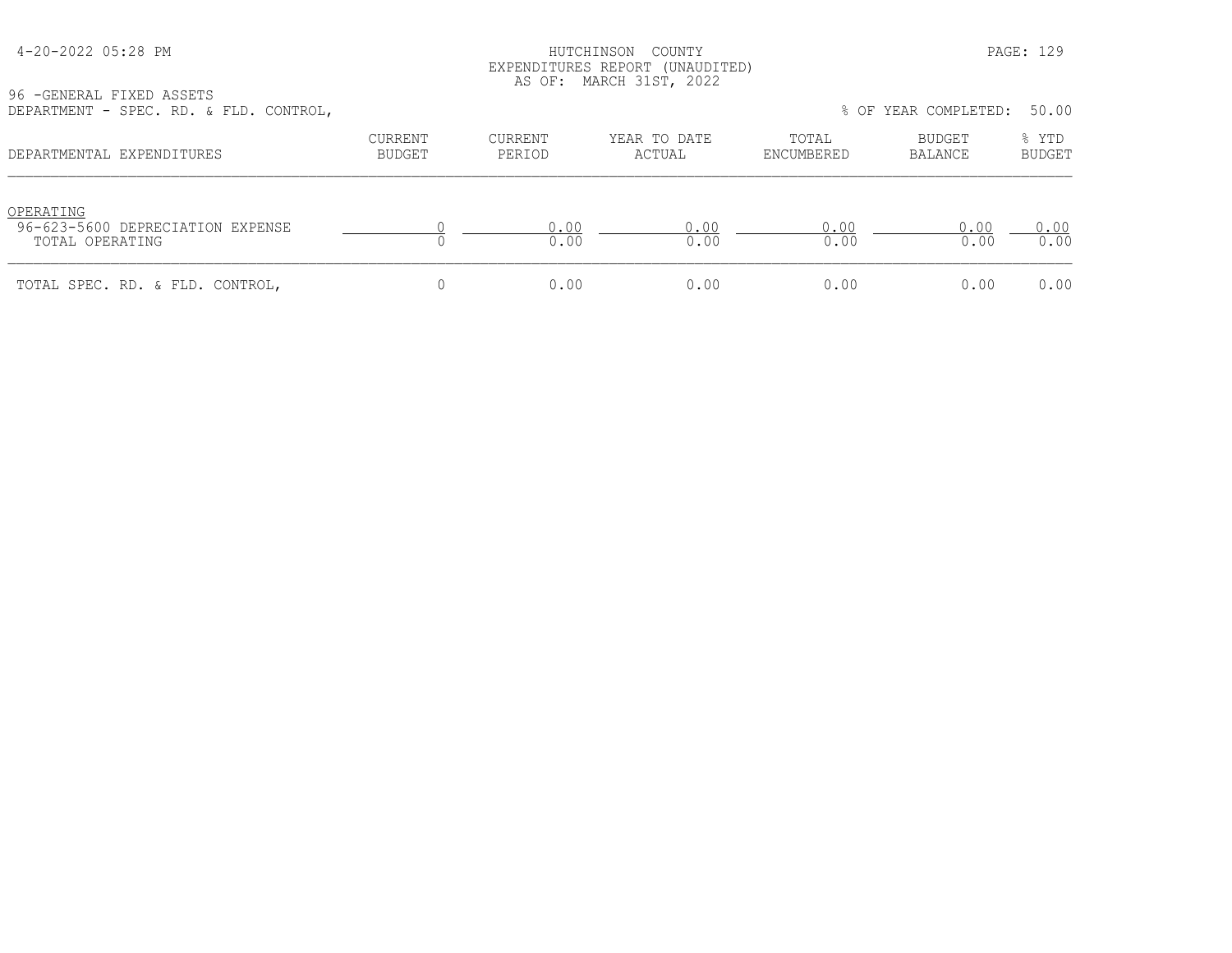### HUTCHINSON COUNTY PAGE: 130 EXPENDITURES REPORT (UNAUDITED) AS OF: MARCH 31ST, 2022

96 -GENERAL FIXED ASSETS DEPARTMENT - SPEC. RD. & FLD. CONTROL, % OF YEAR COMPLETED: 50.00

| DEFARIMENI - JIEU, RD, & IED, CONIROL,                           |                          |                   |                        |                     | O UI ILAN CUMILILILU. | JU.UU                  |
|------------------------------------------------------------------|--------------------------|-------------------|------------------------|---------------------|-----------------------|------------------------|
| DEPARTMENTAL EXPENDITURES                                        | CURRENT<br><b>BUDGET</b> | CURRENT<br>PERIOD | YEAR TO DATE<br>ACTUAL | TOTAL<br>ENCUMBERED | BUDGET<br>BALANCE     | % YTD<br><b>BUDGET</b> |
| OPERATING<br>96-624-5600 DEPRECIATION EXPENSE<br>TOTAL OPERATING |                          | 0.00<br>0.00      | 0.00<br>0.00           | 0.00<br>0.00        | 0.00<br>0.00          | 0.00<br>0.00           |
| TOTAL SPEC. RD. & FLD. CONTROL,                                  |                          | 0.00              | 0.00                   | 0.00                | 0.00                  | 0.00                   |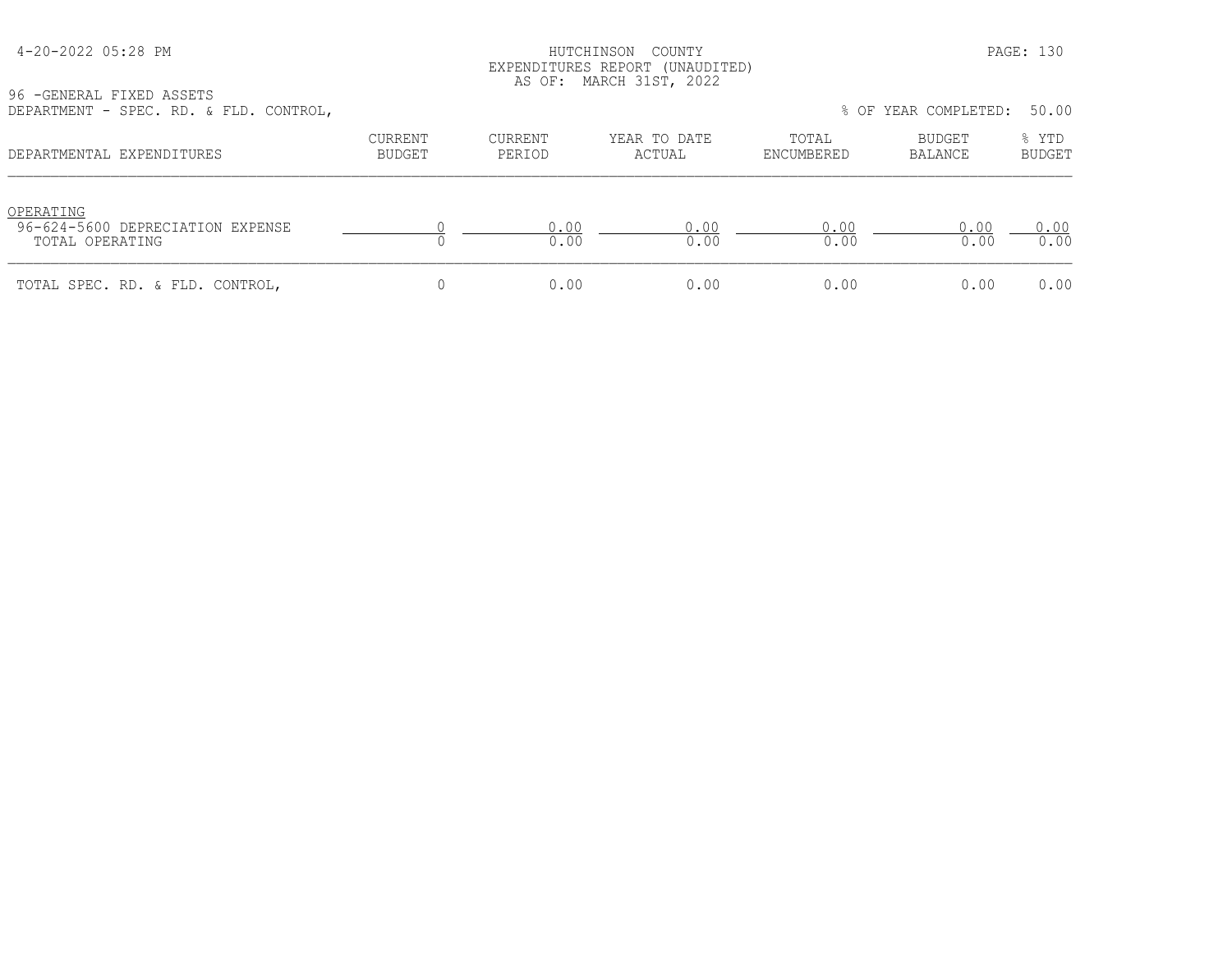| 4-20-2022 05:28 PM |  |  |
|--------------------|--|--|
|--------------------|--|--|

### HUTCHINSON COUNTY PAGE: 131 EXPENDITURES REPORT (UNAUDITED) AS OF: MARCH 31ST, 2022

96 -GENERAL FIXED ASSETS

| DEPARTMENT - COUNTY WIDE ROAD & BRIDGE                           |                          |                   |                        |                     | % OF YEAR COMPLETED: | 50.00                  |
|------------------------------------------------------------------|--------------------------|-------------------|------------------------|---------------------|----------------------|------------------------|
| DEPARTMENTAL EXPENDITURES                                        | CURRENT<br><b>BUDGET</b> | CURRENT<br>PERIOD | YEAR TO DATE<br>ACTUAL | TOTAL<br>ENCUMBERED | BUDGET<br>BALANCE    | % YTD<br><b>BUDGET</b> |
| OPERATING<br>96-626-5600 DEPRECIATION EXPENSE<br>TOTAL OPERATING |                          | 0.00<br>0.00      | 0.00<br>0.00           | 0.00<br>0.00        | 0.00<br>0.00         | 0.00<br>0.00           |
| TOTAL COUNTY WIDE ROAD & BRIDGE                                  |                          | 0.00              | 0.00                   | 0.00                | 0.00                 | 0.00                   |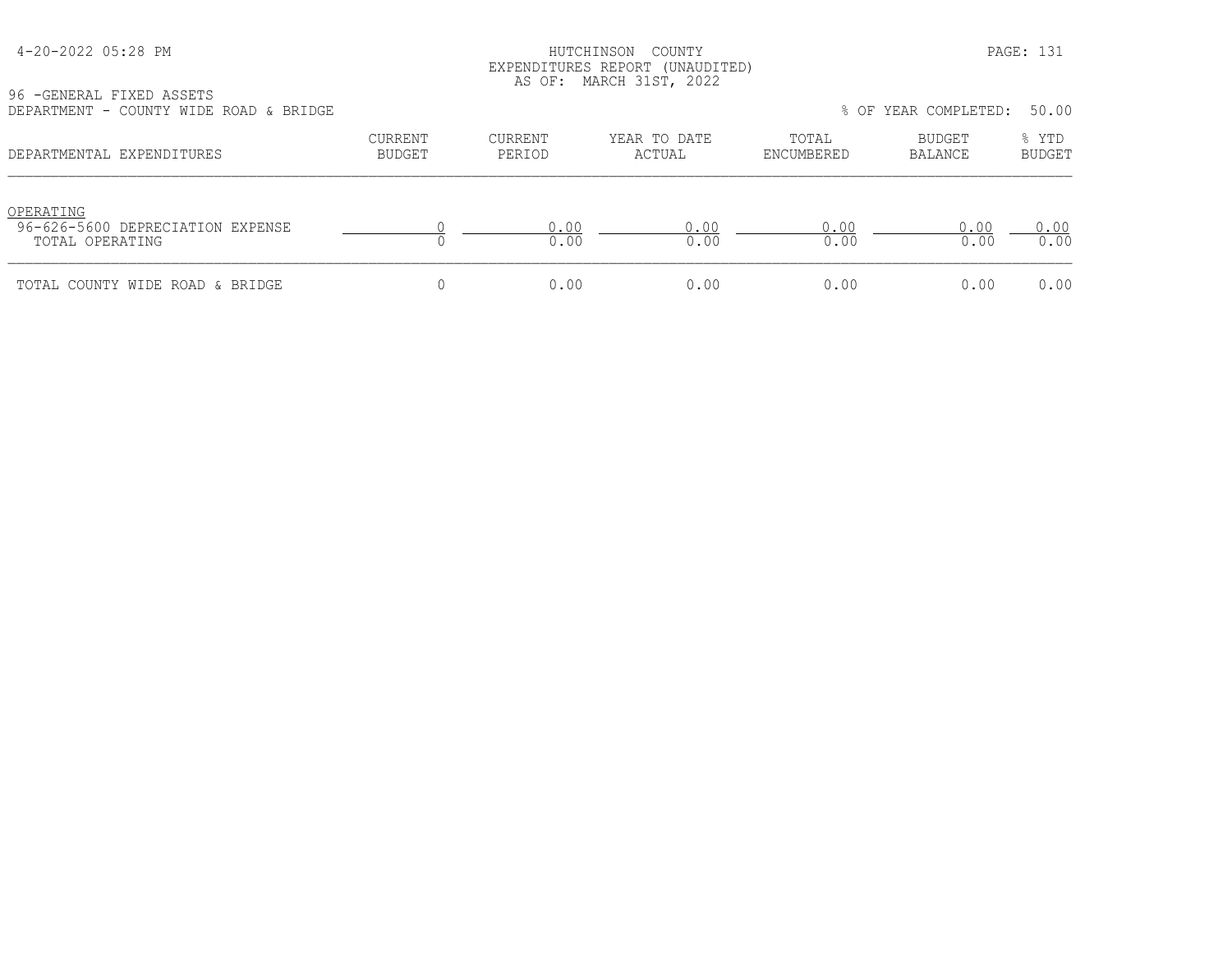# HUTCHINSON COUNTY PAGE: 132 EXPENDITURES REPORT (UNAUDITED) AS OF: MARCH 31ST, 2022

96 -GENERAL FIXED ASSETS<br>DEPARTMENT - COUNTY LIBR

| DEPARTMENT - COUNTY LIBRARY                                      |                          |                   |                        |                     | % OF YEAR COMPLETED: | 50.00                  |
|------------------------------------------------------------------|--------------------------|-------------------|------------------------|---------------------|----------------------|------------------------|
| DEPARTMENTAL EXPENDITURES                                        | CURRENT<br><b>BUDGET</b> | CURRENT<br>PERIOD | YEAR TO DATE<br>ACTUAL | TOTAL<br>ENCUMBERED | BUDGET<br>BALANCE    | % YTD<br><b>BUDGET</b> |
| OPERATING<br>96-650-5600 DEPRECIATION EXPENSE<br>TOTAL OPERATING |                          | 0.00<br>0.00      | 0.00<br>0.00           | 0.00<br>0.00        | 0.00<br>0.00         | 0.00<br>0.00           |
| TOTAL COUNTY LIBRARY                                             |                          | 0.00              | 0.00                   | 0.00                | 0.00                 | 0.00                   |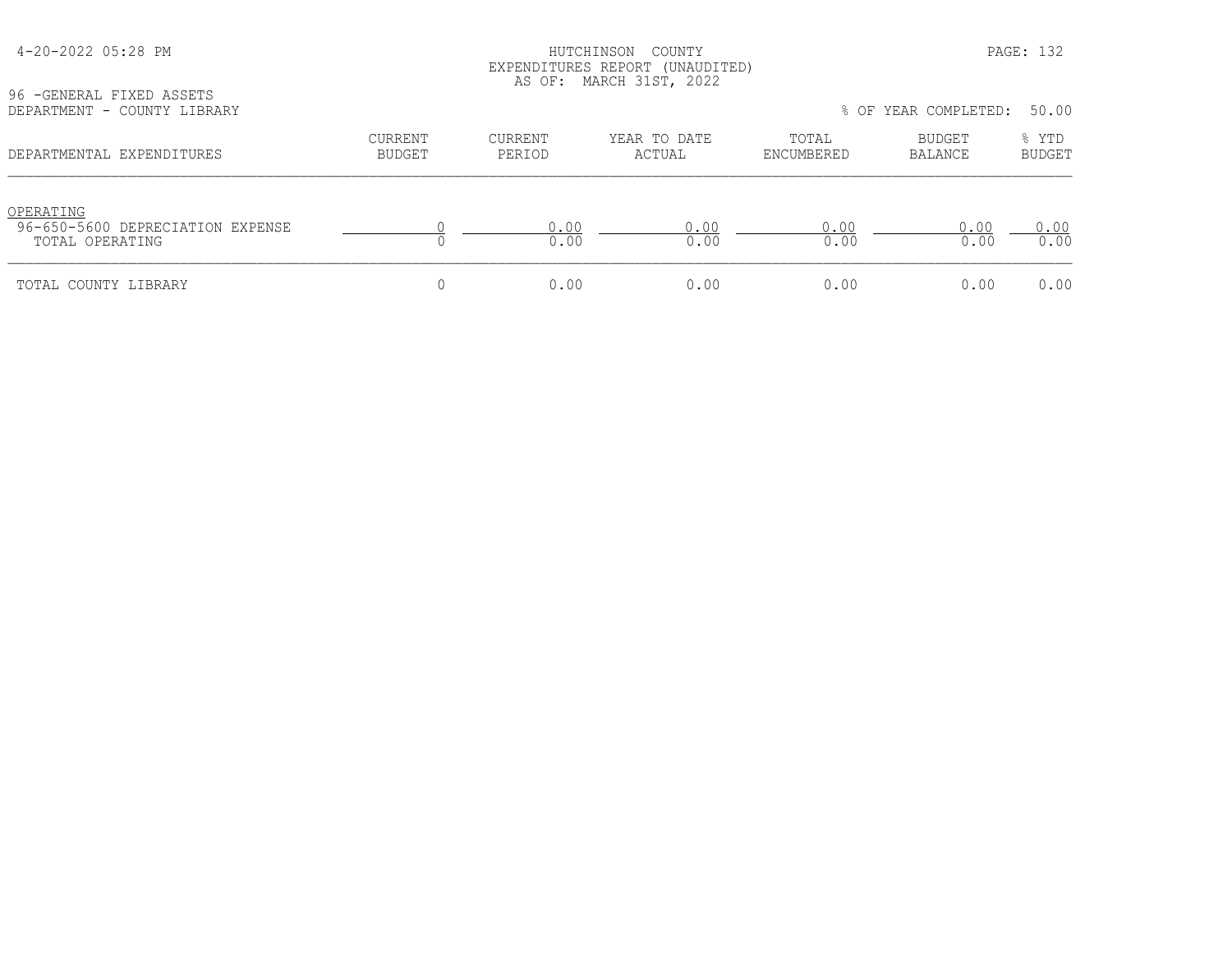# HUTCHINSON COUNTY PAGE: 133 EXPENDITURES REPORT (UNAUDITED) AS OF: MARCH 31ST, 2022

96 -GENERAL FIXED ASSETS<br>DEPARTMENT - COUNTY EXTED

| DEPARTMENT - COUNTY EXTENSION                                    |                          |                   |                        |                     | % OF YEAR COMPLETED:     | 50.00                  |
|------------------------------------------------------------------|--------------------------|-------------------|------------------------|---------------------|--------------------------|------------------------|
| DEPARTMENTAL EXPENDITURES                                        | CURRENT<br><b>BUDGET</b> | CURRENT<br>PERIOD | YEAR TO DATE<br>ACTUAL | TOTAL<br>ENCUMBERED | <b>BUDGET</b><br>BALANCE | % YTD<br><b>BUDGET</b> |
| OPERATING<br>96-665-5600 DEPRECIATION EXPENSE<br>TOTAL OPERATING |                          | 0.00<br>0.00      | 0.00<br>0.00           | 0.00<br>0.00        | 0.00<br>0.00             | 0.00<br>0.00           |
| TOTAL COUNTY EXTENSION                                           |                          | 0.00              | 0.00                   | 0.00                | 0.00                     | 0.00                   |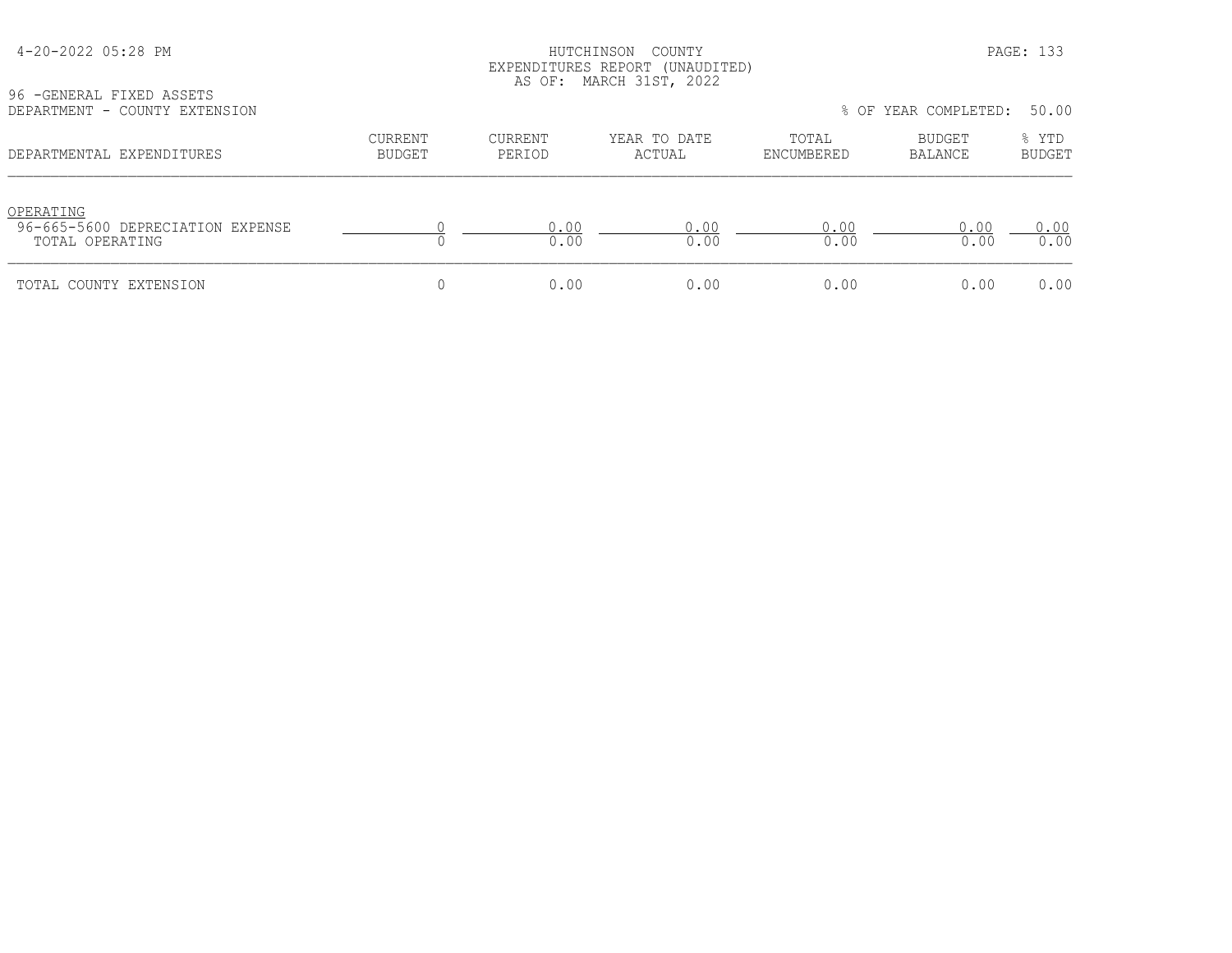| 96 - GENERAL FIXED ASSETS                           |                                 |                   | LAPLNDIIUKLS KLPUKI (UNAUDIILD)<br>AS OF: MARCH 31ST, 2022 |                     |                          |                        |
|-----------------------------------------------------|---------------------------------|-------------------|------------------------------------------------------------|---------------------|--------------------------|------------------------|
| DEPARTMENT - LANDFILL                               |                                 |                   |                                                            |                     | % OF YEAR COMPLETED:     | 50.00                  |
| DEPARTMENTAL EXPENDITURES                           | <b>CURRENT</b><br><b>BUDGET</b> | CURRENT<br>PERIOD | YEAR TO DATE<br>ACTUAL                                     | TOTAL<br>ENCUMBERED | BUDGET<br><b>BALANCE</b> | % YTD<br><b>BUDGET</b> |
| OPERATING                                           |                                 |                   |                                                            |                     |                          |                        |
| 96-670-5600 DEPRECIATION EXPENSE<br>TOTAL OPERATING |                                 | 0.00<br>0.00      | 0.00<br>0.00                                               | 0.00<br>0.00        | 0.00<br>0.00             | 0.00<br>0.00           |
| TOTAL LANDFILL                                      |                                 | 0.00              | 0.00                                                       | 0.00                | 0.00                     | 0.00                   |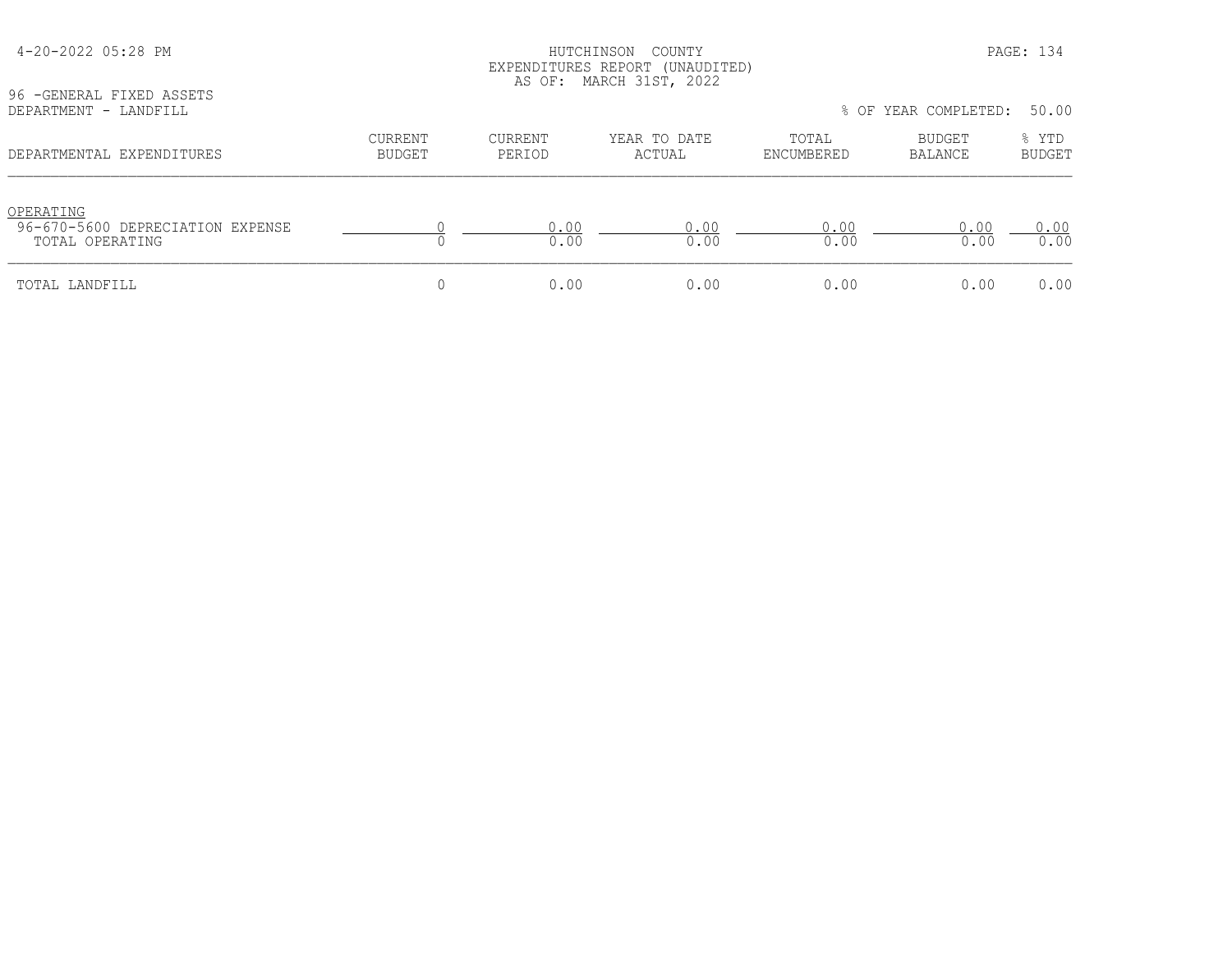### HUTCHINSON COUNTY PAGE: 135 EXPENDITURES REPORT (UNAUDITED) AS OF: MARCH 31ST, 2022

96 -GENERAL FIXED ASSETS<br>DEPARTMENT - AIRPORT

| DEPARTMENT - AIRPORT                                             |                          |                   |                        | % OF YEAR COMPLETED: |                          | 50.00                  |  |
|------------------------------------------------------------------|--------------------------|-------------------|------------------------|----------------------|--------------------------|------------------------|--|
| DEPARTMENTAL EXPENDITURES                                        | <b>CURRENT</b><br>BUDGET | CURRENT<br>PERIOD | YEAR TO DATE<br>ACTUAL | TOTAL<br>ENCUMBERED  | <b>BUDGET</b><br>BALANCE | % YTD<br><b>BUDGET</b> |  |
| OPERATING<br>96-681-5600 DEPRECIATION EXPENSE<br>TOTAL OPERATING |                          | 0.00<br>0.00      | 0.00<br>0.00           | 0.00<br>0.00         | 0.00<br>0.00             | 0.00<br>0.00           |  |
| TOTAL AIRPORT                                                    | 0                        | 0.00              | 0.00                   | 0.00                 | 0.00                     | 0.00                   |  |
| TOTAL EXPENDITURES                                               |                          | 0.00              | 0.00                   | 0.00                 | 0.00                     | 0.00                   |  |
|                                                                  |                          |                   |                        |                      |                          |                        |  |